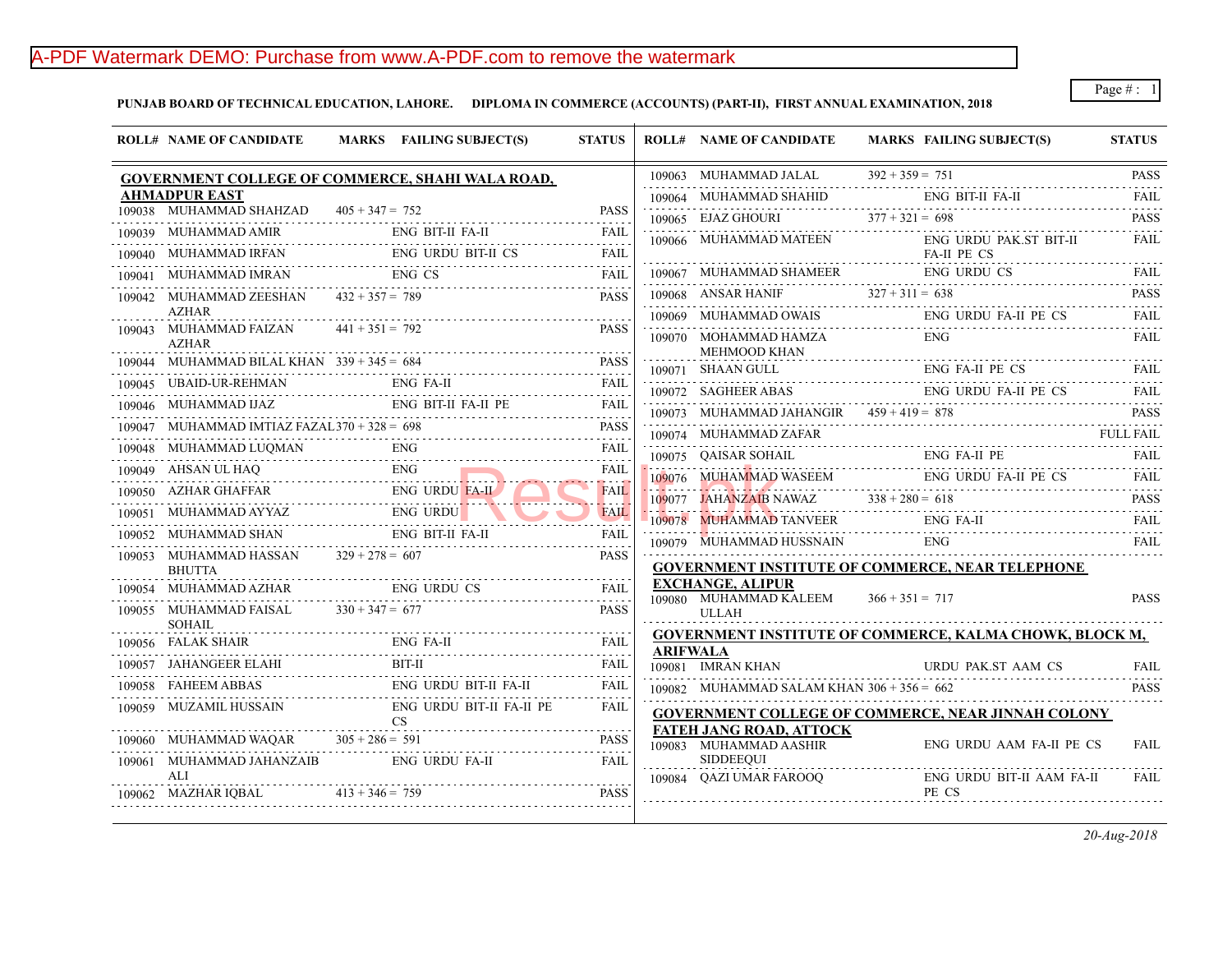|        | <b>ROLL# NAME OF CANDIDATE</b>                                                                  |                   | MARKS FAILING SUBJECT(S)         | <b>STATUS</b>                                                                                                                                       |              | <b>ROLL# NAME OF CANDIDATE</b>               | <b>MARKS FAIL</b> |
|--------|-------------------------------------------------------------------------------------------------|-------------------|----------------------------------|-----------------------------------------------------------------------------------------------------------------------------------------------------|--------------|----------------------------------------------|-------------------|
|        | 109085 SYED ASGHAR HUSSAIN                                                                      |                   |                                  | RL Fee                                                                                                                                              |              | 109112 AYESHA MAZHAR                         | $444 + 400 = 844$ |
|        | <b>SHAH</b>                                                                                     |                   |                                  |                                                                                                                                                     |              | 109113 MALIKA LARAIB                         | <b>ENG</b>        |
|        | 109086 MAJID HUSSAIN SHAH                                                                       |                   |                                  | RL Fee                                                                                                                                              |              | 109114 ANIQEEA RAFIQ                         | <b>ENG</b>        |
|        | 109087 FAIZAN ALI                                                                               |                   | $293 + 365 = 658$                | <b>PASS</b>                                                                                                                                         |              | 109115 MEHMOONA AJMAL                        | <b>ENG</b>        |
|        | 109088 RAJA MUHAMMAD FAHEEM<br><b>ABBAS</b>                                                     |                   | <b>ENG</b>                       | <b>FAIL</b>                                                                                                                                         |              | 109116 SANA SHAFIQUE                         | <b>ENG</b>        |
|        | 109089 MUHAMMAD RIZWAN                                                                          |                   |                                  |                                                                                                                                                     |              | 109117 ZIKRA SHAHEEN                         | <b>ENG</b>        |
|        | 109090 SAIF UR REHMAN                                                                           |                   | N ENG URDU FA-II CS FAIL         | FAIL                                                                                                                                                |              | 109118 ANAM SABIR ENG                        | <b>ENG</b>        |
|        | 109091 MALIK JAWAD IQBAL                                                                        |                   | ENG URDU                         | FAIL                                                                                                                                                |              | 109119 IORA NASEEM                           | <b>ENG</b>        |
| 109092 | MUHAMMAD AQIB ALI                                                                               |                   | <b>ENG</b>                       | FAIL                                                                                                                                                |              | 109120 LARAIB IQBAL                          | <b>ENG</b>        |
| 109093 | SYED HASNAIN ABBAS                                                                              |                   | ENG CS                           | FAIL                                                                                                                                                |              | <b>GOVERNMENT POSTGRADUATE COLLEGE</b>       |                   |
| 109094 | SHARIO ZAHEER                                                                                   | $327 + 300 = 627$ |                                  | <b>PASS</b>                                                                                                                                         |              | ROAD, BAHAWALNAGAR                           |                   |
| 109095 | NOMAN AHMED                                                                                     |                   | ENG-                             | <b>FAIL</b>                                                                                                                                         |              | 109121 WAQAR MUSHTAQ                         | $455 + 383 = 838$ |
|        | 109096 MUHAMMAD GULFAM                                                                          |                   | ENG BIT-II FA-II CS              | FAIL                                                                                                                                                |              | 109122 GHULAM MUSTAFA                        | <b>ENG</b>        |
|        | 109097 MUHAMMAD SAMI ULLAH<br><b>KHAN</b>                                                       |                   | ENG CS                           | FAIL                                                                                                                                                |              | 109123 MUHAMMAD AQIB<br>JAHANGIR             | <b>ENG</b>        |
|        | 109098 SAJID IOBAL                                                                              |                   | <b>ENG</b>                       | <b>FAIL</b>                                                                                                                                         |              | 109124 ZAHEER AHMAD                          | <b>ENG</b>        |
|        | 109099 AAMIR SHAHZAD ENG URDU BIT-II FA-II CS                                                   |                   |                                  | <b>FAIL</b>                                                                                                                                         | <b>START</b> | 109125 MUHAMMAD WASEEM<br><b>SAGHEER</b>     | <b>ENG</b>        |
|        | 109100 KAMRAN AZAM                                                                              |                   | ENG URDU FA-II PE CS             | - 4<br>FAIL                                                                                                                                         |              | 109126 MUHAMMAD NAJAM                        | <b>ENG</b>        |
|        | 109101 MEASUM RAZA                                                                              |                   | ENG-                             | FAIL                                                                                                                                                |              | 109127 KASHIF MEHMOOD                        | <b>ENG</b>        |
|        | 109102 EHTISHAM NASEER $275 + 293 = 568$                                                        |                   |                                  | <b>PASS</b>                                                                                                                                         |              | 109128 MAQSOOD ALI KHAN                      | <b>ENG</b>        |
| 109103 | USMAN HALEEM                                                                                    | $309 + 315 = 624$ |                                  | <b>PASS</b>                                                                                                                                         |              | 109129 MUBASHAR FARID                        | CS.               |
|        | 109104 IKHLAQ AHMED                                                                             |                   | ENG-                             | <b>FAIL</b>                                                                                                                                         |              | 109130 ABDUL BASIT ALI KHAN 398 + 355 = 753  |                   |
|        | <b>GOVERNMENT INSTITUTE OF COMMERCE FOR WOMEN, WOKLA</b>                                        |                   |                                  |                                                                                                                                                     |              | 109131 JAMAL NASIR                           | <b>ENG</b>        |
|        | <b>COLONY, BAHAWALNAGAR</b>                                                                     |                   |                                  |                                                                                                                                                     |              | 109132 ZOHAIB SHAFIQ 375 + 339 = 714         |                   |
|        | 109105 UROOJ NASIR                                                                              | $405 + 367 = 772$ |                                  | <b>PASS</b>                                                                                                                                         |              | 109133 ALI AKBAR                             | FA-II             |
|        | 109106 AZRA SALEEM<br>AZRA SALEEM ENG FAIL                                                      |                   |                                  |                                                                                                                                                     |              | 109134 HAMMAD KHALIL                         | FA-II             |
|        | 109107 SHAZIA BIBI ENG                                                                          |                   |                                  | FAIL                                                                                                                                                |              | 109135 ZAHID SATTAR                          | $358 + 305 = 663$ |
|        | 109108 SABA ANWAR                                                                               |                   | $\text{ANWAR}$ $451 + 360 = 811$ | <b>PASS</b><br>$\mathcal{L}^{\mathcal{A}}\left( \mathcal{A}^{\mathcal{A}}\right) =\mathcal{L}^{\mathcal{A}}\left( \mathcal{A}^{\mathcal{A}}\right)$ |              | 109136 UMER DARAZ                            | <b>ENG</b>        |
|        | 109109 SABA YOUNAS                                                                              | .                 | ENG                              | FAIL                                                                                                                                                |              | 109137 HUSNAIN ALI                           | <b>ENG</b>        |
|        | 109110 SYEDA SAFIA RIMSHA $424 + 358 = 782$<br>109110 SYEDA SAFIA RIMSHA $424 + 358 = 782$ PASS |                   |                                  | <b>PASS</b>                                                                                                                                         |              | 109138 MUHAMMAD UMAR ABBAS $353 + 342 = 695$ |                   |
|        | 109111 SHAZIA SHAMS $412 + 367 = 779$                                                           |                   |                                  | <b>PASS</b>                                                                                                                                         |              |                                              |                   |
|        |                                                                                                 |                   |                                  |                                                                                                                                                     |              |                                              |                   |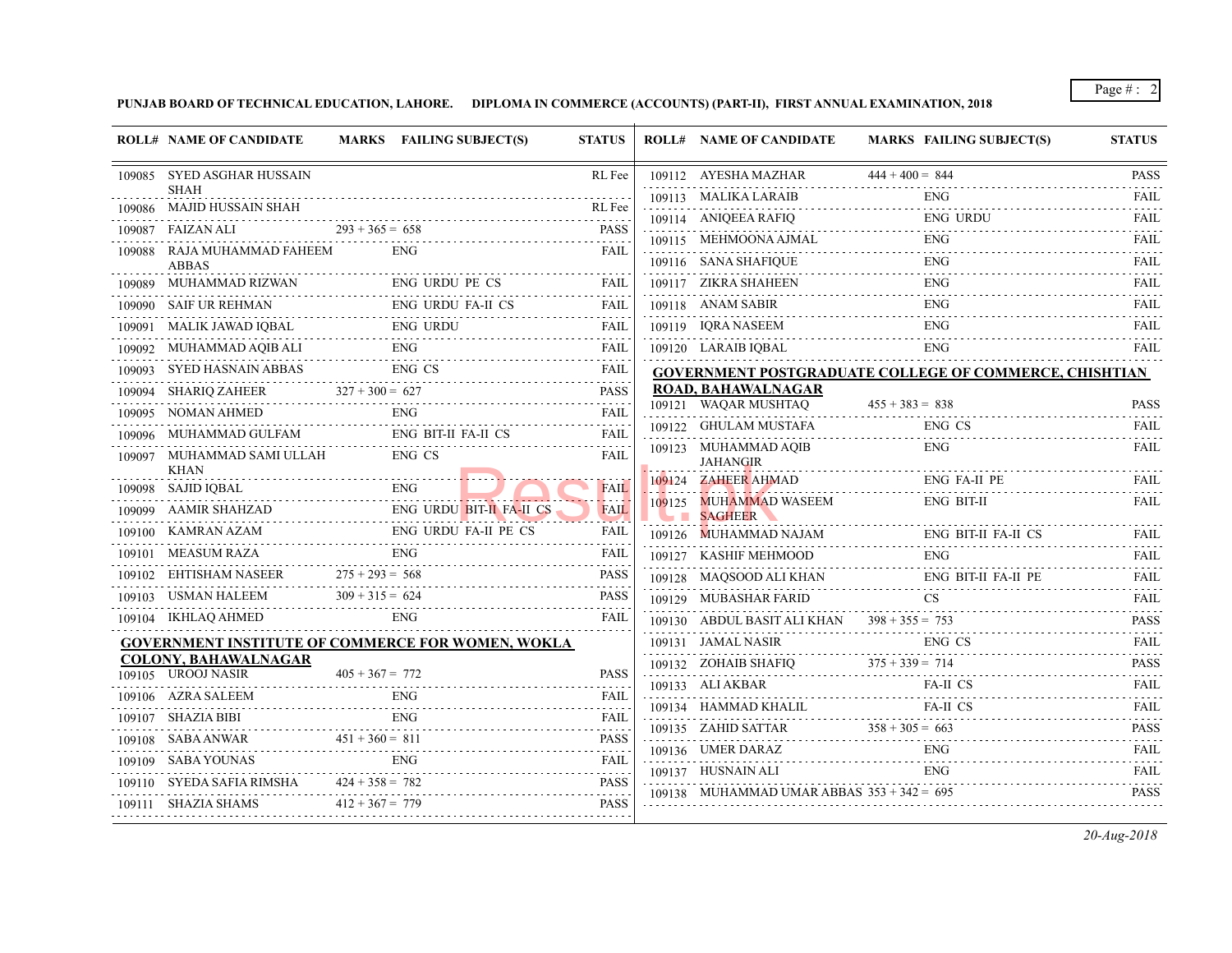| <b>ROLL# NAME OF CANDIDATE</b>                 | <b>MARKS</b> FAILING SUBJECT(S)                                                    | <b>STATUS</b> | <b>ROLL# NAME OF CANDIDATE</b>                        | <b>MARKS FAIL</b> |
|------------------------------------------------|------------------------------------------------------------------------------------|---------------|-------------------------------------------------------|-------------------|
| 109139 SOHAIL ANWAR                            | <b>ENG</b>                                                                         | <b>FAIL</b>   | 109167 TAHIR ABBAS                                    | FA-II             |
| 109140 HAFIZ MUHAMMAD ATIF $392 + 311 = 703$   |                                                                                    | <b>PASS</b>   | 109168 YOUSAF BASHIR                                  | <b>ENG</b>        |
| 109141 MUHAMMAD HAROON $315 + 336 = 651$       |                                                                                    | PASS          | 109169 MUHAMMAD RASHID                                | ENG               |
|                                                | 109142 NAJM UL HASSAN ENG URDU PAK.ST BIT-II FAIL                                  |               | 109170 MUHAMMAD SAJID $406 + 352 = 758$               |                   |
|                                                | 109143 ABDUL QADIR ENG CS FAIL                                                     | <b>FAIL</b>   | 109171 MUHAMMAD HAMZA                                 | <b>ENG</b>        |
| 109144 RAHMAN ASLAM Fail In Part-I + 308       | 9144 RAHMAN ASLAM Fail In Part-I + 308 RL PART-I                                   |               | <b>SHOAIB</b><br>109172 MUHAMMAD SHAHZAD              | ENG.              |
|                                                | 109145 GOHAR ANWAR 319 + 355 = 674 PASS                                            | <b>PASS</b>   |                                                       | <b>ENG</b>        |
|                                                | 109146 HAFEEZ UL REHMAN ENG FAIL                                                   |               | 109173 MUHAMMAD ABDULLAH EN<br>109174 MUHAMMAD AYYOUB | <b>ENG</b>        |
| 109147 TARIQ MAJEED                            | <b>ABSENT</b>                                                                      |               | 109175 KHURRAM SAJJAD                                 | <b>ENG</b>        |
|                                                | GOVERNMENT COLLEGE OF COMMERCE, CHEEMA TOWN,                                       |               | 109176 MUHAMMAD RUSTUM                                | <b>ENG</b>        |
| <b>BAHAWALPUR</b>                              |                                                                                    |               | ABBASI                                                |                   |
|                                                | 109148 MUHAMMAD AERAF ENG URDU FA-II CS                                            | <b>FAIL</b>   | 109177 MUHAMMAD JAFAR                                 | <b>ENG</b>        |
|                                                | 109149 ZUBAIR HUSSAIN $429 + 380 = 809$ PASS                                       |               | 109178 HAFIZ MUZZAMIL HUSSAIN                         | <b>ENG</b>        |
| 109150 SAFDAR ASLAM $415 + 370 = 785$          |                                                                                    | <b>PASS</b>   | 109179 MUHAMMAD SHEHZAD $317 + 343 = 660$             |                   |
| 109151 FARHAN MOHIUDDIN KHAN $360 + 371 = 731$ |                                                                                    | <b>PASS</b>   | <b>GOVERNMENT COLLEGE OF TECHNOLOGY</b>               |                   |
|                                                | 109152 MUHAMMAD ADNAN ENG FA-II CS                                                 | <b>FAIL</b>   | <b>GATE OPP. GPO, BAHAWALPUR</b>                      |                   |
| 109153 MUHAMMAD ADNAN $367 + 341 = 708$        |                                                                                    | <b>PASS</b>   | 109180 SAMAR AAMIR                                    | $452 + 455 = 907$ |
| 109154 MUHAMMAD ADNAN $326 + 296 = 622$        |                                                                                    | <b>PASS</b>   | 109181 BUSHRA ABBAS<br>.                              | $426 + 420 = 846$ |
|                                                | 109155 TOUSEEQ SHAFEEQ FA-II CS                                                    | FAIL          | 109182 AROOBA YASSAL $418 + 425 = 843$                |                   |
|                                                | 109156 MUHAMMAD ANS $449 + 389 = 838$ PASS                                         | <b>PASS</b>   | 109183 NIDA KAINAT $418 + 384 = 802$                  |                   |
|                                                | 109157 MUHAMMAD SALEEM URDU FA-II CS FAIL                                          | <b>FAIL</b>   | 109184 IQRA ASLAM $420 + 366 = 786$                   |                   |
|                                                | $\textbf{109158}\quad \textbf{MUHAMMAD SHAHID}\quad \textbf{ENG UNDU FA-II PE CS}$ | FAIL          | 109185 SANA MAJEED $428 + 394 = 822$                  |                   |
|                                                | 109159 MUHAMMAD BILAL FA-II CS FAIL FA-II CS FAIL                                  |               | 109186 AQSA IKRAM E                                   | <b>ENG</b>        |
| 109160 MUHAMMAD UMER $368 + 362 = 730$         |                                                                                    | <b>PASS</b>   | 109187 ALIA AMEEN                                     | <b>ENG</b>        |
| 109161 HAFIZ MUHAMMAD<br><b>SALEEM</b>         | $381 + 366 = 747$                                                                  | <b>PASS</b>   | 109188 RABIA ABBAS                                    | ENG I             |
| 109162 SHERAZ AHMAD                            | D ENG URDU FA-II                                                                   | FAIL          | 109189 BARIRA MANZOOR                                 | <b>ENG</b>        |
|                                                | 109163 MUHAMMAD YASIR ENG URDU PAK.ST FA-II CS FAIL                                |               | 109190 HAMEESA WAJID $398 + 392 = 790$                |                   |
|                                                | 109164 MUHAMMAD ISHAQ ENG URDU PE CS FAIL                                          |               | 109191 SAMINA MUSHTAQ $375 + 397 = 772$               |                   |
| 109165 MUHAMMAD AYYAZ                          | 165 MUHAMMAD AYYAZ ENG FA-II FAIL                                                  | FAIL          | 109192 ZAINAB AMEEN $398 + 346 = 744$                 |                   |
|                                                | 109166 ASHIR JAHANGIR ENG URDU FA-II CS                                            | FAIL          | 109193 MALIHA MAZHAR $363 + 349 = 712$                |                   |
|                                                |                                                                                    |               |                                                       |                   |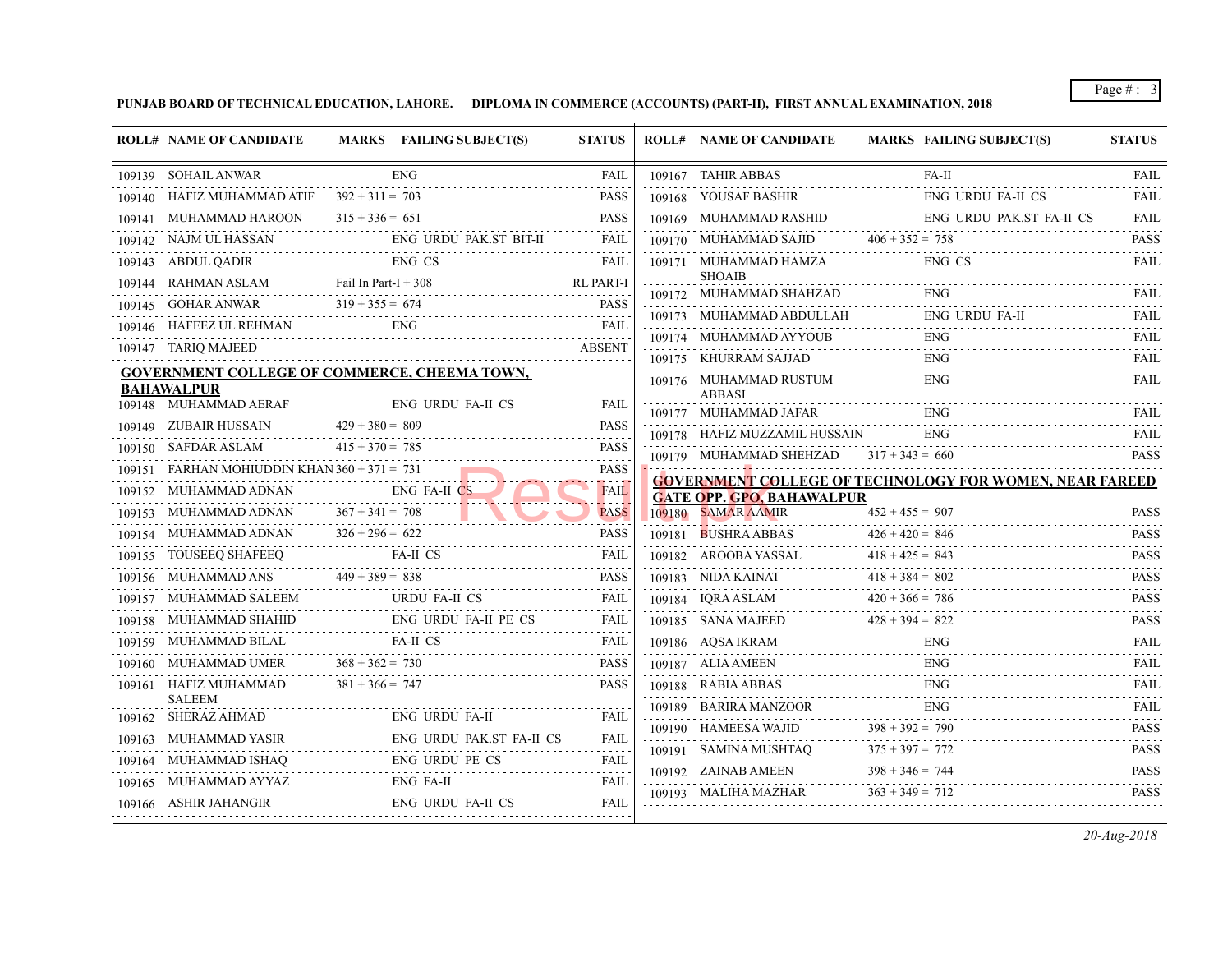|                | <b>ROLL# NAME OF CANDIDATE</b>                                                                       |                   | MARKS FAILING SUBJECT(S)        | <b>STATUS</b>                                     |        | <b>ROLL# NAME OF CANDIDATE</b>                                                                                                    | <b>MARKS FAIL</b> |
|----------------|------------------------------------------------------------------------------------------------------|-------------------|---------------------------------|---------------------------------------------------|--------|-----------------------------------------------------------------------------------------------------------------------------------|-------------------|
|                | 109194 MARYAM IJAZ                                                                                   | $392 + 352 = 744$ |                                 | <b>PASS</b>                                       | 109221 | MUHAMMAD RAMZAN                                                                                                                   | ENG               |
|                | 109195 RUBBIA AKHTAR                                                                                 | $379 + 345 = 724$ |                                 | <b>PASS</b>                                       |        | <b>AZAM</b><br>109222 RANA MUHAMMAD                                                                                               | $306 + 275 = 581$ |
|                | 109196 SIDRA AKHTAR $334 + 318 = 652$                                                                |                   |                                 |                                                   |        | <b>SUBUKTGIN</b>                                                                                                                  |                   |
|                | 109197 MARYAM AMEEN ENG FA-II FAIL FAIL                                                              |                   |                                 |                                                   |        | 109223 INTAZAR HUSSAIN                                                                                                            | $369 + 368 = 737$ |
|                | 109198 ZUNARA RIZVEE                                                                                 |                   |                                 | FAIL                                              |        | 109224 ALI HAIDER                                                                                                                 | $377 + 355 = 732$ |
|                | 109199 TOBA QASIM                                                                                    |                   | ASIM ENG FAIL                   |                                                   |        | 109225 HAMEED ULLAH KHAN                                                                                                          | ENG               |
|                | 109200 IRUM FATIMA $295 + 338 = 633$                                                                 |                   |                                 | <b>PASS</b>                                       |        | 109226 HASNAT AHMAD                                                                                                               | $345 + 390 = 735$ |
|                | <b>GOVERNMENT COLLEGE OF COMMERCE, NEAR SPORTS STADIUM,</b>                                          |                   |                                 |                                                   |        | 109227 MUHAMMAD ASIF $351 + 347 = 698$                                                                                            |                   |
| <b>BHAKKAR</b> |                                                                                                      |                   |                                 |                                                   |        | 109228 HAIDER ALI                                                                                                                 | $295 + 321 = 616$ |
|                | 109201 SHAFIA MUBARAK                                                                                | $413 + 373 = 786$ |                                 | <b>PASS</b>                                       |        | 109229 TASAWAR SHEHZAD $297 + 309 = 606$                                                                                          |                   |
|                | 109202 MUHAMMAD ZEESHAN                                                                              | $457 + 416 = 873$ | D ZEESHAN 457 + 416 = 873 PASS  | <b>PASS</b>                                       |        | 109230 TANVEER HUSSAIN                                                                                                            | FA-II             |
| 109203         | TAOQEER ABBAS ZAFAR $447 + 355 = 802$                                                                |                   |                                 | PASS                                              |        | 116441 MUHAMAMD ADNAN                                                                                                             | ENG               |
|                | 109204 TAYYAB ABBAS                                                                                  |                   |                                 | PASS                                              |        | <b>GOVERNMENT COLLEGE OF COMMERCE, I</b>                                                                                          |                   |
|                | 109205 SALMAN JAVED $340 + 355 = 695$                                                                |                   | LMAN JAVED 340 + 355 = 695 PASS | <b>PASS</b>                                       |        | <b>ROAD, BUREWALA</b>                                                                                                             |                   |
|                | 109206 MUHAMMAD DAOOD                                                                                |                   | <b>ENG</b>                      | FAIL                                              |        | 109231 MUHAMMAD GHAZI                                                                                                             | ENG               |
|                | 109207 UMAIR ABBAS                                                                                   | ENG FA-II         |                                 | <b>FAIL</b>                                       | 109232 | HAIDER<br><b>ANEES UR REHMAN</b> $334 + 323 = 657$                                                                                |                   |
|                | 109208 MUHAMMAD BILAL ANWAR $387 + 353 = 740$                                                        |                   |                                 | <b>PASS</b>                                       |        | <b>The Additional Property Construction of the Additional Property Construction</b><br>$109233$ MUHAMMAD WASEEM $348 + 340 = 688$ |                   |
|                | 109209 MUHAMMAD HAMZA KHAN ENG FA-II PE CS<br>109209 MUHAMMAD HAMZA KHAN ENG FA-II PE CS FAIL FE RIL |                   |                                 |                                                   |        | 109234 AHMAD RAZA                                                                                                                 | $310 + 333 = 643$ |
|                | 109210 ARSLAN ABBAS $404 + 378 = 782$ PASS                                                           |                   |                                 | <b>PASS</b>                                       |        | 109235 KASHIF RAZA $358 + 362 = 720$                                                                                              |                   |
|                | 109211 YASIR MUHAMMAD<br>YASIR MUHAMMAD ENG AAM FA-II PE                                             |                   |                                 |                                                   |        | 109236 MUHAMMAD ZAFAR ANWAR335 + 314 = 649                                                                                        |                   |
|                | 109212 SEHRISH FATIMA $384 + 344 = 728$                                                              |                   |                                 | <b>PASS</b>                                       |        | 109237 HAIDER ALI                                                                                                                 | ENG               |
|                | 109213 NAZAKAT HUSSAIN ENG URDU FA-II PE CS FAIL                                                     |                   |                                 |                                                   |        | 109238 ZIAUL REHMAN FAROOQI                                                                                                       | ENG               |
|                | 109214 ALI RAZA                                                                                      |                   |                                 |                                                   |        | 109239 MUHAMMAD WASEEM                                                                                                            | $328 + 307 = 635$ |
|                | 109215 SYED AMEER ABBAS SHAH $495 + 450 = 945$                                                       |                   |                                 | <b>PASS</b><br>$\sim$ $\sim$ $\sim$ $\sim$ $\sim$ |        | <b>ABBAS</b>                                                                                                                      |                   |
|                | 109216 MUHAMMAD SHAHZEB $426 + 390 = 816$<br><b>HASSAN</b>                                           |                   |                                 | PASS                                              |        | 109240 MUHAMMAD SHAFIO                                                                                                            | $319 + 339 = 658$ |
|                | 109217 OWN RAZA                                                                                      |                   | 4 ENG FA-II CS FAIL             |                                                   |        | 109241 MUHAMMAD ARSLAN                                                                                                            | $366 + 342 = 708$ |
|                | 109218 MUHAMMAD KAMRAN FA-II CS                                                                      |                   | RAN FA-II CS FAIL FAIL          | FAIL                                              |        | <b>GOVERNMENT INSTITUTE OF COMMERCE,</b>                                                                                          |                   |
|                | 109219 MUHAMMAD WAQAS $365 + 338 = 703$                                                              |                   |                                 | <b>PASS</b>                                       |        | 109242 HAMZA BILAL                                                                                                                | <b>ENG</b>        |
|                | 109220 MUHAMMAD ADNAN                                                                                |                   | ENG URDU AAM FA-II CS           | <b>FAIL</b>                                       |        | <b>GOVERNMENT INSTITUTE OF COMMERCE.</b>                                                                                          |                   |
|                |                                                                                                      |                   |                                 |                                                   |        | 109243 EJAZ HUSSAIN                                                                                                               | $339 + 319 = 658$ |
|                |                                                                                                      |                   |                                 |                                                   |        |                                                                                                                                   |                   |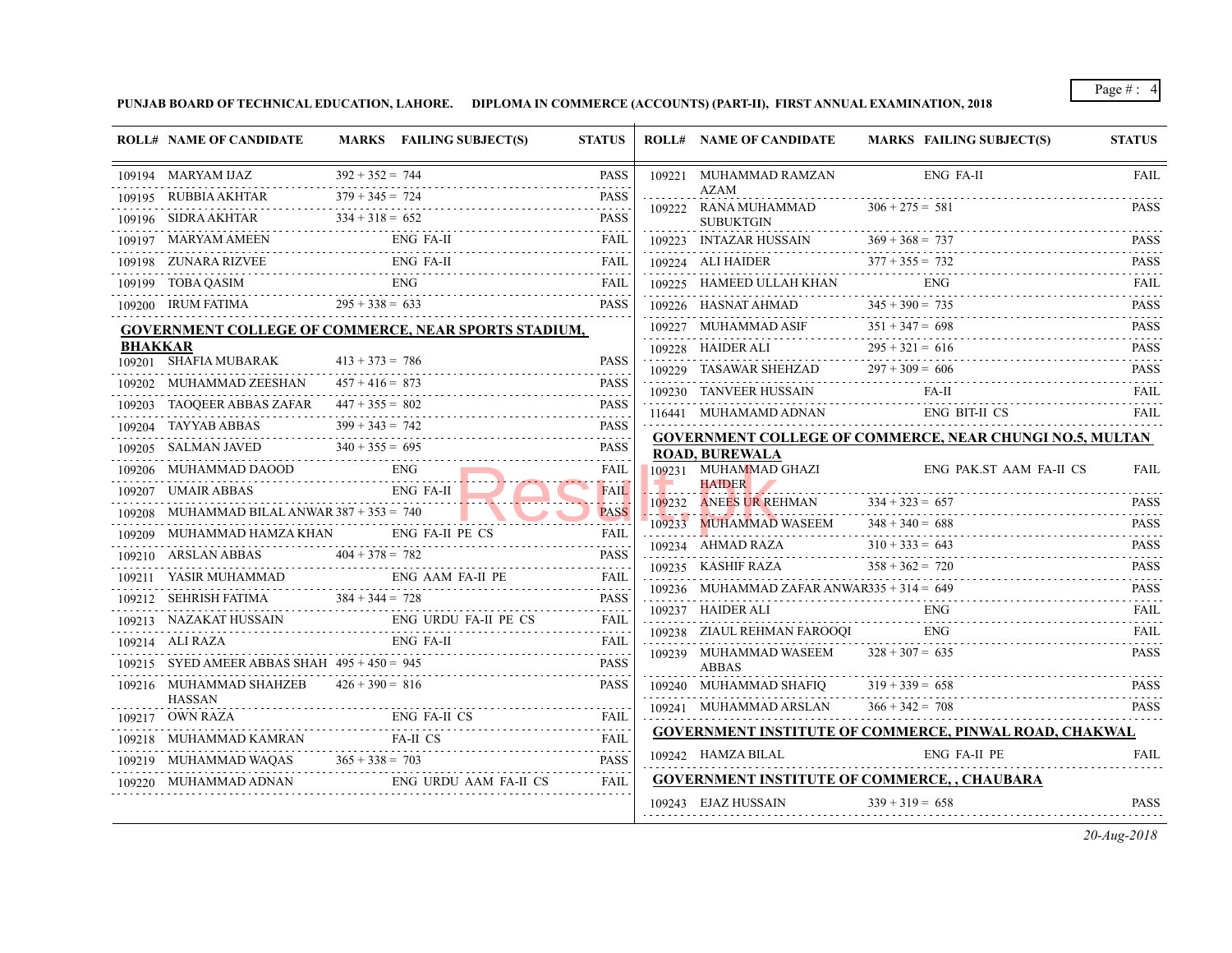|        | <b>ROLL# NAME OF CANDIDATE</b>                                 |                                   | MARKS FAILING SUBJECT(S) | <b>STATUS</b>                 | <b>ROLL# NAME OF CANDIDATE</b>            | <b>MARKS FAIL</b>         |
|--------|----------------------------------------------------------------|-----------------------------------|--------------------------|-------------------------------|-------------------------------------------|---------------------------|
|        | 109244 MUHAMMAD SHAHID                                         |                                   | <b>CS</b>                | FAIL                          | 109272 DANISH JAVED                       | FA-II                     |
|        | 109245 SABA MUSHTAQ                                            | . <b>.</b> .<br>$360 + 399 = 759$ |                          | <b>PASS</b>                   | 109273 MUHAMMAD WAQAR                     | <b>ENG</b>                |
|        | 109246 UMAR KHATAB                                             | $387 + 359 = 746$                 |                          | <b>PASS</b>                   | 109274 WAJID ALI                          | <b>ENG</b>                |
|        | 109247 MUHAMMAD SHAKIR                                         | $352 + 393 = 745$                 |                          | <b>PASS</b>                   | $109275$ USAMA ABBAS $368 + 334 = 702$    |                           |
|        | 109248 ADEEL ABBAS                                             | $333 + 396 = 729$                 |                          | <b>PASS</b>                   | 109276 SARDAR AHMAD SALEEM                | FA-II                     |
|        | 109249 HUMAIRA AMAN                                            |                                   | PAK.ST CS                | FAIL                          | 109277 MUHAMMAD BAQAR                     | FA-II                     |
|        | 109250 MUHAMMAD BILAL $411 + 396 = 807$                        |                                   |                          | <b>PASS</b>                   | ISLAM                                     |                           |
|        | 109251 MUHAMMAD JABIR                                          | $472 + 434 = 906$                 |                          | <b>PASS</b><br>and a state of | 109278 MUHAMMAD KHAWAR<br><b>SHAHZAD</b>  | $373 + 351 = 724$         |
|        | 109252 AMAN ULLAH                                              | $474 + 459 = 933$                 |                          | <b>PASS</b>                   | 109279 NAVEED AHMED                       | .<br>$405 + 379 = 784$    |
|        | 109253 SHAHAB-U-DEEN                                           | $364 + 360 = 724$                 |                          | PASS                          | 109280 MUHAMMAD IQBAL                     | $387 + 387 = 774$         |
|        | 109254 MUHAMMAD AMJAD $373 + 384 = 757$                        |                                   |                          | <b>PASS</b>                   | 109281 SAMAR WAQAS                        | $354 + 358 = 712$         |
|        | 109255 MUHAMMAD TARIQ                                          | $354 + 370 = 724$                 |                          | <b>PASS</b>                   | 109282 SHAHID HUSSAIN                     | <b>ENG</b>                |
|        | 109256 TAHIR LUQMAN                                            | $422 + 441 = 863$                 |                          | <b>PASS</b>                   | 109283 ALI RAZA                           | <b>ENG</b>                |
| 109257 | TABBSUM HUSSAIN                                                | $357 + 369 = 726$<br>.            |                          | <b>PASS</b>                   | 109284 MUHAMMAD AMEER                     | <b>ENG</b>                |
|        | 109258 NASEER AHMAD                                            | $378 + 337 = 715$                 |                          | <b>PASS</b>                   | <b>HAMZA</b><br>109285 ISRAR AHMAD        | $395 + 379 = 774$         |
|        | 109259 MUHAMMAD ABU BAKAR $418 + 423 = 841$                    |                                   |                          | <b>PASS</b>                   |                                           |                           |
|        | 109260 WAQAS ALI                                               | $375 + 384 = 759$                 |                          | <b>PASS</b>                   | 109286 ARIF ALI<br>109287 MUHAMMAD SALMAN | ENG.<br>$360 + 366 = 726$ |
|        | 109261 MUHAMMAD ADNAN<br><b>NAWAZ</b>                          | $428 + 414 = 842$                 |                          | <b>PASS</b>                   | <b>RAFIO</b>                              |                           |
|        | 109262 MOHSIN SAEED                                            | $415 + 420 = 835$                 |                          | <b>PASS</b>                   | 109288 ALI ABBAS                          | ENG.                      |
|        | 109263 MUHAMMAD ISHTIAQ                                        | $321 + 366 = 687$                 |                          | الداعات عامات<br><b>PASS</b>  | 109289 ALI EHTSHAM                        | <b>ENG</b>                |
|        | 109264 ADIL HUSSAIN                                            | $333 + 294 = 627$                 |                          | <b>PASS</b>                   | 109290 NASIR ABBAS                        | <b>ENG</b>                |
|        | 109265 MUHAMMAD HAMZA                                          | .<br>$334 + 338 = 672$            |                          | د د د د د<br><b>PASS</b>      | 109291 MUHAMMAD ALYAN AFZAL               | <b>ENG</b>                |
|        | 109266 MUHAMMAD RAMZAN                                         | $320 + 336 = 656$                 |                          | .<br><b>PASS</b>              | 109292 SAQIB RIAZ                         | $383 + 372 = 755$         |
|        | 109267 KAREEM BAKHSH                                           | $319 + 296 = 615$                 |                          | <b>PASS</b>                   | 109293 ZAID RAFIQUE                       | <b>ENG</b>                |
|        | 109268 MUHAMMAD SHAHZAD                                        | .<br>$318 + 323 = 641$            |                          | <b>PASS</b>                   | 109294 MUHAMMAD USMAN                     | <b>ENG</b>                |
|        | 109269 MUJAHID ABBAS                                           | $345 + 332 = 677$                 |                          | <b>PASS</b>                   | 109295 ALI RAZA                           | <b>ENG</b>                |
|        | <b>GOVERNMENT COLLEGE OF COMMERCE, CHUNGI NO.1, G.T. ROAD,</b> |                                   |                          |                               | 109296 HAFIZ MUHAMMAD USAMA<br>RAZZAQ     | <b>ENG</b>                |
|        | <b>CHICHAWATNI</b>                                             |                                   |                          |                               | 109297 MUHAMMAD AQIB JAVAID               | <b>ENG</b>                |
|        | 109270 MAJID ALI                                               | $386 + 361 = 747$                 |                          | <b>PASS</b>                   | 109298 SAOLAIN AHMAD                      | <b>ENG</b>                |
|        | 109271 ASIF NADEEM                                             | $408 + 393 = 801$                 |                          | <b>PASS</b>                   |                                           |                           |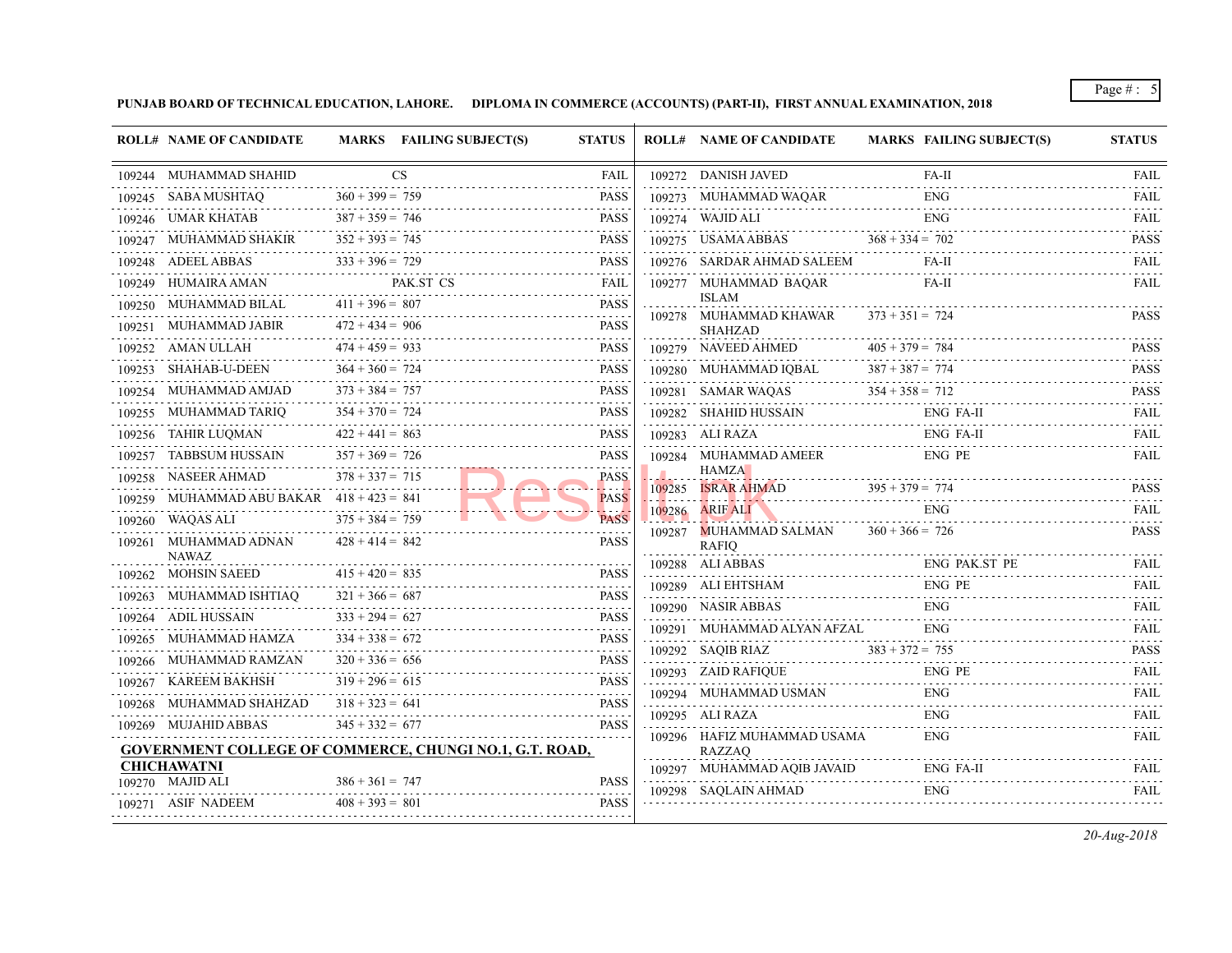| <b>ROLL# NAME OF CANDIDATE</b>                                                                |                   | MARKS FAILING SUBJECT(S)    | <b>STATUS</b>                | <b>ROLL# NAME OF CANDIDATE</b>                                   | <b>MARKS FAIL</b>      |
|-----------------------------------------------------------------------------------------------|-------------------|-----------------------------|------------------------------|------------------------------------------------------------------|------------------------|
| 109299 MUHAMMAD AZHAR                                                                         |                   | <b>ENG</b>                  |                              | 109324 MUHAMMAD MUDASSAR $432 + 369 = 801$                       |                        |
| 109300 FAIZAN ALI                                                                             |                   | ENG                         |                              | <b>MUNIR</b><br>109325 SOHAIL ANJUM                              | $484 + 452 = 936$      |
| 109301 KAMRAN HUSSAIN                                                                         |                   | V ENG FAIL                  |                              |                                                                  | $461 + 411 = 872$      |
| 109302 KAMAL ABDUL REHMAN $387 + 359 = 746$                                                   |                   | N $387 + 359 = 746$ PASS    |                              | 109326 HAIDAR ALI<br>109327 MUHAMMAD IRSLAN HABIB345 + 362 = 707 |                        |
| 109303 AHMAD NAWAZ QADRI                                                                      |                   | ENG BIT-II                  |                              | 116447 MUHAMMAD MEHRAN                                           | <b>URDI</b>            |
| 109304 MUHAMMAD TARIQ<br><b>HAMEED</b>                                                        |                   | ENG                         | FAIL                         | KHAN                                                             |                        |
| 109305 MUNAWAR MUMTAZ                                                                         |                   |                             | <b>FULL FAIL</b>             | <b>BRIGHT CAREER COLLEGE OF COMMERCE</b><br><b>CHOWK AZAM</b>    |                        |
| 109306 MUHAMMAD MUJAHID<br><b>TUFAIL</b>                                                      |                   | ENG.                        | <b>FAIL</b>                  | 109328 NOREEN IQBAL 470 + 426 = 896                              |                        |
| 109307 IMRAN ALI                                                                              |                   | <b>ENG</b>                  |                              | 109329 REMSHA ZAFAR $437 + 394 = 831$                            |                        |
| $\underbrace{109308}\quad \  {\rm HAMID\,ALI}\qquad \qquad {\rm ENG}\qquad \qquad {\rm FAIL}$ |                   | <b>ENG</b>                  |                              | 109330 MUZAYYAN SHABIR $490 + 472 = 962$                         |                        |
| 109309 ADEEL ARSHAD $342 + 340 = 682$ PASS                                                    |                   |                             | <b>PASS</b>                  | 109331 LAIBA ASHFAQ                                              | <b>ENG</b>             |
| 109310 MUHAMMAD DANISH ENG FAIL FAIL                                                          |                   |                             |                              | 109332 AMINA SHOUKET 390 + 322 = 712                             |                        |
| 109311 MUHAMMAD WAQAS ENG BIT-II FA-II                                                        |                   |                             | <b>FAIL</b>                  | 109333 RUQIA BALOCH 486 + 4                                      | $486 + 465 = 951$      |
| <b>GOVERNMENT INSTITUTE OF COMMERCE, MOHALA KARAMABAD</b>                                     |                   |                             |                              | 109334 MEHWISH ZAFAR $438 + 401 = 839$                           |                        |
| <b>NEAR MCB FAISALABAD ROAD, CHINIOT</b>                                                      |                   |                             |                              | 109335 KANWAL RASHEED $409 + 398 = 807$                          |                        |
| 109312 GHULAM ABBAS                                                                           |                   |                             | <b>Division Not Improved</b> | 109336 SANATUBASSAM $460 + 399 = 859$                            |                        |
| 109313 MUHAMMAD USMAN ENG FAIL                                                                |                   |                             |                              | 109337 RABIA ASLAM $420 + 400 = 820$                             |                        |
| 109314 ZEESHAN HAIDER                                                                         |                   | <b>ENG</b><br>R ENG ENG     | <b>FAIL</b>                  | 109338 MUHAMMAD ARSLAN                                           | $451 + 373 = 824$      |
| 109315 NAZAR MUNEER                                                                           |                   | ER<br>ABSENI                | ABSENT                       | 109339 ABDULLAH ASGHAR EN                                        | ENG.                   |
| 109316 BABAR ALI SIALVI                                                                       |                   | ENG FA-II                   | <b>FAIL</b>                  | 109340 ASIM FIDA                                                 | <b>ENG</b>             |
| <b>GOVERNMENT INSTITUTE OF COMMERCE, OPPISITE. P.T.V. BOOSTER,</b>                            |                   |                             |                              | 109341 SAYYAD NAJM-UL-HASSAN $478 + 391 = 869$                   |                        |
| <b>DHRANWALA ROAD, CHISHTIAN</b>                                                              | $357 + 362 = 719$ |                             | <b>PASS</b>                  | 109342 SHAN AFZAL $406 + 374 = 780$                              |                        |
| 109317 ABDULLAH RAFIQUE                                                                       |                   | AFIQUE 357 + 362 = 719 PASS |                              | 109343 ABRAR ZAFAR $445 + 381 = 826$                             |                        |
| 109318 ASHAN ANWAR                                                                            |                   | ENG                         | FAIL                         | 109344 MUHAMMAD WAQAR                                            | <b>ENG</b>             |
| 109319 MUHAMMAD ABRAR ENG FA-II FAIL FAIL                                                     |                   |                             |                              | <b>HAIDER</b><br>109345 SIKANDER HAYAT                           | <b>ENG</b>             |
| 109320 MUHAMMAD RIAZ AKRAM ENG FAIL                                                           |                   | ENG                         |                              |                                                                  | XYAT ENG<br><b>ENG</b> |
| 109321 TEMOOR AKHTAR                                                                          |                   | <u>ENG</u> FAIL             | <b>FAIL</b>                  | 109346 MISBAH ASHRAF                                             |                        |
| 109322 GHULAM MUSTAFA ENG URDU FAIL                                                           |                   |                             |                              | 109347 ARBAB GHAFOOR $417 + 392 = 809$                           |                        |
| 109323 MOHAMMAD AYYAZ<br><b>ARSALAN</b>                                                       |                   | <b>ENG</b>                  | <b>FAIL</b>                  | 109348 HUSNAIN KHALID $443 + 405 = 848$                          |                        |
|                                                                                               |                   |                             |                              | 109349 AMEER HAMZA                                               | <b>ENG</b>             |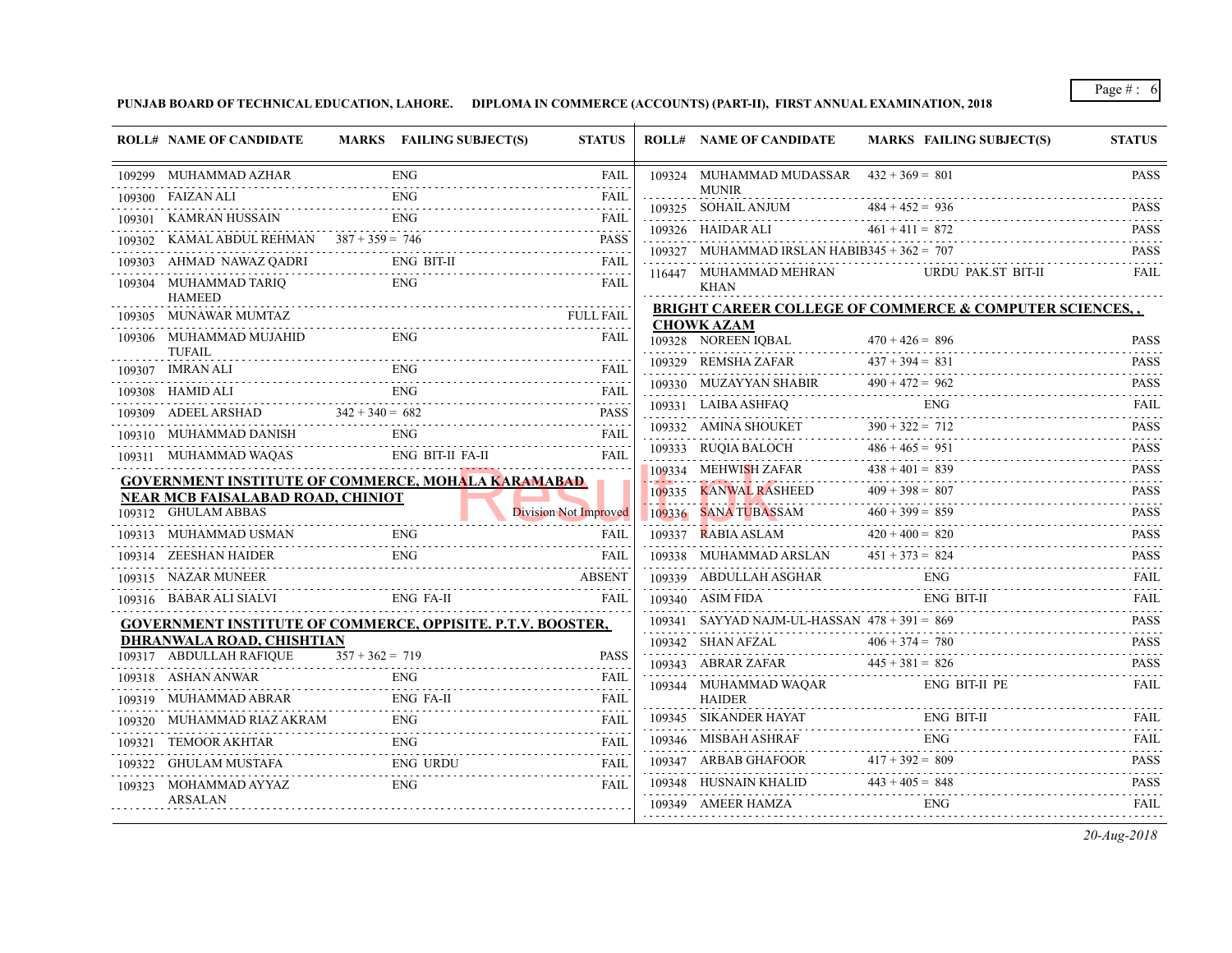|        | <b>ROLL# NAME OF CANDIDATE</b>                                                                                                                                                                       | MARKS FAILING SUBJECT(S)      | <b>STATUS</b>               |                | <b>ROLL# NAME OF CANDIDATE</b>                                    | <b>MARKS FAIL</b>      |
|--------|------------------------------------------------------------------------------------------------------------------------------------------------------------------------------------------------------|-------------------------------|-----------------------------|----------------|-------------------------------------------------------------------|------------------------|
|        | 109350 NAZAKAT ALI<br>$368 + 356 = 724$                                                                                                                                                              |                               | <b>PASS</b>                 |                | 109375 MUHAMMAD JUNAID                                            | $376 + 347 = 723$      |
|        | 109351 MUHAMMAD SANA ULLAH ENG                                                                                                                                                                       |                               | FAIL                        |                | 109376 HAMZA SHABBIR                                              | .<br>$393 + 341 = 734$ |
|        | 109352 AAMIR MUSTAFA $401 + 384 = 785$ PASS PASS                                                                                                                                                     |                               |                             |                | 109377 MUHAMMAD MUJAHID                                           | $386 + 359 = 745$      |
|        | 109353 ABDUL WAQAR 464 + 447 = 911 PASS                                                                                                                                                              |                               |                             |                | <b>AKBAR KHAN</b>                                                 | $434 + 380 = 814$      |
|        | 109354 YASIR IMRAN $435 + 384 = 819$ PASS                                                                                                                                                            |                               | <b>PASS</b>                 |                | 109378 MUHAMMAD NAVEED                                            |                        |
|        | 109355 MUHAMMAD SOHAIL ENG BIT-II FAIL FAIL                                                                                                                                                          |                               |                             |                | 109379 MUHAMMAD ABRAR                                             | $456 + 414 = 870$      |
|        | 109356 ALI AKRAM                                                                                                                                                                                     | M ENG BIT-II CS FAIL          |                             |                | 109380 MUHAMMAD AWAIS<br>109381 MUHAMMAD NAVEED $390 + 370 = 760$ | -BIT-I                 |
|        | 109357 MUHAMMAD AHSAN UL ENG BIT-II                                                                                                                                                                  |                               | FAIL                        |                |                                                                   |                        |
|        | HAO                                                                                                                                                                                                  |                               |                             |                | 109382 ABDUL SALAM KHAN $380 + 376 = 756$                         |                        |
|        | 109358 SHAH NAWAZ                                                                                                                                                                                    | $Z$ 485 + 426 = 911           | <b>PASS</b>                 |                | 109383 MUHAMMAD UMAR $467 + 424 = 891$                            |                        |
|        | 109359 MUHAMMAD TOQEER $452 + 412 = 864$<br><b>SHAHZAD</b>                                                                                                                                           |                               | <b>PASS</b>                 |                | 109384 MUZAMMILAKRAM $455 + 434 = 889$                            |                        |
|        | 109360 RASHID ALI                                                                                                                                                                                    |                               |                             |                | 109385 SOHAIL ASGHAR                                              | <b>URD</b>             |
|        | 109361 ASIF IMRAN $410 + 355 = 765$ PASS                                                                                                                                                             |                               |                             |                | $109386$ SHOAIB AKHTER<br>$470 + 455 = 925$<br>$470 + 455 = 925$  |                        |
|        |                                                                                                                                                                                                      |                               |                             |                | 109387 GHULAM MURTAZA BI                                          | BIT-I                  |
|        | 109362 NADEEM AKHTAR ENG BIT-II FAIL FAIL PASS                                                                                                                                                       |                               |                             |                | 109388 ZOHAIB ALI $474 + 470 = 944$                               |                        |
|        | 109364 ZAHRA SHAKOOR ENG BIT-II                                                                                                                                                                      |                               | <b>FAIL</b>                 |                | 109389 GHULAM MURTAZA 427+388 = 815                               |                        |
|        | 109365 RIZWAN ULLAH $505 + 467 = 972$                                                                                                                                                                |                               | . <i>.</i> .<br><b>PASS</b> |                | $109390$ MUHAMMAD HASNAIN RIAZ345 + 325 = 670                     |                        |
|        |                                                                                                                                                                                                      |                               | FAIL                        |                | 109391 <b>UBAID AKBAR</b> EN                                      | <b>ENG</b>             |
|        |                                                                                                                                                                                                      |                               |                             |                | 109392 BILAL MANZOOR 351 + 357 = 708                              |                        |
|        | $\begin{tabular}{lllllllllll} \hline 109367 & \text{MUHAMMAD ABRAR} & \text{BIT-II} & \text{FAIL} \\ \hline 109368 & \text{MUHAMMAD MOHSIN} & 367 + 329 = 696 & \text{PASS} \\ \hline \end{tabular}$ |                               |                             |                | 109393 SAJID IQBAL                                                | <b>ENG</b>             |
|        | 109369 MALAK SOHAIB AHMED<br>109369 MALAK SOHAIB AHMED ENG BIT-II FAIL FAIL                                                                                                                          |                               |                             |                | 109394 MUHAMMAD NADEEM<br>AKHTAR                                  | <b>ENG</b>             |
|        | 109370 IQRA FAROOQ $420 + 402 = 822$                                                                                                                                                                 |                               | <b>PASS</b>                 |                | 109395 WAQAR TAHSEEN $359 + 327 = 686$                            |                        |
|        | 109371 NAEEM ALI ENG                                                                                                                                                                                 |                               |                             |                | <b>GOVERNMENT INSTITUTE OF COMMERCE,</b>                          |                        |
| 109372 | MUHAMMAD FAROOQ $358 + 333 = 691$                                                                                                                                                                    | FAROOQ $358 + 333 = 691$ PASS | <b>PASS</b>                 | <b>CHUNIAN</b> |                                                                   |                        |
|        |                                                                                                                                                                                                      |                               | FAIL                        |                | 109396 MUHAMMAD ISHTIAQ                                           | <b>ENG</b>             |
|        | 109374 MUHAMMAD ZOHAIB                                                                                                                                                                               |                               |                             |                | 109397 ABDUL SHAKOOR                                              | <b>URD</b>             |
|        | 116478 TASAWAR ABBAS                                                                                                                                                                                 |                               | RL Fee                      |                | 109398 IRSHAD NAZIR $319 + 336 = 655$                             |                        |
|        | 116479 MUHAMMAD SADAM IQBAL                                                                                                                                                                          | ABSENT                        |                             |                | 109399 MUHAMMAD ANWAAR                                            | <b>ENG</b><br>PE C     |
|        | KHAN COMMERCIAL COLLEGE, WARD #2, NEAR TELEPHONE                                                                                                                                                     |                               |                             |                | 109400 KHURAM MUSHTAQ BIT                                         | BIT-I                  |
|        | <b>EXCHANGE, LAYYAH ROAD,, CHOWK AZAM</b>                                                                                                                                                            |                               |                             |                | 109401 NAVEED AHMAD                                               | BIT-I                  |
|        |                                                                                                                                                                                                      |                               |                             |                |                                                                   |                        |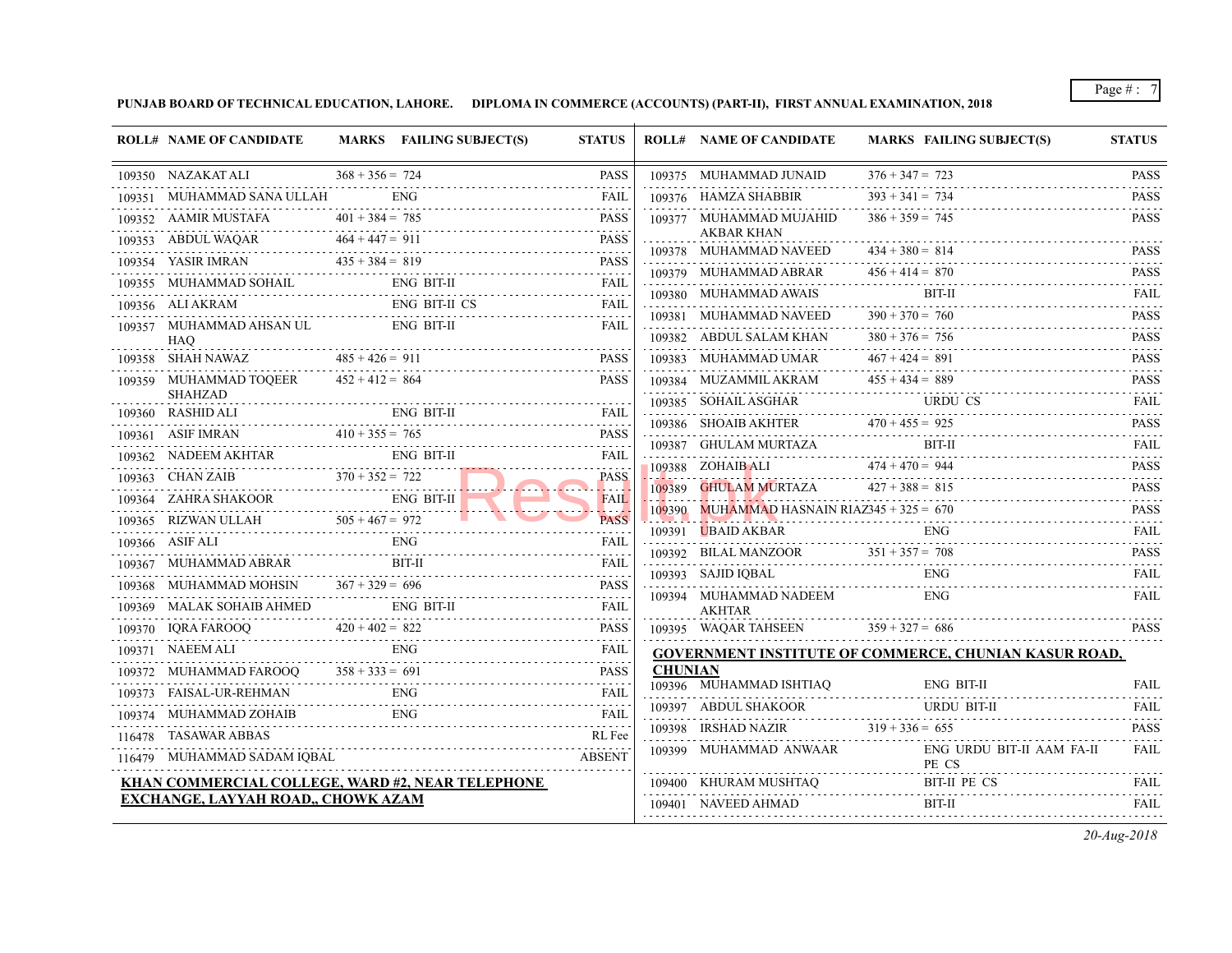|                | <b>ROLL# NAME OF CANDIDATE</b>                 | MARKS FAILING SUBJECT(S)                                                                                                    | <b>STATUS</b> |                 | <b>ROLL# NAME OF CANDIDATE</b>                        | <b>MARKS FAIL</b> |
|----------------|------------------------------------------------|-----------------------------------------------------------------------------------------------------------------------------|---------------|-----------------|-------------------------------------------------------|-------------------|
|                | 109402 RIZWAN LATIF                            | BIT-II PE                                                                                                                   | <b>FAIL</b>   |                 | 109428 MUHAMMAD AAMIR                                 | <b>ENG</b>        |
|                | 109403 MUHAMMAD WAQAS                          |                                                                                                                             | FAIL          |                 | 109429 NIMRA ASLAM                                    | $421 + 458 = 879$ |
|                | 109404 MUBASHIR JAVED                          | ENG-                                                                                                                        | <b>FAIL</b>   |                 | 109430 ARSHAD ILTAF                                   | $467 + 429 = 896$ |
|                | 109405 ADNAN JAHANZAIB WATTO $323 + 315 = 638$ |                                                                                                                             |               |                 | 109431 MOHSIN RAZA                                    | $350 + 378 = 728$ |
|                | 109406 MUHAMMAD SHAHID                         | $341 + 388 = 729$                                                                                                           | <b>PASS</b>   |                 | 109432 SAQLAIN MUSHTAQ $361 + 315 = 676$              |                   |
|                | 109407 ATTAULLAH                               | $357 + 301 = 658$<br>LLAH $357 + 301 = 658$ PASS                                                                            | <b>PASS</b>   |                 | 116486 AAMIR WASEEM                                   |                   |
|                |                                                | 109408 ALI HASNAIN $336 + 358 = 694$ PASS                                                                                   |               |                 | <b>GOVERNMENT INSTITUTE OF COMMERCE,</b>              |                   |
|                |                                                |                                                                                                                             | FAIL          |                 | 109433 QASIM ARSHAD                                   | $379 + 332 = 711$ |
|                | 109410 MUHAMMAD AHSAN                          | MAD AHSAN ENG FAIL                                                                                                          | FAIL          |                 | 109434 WAHEED ABBAS                                   | $348 + 336 = 684$ |
|                | 109411 AAMIR ALI                               | $342 + 329 = 671$                                                                                                           | <b>PASS</b>   |                 | 109435 SAIF ULLAH                                     | $369 + 329 = 698$ |
|                |                                                | 109412 MUHAMMAD GHAFFAR Fail In Part-I + 290 RL PART-I                                                                      |               |                 | 109436 MUHAMMAD AMIR $360 + 345 = 705$                |                   |
|                |                                                | 109413 SAKHAWAT $328 + 325 = 653$ PASS                                                                                      | <b>PASS</b>   |                 | 109437 MUHAMMAD SAAD $347 + 304 = 651$                |                   |
|                | 109414 NAZIM ALI                               | ENG PE CS                                                                                                                   | FAIL          |                 | 109438 FAIZAN AHMAD                                   | <b>URD</b>        |
|                |                                                |                                                                                                                             | R.L.UMC       |                 | <b>GOVERNMENT INSTITUTE OF COMMERCE,</b>              |                   |
|                |                                                | 109415 MUHAMMAD ASHFAQ ALI ENG BIT-II FA-II 200416 MUHAMMAD SALEEM ENG BIT-II FA-II 200416 MUHAMMAD SALEEM ENG BIT-II FA-II | FAIL          | <b>DEPALPUR</b> |                                                       |                   |
|                | 116503 AFTAB ZULFIQUAR                         |                                                                                                                             | RL Fee        |                 | 109439 ZAIN ABBAS<br>09439 ZAIN ABBAS 425 + 398 = 823 |                   |
|                |                                                | <b>LA.S COMMERCE COLLEGE, EXCHANGE ROAD NEAR BUS STOP,</b>                                                                  |               |                 | $109440$ BABAR ALI 342 + 338 = 680                    |                   |
| <b>CHUNIAN</b> |                                                |                                                                                                                             |               |                 | 109441 GHULAM SABIR                                   | <b>ENG</b>        |
|                | 109417 AMINA GULZAR                            | $479 + 469 = 948$                                                                                                           | <b>PASS</b>   |                 | 109442 MUHAMMAD ADNAN                                 | ENG I             |
|                |                                                | <b>GOVERNMENT INSTITUTE OF COMMERCE, MAIN BHAKKAR ROAD,</b>                                                                 |               |                 | <b>AMEER</b><br>109443 AFZAL HUSSAIN SHAH             | <b>ENG</b>        |
|                | <b>DARYA KHAN</b><br>109418 REHAN IQBAL        | $355 + 359 = 714$                                                                                                           | <b>PASS</b>   |                 | 109444 AMIR HUSSAIN                                   | ENG               |
|                | 109419 MUHAMMAD TOUQEER                        | $473 + 493 = 966$                                                                                                           | PASS          |                 | 109445 MUHAMMAD WAQAS Fail In Part-I + 3              |                   |
|                | 109420 ABUBAKR SIDDIQUE                        | $396 + 387 = 783$                                                                                                           | <b>PASS</b>   |                 | 109446 TARIQ MEHMOOD $349 + 304 = 653$                |                   |
|                | 109421 ABDUL NAVEED                            | $397 + 346 = 743$                                                                                                           |               |                 | 109447 SHARAFAT ALI                                   | <b>ENG</b>        |
|                | 109422 QAMMAR ABBAS                            | $482 + 467 = 949$                                                                                                           | <b>PASS</b>   |                 |                                                       | <b>CS</b>         |
|                | 109423 MANAN SHAKIR                            | $441 + 387 = 828$                                                                                                           | <b>PASS</b>   |                 | 109448 MUSAWAR KHAN                                   | <b>ENG</b>        |
|                | 109424 MEHVISH KIRAN                           | ENG URDU BIT-II AAM FAIL FAIL                                                                                               |               |                 | 109449 MUDASSIR SAIF                                  |                   |
|                | 109425 MUHAMMAD FAISAL                         | ENG CS                                                                                                                      | FAIL          |                 | 109450 ANSAR ALI                                      | ENG               |
|                | 109426 MUHAMMAD SAEED $472 + 450 = 922$        |                                                                                                                             | <b>PASS</b>   |                 | <b>GOVERNMENT COLLEGE OF COMMERCE, I</b>              |                   |
|                | 109427 MUHAMMAD NAEEM                          | $425 + 401 = 826$                                                                                                           | <b>PASS</b>   | KHAN            |                                                       |                   |
|                |                                                |                                                                                                                             |               |                 |                                                       |                   |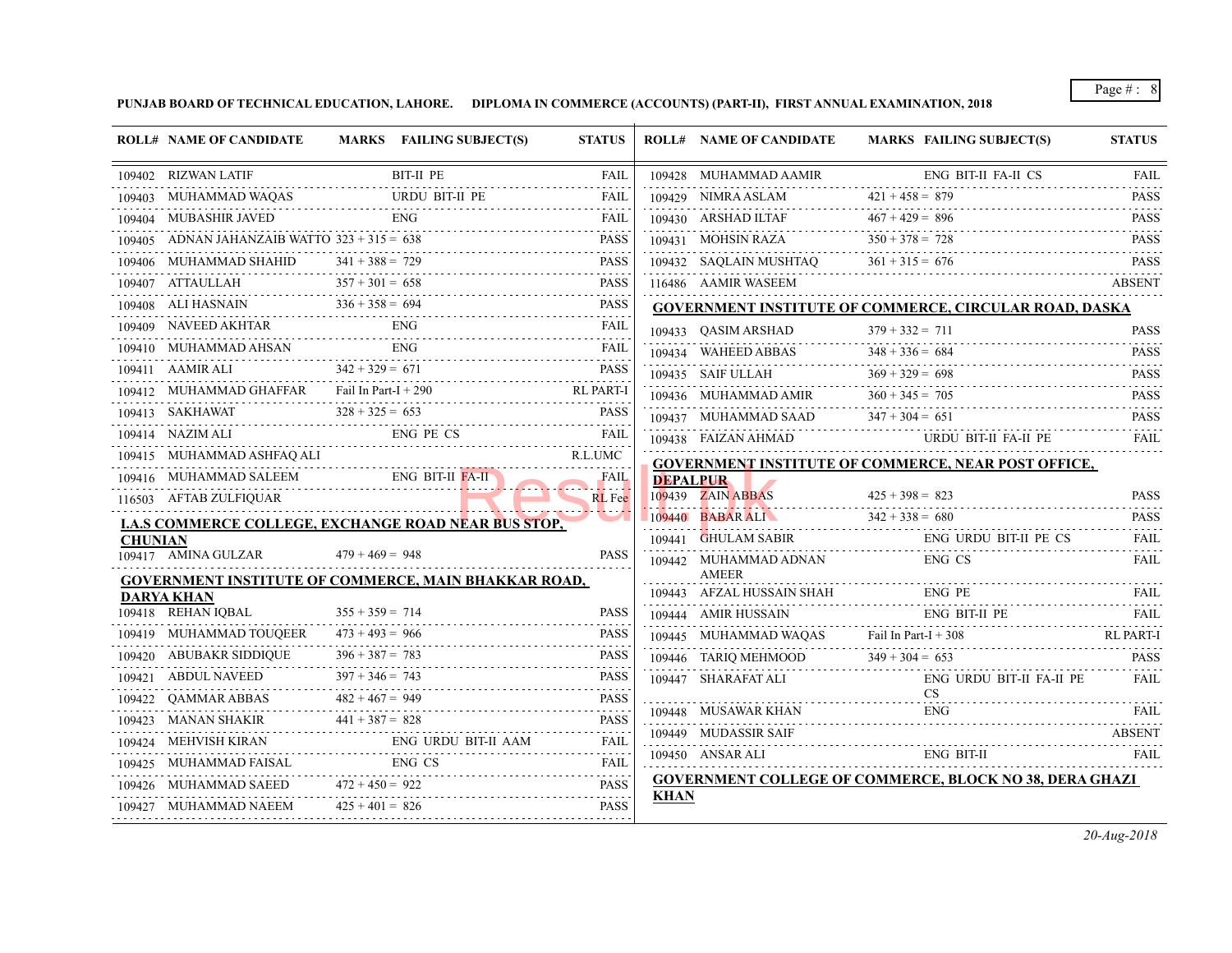| <b>ROLL# NAME OF CANDIDATE</b>                                                                                                                          |                   | MARKS FAILING SUBJECT(S)            | <b>STATUS</b>       | <b>ROLL# NAME OF CANDIDATE</b>                                | <b>MARKS FAIL</b>        |
|---------------------------------------------------------------------------------------------------------------------------------------------------------|-------------------|-------------------------------------|---------------------|---------------------------------------------------------------|--------------------------|
| 109451 MUHAMMAD FAISAL                                                                                                                                  |                   | BIT-II PE CS                        | FAIL                | 109479 MUKHTIAR AHMAD                                         | <b>ENG</b>               |
| 109452 ASAD ALI KHAN                                                                                                                                    |                   | URDU CS                             | FAIL                | 109480 MUHAMMAD JAMSHAID                                      | <b>ENG</b>               |
| 109453 SHAHBAZ AKBAR                                                                                                                                    |                   | ENG URDU BIT-II PE CS<br>.          | FAIL                | <b>HARRIS</b>                                                 |                          |
| 109454 AHTASHAM AHMAD URDU BIT-II CS                                                                                                                    |                   |                                     | <b>FAIL</b>         | 109481 MUHAMMAD SHAHBAZ<br>AHBAZ<br>-------------------       | <b>ENG</b>               |
| 109455 HAFIZ MUHAMMAD<br><b>OKASHA</b>                                                                                                                  | $471 + 399 = 870$ |                                     | <b>PASS</b>         | 109482 MUHAMMAD SABIR<br>109483 ALAMGIR NAZEER                | <b>ENG</b><br><b>ENG</b> |
| 109456 MUHAMMAD ASIF                                                                                                                                    |                   | IF $457 + 463 = 920$                | <b>PASS</b>         | 109484 ZAIN-UL-ABDIN                                          | <b>ENG</b>               |
| 109457 SHAHBAZ AKMAL BIT-II CS                                                                                                                          |                   |                                     | FAIL                | 109485 AWAIS-UL-HASSAN                                        | <b>ENG</b>               |
| 109458 TALHA NAZEER                                                                                                                                     | BIT-II CS         |                                     | FAIL                | 109486 AWAIS ALI KHAN                                         | <b>ENG</b>               |
| 109459 MUHAMMAD SHAKOOR $449 + 408 = 857$                                                                                                               |                   |                                     | <b>PASS</b>         | 109487 MANSOOR HUSSAIN                                        | <b>ENG</b>               |
| AHMAD<br>109460 MUHAMMAD MAHDI RAZA BIT-II CS                                                                                                           |                   |                                     | <b>FAIL</b>         | 109488 MUJAHID HUSSAIN                                        | <b>ENG</b>               |
| 109461 ABDUL MALIK                                                                                                                                      | $474 + 448 = 922$ |                                     | <b>PASS</b>         | 109489 NASIR HUSSAIN $484 + 425 = 909$                        |                          |
| 109462 MUHAMMAD ASLAM $459 + 442 = 901$                                                                                                                 |                   |                                     | <b>PASS</b>         | 109490 ALL-E-MUHAMMAD ABU $447 + 352 = 799$<br><b>HURAIRA</b> |                          |
| 109463 SADAQAT ALI                                                                                                                                      | $439 + 405 = 844$ |                                     | <b>PASS</b>         | 109491 ZAIN-UL-ABDIN                                          | <b>ENG</b>               |
| 109464 MUHAMMAD MUSHTAQ                                                                                                                                 |                   | BIT-II CS                           | FAIL                | 109492 MUHAMMAD ANWAR                                         | $459 + 374 = 833$        |
| 109465 MUHAMMAD SULMAN                                                                                                                                  | $436 + 363 = 799$ |                                     | <b>PASS</b>         | $109493$ MUHAMMAD ZAID $355 + 371 = 726$                      |                          |
| <b>ASHRAF</b>                                                                                                                                           |                   |                                     |                     | 109494 MUHAMMAD SHOAIB                                        | <b>ENG</b>               |
| 109466 SAMIULLAH                                                                                                                                        |                   | CS                                  | FAIL                | 109495 ABDUL RAZZAQ                                           | ENG I                    |
|                                                                                                                                                         |                   |                                     | FAIL<br>and a state | 109496 MUHAMMAD BAQIR                                         | ENGI                     |
| 109468 MUHAMMAD SOHAIL                                                                                                                                  |                   |                                     | FAIL<br>.           | $109497$ MUHAMMAD JAHANZAIB $441 + 361 = 802$                 |                          |
| 109469 MUDASSIR ABBAS                                                                                                                                   |                   | <b>ENG</b>                          | <b>FAIL</b>         | 109498 MUHAMMAD AMIR                                          | $389 + 374 = 763$        |
| 109470 MUHAMMAD ATEEQUE                                                                                                                                 |                   |                                     |                     | 109499 BORAIR HASSAN                                          | <b>URD</b>               |
| $\begin{tabular}{llllllll} \bf 109471 & MUHAMMAD ARSLAN ALL & \multicolumn{3}{l} {ENG} BIT-II & CS & \multicolumn{3}{l} {FAIL} \\ \hline \end{tabular}$ |                   |                                     |                     | 109500 MUHAMMAD HUSSAIN $420 + 364 = 784$                     |                          |
| 109472 MAZHAR ABBAS                                                                                                                                     |                   | ENG BIT-II                          | FAIL                | 109501 ZANAIN AKBAR                                           | $486 + 406 = 892$        |
| 109473 MUHAMMAD ILYAS<br>XAS<br>---------------------                                                                                                   |                   | ENG BIT-II FAIL                     |                     | 109502 MUHAMMAD KHAN $400 + 383 = 783$                        |                          |
| 109474 NAEEM AKBAR                                                                                                                                      |                   | <b>ENG</b>                          | FAIL<br>.           | 109503 SANA ULLAH KHAN                                        | $437 + 377 = 814$        |
| 109475 MUHAMMAD SHOAIB                                                                                                                                  |                   | ENG URDU PAK.ST BIT-II<br>AAM PE CS | FAIL                | 109504 AWAIS RAZA                                             | $419 + 346 = 765$        |
| 109476 MOHAMMAD RASHID<br>RASHID<br>-----------------------                                                                                             |                   | ENG URDU BIT-II CS<br>DU BIT-II CS  | FAIL                | 109505 SHAFIQ LATEEF $398 + 363 = 761$                        |                          |
| 109477 USAMA UMER                                                                                                                                       |                   |                                     |                     | 109506 SYED SHEHZAD SALEEM $384 + 373 = 757$                  |                          |
| 09478 ALI RAZA ENG FAIL<br>109478 ALI RAZA                                                                                                              |                   |                                     | FAIL                | <b>SHAH</b>                                                   |                          |
|                                                                                                                                                         |                   |                                     |                     |                                                               |                          |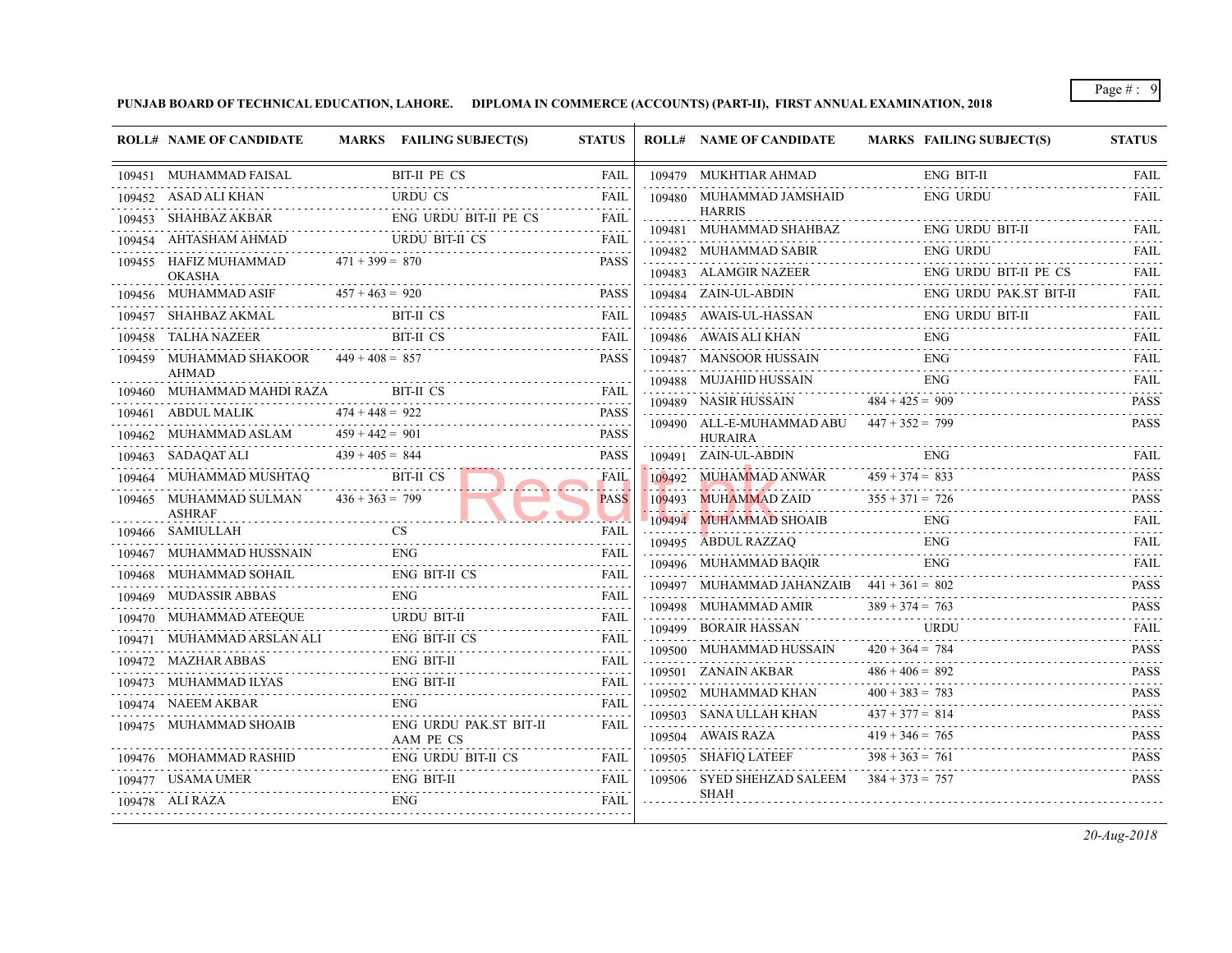|        | <b>ROLL# NAME OF CANDIDATE</b>                                                     |                       | MARKS FAILING SUBJECT(S)    | <b>STATUS</b>                                | <b>ROLL# NAME OF CANDIDATE</b>                                  | <b>MARKS FAIL</b>         |
|--------|------------------------------------------------------------------------------------|-----------------------|-----------------------------|----------------------------------------------|-----------------------------------------------------------------|---------------------------|
|        | 109507 ATIQUR REHMAN                                                               |                       | <b>BIT-II AAM</b>           | FAIL                                         | 109535 SHAIR BAZ                                                | $459 + 394 = 853$         |
|        | 109508 MUHAMMAD NADEEM                                                             |                       |                             | ABSENT                                       | 109536 MUHAMMAD ASAD ALI                                        | $422 + 400 = 822$         |
|        | 109509 SAMEER AHMAD                                                                | $395 + 376 = 771$     |                             | <b>PASS</b>                                  | 109537 MUHAMMAD ASIF                                            | $402 + 360 = 762$         |
|        | 109510 KHALID HUSSAIN                                                              | $425 + 395 = 820$     | $3$ SSAIN $425 + 395 = 820$ | <b>PASS</b>                                  | 109538 MUHAMMAD SARAN BILAL $417 + 363 = 780$                   |                           |
|        | 109511 MUHAMMAD ADNAN $391 + 337 = 728$                                            |                       |                             | <b>PASS</b>                                  | 109539 GHULAM MUHAMMAD                                          | $400 + 353 = 753$         |
|        | $386 + 373 = 759$<br>109512 FIAZ HUSSAIN                                           |                       |                             | <b>PASS</b><br>$\sqrt{386 + 373} = 759$ PASS | 109540 MUHAMMAD FAISAL                                          | <b>URD</b>                |
|        | 109513 SHAHAR YAR WASEEM $386 + 354 = 740$                                         |                       |                             | <b>PASS</b>                                  | 109541 MUHAMMAD HOZAIFA                                         | PE                        |
|        | 109514 FAHAD SHAHZAD                                                               |                       | URDU BIT-II                 | FAIL                                         | 109542 BAZ GUL                                                  | FA-II                     |
|        | 109515 MOHAMMAD WAQAS                                                              |                       | URDU BIT-II AAM             |                                              | 109543 MUHAMMAD ZEESHAN                                         | <b>ENG</b>                |
|        | 109516 MUHAMMAD USMAN                                                              | $408 + 367 = 775$     | N $408 + 367 = 775$ PASS    | <b>PASS</b>                                  | NAWAZ<br>109544 AQIB SHAN                                       | <b>URD</b>                |
|        | 109517 IMRAN ALI QADEER                                                            | $414 + 358 = 772$     |                             | $414 + 358 = 772$ PASS                       | 109545 YASIR NAWAZ $500 + 377 = 877$                            |                           |
|        | 109518 MUHAMMAD ZULQARNAIN<br><b>SHAHZAD</b>                                       |                       | <b>URDU</b>                 | FAIL                                         | 109546 MUSHTAQ AHMAD                                            | <b>URD</b>                |
|        | 109519 MUHAMMAD SHAHZAD<br><b>AHMAD</b>                                            | $404 + 378 = 782$     |                             | PASS                                         | 109547 HASNAIN YASEEN                                           | <b>URD</b>                |
| 109520 | MUHAMMAD HASSNAIN                                                                  | $367 + 375 = 742$     |                             | <b>PASS</b>                                  | 109548 MUHAMMAD SOHAIL P                                        | PE C                      |
|        | 109521 MUHAMMAD AYOUB                                                              | $337 + 340 = 677$     |                             | .<br><b>PASS</b>                             | 109549 MUHAMMAD ARSLAN UI                                       | <b>URD</b>                |
|        | 109522 MUHAMMAD SAQIB                                                              | $400 + 401 = 801$     |                             | .<br><b>PASS</b>                             | 109550 FAHAD MAJEED                                             | BIT-I                     |
|        | 109523 MUHAMMAD SHAHZAIB $436 + 441 = 877$                                         |                       |                             | <b>PASS</b>                                  | 109551 ATIF NAWAZ                                               | PE                        |
|        | 109524 MUHAMMAD AMJAD                                                              |                       |                             | $D$ 409 + 401 = 810 PASS                     | 109552 IMRAN HAIDER                                             | <b>ENG</b>                |
|        | 109525 MUHAMMAD USMAN                                                              |                       | URDU PE                     | FAIL                                         | 109553 MUHAMMAD MOHSIN                                          | ENG I                     |
|        | 109526 MUHAMMAD ARSALAN<br><b>AZIZ</b>                                             | Fail In Part-I $+296$ |                             | RL PART-I                                    | 109554 MUHAMMAD NAEEM<br>109555 TAOQEER ABBAS $319 + 416 = 735$ | BIT-I                     |
|        | 109527 MUHAMMAD HASNAIN                                                            | $397 + 390 = 787$     |                             | PASS                                         | 109556 MUHAMMAD RIZWAN                                          | $365 + 421 = 786$         |
| 109528 | MUHAMMAD QASIM                                                                     |                       | URDU                        | QASIM URDU FAIL                              | AHMAD FARIDI                                                    |                           |
|        | 109529 MUZAMIL KHAN                                                                |                       | <b>URDU PE</b>              | FAIL                                         | 109557 TAYYAB SAEED KHAN                                        | $330 + 356 = 686$         |
|        | 109530 MUDASSAR YASEEN $345 + 360 = 705$                                           |                       |                             | YASEEN $345 + 360 = 705$ PASS                | 109558 ABU BAKR SALEEM                                          | $331 + 363 = 694$         |
|        | 109531 MUHAMMAD FARHAN $443 + 415 = 858$<br>MUHAMMAD FARHAN $443 + 415 = 858$ PASS |                       |                             | PASS                                         | 109559 ABDUL LATIF                                              | $383 + 382 = 765$         |
|        | 109532 MOUZAM ALI                                                                  |                       | <b>URDU PE</b>              | FAIL                                         | 109560 MAJID HUSSAIN $333 + 356 = 689$                          |                           |
|        | 109533 MUHAMMAD FAIZAN                                                             |                       | PE                          | FAIL                                         | 109561 FIAZ SABIR<br>109562 NAOKAR ABBAS BHATTI                 | $352 + 371 = 723$<br>ENG. |
|        | <b>AKHTAR</b><br>109534 MUHAMMAD RAMZAN                                            | .                     | <b>URDU CS</b>              | FAIL                                         | 109563 MUHAMMAD NIZAM                                           | <b>ENG</b>                |
|        |                                                                                    |                       |                             |                                              |                                                                 |                           |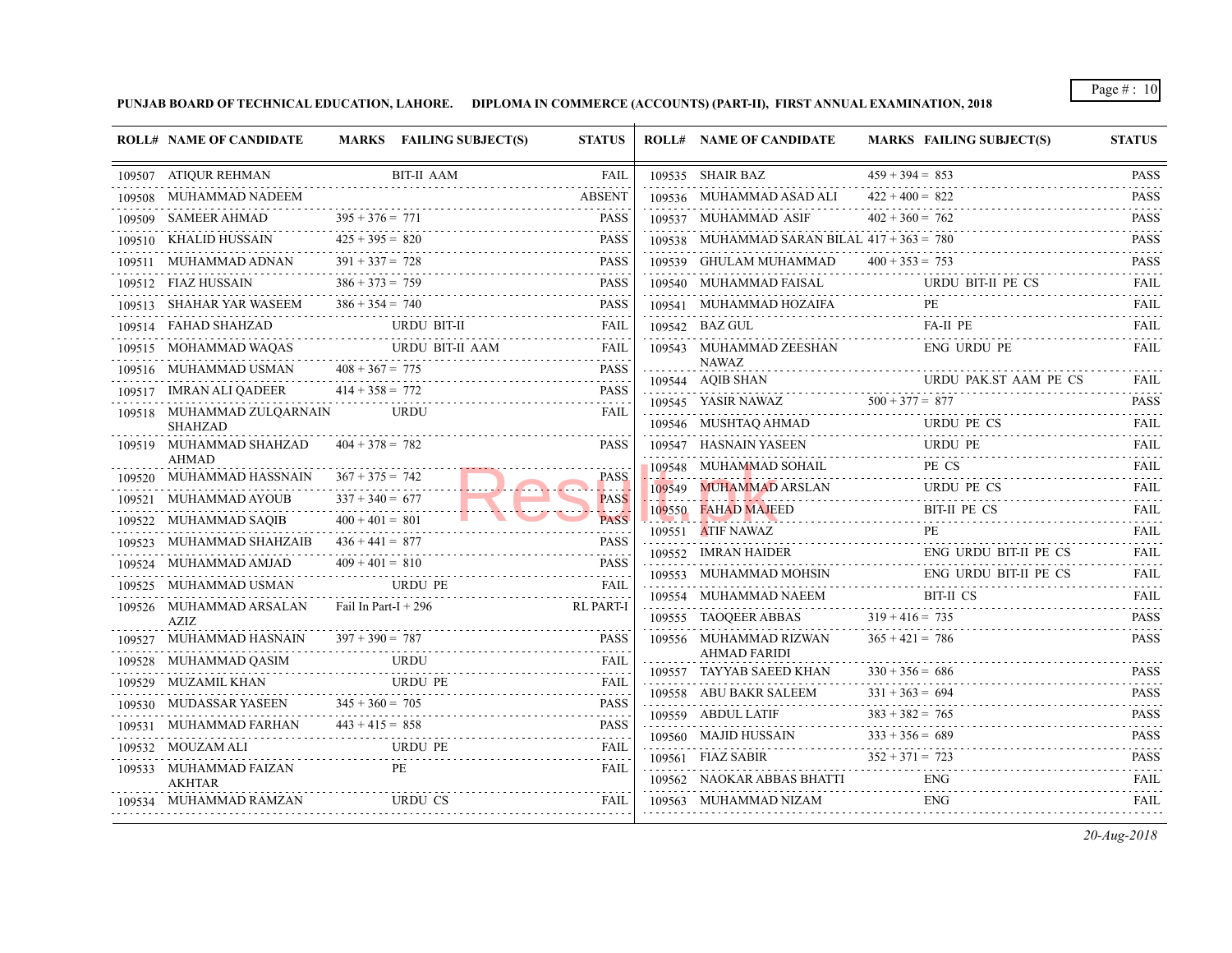|        | <b>ROLL# NAME OF CANDIDATE</b>         |                   | MARKS FAILING SUBJECT(S)                              | <b>STATUS</b>                | <b>ROLL# NAME OF CANDIDATE</b>                 | <b>MARKS FAIL</b>   |
|--------|----------------------------------------|-------------------|-------------------------------------------------------|------------------------------|------------------------------------------------|---------------------|
|        | 109564 MUHAMMAD IRFAN                  | $360 + 312 = 672$ |                                                       | <b>PASS</b>                  | 109592 MEMONA SHAHEEN<br>.                     | <b>ENG</b>          |
|        | 109565 MUHAMMAD NOUMAN<br>NOUMAN ENG   |                   | <b>ENG</b>                                            | FAIL                         | 109593 AREEBA IKRAM                            | $339 + 374 = 713$   |
|        | 109566 AMEER HAMZA                     |                   | ENG                                                   | FAIL<br>and a state          | <b>GOVERNMENT COLLEGE OF COMMERCE, I</b>       |                     |
|        | 109567 IRSHAD AHMAD $366 + 377 = 743$  |                   |                                                       | PASS                         | FAISALABAD                                     |                     |
|        | 109568 MADNI MAHMOOD $346 + 363 = 709$ |                   |                                                       | <b>PASS</b>                  | 109594 ADNAN ZULFIQAR                          | ENG.                |
|        | 109569 SHEIKH DANISH                   |                   |                                                       | FAIL                         | 109595 SALMAN HAIDER $416 + 371 = 787$         |                     |
|        | 109570 HASEEB AKHTAR                   |                   | R ENG FAIL                                            |                              | 109596 ALTAF HUSSAIN                           | <b>ENG</b>          |
|        |                                        |                   | ENG                                                   | FAIL<br>$\omega$ is a set of | 109597 MUHAMMAD MEHRAN<br>AHMAD                | CS.                 |
|        | 109572 ABDUL HAMEED                    |                   | <b>ENG</b>                                            | FAIL                         | 109598 HAIDER ALI                              | $387 + 369 = 756$   |
|        |                                        |                   | GOVERNMENT INSTITUTE OF COMMERCE FOR WOMEN, BLOCK Z,  |                              | 109599 DILAWAR KHAN $434 + 410 = 844$          |                     |
|        |                                        |                   | NEAR GOVT. COMPREHENSIVE HIGH SCHOOL, DERA GHAZI KHAN |                              | 109600 MUHAMMAD HASSAN $505 + 465 = 970$       |                     |
|        | 109573 MARYAM AKBAR                    | $488 + 438 = 926$ |                                                       | <b>PASS</b>                  | 109601 MUHAMMAD FAIZAN NASIR                   | ENG I               |
|        | 109574 MUQADAS FATIMA                  | $447 + 444 = 891$ |                                                       | <b>PASS</b>                  | 109602 MOEEN AKRAM                             | <b>ENG</b>          |
|        | 109575 SUNNIA KANWAL                   | $451 + 442 = 893$ | AL $451 + 442 = 893$ PASS                             | <b>PASS</b>                  | 109603 MUHAMMAD SALMAN                         | <b>ENG</b>          |
|        | 109576 GHAZAL KHALID                   | $478 + 420 = 898$ |                                                       | <b>PASS</b>                  | 109604 RASHID KHALIQ                           | $363 + 373 = 736$   |
|        | 109577 BUSHRA ASHFAQ $452 + 424 = 876$ |                   |                                                       | <b>PASS</b>                  | 109605 MUHAMMAD SOHAIL                         | <b>ENG</b>          |
|        | 109578 SIDRA ASHFAQ                    | $420 + 399 = 819$ |                                                       | <b>PASS</b>                  | 109606 MUHAMMAD ADEEL                          | $413 + 385 = 798$   |
|        | 109579 GHANWA NAWAZ $424 + 407 = 831$  |                   |                                                       | <b>PASS</b>                  | 109607 MOUZZAM MEHDI                           | $288 + 303 = 591$   |
|        | 109580 RIMSHA SALEEM $362 + 354 = 716$ |                   |                                                       | PASS                         | 109608 MUHAMMAD EHSAN                          | $371 + 385 = 756$   |
|        | 109581 SADAF ZAFAR                     |                   | 109581 SADAF ZAFAR $446 + 414 = 860$ PASS             |                              | $109609$ MUHAMMAD HASSAN ALI $411 + 448 = 859$ |                     |
|        |                                        |                   | 109582 SAEEDA SHAZMINE $467 + 443 = 910$              | <b>PASS</b>                  | 109610 MUHAMMAD SARMAD                         | $416 + 410 = 826$   |
|        | 109583 AMNA ISMAIL $408 + 383 = 791$   |                   |                                                       | <b>PASS</b>                  | <b>MIRZA</b>                                   |                     |
|        | 109584 NOSHEEN RAFIQ $423 + 364 = 787$ |                   |                                                       | <b>PASS</b>                  | 109611 MUHAMMAD USMAN                          | $422 + 411 = 833$   |
|        | 109585 QURAT-UL-AIN                    | $435 + 432 = 867$ |                                                       | <b>PASS</b>                  | ARSHAD                                         | Fail In Part-I $+3$ |
| 109586 | SEHER BANO BHATTI $400 + 396 = 796$    |                   |                                                       | <b>PASS</b>                  | 109612 MUHAMMAD NOMAN<br><b>YOUNIS</b>         |                     |
|        |                                        |                   | 109587 KALSOOM FATIMA ENG URDU FAIL                   | <b>FAIL</b>                  | 109613 ABDUL MOIZ                              | $401 + 403 = 804$   |
|        | 109588 FOUZIA AZIZ                     |                   | $Z$ $507 + 409 = 916$                                 | <b>PASS</b>                  | 109614 MUHAMMAD TAHIR                          | $356 + 327 = 683$   |
|        |                                        |                   |                                                       | FAIL                         | 109615 HASSAN KHAWAR                           | $430 + 454 = 884$   |
|        | 109590 OURAT-UL-AIN                    |                   | $IN$ $399 + 354 = 753$ PASS                           |                              | 109616 AQEEL AHMAD                             | $366 + 343 = 709$   |
|        | 109591 MEHREEN FIAZ                    |                   | ENG CS                                                | FAIL                         | 109617 MUHAMMAD MUNIR                          | $348 + 377 = 725$   |
|        |                                        |                   |                                                       |                              |                                                |                     |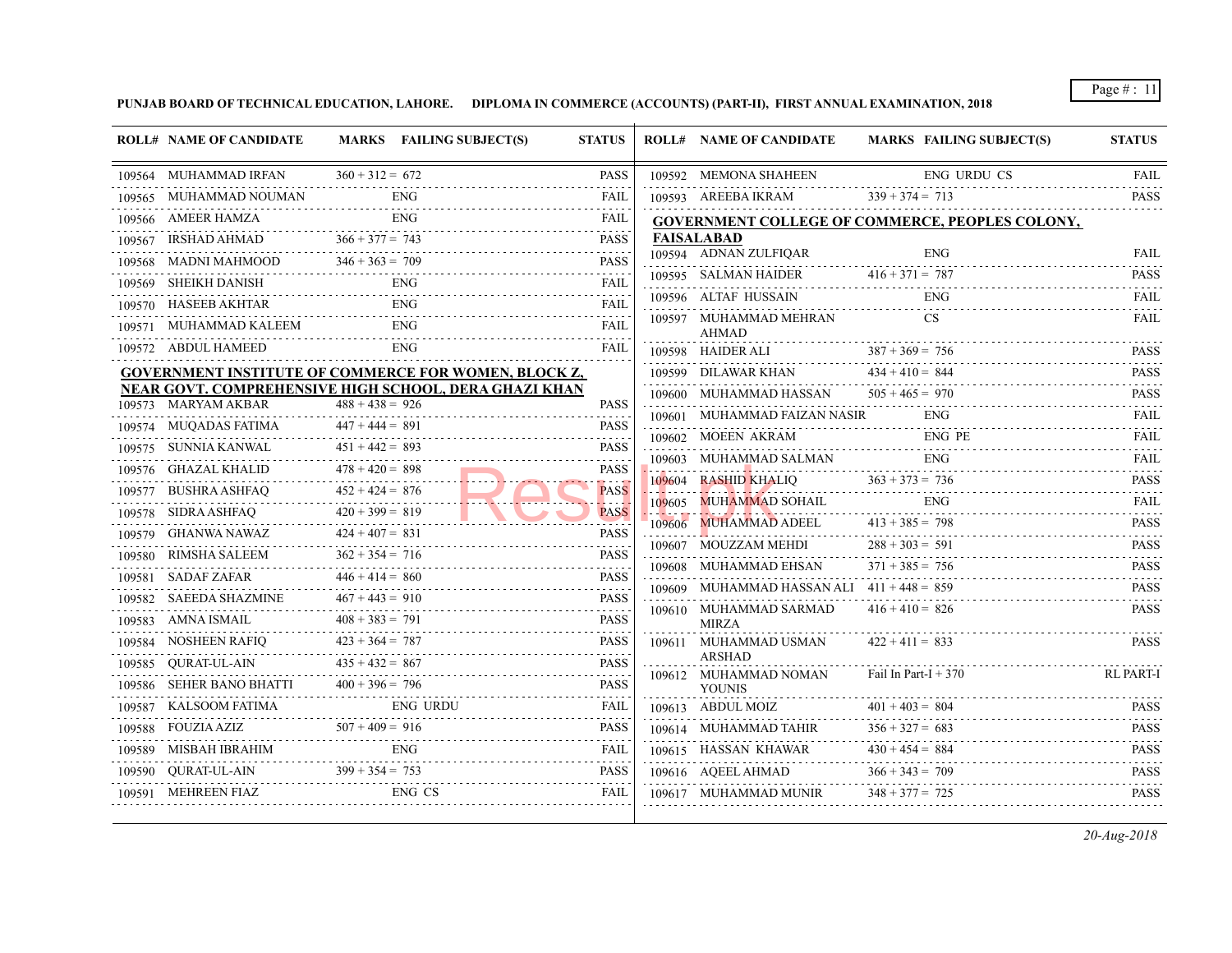| <b>ROLL# NAME OF CANDIDATE</b>                      |                   | MARKS FAILING SUBJECT(S) | <b>STATUS</b>    | <b>ROLL# NAME OF CANDIDATE</b>                 | <b>MARKS FAIL</b>        |
|-----------------------------------------------------|-------------------|--------------------------|------------------|------------------------------------------------|--------------------------|
| 109618 IMRAN BABAR                                  | $362 + 378 = 740$ |                          | <b>PASS</b>      | 109647 IMRAN KHAN                              | $413 + 356 = 769$        |
| 109619 AHTISHAM<br>M ENG<br>.                       |                   |                          | <b>FAIL</b>      | 109648 TALHA                                   | $430 + 386 = 816$        |
| 109620 USMAN NASIR                                  |                   |                          | FAIL             | 109649 MUHAMMAD ANSAR ABBAS                    | <b>ENG</b>               |
| 109621 HAIDER ALI $341 + 334 = 675$                 |                   |                          | <b>PASS</b>      | 109650 HAMRAZ HUSSAIN                          | $397 + 356 = 753$        |
| 109622 WAQAR AHMAD                                  |                   | ENG CS                   | <b>FAIL</b>      | 109651 MUHAMMAD HASEEB $395 + 365 = 760$       |                          |
| 109623 USMAN ABBAS                                  | $344 + 320 = 664$ |                          | <b>PASS</b>      | 109652 FAHEEM RAZA                             | PE                       |
| 109624 ABDULLAH NISAR                               |                   | <b>ENG</b>               | FAIL             | 109653 ZAIN SHAHID $420 + 346 = 766$           |                          |
| 109625 ABDUL REHMAN                                 |                   |                          | FAIL             | 109654 KHAWAJA BILAL $369 + 321 = 690$         |                          |
| 109626 RANA MASHOOD AHMAD                           |                   | ENG                      | FAIL             | 109655 MUHAMMAD AKRAM                          | <b>ENG</b>               |
| $109627$ JAWAD USMAN $329 + 306 = 635$              |                   |                          | <b>PASS</b>      | 109656 MUHAMMAD RAMZAN                         | $363 + 321 = 684$        |
| 109628 HURAIRA ARIF                                 |                   |                          | FAIL             | 109657 SYED KASTEER ALI SHAH $460 + 409 = 869$ |                          |
| 109629 GHULAM RAZA                                  |                   | <b>ENG</b>               | FAIL             | 109658 MUHAMMAD AHMAD                          | <b>ENG</b>               |
| 109630 AHMER TAHIR                                  |                   | ENG-                     | <b>FAIL</b>      | <b>SAEED</b>                                   |                          |
| 109631 MUHAMMAD MUDASSAR<br><b>HUSSAIN</b>          |                   | <b>ENG</b>               | .<br><b>FAIL</b> | 109659 DILAWAR ALI<br>$109660$ ABID ALI        | <b>ENG</b><br><b>ENG</b> |
| 109632 IJAZ ALI                                     |                   | ENG URDU CS              | <b>FAIL</b>      | 109661 DANISH ALI                              | $358 + 385 = 743$        |
| 109633 HASSAN RAZA $446 + 407 = 853$                |                   |                          | <b>PASS</b>      | 109662 MUHAMMAD HAMZA                          | BIT-I                    |
| 109634 MUHAMMAD KAMRAN                              |                   | ENG                      | FAIL             | 109663 MUHAMMAD SARIM NAQVI 349 + 314 = 663    |                          |
| 109635 MUHAMMAD HAMZA $430 + 392 = 822$             | .                 |                          | <b>PASS</b>      | 109664 MUHAMMAD FAIZ ALI $342 + 317 = 659$     |                          |
| <b>BABAR</b>                                        |                   |                          |                  | 109665 LUOMAN MAJEED                           |                          |
| $455 + 458 = 913$<br>109636 ALI HUSSNAIN            |                   |                          | <b>PASS</b>      | 109666 MUHAMMAD AZEEM                          |                          |
| 109637 NUMAN $438 + 417 = 855$ PASS<br>109637 NUMAN |                   |                          | <b>PASS</b>      | 109667 MIAN MOHSIN JAVAID                      | ENG                      |
|                                                     |                   |                          | FAIL             | 109668 MUHAMMAD RIZWAN                         | <b>ENG</b>               |
|                                                     |                   |                          | FAIL             | SADDIQU                                        |                          |
| 109640 ALI HASSAN ENG FAIL                          |                   | ENG                      |                  | 109669 MUHAMMAD USMAN                          | ENG.                     |
| 9641 ALI RAZA $417 + 404 = 821$<br>109641 ALI RAZA  |                   |                          | <b>PASS</b>      | 109670 ZEESHAN HASSAN                          | <b>ENG</b>               |
| 109642 EHSAN ASLAM                                  |                   | <b>ENG</b>               | FAIL             | 109671 MUHAMMAD REHAN                          | $295 + 273 = 568$        |
| 109643 ABDUL REHMAN ALVI                            | $396 + 339 = 735$ |                          | <b>PASS</b>      | 109672 FAROOO AHMAD                            | <b>ENG</b>               |
| 109644 MUHAMMAD BILAWAL                             | $354 + 355 = 709$ |                          | <b>PASS</b>      | 109673 BILAL PERVAIZ                           | <b>ENG</b>               |
| 109645 ADNAN ALI                                    | $432 + 408 = 840$ | \LI 432 + 408 = 840      | <b>PASS</b>      | 109674 MUHAMMAD ATIQE SINDHU                   | <b>ENG</b>               |
| 109646 USMAN ALI                                    |                   | ENG                      | FAIL             | 109675 SHAHBAZ KHAN                            | <b>ENG</b>               |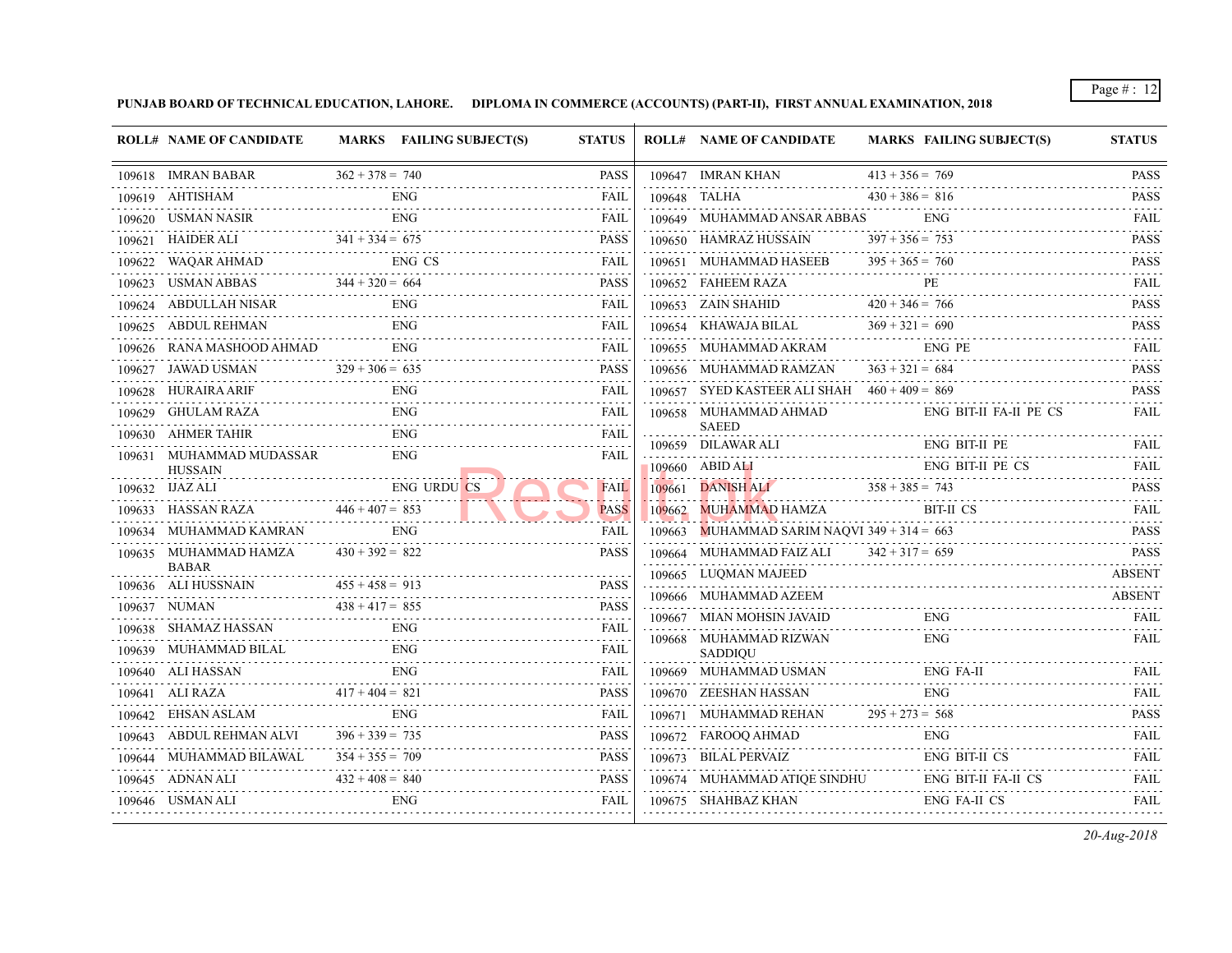|        | <b>ROLL# NAME OF CANDIDATE</b>          | <b>FAILING SUBJECT(S)</b><br><b>MARKS</b>                     | <b>STATUS</b>                |        | <b>ROLL# NAME OF CANDIDATE</b>           | <b>MARKS FAIL</b>      |
|--------|-----------------------------------------|---------------------------------------------------------------|------------------------------|--------|------------------------------------------|------------------------|
|        | 109676 MUHAMMAD NOUMAN                  | ENG BIT-II FA-II CS                                           | FAIL                         |        | 109703 KHANSA MUNAWAR                    | $354 + 400 = 754$      |
|        | <b>KHALID</b><br>109677 SHAHZAD AFZAL   | BIT-II FA-II                                                  | FAIL                         |        | 109704 AYESHA                            | $366 + 357 = 723$      |
|        |                                         | $373 + 363 = 736$                                             | الداعات عامات<br><b>PASS</b> |        | 109705 NIDA RAZAO                        | $330 + 376 = 706$      |
|        | 109678 MUHAMMAD HAMZA<br><b>RASHEED</b> |                                                               |                              |        | 109706 MADIHA SADIQUE                    | $360 + 368 = 728$      |
|        | 109679 MUHAMMAD ARSLAN                  | ENG.                                                          | FAIL                         |        | 109707 SAIRA JABEEN                      | $404 + 428 = 832$      |
|        |                                         | <b>GOVERNMENT COLLEGE OF TECHNOLOGY FOR WOMEN, NEAR BOSAN</b> |                              |        | $109708$ NIDA SAJID                      | $371 + 404 = 775$      |
|        | ZAHARA PEOPLES COLONY NO.1. FAISALABAD  |                                                               |                              |        | 109709 SUMERA HAMEED                     | <b>ENG</b>             |
|        | 109680 DAMISHA SAJJAD KHAN              | $414 + 403 = 817$                                             | <b>PASS</b>                  |        | 109710 ZAINEB RASOOL                     | $340 + 305 = 645$      |
|        | 109681 BISMAH SARDAR                    | $413 + 417 = 830$                                             | <b>PASS</b>                  |        | <b>GOVERNMENT INSTITUTE OF COMMERCE,</b> |                        |
|        | 109682 NIDA NAZAR                       | $412 + 390 = 802$                                             | <b>PASS</b>                  |        | <b>AGRICULTURE ENGINEERING WORKSHOP</b>  |                        |
|        | 109683 IRAM IMRAN                       | BIT-II FA-II                                                  | FAIL                         |        | 109711 SAIF SARWAR                       | $362 + 368 = 730$      |
| 109684 | IQRA MUMTAZ                             | ENG BIT-II FA-II                                              | FAIL                         |        | 109712 MUHAMMAD AZEEM                    | $406 + 458 = 864$      |
|        | 109685 SANA ARIF                        | $364 + 360 = 724$                                             | <b>PASS</b>                  |        | 109713 NOMAN AFZAL                       | $372 + 376 = 748$      |
|        | 109686 SHUMILA NOUREEN                  | $315 + 320 = 635$<br>.                                        | <b>PASS</b>                  |        | 109714 REHMAN ALI                        | $340 + 351 = 691$<br>. |
|        | 109687 SHAHZADI IMAN                    | $398 + 369 = 767$                                             | <b>PASS</b>                  |        | 109715 ARSLAN ASHRAF                     | $427 + 382 = 809$      |
|        | 109688 FAIQA SAHAFIQ                    | $409 + 406 = 815$                                             | <b>PASS</b>                  |        | 109716 USAMA NAZEER                      | $371 + 362 = 733$      |
|        | 109689 BEENISH SAJID                    | $383 + 392 = 775$                                             | <b>PASS</b>                  | 109717 | USMAN ANJUM                              | $359 + 393 = 752$      |
|        | 109690 AYESHA MUBEEN                    | $348 + 388 = 736$<br>.                                        | <b>PASS</b>                  |        | 109718 ALI RAZA IRSHAD                   | <b>ENG</b>             |
|        | 109691 MARYAM ZAHID                     | $442 + 456 = 898$                                             | <b>PASS</b>                  |        | 109719 MOHAMMAD AADIL                    | $313 + 329 = 642$      |
|        | 109692 ESHA SHOUKAT                     | $421 + 418 = 839$                                             | <b>PASS</b>                  |        | 109720 MUHAMMAD UMER                     | <b>ENG</b>             |
|        | 109693 SHERIEN GULL                     | $402 + 400 = 802$                                             | <b>PASS</b><br>.             |        | 109721 ALI HAMZA                         | $409 + 476 = 885$      |
|        | 109694 FATIMA BATOOL                    | $389 + 395 = 784$                                             | <b>PASS</b>                  |        | 109722 SAFDAR AMIN                       | <b>ENG</b>             |
|        | 109695 EMAN SARWAR                      | $370 + 353 = 723$                                             | <b>PASS</b><br>.             |        | 109723 MUHAMMAD AHMAD                    | $403 + 391 = 794$      |
|        | 109696 IQRA EMAN                        | $396 + 418 = 814$                                             | <b>PASS</b>                  |        | <b>HASHMI</b><br>109724 REHMAN           | $346 + 366 = 712$      |
|        | 109697 GOHAR                            | $377 + 400 = 777$                                             | <b>PASS</b>                  |        | 109725 MUHAMMAD FAIZAN                   |                        |
|        | 109698 GHAZALA NASEEM                   | $432 + 443 = 875$                                             | المتحديث<br>PASS             |        | <b>MUNIR</b>                             | <b>ENG</b>             |
|        | 109699 SABA HAMEED                      | $434 + 400 = 834$                                             | <b>PASS</b>                  |        | 109726 MUHAMMAD USMAN                    | $381 + 368 = 749$      |
|        | 109700 HAMEEDA SULTANA                  | $405 + 441 = 846$                                             | <b>PASS</b>                  |        | <b>AKRAM</b>                             |                        |
|        | 109701 AMNA BIBI                        | $428 + 426 = 854$                                             | <b>PASS</b>                  |        | 109727 MOIN AHMAD KHAN                   | $350 + 343 = 693$      |
|        | 109702 NIDA HABIB                       | Fail In Part-I $+373$                                         | RL PART-I                    |        | 109728 MUHAMMAD RASHID                   | $420 + 391 = 81$       |
|        |                                         |                                                               |                              |        |                                          |                        |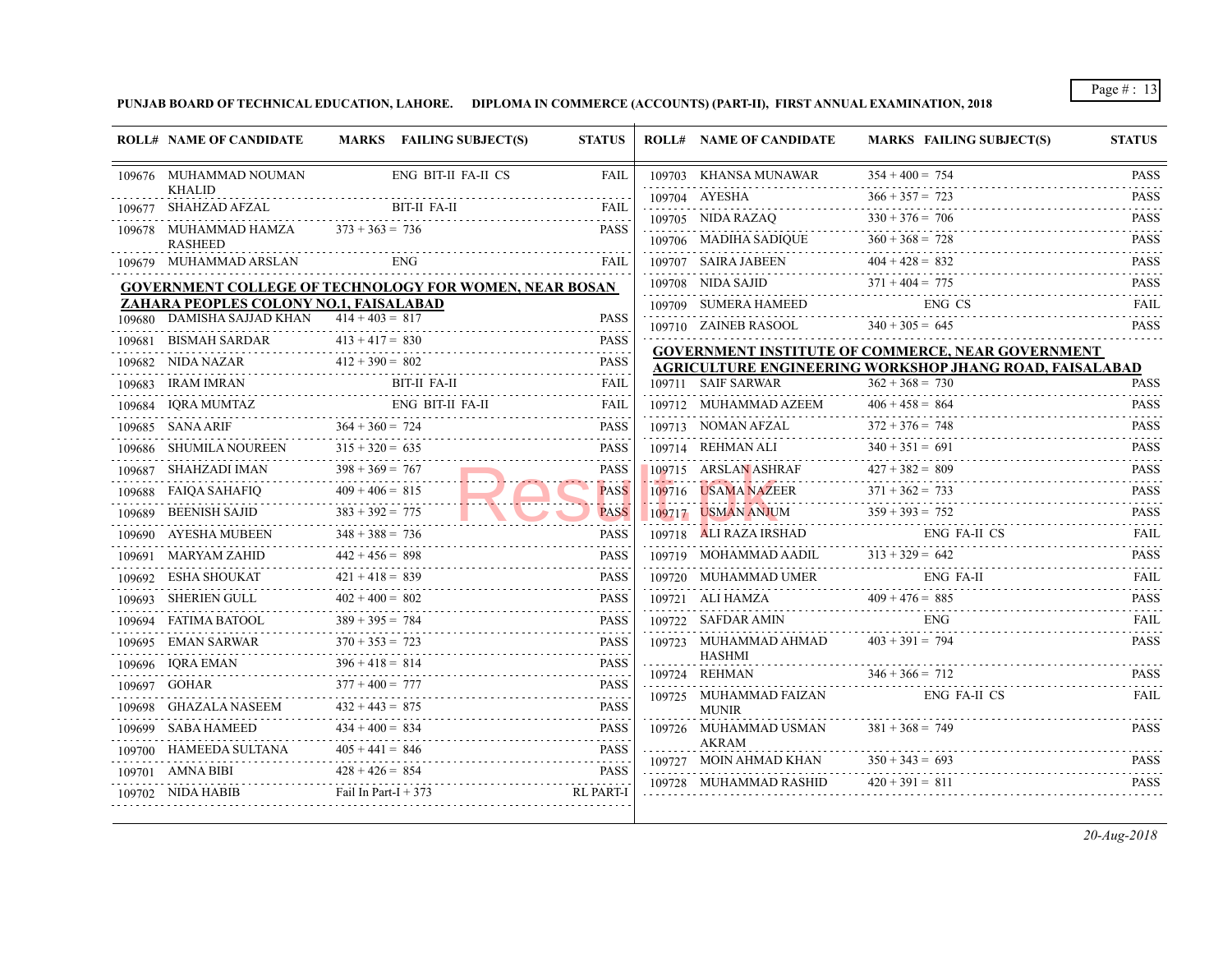|               | <b>ROLL# NAME OF CANDIDATE</b>                                                                                                                                                                                                                                                                                                                                                                                                                           |                   | MARKS FAILING SUBJECT(S)                    | <b>STATUS</b>    | <b>ROLL# NAME OF CANDIDATE</b>                 | <b>MARKS FAIL</b>      |
|---------------|----------------------------------------------------------------------------------------------------------------------------------------------------------------------------------------------------------------------------------------------------------------------------------------------------------------------------------------------------------------------------------------------------------------------------------------------------------|-------------------|---------------------------------------------|------------------|------------------------------------------------|------------------------|
|               | 109729 MUHAMMAD USMAN                                                                                                                                                                                                                                                                                                                                                                                                                                    |                   | $FA-II$                                     | <b>FAIL</b>      | 109752 ASAD AMAN GHORI                         | <b>ENG</b>             |
|               | <b>FAROOO</b><br>109730 MUHAMMAD SUFYAN                                                                                                                                                                                                                                                                                                                                                                                                                  | $395 + 403 = 798$ |                                             | <b>PASS</b>      | 109753 AMJAD WALI $369 + 376 = 745$            |                        |
|               | ANWAR                                                                                                                                                                                                                                                                                                                                                                                                                                                    |                   |                                             |                  | 109754 SHERYAR KARIM ENG                       | <b>ENG</b>             |
|               | 109731 USAMA                                                                                                                                                                                                                                                                                                                                                                                                                                             |                   | ENG FA-II<br>ENG FA-II FAIL FAIL            |                  | 109755 SANA ZEHRA                              | <b>ENG</b>             |
|               | 109732 MUHAMMAD BABAR ENG<br>HUSSAIN                                                                                                                                                                                                                                                                                                                                                                                                                     |                   |                                             | FAIL             | 109756 MUNEER HUSSAIN                          | <b>ENG</b><br>CS       |
|               | 109733 AMEER HUSSAIN $370 + 321 = 691$                                                                                                                                                                                                                                                                                                                                                                                                                   |                   |                                             | <b>PASS</b>      | 109757 NASIR ALAM ENG                          | <b>ENG</b>             |
|               | 109734 MUHAMMAD NOMAN                                                                                                                                                                                                                                                                                                                                                                                                                                    |                   |                                             | <b>ABSENT</b>    | 109758 YAWAR ABBAS EN                          | <b>ENG</b>             |
|               | <b>ISHTIAQ</b>                                                                                                                                                                                                                                                                                                                                                                                                                                           |                   |                                             |                  | 109759 SUNAIL BAHAR ENC                        | <b>ENG</b>             |
|               | <b>GOVERNMENT INSTITUTE OF COMMERCE,, FORT ABBAS</b>                                                                                                                                                                                                                                                                                                                                                                                                     |                   |                                             |                  | 109760 AQIB ALI                                | <b>ENG</b>             |
|               | 109735 MUHAMMAD RAZAULLAH                                                                                                                                                                                                                                                                                                                                                                                                                                |                   | FA-II                                       | <b>FAIL</b>      | 109761 AHSAM BAIG                              | $IG$ ENG<br><b>ENG</b> |
|               |                                                                                                                                                                                                                                                                                                                                                                                                                                                          |                   |                                             | FAII.            | 109762 ALI RASHID BAIG                         | <b>ENG</b>             |
|               | 109737 SHAKOOR AHMED                                                                                                                                                                                                                                                                                                                                                                                                                                     |                   |                                             | <b>FULL FAIL</b> | 109763 AMIR UL HASSAN $433 + 420 = 853$        |                        |
|               | 109738 MUHAMMAD USMAN $351 + 374 = 725$                                                                                                                                                                                                                                                                                                                                                                                                                  |                   |                                             | <b>PASS</b>      | 109764 ARIF HUSSAIN<br>109764 ARIF HUSSAIN ENC | <b>ENG</b>             |
|               | 109739 MUHAMMAD GULZAIB $340 + 279 = 619$                                                                                                                                                                                                                                                                                                                                                                                                                |                   | GULZAIB $340 + 279 = 619$                   | <b>PASS</b>      | 109765 BASIT ALI                               | <b>ENG</b>             |
|               | <b>BAHOO COLLEGE OF COMMERCE &amp; COMPUTER SCIENCES, TEHSIL</b>                                                                                                                                                                                                                                                                                                                                                                                         |                   |                                             |                  | 109766 SHEHZAD KARIM E                         | <b>ENG</b>             |
|               | AHMADPUR SIAL, GARH MAHARAJA<br>109740 TANVEER ABBAS                                                                                                                                                                                                                                                                                                                                                                                                     |                   |                                             | <b>ABSENT</b>    | $109767$ RAZI UDDIN $364 + 320 = 684$          |                        |
|               | NATIONAL COLLEGE OF COMPUTER SCIENCES, JAMAT KHANA BAZAR,                                                                                                                                                                                                                                                                                                                                                                                                |                   |                                             |                  | 109768 MUHAMMAD NADEEM                         | <b>ENG</b>             |
| <b>GILGIT</b> |                                                                                                                                                                                                                                                                                                                                                                                                                                                          |                   |                                             |                  | 109769 CHASHMAN PARI $441 + 411 = 852$         |                        |
|               | D $432 + 401 = 833$<br>109741 JAMSHEED                                                                                                                                                                                                                                                                                                                                                                                                                   |                   |                                             | <b>PASS</b>      | 109770 LIAQAT ALI E                            | ENG I                  |
|               | 109742 KASHIF ALI $439 + 410 = 849$ PASS                                                                                                                                                                                                                                                                                                                                                                                                                 |                   |                                             |                  | 109771 WAQAR HAIDER $372 + 371 = 743$          |                        |
|               | 109743 SUNAIL FA-II FAIL FAIL FAIL                                                                                                                                                                                                                                                                                                                                                                                                                       |                   |                                             | FAIL             | 109772 SALMAN KHAN EN                          | <b>ENG</b>             |
|               | 109744 ALIABBAS $334 + 342 = 676$ PASS                                                                                                                                                                                                                                                                                                                                                                                                                   |                   |                                             |                  |                                                | <b>ENG</b>             |
|               | 109745 SHAKIR HUSSAIN $395 + 329 = 724$ PASS                                                                                                                                                                                                                                                                                                                                                                                                             |                   |                                             |                  | 109774 MUHAMMAD ZAHID ENG                      | <b>ENG</b>             |
|               | $\begin{tabular}{lllllllll} \bf 109746 & ASIF RAHIM & \bf \multicolumn{3}{l} {ENG FA-II} & \bf \multicolumn{3}{l} {FAIL} & \bf \multicolumn{3}{l} {FAIL} & \bf \multicolumn{3}{l} {FAIL} & \bf \multicolumn{3}{l} {FAIL} & \bf \multicolumn{3}{l} {FAIL} & \bf \multicolumn{3}{l} {FAIL} & \bf \multicolumn{3}{l} {FAIL} & \bf \multicolumn{3}{l} {FAIL} & \bf \multicolumn{3}{l} {FAIL} & \bf \multicolumn{3}{l} {FAIL} & \bf \multicolumn{3}{l} {FAIL$ |                   |                                             |                  | 109775 SHAFAT ULLAH BAIG EN                    | <b>ENG</b>             |
|               | 109747 MUZAMMIL HUSSAIN URDU FA-II                                                                                                                                                                                                                                                                                                                                                                                                                       |                   |                                             | FAIL             | $109776 \quad ATIZAZ HASSAN$                   | $FA-II$                |
|               | 109748 RAWAL                                                                                                                                                                                                                                                                                                                                                                                                                                             |                   | $FA-II$<br>. FA-II FAIL FAIL FAIL FAIL FAIL |                  | 109777 RIZWAN ALI                              | <b>ENG</b>             |
|               | 109749 WAJAHAT KARIM ENG URDU FA-II FAIL FAIL                                                                                                                                                                                                                                                                                                                                                                                                            |                   |                                             | FAIL             | 109778 MUHAMMAD ZEESHAN ALI                    | FA-II                  |
|               | 109750 MOHSIN ALI FA-II                                                                                                                                                                                                                                                                                                                                                                                                                                  |                   |                                             | FAIL             | 109779 DIDAR NAWAZ                             | <b>ENG</b>             |
|               | 109751 JAVAID ULLAH $411 + 425 = 836$ PASS                                                                                                                                                                                                                                                                                                                                                                                                               |                   |                                             | <b>PASS</b>      | 109780 FARAZ AHMED FA-II                       |                        |
|               |                                                                                                                                                                                                                                                                                                                                                                                                                                                          |                   |                                             |                  |                                                |                        |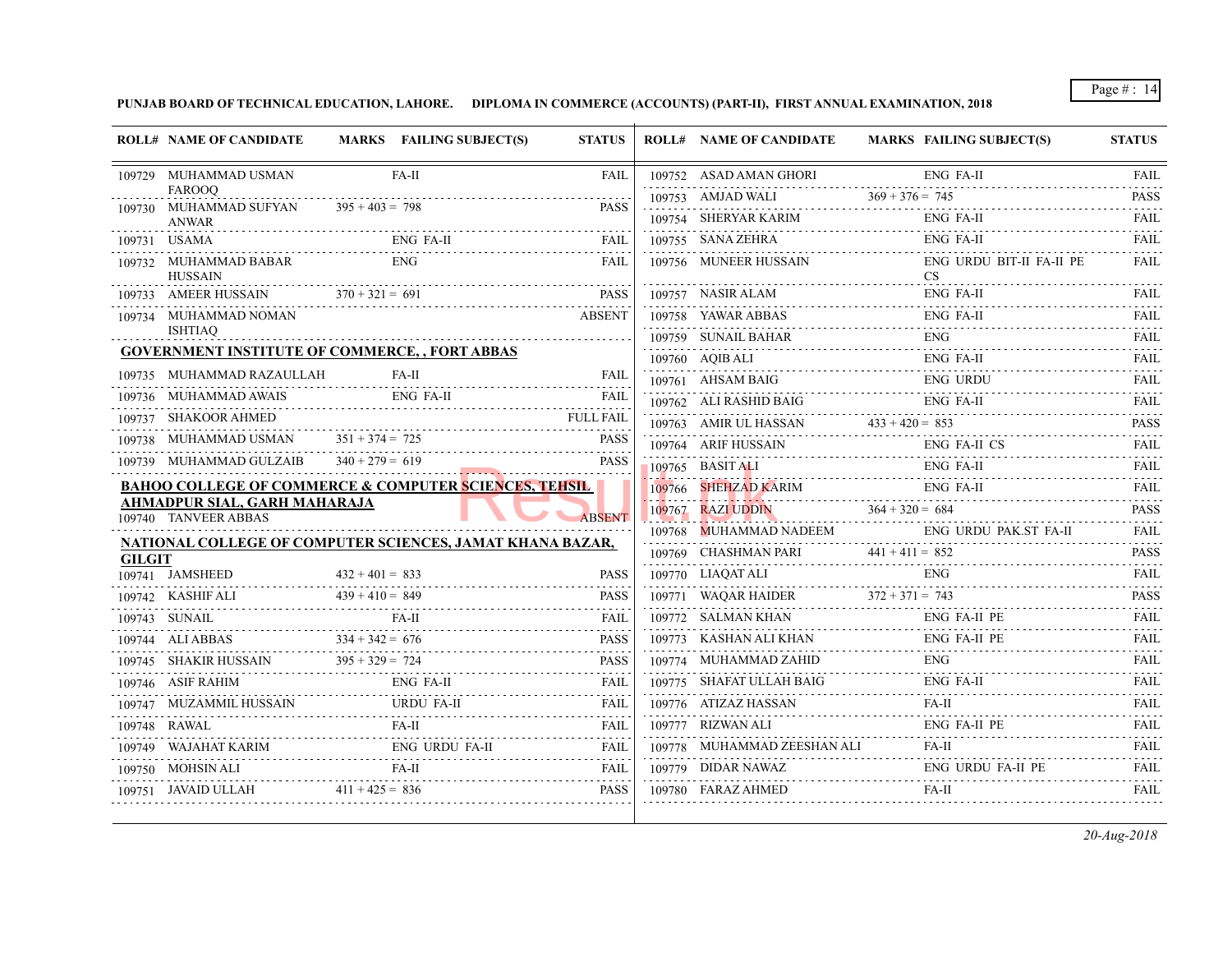|             | <b>ROLL# NAME OF CANDIDATE</b>                                                                                                                                                                  | MARKS FAILING SUBJECT(S) |                                | <b>STATUS</b>    | <b>ROLL# NAME OF CANDIDATE</b>                                                                                                                                                                                                                       | <b>MARKS FAIL</b> |
|-------------|-------------------------------------------------------------------------------------------------------------------------------------------------------------------------------------------------|--------------------------|--------------------------------|------------------|------------------------------------------------------------------------------------------------------------------------------------------------------------------------------------------------------------------------------------------------------|-------------------|
|             | 109781 NAVEED ALAM                                                                                                                                                                              | ENG FA-II                |                                | FAIL             | 109807 SAAD ALI                                                                                                                                                                                                                                      | <b>ENG</b>        |
|             | 109782 MUMTAZ KARIM ENG URDU BIT-II FA-II PE FAIL                                                                                                                                               |                          | ENG URDU BIT-II FA-II PE       | FAIL             | 109808 HAMZA LATIF                                                                                                                                                                                                                                   | <b>ENG</b>        |
|             | 109783 SARTAJ ALAM $437 + 406 = 843$ PASS                                                                                                                                                       |                          |                                | PASS             | e de la componentación de la componentación de la componentación de la componentación de la componentación de<br>En la componentación de la componentación de la componentación de la componentación de la componentación de la<br>109809 RIAZ AHMED | <b>ENG</b>        |
|             | 109784 FAIZ KARIM                                                                                                                                                                               | IM FA-II FAIL            |                                |                  | 109810 USAMA RAZZAQ 384 + 409 = 793                                                                                                                                                                                                                  |                   |
|             | 109785 MEHTAB ALAM                                                                                                                                                                              |                          |                                |                  | 109811 AFAQ AHMED                                                                                                                                                                                                                                    | <b>ENG</b>        |
|             | 109786 QAISAR FRAZ                                                                                                                                                                              |                          |                                | <b>ABSENT</b>    | 109812 EHTISHAM UL HAQ $368 + 360 = 728$                                                                                                                                                                                                             |                   |
|             | GOVERNMENT INSTITUTE OF COMMERCE, BOYS HOSTEL BULDING,                                                                                                                                          |                          |                                |                  | 109813 ABDUL SAMEER QURESHI 390 + 364 = 754                                                                                                                                                                                                          |                   |
|             | SARWAR SHAHEED NISHAN-E-HAIDER GOVT. DEGREE COLLEGE, GUJAR                                                                                                                                      |                          |                                |                  | 109814 MUHAMMAD IBRAHIM EN                                                                                                                                                                                                                           | ENG I             |
| <b>KHAN</b> | 109787 MALIK HAIDER IJAZ                                                                                                                                                                        |                          | ENG PAK.ST AAM FA-II CS        | <b>FAIL</b>      | 109815 UMAR FAROOQ                                                                                                                                                                                                                                   | ENG               |
|             |                                                                                                                                                                                                 |                          |                                |                  | 109816 USMAN KHALIQ URI                                                                                                                                                                                                                              | URDI              |
|             | 109788 UMAR FAROOQ $369 + 353 = 722$ PASS<br>109789 ADNAN KHAN $393 + 395 = 788$                                                                                                                |                          |                                | <b>PASS</b>      | 109817 MUHAMMAD AHSAN                                                                                                                                                                                                                                | <b>ENG</b>        |
|             | 109790 MUHAMMAD ITHSHAM $357 + 375 = 732$                                                                                                                                                       |                          |                                | <b>PASS</b>      | <b>GOVERNMENT COLLEGE OF COMMERCE, I</b>                                                                                                                                                                                                             |                   |
|             | <b>ISHFAO</b>                                                                                                                                                                                   |                          |                                |                  | <b>GUJRANWALA</b>                                                                                                                                                                                                                                    |                   |
|             | 109791 USMAN AHMAD                                                                                                                                                                              | ENG                      |                                | <b>FAIL</b>      | 109818 ALI HASSAN                                                                                                                                                                                                                                    | <b>ENG</b>        |
|             | 109792 SHAMAS UL ARFEEN                                                                                                                                                                         | ENG                      |                                | FAIL             | 109819 ASAD ALI                                                                                                                                                                                                                                      | <b>ENG</b>        |
|             | 109793 HAMMAD KHALID $328 + 396 = 724$                                                                                                                                                          |                          |                                | <b>PASS</b><br>. | $109820$ KHUWAJA REHMAN ZAFAR $344 + 385 = 729$                                                                                                                                                                                                      |                   |
|             | 109794 HAIDER ALI $340 + 327 = 667$                                                                                                                                                             |                          |                                | <b>PASS</b>      | $109821$ UMAIR 435 + 430 = 865                                                                                                                                                                                                                       |                   |
|             | 109795 MAZHAR HUSSAIN $317 + 308 = 625$ PASS                                                                                                                                                    |                          |                                |                  | 109822 NAUMAN AHMED $503 + 516 = 101$                                                                                                                                                                                                                |                   |
|             | 109796 DANIYAL ANWAR $367 + 379 = 746$ PASS                                                                                                                                                     |                          |                                |                  | 109823 MUHAMMAD AZEEM                                                                                                                                                                                                                                | ENG               |
|             | 109797 MUHAMMAD JAMAL $308 + 303 = 611$                                                                                                                                                         |                          |                                | <b>PASS</b>      | 109824 USAMA $372 + 399 = 771$                                                                                                                                                                                                                       |                   |
|             | <b>ASHRAF</b>                                                                                                                                                                                   |                          |                                |                  | 109825 ABU BAKAR SOHAIL $413 + 411 = 824$                                                                                                                                                                                                            |                   |
|             | $\begin{tabular}{c} 109798 \quad FAILAN BIN SAEED \qquad \qquad ENG \qquad \qquad FAIL \\ 109799 \quad MUHAMMAD AEZAZ \qquad \qquad 340 + 378 = 718 \qquad \qquad \qquad PASS \\ \end{tabular}$ |                          |                                | FAIL             | 109826 MUDASSAR RAZA $375 + 409 = 784$                                                                                                                                                                                                               |                   |
|             |                                                                                                                                                                                                 | $340 + 378 = 718$ PASS   |                                | PASS             | 109827 MUHAMMAD USAMA $417 + 376 = 793$                                                                                                                                                                                                              |                   |
|             | 109800 MOBEEN MAZHAR $315 + 363 = 678$                                                                                                                                                          |                          |                                | PASS             | 109828 MUHAMMAD HARIS                                                                                                                                                                                                                                | $390 + 397 = 787$ |
| 109801      | RAJA MUHAMMAD SHAJEEL ENG PE                                                                                                                                                                    |                          |                                |                  | 109829 MUHAMMAD ABDUR                                                                                                                                                                                                                                | $357 + 366 = 723$ |
| 109802      | DANYAL HASSAN $339 + 344 = 683$                                                                                                                                                                 |                          |                                | <b>PASS</b>      | RASHEED ADNAN<br>109830 MUHAMMAD AMMAR                                                                                                                                                                                                               | $436 + 461 = 897$ |
| 109803      | MOHAMMAD HASSAN<br>MAHMOOD                                                                                                                                                                      | <b>ENG</b>               |                                | FAIL             | 109831 FAIZAN JABBAR                                                                                                                                                                                                                                 | $395 + 404 = 799$ |
|             | 109804 NAEEM SHAHZAD                                                                                                                                                                            |                          | FA-II    FA-II    FAIL    FAIL |                  | 109832 ABU BAKAR WAQAR                                                                                                                                                                                                                               | $421 + 422 = 843$ |
| 109805      | TOHEED AHMED KHALID $323 + 323 = 646$<br>DHEED AHMED KHALID 323 + 323 = 646 PASS                                                                                                                |                          |                                | PASS             | 109833 SHAHNEEL AFZAL $314 + 312 = 626$                                                                                                                                                                                                              |                   |
|             | 109806 MUHAMMAD AWAIS $296 + 305 = 601$                                                                                                                                                         |                          |                                | <b>PASS</b>      | 109834 MUHAMMAD ASAD                                                                                                                                                                                                                                 | $430 + 484 = 914$ |
|             |                                                                                                                                                                                                 |                          |                                |                  |                                                                                                                                                                                                                                                      |                   |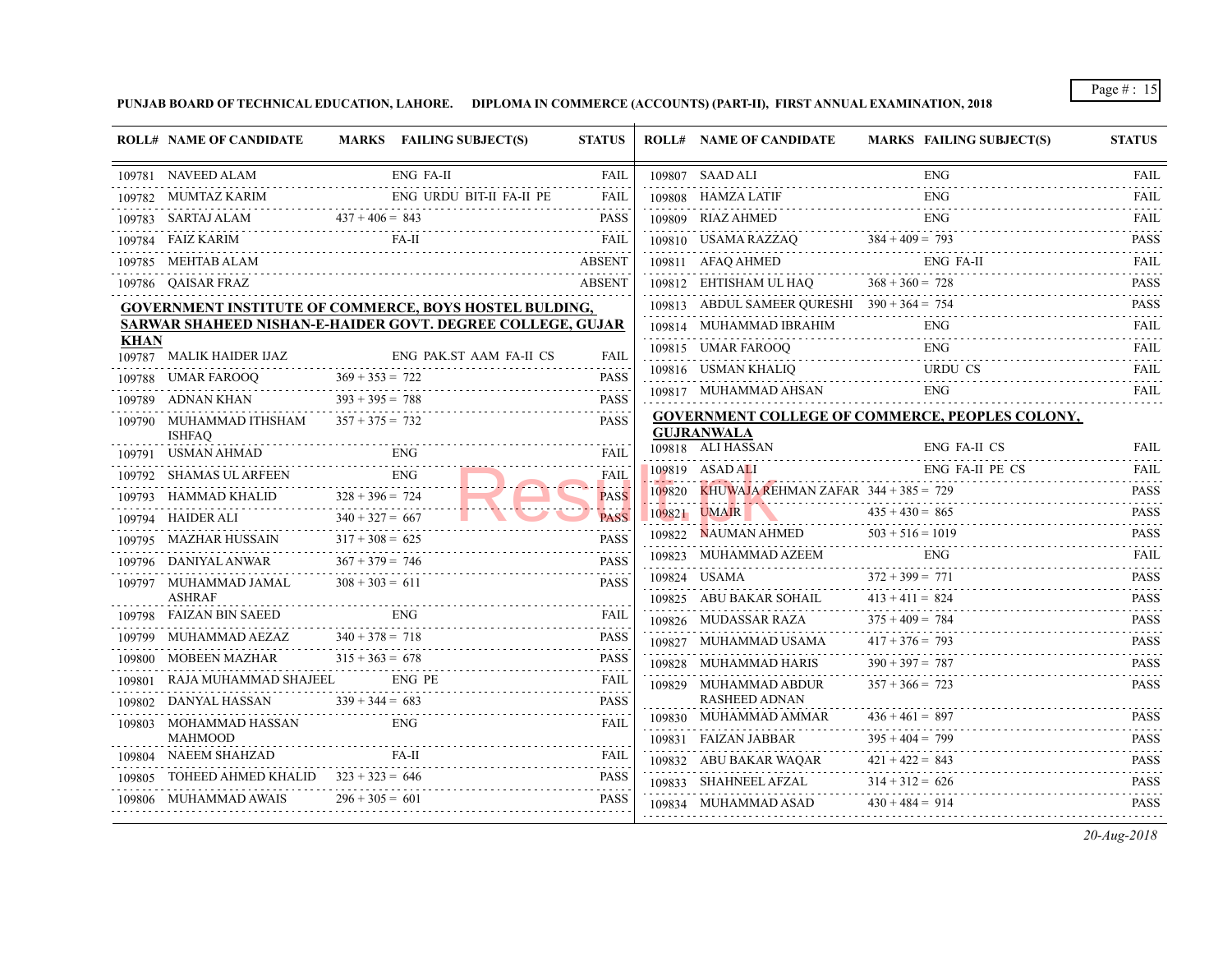|        | <b>ROLL# NAME OF CANDIDATE</b>                |                   | MARKS FAILING SUBJECT(S)                  | <b>STATUS</b> |        | <b>ROLL# NAME OF CANDIDATE</b>                                | <b>MARKS FAIL</b> |
|--------|-----------------------------------------------|-------------------|-------------------------------------------|---------------|--------|---------------------------------------------------------------|-------------------|
|        | 109835 USAMA MUSHTAQ                          | $420 + 454 = 874$ |                                           | <b>PASS</b>   |        | 109864 MUHAMMAD MOAZAM                                        | ENG.              |
|        | 109836 MUHAMMAD KASHIF MALIK370 + 378 = 748   |                   |                                           | <b>PASS</b>   |        | 109865 KAMRAN                                                 | ENG.              |
| 109837 | MUHAMMAD WASEEM<br><b>ABBAS</b>               | $444 + 466 = 910$ |                                           | <b>PASS</b>   |        | 109866 RIZWAN ALI                                             | ENG.              |
|        | 109838 MUHAMMAD AMEEN                         | $331 + 406 = 737$ |                                           | <b>PASS</b>   |        | 109867 MUHAMMAD IBRAHEEM                                      |                   |
|        | 109839 MUHAMMAD FAROOQ                        | $409 + 453 = 862$ | PASS                                      | <b>PASS</b>   |        | 109868 MUHAMMAD FAHAD                                         | ENG I             |
|        | 109840 MUHAMMAD RAZA                          |                   | $OQ$ $409 + 453 = 862$ PASS<br>ENG PE     |               |        | 109869 UMER FAROOQ                                            | ENG.              |
| 109841 | HAMZA AKRAM                                   |                   | <b>ENG PE</b>                             | <b>FAIL</b>   |        | 109870 AHMAD HASSAN                                           | ENG               |
|        | 109842 MUHAMMAD WASEEM                        |                   | ENG URDU FA-II                            | <b>FAIL</b>   |        | 109871 BILAL AHMAD RAZA                                       | ENG               |
|        | <b>NASIR</b>                                  |                   |                                           |               |        | 109872 MUHAMMAD USMAN                                         |                   |
|        | 109843 HAMZA MUSHTAQ                          | $354 + 348 = 702$ |                                           | <b>PASS</b>   |        | 109873 RAZA IMTIAZ                                            | $334 + 313 = 647$ |
|        | 109844 FAHAD ALI                              | $355 + 338 = 693$ |                                           | <b>PASS</b>   |        | 109874 MUHAMMAD NADEEM                                        |                   |
|        | 109845 BILAL MOHSIN                           | $446 + 424 = 870$ |                                           | <b>PASS</b>   |        | 109875 MUSTJAB AKHTAR                                         | $340 + 349 = 689$ |
|        | 109846 MUHAMMAD FAROOQ $330 + 335 = 665$      |                   |                                           | <b>PASS</b>   |        | 109876 AHSAN IQBAL $337 + 329 = 666$                          |                   |
|        | 109847 ADEEL SHEHZAD                          | $376 + 372 = 748$ |                                           | <b>PASS</b>   |        | 116444 ABUZER BUTT                                            | $346 + 307 = 653$ |
|        | 109848 MUNEEB RAHMAN                          | $FA-II$           |                                           | FAIL<br>.     |        | 116448 ABUBAKAR BUTT                                          |                   |
|        | 109849 NOUMAN AHMED                           | $327 + 317 = 644$ |                                           | <b>PASS</b>   |        | <b>GOVERNMENT INSTITUTE OF COMMERCE,</b>                      |                   |
|        | 109850 TAYYAB SADDIQUE                        | $384 + 351 = 735$ |                                           | <b>PASS</b>   |        | <b>NOWSHERA ROAD,, GUJRANWALA</b>                             |                   |
|        | 109851 ABRAR RAFIQ                            | $359 + 347 = 706$ |                                           | PASS          |        | 109877 MUHAMMAD SHAHID                                        | <b>ENG</b>        |
|        | 109852 AHMAD RASOOL                           | $355 + 355 = 710$ |                                           | <b>PASS</b>   |        | 109878 HAMZA MEHMOOD                                          | ENG.              |
|        | 109853 MUHAMMAD AWAIS                         | $368 + 399 = 767$ |                                           | <b>PASS</b>   |        | 109879 KASHIF                                                 | <b>URD</b>        |
|        | 109854 ABBAS ALI                              |                   | ENG PE                                    | <b>FAIL</b>   |        | 109880 MUHAMMAD IBRAHIM                                       | FA-II             |
| 109855 | 09855 MUHAMMAD KAMRAN $400 + 402 = 802$ PASS  |                   |                                           | <b>PASS</b>   |        | <b>GOVERNMENT INSTITUTE OF COMMERCE</b>                       |                   |
|        | 109856 HASSAN GHAFFAR                         |                   | ENG FA-II                                 | FAIL          |        | <b>BIG.CIVIL LINES IST FLOOR OF THE BUILD</b><br>109881 ALIZA | $432 + 433 = 865$ |
|        | 109857 FAISAL GHAFFAR                         |                   | ENG                                       | FAIL          |        | 109882 BUSHRA ISMAIL                                          | $418 + 424 = 842$ |
|        | 109858 ANEES UL REHMAN KHALIL 385 + 345 = 730 |                   |                                           | <b>PASS</b>   |        | 109883 ATASHA SULTANA                                         | $381 + 388 = 769$ |
|        | 109859 USAMA JAAN                             | $407 + 409 = 816$ | PASS<br>--------------------------------- | <b>PASS</b>   | 109884 | KIRAN SHEHZADI                                                | $452 + 473 = 925$ |
|        | 109860 TAYYAB GULZAR                          | $411 + 400 = 811$ |                                           | <b>PASS</b>   |        | 109885 KOUSAR SHEHZADI                                        | $432 + 457 = 889$ |
|        | 109861 MUHAMMAD MUBSHAR                       | $410 + 425 = 835$ |                                           | <b>PASS</b>   |        | 109886 RIMSHA SHAHZADI                                        | $387 + 406 = 793$ |
|        | 109862 WAHEED AHMAD                           | $386 + 413 = 799$ |                                           | <b>PASS</b>   |        | 109887 AMNA MEHMOOD                                           | $429 + 423 = 852$ |
|        | 109863 MUHAMMAD ASHAR                         | $408 + 397 = 805$ |                                           | <b>PASS</b>   |        | 109888 KHADIJA                                                | $460 + 452 = 912$ |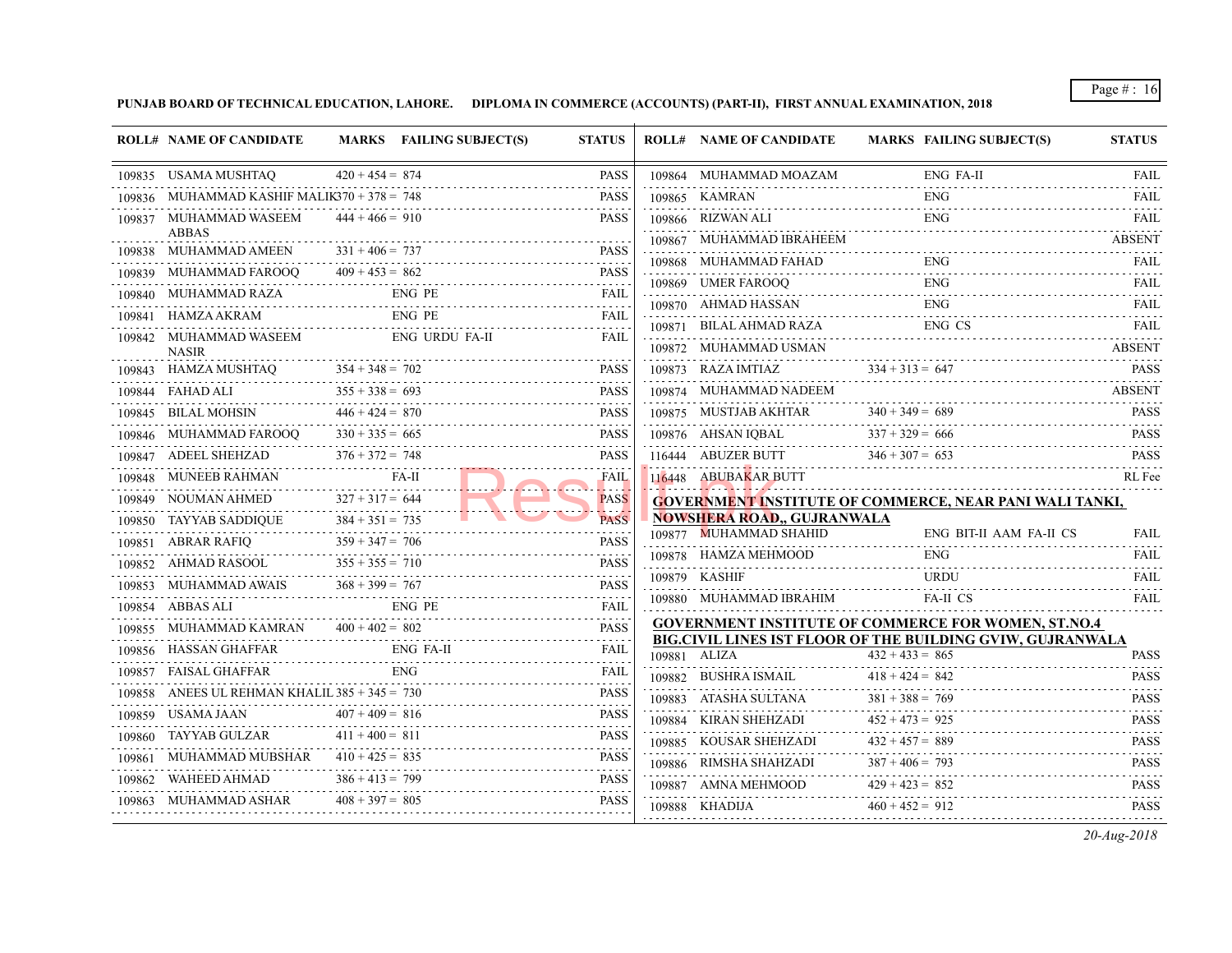|               | <b>ROLL# NAME OF CANDIDATE</b>                               |                   | MARKS FAILING SUBJECT(S)  | <b>STATUS</b>    | <b>ROLL# NAME OF CANDIDATE</b>                                                                                  | <b>MARKS FAIL</b>    |
|---------------|--------------------------------------------------------------|-------------------|---------------------------|------------------|-----------------------------------------------------------------------------------------------------------------|----------------------|
|               | 109889 ZARTASHA SHEHZAD<br>ZARTASHA SHEHZAD FA-II FAIL       |                   |                           |                  | 109917 MOHSIN SAEED                                                                                             | Fail In Part-I + $3$ |
|               | 109890 BINISH                                                |                   | $FA-II$                   | FAIL             | 109918 JUNAID IFTKHAR                                                                                           | $359 + 345 = 704$    |
|               | 109891 SHAFAQAT                                              |                   |                           | FAIL             | 109919 MANSOOR AHMED                                                                                            | $341 + 347 = 688$    |
|               | 109892 ZANAIRA ALLAH DITA FA-II FAIL FAIL FAIL               |                   |                           |                  | 109920 MUSTANSAR IQBAL $330 + 323 = 653$                                                                        |                      |
|               |                                                              |                   |                           | FAIL             | 109921 USAMA KHALID                                                                                             | <b>ENG</b>           |
|               | 109894 UMAIRA $400 + 372 = 772$ PASS                         |                   |                           | <b>PASS</b>      | 109922 ABDUR RAFEEH SAAD $376 + 427 = 803$                                                                      |                      |
|               | 109895 SUKAINA BIBI FA-II FAIL FAIL FAIL                     |                   |                           |                  | 109923 ALI HASSAN                                                                                               | $352 + 324 = 676$    |
|               | 109896 UM E SALMA                                            |                   |                           |                  | 109924 SUFYAN SARDAR                                                                                            | FA-II                |
|               | 109897 MUQADAS ASGHAR FA-II FAIL FAIL                        |                   |                           | FAIL             | 109925 FARRUKH SHAHZAD $375 + 346 = 721$                                                                        |                      |
| 109898 IQRA   |                                                              |                   | FA-II                     | FAIL             |                                                                                                                 |                      |
|               | 109899 DURE SHEHWAR ENG FA-II FAIL FAIL                      |                   |                           |                  | $\begin{tabular}{ll} 109926 & KAMRAN ARIF & ENG \\ \hline 109927 & HAMZA ABBAS & 306 + 283 = 589 \end{tabular}$ |                      |
|               | ENG FA-II<br>109900 HIFZA ENG FA-II FAIL FAIL                |                   |                           | FAIL             | 109928 UMAR FAROOQ $445 + 450 = 895$                                                                            |                      |
|               | 109901 UMME HABIBA $334 + 356 = 690$ PASS                    |                   |                           | <b>PASS</b>      | 109929 USMAN KHALID $359 + 349 = 708$                                                                           |                      |
|               | 109902 SAHRISH SHAHZADI FA-II                                |                   |                           | FAIL             | 109930 RAFED RAZA $338 + 366 = 704$                                                                             |                      |
|               | 109903 MUNEEBA $363 + 391 = 754$                             |                   |                           | <b>PASS</b>      | 109931 IMAN FAREED                                                                                              | FA-II                |
|               | 109904 SAMRA $409 + 445 = 854$                               |                   |                           | <b>PASS</b>      | 109932 ABDUL STAR<br>AR EN                                                                                      | <b>ENG</b>           |
|               | 109905 SOBIA ANAM PE                                         |                   |                           | <b>FAIL</b>      | $109933$ HAIDER ALI                                                                                             | FA-II                |
|               | 109906 UZMA                                                  |                   |                           | FAIL             | 109934 MUHAMMAD DILAWAR                                                                                         | FA-II                |
|               | 109907 SHEHAR BANO $364 + 344 = 708$                         |                   |                           | <b>PASS</b>      | KHAN                                                                                                            |                      |
|               | $109908$ MARYAM MEHMOOD $339 + 451 = 790$                    |                   | $HMOOD$ $339 + 451 = 790$ | <b>PASS</b><br>. | 109935 HAMZA MUNIR $342 + 399 = 741$<br>109936 ZAIGHAM ALI GOHAR                                                | Fail In Part-I + $2$ |
|               | 109909 AROOJ ZAFAR ENG BIT-II FAIL FAIL                      |                   |                           |                  |                                                                                                                 |                      |
|               | $331 + 302 = 633$<br>109910 URSHA                            |                   |                           | <b>PASS</b>      | 109937 HUSNAIN AKRAM Fail In Part-I + 3<br>109938 ALI RAZA                                                      | ENG                  |
|               | <b>GOVERNMENT COLLEGE OF COMMERCE, JALALPUR JATTAN ROAD,</b> |                   |                           |                  | 109939 AFAQ AHMAD MIRZA                                                                                         | FA-II                |
| <b>GUJRAT</b> |                                                              |                   |                           |                  |                                                                                                                 |                      |
|               | 109911 MUHAMMAD USMAN ALI                                    |                   | ENG FA-II PE              | <b>FAIL</b>      | 109940 ALIHASSAN $317 + 367 = 684$<br>109941 AHSAN SAEED                                                        | $358 + 380 = 738$    |
|               | 109912 SHERAZ BUTT                                           | $391 + 360 = 751$ |                           | <b>PASS</b>      |                                                                                                                 |                      |
|               | 109913 KAMRAN SAFDAR                                         | $364 + 384 = 748$ |                           | <b>PASS</b>      | 109942 RAHEEL RAZA $337 + 381 = 718$                                                                            |                      |
|               | 109914 MUHAMMAD SAJAWAL<br><b>AFZAL</b>                      |                   | $FA-II$                   | FAII.            | 109943 SHAMRAIZ ALI $322 + 317 = 639$                                                                           |                      |
|               | $436 + 424 = 860$<br>109915 SHAYAN ALI                       |                   |                           | <b>PASS</b>      | 109944 USMAN ALI $321 + 382 = 703$                                                                              |                      |
|               | 109916 MOHSAN RAZA                                           | $358 + 345 = 703$ |                           | <b>PASS</b>      | 109945 ALI HUSSAIN $345 + 372 = 717$                                                                            |                      |
|               |                                                              |                   |                           |                  |                                                                                                                 |                      |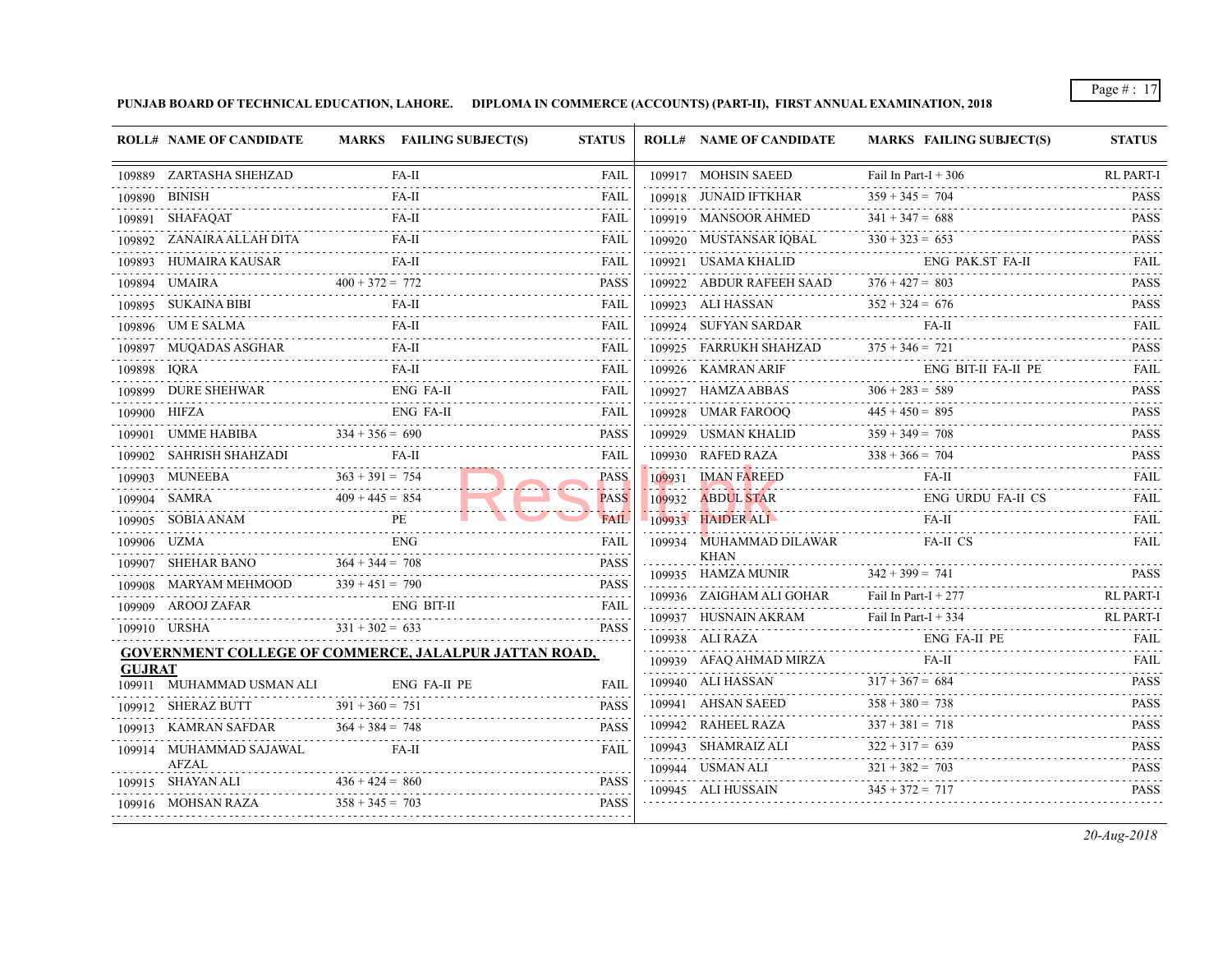| <b>ROLL# NAME OF CANDIDATE</b>                                                  | MARKS FAILING SUBJECT(S)             | <b>STATUS</b> | <b>ROLL# NAME OF CANDIDATE</b>                                                                   | <b>MARKS FAIL</b> |
|---------------------------------------------------------------------------------|--------------------------------------|---------------|--------------------------------------------------------------------------------------------------|-------------------|
| 109946 SHOAIB HASSAN $311 + 339 = 650$ PASS                                     |                                      | <b>PASS</b>   | <b>GOVERNMENT INSTITUTE OF COMMERCE</b>                                                          |                   |
| $289 + 346 = 635$<br>109947 ALI HASSAN                                          |                                      | <b>PASS</b>   | LINE POLICE STATION JALAL PUR JATTA, C                                                           |                   |
| $109948$ MUHAMMAD USMAN $342 + 322 = 664$ PASS                                  |                                      | <b>PASS</b>   | 109974 SAMREEN                                                                                   | $508 + 473 = 981$ |
| 109949 ALI RAZA $334 + 418 = 752$ PASS                                          |                                      |               | 109975 MISBA SHAHZADI $451 + 416 = 867$                                                          |                   |
| 109950 FAISAL SHAHZAD $315 + 325 = 640$ PASS                                    |                                      | <b>PASS</b>   | 109976 SIDRA NOREEN $453 + 463 = 916$                                                            |                   |
| 109951 ZOHAIB AKHTAR ENG URDU FA-II FAIL FAIL                                   |                                      |               | 109977 AYESHA $419 + 388 = 807$                                                                  |                   |
| 109952 NOUMAN FAYYAZ ENG FAIL FAIL                                              |                                      |               | $109978$ IQRA WAHEED                                                                             | <b>ENG</b>        |
| 109953 SHAHZAIB JAVED $272 + 327 = 599$ PASS                                    |                                      | PASS          | 109979 ESHA ASIF $459 + 435 = 894$                                                               |                   |
| 109954 MUHAMMAD USMAN ALI $341 + 388 = 729$                                     | LI $341 + 388 = 729$ PASS            | <b>PASS</b>   | 109980 MISHAL BASHIR $382 + 374 = 756$                                                           |                   |
| 109955 MUHAMMAD SALEEM Fail In Part-I + 326                                     | RL PART-I                            |               | 109981 MEHAK SHAHZADI $369 + 364 = 733$                                                          |                   |
| <b>SARWAR</b><br>109956 HASSAN MEHMOOD $285 + 308 = 593$                        |                                      | <b>PASS</b>   | 109982 GHANIYA ABID $334 + 337 = 671$                                                            |                   |
|                                                                                 | ASSAN MEHMOOD $285 + 308 = 593$ PASS | FAIL          | 109983 ANEESA SHARIF ENG<br>109984 KOMAL TARIQ 424+409 = 833<br>109984 KOMAL TARIQ 424+409 = 833 |                   |
| 109957 RAJA LAIQUE UR REHMAN ENG FAIL                                           |                                      |               |                                                                                                  |                   |
| 109958 USMAN ALI Fail In Part-I + 282 RL PART-I                                 |                                      | FAIL          | 109985 RIMSHA MUNAWAR FA-II                                                                      |                   |
|                                                                                 |                                      | <b>FAIL</b>   | 109986 AMNA BIBI 449 + 415 = 864                                                                 |                   |
| 109961 SULEMAN ALI 279 + 334 = 613                                              |                                      |               | 109987 RABIA SULTANA 399 + 402 = 801                                                             |                   |
|                                                                                 |                                      | <b>PASS</b>   | 109988 NEELAM SHAHZADI 368 + 362 = 730                                                           |                   |
| 109962 ADNAN KHALID $366 + 407 = 773$                                           | BIT-II                               | PASS          | 109989 AROOJ FATIMA EN                                                                           | <b>ENG</b>        |
| 109963 MUHAMMAD SAIF UL<br><b>ABEDIN</b>                                        |                                      | <b>FAIL</b>   | 109990 SANA BATOOL 426 + 458 = 884                                                               |                   |
|                                                                                 |                                      | FAIL          | 109991 ZUBAIDA $413 + 381 = 794$                                                                 |                   |
|                                                                                 |                                      |               | 109992 MUNTHA VICTOR $431 + 368 = 799$                                                           |                   |
| 109965 RAZA QASIM $343 + 318 = 661$                                             |                                      | PASS          | 109993 KIRAN KHALIQ ENG                                                                          | <b>ENG</b>        |
| 109966 ALI SHER $289 + 271 = 560$ PASS                                          |                                      | <b>PASS</b>   | 109994 SUMBAL KISHWAR $352 + 351 = 703$                                                          |                   |
| 109967 TOQEER ALI $323 + 319 = 642$ PASS                                        |                                      |               | 109995 RIMSHA NAZ<br>$396 + 407 = 803$<br>$396 + 407 = 803$                                      |                   |
| 109968 EKHTASHAM FIAZ BIT-II CS FAIL                                            |                                      |               |                                                                                                  | ENG.              |
| 109969 NASIR MEHMOOD $344 + 336 = 680$ PASS                                     |                                      | PASS          | 109997 SIDRA GHAFOOR EN                                                                          | <b>ENG</b>        |
| 109970 UMAR RAFAQAT URDU BIT-II AAM FA-II FAIL FAIL                             |                                      | FAIL          | 109998 AYESHA MUKHTAR EN EN                                                                      | ENG               |
| 109971 USMAN RASHEED $309 + 305 = 614$ PASS                                     |                                      | PASS          | 109999 SHEHAR BANO Fail In Part-I + 3                                                            |                   |
| 109972 MUHAMMAD ALI $307 + 284 = 591$<br>9972 MUHAMMAD ALI 307 + 284 = 591 PASS |                                      | <b>PASS</b>   | 110000 KIRAN SHAHZADI $437 + 360 = 797$                                                          |                   |
| 109973 MUHAMMAD HUSSAIN Fail In Part-I + 311 RL PART-I                          |                                      |               | 110001 MARIA KOUSAR $456 + 419 = 875$                                                            |                   |
|                                                                                 |                                      |               |                                                                                                  |                   |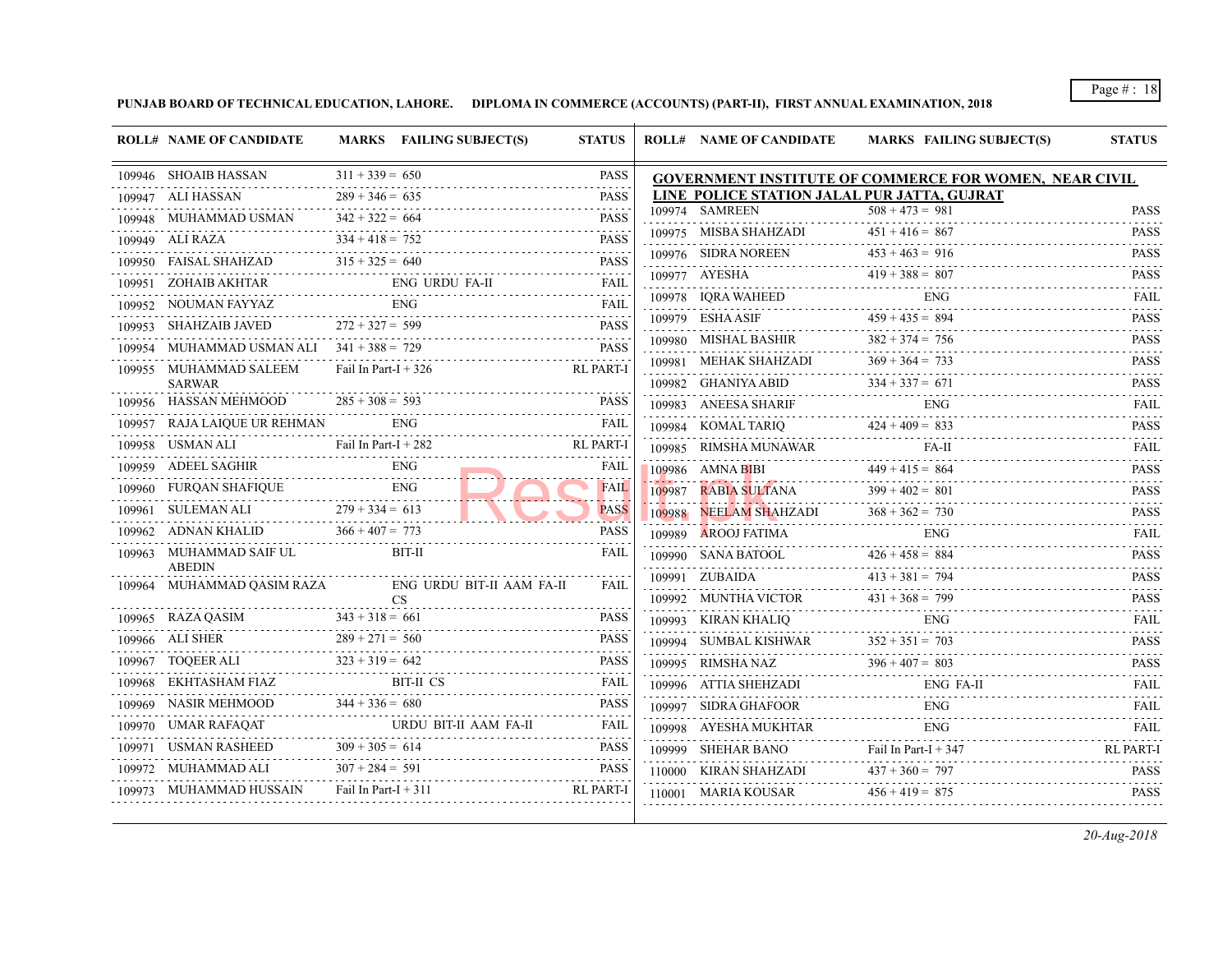|             | <b>ROLL# NAME OF CANDIDATE</b>                          | MARKS FAILING SUBJECT(S)                                          | <b>STATUS</b> |        | <b>ROLL# NAME OF CANDIDATE</b>                                      | <b>MARKS FAIL</b>    |
|-------------|---------------------------------------------------------|-------------------------------------------------------------------|---------------|--------|---------------------------------------------------------------------|----------------------|
| 110002 IQRA |                                                         | ENG URDU PAK.ST BIT-II<br>FA-II                                   | <b>FAIL</b>   |        | 110027 SYED MOHSIN ALI RAZA<br><b>BUKHARI</b>                       | $301 + 404 = 705$    |
|             | 110003 MARYAM SHAHZADI                                  | <b>ENG</b>                                                        | FAIL          |        | 110028 MUHAMMAD ABUBAKAR                                            | $305 + 406 = 711$    |
|             |                                                         | <b>GOVERNMENT INSTITUTE OF COMMERCE, HOSTEL BUILDING OF GOVT.</b> |               | 110029 | GHULAM HAIDER                                                       | $351 + 404 = 755$    |
|             | COLLEGE, GATE NO.2, PARK ROAD, HAFIZABAD                |                                                                   |               |        | 110030 SOHAIL SAMEER                                                | $337 + 423 = 760$    |
|             | 110004 MUHAMMAD AQEEL                                   | $470 + 441 = 911$                                                 | <b>PASS</b>   | 110031 | QAMAER-UL-ZAMAN                                                     | $458 + 485 = 943$    |
| 110005      | MUHAMMAD ZEESHAN                                        | $450 + 443 = 893$                                                 | <b>PASS</b>   |        | 110032 EHTASHAM-UL-HAQ                                              | $340 + 454 = 794$    |
|             | 110006 ZEESHAN MUGHAL                                   | $415 + 394 = 809$                                                 | <b>PASS</b>   |        | 110033 SHAHZAIB AHMED                                               | $426 + 475 = 901$    |
| 110007      | MUHAMMAD ZAFAR                                          | $350 + 337 = 687$                                                 | <b>PASS</b>   | 110034 | ABDUL REHMAN SHAHID $317 + 410 = 727$                               |                      |
| 110008      | ABDUL REHMAN                                            | $420 + 342 = 762$<br>$420 + 342 = 762$ PASS                       | <b>PASS</b>   |        | 110035 ABDULLAH TAYYAB                                              | $364 + 435 = 799$    |
|             | 110009 ALEEM AHMED NASIR                                | $359 + 331 = 690$<br>$359 + 331 = 690$ PASS                       | <b>PASS</b>   |        | 110036 MUHAMMAD ASIM SOHAIL $385 + 424 = 809$                       |                      |
|             | 110010 ALI ZAIN TASAWAR                                 | $366 + 371 = 737$                                                 | <b>PASS</b>   |        | 110037 ISHFAQ AHMED $359 + 416 =$                                   | $359 + 416 = 775$    |
| 110011      | DILAWAR HUSSAIN                                         | $351 + 307 = 658$                                                 | <b>PASS</b>   |        | 110038 LABIB ABAD                                                   | $344 + 303 = 647$    |
|             |                                                         | 110012 AHTISHAM UL HAQ $303 + 316 = 619$ PASS                     |               |        | 110039 REHMAN ARSHAD                                                | $324 + 325 = 649$    |
|             | 110013 HASSAN ALI                                       | <b>ENG FA-II</b>                                                  | FAIL          |        | <b>GOVERNMENT INSTITUTE OF COMMERCE,</b>                            |                      |
|             | 110014 MUHAMMAD USMAN ENG                               |                                                                   | <b>FAIL</b>   |        | <b>DEGREE COLLEGE (BOYS), BAHAWALPUR R</b>                          |                      |
|             | 110015 BILAL JAMSHED $469 + 471 = 940$                  |                                                                   | <b>PASS</b>   |        | 110040 MUHAMMAD AWAIS                                               | <b>ENG</b>           |
|             | 110016 MUHAMMAD NAEEM<br>110016 MUHAMMAD NAEEM FA-II CS |                                                                   | <b>FAIL</b>   | 110041 | <b>MOHSIN MEHMOOD</b>                                               | $355 + 363 = 718$    |
|             | 110017 AFAQ ULLAH                                       | ENG FA-II                                                         | FAIL          |        | 110042 MUHAMMAD WAQAR                                               | $493 + 452 = 945$    |
|             | 110018 MUHAMMAD ASAD ZAHID                              | FA-II                                                             |               |        | ASGHAR                                                              |                      |
|             | 110019 WASEEM AKRAM                                     | M $336 + 347 = 683$ PASS                                          |               |        | 110043 MUHAMMAD FAISAL                                              | $472 + 437 = 909$    |
|             | 110020 MOHSIN AHMAD                                     | IN AHMAD ENG FAIL                                                 |               |        | 110044 HUSSNAIN SHAKIR<br>.                                         | $483 + 462 = 945$    |
|             | 116492 ATIF HUSSAIN                                     |                                                                   | RL Fee        |        | 110045 QASIM HUSSAIN                                                | $484 + 446 = 930$    |
|             |                                                         | <b>GOVERNMENT INSTITUTE OF COMMERCE, MOHALLAH GODI,</b>           |               |        | 110046 SERAT UL HASSAN                                              | Fail In Part-I + $3$ |
|             | <b>HAROONABAD</b>                                       |                                                                   |               |        | 110047 SHOKAT ALI                                                   | $459 + 404 = 863$    |
|             | 110021 USMAN ALI                                        | $446 + 448 = 894$                                                 | <b>PASS</b>   | 110048 | MUHAMMAD RIZWAN                                                     | $452 + 448 = 900$    |
| 110022      | MUHAMMAD LUOMAN                                         | $426 + 446 = 872$                                                 | <b>PASS</b>   |        | 110049 MUHAMMAD ABDULLAH                                            | BIT-I                |
|             | 110023 SAJAD HUSSAIN                                    | $374 + 433 = 807$<br>7<br>-----------------------------           | <b>PASS</b>   |        | 110050 MUHAMMAD ABBAS                                               | $376 + 344 = 720$    |
|             | 110024 MUHAMMAD FAISAL<br><b>MUSHTAO</b>                | $401 + 425 = 826$                                                 | <b>PASS</b>   |        | 110051 SAEED AHMAD<br>110052 MUHAMMAD WASEEM RIAZ $451 + 420 = 871$ | $397 + 386 = 783$    |
|             | 110025 AMMAR LATIF                                      | $343 + 414 = 757$<br>TIF $343 + 414 = 757$ PASS                   | <b>PASS</b>   |        | 110053 QAMAR MAQSOOD                                                | $352 + 392 = 744$    |
|             | 110026 MOHSIN ALI                                       | $324 + 372 = 696$                                                 | <b>PASS</b>   |        |                                                                     |                      |
|             |                                                         |                                                                   |               |        |                                                                     |                      |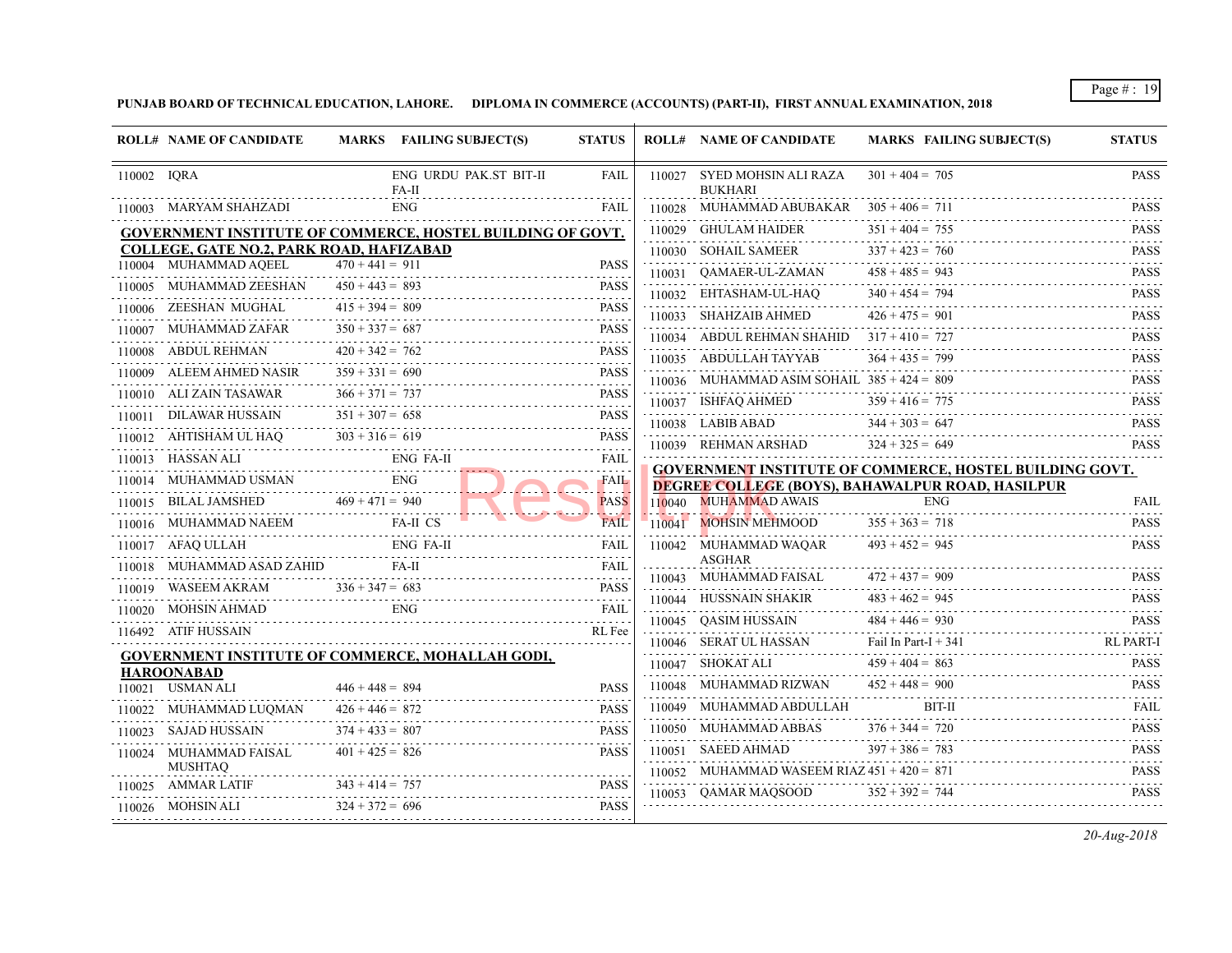| <b>ROLL# NAME OF CANDIDATE</b>                           |                   | <b>MARKS</b> FAILING SUBJECT(S)                                     | <b>STATUS</b>    | <b>ROLL# NAME OF CANDIDATE</b>                        | <b>MARKS FAIL</b>                      |
|----------------------------------------------------------|-------------------|---------------------------------------------------------------------|------------------|-------------------------------------------------------|----------------------------------------|
| 110054 ABRAR-UL-HAQ                                      | $380 + 376 = 756$ |                                                                     | <b>PASS</b>      | 110083 HAMZA HANIF                                    | $302 + 340 = 642$<br>.                 |
| 110055 MUHAMMAD USMAN                                    |                   | $BIT-II$                                                            | FAIL             | 110084 ABRAR AHMED                                    | $302 + 334 = 636$                      |
| 110056 MUHAMMAD JAMSHAID $353 + 358 = 711$               |                   |                                                                     | <b>PASS</b>      | 110085 MUHAMMAD ZAWAR                                 | $292 + 352 = 644$                      |
| 110057 WALI MUHAMMAD                                     | $393 + 404 = 797$ |                                                                     | <b>PASS</b>      | 110086 OUART UL AIN                                   | $380 + 370 = 750$                      |
| 110058 USMAN GHANI                                       | $393 + 385 = 778$ |                                                                     | <b>PASS</b>      | 110087 ASAD ZIA                                       | $312 + 333 = 645$                      |
| 110059 HAMZA ISHAQ                                       |                   | VRDU PAK.ST BIT-II<br>PAK.ST BIT-II<br>---------------------------- | FAIL             | <b>SHAH MUQEEM COLLEGE OF COMMERCE,</b>               |                                        |
| 110060 MUHAMMAD USMAN $407 + 419 = 826$<br><b>KHALID</b> |                   |                                                                     | <b>PASS</b>      | 110088 NASAR IQBAL                                    | ENG                                    |
| 110061 RANA SHARJEEL AKTAR $415 + 389 = 804$             |                   |                                                                     | <b>PASS</b>      | <b>GOVERNMENT POLYTECHNIC INSTITUTE F</b>             |                                        |
| 110062 NADEEM IQBAL                                      | $416 + 357 = 773$ |                                                                     | <b>PASS</b>      | <b>ISLAMABAD</b><br>110089 KAINAT-BINT-E-KHALID       | $335 + 310 = 645$                      |
| 110063 MUHAMMAD AAMIR $348 + 349 = 697$                  |                   |                                                                     | <b>PASS</b>      | 110090 GIYA ALI                                       | $332 + 366 = 698$                      |
| 110064 NABI AHMAD                                        | $335 + 300 = 635$ | PASS                                                                | <b>PASS</b>      | 110091 FAIZA SHEHZAD                                  | $385 + 389 = 774$                      |
| 110065 MUHAMMAD SAJID ABBAS $372 + 332 = 704$            |                   |                                                                     | <b>PASS</b>      | 110092 FOUZIA MAQSOOD                                 | ENG                                    |
| 110066 ASIF RAHMAN                                       | $334 + 361 = 695$ | 110066 ASIF RAHMAN $334 + 361 = 695$ PASS                           | <b>PASS</b>      | 110093 SAIRA SAJJAD                                   | <b>ENG</b>                             |
| 110067 MUHAMMAD ABBAS                                    | $366 + 365 = 731$ |                                                                     | <b>PASS</b>      | 110094 ANZALNA SHAHEEN $382 + 379 = 761$              |                                        |
| 110068 MUHAMMAD UMAIR                                    | $360 + 329 = 689$ |                                                                     | <b>PASS</b><br>. | 110095 MARYAM SHAHEEN                                 | $364 + 360 = 724$                      |
| 110069 MUHAMMAD UMAIR<br>ARSHAD                          | $380 + 357 = 737$ |                                                                     | <b>PASS</b>      | 110096 LUBNA NAZIR                                    | $332 + 306 = 638$                      |
| 110070 SARFRAZ ARSHED                                    | $376 + 316 = 692$ |                                                                     | <b>PASS</b>      | 110097 IORA FATIMA                                    | ENG<br>AAM                             |
| 110071 MUHAMMAD ALI RAZA                                 | $351 + 360 = 711$ |                                                                     | <b>PASS</b>      | 110098 KIRAN BIBI                                     | <b>ENG</b>                             |
| 110072 SYED SHOAIB AKHTAR                                | $404 + 396 = 800$ |                                                                     |                  | 110099 SAIQA MUNIR                                    | <b>ENG</b>                             |
| 110073 MADIHA RAFIQUE                                    | $462 + 415 = 877$ |                                                                     | <b>PASS</b>      | <b>GOVERNMENT INSTITUTE OF COMMERCE,</b>              |                                        |
| 110074 MUHAMMAD AHSAN RAZA $413 + 386 = 799$             |                   | 110074 MUHAMMAD AHSAN RAZA $413 + 386 = 799$ PASS                   | <b>PASS</b>      | 110100 TEHMINA AMEEN                                  | $441 + 409 = 850$                      |
| 110075 SAMI UL HASSAN                                    | $358 + 354 = 712$ |                                                                     | <b>PASS</b>      | 110101 HAFEEZ ULLAH                                   | $413 + 455 = 868$                      |
| 110076 MUHAMMAD RIZWAN                                   | $387 + 385 = 772$ | 110076 MUHAMMAD RIZWAN $387 + 385 = 772$ PASS                       | <b>PASS</b>      |                                                       |                                        |
| 110077 TAHIRA PRVEEN                                     | $351 + 335 = 686$ |                                                                     | PASS             | 110102 RAHAT BIBI                                     | $406 + 435 = 841$                      |
| 110078 MUHAMMAD NADEEM                                   | $315 + 295 = 610$ |                                                                     | <b>PASS</b>      | 110103 EHSANULLAH $370 + 368 = 7$<br>110104 NADIR ALI | $370 + 368 = 738$<br>$339 + 383 = 722$ |
| 110079 MEHRAN ZAFAR                                      | $432 + 369 = 801$ |                                                                     | <b>PASS</b>      | 110105 HAFZA KANWAL KHALID $370 + 407 = 777$          |                                        |
| 110080 MUHAMMAD BILAL                                    | $389 + 370 = 759$ |                                                                     |                  |                                                       | $427 + 424 = 851$                      |
| 110081 MUHAMMAD RASHID                                   |                   | 10081 MUHAMMAD RASHID $403 + 419 = 822$ PASS                        | <b>PASS</b>      | 110106 MUHAMMAD KASHIF<br>110107 MUHAMMAD RAFIQ       | $325 + 374 = 699$                      |
| 110082 ASGHAR ALI                                        | $299 + 349 = 648$ |                                                                     | <b>PASS</b>      |                                                       |                                        |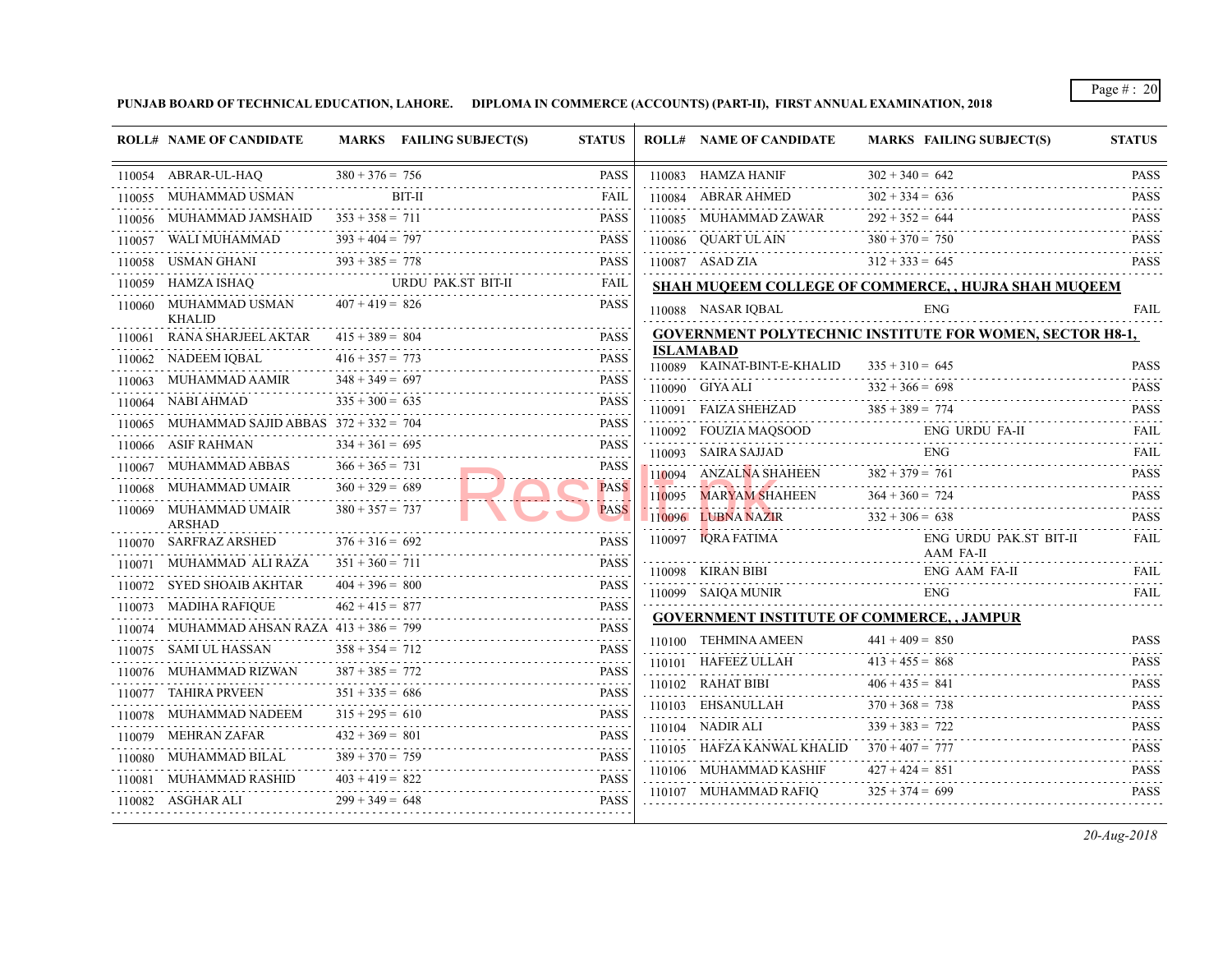| <b>ROLL# NAME OF CANDIDATE</b>               |                   | MARKS FAILING SUBJECT(S)           | <b>STATUS</b>    |                                 | <b>ROLL# NAME OF CANDIDATE</b>                                     | <b>MARKS FAIL</b> |
|----------------------------------------------|-------------------|------------------------------------|------------------|---------------------------------|--------------------------------------------------------------------|-------------------|
| 110108 MUHAMMAD YOUNIS                       |                   | ENG URDU BIT-II AAM FA-II<br>PE CS | <b>FAIL</b>      |                                 | 110136 MUHAMMAD SALAH UD DIN334 + 359 = $693$                      |                   |
| 110109 MUHAMMAD SALMAN<br><b>SALEEM</b>      | $381 + 420 = 801$ |                                    | <b>PASS</b>      |                                 | <b>GOVERNMENT INSTITUTE OF COMMERCE,</b><br>110137 KHURRAM SHEHZAD |                   |
| 110110 AZMAT ULLAH                           | $348 + 356 = 704$ |                                    | <b>PASS</b>      |                                 | 110138 SYED SHAN HAIDER                                            | <b>URD</b>        |
| 110111 MUHAMMAD AZAM                         | $313 + 398 = 711$ |                                    | PASS             |                                 | <b>BUKHARI</b>                                                     |                   |
| 110112 MOHAMMAD SHOAIB ALI                   | $358 + 364 = 722$ |                                    | PASS             |                                 | 110139 SHAHZAIB AHMED                                              | <b>ENG</b>        |
| 110113 MUHAMMAD SHAFQAT                      | $313 + 320 = 633$ |                                    | PASS             |                                 | 110140 AHMAD                                                       | $338 + 318 = 656$ |
| 110114 MUHAMMAD MAAZ                         | $347 + 386 = 733$ |                                    | .<br><b>PASS</b> |                                 | 110141 SAMI ULLAH                                                  | <b>URD</b>        |
| 110115 MUHAMMAD SAMI NASIM $288 + 359 = 647$ |                   |                                    | PASS             |                                 | 110142 HASSAN ALI                                                  | <b>ENG</b>        |
| 110116 AMIR IBRAHIM                          | $325 + 388 = 713$ |                                    | <b>PASS</b>      |                                 | <b>GOVERNMENT COLLEGE OF COMMERCE, 9</b>                           |                   |
| 110117 ABDUL KAREEM                          | $331 + 343 = 674$ |                                    | .<br><b>PASS</b> |                                 | <b>JARANWALA</b><br>110143 TAIMOOR AHMAD                           | <b>ENG</b>        |
| 110118 GHULAM ABBAS                          | $340 + 374 = 714$ |                                    | <b>PASS</b>      |                                 | 110144 LUOMAN SHAFIQUE                                             | <b>ENG</b>        |
| 110119 RIAZ AHMAD                            | $431 + 444 = 875$ |                                    | <b>PASS</b>      |                                 | 110145 AWAIS ASLAM                                                 | ENG.              |
| 110120 MUHAMMAD HAFEEZ<br>ULLAH              | $346 + 349 = 695$ |                                    | <b>PASS</b>      |                                 | 110146 TABISH ALI                                                  | <b>ENG</b>        |
| 110121 WAJAHAT ULLAH                         | $295 + 370 = 665$ |                                    | <b>PASS</b>      |                                 | 110147 HUSNAIN AHMAD                                               | <b>ENG</b>        |
| 110122 MUHAMMAD JAFAR                        | $387 + 372 = 759$ |                                    | <b>PASS</b>      | <b><i><u>ALLER LESS</u></i></b> | 110148 NOMAN AHMAD                                                 | <b>ENG</b>        |
| 110123 DILADAR                               | $328 + 363 = 691$ |                                    | <b>PASS</b>      |                                 | 110149 MUHAMMAD ADNAN<br><b>SHARIF</b>                             | ENG.              |
| 110124 SHAHNAWAZ                             | $332 + 356 = 688$ |                                    | <b>PASS</b>      |                                 | 110150 ZAIN UL HASSAN                                              | <b>ENG</b>        |
| 110125 JAWAD ALI                             |                   | ENG                                | <b>FAIL</b>      |                                 | 110151 MUHAMMAD AHMAD                                              | ENG.              |
| 110126 ABDUL GHAFAR                          | $441 + 443 = 884$ |                                    | PASS             |                                 | 110152 MUHAMMAD AAMIR JAVED                                        | ENG               |
| 110127 MUHAMMAD JAFFAR                       | $420 + 445 = 865$ |                                    | <b>PASS</b>      |                                 | 110153 UMAIR ILYAS                                                 | <b>ENG</b>        |
| 110128 MOHAMMAD AMJAD<br>.                   | $421 + 449 = 870$ |                                    | PASS<br>a sa san |                                 | 110154 TANVEER AHMAD                                               | ENG               |
| 110129 MUHAMMAD IMRAN                        |                   | ENG                                | FAIL             |                                 | 110155 ALI MUHAMMAD                                                | $335 + 327 = 662$ |
| 110130 GHULAM SHABIR                         | $339 + 367 = 706$ |                                    | <b>PASS</b><br>. |                                 | 110156 SHER BAHADAR                                                | <b>ENG</b>        |
| 110131 ZEESHAN AZIZ                          | $474 + 478 = 952$ |                                    | <b>PASS</b>      |                                 |                                                                    |                   |
| 110132 ZULFQAR ALI                           |                   | ENG                                | .<br>FAIL        |                                 | <b>GOVERNMENT COLLEGE OF COMMERCE, S</b>                           |                   |
| 110133 MUHAMMAD DANIYAL<br>AHMAD             | $369 + 428 = 797$ |                                    | <b>PASS</b>      |                                 | 110157 BILAWAL ABBAS<br>110158 MUHAMMAD BILAL $435 + 409 = 844$    | ENG               |
| 110134 MUHAMMAD JAVAD                        | $340 + 310 = 650$ |                                    | <b>PASS</b>      |                                 | 110159 HAIDER HUSNAIN                                              | ENG.              |
| 110135 MUHAMMAD JAHANGIR                     | $346 + 335 = 681$ |                                    | <b>PASS</b>      |                                 | 110160 ALI HAIDER                                                  | $450 + 384 = 834$ |
|                                              |                   |                                    |                  |                                 |                                                                    |                   |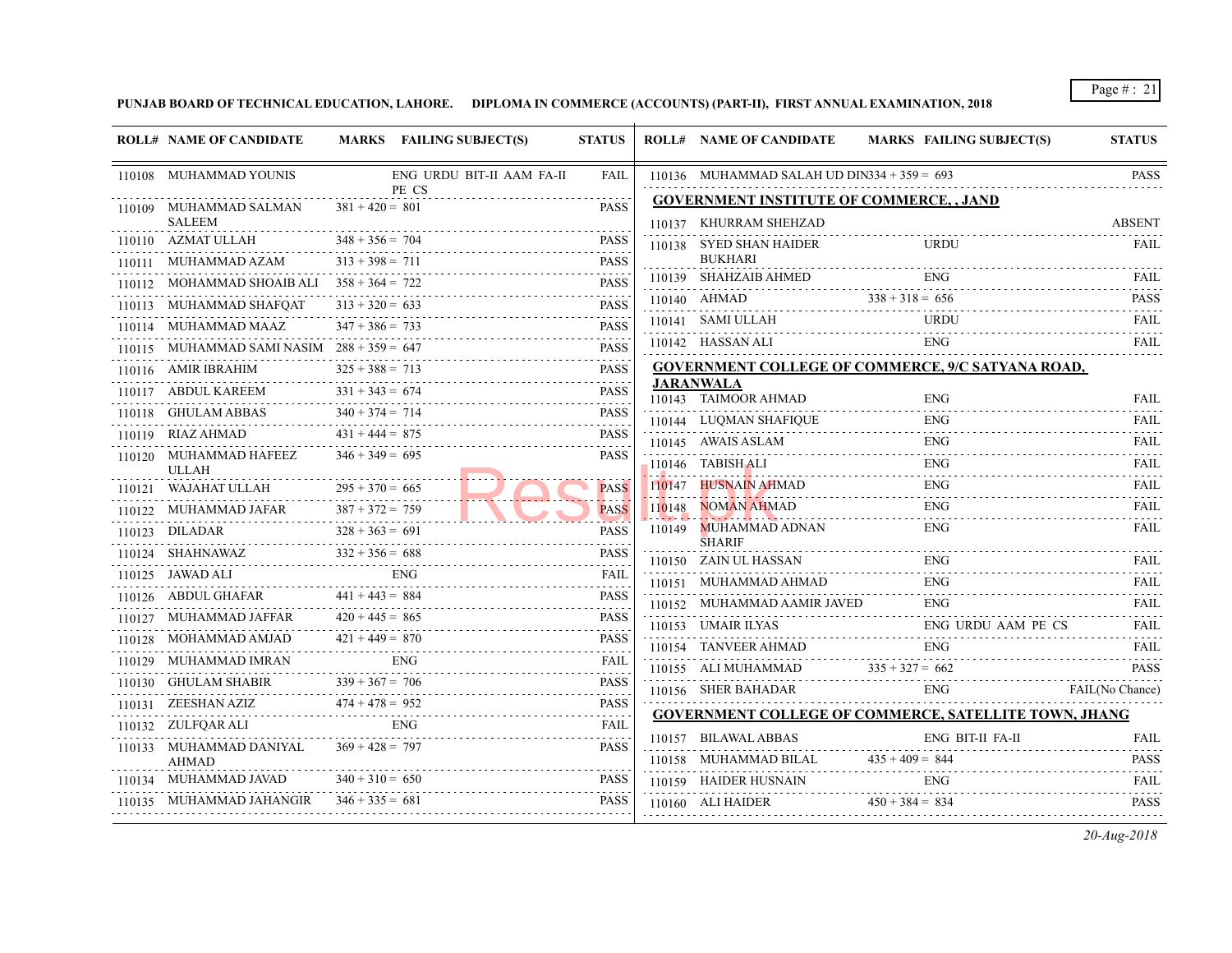| <b>ROLL# NAME OF CANDIDATE</b>                              | MARKS FAILING SUBJECT(S)                                                                                                                                                                                                      | <b>STATUS</b> | <b>ROLL# NAME OF CANDIDATE</b>                                                                    | <b>MARKS FAIL</b> |
|-------------------------------------------------------------|-------------------------------------------------------------------------------------------------------------------------------------------------------------------------------------------------------------------------------|---------------|---------------------------------------------------------------------------------------------------|-------------------|
| 110161 HAMMAD AHMAD $416 + 377 = 793$                       |                                                                                                                                                                                                                               | <b>PASS</b>   | <b>GOVERNMENT INSTITUTE OF COMMERCE</b>                                                           |                   |
| 110162 MUHAMMAD MUSHARRAF $334 + 383 = 717$<br><b>NAWAZ</b> |                                                                                                                                                                                                                               | <b>PASS</b>   | VOCATIONAL INSTITUTE FAISALABAD ROA<br>110189 GOSHA ZREEN                                         | $410 + 298 = 708$ |
|                                                             | 110163 SHAHBAZ AHMED FA-II PE                                                                                                                                                                                                 | FAIL          | 110190 NAYLA ATIF URI                                                                             | <b>URD</b>        |
|                                                             | 110164 MUZAMMIL RAMZAN ENG FAIL                                                                                                                                                                                               |               | 110191 SHUMAILA ATIF $397 + 350 = 747$                                                            |                   |
| 110165 ALLAH DITTA                                          | $\begin{tabular}{lllllllll} \bf 110165 & \bf ALLAH\,DITTA & \bf ENG\, \, PAK, ST\, BIT-II\, FA-II & \bf FALL \\ \bf \end{tabular}$                                                                                            | FAIL          | 110192 IQRA SULTANA                                                                               | <b>ENG</b>        |
|                                                             | 110166 SHAHID ABBAS $460 + 459 = 919$                                                                                                                                                                                         | <b>PASS</b>   | 110193 SAMINA ZAHOOR                                                                              | <b>ENG</b>        |
|                                                             | 110167 MUHAMMAD $465 + 340 = 805$ PASS                                                                                                                                                                                        | <b>PASS</b>   | 110194 MISBAH MURTAZA $459 + 391 = 850$                                                           |                   |
|                                                             | $110168 \quad {\rm HABIB~ULLAH} \qquad \qquad {\rm FA-II} \qquad \qquad {\rm FAL} \qquad \qquad {\rm FAL}$                                                                                                                    |               | 110195 SIDRA KANWAL $439 + 339 = 778$                                                             |                   |
|                                                             |                                                                                                                                                                                                                               |               | 110196 SADIA ARIF                                                                                 | FA-II             |
|                                                             | 110169 ADEELABBAS ENG PAK.ST FAIL<br>110170 MUHAMMAD RIZWAN 509 + 506 = 1015 PASS                                                                                                                                             |               | 110197 MALAIKA ALTAF EN                                                                           | <b>ENG</b>        |
|                                                             | 110171 NAVEED ABBAS $396 + 352 = 748$ PASS                                                                                                                                                                                    | PASS          | 110198 SAWAIRA FAIZ                                                                               | ENG               |
|                                                             |                                                                                                                                                                                                                               |               | 110199 MARIA IJAZ $419 + 359 = 778$                                                               |                   |
|                                                             |                                                                                                                                                                                                                               | <b>PASS</b>   | 110200 SIDRA JAMIL $458 + 382 = 840$                                                              |                   |
|                                                             | THE PRESENTED THE PERSON NATIONAL PROPERTY AND RELEASED FOR THE PRESENT OF THE PRESENT OF THE PRESENT OF THE PRESENT OF THE PRESENT OF THE PRESENT OF THE PRESENT OF THE PRESENT OF THE PRESENT OF THE PRESENT OF THE PRESENT | FAIL          |                                                                                                   |                   |
| 110175 ALI HAIDER SHAH $349 + 330 = 679$                    |                                                                                                                                                                                                                               | <b>PASS</b>   | 110201 MARIA KHAN ENG<br>110202 ZEENAT NAVEED 430+361 = 791<br>110202 ZEENAT NAVEED 430+361 = 791 |                   |
|                                                             | 110176 MUHAMMAD NADEEM $357 + 314 = 671$                                                                                                                                                                                      | <b>PASS</b>   | 110203 SHAESTA IKHLAQ 394 + 313 = 707                                                             |                   |
| 110177 SHERYAR                                              | 110177 SHERYAR URDU BIT-II                                                                                                                                                                                                    | FAIL          | 110204 NIDA JAVED $452 + 382 = 834$                                                               |                   |
| 110178 MUHAMMAD YOUSAF                                      |                                                                                                                                                                                                                               | RL Fee        | 110205 TAHIRA RASHEED $439 + 365 = 804$                                                           |                   |
|                                                             | 110179 ZAHEER ABBAS MEHDI AAM FA-II PE FAIL                                                                                                                                                                                   |               | 110206 SIDRA BATOOL 439 + 329 = 768                                                               |                   |
| 110180 AAMIR SALEEM                                         | 110180 AAMIR SALEEM PE FAIL                                                                                                                                                                                                   | FAIL          | 110207 ASMA MAJEED $434 + 315 = 749$                                                              |                   |
| 110181 MUHAMMAD SHAHBAZ $385 + 347 = 732$                   |                                                                                                                                                                                                                               | <b>PASS</b>   | 110208 AQSA MUQDDAS $446 + 376 = 822$                                                             |                   |
| 110182 ABU BAKAR                                            | ENG URDU BIT-II AAM FA-II                                                                                                                                                                                                     | FAIL          | 110209 MUNZOOR PARVEEN $452 + 349 = 801$                                                          |                   |
| 110183 AFZAAL HUSSAIN SHAH $357 + 340 = 697$                | PE CS                                                                                                                                                                                                                         | <b>PASS</b>   | 110210 SHOMILA KAZIM $415 + 299 = 714$                                                            |                   |
|                                                             |                                                                                                                                                                                                                               |               | 110211 MAFIA AHMAD $438 + 353 = 791$                                                              |                   |
| 110185 MOHABAT HUSSAIN SHAH ENG                             | 110184 GHULAM MUSTAFA 376 + 401 = 777 PASS                                                                                                                                                                                    | FAIL          | 110212 ADEELA ZAMAN                                                                               | <b>ENG</b>        |
| 110186 SHAHBAZ RASOOL 355 + 405 = 760                       |                                                                                                                                                                                                                               | <b>PASS</b>   | RACHNA COLLEGE OF COMMERCE, YOUSA                                                                 |                   |
|                                                             | BAZ RASOOL 355 + 405 = 760 PASS                                                                                                                                                                                               |               | KATCHERY CHOWK, JHANG                                                                             |                   |
| 110188 GHULAM YASEEN Fail In Part-I + 395                   | $\begin{tabular}{ll} 110187 & SHAHBAZ NAZEER & ENG & FAIL \\ \hline \end{tabular}$                                                                                                                                            |               | 110213 BAKHT NOOR                                                                                 | $452 + 392 = 844$ |
| 116449 MUHAMMAD ARIF $333 + 355 = 688$                      | LAM YASEEN Fail In Part-I + 395 RL PART-I                                                                                                                                                                                     | <b>PASS</b>   | 110214 MADIHA AMEER $414 + 374 = 788$                                                             |                   |
|                                                             | MUHAMMAD ARIF $333 + 355 = 688$ PASS                                                                                                                                                                                          |               | 110215 FARZANA AKHTAR $453 + 359 = 812$                                                           |                   |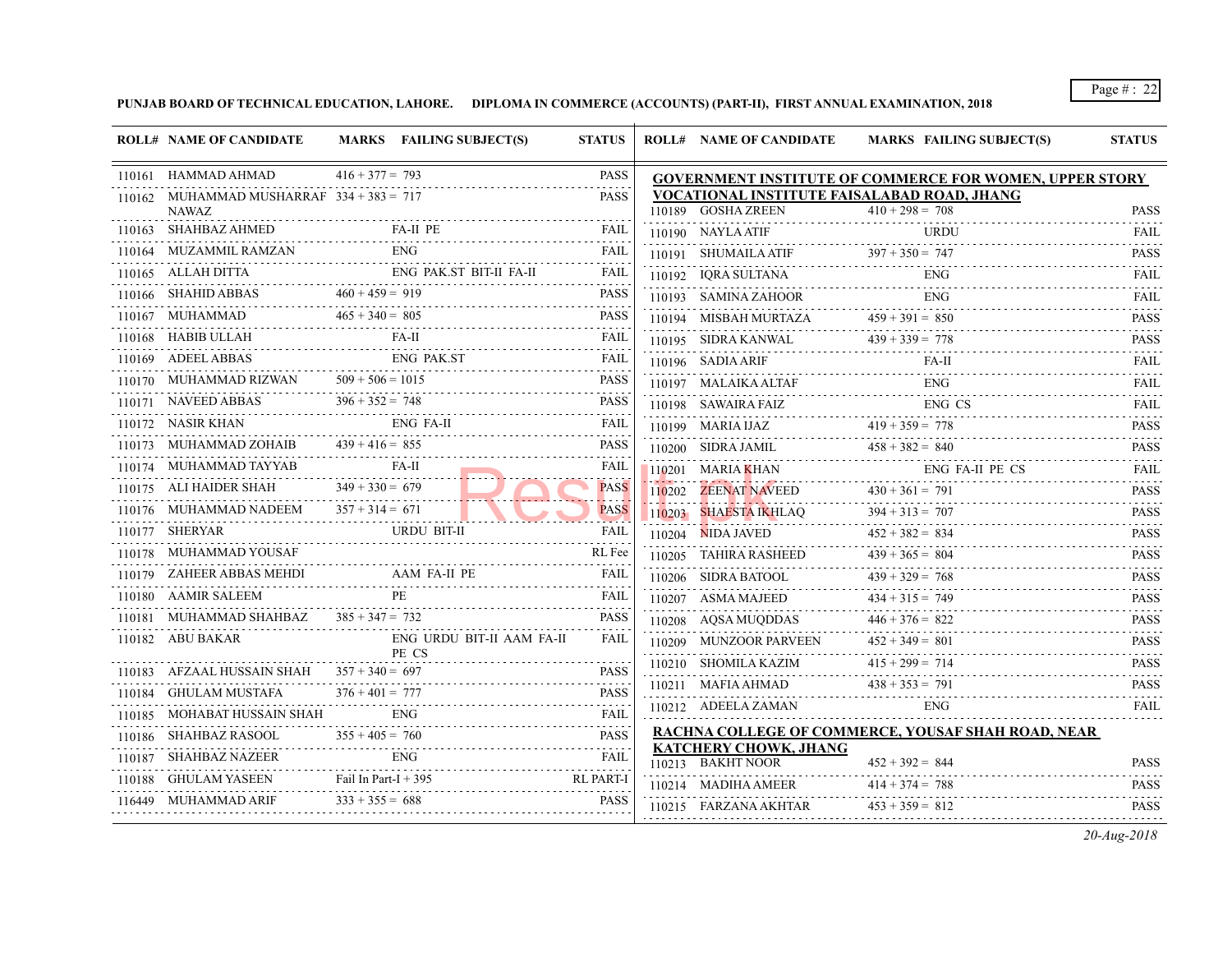| <b>ROLL# NAME OF CANDIDATE</b>                                                                                                                                                                                                                                                                                                                                                                                            |                   | MARKS FAILING SUBJECT(S) | <b>STATUS</b>           |                    | <b>ROLL# NAME OF CANDIDATE</b>               | <b>MARKS FAIL</b>      |
|---------------------------------------------------------------------------------------------------------------------------------------------------------------------------------------------------------------------------------------------------------------------------------------------------------------------------------------------------------------------------------------------------------------------------|-------------------|--------------------------|-------------------------|--------------------|----------------------------------------------|------------------------|
| 110216 UMM-E-KALSOOM                                                                                                                                                                                                                                                                                                                                                                                                      | $444 + 402 = 846$ |                          | <b>PASS</b>             |                    | 110245 IRAM RIAZ                             | <b>ENG</b>             |
| 110217 RIFAT BIBI $422 + 351 = 773$ PASS                                                                                                                                                                                                                                                                                                                                                                                  |                   |                          | PASS                    |                    | <b>GOVERNMENT COLLEGE OF COMMERCE, I</b>     |                        |
| 110218 NIGHAT PERVEEN ENG URDU CS                                                                                                                                                                                                                                                                                                                                                                                         |                   |                          | FAIL<br>د د د د         |                    | 110246 MUHAMMAD SHABAN                       | $417 + 404 = 821$      |
| $110219$ ALI TAQI                                                                                                                                                                                                                                                                                                                                                                                                         |                   | ENG                      |                         |                    | 110247 MUHAMMAD HAMZA RIAZ $409 + 409 = 818$ |                        |
| 110220 MUHAMMAD HUSNAIN $454 + 373 = 827$<br>110220 MUHAMMAD HUSNAIN $454 + 373 = 827$ PASS                                                                                                                                                                                                                                                                                                                               |                   |                          |                         |                    | 110248 ADIL SHOUKAT                          | $428 + 425 = 853$      |
| 110221 SHOAIB RAZA<br>10221 SHOAIB RAZA $466 + 406 = 872$ PASS                                                                                                                                                                                                                                                                                                                                                            | $466 + 406 = 872$ |                          | <b>PASS</b>             |                    | 110249 SHOAIB KHAN                           | $340 + 338 = 678$      |
| 110222 KASHIF NIAZI<br>10222 KASHIF NIAZI $436 + 352 = 788$ PASS                                                                                                                                                                                                                                                                                                                                                          | $436 + 352 = 788$ |                          | <b>PASS</b>             |                    | 110250 MUHAMMAD HAMMAD                       | $392 + 399 = 791$      |
| 110223 SYED ALI MUQADAS KAZMI $438 + 371 = 809$                                                                                                                                                                                                                                                                                                                                                                           |                   |                          | <b>PASS</b>             |                    | AZHAR                                        |                        |
| 110224 IMRAN HAYDER<br>110224 IMRAN HAYDER $387 + 349 = 736$ PASS                                                                                                                                                                                                                                                                                                                                                         | $387 + 349 = 736$ |                          | <b>PASS</b>             |                    | 110251 MUHAMMAD ARSLAN<br><b>JAVED</b>       | $464 + 465 = 929$      |
| 110225 MUHAMMAD JABIR ENG FAIL                                                                                                                                                                                                                                                                                                                                                                                            |                   |                          |                         |                    | 110252 AFAQ AHMAD                            | $390 + 427 = 817$      |
| $\textbf{110226} \quad \textbf{SHAHZAIB AHMAD} \quad \textbf{ENG} \\ \textbf{110226} \quad \textbf{SHAHZAIB AHMAD} \quad \textbf{ENG} \\ \textbf{11027} \quad \textbf{11028} \quad \textbf{G11} \quad \textbf{11029} \quad \textbf{1200} \quad \textbf{1301} \quad \textbf{1312} \quad \textbf{1410} \quad \textbf{1511} \quad \textbf{1612} \quad \textbf{1613} \quad \textbf{1723} \quad \textbf{1814} \quad \textbf{1$ |                   | <b>ENG</b>               | FAIL                    |                    | 110253 AAMIR SAEED                           | $387 + 377 = 764$      |
| 110227 SHAHID ABBAS<br>10227 SHAHID ABBAS ENG CS FAIL                                                                                                                                                                                                                                                                                                                                                                     |                   |                          | $- - - - - -$           |                    | 110254 MUHAMMAD AZEEM                        | $428 + 398 = 826$      |
| 110228 ASAD RAZA KHAN BABAR                                                                                                                                                                                                                                                                                                                                                                                               |                   | ENG FA-II CS             | <b>FAIL</b>             |                    | 110255 HASSAN ZAHID                          | $395 + 410 = 805$      |
| 110229 MUHAMMAD MUBEEN ENG FA-II CS<br>AKHTAR                                                                                                                                                                                                                                                                                                                                                                             |                   |                          | <b>FAIL</b>             |                    | 110256 MUHAMMAD NADEEM                       | $384 + 419 = 803$      |
| 110230 ABRAR HUSSAIN $382 + 311 = 693$                                                                                                                                                                                                                                                                                                                                                                                    |                   |                          | <b>PASS</b>             |                    | 110257 SHAH ZAIB HASSAN                      | $381 + 390 = 771$      |
| 110231 QANDEEL TARIQ                                                                                                                                                                                                                                                                                                                                                                                                      | $367 + 333 = 700$ |                          | .<br><b>PASS</b>        | والمتناول والمتأول | 110258 JUNAID WASEEM                         | $361 + 360 = 721$      |
| 110232 NAEEM NAWAZ $404 + 356 = 760$                                                                                                                                                                                                                                                                                                                                                                                      |                   |                          | a san Al<br><b>PASS</b> |                    | 110259 MUHAMMAD SHOAIB                       | $350 + 340 = 690$      |
| 110233 SAQLAIN AHMAD $471 + 440 = 911$ PASS                                                                                                                                                                                                                                                                                                                                                                               |                   |                          | <b>PASS</b>             |                    | 110260 MUHAMMAD SULEMAN                      | $396 + 389 = 785$<br>. |
| 110234 MOHSAN ALI                                                                                                                                                                                                                                                                                                                                                                                                         | $418 + 406 = 824$ |                          | <b>PASS</b>             |                    | 110261 MUHAMMAD IBRAHIM                      | $367 + 408 = 775$      |
| 110235 MUHAMMAD FRAZ ASLAM $438 + 375 = 813$                                                                                                                                                                                                                                                                                                                                                                              |                   | PASS                     | <b>PASS</b>             |                    | 110262 SAMI AHMAD                            | URD                    |
| 110236 MUSANIF HUSSAIN SHAH $438 + 375 = 813$                                                                                                                                                                                                                                                                                                                                                                             |                   |                          | <b>PASS</b>             |                    | 110263 MUHAMMAD AMIR<br><b>SHAHZAD</b>       | $341 + 400 = 741$      |
| 110237 SADAF BATOOL                                                                                                                                                                                                                                                                                                                                                                                                       |                   | ENG                      | FAIL                    |                    | 110264 IMRAN KHAN                            | ENG                    |
| 110238 MUHAMMAD NABEEL<br><b>HASSAN</b>                                                                                                                                                                                                                                                                                                                                                                                   |                   | ENG CS                   | FAIL                    |                    | 110265 MUHAMMAD ALI RAZA                     | $333 + 317 = 650$      |
| 110239 ZULQARNAIN AHMAD                                                                                                                                                                                                                                                                                                                                                                                                   |                   |                          | <b>ABSENT</b>           |                    | 110266 MUHAMMAD MOAZZAM                      | $402 + 338 = 740$      |
| 110240 REHAN MAJEED $389 + 388 = 777$ PASS                                                                                                                                                                                                                                                                                                                                                                                | $389 + 388 = 777$ |                          |                         |                    | <b>JAVAID</b><br>110267 HANAN RAZA           | $302 + 320 = 622$      |
| 110241 HASSAN ABDAL $363 + 402 = 765$ PASS                                                                                                                                                                                                                                                                                                                                                                                | $363 + 402 = 765$ |                          | PASS                    |                    | 110268 SHAMIR SAGHEER                        | $408 + 416 = 824$      |
| 110242 MONAWER ABBAS                                                                                                                                                                                                                                                                                                                                                                                                      |                   | ER ABBAS $ENG$           | FAIL                    |                    | 110269 ABAID UR REHMAN                       | $365 + 386 = 751$      |
| 110243 MUHAMMAD FAROOQ ENG CS FAIL                                                                                                                                                                                                                                                                                                                                                                                        |                   |                          |                         |                    | 110270 MUHAMMAD USMAN                        | $404 + 423 = 827$      |
| 110244 MUHAMMAD ALI                                                                                                                                                                                                                                                                                                                                                                                                       |                   | <b>ENG</b>               |                         |                    | 110271 ALIYAN AKHTAR                         | $411 + 401 = 812$      |
|                                                                                                                                                                                                                                                                                                                                                                                                                           |                   |                          |                         |                    |                                              |                        |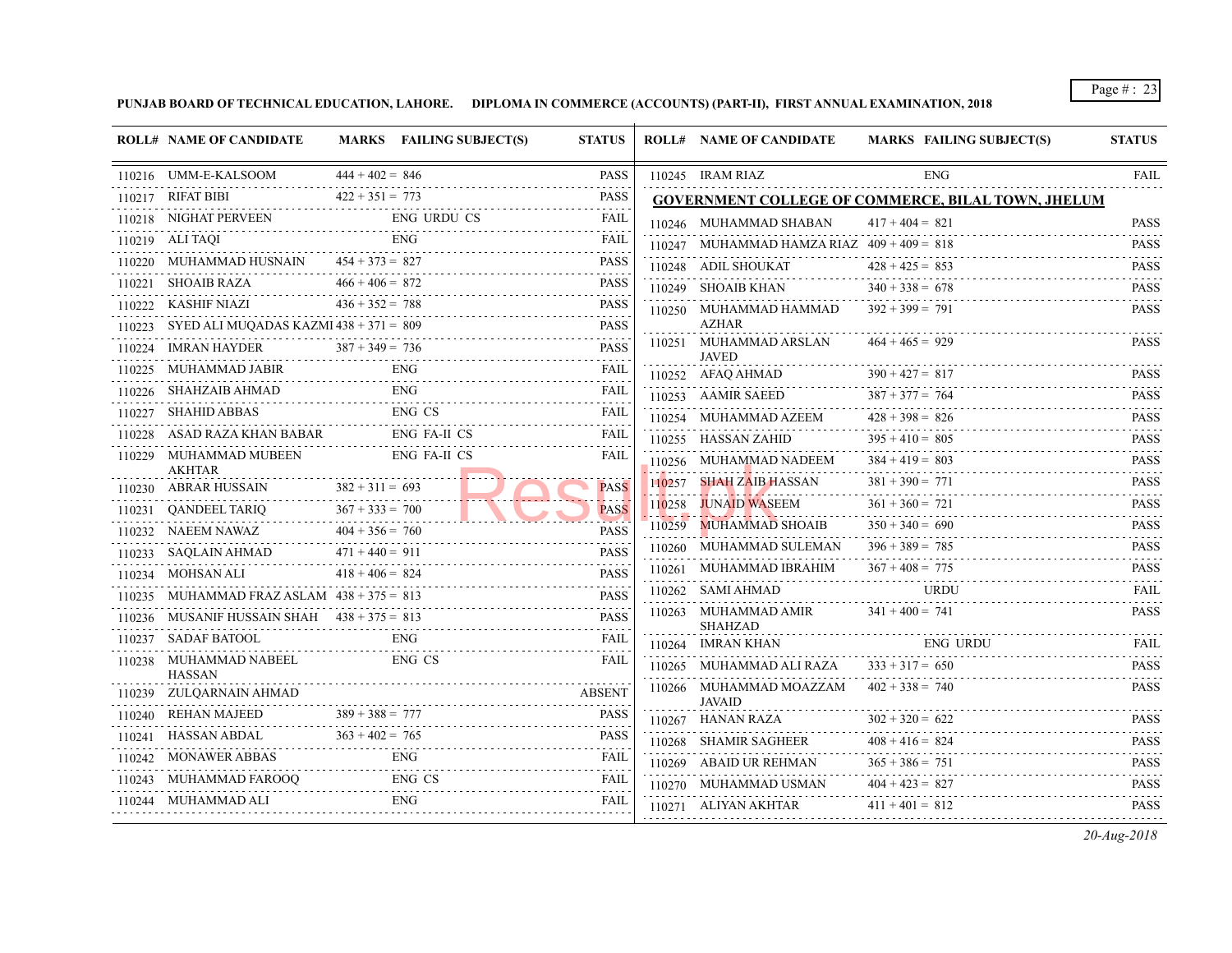|        | <b>ROLL# NAME OF CANDIDATE</b>                       |                       | MARKS FAILING SUBJECT(S) | <b>STATUS</b>    | <b>ROLL# NAME OF CANDIDATE</b>                  | <b>MARKS FAIL</b>                      |
|--------|------------------------------------------------------|-----------------------|--------------------------|------------------|-------------------------------------------------|----------------------------------------|
|        | 110272 ZOHAIB ARSHAD                                 | $375 + 359 = 734$     |                          | <b>PASS</b>      | 110300 MUHAMMAD WASIL JAMIL $346 + 355 = 701$   |                                        |
|        | 110273 ALI HAIDER                                    | $315 + 299 = 614$     |                          | PASS             | 110301 DANISH MEHMOOD                           |                                        |
|        | 110274 KALEEM ULLAH                                  | $350 + 353 = 703$     |                          | PASS             | 110302 MUHAMMAD HAMZA                           | $332 + 351 = 683$                      |
|        | 110275 ALI HAMZA BUTT                                | $364 + 363 = 727$     |                          | <b>PASS</b>      | <b>MUJTABA BAIG</b>                             | $326 + 366 = 692$                      |
|        | 110276 MUHAMMAD ARBAB                                | $328 + 390 = 718$     |                          | PASS             | 110303 USAMA ASGHAR                             | $331 + 373 = 704$                      |
| 110277 | RAJA MUHAMMAD HASSAN $385 + 409 = 794$               |                       |                          | PASS             | 110304 DAUD JAVED                               |                                        |
|        | 110278 HAFIZ FURQAN AHMAD                            | $364 + 410 = 774$     |                          | <b>PASS</b>      | 110305 HAROON ALI                               | $400 + 398 = 798$<br>.                 |
|        | 110279 MUHAMMAD ABDULLAH $353 + 356 = 709$<br>QAYYUM |                       |                          | <b>PASS</b>      | 110306 MUHAMMAD ZAKRIA<br>110307 MUHAMMAD UZAIR | $396 + 428 = 824$<br>$369 + 415 = 784$ |
|        | 110280 AHMED KHAN                                    | $314 + 362 = 676$     |                          | PASS             | 110308 NOMAN IJAZ                               | $386 + 414 = 800$                      |
|        | 110281 USAMA HASSAN                                  | $358 + 350 = 708$     |                          | PASS             | 110309 FARRUKH TANVEER                          | $403 + 411 = 814$                      |
| 110282 | MUHAMMAD JUNAID ZAHID396 + $418 = 814$               |                       |                          | <b>PASS</b>      | 110310 MUHAMMAD UMAR                            | $377 + 393 = 770$                      |
| 110283 | RAJA MUHAMMAD USMAN $374 + 402 = 776$                |                       |                          | <b>PASS</b>      | 110311 ABDULLAH SHAFIQ                          | Fail In Part-I + $3$                   |
| 110284 | SHAHRYAR KHALID                                      | $345 + 385 = 730$     |                          | <b>PASS</b>      | 110312 ALI HUSSAIN                              | $388 + 398 = 786$                      |
| 110285 | HASSAN RAZA                                          | $309 + 374 = 683$     |                          | <b>PASS</b>      | 110313 ZEESHAN ALI                              | $421 + 441 = 862$                      |
|        | 110286 ABDUL WAHAB                                   | $359 + 354 = 713$     |                          | <b>PASS</b>      | 110314 JAMAL AHMED                              | $326 + 380 = 706$                      |
|        | 110287 MUHAMMAD HAMID<br><b>SHABBIR</b>              | Fail In Part-I $+356$ |                          | <b>RL PART-I</b> | 110315 FAKHAR ABBAS<br>110316 MUHAMMAD SHAKEEL  | $405 + 439 = 844$<br>$378 + 392 = 770$ |
|        | 110288 ALI MURTAZA                                   | $391 + 397 = 788$     |                          | <b>PASS</b>      | <b>FAROOQ</b>                                   |                                        |
|        | 110289 MUHAMMAD SAEED $320 + 339 = 659$              |                       |                          | <b>PASS</b>      | 110317 NOMAN BARKAT                             | $384 + 424 = 808$                      |
|        | 110290 TAYYAB ALI                                    | $358 + 344 = 702$     |                          | <b>PASS</b>      | 110318 SYED MUHAMMAD FAZAL $321 + 375 = 696$    |                                        |
|        | 110291 MUHAMMAD ZAID RASHID Fail In Part-I + 370     |                       |                          | RL PART-I        | <b>ABBAS</b><br>110319 MUHAMMAD WAQAR           | $388 + 421 = 809$                      |
|        | 110292 CHAUDHARY ZARYAB<br><b>AHMED KHAN</b>         | $365 + 439 = 804$     |                          | <b>PASS</b>      | 110320 ZAIN MUNIR                               | $355 + 415 = 770$                      |
|        | 110293 AHMAD RAZA                                    | $387 + 421 = 808$     |                          | <b>PASS</b>      | 110321 MIAN INTISAAR ALAM                       | $372 + 417 = 789$                      |
|        | 110294 MUSTAFA ALI                                   | $322 + 336 = 658$     |                          | PASS             | 110322 HASSAN ALI                               | $339 + 409 = 748$                      |
|        | 110295 MUHAMMAD ABBAS ALI                            |                       | <b>ENG</b>               | FAIL             | 110323 MUHAMMAD MOAZZAM $347 + 390 = 737$       |                                        |
|        | 110296 MUHAMMAD ZEESHAN                              | $305 + 399 = 704$     |                          | <b>PASS</b>      | 110324 MUHAMMAD TALHA                           | $345 + 387 = 732$                      |
|        | 110297 SYED MUHAMMAD<br>ABDULLAH SHAH                | $393 + 403 = 796$     |                          | <b>PASS</b>      | <b>MASOOD</b><br>110325 RAJA IMRAN KHAN         | $352 + 414 = 766$                      |
|        | 110298 SYED AWAIS ALI                                | $374 + 373 = 747$     |                          | PASS             | 110326 KHAWAJA ANWAR UL HAQ $318 + 376 = 694$   |                                        |
|        | 110299 HASNAIN TANVEER                               | $370 + 390 = 760$     |                          | <b>PASS</b>      | 110327 ASIF MEHMOOD TABASSUM $305 + 386 = 691$  |                                        |
|        |                                                      |                       |                          |                  |                                                 |                                        |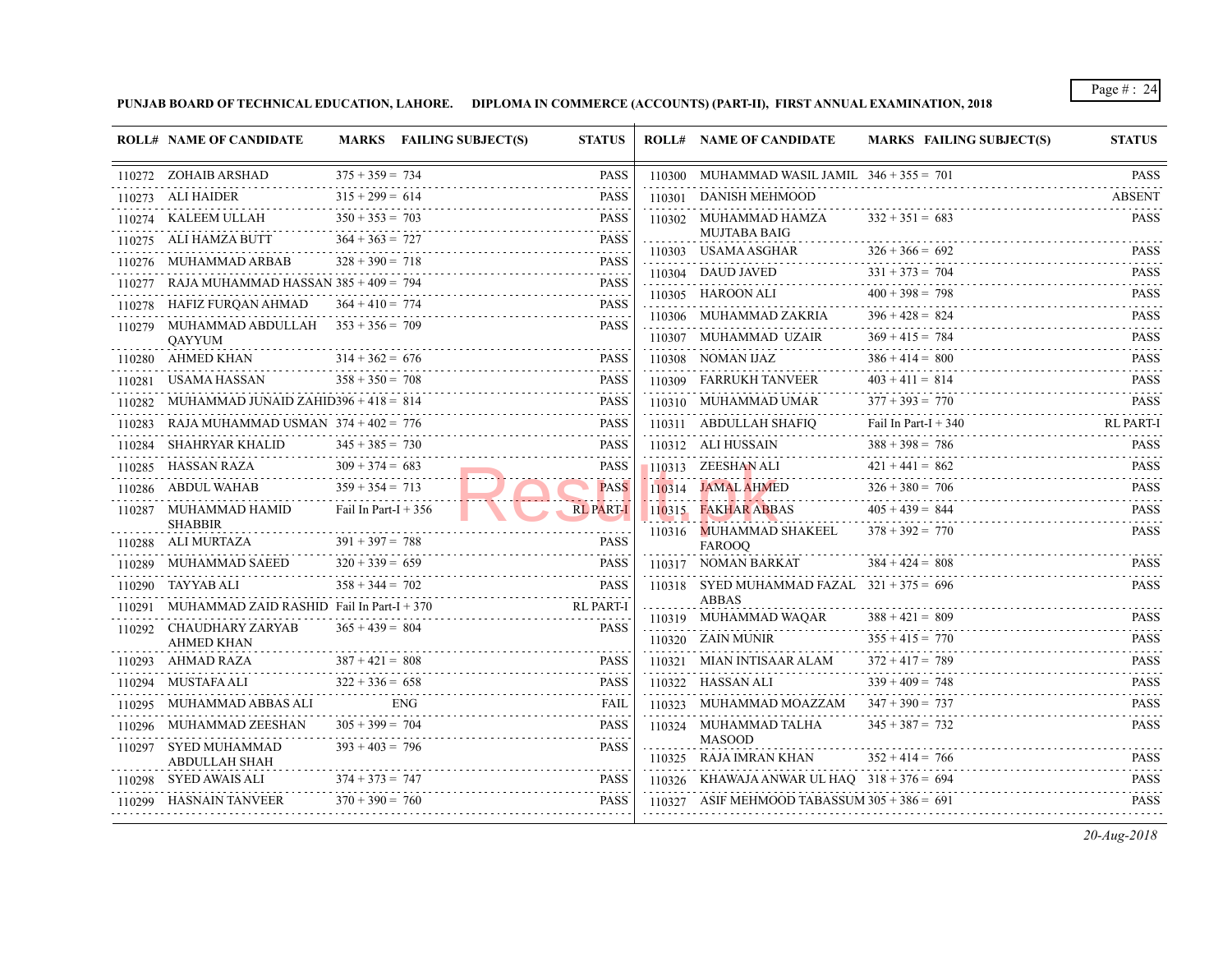|        | <b>ROLL# NAME OF CANDIDATE</b>              |                        | MARKS FAILING SUBJECT(S) | <b>STATUS</b> | <b>ROLL# NAME OF CANDIDATE</b>                                           | <b>MARKS FAIL</b>      |
|--------|---------------------------------------------|------------------------|--------------------------|---------------|--------------------------------------------------------------------------|------------------------|
|        | 110328 HAMZA AZHAR                          | $368 + 406 = 774$      |                          | <b>PASS</b>   | 110356 MUHAMMAD TAYYAB                                                   | $380 + 430 = 810$      |
|        | 110329 MUHAMMAD USMAN                       | $351 + 445 = 796$      |                          | <b>PASS</b>   | AKHTAR                                                                   |                        |
|        | 110330 ABDULLAH LATIF                       | $328 + 406 = 734$<br>. |                          | <b>PASS</b>   | 110357 MUHAMMAD SHABAN<br><b>SHABBIR</b>                                 | $385 + 459 = 844$      |
|        | 110331 ARSLAN SHAKEEL                       | $322 + 428 = 750$      |                          | PASS          | 110358 HAMAYUN SARFRAZ                                                   | $345 + 421 = 766$      |
|        | 110332 MUHAMMAD SUFYAN<br><b>ASGHAR</b>     | $358 + 400 = 758$      |                          | PASS          | 110359 ZAKA ULLAH                                                        | .<br>$326 + 425 = 751$ |
|        | 110333 DANISH ARBAZ                         | $370 + 384 = 754$      |                          | <b>PASS</b>   | 110360 MANZAR IOBAL                                                      | $397 + 436 = 833$      |
|        | 110334 USMAN ALI                            | .<br>$381 + 393 = 774$ |                          | <b>PASS</b>   | 110361 FIAZ MASIH                                                        | $303 + 383 = 686$      |
|        | 110335 DANISH                               | $332 + 399 = 731$      |                          | PASS          | 110362 MUHAMMAD ABDULLAH                                                 | $321 + 369 = 690$      |
|        | 110336 SHAHMEER ASLAM                       | .<br>$360 + 409 = 769$ |                          | <b>PASS</b>   | 110363 ALI HAIDER                                                        | $309 + 326 = 635$      |
|        | 110337 ABDUL RAUF                           | $313 + 367 = 680$      |                          | <b>PASS</b>   | 110364 MUHAMMAD HASSAN ALI $300 + 277 = 577$                             |                        |
|        |                                             | $356 + 403 = 759$      |                          |               | 110365 QASIM-UR-REHMAN                                                   | $295 + 349 = 644$      |
|        | 110338 RAHEEB HASSAN                        |                        |                          | PASS          | 110366 TALHA MAVIA                                                       | .<br>$287 + 363 = 650$ |
|        | 110339 MUHAMMAD KHURRAM<br><b>SHEHZAD</b>   | $354 + 396 = 750$      |                          | <b>PASS</b>   | 110367 M ALI ASGHAR                                                      | $314 + 355 = 669$      |
|        | 110340 RAMISH MANSOOR                       | $340 + 384 = 724$      |                          | <b>PASS</b>   | 110368 MUHAMMAD SUFYAN                                                   | $343 + 304 = 647$      |
|        | 110341 MUHAMMAD BILAL                       | $387 + 401 = 788$      |                          | <b>PASS</b>   | 110369 AADIL AFTAB                                                       | $314 + 325 = 639$      |
| 110342 | MUHAMMAD LUOMAN                             | $374 + 425 = 799$<br>. |                          | <b>PASS</b>   | 110370 AZKA SAJJAD                                                       | $297 + 291 = 588$      |
|        | 110343 ATHER NADEEM MIRZA                   | $355 + 391 = 746$      |                          | <b>PASS</b>   | 110371 MUHAMMAD SHARAM                                                   |                        |
|        | 110344 MUHAMMAD USAMA<br><b>ABDUL WAHID</b> | Fail In Part-I $+364$  |                          | RL PART-I     | <b>GOVERNMENT INSTITUTE OF COMMERCE</b><br><b>DEGREE COLLEGE, JHELUM</b> |                        |
|        | 110345 FAHAD ILYAS DAR                      | $407 + 418 = 825$<br>. |                          | PASS          | 110372 SABA RIAZ                                                         | $515 + 498 = 1011$     |
|        | 110346 SYED HAMZA TAHIR                     | $378 + 422 = 800$      |                          | <b>PASS</b>   | 110373 MAHNOOR KAYANI                                                    | $466 + 453 = 919$      |
|        | 110347 JOHNSON FRANCIS                      | $386 + 452 = 838$      |                          | PASS          | 110374 KOMAL BIBI                                                        | $444 + 418 = 862$      |
|        | 110348 HAMID MASKEEN                        | $415 + 458 = 873$      |                          | PASS          | 110375 AYESHA ASLAM                                                      | $415 + 408 = 823$      |
|        | 110349 ARSLAN SHAFIQUE                      | $411 + 460 = 871$<br>. |                          | <b>PASS</b>   | 110376 RIMSHA MUBEEN                                                     | $455 + 433 = 888$      |
|        | 110350 AAROON AKHTAR                        | $433 + 454 = 887$      |                          | <b>PASS</b>   | 110377 SANA KHALID                                                       | $465 + 443 = 908$      |
|        | 110351 HASSAN RAZA ATEEQ                    | $442 + 461 = 903$<br>. |                          | PASS          | 110378 SANA IMTIAZ                                                       | $449 + 447 = 896$      |
|        | 110352 JAWAD AHMED                          | $449 + 467 = 916$<br>. |                          | <b>PASS</b>   | 110379 SABA KAIYNAT DAR                                                  | $488 + 457 = 945$      |
|        | 110353 SYED SAAD ALI                        | $336 + 399 = 735$      |                          | <b>PASS</b>   | 110380 FALAK AMJAD                                                       | $489 + 481 = 970$      |
|        | 110354 BILAL TOUFEEQ                        | $331 + 381 = 712$      |                          | PASS          | 110381 MISHAL SAJJAD                                                     | $448 + 437 = 885$      |
|        | 110355 HASNAT MEHBOOB                       | $381 + 430 = 811$      |                          | PASS          | 110382 RABIA SAMAN                                                       | $400 + 366 = 766$      |
|        |                                             |                        |                          |               |                                                                          |                        |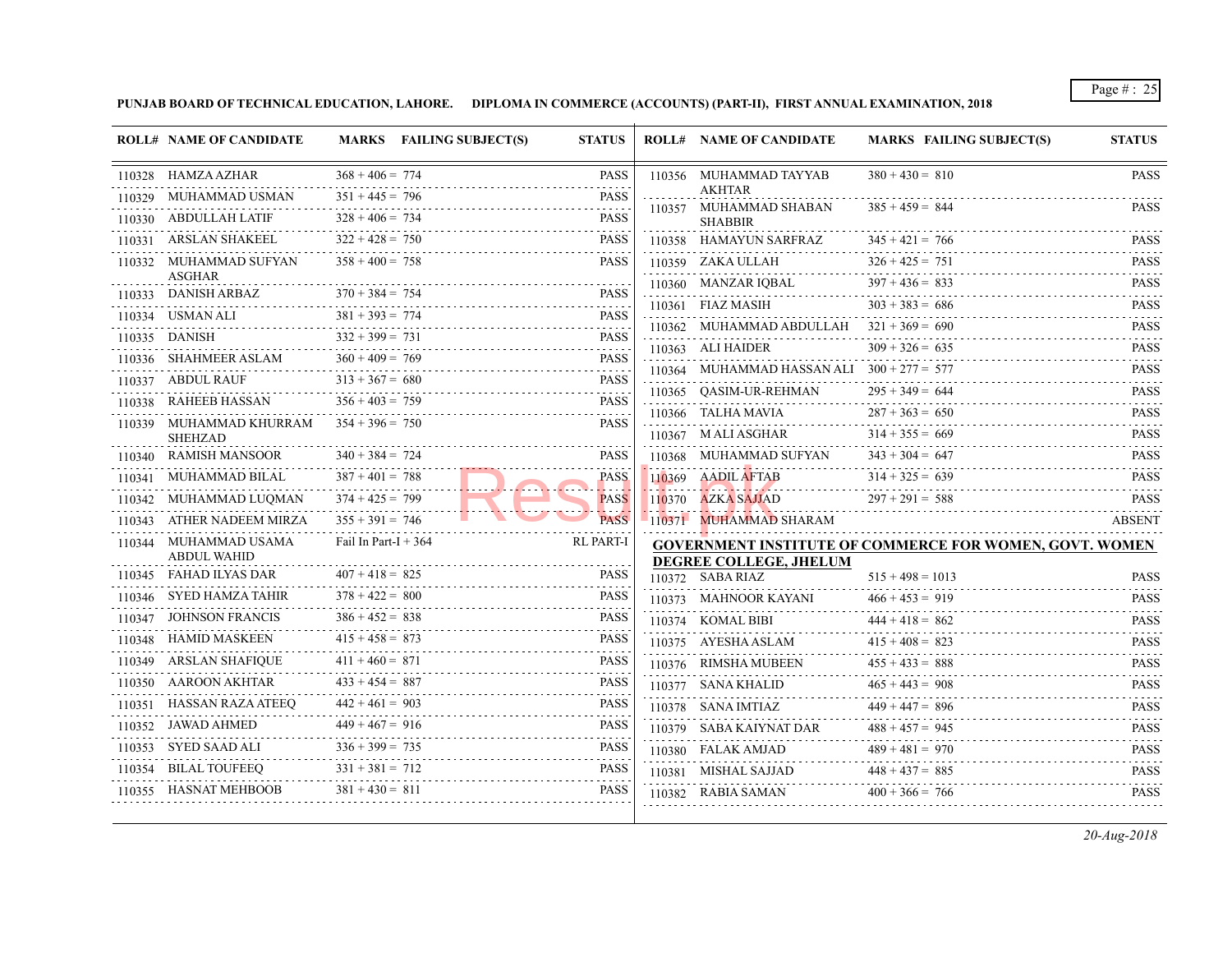|        | <b>ROLL# NAME OF CANDIDATE</b>                        |                        | MARKS FAILING SUBJECT(S) | <b>STATUS</b>    |        | <b>ROLL# NAME OF CANDIDATE</b>                 | <b>MARKS FAIL</b>      |
|--------|-------------------------------------------------------|------------------------|--------------------------|------------------|--------|------------------------------------------------|------------------------|
|        | 110383 TOUBA NAEEM                                    | $464 + 393 = 857$      |                          | <b>PASS</b>      |        | 110413 SHAFAQ ZOHRA                            | $379 + 381 = 760$      |
|        | 110384 RIMSHA KANWAL                                  |                        | <b>ENG</b>               | FAIL             |        | 110414 HIFZA NOOR                              | $364 + 349 = 713$      |
|        | 110385 SHAMSA KANWAL                                  |                        |                          | FAIL             |        | 110415 SUMAIRA KIRAN                           | $375 + 421 = 796$      |
|        | 110386 JAWERIA                                        | $347 + 395 = 742$      |                          | PASS             |        | 110416 UME FARWA                               | $351 + 372 = 723$      |
|        | 110387 BEENISH FAROOQ 373 + 375 = 748                 |                        |                          | <b>PASS</b>      |        | 110417 ZUNAIRA TASAWAR                         | .<br>$349 + 379 = 728$ |
|        | 110388 FAIZA KANWAL                                   | $355 + 329 = 684$      |                          | PASS             |        | 110418 KHIDEJA HAROON $379 + 392 = 771$        |                        |
|        | 110389 IQRA MUSTAFA $354 + 366 = 720$ PASS            |                        |                          |                  |        | 110419 IQRA NASIR                              | FA-II                  |
|        | 110390 ZAINAB RAZA                                    | $420 + 419 = 839$<br>. |                          | <b>PASS</b>      |        | 110420 FARIHA KANWAL                           | FA-II                  |
|        | 110391 RUKHSANA PARVEEN $438 + 424 = 862$             |                        |                          | <b>PASS</b>      |        | 110421 BUSHRA IJAZ                             | FA-II                  |
|        | 110392 MARYAM                                         | $433 + 427 = 860$      |                          | <b>PASS</b>      |        | 110422 MAHNOOR 349 + 353 = 702                 |                        |
|        | 110393 ISMA BATOOL $427 + 447 = 874$                  |                        |                          | <b>PASS</b>      |        | 110423 HINA IJAZ                               | $322 + 335 = 657$      |
|        | 110394 SOFIA HAMEED                                   | $461 + 433 = 894$      |                          | PASS             |        | 110424 KHADIJA SANA                            | $343 + 348 = 691$      |
|        | 110395 RIMSHA YOUSAF 377 + 376 = 753                  |                        |                          | <b>PASS</b>      |        | 110425 AYMAN KHALID                            | $384 + 408 = 792$      |
|        | 110396 FIZA NOREEN                                    | $391 + 398 = 789$      |                          | PASS             |        | 110426 SADIA MASOOD                            | $FA-II$                |
| 110397 | MARRYUM GHAFFAR                                       |                        | ENG.                     | <b>FAIL</b>      | 110427 | RABBIA SHAHID                                  | $362 + 313 = 675$      |
|        | $Y$ MAN SADIQ $415 + 443 = 858$<br>110398 AYMAN SADIQ |                        |                          | <b>PASS</b>      |        | 110428 QISMAT NOOR<br>QISMAT NOOR 359 + 371 =  | $359 + 371 = 730$      |
|        | 110399 MALAIKA SHAFI $359 + 419 = 778$                | .                      |                          | <b>PASS</b>      |        | $110429$ SABA ABID 329 + 314 = 643             |                        |
|        | 110400 AYESHA FAREED $329 + 383 = 712$                |                        |                          | <b>PASS</b>      |        | 110430 NIMRA TANVEER                           | FA-II                  |
|        | 10401 MARIA BIBI 383 + 415 = 798<br>110401 MARIA BIBI |                        |                          | PASS             |        | 110431 SAWERA NAWAZ                            | FA-II                  |
|        | 110402 URWA SHAN<br>URWA SHAN $389 + 401 = 790$ PASS  |                        |                          | <b>PASS</b>      |        | 110432 HIJAB ZAHRA $405 + 423 = 828$           |                        |
|        | 110403 NOOR UN NISA                                   | $353 + 327 = 680$      |                          | <b>PASS</b>      |        | 110433 TAGHAZAL JAVED                          | <b>ENG</b>             |
|        | 110404 UROOJ UMER                                     | $367 + 334 = 701$      |                          | <b>PASS</b>      |        | 110434 FAIZA SAGHIR                            | <b>ENG</b>             |
|        | 110405 KALSOOM BI                                     | $395 + 360 = 755$      |                          | <b>PASS</b>      |        | 110435 RIDA NAZIR                              | $361 + 389 = 750$      |
|        | 110406 NIDA MUZAFAR $386 + 373 = 759$                 | .                      |                          | PASS             |        | <b>GOVERNMENT COLLEGE OF COMMERCE, N</b>       |                        |
|        | 110407 IRFA KIRAN                                     | $335 + 335 = 670$      |                          | PASS<br>.        |        | <b>JOHARABAD (KHUSHAB)</b>                     |                        |
|        | 110408 NARMEEN ANJUM                                  |                        | JUM $401 + 400 = 801$    | <b>PASS</b><br>. |        | 110436 MEHMOOD AZAM                            | $318 + 345 = 663$      |
|        | 110409 SADIA FAROOQ                                   | $365 + 363 = 728$      |                          | PASS             |        | 110437 MUSAWAR HUSSAIN SABIR $338 + 356 = 694$ | .                      |
|        | 110410 ESHA WAHEED                                    | $319 + 339 = 658$      |                          | <b>PASS</b>      |        | 110438 MUHAMMAD WASEEM<br>AKBAR                | ENG                    |
| 110411 | RABIA KANWAL                                          |                        | ENG CS                   | FAIL             |        | 110439 SHAHZAD SHAFIQ                          | <b>ENG</b>             |
|        | 110412 MAIRA NOREEN                                   | $341 + 369 = 710$      |                          | <b>PASS</b>      |        |                                                |                        |
|        |                                                       |                        |                          |                  |        |                                                |                        |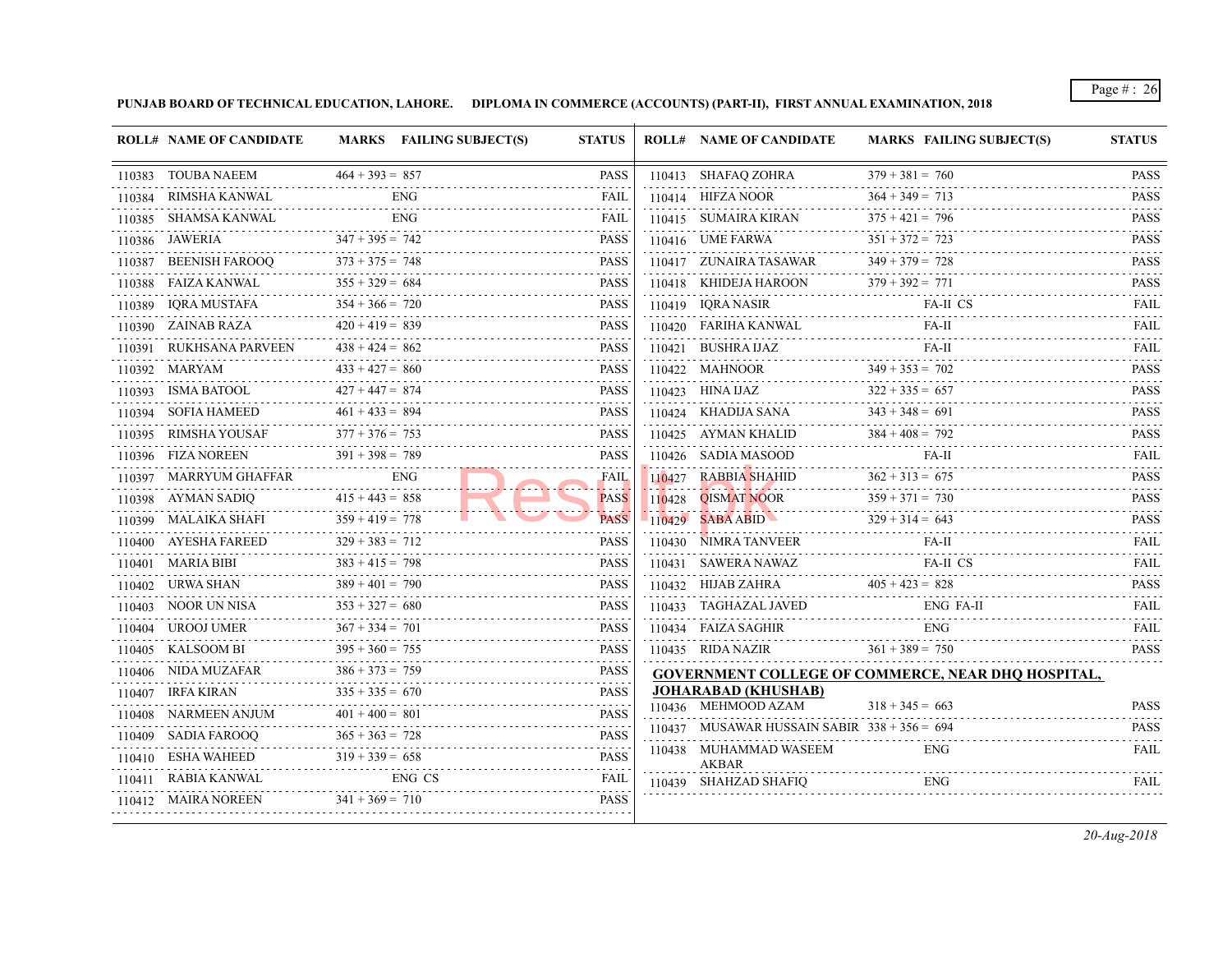| <b>ROLL# NAME OF CANDIDATE</b>                                                                                         |                                                                                                                                                                                                                                 | MARKS FAILING SUBJECT(S)      | <b>STATUS</b> |        | <b>ROLL# NAME OF CANDIDATE</b>                | <b>MARKS FAIL</b> |
|------------------------------------------------------------------------------------------------------------------------|---------------------------------------------------------------------------------------------------------------------------------------------------------------------------------------------------------------------------------|-------------------------------|---------------|--------|-----------------------------------------------|-------------------|
| 110440 MUHAMMAD FAISAL                                                                                                 |                                                                                                                                                                                                                                 | <b>ENG</b>                    | FAIL          |        | 110467 MUHAMMAD HAMZA                         | <b>ENG</b>        |
| ARSHAD<br>110441 MUZAMIL HUSSAIN                                                                                       |                                                                                                                                                                                                                                 | ENG-                          | FAIL          |        | 110468 MUHAMMAD SHAHID RAFIQ                  | <b>ENG</b>        |
| 110442 MUHAMMAD AURANG ZEB                                                                                             |                                                                                                                                                                                                                                 | ENG                           |               |        | 110469 QAISAR ABBAS $383 + 346 = 729$         |                   |
|                                                                                                                        | $309 + 374 = 683$                                                                                                                                                                                                               |                               |               |        | 110470 ATEEQ ULLAH AQIB                       | <b>ENG</b>        |
| 110443 MUHAMMAD UMAIR $309 + 374 = 683$ PASS                                                                           |                                                                                                                                                                                                                                 |                               |               |        | 110471 ADNAN ASLAM                            |                   |
| 110444 MUHAMMAD ALI ZAFAR $315 + 311 = 626$                                                                            |                                                                                                                                                                                                                                 | PASS                          | <b>PASS</b>   |        | 110472 MUHAMMAD QAISAR                        | - FA-II           |
| 110445 ABDUL REHMAN $357 + 380 = 737$                                                                                  |                                                                                                                                                                                                                                 |                               | <b>PASS</b>   |        | 110473 MUHAMMAD ZAMAN                         | <b>ENG</b>        |
| 110446 MUHAMMAD USMAN                                                                                                  |                                                                                                                                                                                                                                 | <b>ENG</b>                    | FAIL          |        | <b>SAFDAR</b>                                 |                   |
| 110447 ABDUL HASEEB AHMAD                                                                                              |                                                                                                                                                                                                                                 | ENG                           | <b>FAIL</b>   |        | 110474 MUHAMMAD NADEEM<br><b>ABBAS</b>        | <b>CS</b>         |
| 110448 MUHAMMAD NAEEM $358 + 386 = 744$                                                                                |                                                                                                                                                                                                                                 |                               | <b>PASS</b>   |        | 110475 SHAHBAZ HASSAN                         | ENG I             |
| 110449 AFTAB UR REHMAN ENG FAIL                                                                                        |                                                                                                                                                                                                                                 |                               | FAIL          |        | 110476 QASWAR ABBAS                           | ENG               |
| 110450 AHMAD ELAHI                                                                                                     | e de la componentación de la componentación de la componentación de la componentación de la componentación de<br>En la componentación de la componentación de la componentación de la componentación de la componentación de la | ENG                           | FAIL          |        | 110477 MUHAMMAD ARIF                          | ENG.              |
| 110451 MUHAMMAD TALHA NAWAZ343 + 372 = 715                                                                             |                                                                                                                                                                                                                                 |                               | PASS          |        | 110478 MUHAMMAD DANIAL TARIQ331 + 315 = 646   |                   |
| 110452 AZHAR ABBAS                                                                                                     |                                                                                                                                                                                                                                 | ENG                           | FAIL          |        | 116487 MUHAMMAD RIZWAN                        | $413 + 392 = 805$ |
| 110453 MUHAMMAD ADNAN                                                                                                  |                                                                                                                                                                                                                                 | <b>ENG</b>                    | FAIL          |        |                                               |                   |
| 110454 MUHAMMAD ADEEL $312 + 367 = 679$                                                                                |                                                                                                                                                                                                                                 |                               | <b>PASS</b>   | KAHUTA | <b>GOVERNMENT COLLEGE OF COMMERCE, I</b>      |                   |
| <b>GOVERNMENT COLLEGE OF COMMERCE, BEHIND CIVIL HOSPITAL</b>                                                           |                                                                                                                                                                                                                                 |                               |               |        | 110479 HUMA SAJID                             | ENG.              |
| KUKAR HATTA ROAD,, KABIRWALA<br>110455 MUHAMMAD ARBAZ KHAN                                                             |                                                                                                                                                                                                                                 |                               | <b>FAIL</b>   |        | <b>GOVERNMENT INSTITUTE OF COMMERCE,</b>      |                   |
|                                                                                                                        |                                                                                                                                                                                                                                 | ENG FA-II                     |               |        | <b>KALUR KOT</b>                              |                   |
| 110456 SUNNY MUMTAZ $412 + 377 = 789$                                                                                  |                                                                                                                                                                                                                                 |                               | <b>PASS</b>   |        | 110480 GUL JAHAN                              | $477 + 477 = 954$ |
| 110457 HAIDER ALI                                                                                                      |                                                                                                                                                                                                                                 | ENG                      FAIL | FAIL          |        | $442 + 440 = 882$<br>110481 ZAIN ALI          |                   |
| $\begin{tabular}{lllllllllll} \bf 110458 & \text{MUHAMMAD TAHIR} & \text{ENG FA-II CS} \\ \hline \end{tabular}$        |                                                                                                                                                                                                                                 |                               | FAIL          |        | 110482 MUHAMMAD SUFYAN KHAN                   | <b>URD</b>        |
| 110459 WASEEM ARSHAD ENG FA-II CS                                                                                      |                                                                                                                                                                                                                                 |                               | FAIL          |        | 110483 BILAL MASOOD                           | $346 + 328 = 674$ |
| 110460 MUHAMMAD SAJID                                                                                                  |                                                                                                                                                                                                                                 | SAJID ENG URDU FA-II CS FAIL  |               |        | 110484 MUHAMMAD SAJID                         | $384 + 412 = 796$ |
| 110461 ASIM HASSAN                                                                                                     |                                                                                                                                                                                                                                 | V ENG FA-II                   | FAIL          |        | 110485 FURQAN AHMAD $397 + 384 = 781$         |                   |
| $\begin{tabular}{lllllllll} \bf 110462 & AHMAD HASSAN & \textbf{ENG FA-II CS} & \textbf{FAIL} \\ \hline \end{tabular}$ |                                                                                                                                                                                                                                 |                               |               |        | 110486 MUHAMMAD DAUD $461 + 435 = 896$        |                   |
| 110463 NAEEM AHMAD                                                                                                     |                                                                                                                                                                                                                                 | URDU CS                       | FAIL          |        | 110487 RAMZAN ULLAH $344 + 325 = 669$         |                   |
| $339 + 350 = 689$<br>110464 NABEEL ASAD                                                                                |                                                                                                                                                                                                                                 |                               | PASS          |        | 110488 SAJID MEHMOOD $376 + 316 = 692$        |                   |
| 110465 MUHAMMAD USMAN<br><b>MURTAZA</b>                                                                                | $341 + 343 = 684$                                                                                                                                                                                                               |                               | PASS          |        | 110489 TARIQ AZIZ                             | $381 + 296 = 677$ |
| $370 + 322 = 692$<br>110466 AHMAD ALI                                                                                  |                                                                                                                                                                                                                                 |                               | <b>PASS</b>   |        | 110490 TAIMOOR HAIDAR KHAN $431 + 381 = 812$  |                   |
|                                                                                                                        |                                                                                                                                                                                                                                 |                               |               |        | 110491 MALIK ARSALAN ARSHAD $350 + 324 = 674$ |                   |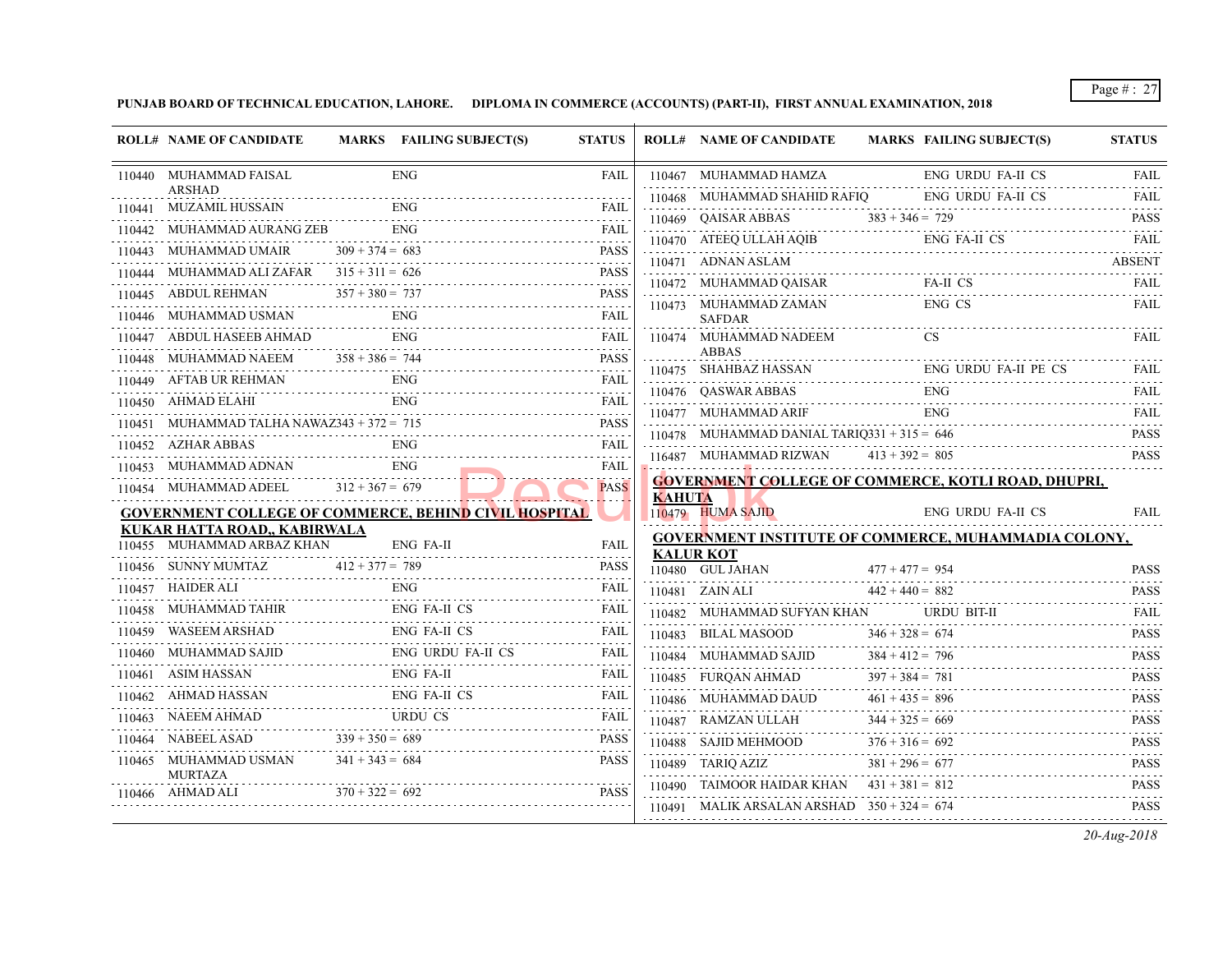|               | <b>ROLL# NAME OF CANDIDATE</b>                                  |                   | MARKS FAILING SUBJECT(S)           | <b>STATUS</b> | <b>ROLL# NAME OF CANDIDATE</b>                     | <b>MARKS FAIL</b> |
|---------------|-----------------------------------------------------------------|-------------------|------------------------------------|---------------|----------------------------------------------------|-------------------|
|               | 110492 SANA ULLAH                                               |                   | <b>ENG</b>                         | <b>FAIL</b>   | 110516 ZAIBA ASHRAF                                | $380 + 403 = 783$ |
|               | 110493 MUHAMMAD HUSSAIN                                         | $457 + 386 = 843$ |                                    | <b>PASS</b>   | 110517 SAIF UR REHMAN $403 + 346 = 749$            |                   |
|               | <b>MASOOM</b>                                                   |                   |                                    |               | $110518$ MOHAMMAD ADNAN EN                         | <b>ENG</b>        |
|               | 110494 TANVEER AHMAD                                            |                   | ENG-                               | FAIL<br>.     | 110519 IKRAM ABBAS<br>110519 IKRAM ABBAS ENG       | <b>ENG</b>        |
|               | 110495 MUHAMMAD WAQAR $327 + 321 = 648$                         |                   | $WAQAR$ $327 + 321 = 648$ PASS     | <b>PASS</b>   | 110520 FAZAL ABBAS                                 | <b>ENG</b>        |
|               | 110496 SAMEE ULLAH $397 + 387 = 784$ PASS                       | $397 + 387 = 784$ |                                    |               | 110521 KHAQAN MEHMOOD FAZIL                        | CS.               |
|               | 110497 MUHAMMAD HAMZA $382 + 358 = 740$                         |                   |                                    | <b>PASS</b>   | 110522 MUHAMMAD AKRAM $465 + 376 = 841$            |                   |
|               | 110498 MUHIB-UR-REHMAN $343 + 321 = 664$                        |                   | IIB-UR-REHMAN 343 + 321 = 664 PASS |               | 110523 ARIF HUSSAIN                                | <b>ENG</b>        |
|               | 110499 AITAZAZ AHSAN $325 + 324 = 649$ PASS                     |                   |                                    | <b>PASS</b>   | 110523 ARIF HUSSAIN EN                             | <b>ENG</b>        |
|               | 110500 GHAZANFAR ALI ENG FAIL FAIL                              |                   |                                    |               | $110524$ ZAHID HUSSAIN ENC                         |                   |
|               |                                                                 |                   |                                    |               | $110525$ BILAL HUSSAIN                             | <b>ENG</b>        |
| 110502        | MUHAMMAD AHSAN                                                  |                   | <b>ENG</b>                         | <b>FAIL</b>   | 110526 HASNAIN BILAL                               | <b>ENG</b>        |
|               | <b>SAWAR</b>                                                    |                   |                                    |               | 110527 MOHAMMAD NADEEM $528 + 493 = 102$<br>ARSHID |                   |
|               | 110503 RANA HAMZA ASLAM                                         |                   | $M = 351 + 341 = 692$ PASS         | <b>PASS</b>   | 110528 MUHAMMAD FAHEEM                             | ENG I             |
|               | 110504 MUHAMMAD IMRAN KHAN $349 + 348 = 697$                    |                   |                                    | <b>PASS</b>   |                                                    | <b>ENG</b>        |
|               | GOVERNMENT COLLEGE OF COMMERCE, CHICHAWATNI ROAD, CHAK          |                   |                                    |               | $110529$ MUHAMMAD ANSAR EN<br>110530 MUAZAM ALI    | <b>ENG</b>        |
|               | <b>NO.711 GB, KAMALIA</b>                                       |                   |                                    |               | 110531 MUHAMMAD BILAL $386 + 382 = 768$            |                   |
|               | 110505 MUHAMMAD ASHFAQ                                          | $319 + 305 = 624$ |                                    | <b>PASS</b>   | 110532 MOAZAM ALI HAIDER                           | <b>ENG</b>        |
|               | 110506 HASSAN REHMAN                                            |                   | ENG URDU FA-II                     | <b>FAIL</b>   |                                                    |                   |
|               | 110507 MUHAMMAD SHAFQAT $431 + 369 = 800$                       |                   |                                    | <b>PASS</b>   | 110533 MALIK WALEED ABDULLAH $427 + 396 = 823$     |                   |
|               | 110508 MAQSOOD MASIH<br>{ <br>                                  |                   | ENG-                               | FAIL          | 110534 NIMRA JABAR $416 + 393 = 809$               |                   |
|               | 110509 SHAFOAT SHARIF                                           |                   | ENG FA-II                          |               | 110535 MUHAMMAD NAVEED $382 + 368 = 750$           |                   |
|               | 110510 MOHSIN ALI                                               | ENG BIT-II        |                                    | <b>FAIL</b>   | 110536 IFTAKHAR HUSSAIN                            | <b>ENG</b>        |
|               | 110511 HASSAN NAWAZ                                             |                   | ENG                                | <b>FAIL</b>   | 110537 NIAZ HUSSAIN $380 + 372 = 752$              |                   |
|               | <b>GOVERNMENT INSTITUTE OF COMMERCE, MOZA GHANIYA G.T ROAD,</b> |                   |                                    |               | 110538 MAZHAR ABBAS                                | <b>ENG</b>        |
| <b>KAMOKE</b> |                                                                 |                   |                                    |               | 110539 WAQAR UL HASNAIN NAQVI                      | ENG               |
|               | 110512 ABU BAKAR                                                |                   | ENG URDU FA-II                     | FAIL          | 110540 SYED KAMIL ABBAS NAOVI                      | <b>ENG</b>        |
|               | <b>GOVERNMENT INSTITUTE OF COMMERCE, NEAR POLICE STATION,</b>   |                   |                                    |               | 110541 MOHAMMAD ALI $375 + 379 = 754$              |                   |
|               | <b>KAROR LAL ESAN</b>                                           |                   |                                    |               | .<br>110542 MUBSHAIR ABBAS $367 + 358 = 725$       |                   |
|               | 110513 KASHIF IQBAL                                             | $391 + 373 = 764$ |                                    | <b>PASS</b>   | 110543 SHAMSHER ALI<br>SHAMSHER ALI EN             | <b>ENG</b>        |
|               | $110514$ SYED MUDASSAR HASSAN $451 + 398 = 849$                 |                   |                                    | <b>PASS</b>   | 110544 BADAR MUNEER                                | <b>ENG</b>        |
|               | 110515 YAQTEEN ALI KHAN                                         |                   | YAQTEEN ALI KHAN ENG CS FAIL       |               |                                                    |                   |
|               |                                                                 |                   |                                    |               |                                                    |                   |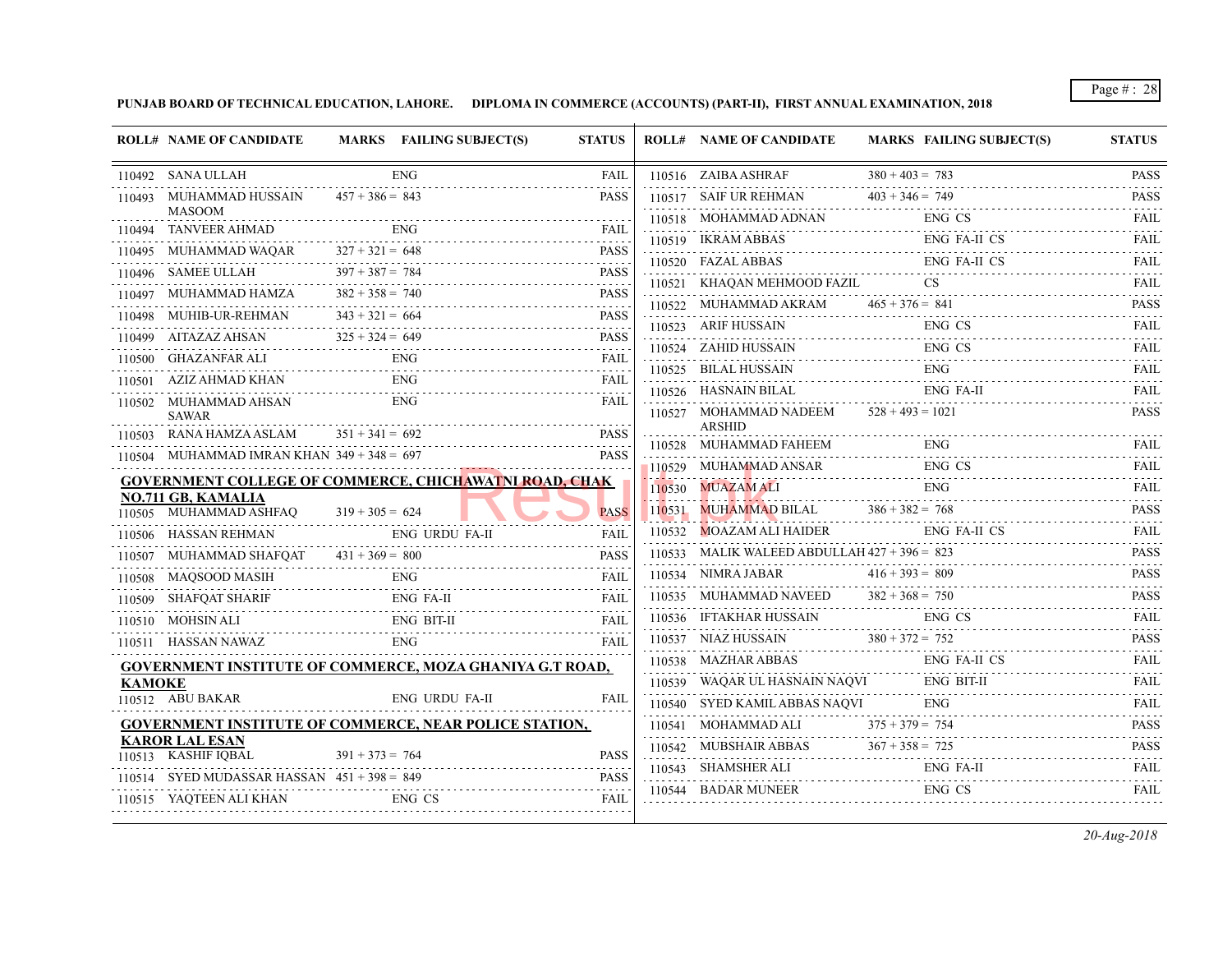|        | <b>ROLL# NAME OF CANDIDATE</b>                                                    |                       | MARKS FAILING SUBJECT(S)          | <b>STATUS</b>                                                                                                                                                                                                                                                                                                                                                                                                                                                                                         |              | <b>ROLL# NAME OF CANDIDATE</b>                                                                                                                 | <b>MARKS FAIL</b> |
|--------|-----------------------------------------------------------------------------------|-----------------------|-----------------------------------|-------------------------------------------------------------------------------------------------------------------------------------------------------------------------------------------------------------------------------------------------------------------------------------------------------------------------------------------------------------------------------------------------------------------------------------------------------------------------------------------------------|--------------|------------------------------------------------------------------------------------------------------------------------------------------------|-------------------|
|        | 110545 MUJEEB GHAFFAR                                                             |                       | ENG-                              | FAIL                                                                                                                                                                                                                                                                                                                                                                                                                                                                                                  |              | 110572 MUHAMMAD ASMAR                                                                                                                          | <b>CS</b>         |
|        | 110546 MUHAMMAD WASIT                                                             |                       | ENG.                              | FAIL                                                                                                                                                                                                                                                                                                                                                                                                                                                                                                  |              | 110573 AKHLAQ AHMAD                                                                                                                            | FA-II             |
|        | <b>RAFIOUE</b><br>BADAR UL ZAMAN                                                  |                       | ENG.                              |                                                                                                                                                                                                                                                                                                                                                                                                                                                                                                       |              | 110574 MUHAMMAD ALI JUNAID $331 + 331 = 662$                                                                                                   |                   |
| 110547 | 110548 SHAHAWAL ABBAS KHAN                                                        |                       | <b>ENG</b>                        | FAIL<br>$- - - - - - -$<br><b>FAIL</b>                                                                                                                                                                                                                                                                                                                                                                                                                                                                |              | 110575 AMMAR SOHAIL                                                                                                                            | $328 + 359 = 687$ |
|        |                                                                                   | $373 + 275 = 648$     |                                   | 2.2.2.2.2                                                                                                                                                                                                                                                                                                                                                                                                                                                                                             |              | 110576 MIAN ALI HASSAN IQBAL $326 + 303 = 629$                                                                                                 |                   |
| 110549 | WAHEED AHMAD                                                                      |                       |                                   | <b>PASS</b>                                                                                                                                                                                                                                                                                                                                                                                                                                                                                           |              | 110577 MUHAMMAD AWAIS NISAR                                                                                                                    | ENG I             |
|        | 110550 NASIR ALI                                                                  |                       | ENG.                              | FAIL                                                                                                                                                                                                                                                                                                                                                                                                                                                                                                  |              | <b>GOVERNMENT COLLEGE OF COMMERCE,,</b>                                                                                                        |                   |
|        | 110551 MOHAMMAD MUNAWAR                                                           |                       | ENG-                              | <b>FAIL</b><br><b>PASS</b>                                                                                                                                                                                                                                                                                                                                                                                                                                                                            |              | 110578 MUHAMMAD MUDASSIR $429 + 398 = 827$                                                                                                     |                   |
|        | 110552 SIBTAIN ABBAS $328 + 353 = 681$ PAS                                        | $328 + 353 = 681$     |                                   | <b>ABSENT</b>                                                                                                                                                                                                                                                                                                                                                                                                                                                                                         |              | 110579 RAO FURQAN                                                                                                                              | <b>URD</b>        |
|        | 110553 MOHSIN RAZA                                                                |                       | ENG FA-II CS                      | <b>FAIL</b>                                                                                                                                                                                                                                                                                                                                                                                                                                                                                           |              | 110580 MUHAMMAD AHSAN                                                                                                                          | FA-II             |
|        | 110554 AAMIR SOHAIL<br>MOHAMMAD ARSLAN                                            | $354 + 301 = 655$     |                                   | PASS                                                                                                                                                                                                                                                                                                                                                                                                                                                                                                  |              | 110581 FAKHAR HUSNAIN                                                                                                                          | FA-II             |
| 110555 |                                                                                   |                       |                                   | <b>ABSENT</b>                                                                                                                                                                                                                                                                                                                                                                                                                                                                                         |              | 110582 MUHAMMAD ABU BAKAR $377 + 386 = 763$                                                                                                    |                   |
|        | 110556 MOHAMMAD SHAHZAIB                                                          |                       |                                   |                                                                                                                                                                                                                                                                                                                                                                                                                                                                                                       |              | 110583 MUHAMMAD OASIM                                                                                                                          | $303 + 318 = 621$ |
|        | <b>GOVERNMENT COLLEGE OF COMMERCE, NEAR DARBAR KAMAL</b><br><b>CHISHTI, KASUR</b> |                       |                                   |                                                                                                                                                                                                                                                                                                                                                                                                                                                                                                       |              | .110584    MUHAMMAD TARIQ                                                                                                                      | $348 + 312 = 660$ |
|        | 110557 MUHAMMAD SHAHZAD                                                           |                       | ENG URDU BIT-II AAM FA-II         | <b>FAIL</b>                                                                                                                                                                                                                                                                                                                                                                                                                                                                                           |              | 110585 MEHROZ KHAN                                                                                                                             | FA-II             |
|        |                                                                                   |                       | CS                                |                                                                                                                                                                                                                                                                                                                                                                                                                                                                                                       |              | 110586 SHAHBAZ ZAMAN                                                                                                                           | <b>ENG</b>        |
| 110558 | MUHAMMAD AFAO                                                                     |                       | URDU FA-II CS                     | <b>FAIL</b>                                                                                                                                                                                                                                                                                                                                                                                                                                                                                           | . . <b>.</b> | <u> 1999. – 1999. – 1999. – 1999. – 1999. – 1999. – 1999. – 1999. – 1999. – 1999. – 1999. – 1999. – 1999. – 1999. </u><br>$110587$ HASNAIN ALI | $308 + 299 = 607$ |
| 110559 | MUDASSAR AMEEN                                                                    |                       | ENG FA-II CS                      | FAIL                                                                                                                                                                                                                                                                                                                                                                                                                                                                                                  |              | 110588 MUHAMMAD KASHAN                                                                                                                         | <b>ENG</b>        |
|        | 110560 MUHAMMAD BOOTA KHAN                                                        |                       | $FA-II$                           | FAIL<br>and a state                                                                                                                                                                                                                                                                                                                                                                                                                                                                                   |              | <b>RAZA</b>                                                                                                                                    |                   |
| 110561 | MUHAMMAD SAJJAD                                                                   | $312 + 315 = 627$     | $D SAJJAD$ $312 + 315 = 627$ PASS | <b>PASS</b>                                                                                                                                                                                                                                                                                                                                                                                                                                                                                           |              | 110589 MUHAMMAD NADEEM                                                                                                                         | <b>ENG</b>        |
|        | 110562 ALI MURTAZA                                                                |                       |                                   | FAIL                                                                                                                                                                                                                                                                                                                                                                                                                                                                                                  |              | 110590 MUHAMMAD AFZAL                                                                                                                          | ENG.              |
|        |                                                                                   |                       | FA-II CS                          | FAIL                                                                                                                                                                                                                                                                                                                                                                                                                                                                                                  |              | 110591 SAQIB SAEED                                                                                                                             | <b>ENG</b>        |
|        | $321 + 329 = 650$<br>110564 NAFEES ALI<br>.                                       |                       |                                   | <b>PASS</b>                                                                                                                                                                                                                                                                                                                                                                                                                                                                                           |              | 110592 ASAD JAVED                                                                                                                              | <b>ENG</b>        |
|        | $346 + 340 = 686$<br>110565 BILAL ALI                                             |                       |                                   | <b>PASS</b>                                                                                                                                                                                                                                                                                                                                                                                                                                                                                           |              | 110593 MUHAMMAD ZESHAN                                                                                                                         | <b>ENG</b>        |
|        | 110566 MOAZZAM ALI<br>10566 MOAZZAM ALI $310 + 323 = 633$ PASS                    | $310 + 323 = 633$     |                                   |                                                                                                                                                                                                                                                                                                                                                                                                                                                                                                       |              | 110594 UMAIR ABDULLAH                                                                                                                          | <b>ENG</b>        |
|        | 110567 HAFIZ ANSAR MEHBOOB $290 + 307 = 597$                                      |                       |                                   | PASS                                                                                                                                                                                                                                                                                                                                                                                                                                                                                                  |              | 110595 MUHAMMAD SALEEM                                                                                                                         | <b>URD</b>        |
|        | 110568 RASHID ALI                                                                 | Fail In Part-I $+314$ |                                   | RL PART-I                                                                                                                                                                                                                                                                                                                                                                                                                                                                                             |              | 110596 USAMA ABDUL HAO                                                                                                                         | <b>ENG</b>        |
|        | 110569 SHAN MASIH                                                                 | $336 + 370 = 706$     |                                   | <b>PASS</b><br>$\begin{array}{cccccccccccccc} \multicolumn{2}{c}{} & \multicolumn{2}{c}{} & \multicolumn{2}{c}{} & \multicolumn{2}{c}{} & \multicolumn{2}{c}{} & \multicolumn{2}{c}{} & \multicolumn{2}{c}{} & \multicolumn{2}{c}{} & \multicolumn{2}{c}{} & \multicolumn{2}{c}{} & \multicolumn{2}{c}{} & \multicolumn{2}{c}{} & \multicolumn{2}{c}{} & \multicolumn{2}{c}{} & \multicolumn{2}{c}{} & \multicolumn{2}{c}{} & \multicolumn{2}{c}{} & \multicolumn{2}{c}{} & \multicolumn{2}{c}{} & \$ |              | 110597 DILBAR ALI                                                                                                                              | <b>ENG</b>        |
|        | 110570 HAROON RAZA                                                                |                       |                                   | <b>ABSENT</b>                                                                                                                                                                                                                                                                                                                                                                                                                                                                                         |              | 110598 MUHAMMAD RAMZAN                                                                                                                         |                   |
|        | 110571 MUHAMMAD JUNAID                                                            | $335 + 342 = 677$     |                                   | <b>PASS</b>                                                                                                                                                                                                                                                                                                                                                                                                                                                                                           |              | <b>SHABBIR</b>                                                                                                                                 |                   |
|        |                                                                                   |                       |                                   |                                                                                                                                                                                                                                                                                                                                                                                                                                                                                                       |              |                                                                                                                                                |                   |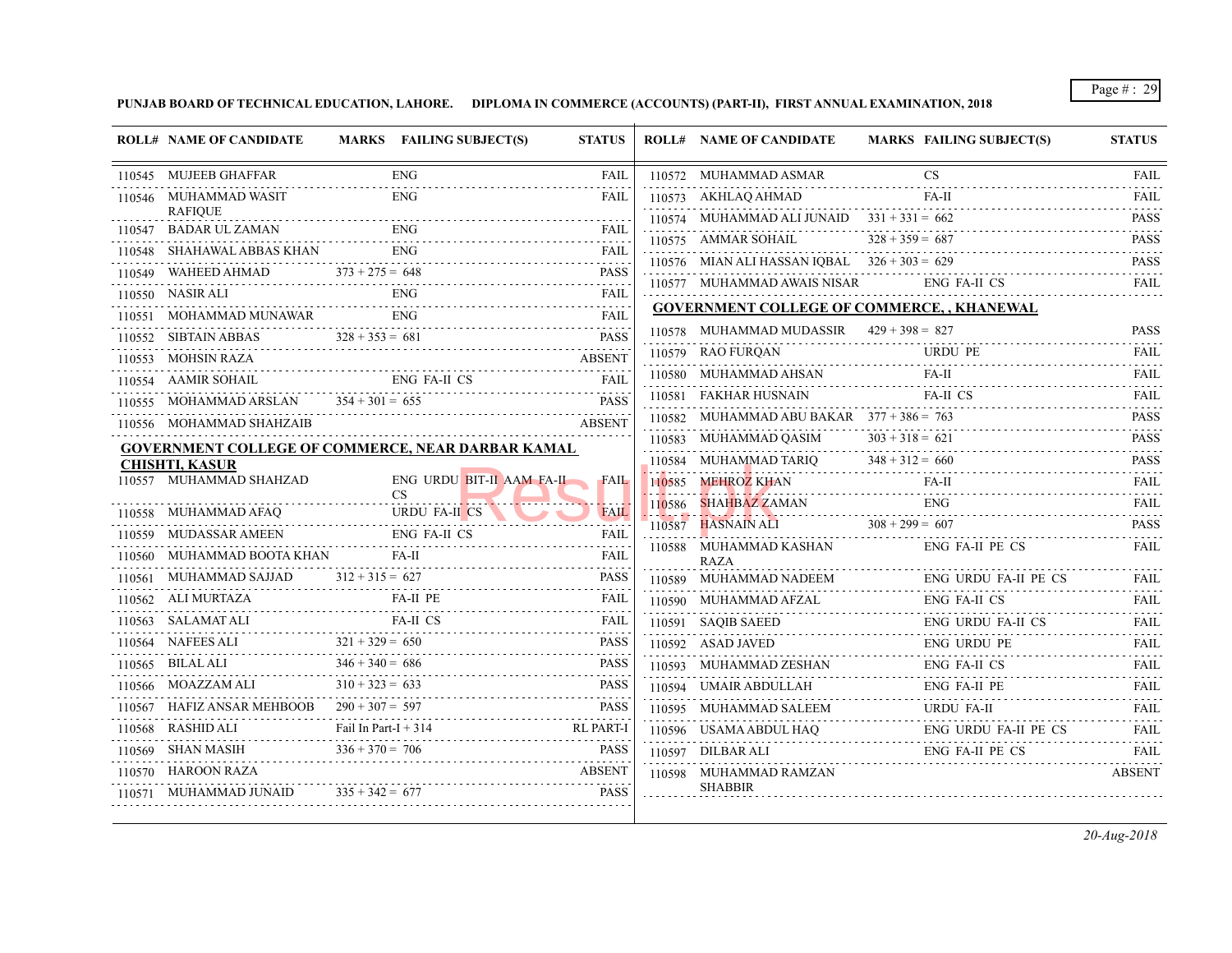|        | <b>ROLL# NAME OF CANDIDATE</b>                                                                                                                                                                                                                            | MARKS FAILING SUBJECT(S) | <b>STATUS</b>     | <b>ROLL# NAME OF CANDIDATE</b>                              | <b>MARKS FAIL</b>     |
|--------|-----------------------------------------------------------------------------------------------------------------------------------------------------------------------------------------------------------------------------------------------------------|--------------------------|-------------------|-------------------------------------------------------------|-----------------------|
|        | 110599 HAFIZ MUHAMMAD HAMZA                                                                                                                                                                                                                               | ENG URDU FA-II PE CS     | FAIL              | 110626 SAMAR ABBAS                                          | ENG.                  |
|        | <b>KHAN</b><br>$353 + 384 = 737$<br>110600 ABDUL BASIT                                                                                                                                                                                                    |                          | <b>PASS</b>       | 110627 MUHAMMAD HASEEB<br><b>MUNIR</b>                      | ENG.                  |
|        | 110601 WAQAR AHMED ENG PE CS FAIL                                                                                                                                                                                                                         |                          |                   | 110628 MUHAMMAD SHAHZAIB                                    | ENG I<br>SHAHZAIB ENC |
|        | 110602 SYED AZEEM IMRAN                                                                                                                                                                                                                                   | ENG CS<br>ENG CS FAIL    | FAIL              | 110629 NADEEM AKHTAR                                        | <b>ENG</b>            |
|        | 110603 MUSSARAT HUSSAIN $328 + 315 = 643$                                                                                                                                                                                                                 |                          | <b>PASS</b>       | 110630 GULSHAN ABBAS<br>.                                   | FA-II                 |
|        | 110604 NOMAN HABIB                                                                                                                                                                                                                                        | ENG AAM FA-II PE CS FAIL |                   | 110631 UMAIR AMEEN                                          | <b>ENG</b>            |
|        | 110605 MUHAMMAD ASAD MAJEED                                                                                                                                                                                                                               | ENG URDU AAM CS          | FAIL              | 110632 MUHAMMAD SHAHZAD                                     | <b>ENG</b>            |
|        | 110606 AMIR MANZOOR $337 + 326 = 663$                                                                                                                                                                                                                     |                          | PASS              | 110633 MUHAMMAD UMAIR                                       | $328 + 367 = 695$     |
|        | 110607 MUHAMMAD AJMAL                                                                                                                                                                                                                                     | CS.                      | <b>FAIL</b>       | 110634 MUHAMMAD UMAIR                                       |                       |
|        | <b>WAKEEL</b><br>110608 SADAQAT ALI                                                                                                                                                                                                                       | ENG URDU PAK.ST AAM      | FAIL              | $110635$ MUHAMMAD HASSAN                                    | ENG.                  |
|        |                                                                                                                                                                                                                                                           | FA-II PE CS              |                   | 110636 SAIF ULLAH                                           | ENG I                 |
|        | 110609 MUHAMMAD TALHA<br><b>MAOBOOL</b>                                                                                                                                                                                                                   | FA-II                    | <b>FAIL</b>       | 110637 AMIR WAQAS                                           | ENG I                 |
|        | 110610 MUHAMMAD ZUBAIR                                                                                                                                                                                                                                    | ENG FA-II PE CS          | FAIL              | 110638 MUHAMMAD AKMAL<br>AKBAR                              | $350 + 356 = 706$     |
|        | JAHANGIR                                                                                                                                                                                                                                                  |                          |                   | 110639 JAVED ASLAM                                          | $329 + 324 = 653$     |
|        | 110611 AMEER HAMZA 397 + 372 = 769                                                                                                                                                                                                                        |                          | <b>PASS</b><br>.  | 110640 MUHAMMAD AFZAL                                       | <b>ENG</b>            |
|        | 110612 RASHID ALI<br>DALI ENG P                                                                                                                                                                                                                           | ENG PE CS                | <b>FAIL</b>       | 110641 MUHAMMAD DANISH                                      | $396 + 388 = 784$     |
|        | 110613 WAQAS MUNIR                                                                                                                                                                                                                                        | FA-II                    | FAIL              | <b>NAWAZ</b>                                                |                       |
|        | 110614 MUHAMMAD SOHAIL $354 + 321 = 675$                                                                                                                                                                                                                  |                          | <b>PASS</b>       | 110642 MUHAMMAD ARSLAN                                      | <b>ENG</b>            |
|        | 110615 SUMMER HAYYAT ENG PE CS                                                                                                                                                                                                                            |                          | FAIL<br>2.2.2.2.2 | 110643 MUHAMMAD NOMAN                                       | <b>ENG</b>            |
|        | 110616 MUHAMMAD DANISH ENG FA-II PE CS FAIL PRODUCED FAIL                                                                                                                                                                                                 |                          | FAIL              | 110644 KASHIF ALI                                           | $371 + 364 = 735$     |
|        | 110617 MUBEEN AHMAD FA-II PE CS FAIL FAIL<br>110617 MUBEEN AHMAD                                                                                                                                                                                          |                          |                   | 110645 MUHAMMAD ZEESHAN $314 + 323 = 637$<br><b>RASHEED</b> |                       |
|        | 110618 ASIF KHAN ENG FA-II PE CS FAIL<br>110618 ASIF KHAN                                                                                                                                                                                                 |                          |                   | 110646 MUHAMMAD SOHAIL                                      | ENG.                  |
|        | 110619 SANWAL                                                                                                                                                                                                                                             | ENG FA-II CS             | FAIL              | 110647 MUHAMMAD JUNAID                                      | ENG.                  |
|        | 110620 FAHAD SAEED                                                                                                                                                                                                                                        | ENG CS FAIL              |                   | 110648 HAFIZ GULL HASSAN                                    | <b>ENG</b>            |
|        | 110621 HAMZA NAZEER $361 + 338 = 699$ PASS                                                                                                                                                                                                                |                          | <b>PASS</b>       | 110649 MUHAMMAD MATEEN                                      | <b>ENG</b>            |
|        | $\begin{minipage}{0.9\linewidth} \begin{tabular}{l} \hline \textbf{NAVEED HUSSAIN} \end{tabular} \begin{tabular}{l} \hline \textbf{ENG FA-II} \end{tabular} \begin{tabular}{l} \hline \textbf{EML} \end{tabular} \end{minipage}$<br>110622 NAVEED HUSSAIN |                          |                   | 110650 MUHAMMAD KAPTAN $344 + 317 = 661$                    |                       |
|        | 110623 BILAL AHMAD                                                                                                                                                                                                                                        | D ENG FA-II PE CS FAIL   |                   | 110651 WAQAS AHMAD                                          | ENG.                  |
|        | $\underbrace{\text{110624}}_{\text{110624}} \text{ MUHAMMAD REHAN} \underline{\text{PE}}_{\text{1110624}} \underline{\text{FAL}}_{\text{1211}}$                                                                                                           |                          | <b>FAIL</b>       | 110652 SHAHID KHALIL                                        | <b>ENG</b>            |
| 110625 | MUHAMMAD SHAN KHAN                                                                                                                                                                                                                                        | ENG PE CS                | FAIL              | 110653 ZEESHAN ZAFAR                                        | <b>ENG</b>            |
|        |                                                                                                                                                                                                                                                           |                          |                   |                                                             |                       |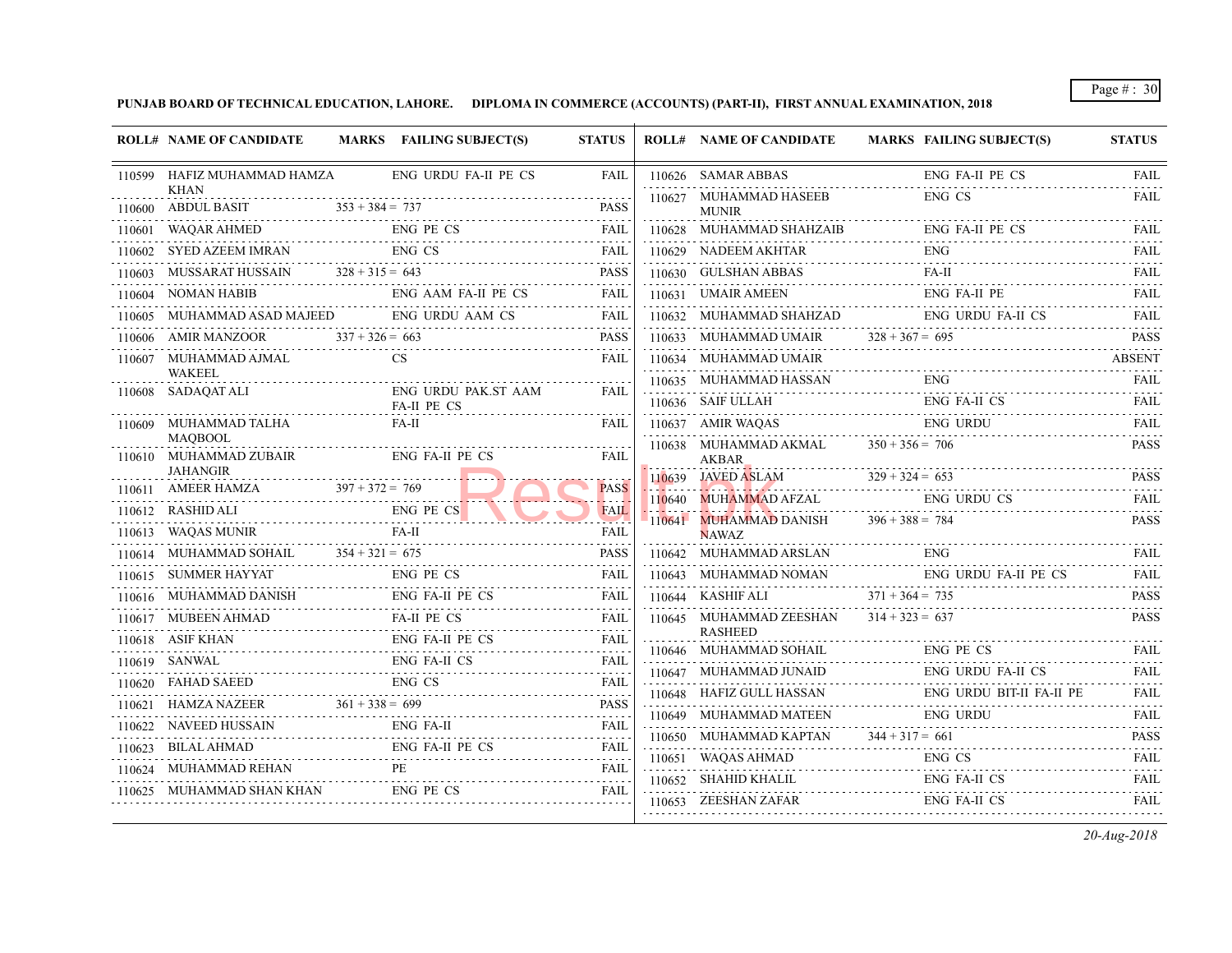| 110654 ZAMIN HUSSAIN<br>110655 UMER FAROOO<br>110656 MUHAMMAD IRFAN $329 + 345 = 674$<br>110657 MUHAMMAD NAVEED ENG FA-II CS<br>110658 MEHTAB KHAN<br>110660 ADEEL AHMAD $341 + 350 = 691$ PASS<br>110661 MUHAMMAD HAMMAD ENG FAIL<br>110662 KAZIM KHAN                                                                                                                                                                                                                                           | $342 + 325 = 667$ | ENG FA-II CS<br>N $333 + 360 = 693$ PASS | <b>ABSENT</b><br><b>PASS</b><br><b>PASS</b><br><b>FAIL</b><br>.<br><b>FAIL</b> | 110681 MUDASAR<br>110682 MUHAMMAD IMRAN<br>110683 QAISAR ALI<br>110684 HAMZA ASHRAF<br>110685 ABDUL AHAD $385 + 364 = 749$<br>-------------------------<br>110686 MUHAMMAD USMAN $424 + 431 = 855$ | $424 + 420 = 844$<br>$446 + 446 = 892$<br>$401 + 365 = 766$<br>$417 + 392 = 809$ |
|---------------------------------------------------------------------------------------------------------------------------------------------------------------------------------------------------------------------------------------------------------------------------------------------------------------------------------------------------------------------------------------------------------------------------------------------------------------------------------------------------|-------------------|------------------------------------------|--------------------------------------------------------------------------------|----------------------------------------------------------------------------------------------------------------------------------------------------------------------------------------------------|----------------------------------------------------------------------------------|
|                                                                                                                                                                                                                                                                                                                                                                                                                                                                                                   |                   |                                          |                                                                                |                                                                                                                                                                                                    |                                                                                  |
|                                                                                                                                                                                                                                                                                                                                                                                                                                                                                                   |                   |                                          |                                                                                |                                                                                                                                                                                                    |                                                                                  |
|                                                                                                                                                                                                                                                                                                                                                                                                                                                                                                   |                   |                                          |                                                                                |                                                                                                                                                                                                    |                                                                                  |
|                                                                                                                                                                                                                                                                                                                                                                                                                                                                                                   |                   |                                          |                                                                                |                                                                                                                                                                                                    |                                                                                  |
|                                                                                                                                                                                                                                                                                                                                                                                                                                                                                                   |                   |                                          |                                                                                |                                                                                                                                                                                                    |                                                                                  |
|                                                                                                                                                                                                                                                                                                                                                                                                                                                                                                   |                   |                                          |                                                                                |                                                                                                                                                                                                    |                                                                                  |
|                                                                                                                                                                                                                                                                                                                                                                                                                                                                                                   |                   |                                          |                                                                                | 110687 MUHAMMAD KASHIF                                                                                                                                                                             | ENG I                                                                            |
|                                                                                                                                                                                                                                                                                                                                                                                                                                                                                                   |                   |                                          |                                                                                | 110688 HAFIZ MUHAMMAD AHMAD362 + 359 = 721                                                                                                                                                         |                                                                                  |
|                                                                                                                                                                                                                                                                                                                                                                                                                                                                                                   |                   |                                          | <b>FAIL</b><br>والمرابط المرابط                                                | 110689 YASIR ALI                                                                                                                                                                                   | <b>ENG</b>                                                                       |
| 110663 SHAKEEL AHMAD ENG PE CS                                                                                                                                                                                                                                                                                                                                                                                                                                                                    |                   |                                          | FAIL<br>.                                                                      | 110690 MOHAMMAD FARHAN                                                                                                                                                                             | <b>ENG</b>                                                                       |
| 110664 NATEN MASIH $303 + 313 = 616$ PASS                                                                                                                                                                                                                                                                                                                                                                                                                                                         |                   |                                          |                                                                                | 110691 MOIN AHMAD $416 + 410 = 826$                                                                                                                                                                |                                                                                  |
| $\begin{tabular}{ll} 110665 & MUHAMMAD AFZAL & \textbf{\textit{ENG}} \\ \hline \end{tabular}$                                                                                                                                                                                                                                                                                                                                                                                                     |                   |                                          | FAIL                                                                           | 110692 MOHAMMAD IRFAN $376 + 354 = 730$                                                                                                                                                            |                                                                                  |
| 110666 SYAD ALI HASSAN $319 + 286 = 605$                                                                                                                                                                                                                                                                                                                                                                                                                                                          |                   | $319 + 286 = 605$                        | <b>PASS</b>                                                                    | 110693 MUHAMMAD ABID $377 + 395 = 772$                                                                                                                                                             |                                                                                  |
| 110667 ABDUL RAHMAN $329 + 302 = 631$                                                                                                                                                                                                                                                                                                                                                                                                                                                             |                   |                                          | <b>PASS</b>                                                                    | 110694 MUHAMMAD FAISAL EN                                                                                                                                                                          | <b>ENG</b>                                                                       |
| 110668 MUJAHID HUSSAIN                                                                                                                                                                                                                                                                                                                                                                                                                                                                            | <b>ENG</b>        |                                          | <b>FAIL</b>                                                                    | 110695 FAHAD MUNEER                                                                                                                                                                                | <b>ENG</b>                                                                       |
| 110669 MUHAMMAD WAQAS                                                                                                                                                                                                                                                                                                                                                                                                                                                                             | $351 + 338 = 689$ |                                          | <b>PASS</b>                                                                    | 110696 ARBAB AHMED                                                                                                                                                                                 | <b>ENG</b>                                                                       |
| <b>MUSHTAQ</b><br>$\mathcal{L}(\mathcal{L}(\mathcal{L}(\mathcal{L}(\mathcal{L}(\mathcal{L}(\mathcal{L}(\mathcal{L}(\mathcal{L}(\mathcal{L}(\mathcal{L}(\mathcal{L}(\mathcal{L}(\mathcal{L}(\mathcal{L}(\mathcal{L}(\mathcal{L}(\mathcal{L}(\mathcal{L}(\mathcal{L}(\mathcal{L}(\mathcal{L}(\mathcal{L}(\mathcal{L}(\mathcal{L}(\mathcal{L}(\mathcal{L}(\mathcal{L}(\mathcal{L}(\mathcal{L}(\mathcal{L}(\mathcal{L}(\mathcal{L}(\mathcal{L}(\mathcal{L}(\mathcal{L}(\mathcal{$<br>110670 HARIS ALI | ENG               |                                          | FAIL                                                                           | 110697 HAMZA LATIF                                                                                                                                                                                 | <b>ENG</b>                                                                       |
| 110671 MUHAMMAD ALI                                                                                                                                                                                                                                                                                                                                                                                                                                                                               | <b>ENG</b>        |                                          | FAIL                                                                           | 110698 MUAMMAD TAHIR RAZA                                                                                                                                                                          | <b>ENG</b>                                                                       |
| 110672 MUHAMMAD FARHAN                                                                                                                                                                                                                                                                                                                                                                                                                                                                            | <b>ENG</b>        |                                          | FAIL                                                                           | 110699 ALI RAZA                                                                                                                                                                                    | <b>ENG</b>                                                                       |
| <b>UMAR</b>                                                                                                                                                                                                                                                                                                                                                                                                                                                                                       |                   |                                          |                                                                                | 110700 MUHAMMAD SAQIB                                                                                                                                                                              | <b>ENG</b>                                                                       |
| 110673 AMIR SOHAIL                                                                                                                                                                                                                                                                                                                                                                                                                                                                                | ENG-              |                                          | FAIL                                                                           | 110701 HASSAN MAVIA                                                                                                                                                                                | <b>ENG</b>                                                                       |
| 110674 MUHAMMAD ZEESHAN                                                                                                                                                                                                                                                                                                                                                                                                                                                                           | <b>ENG</b>        |                                          | <b>FAIL</b>                                                                    | 110702 MOHAMMAD SHAFIQUE EN                                                                                                                                                                        | <b>ENG</b>                                                                       |
| <b>OAMAR</b><br>110675 FARHAN MEHBOOB                                                                                                                                                                                                                                                                                                                                                                                                                                                             |                   |                                          | <b>ABSENT</b>                                                                  | 110703 HAFIZ ZAIN MANZOOR                                                                                                                                                                          | <b>ENG</b>                                                                       |
| 110676 SANOOBAR NAZ                                                                                                                                                                                                                                                                                                                                                                                                                                                                               | FA-II             |                                          | <b>FAIL</b>                                                                    | 110704 MUHAMMAD ATIF SHABIR                                                                                                                                                                        | <b>ENG</b>                                                                       |
|                                                                                                                                                                                                                                                                                                                                                                                                                                                                                                   |                   |                                          |                                                                                | 110705 ASAD ALI                                                                                                                                                                                    | $346 + 349 = 695$                                                                |
| <b>GOVERNMENT COLLEGE OF COMMERCE,, KHANPUR</b>                                                                                                                                                                                                                                                                                                                                                                                                                                                   |                   |                                          |                                                                                | 110706 ABDUL REHMAN                                                                                                                                                                                | $413 + 415 = 828$                                                                |
| 110677 MUHAMMAD ASAD HABIB $469 + 472 = 941$                                                                                                                                                                                                                                                                                                                                                                                                                                                      |                   |                                          | <b>PASS</b>                                                                    | 110707 MUHAMMAD ABU BAKAR $411 + 421 = 832$                                                                                                                                                        |                                                                                  |
| 110678 MUHAMMAD WAQAS                                                                                                                                                                                                                                                                                                                                                                                                                                                                             | $440 + 424 = 864$ |                                          | <b>PASS</b>                                                                    | <b>SHEHZAD</b><br>110708 ARSLAN JAMIL                                                                                                                                                              | $452 + 414 = 866$                                                                |
| 110679 HAMAD ULLAH $440 + 413 = 853$                                                                                                                                                                                                                                                                                                                                                                                                                                                              |                   |                                          | <b>PASS</b>                                                                    | 110709 MUDASAR SAEED                                                                                                                                                                               | $408 + 374 = 782$                                                                |
| 110680 MUHAMMAD ALI $424 + 449 = 873$                                                                                                                                                                                                                                                                                                                                                                                                                                                             |                   |                                          | <b>PASS</b>                                                                    |                                                                                                                                                                                                    |                                                                                  |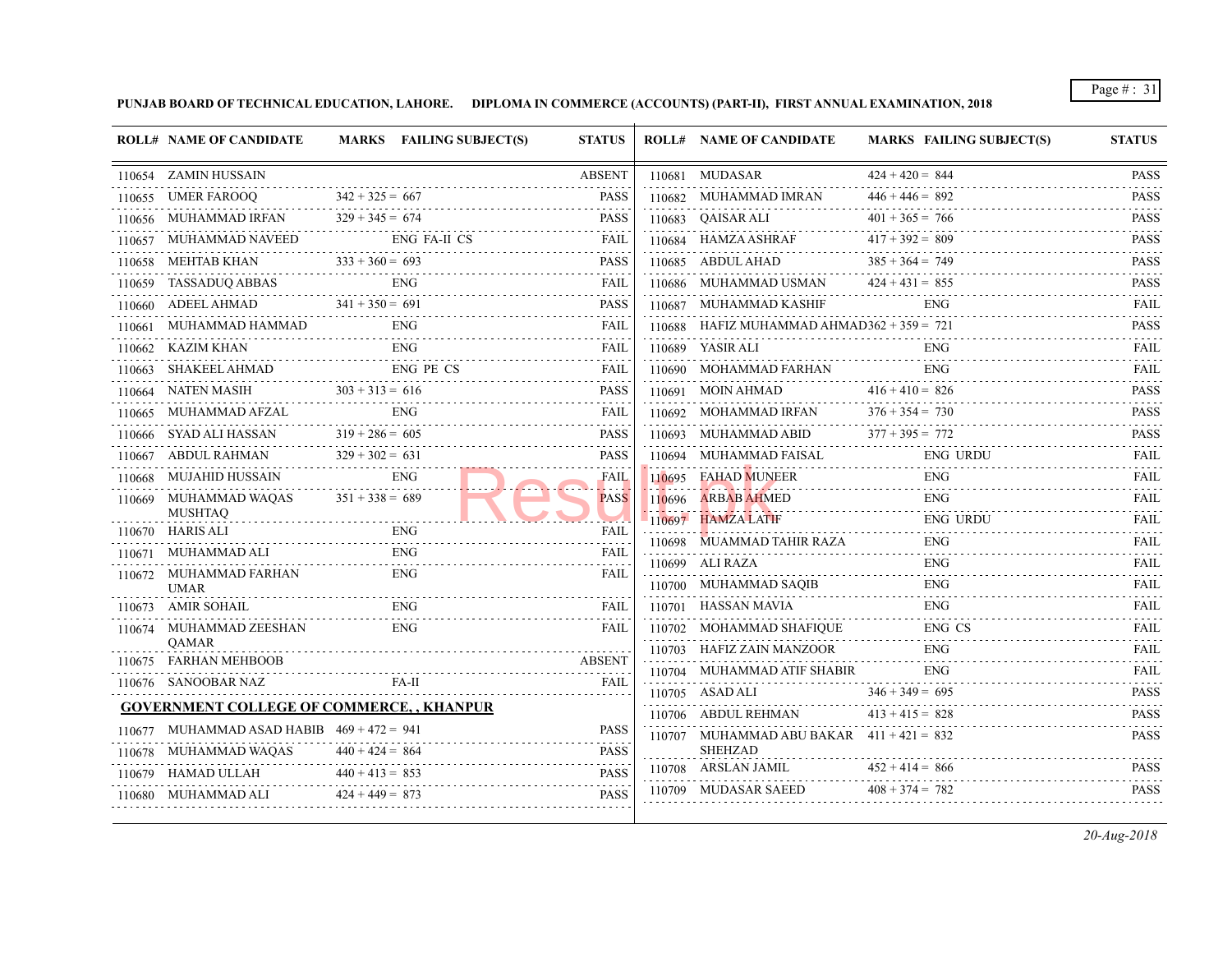|                | <b>ROLL# NAME OF CANDIDATE</b>                            |                   | MARKS FAILING SUBJECT(S)                            | <b>STATUS</b> | <b>ROLL# NAME OF CANDIDATE</b>                  | <b>MARKS FAIL</b>                           |
|----------------|-----------------------------------------------------------|-------------------|-----------------------------------------------------|---------------|-------------------------------------------------|---------------------------------------------|
|                | 110710 SYED AMMAR HASSAN                                  | $367 + 375 = 742$ |                                                     | PASS          | 110736 MUHAMMAD SULIMAN                         | $391 + 337 = 728$                           |
|                | 110711 SHAHZAD AKHTAR                                     | $380 + 349 = 729$ |                                                     | <b>PASS</b>   | <b>TAHIR</b>                                    | .                                           |
|                | 110712 MUHAMMAD IMRAN                                     | $415 + 400 = 815$ |                                                     | PASS          | 110737 SULAIMAN ISHAQ                           | $347 + 382 = 729$                           |
|                | 110713 MUHAMMAD ABUBAKR                                   |                   | ENG CS                                              | FAIL          | 110738 SHARJEEL HAMID                           | $397 + 437 = 834$                           |
|                | <b>SIDDIOUE</b>                                           |                   |                                                     |               | 110739 ALI RAZA                                 | $435 + 457 = 892$                           |
|                | 110714 AYYAZ AHMAD<br>110714 AYYAZ AHMAD ENG CS FAIL      |                   | ENG CS                                              | FAIL          | 110740 MUHAMMAD ASIM                            | $371 + 343 = 714$                           |
|                | 110715 SAAD AKBAR                                         |                   | ENG CS                                              | FAIL          | 110741 RAJA MUHAMMAD ZOHAIB $392 + 424 = 816$   |                                             |
|                | 110716 MUHAMMAD UMAIR IQBAL<br>HASHMI                     |                   | ENG PAK.ST FA-II CS                                 | FAIL          | 110742 JUNAID KHALID<br>110743 MUHAMMAD AMMAR   | $377 + 412 = 789$<br>.<br>$316 + 411 = 727$ |
|                | 110717 SHERAZ MAJEED                                      |                   | ENG CS                                              | FAIL          | <b>OADRI</b>                                    |                                             |
|                | 110718 MUHAMMAD SHAHID                                    |                   | FA-II CS                                            | FAIL          | 110744 ABDUL WAHID                              | $330 + 384 = 714$                           |
|                | 110719 MUHAMMAD NADEEM                                    |                   | FA-II                                               | FAIL          | 110745 MUHAMMAD UMER                            | $297 + 367 = 664$                           |
|                | 116488 MOHAMMAD MUBASHIR $348 + 321 = 669$                |                   |                                                     | <b>PASS</b>   | <b>FAROOO</b>                                   |                                             |
|                | GOVERNMENT INSTITUTE OF COMMERCE, THO HOSPITAL G.T.ROAD,, |                   |                                                     |               | 110746 MUHAMMAD IFZAN<br>.                      | $362 + 401 = 763$                           |
| <b>KHARIAN</b> |                                                           |                   |                                                     |               | 110747 WASIM ABBAS                              | $294 + 354 = 648$                           |
|                | 110720 NOMAN ALI                                          | $429 + 410 = 839$ |                                                     | <b>PASS</b>   | $110748$ ASAD ALI                               | $309 + 314 = 623$                           |
|                | 110721 HAMZA JAVED                                        | $450 + 392 = 842$ |                                                     | <b>PASS</b>   | 110749 MOHAMMAD ABDUL<br><b>REHMAN</b>          | $324 + 330 = 654$                           |
|                | 110722 MUSTEHSAN ALI                                      | $414 + 409 = 823$ |                                                     | <b>PASS</b>   | <b>GOVERNMENT COLLEGE OF COMMERCE, N</b>        |                                             |
|                | 110723 MUHAMMAD USAMA<br><b>NAEEM</b>                     | $396 + 401 = 797$ |                                                     | <b>PASS</b>   | <b>ROAD, KOT ADDU</b><br>110750 MUBASHIR NASEER | FA-II                                       |
|                | 110724 SYED AUN ALI SHAH                                  | $375 + 386 = 761$ |                                                     | <b>PASS</b>   | 110751 MUHAMMAD TAYYAB                          | $334 + 346 = 680$                           |
|                | 110725 AMANAT ALI SHAH                                    | $386 + 369 = 755$ |                                                     | <b>PASS</b>   | 110752 MUHAMMAD AJMAL                           | $321 + 369 = 690$                           |
| 110726         | MUHAMMAD NAUMAN                                           | $362 + 350 = 712$ |                                                     | PASS          |                                                 |                                             |
|                | 110727 BILAL SHARIF                                       |                   | $2SHARIF$ $418 + 399 = 817$ radio $218 + 399 = 817$ | PASS          | 110753 MUHAMMAD FAROOQ                          | URDI                                        |
|                | 110728 HASEEB BAIG $389 + 337 = 726$                      |                   | $389 + 337 = 726$ PASS                              |               | 110754 MUHAMMAD BILAL                           | $345 + 329 = 674$                           |
|                | 110729 GHULAM FAREED                                      | $372 + 317 = 689$ |                                                     | <b>PASS</b>   | 110755 MUHAMMAD IRFAN                           | Fail In Part-I + $2$                        |
|                | 110730 MUHAMMAD UMAR $366 + 310 = 676$                    |                   |                                                     | <b>PASS</b>   | 110756 NASIR FAIZ                               | $465 + 473 = 938$                           |
|                | 110731 MUSTAEEN HAIDER                                    |                   | FA-II                                               | FAIL          | 110757 QADIR BAKHSH                             | $306 + 343 = 649$                           |
|                | 110732 KAMRAN ANWAR                                       | $377 + 360 = 737$ |                                                     | <b>PASS</b>   | 110758 MUHAMMAD SHAHZAD<br><b>TALIB</b>         | $476 + 484 = 960$                           |
|                | 110733 CHUDARY ALI HAMZA                                  |                   | FA-II                                               | FAIL          | 110759 SHOAIB AKHTAR                            | $480 + 480 = 960$                           |
|                | 110734 HAMZA ZAFAR                                        |                   |                                                     | <b>PASS</b>   | 110760 MUHAMMAD SAJJAD                          | $369 + 375 = 744$                           |
|                | 110735 ALI HUMZA                                          |                   | <b>URDU FA-II</b>                                   | FAIL          | 110761 MUHAMMAD NAVEED                          | $321 + 317 = 638$                           |
|                |                                                           |                   |                                                     |               |                                                 |                                             |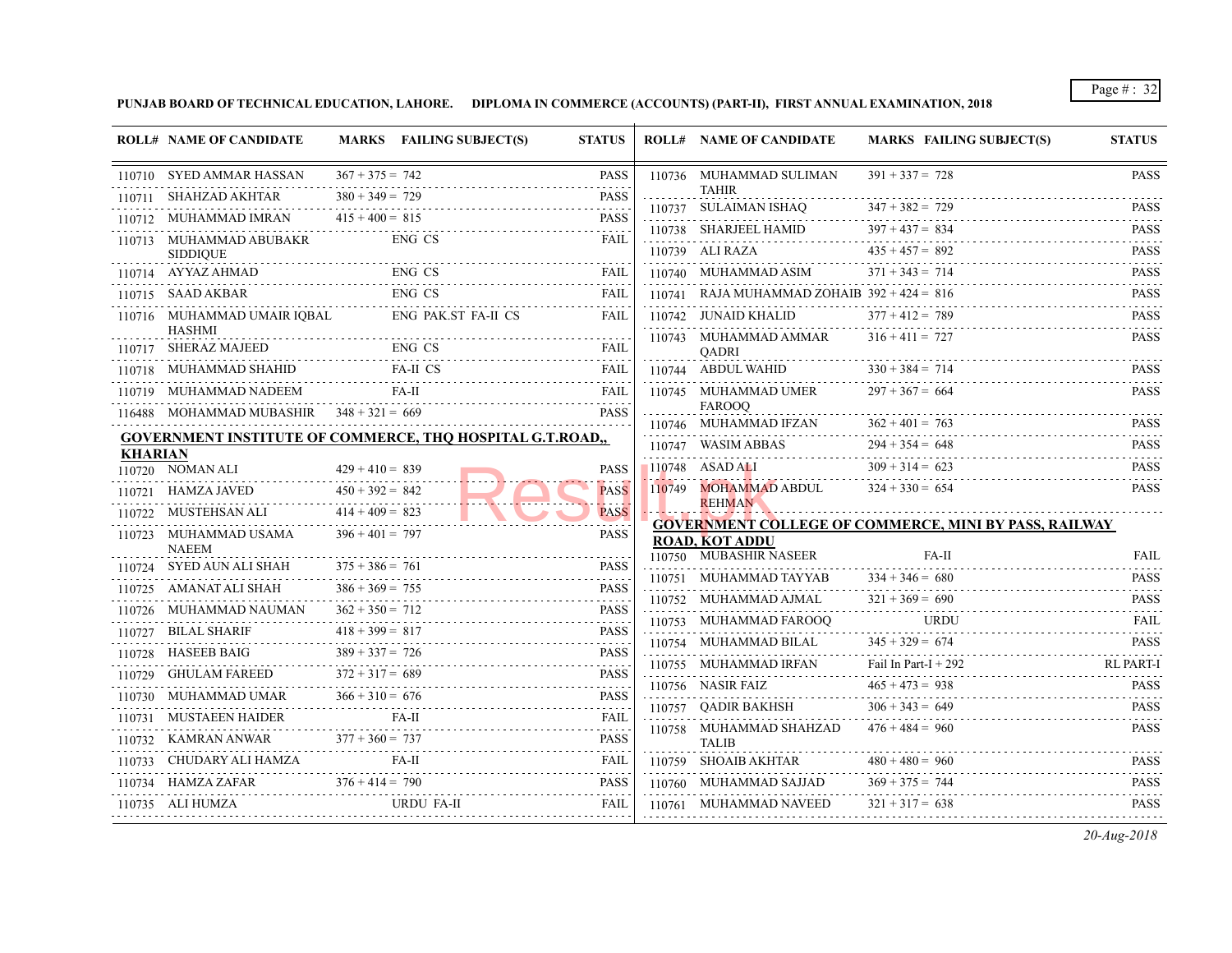|        | <b>ROLL# NAME OF CANDIDATE</b>                                                        |                   | MARKS FAILING SUBJECT(S)           | <b>STATUS</b>                                              | <b>ROLL# NAME OF CANDIDATE</b>                                                                                                                                 | <b>MARKS FAIL</b>    |
|--------|---------------------------------------------------------------------------------------|-------------------|------------------------------------|------------------------------------------------------------|----------------------------------------------------------------------------------------------------------------------------------------------------------------|----------------------|
|        | 110762 MUHAMMAD MUBASHIR                                                              | $372 + 346 = 718$ |                                    | <b>PASS</b>                                                | 110790 MUHAMMAD ANAS                                                                                                                                           | $299 + 316 = 615$    |
|        | <b>MAHTAB</b><br>110763 MUHAMMAD ASIF                                                 | $323 + 371 = 694$ |                                    | <b>PASS</b>                                                | 110791 MUHAMMAD RAMZAN                                                                                                                                         | $338 + 276 = 614$    |
|        | 110764 MUHAMMAD YOUSUF                                                                | $356 + 364 = 720$ |                                    |                                                            | 110792 RASHID IQBAL                                                                                                                                            | $305 + 306 = 611$    |
|        | 110765 MUHAMMAD BILAL $382 + 382 = 764$                                               |                   |                                    | $IAD \text{ YOUSUF}$ $356 + 364 = 720$ PASS<br><b>PASS</b> | 110793 MUHAMMAD ISHAQ                                                                                                                                          | CS                   |
|        |                                                                                       |                   |                                    | ILAL  382 + 382 = 764  PASS<br><b>PASS</b>                 | 110794 MUHAMMAD SOHAIL                                                                                                                                         |                      |
|        | 110766 NABEEL AHMAD $332 + 387 = 719$ PASS                                            |                   |                                    |                                                            | 110795 NAEEM ABBAS $310 + 326 = 636$                                                                                                                           |                      |
|        | 110767 FIAZ HUSSAIN AAM CS FAIL                                                       |                   |                                    |                                                            | 110796 MUHAMMAD WASEEM $318 + 305 = 623$                                                                                                                       |                      |
|        | 110768 MUHAMMAD ASIF $285 + 323 = 608$<br>110768 MUHAMMAD ASIF $285 + 323 = 608$ PASS |                   |                                    |                                                            | <b>GOVERNMENT INSTITUTE OF COMMERCE,</b>                                                                                                                       |                      |
| 110769 | MUHAMMAD SULEMAN Fail In Part-I + 302                                                 |                   |                                    | AN Fail In Part-I + 302 RL PART-I                          | <b>SCHOOL NO.2, KOT SULTAN</b>                                                                                                                                 |                      |
|        | 110770 MUHAMMAD SHAHZAD                                                               |                   | PE CS                              | FAIL                                                       | 110797 MUHAMMAD UMAR HAYAT $466 + 482 = 948$                                                                                                                   |                      |
|        | 110771 FAISAL YAQOOB                                                                  | $458 + 444 = 902$ |                                    | PASS<br>$3 \t 458 + 444 = 902$ PAS:                        | 110798 SADAM HABIB                                                                                                                                             | $400 + 463 = 863$    |
| 110772 | ABDUL JABBAR SHAH $336 + 363 = 699$                                                   |                   |                                    | PASS                                                       | 110799 MUHAMMAD YASIR ABBAS $401 + 482 = 883$                                                                                                                  |                      |
|        | 110773 MUHAMMAD HUZAIFA $317 + 298 = 615$                                             |                   |                                    | <b>PASS</b>                                                | 110800 MUHAMMAD UMAIR                                                                                                                                          | $416 + 438 = 854$    |
| 110774 | AAMIR KHAN                                                                            | $317 + 370 = 687$ |                                    | <b>PASS</b>                                                | 110801 ISLAM KHAN $404 + 415 = 819$                                                                                                                            |                      |
| 110775 | MUHAMMAD ADEEL SHAH $366 + 409 = 775$                                                 |                   |                                    | <b>PASS</b>                                                | 110802 TANVEER HUSSAIN                                                                                                                                         | PE                   |
|        | 110776 SHAHBAZ MAZHAR                                                                 |                   | ENG URDU BIT-II AAM FA-II<br>PE CS | <b>FAIL</b>                                                | 110803 IMDAD ULLAH                                                                                                                                             | $408 + 448 = 856$    |
|        | 110777 MUHAMMAD AJMAL                                                                 |                   |                                    | <b>ABSENT</b>                                              | 110804 MUHAMMAD ADNAN<br><b>AKBAR</b>                                                                                                                          | $366 + 443 = 809$    |
|        | 110778 MUHAMMAD ASAD RAZA $397 + 368 = 765$                                           |                   |                                    | <b>PASS</b>                                                | 110805 TAUSEEF AHMAD                                                                                                                                           | $363 + 438 = 801$    |
|        | 110779 MUHAMMAD ZAHID $354 + 361 = 715$                                               |                   |                                    | <b>PASS</b>                                                | 110806 MUHAMMAD ASGHAR                                                                                                                                         | $371 + 388 = 759$    |
|        | 110780 MUZAMIL HUSSAIN $318 + 304 = 622$                                              |                   |                                    | <b>PASS</b>                                                | 110807 MUHAMMAD SHAKIR                                                                                                                                         | $376 + 403 = 779$    |
|        | 110781 TAIMOOR IJAZ 375 + 364 = 739 PASS                                              |                   |                                    | <b>PASS</b>                                                | 110808 RABIA ASLAM                                                                                                                                             | $408 + 441 = 849$    |
| 110782 | MUHAMMAD KASHIF                                                                       |                   | BIT-II                             | FAIL                                                       | 110809 SYDEDA IRAFF MUBEEN $366 + 401 = 767$                                                                                                                   |                      |
| 110783 | SOHAIL AHMAD                                                                          | $335 + 328 = 663$ |                                    | PASS                                                       | $110810$ SANAULLAH                                                                                                                                             | Fail In Part-I + $3$ |
| 110784 | MUHAMMAD JAHANZAIB $350 + 324 = 674$                                                  |                   |                                    | <b>PASS</b>                                                | 110811 ASAD ULLAH                                                                                                                                              | $361 + 372 = 733$    |
| 110785 | MUHAMMAD ZAHID                                                                        | $320 + 327 = 647$ |                                    | PASS                                                       | 110812 AHMAD RAZA $418 + 408 = 826$                                                                                                                            |                      |
| 110786 | MUHAMMAD AAMIR                                                                        | $315 + 273 = 588$ |                                    | PASS                                                       | 110813 MUHAMMAD SOHAIB                                                                                                                                         | $360 + 362 = 722$    |
|        | 110787 SAQLAIN ABBAS                                                                  | $328 + 349 = 677$ |                                    | <b>PASS</b>                                                | <b>RAFIOUE</b>                                                                                                                                                 |                      |
| 110788 | MUHAMMAD SHAHBAZ                                                                      | $350 + 346 = 696$ |                                    | <b>PASS</b>                                                | in de la componentación de la componentación de la componentación de la componentación de la componentación de<br>En la componentación<br>110814 IRFAN HUSSAIN | ENG I                |
|        | <b>SAFDAR</b><br>110789 WAQAS AHMAD                                                   | $299 + 313 = 612$ |                                    | <b>PASS</b>                                                | 110815 MUHAMMAD ZEESHAN $313 + 365 = 678$                                                                                                                      |                      |
|        |                                                                                       |                   |                                    |                                                            | 110816 JAVEED HUSSAIN SHAH                                                                                                                                     | $378 + 379 = 757$    |
|        |                                                                                       |                   |                                    |                                                            |                                                                                                                                                                |                      |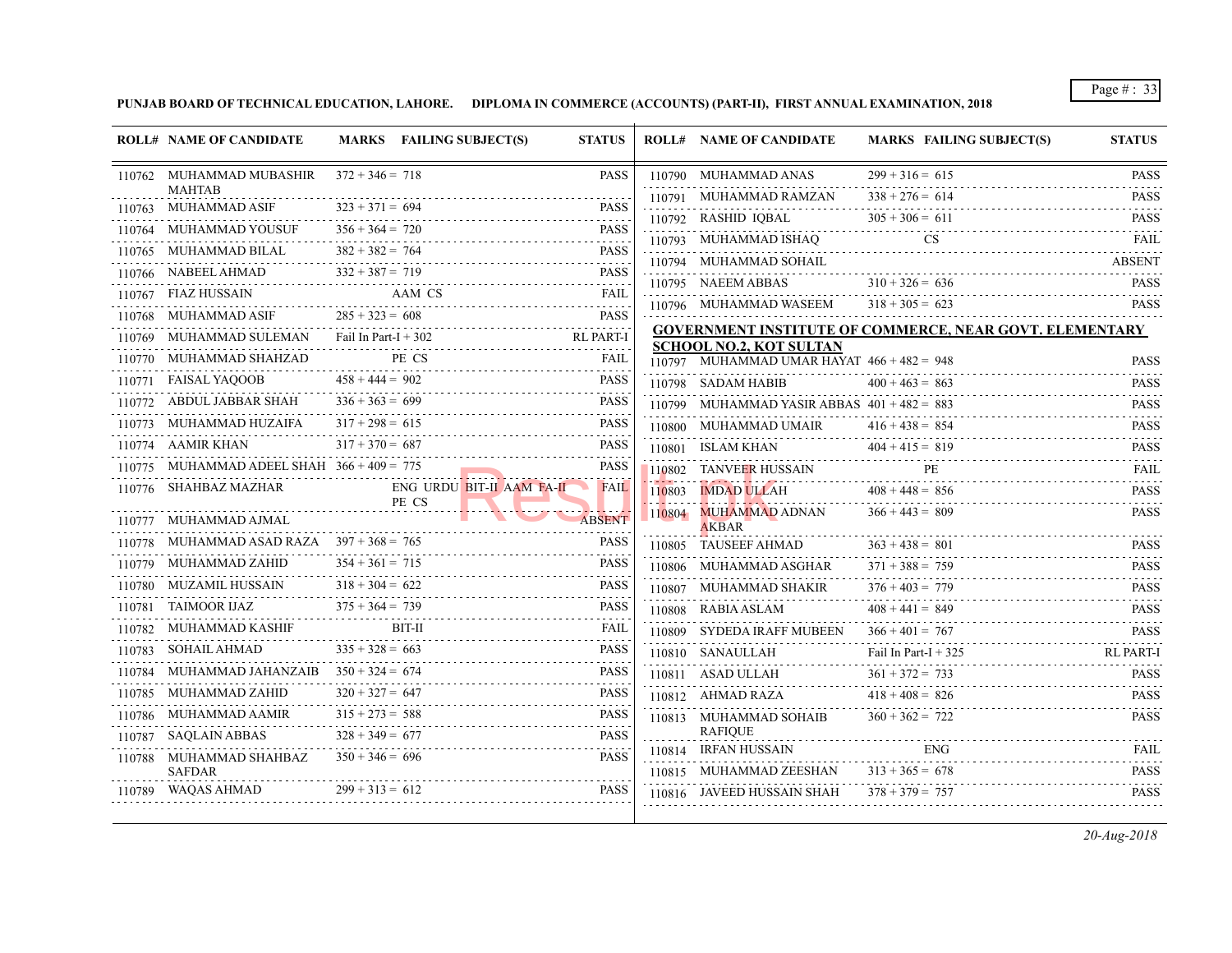| <b>ROLL# NAME OF CANDIDATE</b>                                                                                                                                                                                                                                                                                                                                                                                        |                   | MARKS FAILING SUBJECT(S)               | <b>STATUS</b> |               | <b>ROLL# NAME OF CANDIDATE</b>                             | <b>MARKS FAIL</b> |
|-----------------------------------------------------------------------------------------------------------------------------------------------------------------------------------------------------------------------------------------------------------------------------------------------------------------------------------------------------------------------------------------------------------------------|-------------------|----------------------------------------|---------------|---------------|------------------------------------------------------------|-------------------|
| 110817 NASEEM BIBI                                                                                                                                                                                                                                                                                                                                                                                                    |                   | PE                                     | <b>FAIL</b>   |               | <b>KAINAT COLLEGE OF COMMERCE, NEAR P</b>                  |                   |
| 110818 MUHAMMAD ABDUL LATIF Fail In Part-I + 335                                                                                                                                                                                                                                                                                                                                                                      |                   | UL LATIF Fail In Part-I + 335 RL PART- | RL PART-I     |               | <b>SULTAN, KOT SULTAN</b>                                  |                   |
| 110819 MUHAMMAD SHAKEEL                                                                                                                                                                                                                                                                                                                                                                                               | $355 + 346 = 701$ |                                        | <b>PASS</b>   |               | 110847 MUHAMMAD JAVED                                      | <b>ENG</b>        |
| 110820 MUHAMMAD MIRAJ $437 + 452 = 889$                                                                                                                                                                                                                                                                                                                                                                               |                   | MIRAJ $437 + 452 = 889$ PASS           |               |               | 110848 MUHAMMAD FARRUKH IJAZ                               | <b>ENG</b>        |
| 110821 SAIF UR REHMAN $412 + 444 = 856$ PASS                                                                                                                                                                                                                                                                                                                                                                          |                   |                                        | <b>PASS</b>   |               | 110849 MUHAMMAD REHAN<br><b>NAZEER</b>                     |                   |
| 110822 HAJI MUHAMMAD $406 + 383 = 789$                                                                                                                                                                                                                                                                                                                                                                                |                   |                                        | <b>PASS</b>   |               | 110850 MUHAMMAD KALU                                       | ENG I             |
| 110823 ZEESHAN AHMAD $367 + 386 = 753$                                                                                                                                                                                                                                                                                                                                                                                |                   |                                        | <b>PASS</b>   |               | 110851 MUJAHID ABBAS $408 + 317 = 725$                     |                   |
|                                                                                                                                                                                                                                                                                                                                                                                                                       |                   | PE                                     |               |               | 110852 SHAHID ABBAS                                        | ENG.              |
|                                                                                                                                                                                                                                                                                                                                                                                                                       |                   |                                        |               |               | <b>KHYBER COLLEGE OF COMMERCE &amp; COM</b>                |                   |
| 110826 MUHAMMAD DANISH ALTAF321 + 317 = $638$                                                                                                                                                                                                                                                                                                                                                                         |                   |                                        | <b>PASS</b>   | <b>SULTAN</b> |                                                            |                   |
| 110827 MUHAMMAD AMIR $409 + 360 = 769$ PASS                                                                                                                                                                                                                                                                                                                                                                           |                   |                                        |               |               | 110853 MUHAMMAD NADIR                                      | BIT-I             |
| 110828 FAISAL ALI $415 + 396 = 811$ PASS                                                                                                                                                                                                                                                                                                                                                                              |                   |                                        | <b>PASS</b>   |               | 110854 TAHIR ALI                                           | <b>ENG</b>        |
|                                                                                                                                                                                                                                                                                                                                                                                                                       |                   |                                        | FAIL          |               | 110855 JUMA KHAN $372 + 365 = 737$                         |                   |
| 110830 MUHAMMAD TARIQ $410 + 412 = 822$                                                                                                                                                                                                                                                                                                                                                                               |                   |                                        | <b>PASS</b>   |               | 110856 MUHAMMAD WASIM ABBAS                                | BIT-I             |
| 110831 MUHAMMAD BILAL ENG BIT-II FA-II PE CS                                                                                                                                                                                                                                                                                                                                                                          |                   |                                        | FAIL          |               | 110857 BABAR SULTAN                                        | $338 + 378 = 716$ |
| $\begin{tabular}{lllllllll} \bf 110832 & \text{MUHAMMAD AMIR SHARIF} & \text{ENG} \end{tabular}$                                                                                                                                                                                                                                                                                                                      |                   |                                        | <b>FAIL</b>   |               | <b>UNITED COMMERCE COLLEGE, DR. IQBAL</b>                  |                   |
| 110833 MUHAMMAD EHSAN ASLAM376 + 365 = 741                                                                                                                                                                                                                                                                                                                                                                            |                   |                                        | <b>PASS</b>   |               | <b>HEADQUARTER HOSPITAL, KOT SULTAN</b><br>110858 MUHAMMAD | $459 + 402 = 861$ |
| 110834 MUHAMMAD WAQAS                                                                                                                                                                                                                                                                                                                                                                                                 |                   | VAQAS ENG PE                           | FAIL          |               | SHAFIQ-UL-REHMAN                                           |                   |
| $\begin{tabular}{ll} 110835 & MUHAMMAD BILAL & ENG \\ \hline \end{tabular}$                                                                                                                                                                                                                                                                                                                                           |                   |                                        | FAIL          |               | 110859 ATIF ABBAS                                          | ENG               |
| 110836 MUHAMMAD WAQAS $375 + 403 = 778$ PASS                                                                                                                                                                                                                                                                                                                                                                          |                   |                                        |               |               | 110860 AAMIR SOHAIL $409 + 408 = 817$                      |                   |
| 110837 MUHAMMAD SHAHBAZ $459 + 457 = 916$                                                                                                                                                                                                                                                                                                                                                                             |                   |                                        | <b>PASS</b>   |               | 110861 MUHAMMAD KALEEM $444 + 423 = 867$                   |                   |
| 110838 QAMAR ABBAS $463 + 454 = 917$                                                                                                                                                                                                                                                                                                                                                                                  |                   | $3 \t 463 + 454 = 917$ PASS            | <b>PASS</b>   |               | 110862 ZEENAT SIDDIQ                                       | $492 + 415 = 907$ |
| 110839 MUHAMMAD ALI HASSAN $427 + 429 = 856$ PASS                                                                                                                                                                                                                                                                                                                                                                     |                   |                                        |               |               | 110863 MUHAMMAD PERVAIZ $435 + 433 = 868$                  |                   |
| 110840 SAJID IQBAL                                                                                                                                                                                                                                                                                                                                                                                                    |                   | ABSENT                                 |               |               | 110864 MUHAMMAD SHAZAIB                                    | $356 + 431 = 787$ |
| 110841 MUHAMMAD SAQLAIN ENG FAIL                                                                                                                                                                                                                                                                                                                                                                                      |                   |                                        |               |               | <b>KHAWAR</b><br>110865 MUHAMMAD AZAM                      | ENG               |
| 110842 MUHAMMAD IRFAN $363 + 348 = 711$ PASS                                                                                                                                                                                                                                                                                                                                                                          |                   |                                        |               |               | <b>FAROOQ</b>                                              |                   |
| $\textbf{110843} \quad \textbf{SHAHID IQBAL} \quad \textbf{ENG} \quad \textbf{110845} \quad \textbf{11085} \quad \textbf{1289} \quad \textbf{1399} \quad \textbf{1499} \quad \textbf{1599} \quad \textbf{1699} \quad \textbf{1799} \quad \textbf{1899} \quad \textbf{1899} \quad \textbf{1999} \quad \textbf{1999} \quad \textbf{1999} \quad \textbf{1999} \quad \textbf{1999} \quad \textbf{1999} \quad \textbf{199$ |                   |                                        | FAIL          |               | <b>GOVERNMENT COLLEGE OF COMMERCE, A</b>                   |                   |
| 110844 RIAZ AHMAD ENG                                                                                                                                                                                                                                                                                                                                                                                                 |                   |                                        | FAIL          | <b>LAHORE</b> |                                                            |                   |
| 110845 SAJID HUSSAIN $341 + 358 = 699$ PASS                                                                                                                                                                                                                                                                                                                                                                           |                   |                                        | <b>PASS</b>   |               | 110866 MUHAMMAD UMAIR AFZAL $386 + 437 = 823$              |                   |
| 110846 MUHAMMAD NAEEM                                                                                                                                                                                                                                                                                                                                                                                                 |                   | ENG                                    | <b>FAIL</b>   |               | <b>GOVERNMENT COLLEGE OF TECHNOLOGY</b>                    |                   |
|                                                                                                                                                                                                                                                                                                                                                                                                                       |                   |                                        |               |               | <b>JAINMANDIR, LAHORE</b>                                  |                   |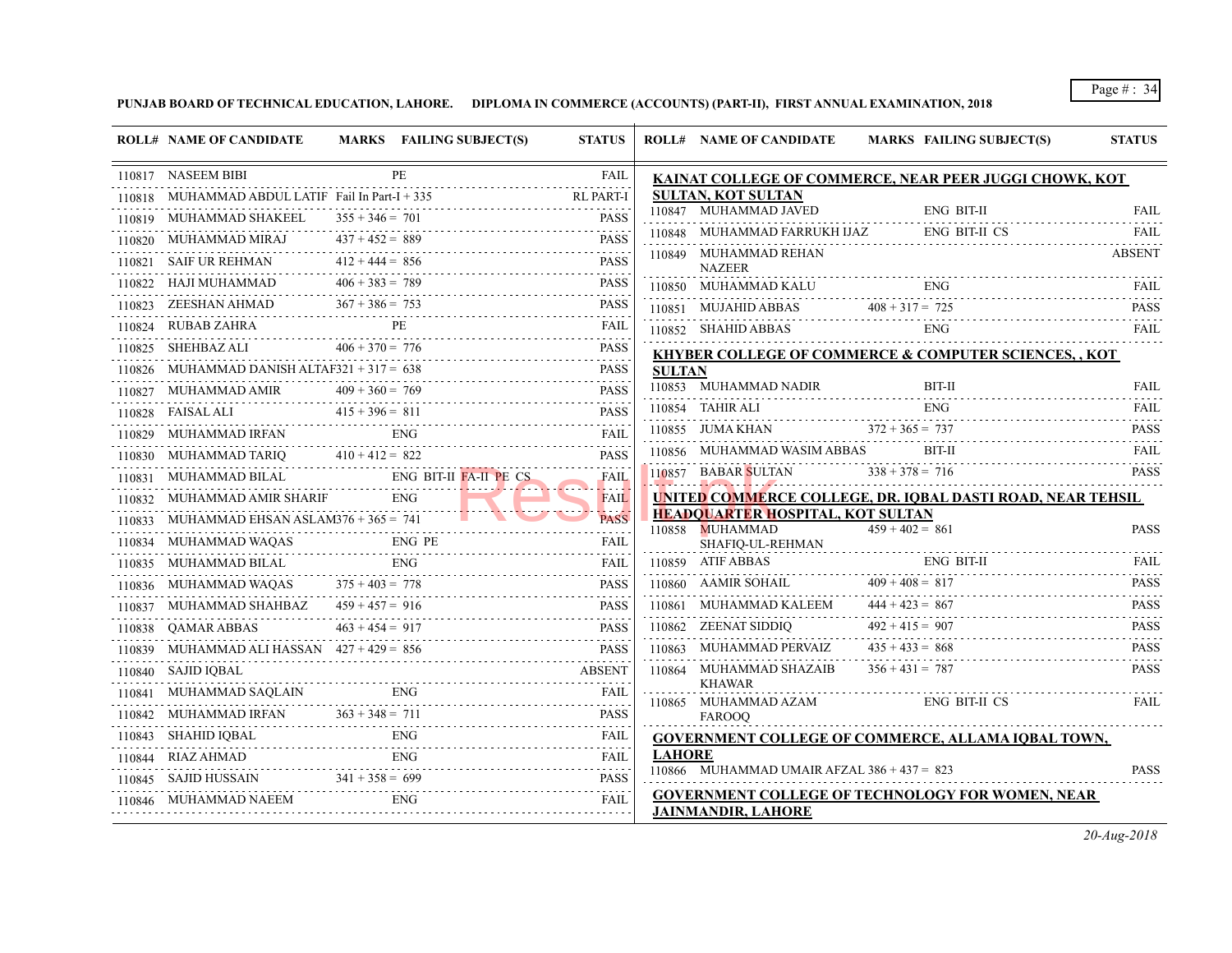| $327 + 318 = 645$<br><b>PASS</b><br>110867 NOOR AIN AZHAR<br>110892 MUHAMMAD SAJID ABDUL<br><b>SHAKOOR</b><br>$400 + 458 = 858$<br>RIMSHA JAVAID<br><b>PASS</b><br>110868<br>110893 ABU BAKAR ALI<br>.<br>$353 + 410 = 763$<br>110869 HINA ARSHAD<br><b>PASS</b><br>110894 JAHANZAIB ALI<br>.<br><b>PASS</b><br>110870 NIMRA SARFRAZ<br>$340 + 366 = 706$<br>110895 ZAHID ALI<br>.<br>$336 + 411 = 747$<br>110871 MUQADAS MAJID<br><b>PASS</b><br>.<br>110896 ALI RAZA<br>.<br>$341 + 376 = 717$<br>110872 FIZA JAMEEL<br><b>PASS</b><br>$399 + 427 = 826$<br><b>PASS</b><br>110873 AROOJ FATIMA<br>JAINMANDIR. LAHORE<br>.<br>$421 + 419 = 840$<br><b>PASS</b><br>110874 SAMRA<br>110897 RAHEELA SHAHZADI<br>110875 MAHNOOR WAHEED<br>$309 + 363 = 672$<br><b>PASS</b><br>$415 + 415 = 830$<br><b>PASS</b><br>110876 TANAWISH<br>110898 AHTAZAZ HANIF<br>.<br><b>PASS</b><br>110877 TAHREEM<br>$365 + 355 = 720$<br>110899 NASIR JAMAL<br><b>ENG</b><br>110878 MARIYAM ZAKA<br>FAIL<br>110900 NAJEEB ULLAH ZAFAR<br>$428 + 397 = 825$<br><b>GOVERNMENT INSTITUTE OF COMMERCE, KOT LAKHPAT, LAHORE</b><br>110901 MUHAMMAD SHAKEEL<br>$345 + 313 = 658$<br><b>PASS</b><br>110879 MUHAMMAD ASIM<br>$110902$ MUHAMMAD SOHAIB JAVED440 + 456 = 896<br><b>GOVERNMENT INSTITUTE OF COMMERCE, SHAHDARA, LAHORE</b><br>110903 ZAFAR IOBAL<br>110904 ADNAN MANZOOR<br>$413 + 454 = 867$<br><b>PASS</b><br>110880 SAJJAD ALI<br>. . <b>19.</b><br>$110905$ WASIM ASAD<br>$364 + 392 = 756$<br><b>PASS</b><br>110881 USMAN GHANI BUTT<br>.<br>110906 MUHAMMAD UMAIR<br>$408 + 430 = 838$<br><b>PASS</b><br>110882 FARIA NAYAB<br>.<br>$362 + 338 = 700$<br>110907 MUHAMMAD ZAMAN<br>$371 + 368 = 739$<br><b>PASS</b><br>110883 MUHAMMAD OAYYUM<br>110908 MUHAMMAD NAEEM<br>Fail In Part-I + $3$<br>$415 + 428 = 843$<br><b>PASS</b><br>110884 ASAD ALI<br>.<br>110909 MUHAMMAD AZAM<br>$454 + 485 = 939$<br><b>PASS</b><br>110885 RIDA KINAT<br>110910 YASIR SAEED<br>$406 + 418 = 824$<br>110886 FAIZA RASHEED<br><b>PASS</b><br>.<br>MUHAMMAD ASHFAQ<br>$411 + 425 = 836$<br>PASS<br>110887<br>110912 AMAN ULLAH<br><b>PASS</b><br>$320 + 371 = 691$<br>110888 ALIABBAS<br>110913 MUHAMMAD ADNAN<br><b>PASS</b><br>110889 HAMZA ILYAS<br>$325 + 354 = 679$<br>110914 TOUFEEQ ABBAS<br>$356 + 301 = 657$<br><b>GOVERNMENT INSTITUTE OF COMMERCE, 03-SAEED BLOCK, CANAL</b><br><b>BANK HOUSING COLONY, POST OFFICE HERBANSE PURA, LAHORE</b><br>110915 TANVEER HUSSAIN<br>$415 + 416 = 831$<br>$447 + 336 = 783$<br>110890 ZAIN ALI HAIDER<br><b>PASS</b><br>110916 ADEEL NAWAZ<br>110891 SABIR HUSSAIN<br><b>FULL FAIL</b><br>$405 + 329 = 734$<br>110917 ASHIR USMAN | <b>ROLL# NAME OF CANDIDATE</b> | MARKS FAILING SUBJECT(S) | <b>STATUS</b> | <b>ROLL# NAME OF CANDIDATE</b> | <b>MARKS FAIL</b> |
|-------------------------------------------------------------------------------------------------------------------------------------------------------------------------------------------------------------------------------------------------------------------------------------------------------------------------------------------------------------------------------------------------------------------------------------------------------------------------------------------------------------------------------------------------------------------------------------------------------------------------------------------------------------------------------------------------------------------------------------------------------------------------------------------------------------------------------------------------------------------------------------------------------------------------------------------------------------------------------------------------------------------------------------------------------------------------------------------------------------------------------------------------------------------------------------------------------------------------------------------------------------------------------------------------------------------------------------------------------------------------------------------------------------------------------------------------------------------------------------------------------------------------------------------------------------------------------------------------------------------------------------------------------------------------------------------------------------------------------------------------------------------------------------------------------------------------------------------------------------------------------------------------------------------------------------------------------------------------------------------------------------------------------------------------------------------------------------------------------------------------------------------------------------------------------------------------------------------------------------------------------------------------------------------------------------------------------------------------------------------------------------------------------------------------------------------------------------------------------------------------------------------------------------------------------------------------------------------------------------------------------------------------------------|--------------------------------|--------------------------|---------------|--------------------------------|-------------------|
| $339 + 360 = 699$                                                                                                                                                                                                                                                                                                                                                                                                                                                                                                                                                                                                                                                                                                                                                                                                                                                                                                                                                                                                                                                                                                                                                                                                                                                                                                                                                                                                                                                                                                                                                                                                                                                                                                                                                                                                                                                                                                                                                                                                                                                                                                                                                                                                                                                                                                                                                                                                                                                                                                                                                                                                                                           |                                |                          |               |                                |                   |
| $325 + 353 = 678$<br><b>ENG</b><br><b>GOVERNMENT COLLEGE OF COMMERCE, 0</b><br>$490 + 492 = 982$<br>$387 + 392 = 779$<br>$434 + 454 = 888$<br>$458 + 461 = 919$<br>$457 + 442 = 899$<br>$380 + 366 = 746$<br>$382 + 344 = 726$<br>$424 + 411 = 835$<br>$383 + 364 = 747$<br>110911 MUHAMMAD MANSOOR ALIFail In Part-I $+3$<br><b>URD</b><br>$421 + 389 = 810$<br>$377 + 392 = 769$                                                                                                                                                                                                                                                                                                                                                                                                                                                                                                                                                                                                                                                                                                                                                                                                                                                                                                                                                                                                                                                                                                                                                                                                                                                                                                                                                                                                                                                                                                                                                                                                                                                                                                                                                                                                                                                                                                                                                                                                                                                                                                                                                                                                                                                                          |                                |                          |               |                                |                   |
| <b>GOVERNMENT POLYTECHNIC INSTITUTE F</b><br><b>ENG</b>                                                                                                                                                                                                                                                                                                                                                                                                                                                                                                                                                                                                                                                                                                                                                                                                                                                                                                                                                                                                                                                                                                                                                                                                                                                                                                                                                                                                                                                                                                                                                                                                                                                                                                                                                                                                                                                                                                                                                                                                                                                                                                                                                                                                                                                                                                                                                                                                                                                                                                                                                                                                     |                                |                          |               |                                |                   |
|                                                                                                                                                                                                                                                                                                                                                                                                                                                                                                                                                                                                                                                                                                                                                                                                                                                                                                                                                                                                                                                                                                                                                                                                                                                                                                                                                                                                                                                                                                                                                                                                                                                                                                                                                                                                                                                                                                                                                                                                                                                                                                                                                                                                                                                                                                                                                                                                                                                                                                                                                                                                                                                             |                                |                          |               |                                |                   |
|                                                                                                                                                                                                                                                                                                                                                                                                                                                                                                                                                                                                                                                                                                                                                                                                                                                                                                                                                                                                                                                                                                                                                                                                                                                                                                                                                                                                                                                                                                                                                                                                                                                                                                                                                                                                                                                                                                                                                                                                                                                                                                                                                                                                                                                                                                                                                                                                                                                                                                                                                                                                                                                             |                                |                          |               |                                |                   |
|                                                                                                                                                                                                                                                                                                                                                                                                                                                                                                                                                                                                                                                                                                                                                                                                                                                                                                                                                                                                                                                                                                                                                                                                                                                                                                                                                                                                                                                                                                                                                                                                                                                                                                                                                                                                                                                                                                                                                                                                                                                                                                                                                                                                                                                                                                                                                                                                                                                                                                                                                                                                                                                             |                                |                          |               |                                |                   |
|                                                                                                                                                                                                                                                                                                                                                                                                                                                                                                                                                                                                                                                                                                                                                                                                                                                                                                                                                                                                                                                                                                                                                                                                                                                                                                                                                                                                                                                                                                                                                                                                                                                                                                                                                                                                                                                                                                                                                                                                                                                                                                                                                                                                                                                                                                                                                                                                                                                                                                                                                                                                                                                             |                                |                          |               |                                |                   |
|                                                                                                                                                                                                                                                                                                                                                                                                                                                                                                                                                                                                                                                                                                                                                                                                                                                                                                                                                                                                                                                                                                                                                                                                                                                                                                                                                                                                                                                                                                                                                                                                                                                                                                                                                                                                                                                                                                                                                                                                                                                                                                                                                                                                                                                                                                                                                                                                                                                                                                                                                                                                                                                             |                                |                          |               |                                |                   |
|                                                                                                                                                                                                                                                                                                                                                                                                                                                                                                                                                                                                                                                                                                                                                                                                                                                                                                                                                                                                                                                                                                                                                                                                                                                                                                                                                                                                                                                                                                                                                                                                                                                                                                                                                                                                                                                                                                                                                                                                                                                                                                                                                                                                                                                                                                                                                                                                                                                                                                                                                                                                                                                             |                                |                          |               |                                |                   |
|                                                                                                                                                                                                                                                                                                                                                                                                                                                                                                                                                                                                                                                                                                                                                                                                                                                                                                                                                                                                                                                                                                                                                                                                                                                                                                                                                                                                                                                                                                                                                                                                                                                                                                                                                                                                                                                                                                                                                                                                                                                                                                                                                                                                                                                                                                                                                                                                                                                                                                                                                                                                                                                             |                                |                          |               |                                |                   |
|                                                                                                                                                                                                                                                                                                                                                                                                                                                                                                                                                                                                                                                                                                                                                                                                                                                                                                                                                                                                                                                                                                                                                                                                                                                                                                                                                                                                                                                                                                                                                                                                                                                                                                                                                                                                                                                                                                                                                                                                                                                                                                                                                                                                                                                                                                                                                                                                                                                                                                                                                                                                                                                             |                                |                          |               |                                |                   |
|                                                                                                                                                                                                                                                                                                                                                                                                                                                                                                                                                                                                                                                                                                                                                                                                                                                                                                                                                                                                                                                                                                                                                                                                                                                                                                                                                                                                                                                                                                                                                                                                                                                                                                                                                                                                                                                                                                                                                                                                                                                                                                                                                                                                                                                                                                                                                                                                                                                                                                                                                                                                                                                             |                                |                          |               |                                |                   |
|                                                                                                                                                                                                                                                                                                                                                                                                                                                                                                                                                                                                                                                                                                                                                                                                                                                                                                                                                                                                                                                                                                                                                                                                                                                                                                                                                                                                                                                                                                                                                                                                                                                                                                                                                                                                                                                                                                                                                                                                                                                                                                                                                                                                                                                                                                                                                                                                                                                                                                                                                                                                                                                             |                                |                          |               |                                |                   |
|                                                                                                                                                                                                                                                                                                                                                                                                                                                                                                                                                                                                                                                                                                                                                                                                                                                                                                                                                                                                                                                                                                                                                                                                                                                                                                                                                                                                                                                                                                                                                                                                                                                                                                                                                                                                                                                                                                                                                                                                                                                                                                                                                                                                                                                                                                                                                                                                                                                                                                                                                                                                                                                             |                                |                          |               |                                |                   |
|                                                                                                                                                                                                                                                                                                                                                                                                                                                                                                                                                                                                                                                                                                                                                                                                                                                                                                                                                                                                                                                                                                                                                                                                                                                                                                                                                                                                                                                                                                                                                                                                                                                                                                                                                                                                                                                                                                                                                                                                                                                                                                                                                                                                                                                                                                                                                                                                                                                                                                                                                                                                                                                             |                                |                          |               |                                |                   |
|                                                                                                                                                                                                                                                                                                                                                                                                                                                                                                                                                                                                                                                                                                                                                                                                                                                                                                                                                                                                                                                                                                                                                                                                                                                                                                                                                                                                                                                                                                                                                                                                                                                                                                                                                                                                                                                                                                                                                                                                                                                                                                                                                                                                                                                                                                                                                                                                                                                                                                                                                                                                                                                             |                                |                          |               |                                |                   |
|                                                                                                                                                                                                                                                                                                                                                                                                                                                                                                                                                                                                                                                                                                                                                                                                                                                                                                                                                                                                                                                                                                                                                                                                                                                                                                                                                                                                                                                                                                                                                                                                                                                                                                                                                                                                                                                                                                                                                                                                                                                                                                                                                                                                                                                                                                                                                                                                                                                                                                                                                                                                                                                             |                                |                          |               |                                |                   |
|                                                                                                                                                                                                                                                                                                                                                                                                                                                                                                                                                                                                                                                                                                                                                                                                                                                                                                                                                                                                                                                                                                                                                                                                                                                                                                                                                                                                                                                                                                                                                                                                                                                                                                                                                                                                                                                                                                                                                                                                                                                                                                                                                                                                                                                                                                                                                                                                                                                                                                                                                                                                                                                             |                                |                          |               |                                |                   |
|                                                                                                                                                                                                                                                                                                                                                                                                                                                                                                                                                                                                                                                                                                                                                                                                                                                                                                                                                                                                                                                                                                                                                                                                                                                                                                                                                                                                                                                                                                                                                                                                                                                                                                                                                                                                                                                                                                                                                                                                                                                                                                                                                                                                                                                                                                                                                                                                                                                                                                                                                                                                                                                             |                                |                          |               |                                |                   |
|                                                                                                                                                                                                                                                                                                                                                                                                                                                                                                                                                                                                                                                                                                                                                                                                                                                                                                                                                                                                                                                                                                                                                                                                                                                                                                                                                                                                                                                                                                                                                                                                                                                                                                                                                                                                                                                                                                                                                                                                                                                                                                                                                                                                                                                                                                                                                                                                                                                                                                                                                                                                                                                             |                                |                          |               |                                |                   |
|                                                                                                                                                                                                                                                                                                                                                                                                                                                                                                                                                                                                                                                                                                                                                                                                                                                                                                                                                                                                                                                                                                                                                                                                                                                                                                                                                                                                                                                                                                                                                                                                                                                                                                                                                                                                                                                                                                                                                                                                                                                                                                                                                                                                                                                                                                                                                                                                                                                                                                                                                                                                                                                             |                                |                          |               |                                |                   |
|                                                                                                                                                                                                                                                                                                                                                                                                                                                                                                                                                                                                                                                                                                                                                                                                                                                                                                                                                                                                                                                                                                                                                                                                                                                                                                                                                                                                                                                                                                                                                                                                                                                                                                                                                                                                                                                                                                                                                                                                                                                                                                                                                                                                                                                                                                                                                                                                                                                                                                                                                                                                                                                             |                                |                          |               |                                |                   |
|                                                                                                                                                                                                                                                                                                                                                                                                                                                                                                                                                                                                                                                                                                                                                                                                                                                                                                                                                                                                                                                                                                                                                                                                                                                                                                                                                                                                                                                                                                                                                                                                                                                                                                                                                                                                                                                                                                                                                                                                                                                                                                                                                                                                                                                                                                                                                                                                                                                                                                                                                                                                                                                             |                                |                          |               |                                |                   |
|                                                                                                                                                                                                                                                                                                                                                                                                                                                                                                                                                                                                                                                                                                                                                                                                                                                                                                                                                                                                                                                                                                                                                                                                                                                                                                                                                                                                                                                                                                                                                                                                                                                                                                                                                                                                                                                                                                                                                                                                                                                                                                                                                                                                                                                                                                                                                                                                                                                                                                                                                                                                                                                             |                                |                          |               |                                |                   |
|                                                                                                                                                                                                                                                                                                                                                                                                                                                                                                                                                                                                                                                                                                                                                                                                                                                                                                                                                                                                                                                                                                                                                                                                                                                                                                                                                                                                                                                                                                                                                                                                                                                                                                                                                                                                                                                                                                                                                                                                                                                                                                                                                                                                                                                                                                                                                                                                                                                                                                                                                                                                                                                             |                                |                          |               |                                |                   |
|                                                                                                                                                                                                                                                                                                                                                                                                                                                                                                                                                                                                                                                                                                                                                                                                                                                                                                                                                                                                                                                                                                                                                                                                                                                                                                                                                                                                                                                                                                                                                                                                                                                                                                                                                                                                                                                                                                                                                                                                                                                                                                                                                                                                                                                                                                                                                                                                                                                                                                                                                                                                                                                             |                                |                          |               |                                |                   |
|                                                                                                                                                                                                                                                                                                                                                                                                                                                                                                                                                                                                                                                                                                                                                                                                                                                                                                                                                                                                                                                                                                                                                                                                                                                                                                                                                                                                                                                                                                                                                                                                                                                                                                                                                                                                                                                                                                                                                                                                                                                                                                                                                                                                                                                                                                                                                                                                                                                                                                                                                                                                                                                             |                                |                          |               |                                |                   |
|                                                                                                                                                                                                                                                                                                                                                                                                                                                                                                                                                                                                                                                                                                                                                                                                                                                                                                                                                                                                                                                                                                                                                                                                                                                                                                                                                                                                                                                                                                                                                                                                                                                                                                                                                                                                                                                                                                                                                                                                                                                                                                                                                                                                                                                                                                                                                                                                                                                                                                                                                                                                                                                             |                                |                          |               |                                |                   |
|                                                                                                                                                                                                                                                                                                                                                                                                                                                                                                                                                                                                                                                                                                                                                                                                                                                                                                                                                                                                                                                                                                                                                                                                                                                                                                                                                                                                                                                                                                                                                                                                                                                                                                                                                                                                                                                                                                                                                                                                                                                                                                                                                                                                                                                                                                                                                                                                                                                                                                                                                                                                                                                             |                                |                          |               |                                |                   |
|                                                                                                                                                                                                                                                                                                                                                                                                                                                                                                                                                                                                                                                                                                                                                                                                                                                                                                                                                                                                                                                                                                                                                                                                                                                                                                                                                                                                                                                                                                                                                                                                                                                                                                                                                                                                                                                                                                                                                                                                                                                                                                                                                                                                                                                                                                                                                                                                                                                                                                                                                                                                                                                             |                                |                          |               |                                |                   |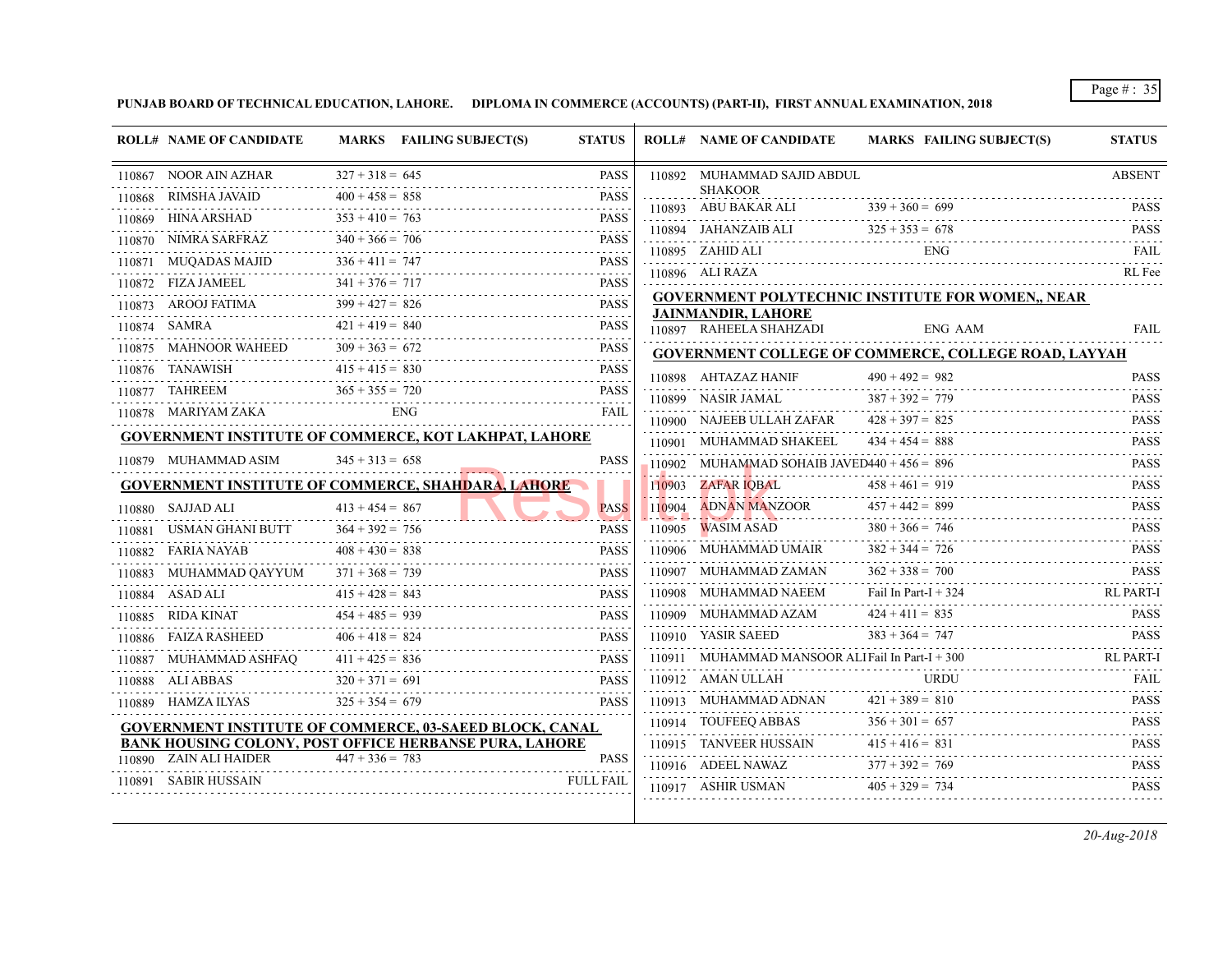|        | <b>ROLL# NAME OF CANDIDATE</b>                               |                   | MARKS FAILING SUBJECT(S) | <b>STATUS</b>                                                                                                                                       |        | <b>ROLL# NAME OF CANDIDATE</b>                                        | <b>MARKS FAIL</b> |
|--------|--------------------------------------------------------------|-------------------|--------------------------|-----------------------------------------------------------------------------------------------------------------------------------------------------|--------|-----------------------------------------------------------------------|-------------------|
|        | 110918 MUHAMMAD UMAR                                         |                   | <b>ENG</b>               | <b>FAIL</b>                                                                                                                                         |        | 110946 MUHAMMAD IJLAL HAIDER $381 + 367 = 748$                        |                   |
|        | <b>PERVAIZ</b><br>110919 MUHAMMAD ZUBAIR KHAN495 + 488 = 983 |                   |                          | <b>PASS</b>                                                                                                                                         |        | 110947 UBAID HABIB                                                    | $332 + 364 = 696$ |
|        | 110920 RANA MEHBOOB KHAN                                     | $387 + 321 = 708$ |                          | <b>PASS</b>                                                                                                                                         |        | 110948 SHOAIB MALIK                                                   | BIT-I             |
|        |                                                              | $340 + 372 = 712$ |                          | $-1 - 1 - 1$                                                                                                                                        |        | 110949 GOHAR ABBAS                                                    | PЕ                |
|        | 110921 MUHAMMAD ADNAN                                        |                   |                          | <b>PASS</b>                                                                                                                                         |        | 110950 MUHAMMAD JUNAID AFZAL348 + 351 = 699                           |                   |
|        | 110922 MEHDI HASSAN                                          | $387 + 422 = 809$ |                          | <b>PASS</b>                                                                                                                                         |        | 110951 YASIR ALI                                                      | $336 + 351 = 687$ |
|        | 110923 RIZWAN ASHRAF                                         | $344 + 365 = 709$ |                          | <b>PASS</b>                                                                                                                                         |        | 110952 SAQLAIN AWAIS                                                  | $316 + 366 = 682$ |
|        | 110924 MUHAMMAD ATIF                                         | $371 + 358 = 729$ |                          | <b>PASS</b>                                                                                                                                         |        | 110953 MUHSIN RAZA                                                    | $374 + 426 = 800$ |
|        | 110925 MUHAMMAD SAQLAIN<br><b>MOUDOOD</b>                    | $449 + 427 = 876$ |                          | <b>PASS</b>                                                                                                                                         |        | 110954 MUHAMMAD UMAIR                                                 | $326 + 335 = 661$ |
|        | 110926 IRFAN ALI                                             | $406 + 365 = 771$ |                          | <b>PASS</b>                                                                                                                                         |        | <b>HASSAN</b><br>110955 ZAMIR HUSSAIN                                 | <b>ENG</b>        |
|        | 110927 WASEEM ABBAS                                          |                   | <b>ENG</b>               | FAIL                                                                                                                                                |        |                                                                       | $327 + 338 = 665$ |
|        | 110928 MUHAMMAD SHOAIB                                       | $372 + 350 = 722$ |                          | <b>PASS</b>                                                                                                                                         |        | 110956 MUHAMMAD MOHSIN<br><b>TEHSEEN</b>                              |                   |
|        | 110929 MUHAMMAD RAMZAN                                       | $352 + 356 = 708$ |                          | <b>PASS</b>                                                                                                                                         |        | 110957 GHULAM ABBAS                                                   | <b>ENG</b>        |
|        | 110930 SAJAWAL IQBAL                                         |                   |                          | <b>ABSENT</b>                                                                                                                                       |        | 110958 MUHAMMAD KASHIF                                                | <b>ENG</b>        |
|        | EED $388 + 321 = 709$<br>110931 ASIM FAREED                  |                   |                          | <b>PASS</b>                                                                                                                                         | 110959 | MUHAMMAD AQIB                                                         | <b>ENG</b>        |
|        | 110932 SAJAD HUSSAIN                                         |                   | ENG BIT-II FA-II         | <b>FAIL</b>                                                                                                                                         |        | <b>SHAMOON</b><br>.                                                   |                   |
|        | 110933 SAQIB RAZA<br>110933 SAQIB RAZA $353 + 309 = 662$     |                   |                          | $\sim$ $\sim$ $\sim$ $\sim$<br><b>PASS</b>                                                                                                          |        | 110960 SAKHAWAT HUSSAIN                                               | <b>ENG</b>        |
|        | 110934 SAMI ULLAH                                            |                   | ENG FA-II                | .<br>FAIL                                                                                                                                           |        | 110961 JAFER ABBAS                                                    | <b>ENG</b>        |
|        | 110935 TOUQEER ABBAS $344 + 350 = 694$                       |                   |                          | <b>PASS</b>                                                                                                                                         |        | 110962 NOMAN AHMAD                                                    | ENG.              |
|        | 110936 WASEEM AKRAM                                          |                   | <b>ENG</b>               | FAIL                                                                                                                                                |        | 110963 ZAHID SARFRAZ                                                  | <b>ENG</b>        |
|        | 110937 MUHAMMAD NADIM                                        |                   | ENG CS                   | <b>FAIL</b>                                                                                                                                         |        | 110964 MUHAMMAD ALI HAMZA $322 + 352 = 674$<br>110965 MUHAMMAD SALEEM |                   |
|        | <b>AKHTAR</b><br>110938 TASAWAR ABBAS                        | $353 + 361 = 714$ |                          | <b>PASS</b>                                                                                                                                         |        | 110966 SYED ZAFAR ABBAS                                               | <b>ENG</b>        |
|        | 110939 ZAEEM ABBAS                                           | $397 + 417 = 814$ |                          |                                                                                                                                                     |        | 110967 ABDUL REHMAN                                                   |                   |
|        |                                                              |                   |                          | PASS                                                                                                                                                |        |                                                                       |                   |
|        | 110940 MUHAMMAD JUNAID                                       | $412 + 345 = 757$ |                          | PASS                                                                                                                                                |        | 110968 MUHAMMAD MUBASHIR                                              | <b>ENG</b>        |
|        | 110941 MUHAMMAD RIZWAN                                       | $426 + 387 = 813$ |                          | <b>PASS</b>                                                                                                                                         |        | 110969 SHOAIB HASSAN                                                  | <b>ENG</b>        |
| 110942 | MUHAMMAD SIRAJ UL HAQ $434 + 396 = 830$                      |                   |                          | <b>PASS</b>                                                                                                                                         |        | 110970 ABDUL RAOUF                                                    | <b>ENG</b>        |
|        | 110943 MUHAMMAD KAMRAN                                       | $434 + 407 = 841$ |                          | <b>PASS</b>                                                                                                                                         |        | 116442 MUHAMMAD SHOAIB                                                |                   |
|        | 110944 TOUSEEF HUSSAIN                                       | $447 + 431 = 878$ |                          | <b>PASS</b><br>$\mathcal{L}^{\mathcal{A}}\left( \mathcal{A}^{\mathcal{A}}\right) =\mathcal{L}^{\mathcal{A}}\left( \mathcal{A}^{\mathcal{A}}\right)$ |        | 116496 MUHAMMAD SALEEM<br><b>MELADI</b>                               |                   |
|        | 110945 FAISAL TEHSEEN                                        | $431 + 434 = 865$ |                          | <b>PASS</b>                                                                                                                                         |        |                                                                       |                   |
|        |                                                              |                   |                          |                                                                                                                                                     |        |                                                                       |                   |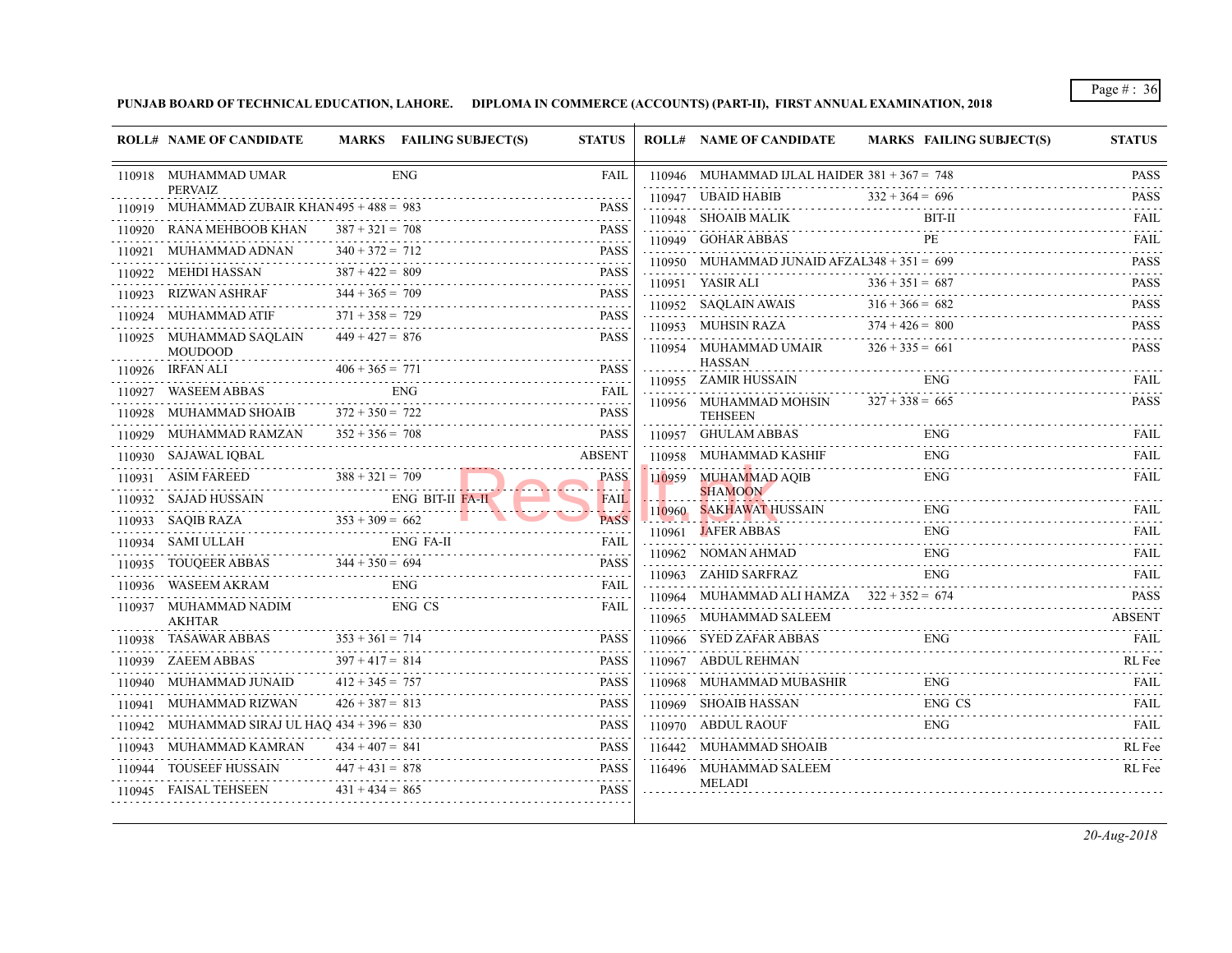| PUNJAB BOARD OF TECHNICAL EDUCATION, LAHORE. | DIPLOMA IN COMMERCE (ACCOUNTS) (PART-II),  FIRST ANNUAL EXAMINATIO |  |
|----------------------------------------------|--------------------------------------------------------------------|--|
|                                              |                                                                    |  |

| <b>ROLL# NAME OF CANDIDATE</b>                                                     |                   | MARKS FAILING SUBJECT(S)          | <b>STATUS</b>    |             | <b>ROLL# NAME OF CANDIDATE</b>                                 | <b>MARKS FAIL</b> |
|------------------------------------------------------------------------------------|-------------------|-----------------------------------|------------------|-------------|----------------------------------------------------------------|-------------------|
| <b>GOVERNMENT INSTITUTE OF COMMERCE FOR WOMEN, COLLEGE</b>                         |                   |                                   |                  |             | 110999 NOSHABA KOUSER                                          | $389 + 366 = 755$ |
| ROAD, LAYYAH                                                                       |                   |                                   |                  |             | 111000 MAIRA NIAZ                                              | $397 + 345 = 742$ |
| 110971 REHANA JAVAID                                                               | $495 + 467 = 962$ |                                   | <b>PASS</b>      |             | 111001 SANA ASGHAR                                             | $405 + 364 = 769$ |
| 110972 RIMSHA KIRAN                                                                | $497 + 501 = 998$ |                                   | <b>PASS</b>      |             | 111002 TEHMINA KANWAL                                          | $404 + 331 = 735$ |
| 110973 AMAN GHAFOOR $445 + 381 = 826$                                              |                   |                                   | <b>PASS</b>      |             | 111003 NOOR BAKHT                                              | $419 + 381 = 800$ |
| 110974 TAMSILA RANI                                                                | $492 + 469 = 961$ |                                   | PASS             |             | 111004 ZAHIDA PERVEEN                                          | $397 + 374 = 771$ |
| 110975 SEHRISH BATOOL ZAIDI<br>10975 SEHRISH BATOOL ZAIDI 445 + 409 = 854 PASS     | $445 + 409 = 854$ |                                   | <b>PASS</b>      |             | 111005 SANA MANZOOR 428 + 415 =                                | $428 + 415 = 843$ |
| 110976 AFRA SAEED                                                                  | $469 + 419 = 888$ | $169 + 419 = 888$ PASS            | <b>PASS</b>      |             | 111006 HUMAIRA BIBI $448 + 422 = 87$                           | $448 + 422 = 870$ |
| 110977 SHAISTA NOOR $405 + 389 = 794$ PASS                                         |                   |                                   | <b>PASS</b>      |             | 111007 ADLA PERVEEN $460 + 425 = 885$                          |                   |
| 110978 SAMANA BATOOL $470 + 466 = 936$<br>10978 SAMANA BATOOL 470 + 466 = 936 PASS |                   |                                   |                  |             | 111008 SABA KIRAN                                              | $468 + 442 = 910$ |
| 110979 NAJMA PARVEEN $368 + 342 = 710$                                             |                   | PASS                              |                  |             | 111009 SHAGUFTA BIBI                                           | ENG               |
| 110980 KASHAF ZAHRA $454 + 444 = 898$                                              |                   |                                   | <b>PASS</b><br>. |             |                                                                |                   |
| 110981 SABA ARIF<br>SABA ARIF $397 + 376 = 773$ PASS                               | $397 + 376 = 773$ |                                   | <b>PASS</b>      |             | 111010 SAMREEN BIBI $380 + 364 = 744$<br>111011 TEHMINA MANZOR | ENG I             |
| 110982 SAJEELA BIBI                                                                | $448 + 423 = 871$ | SAJEELA BIBI 448 + 423 = 871 PASS | PASS             |             | 111012 NAGINA PERVEEN                                          | $388 + 352 = 740$ |
| $18I$ $498 + 496 = 994$<br>110983 IQRA BIBI                                        |                   |                                   | <b>PASS</b>      |             | 111013 JAVERIA SHAHZADI                                        | PE                |
| 110984 MARYAM SAEED $475 + 458 = 933$                                              |                   |                                   | <b>PASS</b>      |             | $111014$ HASINA BANO                                           | РE                |
| 110985 SAIMA RANI                                                                  | $473 + 470 = 943$ |                                   | <b>PASS</b>      | 111015 FIZA | $427 + 426 = 853$                                              |                   |
| 110986 – WAJEEHA KOKAB                                                             | $455 + 410 = 865$ |                                   | <b>PASS</b>      |             | 111016 MISBAH PARVEEN                                          | $388 + 367 = 755$ |
| 110987 TEHREEM KOUSER                                                              | $496 + 479 = 975$ |                                   | <b>PASS</b>      |             | 111017 REHANA GHAFOOR                                          | $395 + 371 = 766$ |
| 110988 MUQADAS JABEEN                                                              |                   | JABEEN $372 + 353 = 725$ PASS     | <b>PASS</b>      |             | 111018 HAFSA YASEEN                                            | <b>URD</b>        |
| 110989 NAGINA IRSHAD $395 + 356 = 751$                                             |                   |                                   | <b>PASS</b>      |             | 111019 SONIA KANWAL                                            | <b>ENG</b>        |
| 110990 SAIRA HASHIM                                                                | $363 + 382 = 745$ |                                   | PASS             |             | 111020 YASMEEN NAWAZ                                           | $366 + 343 = 709$ |
| 110991 TAHIRA PERWEEN $423 + 420 = 843$ PASS                                       |                   |                                   |                  |             | 111021 KAINAT MARYAM $358 + 318 = 6$                           | $358 + 318 = 676$ |
| 110992 AQSA NOUREEN $440 + 459 = 899$                                              |                   |                                   | <b>PASS</b>      |             | 111022 SHABANA BIBI                                            | <b>URD</b>        |
| 110993 AQSA YOUSAF                                                                 | $434 + 344 = 778$ | SA YOUSAF 434 + 344 = 778 PASS    | PASS             |             | 111023 NITASHA GUL<br>111023 NITASHA GUL ENG                   | <b>ENG</b>        |
| 110994 AASMA ASLAM                                                                 |                   | $SMAASLAM$ $442 + 416 = 858$ PASS |                  |             | 111024 MEHREEN BIBI                                            | PE                |
| 110995 SUMIRA BIBI                                                                 |                   |                                   | <b>FULL FAIL</b> |             | 111025 ANUM BIBI                                               | <b>ENG</b>        |
| 110996 FAZEELA GUL<br>110996 FAZEELA GUL 456 + 442 = 898 PASS                      | $456 + 442 = 898$ |                                   |                  |             | 111026 REHANA NAZEER                                           | $473 + 419 = 892$ |
| 110997 ZOYA HUSSAIN                                                                | $403 + 392 = 795$ |                                   | <b>PASS</b>      |             | 111027 MARIAM SARWAR                                           | $446 + 360 = 806$ |
| 110998 MEHWISH KIRAN 394 + 394 = 788 PASS<br>110998 MEHWISH KIRAN                  |                   |                                   |                  |             | 111028 IRAM SHAHEEN                                            | <b>ENG</b>        |
|                                                                                    |                   |                                   |                  |             |                                                                |                   |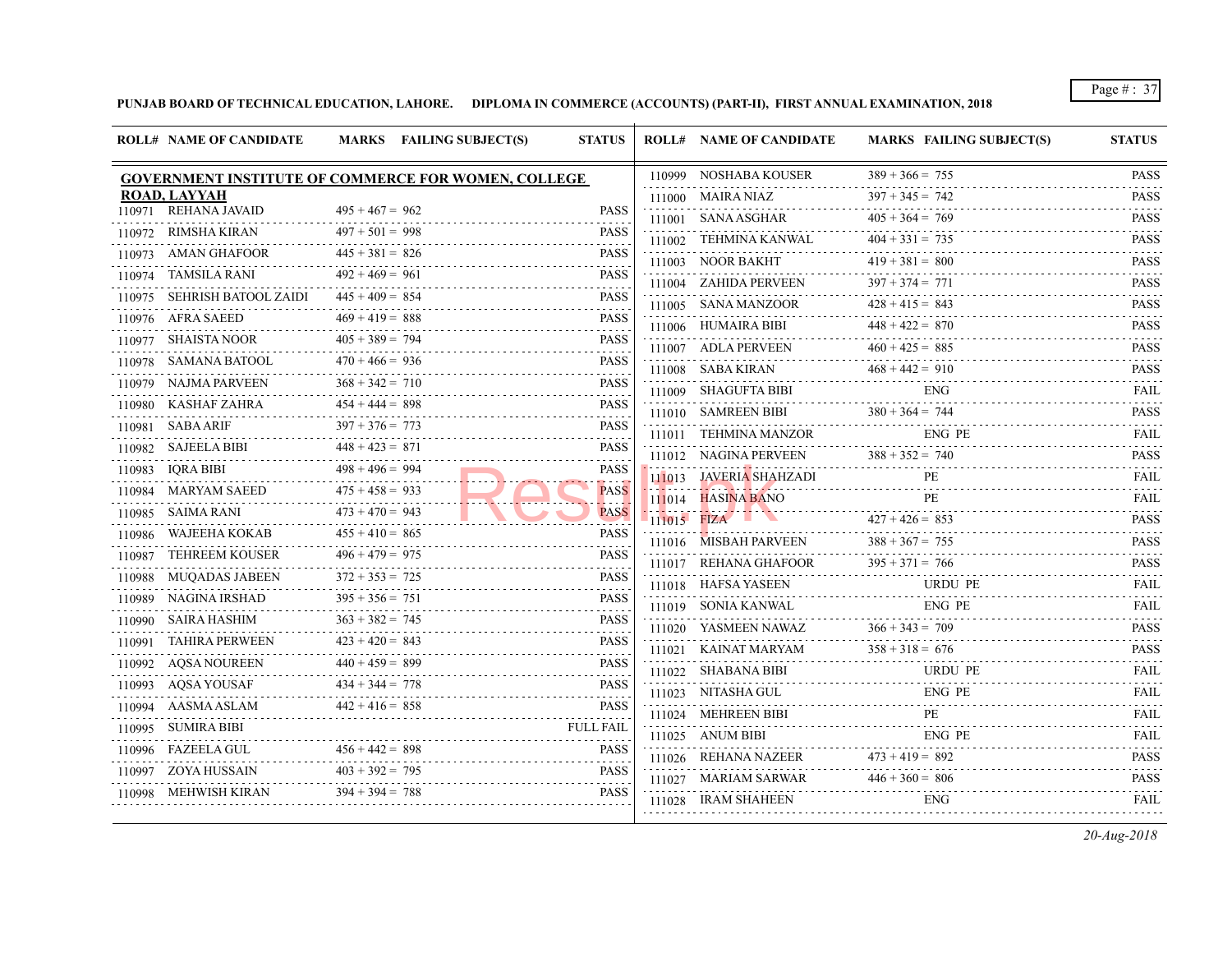|        | <b>ROLL# NAME OF CANDIDATE</b>                                                              | MARKS FAILING SUBJECT(S) | <b>STATUS</b>       |        | <b>ROLL# NAME OF CANDIDATE</b>                                              | <b>MARKS FAIL</b> |
|--------|---------------------------------------------------------------------------------------------|--------------------------|---------------------|--------|-----------------------------------------------------------------------------|-------------------|
| 111029 | FARWA SHAKEEL                                                                               | $478 + 484 = 962$        | <b>PASS</b>         |        | 111055 SAMI ULLAH                                                           | $404 + 393 = 797$ |
| 111030 | 111030 MISBAH SHAHEEN $402 + 414 = 816$ PASS                                                | $402 + 414 = 816$        | <b>PASS</b>         |        | 111056 SHAHBAZ KHAN                                                         | $397 + 383 = 780$ |
|        | 111031 NAZIA PARVEEN                                                                        |                          | FULL FAIL           |        | 111057 GHULAM MURTAZA                                                       | <b>CS</b>         |
|        | 111032 NAJMA BIBI                                                                           | ENG-                     | FAIL                |        | 111058 MUHAMMAD SHEERAZ                                                     | $373 + 388 = 761$ |
|        | 111033 NOUREEN TAHIRA $338 + 360 = 698$<br>111033 NOUREEN TAHIRA $338 + 360 = 698$ PASS     |                          | <b>PASS</b>         |        | <b>ASLAM</b><br>111059 WASEEM RIAZ                                          | $408 + 356 = 764$ |
|        | 111034 FARHAT PARVEEN $325 + 333 = 658$                                                     |                          | <b>PASS</b>         |        | 111060 MUHAMMAD ZULOARNAIN $402 + 376 = 778$                                |                   |
|        | KHAN COMMERCIAL TRAINING INSTITUTE, WARD #4, NEAR DARBAR                                    |                          |                     |        | 111061 USAMA AZIZ                                                           | ENG I             |
|        | ARIF SHAHEED, LAYYAH                                                                        | ENG CS                   |                     |        | 111062 MUHAMMAD ZEESHAN $413 + 429 = 842$                                   |                   |
|        | 111035 AYESHA BIBI<br>111036 ZARYAB MAJEED                                                  |                          | FAIL                |        | 111063 ZIA ULLAH                                                            | $426 + 417 = 843$ |
| 111037 |                                                                                             |                          | FAIL                |        |                                                                             |                   |
|        | 111037 MUHAMMAD ARSHAD ENG PE CS FAIL<br>111038 IJAZ AHMAD                                  |                          | FAIL                |        | 111064 RUQIA BIBI $359 + 345 = 704$<br>111065 AQSA NAWAZ                    | FA-II             |
|        | 111039 MUHAMMAD MUDASAR                                                                     | ENG PE CS<br>ENG CS      | <b>FAIL</b>         |        | $111065$ $AQSA NAWAZ$ $FA-$<br>$HID$ $381 + 365 = 746$<br>111066 DUA SHAHID |                   |
|        |                                                                                             |                          | <b>PASS</b>         |        | 111067 IFFAT RANI                                                           | $FA-II$           |
|        | 111040 HAFZA BIBI $385 + 386 = 771$<br>111041 ULFAT RASOOL $334 + 346 = 680$                |                          | <b>PASS</b>         |        | 111068 ALIZA NAEEM                                                          | $396 + 360 = 756$ |
|        | 111042 MUHAMMAD HABIB ULLAH $362 + 341 = 703$                                               |                          | <b>PASS</b>         | 111069 | $MUHAMMAD NAEEM$ 398 + 387 = 785                                            |                   |
| 111043 | ISHTIAQ AHMAD                                                                               | $358 + 378 = 736$        | <b>PASS</b>         |        | 111070 FAISAL ABBAS KHAN                                                    | $387 + 360 = 747$ |
|        | 111044 GULSHAN BATOOL                                                                       | $341 + 398 = 739$        | <b>PASS</b>         | 111071 | MUHAMMAD AMIR                                                               | <b>URD</b>        |
|        | 111045 MUHAMMAD KALEEM                                                                      | ENG FA-II                | FAIL                |        | 111072 SHAHID ALI $355 + 331 = 686$                                         |                   |
|        | <b>AKHTER</b>                                                                               |                          |                     |        | 111073 SARMAD HASSAN                                                        | <b>ENG</b>        |
|        | <b>LAYYAH INSTITUTE OF COMMERCE &amp; COMPUTER SCIENCES, COLLEGE</b><br><b>ROAD, LAYYAH</b> |                          |                     |        | 111074 MUHAMMAD ZEESHAN $402 + 364 = 766$                                   |                   |
|        | 111046 ASAD IQBAL                                                                           | ENG FA-II CS             | <b>FAIL</b>         |        | 111075 SOHAIL BASHIR                                                        | $358 + 381 = 739$ |
|        | 111047 WAHEED ASGHAR $404 + 369 = 773$                                                      |                          | <b>PASS</b>         |        | 111076 MUHAMMAD USMAN                                                       | $360 + 330 = 690$ |
|        | 111048 SHAHBAZ HUSSAIN $423 + 394 = 817$<br>SHAHBAZ HUSSAIN $423 + 394 = 817$ PASS          |                          | <b>PASS</b>         |        | 111077 MUHAMMAD SHEHBAZ                                                     | $377 + 393 = 770$ |
|        | 111049 SHAN-U-DIN                                                                           | $416 + 406 = 822$        | PASS                |        | 111078 ZAIBA BIBI                                                           | $397 + 362 = 759$ |
|        | 111050 MUHAMMAD IMRAN $437 + 427 = 864$                                                     |                          | <b>PASS</b>         |        | 111079 AMMARA RUBAB                                                         | <b>ENG</b>        |
|        | 111051 MUEEN KHAN<br>11051 MUEEN KHAN ENG FA-II CS FAIL COMPUTER                            |                          | $- - - - - -$       |        | 111080 UZMA SHABEER $384 + 359 = 743$                                       |                   |
|        | 111052 MUNIR ABBAS                                                                          | ENG CS                   | FAIL                |        | 111081 SAJIDA PERVEEN                                                       | <b>ENG</b>        |
|        | 111053 MUHAMMAD KHALID                                                                      |                          | .<br>ID ENG CS FAIL |        | 111082 UMAR DARAZ                                                           | <b>ENG</b>        |
|        | 111054 MUHAMMAD SHOAIB                                                                      | ENG FA-II CS             | FAIL                |        | 111083 MALIK AAMIR ABBAS                                                    | $359 + 373 = 732$ |
|        |                                                                                             |                          |                     |        |                                                                             |                   |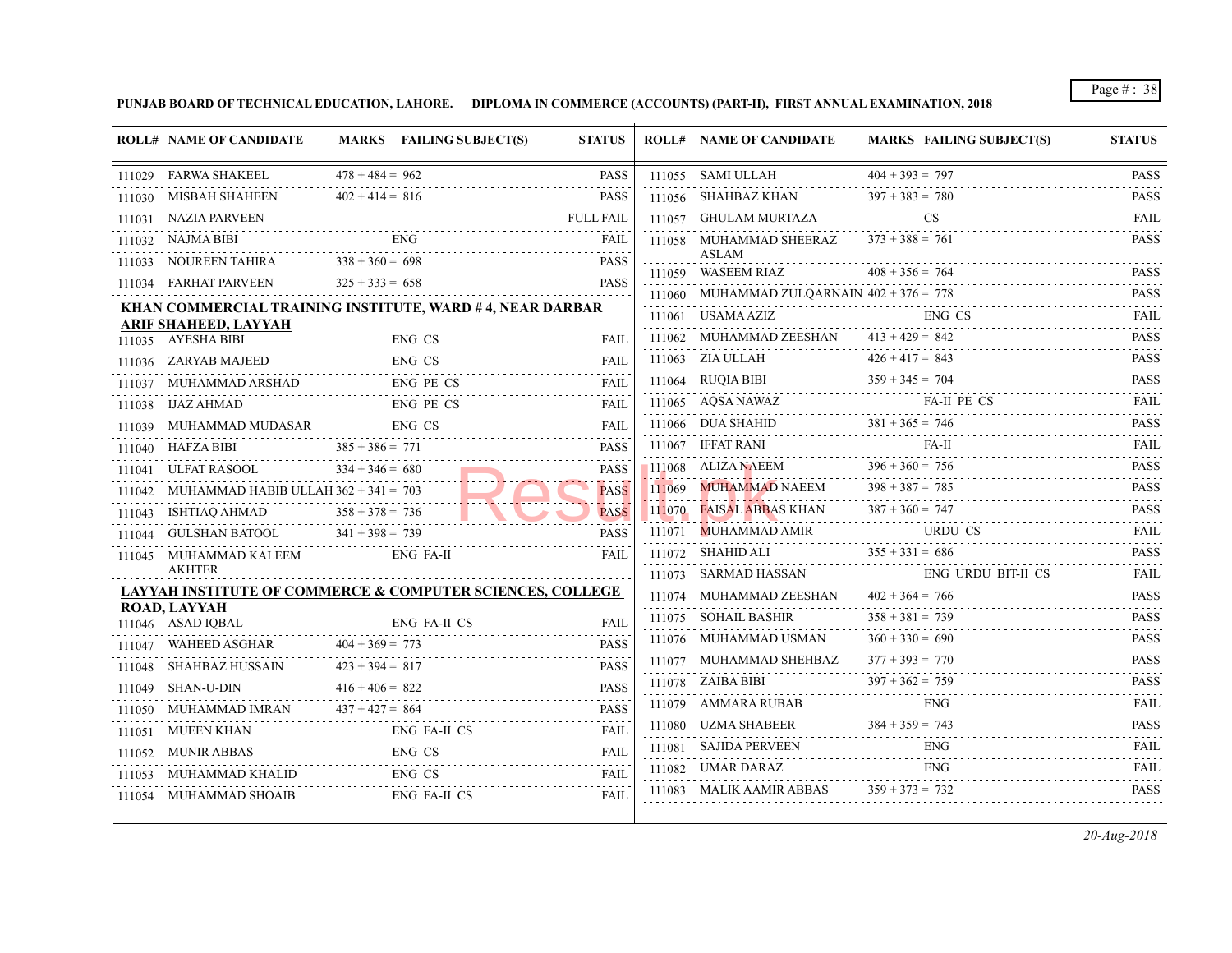| <b>ENG</b><br>111084 MUSARAT KAREEM<br>111111 ALI HADIR<br><b>ENG</b><br>FAIL<br>111085 ABDUL RAOUF<br>$341 + 346 = 687$<br>111112 ALLAH NAWAZ<br><b>PASS</b><br>ENG.<br>111113 WAQAR HASSAN<br><b>ENG</b><br>THE PROFESSIONALS INSTITUTE, NEAR WOLKA COLONY, BYPASS<br><b>ROAD, LAYYAH</b><br>111114 MUHAMMAD SHAHBAZ<br><b>ENG</b><br>111086 MUHAMMAD ZAHID<br>ENG FA-II<br>FAIL<br>111115 MOHAMMAD AKRAM<br>ENG.<br>UNITED COMMERCE COLLEGE, 15-Z HOUSING COLONY COLLEGE<br>111116 MUHAMMAD TARIQ $371 + 370 = 741$<br>ROAD, LAYYAH<br>111117 MUHAMMAD RAUF UMER $369 + 383 = 752$<br>111087 UMAR ALI<br><b>PASS</b><br>$444 + 380 = 824$<br>111118 AZMAT ALI<br>$378 + 393 = 771$<br>111118 AZMAT ALI $378 + 393 = 7$<br>ENG<br>111088 MUHAMMAD NAEEM<br>FAIL<br>$\mathcal{L}^{\mathcal{A}}\left( \mathcal{A}^{\mathcal{A}}\right) \mathcal{L}^{\mathcal{A}}\left( \mathcal{A}^{\mathcal{A}}\right) \mathcal{L}^{\mathcal{A}}\left( \mathcal{A}^{\mathcal{A}}\right)$<br>111119 HASNAT ALI ENG<br><b>ENG</b><br>$340 + 334 = 674$<br>111089 ABDULLAH IJAZ<br><b>PASS</b><br>111120 SANA ULLAH $372 + 382 = 754$<br>111090 FAIZAN BASHIR ENG FAIL<br>111121 MUHAMMAD WAQAR EN<br>ENG.<br>111091 MARIYAM RASHEED ENG FAIL<br>111122 SABA SHARIF $401 + 385 = 786$<br>111092 GHAZALA YASMEEN $371 + 329 = 700$<br><b>PASS</b><br>PASS<br>111123 GULNAZ BIBI $365 + 343 = 708$<br>$375 + 415 = 790$<br>111093 UZMA BIBI<br><b>PASS</b><br>111124 NADIA AYOUB $349 + 351 = 700$<br>111094 SABA PARVEEN $403 + 426 = 829$<br><b>PASS</b><br>111125 $ZOHA NAZ$ 397 + 389 = 786<br>111095 HUMARA SADIA $361 + 394 = 755$<br><b>PASS</b><br>.<br>$111126$ SHAHBAZ AHMAD $364 + 315 = 679$<br>111096 SANA PERVEEN $411 + 430 = 841$<br><b>PASS</b><br><b>GOVERNMENT COLLEGE OF COMMERCE, N</b><br>111097 NIGHAT JAMEEL $388 + 411 = 799$<br>PASS<br><b>NO.20/A, LIAOATPUR</b><br>111098 FAREEHA FAREED $361 + 375 = 736$<br>PASS<br>111127 MUHAMMAD JAVED<br><b>ENG</b><br>111099 AQSA NOREEN $433 + 419 = 852$<br>PASS<br>111128 MUHAMMAD ARIF<br>BIT-I<br>111100 NASIR ABBAS $373 + 356 = 729$<br><b>PASS</b><br>111129 SYED ARSLAN ABBAS ZAIDI<br>BIT-I<br>MUHAMMAD NAEEM $355 + 342 = 697$<br>EEM 355+342 = 697 PASS<br>111101<br>111130 MUHAMMAD NAEEM $369 + 333 = 702$<br>111102 FAISAL SHAHZAD $355 + 288 = 643$<br>$AD$ $355 + 288 = 643$ PASS<br>PASS<br>$397 + 423 = 820$<br>111131 MUHAMMAD JUNAID<br>MUHAMMAD NASIR $335 + 323 = 658$<br>PASS<br>AMAD NASIR 335 + 323 = 658 PASS<br>111103<br>111132 GHULAM ABBAS $331 + 298 = 629$<br><b>KIRAN SHEHZADI</b> $420 + 423 = 843$<br>NN SHEHZADI 420 + 423 = 843 PASS<br>111104<br>111133 MUHAMMAD SHAHZAD $377 + 362 = 739$<br>111105 HASSAN AHMAD $368 + 350 = 718$ PASS<br>$349 + 340 = 689$<br>111134 ARSLAN ASGHER<br>111106 ARSALAN SAEED<br>NLAN SAEED ENG FAIL<br><b>GOVERNMENT COLLEGE OF COMMERCE, I</b><br>EER HAMZA ENG FAIL<br>111107 AMEER HAMZA<br><b>MULTAN ROAD, LODHRAN</b><br>111135 MUHAMMAD ZEESHAN<br>FAIL<br>$438 + 455 = 893$<br><b>BHUTTA</b><br>THI09 AMAN ULLAH ENG BIT-II FAIL FAIL<br>$352 + 386 = 738$<br>111136 MUHAMMAD ZAHID<br>111110 AFZAAL AHSAN $361 + 312 = 673$<br><b>PASS</b> | <b>ROLL# NAME OF CANDIDATE</b> | MARKS FAILING SUBJECT(S) | <b>STATUS</b> | <b>ROLL# NAME OF CANDIDATE</b> | <b>MARKS FAIL</b> |
|---------------------------------------------------------------------------------------------------------------------------------------------------------------------------------------------------------------------------------------------------------------------------------------------------------------------------------------------------------------------------------------------------------------------------------------------------------------------------------------------------------------------------------------------------------------------------------------------------------------------------------------------------------------------------------------------------------------------------------------------------------------------------------------------------------------------------------------------------------------------------------------------------------------------------------------------------------------------------------------------------------------------------------------------------------------------------------------------------------------------------------------------------------------------------------------------------------------------------------------------------------------------------------------------------------------------------------------------------------------------------------------------------------------------------------------------------------------------------------------------------------------------------------------------------------------------------------------------------------------------------------------------------------------------------------------------------------------------------------------------------------------------------------------------------------------------------------------------------------------------------------------------------------------------------------------------------------------------------------------------------------------------------------------------------------------------------------------------------------------------------------------------------------------------------------------------------------------------------------------------------------------------------------------------------------------------------------------------------------------------------------------------------------------------------------------------------------------------------------------------------------------------------------------------------------------------------------------------------------------------------------------------------------------------------------------------------------------------------------------------------------------------------------------------------------------------------------------------------------------------------------------------------------------------------------------------------------------------------------------------------------------------------------------------------------------------------------------------------------------------------------------------------------------------------|--------------------------------|--------------------------|---------------|--------------------------------|-------------------|
|                                                                                                                                                                                                                                                                                                                                                                                                                                                                                                                                                                                                                                                                                                                                                                                                                                                                                                                                                                                                                                                                                                                                                                                                                                                                                                                                                                                                                                                                                                                                                                                                                                                                                                                                                                                                                                                                                                                                                                                                                                                                                                                                                                                                                                                                                                                                                                                                                                                                                                                                                                                                                                                                                                                                                                                                                                                                                                                                                                                                                                                                                                                                                                           |                                |                          |               |                                |                   |
|                                                                                                                                                                                                                                                                                                                                                                                                                                                                                                                                                                                                                                                                                                                                                                                                                                                                                                                                                                                                                                                                                                                                                                                                                                                                                                                                                                                                                                                                                                                                                                                                                                                                                                                                                                                                                                                                                                                                                                                                                                                                                                                                                                                                                                                                                                                                                                                                                                                                                                                                                                                                                                                                                                                                                                                                                                                                                                                                                                                                                                                                                                                                                                           |                                |                          |               |                                |                   |
|                                                                                                                                                                                                                                                                                                                                                                                                                                                                                                                                                                                                                                                                                                                                                                                                                                                                                                                                                                                                                                                                                                                                                                                                                                                                                                                                                                                                                                                                                                                                                                                                                                                                                                                                                                                                                                                                                                                                                                                                                                                                                                                                                                                                                                                                                                                                                                                                                                                                                                                                                                                                                                                                                                                                                                                                                                                                                                                                                                                                                                                                                                                                                                           |                                |                          |               |                                |                   |
|                                                                                                                                                                                                                                                                                                                                                                                                                                                                                                                                                                                                                                                                                                                                                                                                                                                                                                                                                                                                                                                                                                                                                                                                                                                                                                                                                                                                                                                                                                                                                                                                                                                                                                                                                                                                                                                                                                                                                                                                                                                                                                                                                                                                                                                                                                                                                                                                                                                                                                                                                                                                                                                                                                                                                                                                                                                                                                                                                                                                                                                                                                                                                                           |                                |                          |               |                                |                   |
|                                                                                                                                                                                                                                                                                                                                                                                                                                                                                                                                                                                                                                                                                                                                                                                                                                                                                                                                                                                                                                                                                                                                                                                                                                                                                                                                                                                                                                                                                                                                                                                                                                                                                                                                                                                                                                                                                                                                                                                                                                                                                                                                                                                                                                                                                                                                                                                                                                                                                                                                                                                                                                                                                                                                                                                                                                                                                                                                                                                                                                                                                                                                                                           |                                |                          |               |                                |                   |
|                                                                                                                                                                                                                                                                                                                                                                                                                                                                                                                                                                                                                                                                                                                                                                                                                                                                                                                                                                                                                                                                                                                                                                                                                                                                                                                                                                                                                                                                                                                                                                                                                                                                                                                                                                                                                                                                                                                                                                                                                                                                                                                                                                                                                                                                                                                                                                                                                                                                                                                                                                                                                                                                                                                                                                                                                                                                                                                                                                                                                                                                                                                                                                           |                                |                          |               |                                |                   |
|                                                                                                                                                                                                                                                                                                                                                                                                                                                                                                                                                                                                                                                                                                                                                                                                                                                                                                                                                                                                                                                                                                                                                                                                                                                                                                                                                                                                                                                                                                                                                                                                                                                                                                                                                                                                                                                                                                                                                                                                                                                                                                                                                                                                                                                                                                                                                                                                                                                                                                                                                                                                                                                                                                                                                                                                                                                                                                                                                                                                                                                                                                                                                                           |                                |                          |               |                                |                   |
|                                                                                                                                                                                                                                                                                                                                                                                                                                                                                                                                                                                                                                                                                                                                                                                                                                                                                                                                                                                                                                                                                                                                                                                                                                                                                                                                                                                                                                                                                                                                                                                                                                                                                                                                                                                                                                                                                                                                                                                                                                                                                                                                                                                                                                                                                                                                                                                                                                                                                                                                                                                                                                                                                                                                                                                                                                                                                                                                                                                                                                                                                                                                                                           |                                |                          |               |                                |                   |
|                                                                                                                                                                                                                                                                                                                                                                                                                                                                                                                                                                                                                                                                                                                                                                                                                                                                                                                                                                                                                                                                                                                                                                                                                                                                                                                                                                                                                                                                                                                                                                                                                                                                                                                                                                                                                                                                                                                                                                                                                                                                                                                                                                                                                                                                                                                                                                                                                                                                                                                                                                                                                                                                                                                                                                                                                                                                                                                                                                                                                                                                                                                                                                           |                                |                          |               |                                |                   |
|                                                                                                                                                                                                                                                                                                                                                                                                                                                                                                                                                                                                                                                                                                                                                                                                                                                                                                                                                                                                                                                                                                                                                                                                                                                                                                                                                                                                                                                                                                                                                                                                                                                                                                                                                                                                                                                                                                                                                                                                                                                                                                                                                                                                                                                                                                                                                                                                                                                                                                                                                                                                                                                                                                                                                                                                                                                                                                                                                                                                                                                                                                                                                                           |                                |                          |               |                                |                   |
|                                                                                                                                                                                                                                                                                                                                                                                                                                                                                                                                                                                                                                                                                                                                                                                                                                                                                                                                                                                                                                                                                                                                                                                                                                                                                                                                                                                                                                                                                                                                                                                                                                                                                                                                                                                                                                                                                                                                                                                                                                                                                                                                                                                                                                                                                                                                                                                                                                                                                                                                                                                                                                                                                                                                                                                                                                                                                                                                                                                                                                                                                                                                                                           |                                |                          |               |                                |                   |
|                                                                                                                                                                                                                                                                                                                                                                                                                                                                                                                                                                                                                                                                                                                                                                                                                                                                                                                                                                                                                                                                                                                                                                                                                                                                                                                                                                                                                                                                                                                                                                                                                                                                                                                                                                                                                                                                                                                                                                                                                                                                                                                                                                                                                                                                                                                                                                                                                                                                                                                                                                                                                                                                                                                                                                                                                                                                                                                                                                                                                                                                                                                                                                           |                                |                          |               |                                |                   |
|                                                                                                                                                                                                                                                                                                                                                                                                                                                                                                                                                                                                                                                                                                                                                                                                                                                                                                                                                                                                                                                                                                                                                                                                                                                                                                                                                                                                                                                                                                                                                                                                                                                                                                                                                                                                                                                                                                                                                                                                                                                                                                                                                                                                                                                                                                                                                                                                                                                                                                                                                                                                                                                                                                                                                                                                                                                                                                                                                                                                                                                                                                                                                                           |                                |                          |               |                                |                   |
|                                                                                                                                                                                                                                                                                                                                                                                                                                                                                                                                                                                                                                                                                                                                                                                                                                                                                                                                                                                                                                                                                                                                                                                                                                                                                                                                                                                                                                                                                                                                                                                                                                                                                                                                                                                                                                                                                                                                                                                                                                                                                                                                                                                                                                                                                                                                                                                                                                                                                                                                                                                                                                                                                                                                                                                                                                                                                                                                                                                                                                                                                                                                                                           |                                |                          |               |                                |                   |
|                                                                                                                                                                                                                                                                                                                                                                                                                                                                                                                                                                                                                                                                                                                                                                                                                                                                                                                                                                                                                                                                                                                                                                                                                                                                                                                                                                                                                                                                                                                                                                                                                                                                                                                                                                                                                                                                                                                                                                                                                                                                                                                                                                                                                                                                                                                                                                                                                                                                                                                                                                                                                                                                                                                                                                                                                                                                                                                                                                                                                                                                                                                                                                           |                                |                          |               |                                |                   |
|                                                                                                                                                                                                                                                                                                                                                                                                                                                                                                                                                                                                                                                                                                                                                                                                                                                                                                                                                                                                                                                                                                                                                                                                                                                                                                                                                                                                                                                                                                                                                                                                                                                                                                                                                                                                                                                                                                                                                                                                                                                                                                                                                                                                                                                                                                                                                                                                                                                                                                                                                                                                                                                                                                                                                                                                                                                                                                                                                                                                                                                                                                                                                                           |                                |                          |               |                                |                   |
|                                                                                                                                                                                                                                                                                                                                                                                                                                                                                                                                                                                                                                                                                                                                                                                                                                                                                                                                                                                                                                                                                                                                                                                                                                                                                                                                                                                                                                                                                                                                                                                                                                                                                                                                                                                                                                                                                                                                                                                                                                                                                                                                                                                                                                                                                                                                                                                                                                                                                                                                                                                                                                                                                                                                                                                                                                                                                                                                                                                                                                                                                                                                                                           |                                |                          |               |                                |                   |
|                                                                                                                                                                                                                                                                                                                                                                                                                                                                                                                                                                                                                                                                                                                                                                                                                                                                                                                                                                                                                                                                                                                                                                                                                                                                                                                                                                                                                                                                                                                                                                                                                                                                                                                                                                                                                                                                                                                                                                                                                                                                                                                                                                                                                                                                                                                                                                                                                                                                                                                                                                                                                                                                                                                                                                                                                                                                                                                                                                                                                                                                                                                                                                           |                                |                          |               |                                |                   |
|                                                                                                                                                                                                                                                                                                                                                                                                                                                                                                                                                                                                                                                                                                                                                                                                                                                                                                                                                                                                                                                                                                                                                                                                                                                                                                                                                                                                                                                                                                                                                                                                                                                                                                                                                                                                                                                                                                                                                                                                                                                                                                                                                                                                                                                                                                                                                                                                                                                                                                                                                                                                                                                                                                                                                                                                                                                                                                                                                                                                                                                                                                                                                                           |                                |                          |               |                                |                   |
|                                                                                                                                                                                                                                                                                                                                                                                                                                                                                                                                                                                                                                                                                                                                                                                                                                                                                                                                                                                                                                                                                                                                                                                                                                                                                                                                                                                                                                                                                                                                                                                                                                                                                                                                                                                                                                                                                                                                                                                                                                                                                                                                                                                                                                                                                                                                                                                                                                                                                                                                                                                                                                                                                                                                                                                                                                                                                                                                                                                                                                                                                                                                                                           |                                |                          |               |                                |                   |
|                                                                                                                                                                                                                                                                                                                                                                                                                                                                                                                                                                                                                                                                                                                                                                                                                                                                                                                                                                                                                                                                                                                                                                                                                                                                                                                                                                                                                                                                                                                                                                                                                                                                                                                                                                                                                                                                                                                                                                                                                                                                                                                                                                                                                                                                                                                                                                                                                                                                                                                                                                                                                                                                                                                                                                                                                                                                                                                                                                                                                                                                                                                                                                           |                                |                          |               |                                |                   |
|                                                                                                                                                                                                                                                                                                                                                                                                                                                                                                                                                                                                                                                                                                                                                                                                                                                                                                                                                                                                                                                                                                                                                                                                                                                                                                                                                                                                                                                                                                                                                                                                                                                                                                                                                                                                                                                                                                                                                                                                                                                                                                                                                                                                                                                                                                                                                                                                                                                                                                                                                                                                                                                                                                                                                                                                                                                                                                                                                                                                                                                                                                                                                                           |                                |                          |               |                                |                   |
|                                                                                                                                                                                                                                                                                                                                                                                                                                                                                                                                                                                                                                                                                                                                                                                                                                                                                                                                                                                                                                                                                                                                                                                                                                                                                                                                                                                                                                                                                                                                                                                                                                                                                                                                                                                                                                                                                                                                                                                                                                                                                                                                                                                                                                                                                                                                                                                                                                                                                                                                                                                                                                                                                                                                                                                                                                                                                                                                                                                                                                                                                                                                                                           |                                |                          |               |                                |                   |
|                                                                                                                                                                                                                                                                                                                                                                                                                                                                                                                                                                                                                                                                                                                                                                                                                                                                                                                                                                                                                                                                                                                                                                                                                                                                                                                                                                                                                                                                                                                                                                                                                                                                                                                                                                                                                                                                                                                                                                                                                                                                                                                                                                                                                                                                                                                                                                                                                                                                                                                                                                                                                                                                                                                                                                                                                                                                                                                                                                                                                                                                                                                                                                           |                                |                          |               |                                |                   |
|                                                                                                                                                                                                                                                                                                                                                                                                                                                                                                                                                                                                                                                                                                                                                                                                                                                                                                                                                                                                                                                                                                                                                                                                                                                                                                                                                                                                                                                                                                                                                                                                                                                                                                                                                                                                                                                                                                                                                                                                                                                                                                                                                                                                                                                                                                                                                                                                                                                                                                                                                                                                                                                                                                                                                                                                                                                                                                                                                                                                                                                                                                                                                                           |                                |                          |               |                                |                   |
|                                                                                                                                                                                                                                                                                                                                                                                                                                                                                                                                                                                                                                                                                                                                                                                                                                                                                                                                                                                                                                                                                                                                                                                                                                                                                                                                                                                                                                                                                                                                                                                                                                                                                                                                                                                                                                                                                                                                                                                                                                                                                                                                                                                                                                                                                                                                                                                                                                                                                                                                                                                                                                                                                                                                                                                                                                                                                                                                                                                                                                                                                                                                                                           |                                |                          |               |                                |                   |
|                                                                                                                                                                                                                                                                                                                                                                                                                                                                                                                                                                                                                                                                                                                                                                                                                                                                                                                                                                                                                                                                                                                                                                                                                                                                                                                                                                                                                                                                                                                                                                                                                                                                                                                                                                                                                                                                                                                                                                                                                                                                                                                                                                                                                                                                                                                                                                                                                                                                                                                                                                                                                                                                                                                                                                                                                                                                                                                                                                                                                                                                                                                                                                           |                                |                          |               |                                |                   |
|                                                                                                                                                                                                                                                                                                                                                                                                                                                                                                                                                                                                                                                                                                                                                                                                                                                                                                                                                                                                                                                                                                                                                                                                                                                                                                                                                                                                                                                                                                                                                                                                                                                                                                                                                                                                                                                                                                                                                                                                                                                                                                                                                                                                                                                                                                                                                                                                                                                                                                                                                                                                                                                                                                                                                                                                                                                                                                                                                                                                                                                                                                                                                                           |                                |                          |               |                                |                   |
|                                                                                                                                                                                                                                                                                                                                                                                                                                                                                                                                                                                                                                                                                                                                                                                                                                                                                                                                                                                                                                                                                                                                                                                                                                                                                                                                                                                                                                                                                                                                                                                                                                                                                                                                                                                                                                                                                                                                                                                                                                                                                                                                                                                                                                                                                                                                                                                                                                                                                                                                                                                                                                                                                                                                                                                                                                                                                                                                                                                                                                                                                                                                                                           |                                |                          |               |                                |                   |
|                                                                                                                                                                                                                                                                                                                                                                                                                                                                                                                                                                                                                                                                                                                                                                                                                                                                                                                                                                                                                                                                                                                                                                                                                                                                                                                                                                                                                                                                                                                                                                                                                                                                                                                                                                                                                                                                                                                                                                                                                                                                                                                                                                                                                                                                                                                                                                                                                                                                                                                                                                                                                                                                                                                                                                                                                                                                                                                                                                                                                                                                                                                                                                           |                                |                          |               |                                |                   |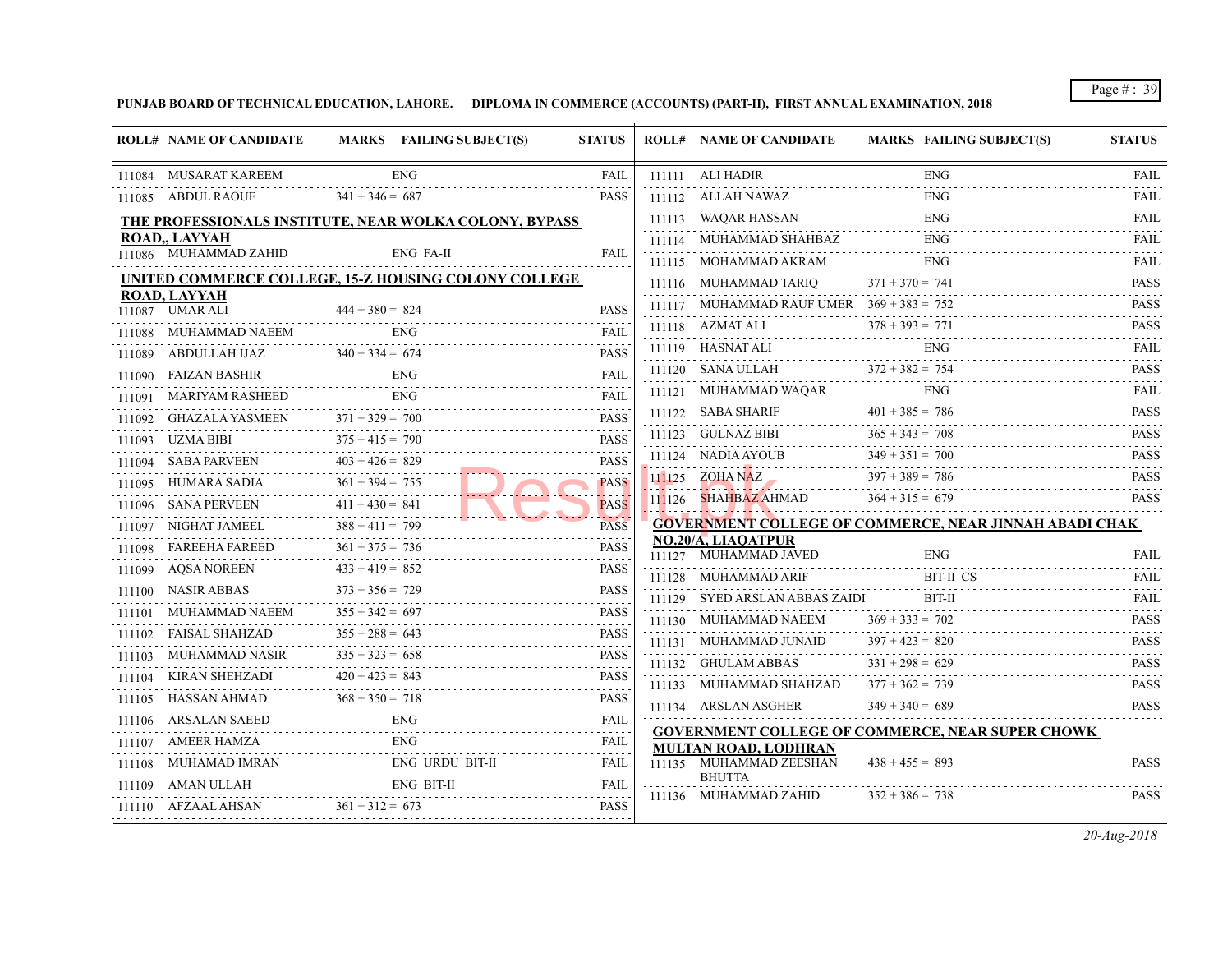|        | <b>ROLL# NAME OF CANDIDATE</b>                                                                                                                                                                           |                   | MARKS FAILING SUBJECT(S)                        | <b>STATUS</b> | <b>ROLL# NAME OF CANDIDATE</b>                 | <b>MARKS FAIL</b> |
|--------|----------------------------------------------------------------------------------------------------------------------------------------------------------------------------------------------------------|-------------------|-------------------------------------------------|---------------|------------------------------------------------|-------------------|
|        | 111137 MUHAMMAD IMRAN                                                                                                                                                                                    | $338 + 392 = 730$ |                                                 | PASS          | 111163 HASEEB USMAN                            | <b>ENG</b>        |
|        | 111138 MUHAMMAD SHAHBAZ                                                                                                                                                                                  | $337 + 369 = 706$ |                                                 | <b>PASS</b>   | 111164 MUHAMMAD SAAD NAWAZ                     | ENG.              |
|        | 111139 MUHAMMAD AHMED                                                                                                                                                                                    | $446 + 456 = 902$ |                                                 | <b>PASS</b>   | 111165 MUHAMMAD IBRAR                          | $476 + 427 = 903$ |
|        | 111140 DANISH KHAN                                                                                                                                                                                       | $332 + 366 = 698$ | $332 + 366 = 698$ PASS                          |               | 111166 MUHAMMAD KASHIF                         | $434 + 352 = 786$ |
|        | 111141 MUHAMMAD SAQIB ALI $315 + 354 = 669$                                                                                                                                                              |                   |                                                 | <b>PASS</b>   | 111167 ARSALAN ASLAM $437 + 338 = 775$         |                   |
|        | <b>ANJUM</b><br>111142 MUHAMMAD BILAL $333 + 390 = 723$                                                                                                                                                  |                   |                                                 | <b>PASS</b>   | 111168 ABDUL HASEEB $410 + 348 = 758$          |                   |
|        | 111143 MUHAMMAD IMRAN $464 + 474 = 938$                                                                                                                                                                  |                   |                                                 |               | 111169 ABDUL KHALIQ                            | <b>ENG</b>        |
|        | 111144 MUHAMMAD ZAHID                                                                                                                                                                                    |                   | AD IMRAN 464 + 474 = 938 PASS                   |               | 111170 MUHAMMAD SHOAIB $402 + 338 = 740$       |                   |
|        | $\begin{tabular}{lllllllll} \bf 111144 & \tt MUHAMMAD ZAHID & \tt ENG & \tt FAIL \\ \bf 1211144 & \tt MUHAMMAD ZAHID & \tt ENG & \tt FAIL \\ \end{tabular}$<br>111145 MUHAMMAD SHAHZAD $383 + 433 = 816$ |                   |                                                 | PASS          | <b>HASAN</b><br>111171 YASIR SALEEM            | <b>ENG</b>        |
|        | 111146 ADNAN ALI $355 + 427 = 782$                                                                                                                                                                       |                   | AD SHAHZAD $383 + 433 = 816$                    | <b>PASS</b>   | 111172 MUHAMMAD KASHIF                         | <b>ENG</b>        |
|        | 111147 MUHAMMAD JAMIL UR                                                                                                                                                                                 |                   | <b>ENG</b>                                      | FAIL          | 111173 MUHAMMAD FARAZ KHAN                     | ENG I             |
|        | <b>REHMAN</b>                                                                                                                                                                                            |                   |                                                 |               | <b>SHAIRWANI</b>                               |                   |
|        | 111148 MUHAMMAD ADNAN                                                                                                                                                                                    | $370 + 391 = 761$ |                                                 | <b>PASS</b>   | 111174 MUHAMMAD TAYYAB                         | <b>ENG</b>        |
|        | 111149 MUHAMMAD ATIF SATTAR $361 + 351 = 712$                                                                                                                                                            |                   |                                                 | <b>PASS</b>   | 111175 MOAZAM ALI                              | <b>ENG</b>        |
|        | 111150 MUHAMMAD IRFAN $326 + 326 = 652$                                                                                                                                                                  |                   |                                                 | <b>PASS</b>   | 111176 MUHAMMAD USMAN                          | ENG               |
| 111151 | MUHAMMAD SHAHBAZ $371 + 332 = 703$                                                                                                                                                                       |                   |                                                 | <b>PASS</b>   | 111177 MUHAMMAD ADIL                           | ENG.              |
|        | 111152 MUHAMMAD BABAR                                                                                                                                                                                    |                   | ENG.                                            | <b>FAIL</b>   | 111178 HAFIZ ABDUL MANNAN $459 + 381 = 840$    |                   |
|        | <b>SALEEM</b>                                                                                                                                                                                            |                   |                                                 |               | 111179 REHAN KHALID                            | ENG I             |
|        | <b>GOVERNMENT INSTITUTE OF COMMERCE, NEAR CHUNGI NO.11, KEROR</b><br>PAKKA MINOR ROAD, MAILSI                                                                                                            |                   |                                                 |               | 111180 MUHAMMAD SAQLAIN $401 + 326 = 727$      |                   |
|        | 111153 NAMDAR MUSHTAQ                                                                                                                                                                                    |                   | P ENG AAM FALL ENG AAM FALL ENG AAM FALL ENGERE | FAIL          | 111181 SABA ILAM-U-DIN $416 + 359 = 775$       |                   |
|        | 111154 MUHAMMAD SHAHID                                                                                                                                                                                   | $427 + 349 = 776$ |                                                 | <b>PASS</b>   | 111182 AHMAD SADDIQUE                          | ENG               |
|        | 111155 MUHAMMAD ZAHID                                                                                                                                                                                    |                   | ENG                                             | FAIL          | 111183 TANIA SHAKEEL $464 + 435 = 899$         |                   |
|        | 111156 MUHAMMAD USMAN $476 + 463 = 939$                                                                                                                                                                  |                   |                                                 | PASS          | 111184 SAMREEN FATIMA $444 + 376 = 820$        |                   |
|        | 111157 MUHAMMAD HAMMAD $449 + 418 = 867$                                                                                                                                                                 |                   |                                                 | <b>PASS</b>   | 111185 SHUMAILA SHABBIR $440 + 394 = 834$      |                   |
|        | <b>JAVED</b>                                                                                                                                                                                             |                   |                                                 |               | 111186 TEHMINA LATIF                           | $451 + 420 = 871$ |
|        | 111158 DILSHAD AHMAD<br>111158 DILSHAD AHMAD ENG FAIL                                                                                                                                                    |                   |                                                 |               | 111187 TANZEELA ABDUL REHMAN $446 + 412 = 858$ |                   |
|        | $\begin{tabular}{ll} 111159 & {\small \bf MUHAMMAD SALEEM} & {\small \bf ENG & \color{red}{FAIL} \\ \hline \end{tabular}$                                                                                |                   |                                                 |               | 111188 BILAL NAIMAT                            | <b>ENG</b>        |
|        | 111160 FAKHAR ABBAS $462 + 441 = 903$ PASS                                                                                                                                                               |                   |                                                 |               | 111189 MOHAMMAD NADEEM                         | <b>ENG</b>        |
|        | 111161 ASIF ALI $447 + 418 = 865$                                                                                                                                                                        |                   | PASS                                            | PASS          | <b>GOVERNMENT INSTITUTE OF COMMERCE,</b>       |                   |
|        | 111162 SHEHZAD AHMAD $450 + 369 = 819$                                                                                                                                                                   |                   |                                                 | <b>PASS</b>   | 111190 NAVEED AHMED                            | $406 + 377 = 783$ |
|        |                                                                                                                                                                                                          |                   |                                                 |               |                                                |                   |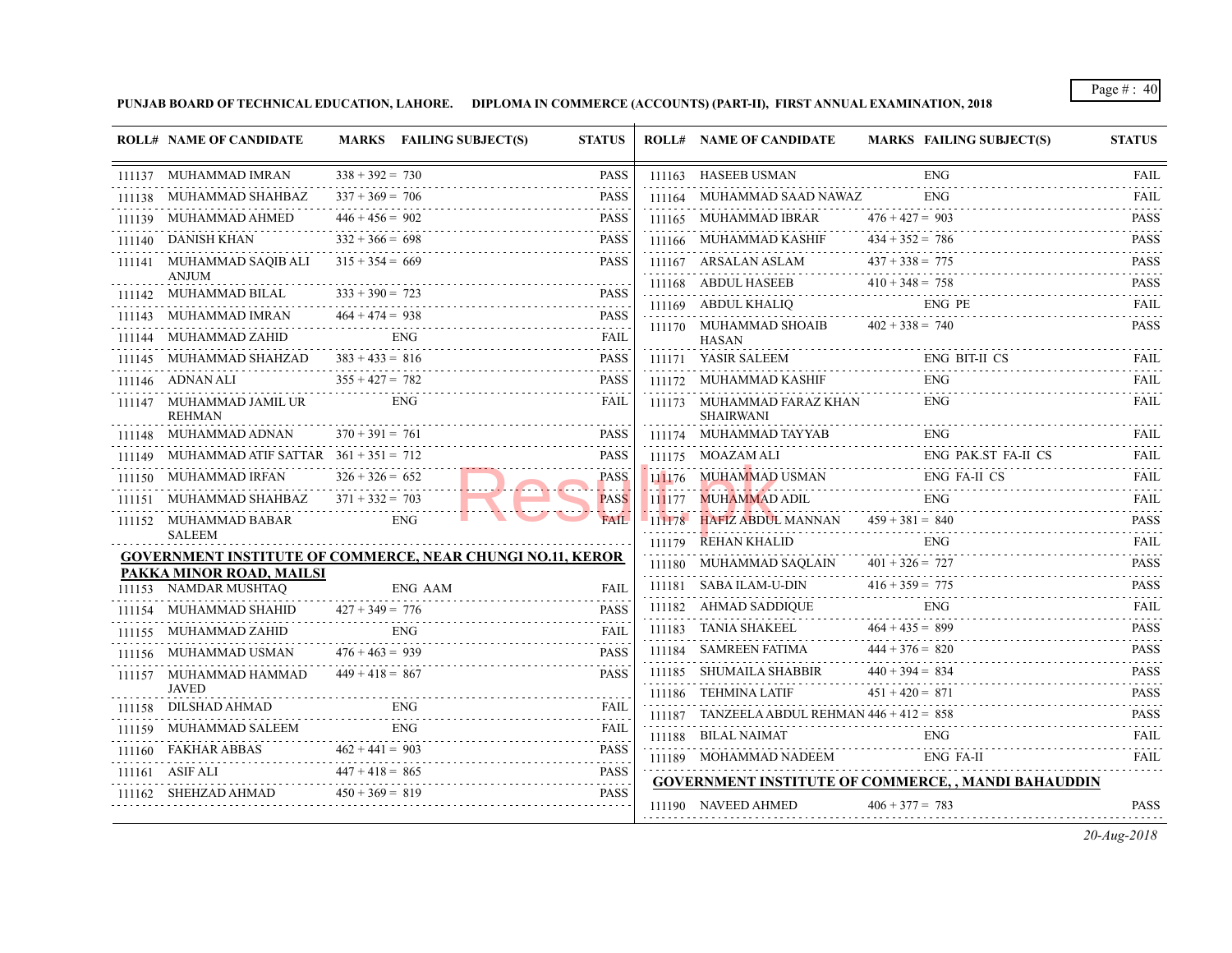| $402 + 375 = 777$<br>$314 + 339 = 653$<br><b>PASS</b><br>111191 JUNAID RASHEED<br>111218 MUHAMMAD RAMZAN<br>$314 + 333 = 647$<br>111192 RAJA NOUMAN SAFDAR<br>ENG BIT-II FA-II PE<br><b>FAIL</b><br>111219 MUHAMMAD ADNAN<br>$326 + 327 = 653$<br>111193 SHAKEEL AHMED<br>FAIL<br>111220 MUHAMMAD ADNAN<br>SHAKEEL AHMED ENG BIT-II<br>ENG URDU FA-II PE<br>111194 AMEER HAMZA<br><b>FAIL</b><br>111221 OAISAR AYYAZ<br><b>ENG</b><br>ENG PAK.ST BIT-II PE CS<br>111222 ATIF RIAZ<br>$351 + 339 = 690$<br>111195 MUHAMMAD USAMA<br><b>FAIL</b><br><b>ASGHAR</b><br><b>GOVERNMENT COLLEGE OF COMMERCE, I</b><br>$348 + 335 = 683$<br><b>PASS</b><br>111196 HAMID SHAHZAD<br>111223 MUHAMMAD HUSSAIN<br>$368 + 368 = 736$<br>ENG BIT-II<br><b>FAIL</b><br>111197 SYED QALAB E HASSAN<br>.<br>$330 + 385 = 715$<br>111224 MUHAMMAD FAISAL<br>111198 MUHAMMAD UMAR<br><b>ENG BIT-II</b><br><b>FAIL</b><br>$334 + 394 = 728$<br><b>FAROOO</b><br>111225 SAQIB ALI<br>and a state.<br>111199 AWAIS ASHRAF<br>111226 MUHAMMAD YOUNAS<br>$328 + 352 = 680$<br>ENG PE CS<br>111200 AHSAN ANWAR<br>R ENG PE CS FAIL<br>111227 MUHAMMAD MUBASHAR $408 + 440 = 848$<br><b>AKRAM</b><br>111201 MUHAMMAD MOHSIN $344 + 282 = 626$<br><b>PASS</b><br>111228 HAIDER ALI<br><b>ENG</b><br><b>ENG</b><br>111202 ALI HAIDER<br>FAIL<br>R ENG ENG<br>$367 + 427 = 794$<br>111229 MUBEEN ASLAM<br>111203 FAROOQ AHMED<br>ED ENG PAK.ST<br><b>FAIL</b><br>111230 MUHAMMAD MUDASSAR<br><b>ENG</b><br><b>FAIL</b><br>111204 DANISH NAVEED<br><b>ENG</b><br>$111231$ MUHAMMAD AQIB JAVEED $357 + 365 = 722$<br><b>GOVERNMENT INSTITUTE OF COMMERCE, JHANG ROAD, MANKERA</b><br>.<br>$308 + 326 = 634$<br>111232 MEHDI HASSAN<br>111205 ALI HASSAN<br>$486 + 482 = 968$<br><b>PASS</b><br>111233 MUHAMMAD ZOHAIB<br>$419 + 450 = 869$<br>$462 + 447 = 909$<br>111206 FAKHAR ILTAF<br><b>PASS</b><br>111234 DANIAL ASMAT<br><b>ENG</b><br>$384 + 362 = 746$<br>111207 MUHAMMAD RIAZ<br><b>PASS</b><br>111235 MUHAMMAD IMRAN ASLAM325 + 329 = $654$<br>.<br>$404 + 433 = 837$<br><b>PASS</b><br>111208 EHTASHAM UL HASSAN<br>111236 SAQLAIN NAEEM Fail In Part-I + 3<br>1.1.1.1.1<br>$388 + 372 = 760$<br>111209 IMRAN HAIDER<br><b>PASS</b><br>111209 IMRAN HAIDER $388 + 372 = 760$ PASS<br>111237 IFRAN ALI<br>$314 + 390 = 704$<br>$386 + 355 = 741$<br><b>PASS</b><br>111210 MUHAMMAD USMAN<br>$380 + 355 = 741$<br>$388 + 432 = 820$<br>111238 MUHAMMAD NOMAN<br>$\mathcal{L}^{\mathcal{A}}\left( \mathcal{L}^{\mathcal{A}}\left( \mathcal{L}^{\mathcal{A}}\right) \right) =\mathcal{L}^{\mathcal{A}}\left( \mathcal{L}^{\mathcal{A}}\right)$<br>$427 + 424 = 851$<br><b>PASS</b><br>111211 ABID ALI<br>AKRAM<br>$449 + 454 = 903$<br>111212 SHEHRYAR ZAHOOR<br><b>PASS</b><br>111239 SIBTAIN AKRAM<br>$461 + 481 = 942$<br>$416 + 391 = 807$<br>$445 + 496 = 941$<br><b>PASS</b><br>111240 MUHAMMAD KASHIF<br>111213 MUHAMMAD SAJJAD<br><b>RASHEED</b><br>$325 + 381 = 706$<br>111214 MUHAMMAD ARIF<br>706 PASS<br>111241 ADNAN RAZA $310 + 379 = 689$<br>$337 + 400 = 737$<br>111215 YASIR ALI<br>PASS<br>I $337 + 400 = 737$ PASS<br>111242 HAIDER<br><b>URD</b><br>$377 + 329 = 706$<br><b>PASS</b><br>111216 MOHSIN RAZA<br><b>ENG</b><br>111243 MUHAMMAD ALI<br>$346 + 356 = 702$<br><b>PASS</b><br>111217 MUHAMMAD ADNAN<br>SHAAHZAD | <b>ROLL# NAME OF CANDIDATE</b> | MARKS FAILING SUBJECT(S) | <b>STATUS</b> | <b>ROLL# NAME OF CANDIDATE</b> | <b>MARKS FAIL</b> |
|-----------------------------------------------------------------------------------------------------------------------------------------------------------------------------------------------------------------------------------------------------------------------------------------------------------------------------------------------------------------------------------------------------------------------------------------------------------------------------------------------------------------------------------------------------------------------------------------------------------------------------------------------------------------------------------------------------------------------------------------------------------------------------------------------------------------------------------------------------------------------------------------------------------------------------------------------------------------------------------------------------------------------------------------------------------------------------------------------------------------------------------------------------------------------------------------------------------------------------------------------------------------------------------------------------------------------------------------------------------------------------------------------------------------------------------------------------------------------------------------------------------------------------------------------------------------------------------------------------------------------------------------------------------------------------------------------------------------------------------------------------------------------------------------------------------------------------------------------------------------------------------------------------------------------------------------------------------------------------------------------------------------------------------------------------------------------------------------------------------------------------------------------------------------------------------------------------------------------------------------------------------------------------------------------------------------------------------------------------------------------------------------------------------------------------------------------------------------------------------------------------------------------------------------------------------------------------------------------------------------------------------------------------------------------------------------------------------------------------------------------------------------------------------------------------------------------------------------------------------------------------------------------------------------------------------------------------------------------------------------------------------------------------------------------------------------------------------------------------------------------------------------------------------------------------------------------------------------------------------------------------------------------------------------------------------------------|--------------------------------|--------------------------|---------------|--------------------------------|-------------------|
|                                                                                                                                                                                                                                                                                                                                                                                                                                                                                                                                                                                                                                                                                                                                                                                                                                                                                                                                                                                                                                                                                                                                                                                                                                                                                                                                                                                                                                                                                                                                                                                                                                                                                                                                                                                                                                                                                                                                                                                                                                                                                                                                                                                                                                                                                                                                                                                                                                                                                                                                                                                                                                                                                                                                                                                                                                                                                                                                                                                                                                                                                                                                                                                                                                                                                                                       |                                |                          |               |                                |                   |
|                                                                                                                                                                                                                                                                                                                                                                                                                                                                                                                                                                                                                                                                                                                                                                                                                                                                                                                                                                                                                                                                                                                                                                                                                                                                                                                                                                                                                                                                                                                                                                                                                                                                                                                                                                                                                                                                                                                                                                                                                                                                                                                                                                                                                                                                                                                                                                                                                                                                                                                                                                                                                                                                                                                                                                                                                                                                                                                                                                                                                                                                                                                                                                                                                                                                                                                       |                                |                          |               |                                |                   |
|                                                                                                                                                                                                                                                                                                                                                                                                                                                                                                                                                                                                                                                                                                                                                                                                                                                                                                                                                                                                                                                                                                                                                                                                                                                                                                                                                                                                                                                                                                                                                                                                                                                                                                                                                                                                                                                                                                                                                                                                                                                                                                                                                                                                                                                                                                                                                                                                                                                                                                                                                                                                                                                                                                                                                                                                                                                                                                                                                                                                                                                                                                                                                                                                                                                                                                                       |                                |                          |               |                                |                   |
|                                                                                                                                                                                                                                                                                                                                                                                                                                                                                                                                                                                                                                                                                                                                                                                                                                                                                                                                                                                                                                                                                                                                                                                                                                                                                                                                                                                                                                                                                                                                                                                                                                                                                                                                                                                                                                                                                                                                                                                                                                                                                                                                                                                                                                                                                                                                                                                                                                                                                                                                                                                                                                                                                                                                                                                                                                                                                                                                                                                                                                                                                                                                                                                                                                                                                                                       |                                |                          |               |                                |                   |
|                                                                                                                                                                                                                                                                                                                                                                                                                                                                                                                                                                                                                                                                                                                                                                                                                                                                                                                                                                                                                                                                                                                                                                                                                                                                                                                                                                                                                                                                                                                                                                                                                                                                                                                                                                                                                                                                                                                                                                                                                                                                                                                                                                                                                                                                                                                                                                                                                                                                                                                                                                                                                                                                                                                                                                                                                                                                                                                                                                                                                                                                                                                                                                                                                                                                                                                       |                                |                          |               |                                |                   |
|                                                                                                                                                                                                                                                                                                                                                                                                                                                                                                                                                                                                                                                                                                                                                                                                                                                                                                                                                                                                                                                                                                                                                                                                                                                                                                                                                                                                                                                                                                                                                                                                                                                                                                                                                                                                                                                                                                                                                                                                                                                                                                                                                                                                                                                                                                                                                                                                                                                                                                                                                                                                                                                                                                                                                                                                                                                                                                                                                                                                                                                                                                                                                                                                                                                                                                                       |                                |                          |               |                                |                   |
|                                                                                                                                                                                                                                                                                                                                                                                                                                                                                                                                                                                                                                                                                                                                                                                                                                                                                                                                                                                                                                                                                                                                                                                                                                                                                                                                                                                                                                                                                                                                                                                                                                                                                                                                                                                                                                                                                                                                                                                                                                                                                                                                                                                                                                                                                                                                                                                                                                                                                                                                                                                                                                                                                                                                                                                                                                                                                                                                                                                                                                                                                                                                                                                                                                                                                                                       |                                |                          |               |                                |                   |
|                                                                                                                                                                                                                                                                                                                                                                                                                                                                                                                                                                                                                                                                                                                                                                                                                                                                                                                                                                                                                                                                                                                                                                                                                                                                                                                                                                                                                                                                                                                                                                                                                                                                                                                                                                                                                                                                                                                                                                                                                                                                                                                                                                                                                                                                                                                                                                                                                                                                                                                                                                                                                                                                                                                                                                                                                                                                                                                                                                                                                                                                                                                                                                                                                                                                                                                       |                                |                          |               |                                |                   |
|                                                                                                                                                                                                                                                                                                                                                                                                                                                                                                                                                                                                                                                                                                                                                                                                                                                                                                                                                                                                                                                                                                                                                                                                                                                                                                                                                                                                                                                                                                                                                                                                                                                                                                                                                                                                                                                                                                                                                                                                                                                                                                                                                                                                                                                                                                                                                                                                                                                                                                                                                                                                                                                                                                                                                                                                                                                                                                                                                                                                                                                                                                                                                                                                                                                                                                                       |                                |                          |               |                                |                   |
|                                                                                                                                                                                                                                                                                                                                                                                                                                                                                                                                                                                                                                                                                                                                                                                                                                                                                                                                                                                                                                                                                                                                                                                                                                                                                                                                                                                                                                                                                                                                                                                                                                                                                                                                                                                                                                                                                                                                                                                                                                                                                                                                                                                                                                                                                                                                                                                                                                                                                                                                                                                                                                                                                                                                                                                                                                                                                                                                                                                                                                                                                                                                                                                                                                                                                                                       |                                |                          |               |                                |                   |
|                                                                                                                                                                                                                                                                                                                                                                                                                                                                                                                                                                                                                                                                                                                                                                                                                                                                                                                                                                                                                                                                                                                                                                                                                                                                                                                                                                                                                                                                                                                                                                                                                                                                                                                                                                                                                                                                                                                                                                                                                                                                                                                                                                                                                                                                                                                                                                                                                                                                                                                                                                                                                                                                                                                                                                                                                                                                                                                                                                                                                                                                                                                                                                                                                                                                                                                       |                                |                          |               |                                |                   |
|                                                                                                                                                                                                                                                                                                                                                                                                                                                                                                                                                                                                                                                                                                                                                                                                                                                                                                                                                                                                                                                                                                                                                                                                                                                                                                                                                                                                                                                                                                                                                                                                                                                                                                                                                                                                                                                                                                                                                                                                                                                                                                                                                                                                                                                                                                                                                                                                                                                                                                                                                                                                                                                                                                                                                                                                                                                                                                                                                                                                                                                                                                                                                                                                                                                                                                                       |                                |                          |               |                                |                   |
|                                                                                                                                                                                                                                                                                                                                                                                                                                                                                                                                                                                                                                                                                                                                                                                                                                                                                                                                                                                                                                                                                                                                                                                                                                                                                                                                                                                                                                                                                                                                                                                                                                                                                                                                                                                                                                                                                                                                                                                                                                                                                                                                                                                                                                                                                                                                                                                                                                                                                                                                                                                                                                                                                                                                                                                                                                                                                                                                                                                                                                                                                                                                                                                                                                                                                                                       |                                |                          |               |                                |                   |
|                                                                                                                                                                                                                                                                                                                                                                                                                                                                                                                                                                                                                                                                                                                                                                                                                                                                                                                                                                                                                                                                                                                                                                                                                                                                                                                                                                                                                                                                                                                                                                                                                                                                                                                                                                                                                                                                                                                                                                                                                                                                                                                                                                                                                                                                                                                                                                                                                                                                                                                                                                                                                                                                                                                                                                                                                                                                                                                                                                                                                                                                                                                                                                                                                                                                                                                       |                                |                          |               |                                |                   |
|                                                                                                                                                                                                                                                                                                                                                                                                                                                                                                                                                                                                                                                                                                                                                                                                                                                                                                                                                                                                                                                                                                                                                                                                                                                                                                                                                                                                                                                                                                                                                                                                                                                                                                                                                                                                                                                                                                                                                                                                                                                                                                                                                                                                                                                                                                                                                                                                                                                                                                                                                                                                                                                                                                                                                                                                                                                                                                                                                                                                                                                                                                                                                                                                                                                                                                                       |                                |                          |               |                                |                   |
|                                                                                                                                                                                                                                                                                                                                                                                                                                                                                                                                                                                                                                                                                                                                                                                                                                                                                                                                                                                                                                                                                                                                                                                                                                                                                                                                                                                                                                                                                                                                                                                                                                                                                                                                                                                                                                                                                                                                                                                                                                                                                                                                                                                                                                                                                                                                                                                                                                                                                                                                                                                                                                                                                                                                                                                                                                                                                                                                                                                                                                                                                                                                                                                                                                                                                                                       |                                |                          |               |                                |                   |
|                                                                                                                                                                                                                                                                                                                                                                                                                                                                                                                                                                                                                                                                                                                                                                                                                                                                                                                                                                                                                                                                                                                                                                                                                                                                                                                                                                                                                                                                                                                                                                                                                                                                                                                                                                                                                                                                                                                                                                                                                                                                                                                                                                                                                                                                                                                                                                                                                                                                                                                                                                                                                                                                                                                                                                                                                                                                                                                                                                                                                                                                                                                                                                                                                                                                                                                       |                                |                          |               |                                |                   |
|                                                                                                                                                                                                                                                                                                                                                                                                                                                                                                                                                                                                                                                                                                                                                                                                                                                                                                                                                                                                                                                                                                                                                                                                                                                                                                                                                                                                                                                                                                                                                                                                                                                                                                                                                                                                                                                                                                                                                                                                                                                                                                                                                                                                                                                                                                                                                                                                                                                                                                                                                                                                                                                                                                                                                                                                                                                                                                                                                                                                                                                                                                                                                                                                                                                                                                                       |                                |                          |               |                                |                   |
|                                                                                                                                                                                                                                                                                                                                                                                                                                                                                                                                                                                                                                                                                                                                                                                                                                                                                                                                                                                                                                                                                                                                                                                                                                                                                                                                                                                                                                                                                                                                                                                                                                                                                                                                                                                                                                                                                                                                                                                                                                                                                                                                                                                                                                                                                                                                                                                                                                                                                                                                                                                                                                                                                                                                                                                                                                                                                                                                                                                                                                                                                                                                                                                                                                                                                                                       |                                |                          |               |                                |                   |
|                                                                                                                                                                                                                                                                                                                                                                                                                                                                                                                                                                                                                                                                                                                                                                                                                                                                                                                                                                                                                                                                                                                                                                                                                                                                                                                                                                                                                                                                                                                                                                                                                                                                                                                                                                                                                                                                                                                                                                                                                                                                                                                                                                                                                                                                                                                                                                                                                                                                                                                                                                                                                                                                                                                                                                                                                                                                                                                                                                                                                                                                                                                                                                                                                                                                                                                       |                                |                          |               |                                |                   |
|                                                                                                                                                                                                                                                                                                                                                                                                                                                                                                                                                                                                                                                                                                                                                                                                                                                                                                                                                                                                                                                                                                                                                                                                                                                                                                                                                                                                                                                                                                                                                                                                                                                                                                                                                                                                                                                                                                                                                                                                                                                                                                                                                                                                                                                                                                                                                                                                                                                                                                                                                                                                                                                                                                                                                                                                                                                                                                                                                                                                                                                                                                                                                                                                                                                                                                                       |                                |                          |               |                                |                   |
|                                                                                                                                                                                                                                                                                                                                                                                                                                                                                                                                                                                                                                                                                                                                                                                                                                                                                                                                                                                                                                                                                                                                                                                                                                                                                                                                                                                                                                                                                                                                                                                                                                                                                                                                                                                                                                                                                                                                                                                                                                                                                                                                                                                                                                                                                                                                                                                                                                                                                                                                                                                                                                                                                                                                                                                                                                                                                                                                                                                                                                                                                                                                                                                                                                                                                                                       |                                |                          |               |                                |                   |
|                                                                                                                                                                                                                                                                                                                                                                                                                                                                                                                                                                                                                                                                                                                                                                                                                                                                                                                                                                                                                                                                                                                                                                                                                                                                                                                                                                                                                                                                                                                                                                                                                                                                                                                                                                                                                                                                                                                                                                                                                                                                                                                                                                                                                                                                                                                                                                                                                                                                                                                                                                                                                                                                                                                                                                                                                                                                                                                                                                                                                                                                                                                                                                                                                                                                                                                       |                                |                          |               |                                |                   |
|                                                                                                                                                                                                                                                                                                                                                                                                                                                                                                                                                                                                                                                                                                                                                                                                                                                                                                                                                                                                                                                                                                                                                                                                                                                                                                                                                                                                                                                                                                                                                                                                                                                                                                                                                                                                                                                                                                                                                                                                                                                                                                                                                                                                                                                                                                                                                                                                                                                                                                                                                                                                                                                                                                                                                                                                                                                                                                                                                                                                                                                                                                                                                                                                                                                                                                                       |                                |                          |               |                                |                   |
|                                                                                                                                                                                                                                                                                                                                                                                                                                                                                                                                                                                                                                                                                                                                                                                                                                                                                                                                                                                                                                                                                                                                                                                                                                                                                                                                                                                                                                                                                                                                                                                                                                                                                                                                                                                                                                                                                                                                                                                                                                                                                                                                                                                                                                                                                                                                                                                                                                                                                                                                                                                                                                                                                                                                                                                                                                                                                                                                                                                                                                                                                                                                                                                                                                                                                                                       |                                |                          |               |                                |                   |
|                                                                                                                                                                                                                                                                                                                                                                                                                                                                                                                                                                                                                                                                                                                                                                                                                                                                                                                                                                                                                                                                                                                                                                                                                                                                                                                                                                                                                                                                                                                                                                                                                                                                                                                                                                                                                                                                                                                                                                                                                                                                                                                                                                                                                                                                                                                                                                                                                                                                                                                                                                                                                                                                                                                                                                                                                                                                                                                                                                                                                                                                                                                                                                                                                                                                                                                       |                                |                          |               |                                |                   |
|                                                                                                                                                                                                                                                                                                                                                                                                                                                                                                                                                                                                                                                                                                                                                                                                                                                                                                                                                                                                                                                                                                                                                                                                                                                                                                                                                                                                                                                                                                                                                                                                                                                                                                                                                                                                                                                                                                                                                                                                                                                                                                                                                                                                                                                                                                                                                                                                                                                                                                                                                                                                                                                                                                                                                                                                                                                                                                                                                                                                                                                                                                                                                                                                                                                                                                                       |                                |                          |               |                                |                   |
|                                                                                                                                                                                                                                                                                                                                                                                                                                                                                                                                                                                                                                                                                                                                                                                                                                                                                                                                                                                                                                                                                                                                                                                                                                                                                                                                                                                                                                                                                                                                                                                                                                                                                                                                                                                                                                                                                                                                                                                                                                                                                                                                                                                                                                                                                                                                                                                                                                                                                                                                                                                                                                                                                                                                                                                                                                                                                                                                                                                                                                                                                                                                                                                                                                                                                                                       |                                |                          |               |                                |                   |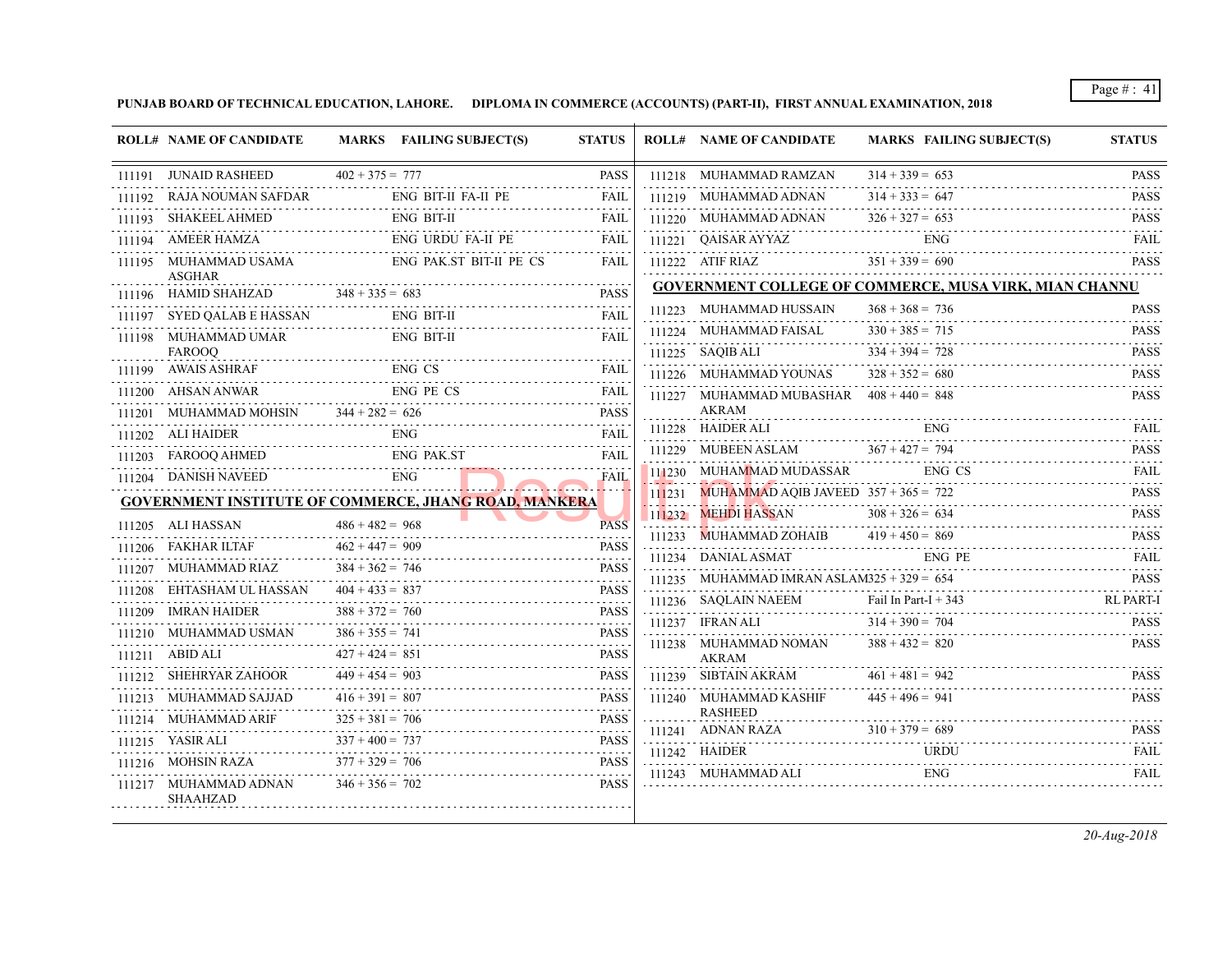|                 | <b>ROLL# NAME OF CANDIDATE</b>                                                                                                                                                                                                           | MARKS FAILING SUBJECT(S)                                    | <b>STATUS</b>      | <b>ROLL# NAME OF CANDIDATE</b>             | <b>MARKS FAIL</b> |
|-----------------|------------------------------------------------------------------------------------------------------------------------------------------------------------------------------------------------------------------------------------------|-------------------------------------------------------------|--------------------|--------------------------------------------|-------------------|
|                 |                                                                                                                                                                                                                                          | <b>GOVERNMENT COLLEGE OF COMMERCE, NEAR OFFICER COLONY,</b> |                    | 111271 MOHSIN IQBAL NIAZI                  | ENG.              |
| <b>MIANWALI</b> |                                                                                                                                                                                                                                          |                                                             |                    | 111272 AHMED DIN                           | ENG.              |
|                 | 111244 MUHAMMAD KHIZAR<br><b>ABBAS</b>                                                                                                                                                                                                   | $452 + 459 = 911$                                           | <b>PASS</b>        | 111273 MUHAMMAD NOUMAN $398 + 422 = 820$   |                   |
|                 | 111245 MOHAMMAD BILAL $426 + 428 = 854$                                                                                                                                                                                                  |                                                             | <b>PASS</b>        | HUSSAIN SHAH<br>111274 MOHSIN KHAN         | <b>ENG</b>        |
|                 | 111246 AWAL KHAN                                                                                                                                                                                                                         | $439 + 418 = 857$                                           | .<br><b>PASS</b>   | 111275 MUHAMMAD USAMA KUNDI336 + 347 = 683 |                   |
|                 | 111247 MUHAMMAD ZEESHAN $446 + 439 = 885$<br><b>HAIDER</b>                                                                                                                                                                               |                                                             | .<br><b>PASS</b>   | 111276 MUHAMMAD SAEED                      | $386 + 392 = 778$ |
|                 | 111248 MUHAMMAD IMRAN                                                                                                                                                                                                                    | $423 + 423 = 846$                                           | <b>PASS</b>        | 111277 MUHAMMAD IRFAN                      | $376 + 370 = 746$ |
|                 | 111249 MOHSIN SHAHZAD KHAN $472 + 507 = 979$                                                                                                                                                                                             |                                                             | <b>PASS</b>        | 111278 ATIF UR REHMAN                      | ENG.              |
|                 | 111250 SAJID LATIF                                                                                                                                                                                                                       | $398 + 383 = 781$<br>$398 + 383 = 781$ PASS                 | <b>PASS</b>        | 111279 MUHAMMAD UZAIR                      | <b>ENG</b>        |
|                 | 111251 MUHAMMAD DANIAL $398 + 355 = 753$                                                                                                                                                                                                 |                                                             | <b>PASS</b>        | 111280 ZEESHAN AHMED $347 + 329 = 676$     |                   |
|                 | 111252 ZARKASH KHAN Fail In Part-I + 351                                                                                                                                                                                                 | N Fail In Part-I + 351 RL PART-I                            | <b>RL PART-I</b>   | 111281 MUHAMMAD SHERAZ                     | $386 + 392 = 778$ |
|                 | 111253 NAEEM ULLAH KHAN                                                                                                                                                                                                                  | ENG<br>{AN FAIL FWG FAIL                                    | FAIL               | 111282 MUHAMMAD FAIZAN HAYAT               | ENG.              |
|                 | 111254 MUHAMMAD AFZAAL                                                                                                                                                                                                                   | <b>ENG</b>                                                  | <b>FAIL</b>        | 111283 DANISH HAYAT                        | ENG.              |
|                 | 111255 MUHAMMAD AWAIS $418 + 387 = 805$                                                                                                                                                                                                  |                                                             | <b>PASS</b>        | 111284 MUHAMMAD IRFAN                      | ENG.              |
|                 | $\begin{minipage}{0.9\linewidth} \begin{tabular}{l} \hline 111256 & SHAHZAD AHMED \\ \hline \end{tabular} \end{minipage} \begin{minipage}{0.9\linewidth} \begin{tabular}{l} \hline \multicolumn{3}{l}{EMG} \end{tabular} \end{minipage}$ |                                                             | <b>FAIL</b>        | 111285 MUHAMMAD SAQIB                      | <b>ENG</b>        |
| .               | 111257 SHAFI ULLAH                                                                                                                                                                                                                       | $\begin{bmatrix} \text{ENG} \end{bmatrix}$                  | <b>FAIL</b>        | 111286 QAMAR MUNIR KHAN                    | ENG.<br>AAM       |
|                 | 111258 HAMMAD HASSAN KHAN                                                                                                                                                                                                                | <b>ENG</b>                                                  | FAIL               | 111287 NAJEEB AHMED                        | <b>ENG</b>        |
|                 | 111259 MUHAMMAD IMRAN                                                                                                                                                                                                                    | <b>ENG URDU</b>                                             | FAIL               | 111288 ATTA UR REHMAN                      | ENG.              |
| .               | 111260 AMEER ABDULLAH KHAN                                                                                                                                                                                                               | <b>ENG</b>                                                  |                    | 111289 MUHAMMAD AHMED                      | <b>ENG</b>        |
|                 | 111261 AHMED KHAN                                                                                                                                                                                                                        |                                                             | FAIL<br>.          | 111290 MUHAMMAD ARSLAN                     | ENG.              |
|                 |                                                                                                                                                                                                                                          | 111262 TAUQEER AHMED ENG FAIL                               |                    | 111291 LARAIB ALI                          |                   |
|                 | 111263 AHMED FARAZ<br>.                                                                                                                                                                                                                  | an sa bailtean an t-<br>ENG                                 |                    | 111292 AZHAR AMEER KHAN                    | ENG I             |
|                 | 111264 MUHAMMAD NADEEM                                                                                                                                                                                                                   | <b>ENG</b>                                                  | <b>FAIL</b>        |                                            | FA-II             |
|                 | 111265 ADAM KHAN                                                                                                                                                                                                                         | <b>ENG</b>                                                  | FAIL<br>2.2.2.2.2. | 111293 MUHAMMAD WASEEM<br><b>SIJJAD</b>    | <b>ENG</b>        |
|                 |                                                                                                                                                                                                                                          | <b>ENG</b><br>111266 MUHAMMAD ARSALAN ENG FAIL              |                    | 111294 MUHAMMAD SHAHID                     | ENG.              |
|                 | 111267 SOBAN ALI                                                                                                                                                                                                                         | ENG <b>ENG</b>                                              | FAIL               | 111295 MUHAMMAD WAJID                      | ENG.              |
|                 |                                                                                                                                                                                                                                          |                                                             |                    | <b>WASEEM KHAN</b>                         |                   |
|                 | 111269 SHAKIL AHMED                                                                                                                                                                                                                      | <b>ENG</b>                                                  | FAIL<br>.          | 111296 MUHAMMAD RAMZAN                     | <b>ENG</b>        |
|                 | 111270 MUHAMMAD SHAHZAD                                                                                                                                                                                                                  | <b>ENG</b>                                                  | FAIL               | 111297 ABDUL MANAN                         | $474 + 479 = 953$ |
|                 |                                                                                                                                                                                                                                          |                                                             |                    |                                            |                   |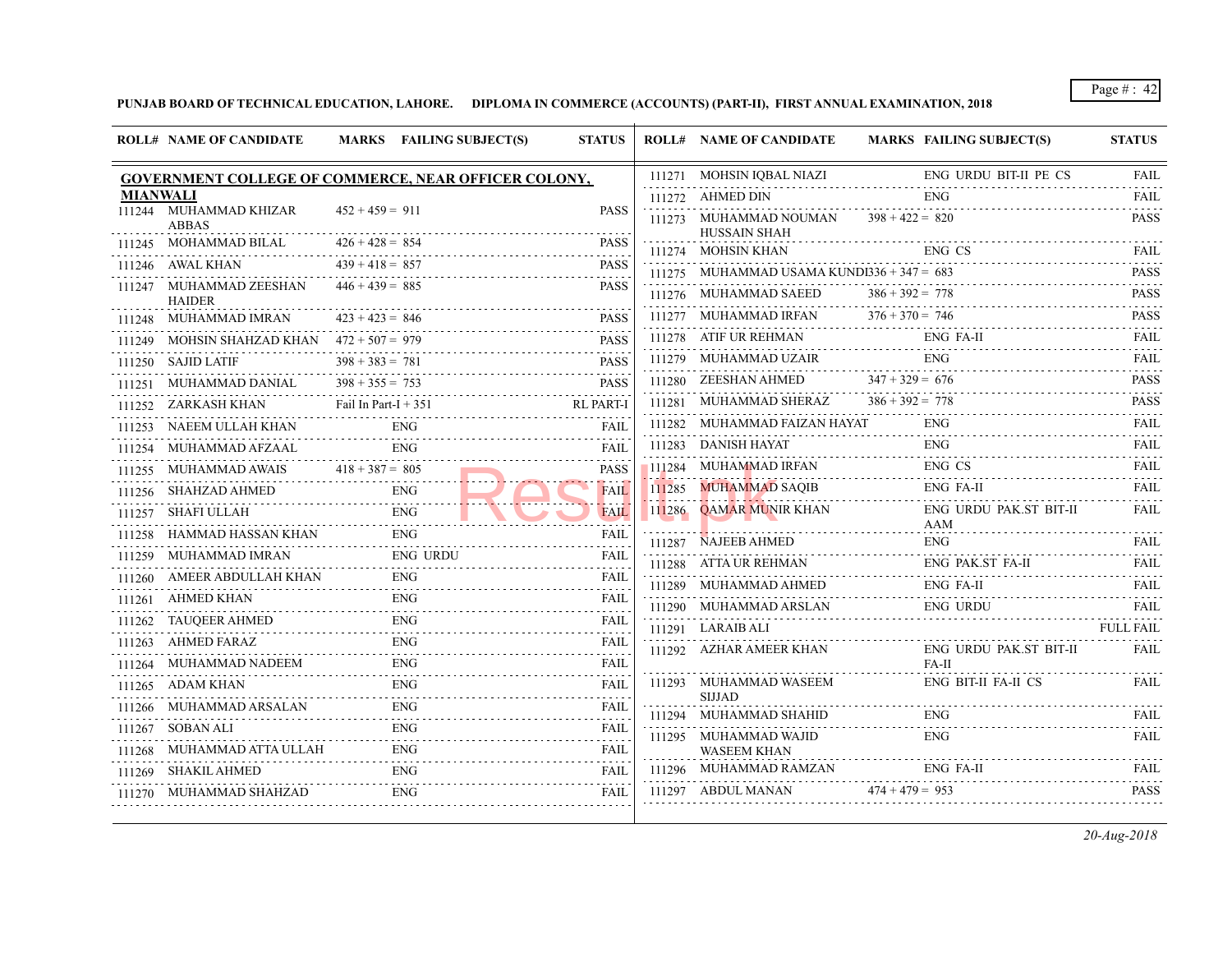|        | <b>ROLL# NAME OF CANDIDATE</b>                          |                   | MARKS FAILING SUBJECT(S)                           | <b>STATUS</b>                                                                                                                                                | <b>ROLL# NAME OF CANDIDATE</b>                            | <b>MARKS FAIL</b>    |            |
|--------|---------------------------------------------------------|-------------------|----------------------------------------------------|--------------------------------------------------------------------------------------------------------------------------------------------------------------|-----------------------------------------------------------|----------------------|------------|
|        | 111298 SYED AYAZ HAIDER                                 |                   | <b>ENG</b>                                         | FAIL                                                                                                                                                         | 111325 MUHAMMAD FARAZ                                     |                      | ENG.       |
|        | 111299 MUHAMMAD SHAHZAD                                 |                   | <b>ENG FA-II</b>                                   | <b>FAIL</b>                                                                                                                                                  | 111326 MUHAMMAD ASIF                                      |                      | ENG.       |
|        | KHAN<br>YASIR ABBAS                                     |                   |                                                    | .                                                                                                                                                            | 111327 SAJJAD HAIDER AWAN                                 |                      | ENG.       |
| 111300 | RABBAS ENG FA-II FAIL<br>$436 + 454 = 890$              |                   |                                                    |                                                                                                                                                              | 111328 LAROSH ALI                                         |                      | <b>ENG</b> |
|        | 111301 SHAHZAIB                                         |                   | $436 + 454 = 890$ PASS                             |                                                                                                                                                              | 111329 JUNAID IRSHAM                                      |                      | ENG.       |
| 111302 | MUHAMMAD BILAL $406 + 435 = 841$<br><b>NAVEED</b>       |                   |                                                    | <b>PASS</b>                                                                                                                                                  | 111330 ASIM SHAHZAD ANSARI                                |                      | ENG.       |
|        | 111303 MUHAMMAD AMIR NAZIR                              |                   | <b>ENG</b>                                         | FAIL                                                                                                                                                         | 111331 FARHAN KHAN                                        |                      | <b>ENG</b> |
|        | 111304 QAMMAR TUFAIL KHAN                               |                   | ENG<br>N ENG FAIL                                  |                                                                                                                                                              | 111332 SHAHID MEHMOOD                                     |                      | <b>ENG</b> |
| 111305 | MUHAMMAD ZEESHAN                                        |                   | ENG                                                | FAIL                                                                                                                                                         | 111333 SHAHID BASHIR                                      |                      | <b>ENG</b> |
| 111306 | RIZWAN KHAN                                             | $415 + 426 = 841$ |                                                    | <b>PASS</b>                                                                                                                                                  | 111334 SAMEE ULLAH KHAN                                   |                      | <b>ENG</b> |
| 111307 | MAHBOOB HUSSAIN Fail In Part-I + 403                    |                   | AIN Fail In Part-I + 403 RL                        | RL PART-I                                                                                                                                                    | 111335 SHAKEEL ADNAN                                      |                      | <b>ENG</b> |
|        | 111308 MUHAMMAD UMAIR                                   |                   |                                                    | FAIL<br>2.2.2.2.2.                                                                                                                                           | <b>GOVERNMENT INSTITUTE OF COMMERCE,</b>                  |                      |            |
|        | 111309 MUHAMMAD SAQIB ENG FAIL<br>111309 MUHAMMAD SAQIB |                   |                                                    |                                                                                                                                                              | <b>NEAR BUS STAND, MINCHINABAD</b>                        |                      |            |
|        | 111310 SHAMS UZ ZAMAN                                   |                   | <b>ENG</b>                                         | FAIL                                                                                                                                                         | 111336 MUBASHIR NAZAR                                     |                      | ENG.       |
|        | 111311 UMAIR HAYAT                                      |                   | ENG URDU FA-II                                     | FAIL                                                                                                                                                         | 111337 RAMEEZ MURTAZA                                     | $449 + 459 = 908$    |            |
|        | 111312 MUHAMMAD YOUSAF                                  |                   | ENG-                                               | .<br><b>FAIL</b>                                                                                                                                             | 111338 ASIF NAWAZ                                         | $415 + 403 = 818$    |            |
|        | KHAN<br>111313 MUHAMMAD KHAN                            |                   | ENG.                                               |                                                                                                                                                              | 111339 MUHAMMAD ARSALAN                                   | $427 + 397 = 824$    |            |
|        | MUHAMMAD RASHID                                         | $468 + 447 = 915$ |                                                    | FAIL                                                                                                                                                         | 111340 MUHAMMAD AFZAL                                     |                      | ENG I      |
| 111314 |                                                         |                   |                                                    | <b>PASS</b>                                                                                                                                                  | 111341 MUHAMMAD SUFYAN                                    |                      | <b>ENG</b> |
|        | 111315 IMRAN HAIDER                                     | $377 + 390 = 767$ |                                                    | PASS                                                                                                                                                         | 111342 MUHAMMAD NAVEED Fail In Part-I + 3                 |                      |            |
|        | 111316 MUHAMMAD ASIF NAWAZ<br>KHAN                      |                   |                                                    | <b>ABSENT</b>                                                                                                                                                | 111343 ZIA UR REHMAN                                      |                      | ENG I      |
|        | 111317 MUHAMMAD FAISAL KHAN $346 + 309 = 655$           |                   |                                                    | <b>PASS</b>                                                                                                                                                  | 111344 NIAZ AHMAD                                         |                      | <b>ENG</b> |
|        | 111318     KHIZAR HAYAT KHAN                            |                   | ENG-                                               |                                                                                                                                                              | 111345 SHOAIB BASHEER                                     |                      | <b>ENG</b> |
|        | 111319 MUHAMMAD ZEESHAN                                 |                   |                                                    | FAIL                                                                                                                                                         | 111346 MUHAMMAD UMAIR                                     | Fail In Part-I + $3$ |            |
|        | 111320 BASIT KHAN                                       |                   | <b>ENG</b>                                         | FAIL                                                                                                                                                         | <b>GOVERNMENT COLLEGE OF COMMERCE,</b>                    |                      |            |
| 111321 | TARIQ IQBAL KHAN                                        |                   | <b>ENG</b>                                         | $\frac{1}{2} \left( \frac{1}{2} \right) \left( \frac{1}{2} \right) \left( \frac{1}{2} \right) \left( \frac{1}{2} \right) \left( \frac{1}{2} \right)$<br>FAIL | <b>BAHAWALPUR ROAD,, MULTAN</b><br>111347 MUHAMMAD REHMAN | $450 + 452 = 902$    |            |
| 111322 | MUHAMMAD NAWAZ KHAN                                     |                   | ENG-<br>ENG<br>----------------------------------- | . <b>.</b><br><b>FAIL</b>                                                                                                                                    | <b>TANVEER</b>                                            |                      |            |
|        | 111323 ABRAR AHMAD KHAN                                 | .                 | ENG.                                               | FAIL                                                                                                                                                         | 111348 MUHAMMAD RAMZAN                                    | $435 + 423 = 858$    |            |
|        | 111324 MUHAMMAD ZAHOOR                                  |                   | <b>ENG</b>                                         | FAIL                                                                                                                                                         | 111349 SYED FAIZAN BUKHARI                                | $430 + 397 = 827$    |            |
|        | KHAN                                                    |                   |                                                    |                                                                                                                                                              | 111350 HAMZA ALEEM                                        | $382 + 337 = 719$    |            |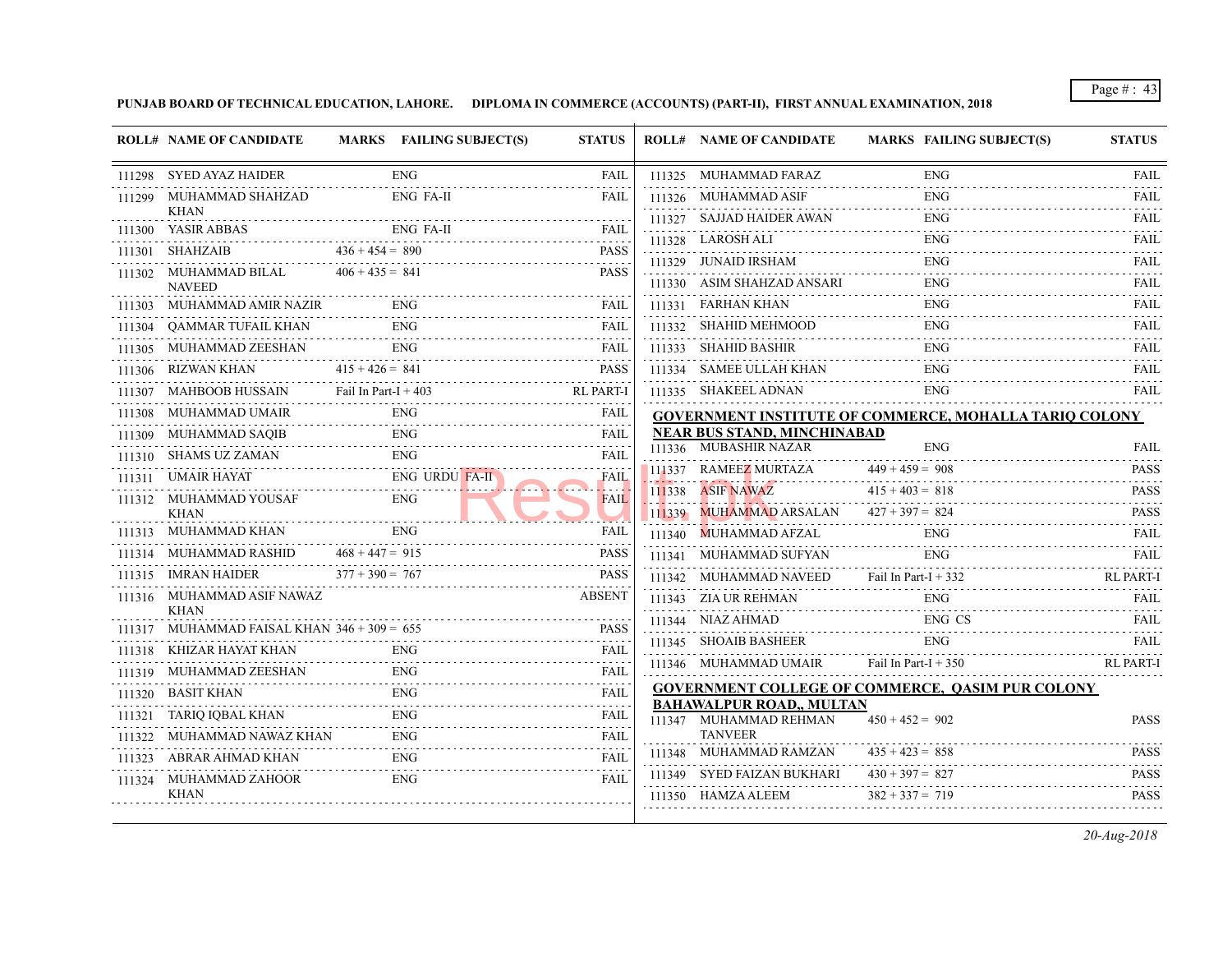| <b>ROLL# NAME OF CANDIDATE</b>                                                                                                                    |                   | MARKS FAILING SUBJECT(S)           | <b>STATUS</b>                                | <b>ROLL# NAME OF CANDIDATE</b>                             | <b>MARKS FAIL</b> |
|---------------------------------------------------------------------------------------------------------------------------------------------------|-------------------|------------------------------------|----------------------------------------------|------------------------------------------------------------|-------------------|
| 111351 ALI ASAD                                                                                                                                   | $439 + 449 = 888$ |                                    | <b>PASS</b>                                  | 111380 MUHAMMAD TALHA                                      | $485 + 447 = 932$ |
| 111352 MOHAMMAD HUSNAIN                                                                                                                           | $384 + 358 = 742$ |                                    | <b>PASS</b>                                  | 111381 SYED TANVEER SHAH                                   | FA-II             |
| 111353 MUHAMMAD SALMAN                                                                                                                            |                   | ENG FA-II                          | FAIL                                         | 111382 MUHAMMAD SHAN                                       | $379 + 396 = 775$ |
| 111354 MUHAMMAD MUAVIA                                                                                                                            |                   | $FA-II$                            | FAIL                                         | 111383 KHURAM AMMAD                                        | $348 + 356 = 704$ |
| KHILJI<br>111355 HAMMAD MUSADIQ $388 + 335 = 723$                                                                                                 |                   |                                    |                                              | 111384 MUHAMMAD SHAHZAD $382 + 352 = 734$                  |                   |
| 111356 MUHAMMAD SAQIB $371 + 360 = 731$                                                                                                           |                   |                                    |                                              | 111385 MUHAMMAD ANAS                                       | $385 + 412 = 797$ |
| 111357 MUDASSIR KARIM $417 + 418 = 835$                                                                                                           |                   |                                    | AD SAQIB 371 + 360 = 731 PASS<br><b>PASS</b> | 111386 ASFAND KHALID                                       | BIT-I             |
|                                                                                                                                                   |                   |                                    | KARIM $417 + 418 = 835$ PASS                 | 111387 UMAIR INTIZAR $367 + 401 = 768$                     |                   |
| 111358 MUHAMMAD HAMMAD FA-II FAIL FAIL                                                                                                            |                   |                                    | FAIL                                         | 111388 ABI WAQAS $373 + 388 = 761$                         |                   |
| 111359 MUHAMMAD SHEHRYAR FA-II PE CS FAIL FAIL                                                                                                    |                   |                                    | FAIL                                         | 111389 TARIQ SALEEM $286 + 335 = 621$                      |                   |
| $\begin{tabular}{lllllllllll} \bf 111360 & AHSAAN BABAR & \textbf{\textcolor{red}{EMG}} & \textbf{\textcolor{red}{FALL}} \\ \hline \end{tabular}$ |                   |                                    |                                              | 111390 HAMZA ASGHAR CS                                     |                   |
| 111361 ALIAKBAR $370 + 397 = 767$ PASS                                                                                                            |                   |                                    |                                              | 111391 SHAHROZ KHAN $305 + 350 = 655$                      |                   |
| $ENG$ FA-II FAIL<br>111363 MUHAMMAD NOUMAN 350 + 346 = 696                                                                                        |                   |                                    |                                              | 111392 MUHAMMAD ZAIN UL                                    | <b>ENG</b>        |
| 111364 ABDULLAH QASIM $365 + 363 = 728$                                                                                                           |                   | NOUMAN $350 + 346 = 696$           | <b>PASS</b>                                  | <b>ABIDEEN</b>                                             | ENG.              |
| 111365 MUHAMMAD ALI $340 + 336 = 676$                                                                                                             |                   |                                    | <b>PASS</b>                                  | 111393 ANEES UR REHMAN E<br>111394 HASNAIN ELAHI           | <b>ENG</b>        |
| 111366 MUHAMMAD ASIF WAHEED                                                                                                                       |                   | <b>FA-II CS</b>                    | <b>FAIL</b>                                  | 111395 MUHAMMAD SHAHZAD                                    | ENG               |
| 111367 MUBEEN AMEEN                                                                                                                               |                   | FA-II CS                           | FAIL                                         | 111396 ABDUL REHMAN                                        | ENG.              |
| 111368 MUSHARAF SIDDIQUI<br>111368 MUSHARAF SIDDIQUI ENG CS                                                                                       |                   |                                    | FAIL                                         | 111397 MUHAMMAD ZAFAR $302 + 334 = 636$                    |                   |
| 111369 YASIR ZAHID                                                                                                                                |                   | FA-II CS<br>HD FA-II CS            | FAIL                                         | 111398 MUHAMMAD SAQLAIN                                    | FA-II             |
| 111370 MUHAMMAD MUZAMIL<br><b>BUTT</b>                                                                                                            |                   | FA-II CS                           | FAIL                                         | 111399 MUHAMMAD MUZAMMIL $332 + 338 = 670$<br><b>NISAR</b> |                   |
| 111371 MUHAMMAD MUAZZAM $374 + 357 = 731$<br>111371 MUHAMMAD MUAZZAM $374 + 357 = 731$ PASS                                                       |                   |                                    | PASS                                         | 111400 SAJAD KHALID                                        | <b>ENG</b>        |
| 111372 HAMZA NADEEM<br>A NADEEM ABSENT                                                                                                            |                   |                                    | ABSENT                                       |                                                            | ENG               |
| 111373 MUHAMMAD ADNAN FA-II CS FAIL CO                                                                                                            |                   |                                    | FAIL                                         | 111402 MUHAMMAD TALHA ENC                                  | <b>ENG</b>        |
| 111374 ARSLAN AHMAD $361 + 342 = 703$ PASS                                                                                                        |                   |                                    |                                              | 111403 ABU SUFFYAN                                         | <b>ENG</b>        |
| 111375 IRFAN RUSTAM                                                                                                                               |                   | ENG FA-II CS<br>USTAM ENG FA-II CS | FAIL                                         | 111404 ABDUL KAREEM 343 + 360 = 703                        |                   |
| 111376 MUBASHIR HAIDER CS FAIL                                                                                                                    |                   |                                    | FAIL                                         | 111405 MUHAMMAD ZUBAIR                                     | <b>ENG</b>        |
| 111377 MUZAMMIL HUSSAIN<br>111377 MUZAMMIL HUSSAIN CS FAIL                                                                                        | CS <sub>c</sub>   |                                    | FAIL                                         | 111406 FAISAL ALI                                          | <b>ENG</b>        |
| 111378 UMAN SUBHAN                                                                                                                                |                   | HAN $373 + 317 = 690$              | PASS                                         | 111407 MUHAMMAD MATEEN                                     | <b>ENG</b>        |
| 111379 SHERAZ KHALID $420 + 421 = 841$                                                                                                            |                   |                                    | <b>PASS</b>                                  | <b>SOHAIL</b>                                              |                   |
|                                                                                                                                                   |                   |                                    |                                              |                                                            |                   |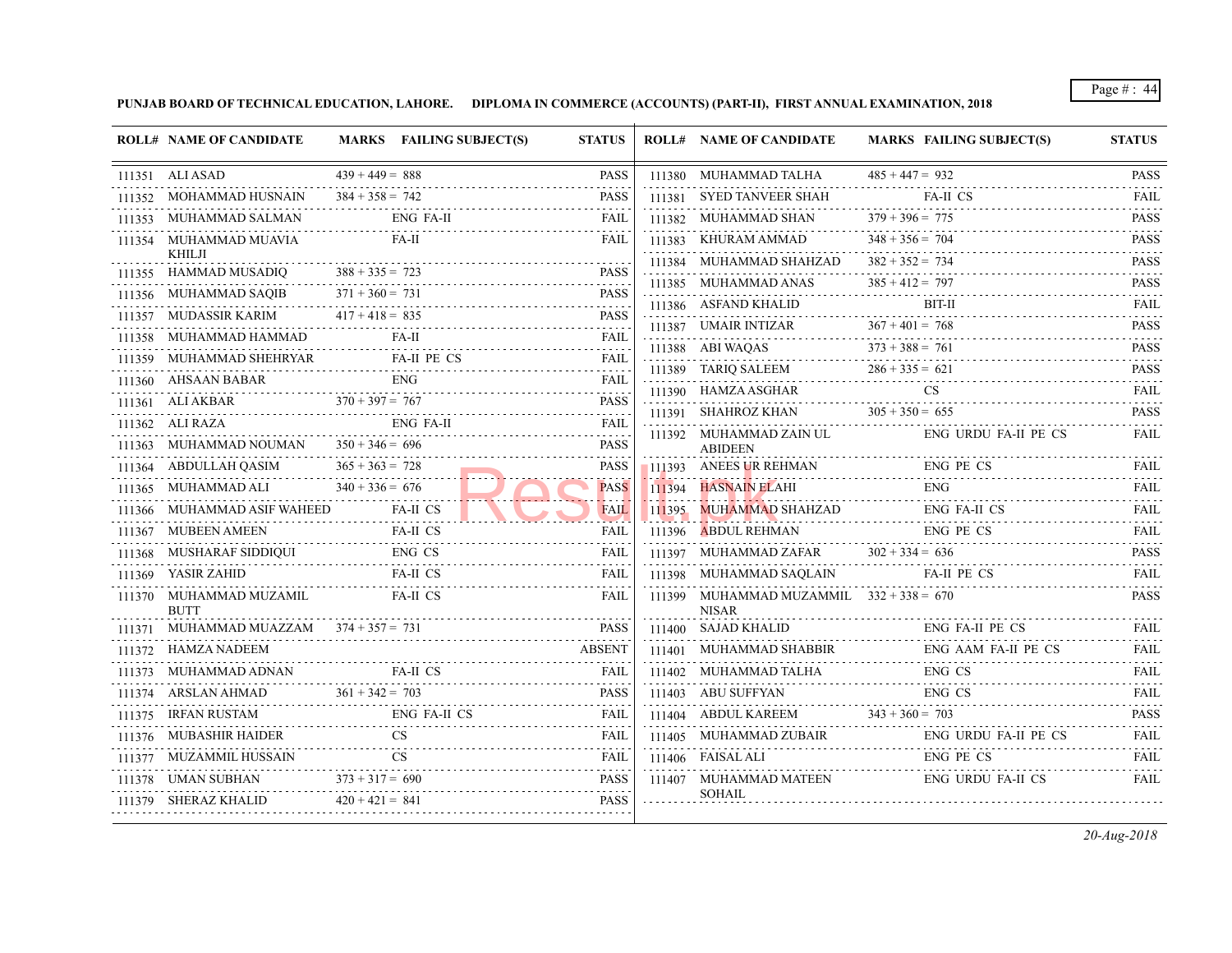|        | <b>ROLL# NAME OF CANDIDATE</b>               | MARKS FAILING SUBJECT(S)                                                                                                        | <b>STATUS</b> | <b>ROLL# NAME OF CANDIDATE</b>                                                  | <b>MARKS FAIL</b> |
|--------|----------------------------------------------|---------------------------------------------------------------------------------------------------------------------------------|---------------|---------------------------------------------------------------------------------|-------------------|
|        | 111408 MUHAMMAD KASHAN                       | FA-II CS                                                                                                                        | <b>FAIL</b>   | 111435 BAKHTAWAR AFZAL                                                          | $360 + 317 = 677$ |
|        | <b>JAMSHAID</b><br>111409 UMAIR ABBAS        |                                                                                                                                 |               | 111436 UMER RIAZ                                                                | $399 + 409 = 808$ |
|        |                                              | S ENG URDU PE EAIL                                                                                                              |               | 111437 ZOFISHAN $404 + 430 = 834$                                               |                   |
|        | 111411 JAMEEL ABBAS                          | 111410 MUHAMMAD SALMAN ENG URDU FA-II PE CS FAIL                                                                                |               | 111438 MUSTAFA JAFFER                                                           | <b>ENG</b>        |
|        |                                              | BAS ENG FA-II FAIL FAIL                                                                                                         |               | 111439     HAFIZ MUHAMMAD HAMZA                                                 | ENG               |
|        |                                              | 111412 MUHAMMAD SARWAR ENG URDU FA-II PE CS FAIL                                                                                |               | <b>RAFIO</b>                                                                    |                   |
|        | 111413 SALMAN SHAFIQ                         |                                                                                                                                 |               | 111440 HAFIZ MUHAMMAD TAHA $376 + 419 = 795$<br>RAFIO                           |                   |
|        |                                              |                                                                                                                                 |               | 111441 MUHAMMAD BILAL                                                           | ENG.              |
|        | 111415 MUHAMMAD SAJID                        | AJID ENG FA-II CS FAIL                                                                                                          | FAIL          | 111442 AMARA NAZIR $343 + 389 = 732$                                            |                   |
|        |                                              | $\begin{tabular}{lllllllllllll} \bf{111416} & \bf{SHAH JAHAN SAHIL} & \bf{ENG FA-II PE CS} & \bf{FAIL} \\ \hline \end{tabular}$ |               | 111443 MAHRUKH $338 + 405 = 743$                                                |                   |
|        |                                              | $111417 \quad {\rm AHSAN\; SALEEM} \qquad \qquad {\rm FA-II\; PE} \qquad \qquad {\rm FAIL}$                                     |               | 111444 MUHAMMAD SADDIOUE                                                        | <b>URD</b>        |
|        | 111418 WAQAR AHMAD                           | <b>ENG</b>                                                                                                                      | FAIL          | 111445 MUHAMMAD TAHIR $362 + 375 = 737$                                         |                   |
|        | 111419 ZEESHAN SUBHAN $335 + 406 = 741$      | 111419 ZEESHAN SUBHAN $335 + 406 = 741$ PASS                                                                                    |               | 111446 MUHAMMAD HAMZA $514 + 452 = 966$                                         |                   |
|        |                                              | 111420 MUHAMMAD ASIF $337 + 341 = 678$ PASS                                                                                     | <b>PASS</b>   | <b>SHAFQAT</b>                                                                  |                   |
|        | 111421 RAMZAN KHAN $326 + 330 = 656$         |                                                                                                                                 | <b>PASS</b>   | $111447$ UZMA ASIF                                                              | $323 + 359 = 682$ |
|        | 111422 SAJID HUSSAIN $377 + 403 = 780$       |                                                                                                                                 | <b>PASS</b>   | 111448 MUHAMMAD ALI RAZA                                                        | <b>ENG</b>        |
| 111423 | ZAHID HUSSAIN                                | ENG-                                                                                                                            | FAIL          | 111449 MUHAMMAD MUBASHIR $353 + 361 = 714$                                      |                   |
|        | 111424 SHEHZAD MUSHTAQ $313 + 312 = 625$     |                                                                                                                                 | <b>PASS</b>   | <u> 1994 - Jan Alemania, martin aleman</u><br>111450 ALI SHER $329 + 385 = 714$ |                   |
|        | 111425 HAFIZ MUHAMMAD<br><b>MUBEEN</b>       | $328 + 324 = 652$                                                                                                               | <b>PASS</b>   | 111451 SANA ALTAF                                                               | <b>ENG</b>        |
|        |                                              |                                                                                                                                 | FAIL          | 111452 MUHAMMAD TALHA $313 + 370 = 683$                                         |                   |
|        | 111427 BILAWAL                               | 111427 BILAWAL ENG FA-II FAIL FAIL                                                                                              |               | 111453 WASEEM ABBAS                                                             | ENG.              |
|        |                                              | 111428 MUHAMMAD RAMZAN ENG FAIL                                                                                                 |               | 111454 MUHAMMAD TUSEEF<br><b>HASHIM</b>                                         | <b>ENG</b>        |
|        | 111429 MUHAMMAD FARUKH ENG PE                |                                                                                                                                 | FAIL          | 111455 SHAGUFTA PERVEEN                                                         | <b>ENG</b>        |
|        |                                              | <b>GOVERNMENT COLLEGE OF COMMERCE, CANTT, NEAR STATE BANK</b>                                                                   |               | 111456 BUSHRA KHALID EN                                                         | <b>ENG</b>        |
|        | <b>OF PAKISTAN, MULTAN</b>                   |                                                                                                                                 |               | 111457 FAKHAR AHMAD                                                             | <b>ENG</b>        |
|        | 111430 MUDASSIR AHMED                        | $408 + 389 = 797$                                                                                                               | <b>PASS</b>   | 111458 RIMSHA RASHEED BHATTI                                                    | FA-II             |
|        | 111431 MUHAMMAD USAMA AZAM $420 + 355 = 775$ |                                                                                                                                 | <b>PASS</b>   | 111459 ALI FAROOQ                                                               | <b>ENG</b>        |
|        | 111432 DANISH DANIEL $376 + 379 = 755$       |                                                                                                                                 | <b>PASS</b>   | 111460 SAJID KHALID $343 + 337 = 680$                                           |                   |
|        | 111433 MUHAMMAD SHAHBAZ $358 + 400 = 758$    | MUHAMMAD SHAHBAZ $358 + 400 = 758$ PASS                                                                                         |               | 111461 ABDUL RAFE KHAN                                                          | ENG I             |
|        | 111434 MUQADDAS TAHIR $376 + 387 = 763$      | 11434 MUQADDAS TAHIR 376 + 387 = 763 PASS                                                                                       |               | 111462 SYED ALI HAIDER                                                          | <b>ENG</b>        |
|        |                                              |                                                                                                                                 |               |                                                                                 |                   |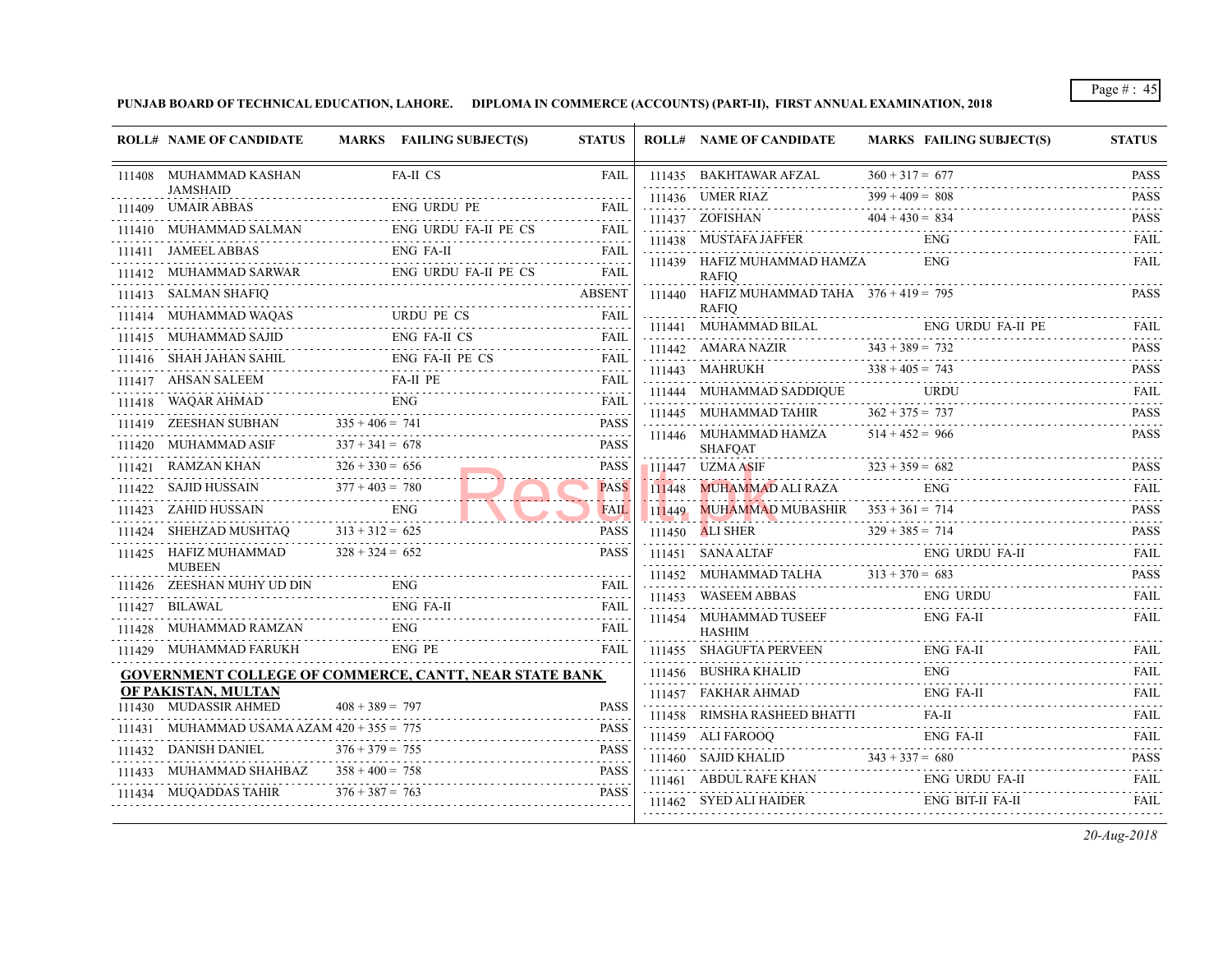|        | <b>ROLL# NAME OF CANDIDATE</b>                                                        |                   | MARKS FAILING SUBJECT(S)    | <b>STATUS</b> | <b>ROLL# NAME OF CANDIDATE</b>               | <b>MARKS FAIL</b> |
|--------|---------------------------------------------------------------------------------------|-------------------|-----------------------------|---------------|----------------------------------------------|-------------------|
|        | 111463 AFTAB RASOOL                                                                   |                   | ENG FA-II                   | FAIL          | 111489 KHADIJA LARAIB                        | $443 + 450 = 893$ |
|        | $408 + 408 = 816$<br>111464 RASHID ALI                                                |                   |                             | <b>PASS</b>   | 111490 MEHREEN ZUBAIR                        | $356 + 401 = 757$ |
|        | 111465 MUHAMMAD JAHANZAIB                                                             |                   | FA-II                       | FAIL          | 111491 ZEENAT YASMEEN                        | $507 + 468 = 975$ |
|        | KHAN                                                                                  |                   |                             |               | 111492 MUQADUS HAYAT $448 + 441 = 889$       |                   |
|        | 111466 USMAN HASSAN SIDDIQUI                                                          |                   | URDU FA-II                  |               | 111493 SUMAIRA YASMEEN $438 + 431 = 869$     |                   |
|        | 111467 MAVIYA AJMAL                                                                   | $357 + 331 = 688$ | $AL$ $357 + 331 = 688$ PASS |               | 111494 ANAM IQBAL                            | $327 + 369 = 696$ |
|        | 111468 ARSALAN HUSSAIN<br><b>BUKHARI</b>                                              | $336 + 334 = 670$ |                             | <b>PASS</b>   | 111495 KHADIJA KANWAL $459 + 478 = 937$      |                   |
|        | 111469 AWAIS KHAN LODHI $346 + 341 = 687$ PASS                                        |                   |                             | <b>PASS</b>   | 111496 ESHA AYYUB $405 + 426 = 831$          |                   |
|        | 111470 ZAIN NAEEM<br>111470 ZAIN NAEEM ENG FA-II FAIL FAIL                            |                   | <b>ENG FA-II</b>            | FAIL          | 111497 SABA NOOR $312 + 371 = 683$           |                   |
|        | 111471 HAFIZ MUHAMMAD ASLAM ENG FA-II                                                 |                   |                             | FAIL          | 111498 RAMEEN $364 + 393 = 757$              |                   |
|        | $357 + 325 = 682$<br>111472 TALHA AYUB                                                |                   |                             | <b>PASS</b>   | 111499 TUBA SHAHID BIT-                      | BIT-I             |
|        | 111473 HASSAN ASHRAF                                                                  |                   | <b>ENG</b>                  | FAIL          | 111500 EISHA NASIR $318 + 386 = 704$         |                   |
|        | 111474 MUHAMMAD SHAHMEER $347 + 335 = 682$                                            |                   |                             | <b>PASS</b>   | 111501 SOMIA YOUSAF                          | BIT-I             |
|        | KHAN                                                                                  |                   |                             |               | 111502 RIMSHA AKRAM $356 + 450 = 806$        |                   |
|        | 111475 MUHAMMAD WAQAR<br><b>ASHRAF</b>                                                |                   | ENG                         | FAIL          | 111503 NAJEEBA KHANUM                        | $391 + 445 = 836$ |
|        | 111476 ASADULLAH KHAN                                                                 |                   |                             | <b>FAIL</b>   | 111504 SYEDA FREEHA SAJJAD $381 + 433 = 814$ |                   |
|        | AADAT AZIZ ENG FA-II CS<br>111477 SAADAT AZIZ                                         |                   |                             | <b>FAIL</b>   | 111505 TANIA KANWAL                          | $337 + 400 = 737$ |
|        | 111478 BAREERA BILAL $317 + 318 = 635$                                                |                   |                             | <b>PASS</b>   | 111506 FAKHRA MALIK $315 + 400 = 715$        |                   |
|        | 111479 SALMAN YOUNUS                                                                  | $353 + 377 = 730$ |                             | PASS          | $111507$ MUQADAS SHAHZADI $441 + 466 = 907$  |                   |
| 111480 | $ZARGHAM ABBAS$ $329 + 326 = 655$                                                     |                   |                             | <b>PASS</b>   | 111508 KOMAL SOHAIL $348 + 401 = 749$        |                   |
|        | 111481 NAZIK ALI                                                                      |                   | FA-II                       |               | 111509 AQSA ABID $266 + 377 = 6$             | $266 + 377 = 643$ |
|        | 111482 ABDUL RAHMAN                                                                   |                   | ENG FA-II PE CS             | FAIL          | 111510 KIRAN NADEEM $391 + 498 = 889$        |                   |
|        | 111483 MUHAMMAD KASHAN                                                                |                   | ENG FA-II                   | FAIL          | 111511 AMBER ALI $444 + 491 = 935$           |                   |
|        | <b>AZFAR</b>                                                                          |                   |                             |               |                                              | ENG.              |
|        | <b>GOVERNMENT COLLEGE OF TECHNOLOGY FOR WOMEN, OASIM PUR</b><br><b>COLONY, MULTAN</b> |                   |                             |               |                                              | <b>ENG</b>        |
|        | 111484 NAZISH YASIN                                                                   | $447 + 460 = 907$ |                             | <b>PASS</b>   | 111514 SABA SAEED                            | ENG               |
|        | 111485 ALEEZA RIAZ                                                                    | $453 + 471 = 924$ |                             | <b>PASS</b>   | 116506 SANA ASHRAF                           | <b>ENG</b>        |
|        | $354 + 439 = 793$<br>111486 AIMAN FAYAZ                                               |                   |                             | PASS          | <b>MULTAN COLLEGE OF COMMERCE, VEHAR</b>     |                   |
|        | 111487 ERAM IQBAL                                                                     |                   | L $347 + 426 = 773$         | <b>PASS</b>   | 111515 SAMI-UR-REHMAN                        | $349 + 371 = 720$ |
|        | 111488 HINA SHABIR                                                                    | $340 + 406 = 746$ |                             | <b>PASS</b>   | 111516 ABDUL WAHID                           | <b>ENG</b>        |
|        |                                                                                       |                   |                             |               |                                              |                   |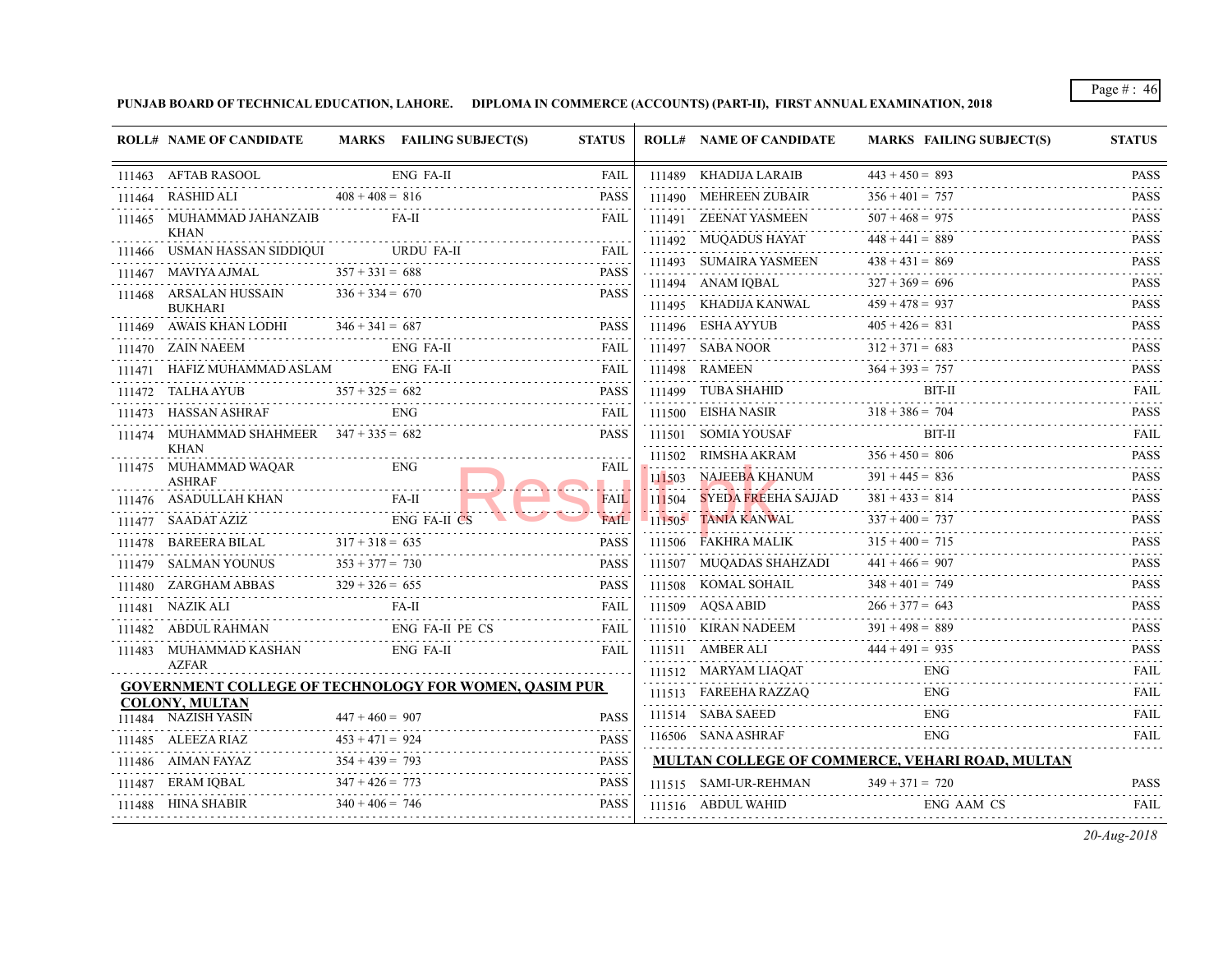|                                          | MARKS FAILING SUBJECT(S)                                                                                                                                                  | <b>STATUS</b>        | <b>ROLL# NAME OF CANDIDATE</b>                                               | <b>MARKS FAIL</b> |
|------------------------------------------|---------------------------------------------------------------------------------------------------------------------------------------------------------------------------|----------------------|------------------------------------------------------------------------------|-------------------|
| 111517 SYED TAYYAB NADEEM                | ENG AAM FA-II CS<br>ENG AAM FA-II CS FAIL                                                                                                                                 | <b>FAIL</b>          | 111543 MUHAMMAD ADIL SHAH                                                    | $FA-II$           |
| 111518 MUHAMMAD TOQEER $435 + 347 = 782$ |                                                                                                                                                                           | <b>PASS</b>          | 111544 IQRA BIBI                                                             | <b>URD</b>        |
| 111519 ROHAIL YASIN                      | $366 + 370 = 736$                                                                                                                                                         | <b>PASS</b>          | 111545 MUHAMMAD AHSAN NOOR                                                   | <b>ENG</b>        |
|                                          | 111520 SHAHZAIB ALI $363 + 363 = 726$ PASS                                                                                                                                |                      |                                                                              | <b>ENG</b>        |
|                                          | 111521 SAJID YOUSAF FA-II FAIL FAIL                                                                                                                                       |                      | 111547 FAHAD MALIK $345 + 343 = 688$                                         |                   |
|                                          | 111522 MURSALEEN AMEEN ENG URDU FA-II                                                                                                                                     | FAIL                 | 111548 ASAD ALI<br>111548 ASAD ALI                                           | FA-II             |
|                                          | 111523 MUHAMAD USAMA FA-II CS FAIL COMPARENT PRIL                                                                                                                         |                      | 111549 MUHAMMAD USAMA TARIQ $441 + 465 = 906$                                |                   |
| 111524 MUHAMMAD RASHID ENG               |                                                                                                                                                                           | FAIL                 | 111550 USAMA IRFAN                                                           | <b>URD</b>        |
| 111525 MUHAMMAD USMAN $346 + 297 = 643$  |                                                                                                                                                                           | PASS                 | 111551 SAUD ARSHAD                                                           |                   |
| <b>SHAHID</b>                            | ENG                                                                                                                                                                       | FAIL                 | 111552 MUHAMMAD HARIS                                                        | ENG.              |
| 111526 MUHAMMAD RIZWAN                   |                                                                                                                                                                           | FAIL                 | <b>OAYYUM</b><br>111553 AQSA ABID                                            | CS<br>FA-II       |
|                                          | ENG BIT-II FA-II PE CS                                                                                                                                                    | FAIL                 | 111554 MUHAMMAD JUNAID                                                       | ENG.              |
| 111566 FAIZA JAVED                       |                                                                                                                                                                           |                      | 111555 MISBHA EJAZ                                                           | <b>ENG</b>        |
| <b>BAHAWALPUR ROAD, MULTAN</b>           | <b>NISHTER COLLEGE OF COMMERCE &amp; I.T, 4-GULSITAN COLONY, OLD</b>                                                                                                      |                      |                                                                              |                   |
| 111528 MUHAMMAD ASIM                     | $394 + 399 = 793$                                                                                                                                                         | <b>PASS</b>          | 111556 NOUMAN ISHFAQ $327 + 307 = 634$<br>111557 IQRA AZIZ $344 + 322 = 666$ |                   |
| 111529 ZAIN SHAHZAD $377 + 378 = 755$    |                                                                                                                                                                           | 11.11<br><b>PASS</b> |                                                                              | FA-II             |
| 111530 OWAIS ISMAIL                      | TULL FAIL                                                                                                                                                                 |                      | 111558 UMAIR ASLAM FA-                                                       | ENG               |
|                                          | 111531 SHEZA AKHTAR FA-II CS FAIL CO                                                                                                                                      |                      | 111559 AHMAD HASNAIN ENC                                                     |                   |
| 111532 REHAN ASGHAR                      | 111532 REHAN ASGHAR ENG FAIL                                                                                                                                              |                      | 111560 KAZIM ALI $366 + 352 = 718$                                           |                   |
|                                          |                                                                                                                                                                           |                      | 111561 TAIMOOR LATIF $336 + 377 = 713$                                       |                   |
|                                          | $\begin{tabular}{c c c c c} \hline 111533 & BAYDAR BUKHT & ENG FA-II & FAIL \\ \hline 111534 & MUHAMMAD SHERAZ & 421 + 407 = 828 & \textbf{PASS} \\ \hline \end{tabular}$ |                      | 111562 RIMSHA NAEEM $356 + 372 = 728$                                        | ENG I             |
| 111535 MUHAMMAD SHOAIB                   |                                                                                                                                                                           |                      | 111563 ABDUL WAHAB KHAN<br>111564 UMAIR ALEEM                                |                   |
|                                          |                                                                                                                                                                           |                      | 111565 ZESHAN KAZMI                                                          | FA-II             |
|                                          | 111536 SAAD SABIH FA-II CS FAIL SAAD SABIH FA-II CS FAIL SAAD SABIH FA-II CS FAIL SAAD SABIH TA-II CS FAIL SASS                                                           |                      |                                                                              |                   |
|                                          | 111538 DANYAL ZAFAR ENG PAK.ST BIT-II FA-II CS                                                                                                                            | FAIL                 | SIR SYED COLLEGE OF COMMERCE, NEAR<br><b>BAHAWALPUR ROAD, MULTAN</b>         |                   |
|                                          | 111539 ZESHAN ALI KHAN $338 + 329 = 667$ PASS                                                                                                                             |                      | 111567 RANA MUHAMMAD UMAR                                                    | <b>ENG</b>        |
| 111540 JAFFAR RAZA ENG FA-II CS          | $ENG$ FA-II CS                                                                                                                                                            | <b>FAIL</b>          | LAUQMAN                                                                      |                   |
| 111541 MUHAMMAD DAYYAN $414 + 397 = 811$ |                                                                                                                                                                           | <b>PASS</b>          | 111568 MUHAMMAD SAJID NISAR                                                  | ENG.              |
| <b>REHAN</b>                             |                                                                                                                                                                           |                      | <b>GOVERNMENT COLLEGE OF COMMERCE, V</b>                                     |                   |
| 111542 NAUMAN MUSTAFA $334 + 341 = 675$  |                                                                                                                                                                           | <b>PASS</b>          | <b>SUNNY BANK, MURREE</b><br>111569 WALEED ZUBAIR                            | $410 + 438 = 848$ |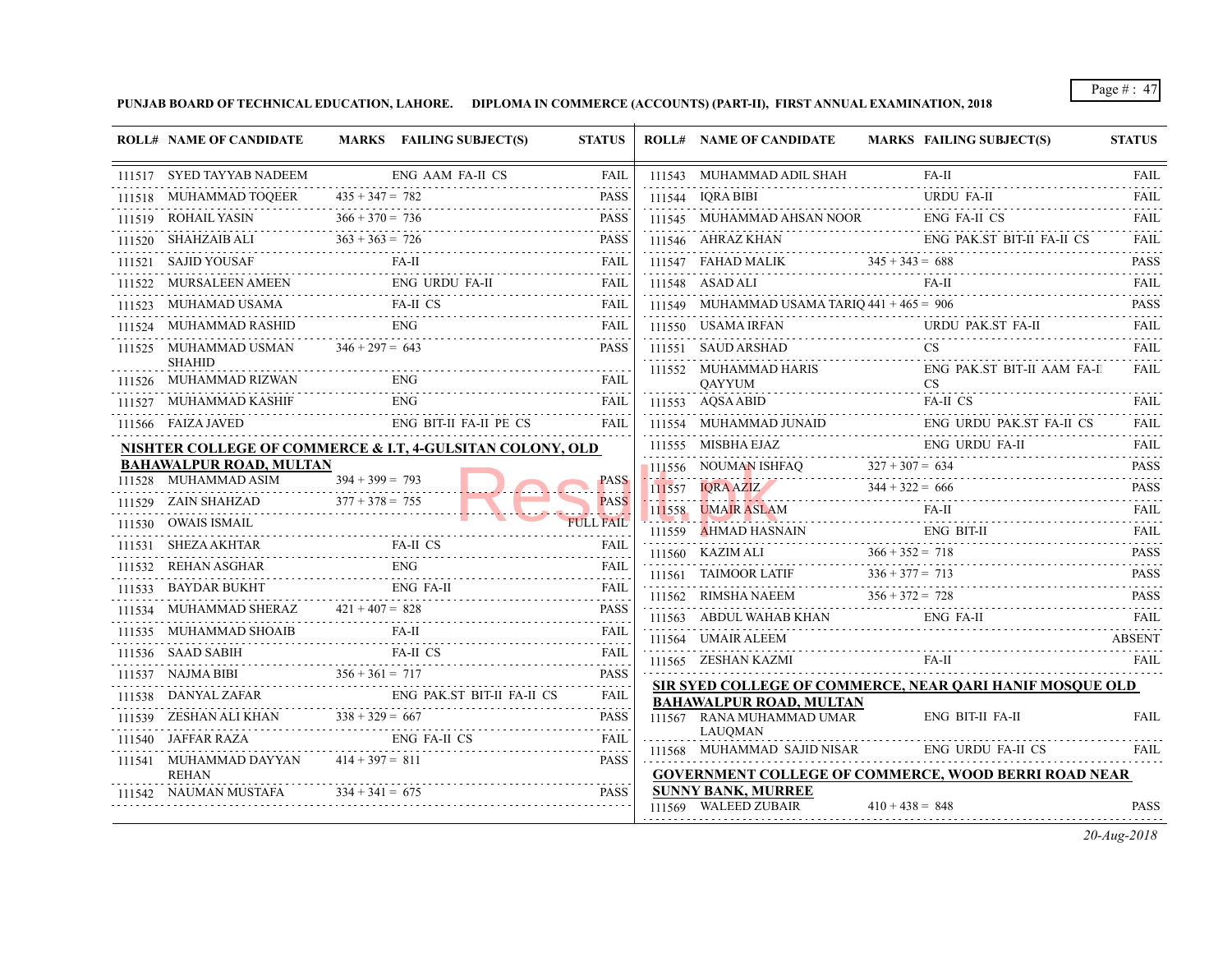|        | <b>ROLL# NAME OF CANDIDATE</b>                                |                   | MARKS FAILING SUBJECT(S)                 | <b>STATUS</b>                                                                                                                                | <b>ROLL# NAME OF CANDIDATE</b>                                    | <b>MARKS FAIL</b> |
|--------|---------------------------------------------------------------|-------------------|------------------------------------------|----------------------------------------------------------------------------------------------------------------------------------------------|-------------------------------------------------------------------|-------------------|
|        | 111570 MUHAMMAD ALI ABBASI $415 + 426 = 841$                  |                   |                                          | <b>PASS</b>                                                                                                                                  | 111598 HARIS SHAHID                                               | $325 + 396 = 721$ |
|        | 111571 HAMZA ALI                                              | $421 + 452 = 873$ |                                          | <b>PASS</b>                                                                                                                                  | 111599 FAIZAN JAVAID                                              | $315 + 416 = 731$ |
|        | 111572 SAIFULLAH SAIFI ABBASI $361 + 422 = 783$               |                   |                                          | <b>PASS</b>                                                                                                                                  | 111600 MUHAMMAD MEHTAB                                            | $340 + 425 = 765$ |
|        | 111573 HASNAIN MUMTAZ ABBASI $369 + 433 = 802$                |                   | 802 PASS                                 | <b>PASS</b>                                                                                                                                  | <b>ABBASI</b><br>111601 AHTISHAM RIZWAN                           | $317 + 410 = 727$ |
| 111574 | HUZAIFA SAJID ABBASI                                          | $361 + 434 = 795$ |                                          | <b>PASS</b>                                                                                                                                  |                                                                   |                   |
|        | 111575 FARHAD PARVAIZ $366 + 445 = 811$                       |                   |                                          | <b>PASS</b>                                                                                                                                  | $297 + 392 = 689$<br>111602 BILAL<br>111603 SAWAIRA SOHRAB        | $460 + 465 = 925$ |
|        | 111576 MUHAMMAD UMER<br><b>SHABEER</b>                        | $408 + 446 = 854$ |                                          | .<br><b>PASS</b>                                                                                                                             | <b>GOVERNMENT COLLEGE OF COMMERCE, I</b>                          |                   |
|        | 111577 HAMZA TAHIR ABBASI                                     |                   | <b>ENG</b>                               | FAIL                                                                                                                                         | <b>MUZAFFARGARH</b>                                               |                   |
|        |                                                               |                   |                                          |                                                                                                                                              | 111604 TABISH ALI                                                 | $442 + 430 = 872$ |
|        | 111579 SAAD ABBASI $303 + 402 = 705$                          |                   | PASS                                     |                                                                                                                                              | 111605 MUHAMMAD RIZWAN<br><b>FAROOO</b>                           | FA-II             |
|        | 111580 IQRA JAMIL $366 + 447 = 813$                           |                   |                                          | PASS                                                                                                                                         | 111606 MUHAMMAD TAHIR                                             | <b>ENG</b>        |
|        |                                                               |                   | 111581 MUNEEB ALI $330 + 408 = 738$ PASS |                                                                                                                                              | 111607 SYED MUHAMMAD SAAD                                         | <b>ENG</b>        |
|        | 111582 ATQA SAFDAR                                            |                   | SAFDAR $403 + 449 = 852$ PASS            | <b>PASS</b>                                                                                                                                  | NAWAZ                                                             |                   |
|        | 111583 MUHAMMAD JAWAD $304 + 383 = 687$                       |                   |                                          | <b>PASS</b>                                                                                                                                  | 111608 ASFAND YAR MUREED                                          | $344 + 400 = 744$ |
|        | $372 + 446 = 818$<br>111584 SARMAD ALI                        |                   |                                          | <b>PASS</b>                                                                                                                                  | 111609 MUHAMMAD ASIF                                              | $376 + 371 = 747$ |
|        | 111585 KHAYAM RANGZAIB $301 + 375 = 676$                      |                   |                                          | <b>PASS</b>                                                                                                                                  | 111610 SHAZIA RAZAQ 451 + 356 = 807                               |                   |
|        | 111586 KIRAN ABID SATTI $431 + 460 = 891$                     |                   |                                          | <b>PASS</b>                                                                                                                                  | 111611 <b>RAHAT MUREED</b> $460 + 430 = 890$                      |                   |
|        | 111587 FARAN EHSAN                                            |                   | ENG                                      | FAIL                                                                                                                                         | 111612 MUHAMMAD AMEER KHAN                                        | ENG.              |
|        | 111588 MUHAMMAD NOUMAN $347 + 433 = 780$                      |                   |                                          | <b>PASS</b>                                                                                                                                  | 111613 ANEELA RANA $417 + 402 = 819$                              |                   |
|        | <b>AZHAR</b>                                                  |                   |                                          |                                                                                                                                              | 111614 MUHAMMAD KALO                                              | <b>ENG</b>        |
|        | $444 + 491 = 935$<br>111589 GUL AFSHAN                        |                   |                                          | <b>PASS</b>                                                                                                                                  | 111615 MUHAMMAD ALI RAZA $413 + 403 = 816$                        |                   |
|        | 111590 MUHAMMAD SAMI ULLAHA $309 + 375 = 684$<br><b>IBRAR</b> |                   |                                          | PASS                                                                                                                                         | 111616 DILAWAR HUSSAIN                                            | FA-II             |
|        |                                                               |                   | 111591 SAAD ALI $300 + 383 = 683$ PASS   | <b>PASS</b>                                                                                                                                  | 111617 MUAZZAM ALI                                                | <b>ENG</b>        |
|        | 111592 IQRA BIBI                                              |                   | $351 + 400 = 751$ PASS                   |                                                                                                                                              | 111618 MUHAMMAD BAQIR                                             | ENG.              |
|        |                                                               |                   | 111593 QAIYNAT RIAZ $385 + 455 = 840$    | <b>PASS</b>                                                                                                                                  | 111619 MUHAMMAD SANAULLAH                                         | <b>ENG</b>        |
|        | 111594 DANISH IQBAL $283 + 389 = 672$                         |                   |                                          | <b>PASS</b>                                                                                                                                  | 111620 MUHAMMAD SAJID                                             | $373 + 346 = 719$ |
|        | 111595 MUHAMMAD ABDULLAH $333 + 408 = 741$<br><b>OURESHI</b>  |                   |                                          | PASS                                                                                                                                         | 111621 MUHAMMAD TARIQ $352 + 394 = 746$<br>111622 MUHAMMAD ZESHAN | <b>ENG</b>        |
|        | 111596 WALEED ABBASI $378 + 439 = 817$                        |                   |                                          | $- - - - - -$<br><b>PASS</b>                                                                                                                 | AHMAD                                                             |                   |
|        | 111597 NAIYAB GUL                                             | $384 + 436 = 820$ |                                          | $\mathcal{L}^{\mathcal{A}}\left( \mathcal{A}^{\mathcal{A}}\right) =\mathcal{L}^{\mathcal{A}}\left( \mathcal{A}^{\mathcal{A}}\right)$<br>PASS | 111623 MUHAMMAD MUBASHIR                                          | ENG.              |
|        |                                                               |                   |                                          |                                                                                                                                              |                                                                   |                   |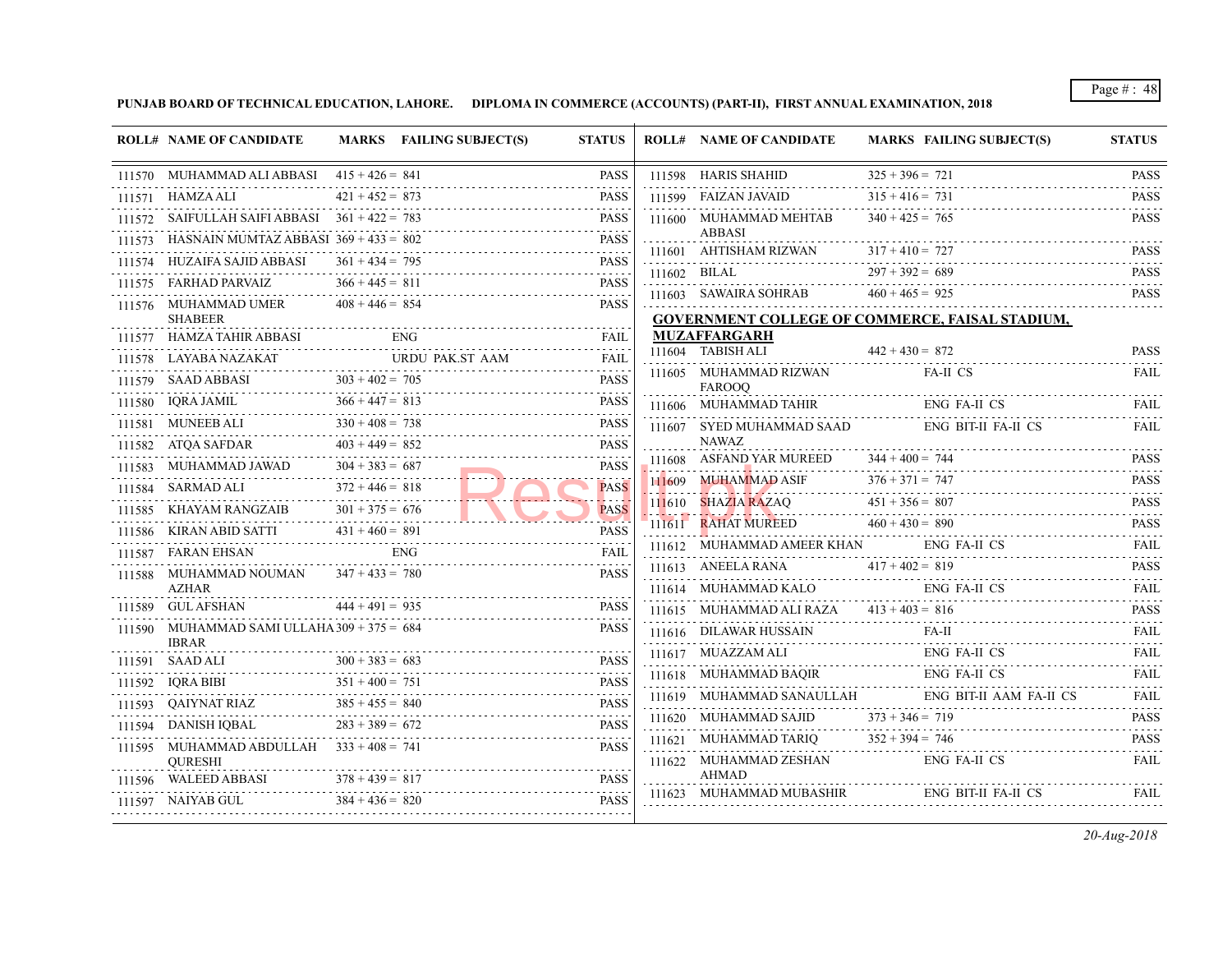| <b>ROLL# NAME OF CANDIDATE</b>                                                                                                                                                                                                                 |                   | MARKS FAILING SUBJECT(S) | <b>STATUS</b>    |                | <b>ROLL# NAME OF CANDIDATE</b>                                                  | <b>MARKS FAIL</b> |
|------------------------------------------------------------------------------------------------------------------------------------------------------------------------------------------------------------------------------------------------|-------------------|--------------------------|------------------|----------------|---------------------------------------------------------------------------------|-------------------|
| $\begin{tabular}{lllllllll} \bf 111624 & \textbf{NADEEM AHMED} & \textbf{ENG FA-II} & \textbf{FAIL} \\ \hline \end{tabular}$                                                                                                                   |                   |                          | FAIL             |                | ASIAN COLLEGE OF COMMERCE, JAMAN C                                              |                   |
| 111625 MUHAMMAD ZEESHAN $361 + 363 = 724$                                                                                                                                                                                                      |                   | $361 + 363 = 724$ PASS   | <b>PASS</b>      |                | NAROWAL PUBLIC SCHOOL, NAROWAL                                                  |                   |
| 111626 MUHAMMAD RAMZAN                                                                                                                                                                                                                         | $303 + 323 = 626$ | $303 + 323 = 626$ PASS   | PASS             |                | 111649 SANA YOUNAS                                                              | $377 + 375 = 752$ |
| 111627 MUHAMMAD SHAHBAZ                                                                                                                                                                                                                        |                   | $369 + 367 = 736$ PASS   |                  |                | <b>GOVERNMENT POST GRADUATE COLLEGE</b>                                         |                   |
| 111628 MUHAMMAD RAMZAN $315 + 331 = 646$ PASS                                                                                                                                                                                                  |                   |                          |                  |                | AL-RAHEEM GARDEN BLOCK-B, NEW LAHO<br>111650 EHTISHAM UL HASSAN                 | $451 + 467 = 918$ |
| 111629 TOUSEEF ABBAS                                                                                                                                                                                                                           |                   |                          | FAIL             |                | 111651 HAMZA MUSHTAQ $389 + 380 = 769$                                          |                   |
| $\begin{tabular}{lllllllll} \bf 111630 & A SAD HUSSAIN & \textbf{ENG CS} & \textbf{FAIL} \\ \hline \end{tabular}$                                                                                                                              |                   |                          |                  |                | 111652 AQIB ALI $375 + 379 = 754$                                               |                   |
| 111631 ZIA-UL-MOHSIN $350 + 320 = 670$ PASS                                                                                                                                                                                                    |                   |                          |                  |                | 111653 GUL BAHAR KHAN $353 + 392 = 745$                                         |                   |
| 111632 YASIR HAMEED                                                                                                                                                                                                                            |                   |                          |                  |                | 111654 MUHAMMAD SAMRAN ENC                                                      | <b>ENG</b>        |
| $\begin{tabular}{lllllllll} \bf 111633 & \bf MUHAMMAD ISMAIL & \bf ENG & \bf FAIL & \bf FAIL \\ \bf \end{tabular}$                                                                                                                             |                   |                          |                  |                | 111655 MUZAMMAL ALI                                                             | <b>ENG</b>        |
| 111634 MUHAMMAD IRFAN $345 + 321 = 666$ PASS                                                                                                                                                                                                   |                   |                          | PASS             |                | 111656 MIAN MUHAMMAD SUFYAN                                                     | $FA-II$           |
| 111635 MUHAMMAD ASAD                                                                                                                                                                                                                           |                   | ENG CS                   | FAIL             |                | <b>RAUF</b>                                                                     |                   |
| <b>MUKHTIAR</b><br>116505 MUHAMMAD ASIF $290 + 390 = 680$                                                                                                                                                                                      |                   |                          |                  |                | 111657 MIAN MUHAMMAD REHAN $380 + 358 = 738$<br><b>RAUF</b>                     |                   |
| $IAMMAD ASIF$ 290 + 390 = 680 PASS                                                                                                                                                                                                             |                   |                          |                  |                | 111658 MUHAMMAD AHSAN                                                           | <b>ENG</b>        |
| <b>GOVERNMENT INSTITUTE OF COMMERCE, NEAR RAILWAY ROAD,</b><br><b>NANKANA SAHIB</b>                                                                                                                                                            |                   |                          |                  | . <del>.</del> | <b>KAHLOW</b>                                                                   |                   |
| 111636 ALI RAZA                                                                                                                                                                                                                                |                   |                          | <b>RL</b> Fee    |                | 111659 DANISH NASEER $344 + 344 = 688$                                          |                   |
| 111636 ALI RAZA<br>111637 UMAIR ILYAS RAL Fee<br>111637 UMAIR ILYAS<br>111637 UMAIR ILYAS                                                                                                                                                      |                   |                          |                  |                | $111660$ MUHAMMAD HASSAN $338 + 361 = 699$<br><b>KHAN</b>                       |                   |
| 111638 AMANAT ALI                                                                                                                                                                                                                              |                   |                          | <b>FULL FAIL</b> |                | 111661 MUHAMMAD SHAHID $317 + 353 = 670$                                        |                   |
| 111639 MUHAMMAD SHAHBAZ<br>111639 MUHAMMAD SHAHBAZ ABSENT                                                                                                                                                                                      |                   |                          |                  |                | <b>RAFIOUE</b>                                                                  |                   |
| 111640 SAJID ALI ENG CS FAIL                                                                                                                                                                                                                   |                   |                          |                  |                | 111662 MUHAMMAD RIZWAN $356 + 359 = 715$                                        |                   |
|                                                                                                                                                                                                                                                |                   |                          |                  |                | 111663 AQIB JAVAID                                                              | <b>ENG</b>        |
| $\begin{tabular}{c c c c} \hline 111641 & ZEESHAN HABEEB & 332 + 320 = 652 & \text{PASS} \\ \hline \end{tabular} \begin{tabular}{c c c c} \hline 111642 & AKHTAR ALI & \text{Fall In Part-I + 311} & \text{RL PART-I} \\ \hline \end{tabular}$ |                   |                          |                  |                | 111664 MUHAMMAD TAZEEM $364 + 387 = 751$<br><b>BHATTI</b>                       |                   |
| 111643 MUHAMMAD SHIOB SHAH $328 + 281 = 609$                                                                                                                                                                                                   |                   |                          |                  |                | 111665 USMAN KHAN<br>111665 USMAN KHAN PAK                                      | PAK.              |
| 111644 YASIN ASHRAF ENG FAIL                                                                                                                                                                                                                   |                   |                          |                  |                | 111666 MUHAMMAD NADEEM $337 + 359 = 696$                                        |                   |
| 111645 MUHAMMAD JAVED ENG FAIL (No Chance)                                                                                                                                                                                                     |                   |                          |                  |                | 111667 UMAR RAZA $330 + 363 = 693$                                              |                   |
| GOVERNMENT INSTITUTE OF COMMERCE, MOHALLAH RAFIQABAD,                                                                                                                                                                                          |                   |                          |                  |                | 111668 MUBASHAR ALI EN                                                          | <b>ENG</b>        |
| <b>NARANG MANDI</b><br>111646 AMIR GHAFOOR                                                                                                                                                                                                     |                   |                          |                  |                |                                                                                 |                   |
|                                                                                                                                                                                                                                                |                   |                          |                  |                | 111669 MUHAMMAD AWAIS $362 + 382 = 744$<br>111670 HAMZA AMEEN $295 + 334 = 629$ |                   |
|                                                                                                                                                                                                                                                |                   |                          |                  |                | 111671 MUHAMMAD AWAIS                                                           | ENG I             |
| 111648 HAROON EHSAN $315 + 345 = 660$ PASS                                                                                                                                                                                                     |                   |                          |                  |                | 111672 HAMZA AMJAD                                                              | <b>ENG</b>        |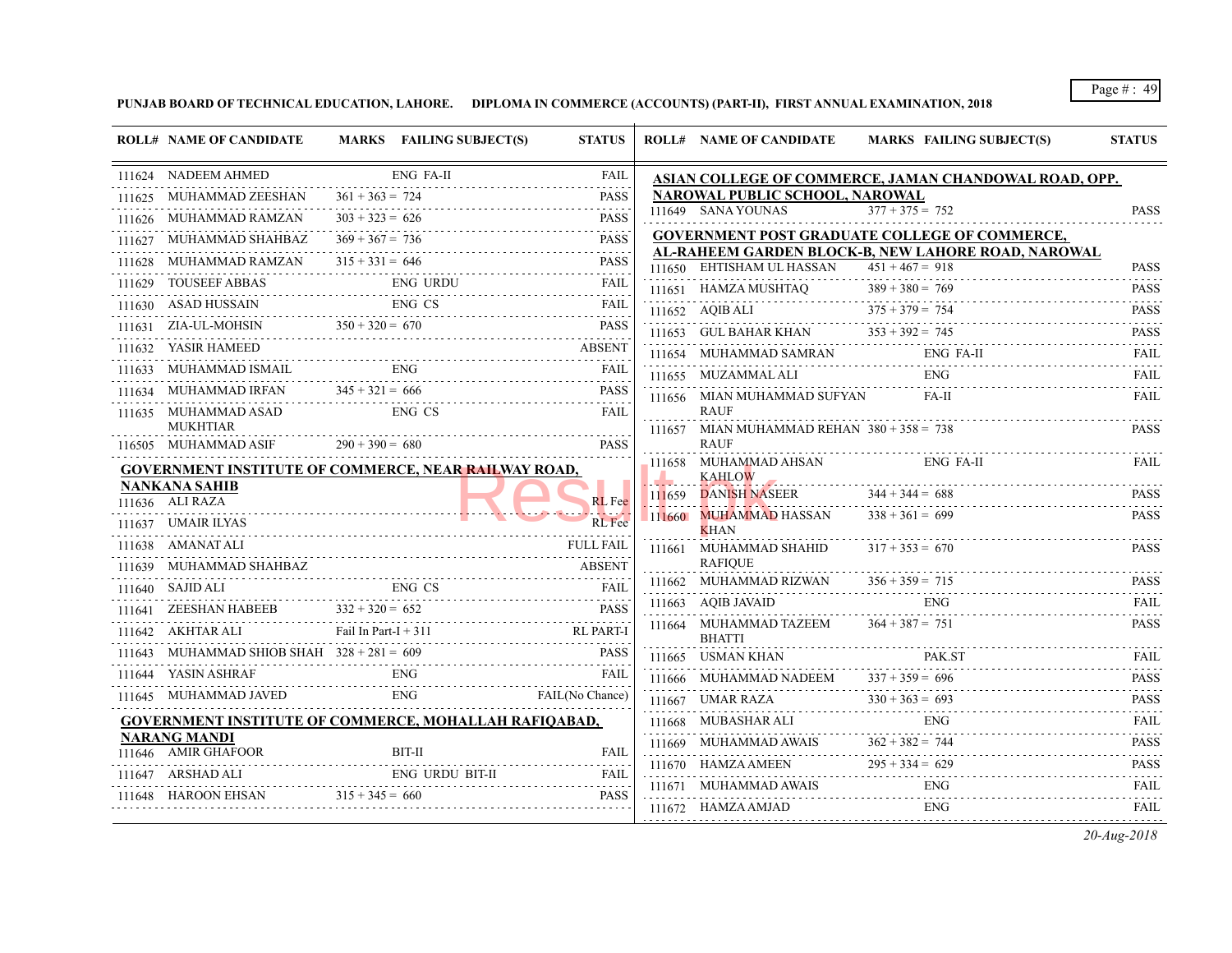| <b>ROLL# NAME OF CANDIDATE</b>                     |                   | <b>MARKS</b> FAILING SUBJECT(S)                | <b>STATUS</b>    | <b>ROLL# NAME OF CANDIDATE</b>                                                   | <b>MARKS FAIL</b> |
|----------------------------------------------------|-------------------|------------------------------------------------|------------------|----------------------------------------------------------------------------------|-------------------|
| 111673 MUHAMMAD ATEEQ                              |                   |                                                | <b>FULL FAIL</b> | 111702 MUNEEB RIAZ                                                               | $335 + 308 = 643$ |
| 111674 MUHAMMAD AWAIS                              |                   | ENG                                            | FAIL             | 111703 MUHAMMAD ADREES                                                           | $335 + 323 = 658$ |
| 111675 ZOHAIB AKHTAR                               | $318 + 366 = 684$ |                                                | PASS             | 111704 MUHAMMAD AAFTAB                                                           | $346 + 371 = 717$ |
| 111676 HUSNAIN ALI Fail In Part-I + 340            |                   | )<br>RL PART-I                                 |                  | 111705 ZAIN UL ABIDIN                                                            | $305 + 312 = 617$ |
| 111677 SAJEEL ARSHAD $320 + 313 = 633$             |                   |                                                | PASS             | 111706 SYED SHAH HUSSAIN                                                         | $317 + 317 = 634$ |
| 111678 CH.AHMAD SHAKEEL $283 + 325 = 608$<br>ASLAM |                   |                                                | <b>PASS</b>      | <b>BUKHARI</b><br>111707 MAZHAR UL HASSAN                                        | $335 + 292 = 627$ |
| $111679$ SAQIB ALI                                 | $308 + 327 = 635$ | 635 PASS                                       | <b>PASS</b>      | 111708 MUHAMMAD SAJEEL                                                           | $343 + 304 = 647$ |
| 111680 MUHAMMAD ZEESHAN GILL336 + $362 = 698$      |                   |                                                | PASS             | 111709 ISLAM HAIDER                                                              | $297 + 349 = 646$ |
| 111681 SAQIB ALI                                   | $318 + 347 = 665$ |                                                | <b>PASS</b>      | <b>LAHORE COLLEGE OF COMMERCE, NEAR 0</b>                                        |                   |
| 111682 MUHAMMAD IMRAN KHAN                         |                   | ENG CS                                         |                  | <b>KETCHERY,, NAROWAL</b>                                                        |                   |
| 111683 ANEES UR REHMAN                             | $285 + 338 = 623$ |                                                | <b>PASS</b>      | 111710 SAMIA<br>11/10 SAMIA $317 + 356 = 6$                                      | $317 + 356 = 673$ |
| 111684 ALI HASSAN<br>$362 + 381 = 743$             |                   |                                                | <b>PASS</b>      | 111711 SAJID ALI $374 + 360 = 734$                                               |                   |
| 111685 MUHAMMAD ASLAM KHAN Fail In Part-I + 327    |                   | IMAD ASLAM KHAN Fail In Part-I + 327 RL PART-I |                  | <b>LEADERS COLLEGE OF COMMERCE, EID GI</b>                                       |                   |
| 111686 IRFAN ALI                                   |                   | ENG                                            | FAIL             | 111712 MUHAMMAD LUQMAN                                                           |                   |
| 111687 HUSNAIN MAHMOOD $426 + 406 = 832$           |                   |                                                | <b>PASS</b>      | <b>GOVERNMENT INSTITUTE OF COMMERCE,</b>                                         |                   |
| 111688 TAYYAB ALI BASRA<br>$429 + 403 = 832$       |                   |                                                | <b>PASS</b>      | <b>KETCHERY, NAUSHERA VIRKAN</b><br>111713 ABDUL REHMAN SHAKER $466 + 432 = 898$ |                   |
| $363 + 388 = 751$<br>111689 MATI ULLAH             |                   |                                                | <b>PASS</b>      |                                                                                  | $359 + 373 = 732$ |
| 111690 MUHAMMAD WASIF $384 + 386 = 770$            |                   |                                                | <b>PASS</b>      | 111714 $\overline{ARSLAN ALI}$ 359 + 373 = 7                                     | $494 + 479 = 973$ |
| 111691 MUHAMMAD SAIM                               | $341 + 355 = 696$ | M $341 + 355 = 696$ PASS                       | PASS             | 111715 UMAR SHAHZAD $494 + 479 = 9$<br>111716 MOHSAN RAZA                        | $469 + 457 = 926$ |
| 111692 ABDUL RAHMAN $324 + 348 = 672$              |                   | N $324 + 348 = 672$ PASS                       |                  |                                                                                  | $459 + 460 = 919$ |
| 111693 MUHAMMAD JUNAID $345 + 321 = 666$           |                   | $HAMMAD JUNAID$ $345 + 321 = 666$ PASS         | <b>PASS</b>      | 111717 AMEER HAMZA<br>111718 MUHAMMAD TAHIR                                      | $379 + 349 = 728$ |
| 111694 JAMSHID ALI                                 |                   | Fail In Part-I + 336 RL PART-I                 |                  | 111719 MUHAMMAD DAOOD                                                            | $422 + 388 = 810$ |
| 111695 UMAR FAROOQ $370 + 387 = 757$ PASS          |                   |                                                |                  | 111720 UMAIR ALI                                                                 | $472 + 465 = 937$ |
| 111696 JAMSHAID AFZAL                              |                   | L Fail In Part-I + 325 RL PART-I               |                  | 111721 MUHAMMAD HASSNAIN                                                         | $423 + 432 = 855$ |
| 111697 MUHAMMAD ZUBAIR                             |                   | <b>ENG</b>                                     | FAIL             | <b>SHABBIR</b>                                                                   |                   |
| 111698 MUHAMMAD ZEESHAN<br>ANWAR                   | $439 + 367 = 806$ |                                                | PASS             | 111722 ATIQ-UR-REHMAN                                                            | $429 + 431 = 860$ |
| 111699 NAFEES AHMAD $305 + 292 = 597$ PASS         |                   |                                                | <b>PASS</b>      | 111723 ARSLAN AMJAD $396 + 406 = 80$                                             | $396 + 406 = 802$ |
| 111700 ALI HASSAN                                  |                   |                                                | FULL FAIL        | 111724 ZIA MUKHTAR $370 + 439 = 8$                                               | $370 + 439 = 809$ |
| $360 + 347 = 707$<br>111701 ALI HAIDER             |                   |                                                | <b>PASS</b>      | $111725$ ALI HAMZA                                                               | $336 + 355 = 691$ |
|                                                    |                   |                                                |                  |                                                                                  |                   |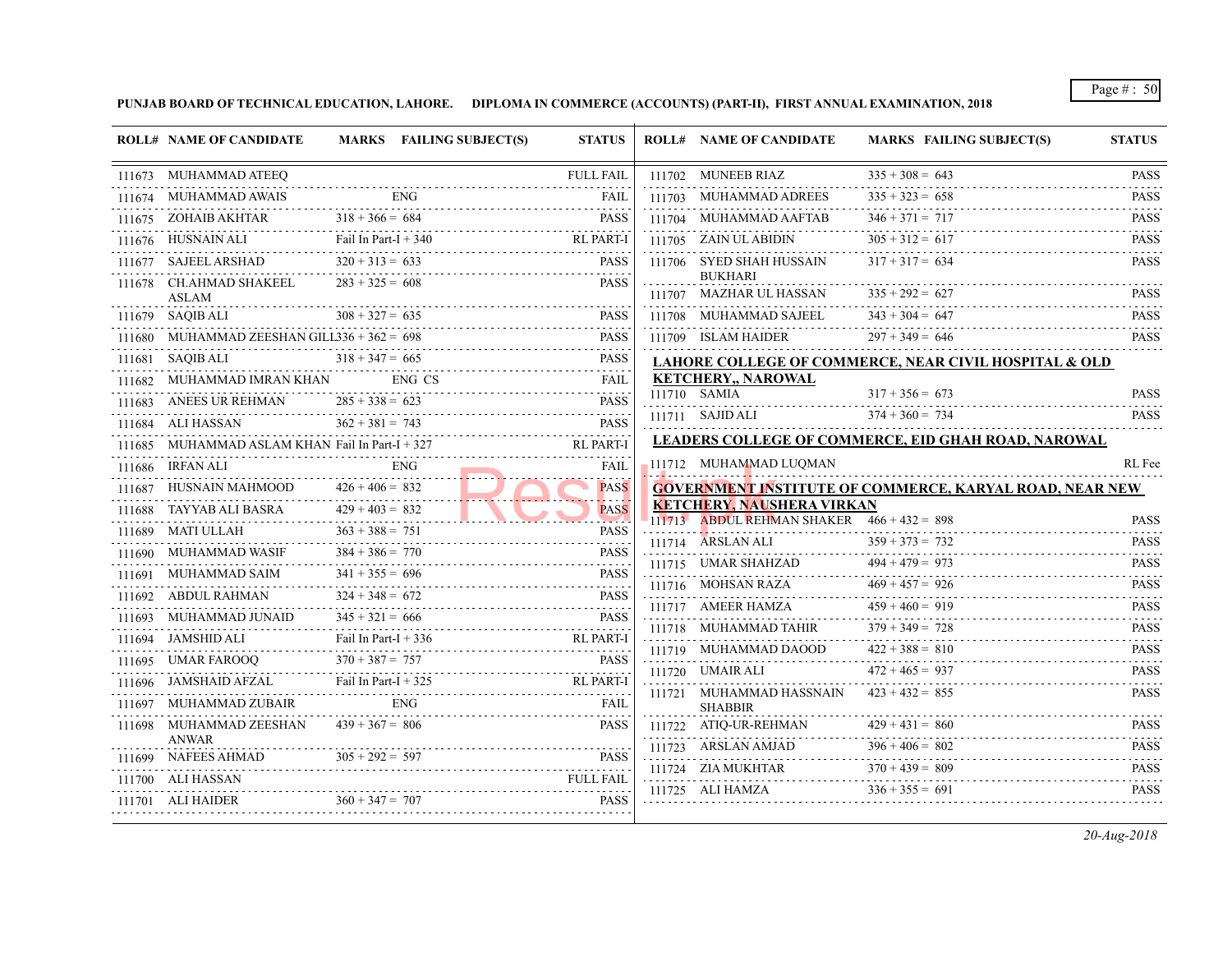| <b>ROLL# NAME OF CANDIDATE</b>                                          |                   | MARKS FAILING SUBJECT(S)   | <b>STATUS</b>                                        |              | <b>ROLL# NAME OF CANDIDATE</b>                             | <b>MARKS FAIL</b> |
|-------------------------------------------------------------------------|-------------------|----------------------------|------------------------------------------------------|--------------|------------------------------------------------------------|-------------------|
| 111726 SAMI ULLAH                                                       | $375 + 389 = 764$ |                            | <b>PASS</b>                                          |              | 111756 SHAH ZAIB SHAMSHAD                                  | $290 + 314 = 604$ |
| 111727 SALMAN RAFIQ $441 + 472 = 913$                                   |                   |                            | <b>PASS</b>                                          |              | 111757 AMEER HAMZA                                         | $379 + 368 = 747$ |
| LI $474 + 474 = 948$<br>111728 NUMAN ALI                                |                   |                            | PASS                                                 |              | 111758 MUHAMMAD BILAL $307 + 309 = 616$                    |                   |
| 111729 ABU SUFYAN $402 + 440 = 842$ PASS                                |                   |                            | <b>PASS</b>                                          |              | 111759 HUSNAIN AHMAD AFZAL                                 | BIT-I             |
|                                                                         |                   |                            | FAIL                                                 |              | 111760 NABEEL AKHTAR                                       | $369 + 358 = 727$ |
| 111731 UMAR ALI                                                         |                   | ALI $419 + 442 = 861$ PASS | <b>PASS</b>                                          |              | 111761 ABU SUFYAN $323 + 374 = 697$                        |                   |
| 111732 HASEEB ASHAR $397 + 411 = 808$                                   |                   |                            | <b>PASS</b>                                          |              | 111762 SAJEEL HAHASSAN $296 + 325 = 621$                   |                   |
| 111733 IMRAN ARSHAD                                                     | $393 + 439 = 832$ |                            | PASS                                                 |              | 111763 MUHAMMAD ADIL $336 + 367 = 703$                     |                   |
| 111734 MUHAMMAD ALI FIAZ $414 + 469 = 883$                              |                   |                            | <b>PASS</b>                                          |              | 111764 MUHAMMAD WAQAS $313 + 317 = 630$                    |                   |
| 111735 ABDULLAH IMTIAZ $296 + 311 = 607$                                |                   |                            | <b>PASS</b>                                          | 111765 SARIB |                                                            |                   |
| 111736 ZAIN ALI                                                         |                   |                            |                                                      |              | <b>GOVERNMENT INSTITUTE OF COMMERCE,</b>                   |                   |
| 111737 BAB UR REHAN $300 + 309 = 609$ PASS                              |                   |                            |                                                      |              | <b>NOSHEHRA (KHUSHAB)</b>                                  |                   |
| 111738 UMAR FAROOQ 391 + 385 = 776                                      |                   |                            | <b>PASS</b>                                          |              | 111766 SHAHID MEHMOOD                                      | <b>ENG</b>        |
| 111739 MALIK MUHAMMAD WAQAS504 + 513 = 1017                             |                   |                            | <b>PASS</b>                                          |              | 111767 SUBTAIN ABBAS                                       | $395 + 365 = 760$ |
| 111740 AWAIS ALI                                                        | $303 + 340 = 643$ |                            | <b>PASS</b><br><b><i><u>A</u></i> A <i>A A A</i></b> |              | 111768 MUHAMMAD HAMEED<br><b>ASLAM</b>                     | $329 + 316 = 645$ |
| 111741 SYED EBAD HUSSAIN ZAIDI $393 + 423 = 816$                        |                   |                            | <b>PASS</b>                                          |              | 111769 FAIZ JILLANI                                        | $357 + 351 = 708$ |
| 111742 ZEESHAN SAJID $476 + 466 = 942$                                  |                   |                            | <b>PASS</b>                                          |              | 111770 MUHAMMAD ANJAM                                      | $343 + 304 = 647$ |
| 111743 ALIABBAS $315 + 307 = 622$                                       |                   |                            | <b>PASS</b>                                          |              | <b>ZAHOOR</b>                                              |                   |
| $350 + 389 = 739$<br>111744 ABDULLAH<br>.                               |                   |                            | <b>PASS</b>                                          |              | 111771 MUHAMMAD SAQLAIN                                    | $394 + 286 = 680$ |
| 111745 SHAHID MEHMOOD $274 + 285 = 559$                                 |                   |                            | <b>PASS</b>                                          |              | 111772 JUNAID AHMED KHAN                                   | $439 + 367 = 806$ |
| 111746 OADEER ALI ASGHAR                                                |                   | FA-II                      | FAIL                                                 |              | 111773 ABID FEROZ                                          | <b>ENG</b>        |
| 111747 AZHAR BIN SAEED<br>111747 AZHAR BIN SAEED $354 + 437 = 791$ PASS | $354 + 437 = 791$ |                            | <b>PASS</b>                                          |              | 111774 MUHMMAD HARIS SULTAN                                | ENG               |
| 111748 ASHFAQ AHMAD $317 + 346 = 663$                                   |                   |                            | PASS                                                 |              | 111775 MUHAMMAD USMAN                                      | $377 + 333 = 710$ |
| 111749 MUHAMMAD SARMAD $423 + 425 = 848$                                |                   |                            | <b>PASS</b>                                          |              | 111776 MUHAMMAD MANSOOR $387 + 335 = 722$<br><b>ZUBAIR</b> |                   |
| 111750 ALI RAZA $401 + 434 = 835$ PASS                                  | $401 + 434 = 835$ |                            | <b>PASS</b>                                          |              | 111777 MUHAMMAD SAQIB                                      | ENG               |
| 111751 TARIQ ISMIAL $317 + 360 = 677$ PASS                              |                   |                            |                                                      |              | <b>HUSSAIN</b>                                             |                   |
| 111752 NADEEM ALI $438 + 458 = 896$                                     |                   |                            |                                                      |              | 111778 MUHAMMAD AMEER AFZAL467 + 444 = 911                 |                   |
| 111753 GHULAM MURTAZA                                                   | $361 + 389 = 750$ |                            | PASS                                                 |              | 111779 SHER ALI $384 + 330 = 714$                          |                   |
| 111754 ADNAN ALI                                                        | $301 + 365 = 666$ |                            | <b>PASS</b>                                          |              | 111780 AMEER HAMZA $485 + 446 = 931$                       |                   |
| 111755 NOMAN ALI                                                        | $296 + 309 = 605$ |                            | <b>PASS</b>                                          |              | 111781 MUHAMMAD RAFEEQ                                     | $434 + 325 = 759$ |
|                                                                         |                   |                            |                                                      |              |                                                            |                   |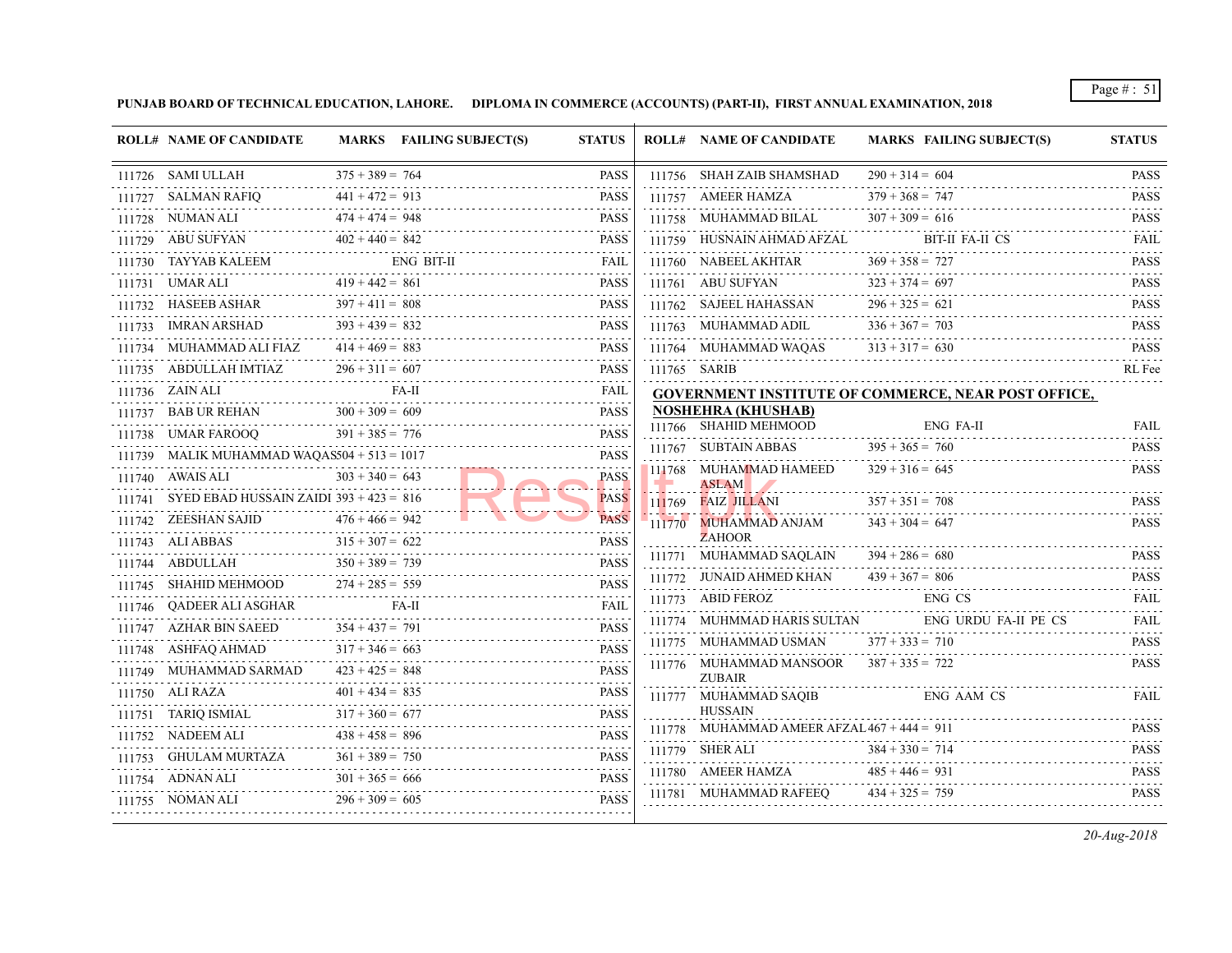|              | <b>ROLL# NAME OF CANDIDATE</b>                                                    | MARKS FAILING SUBJECT(S)                     |                          | <b>STATUS</b>    | <b>ROLL# NAME OF CANDIDATE</b>                                  | <b>MARKS FAIL</b>      |
|--------------|-----------------------------------------------------------------------------------|----------------------------------------------|--------------------------|------------------|-----------------------------------------------------------------|------------------------|
|              | 111782 ABDUL REHMAN $378 + 287 = 665$                                             |                                              |                          | <b>PASS</b>      | 111810 MIRZA MUHAMMAD USMAN405 + 344 = 749                      |                        |
|              | 111783 ADIL SHAHZAD<br>ENG UKDU AAM CS FAIL FAIL FAIL ENGLANDER TERM ENGLAND FAIL | ENG URDU AAM CS                              |                          | FAIL             | <b>BAIG</b><br>111811 HARIS ALI<br>$455 + 435 = 890$            |                        |
|              | 111784 MUHAMMAD FARHAN                                                            | ENG AAM                                      |                          | FAIL             | 111812 SHOAIB UR REHMAN                                         |                        |
|              | 111785 MUHAMMAD HASSAN RAZA                                                       | AAM                                          |                          |                  |                                                                 |                        |
|              | 111786 MUHAMMAD AQIB $425 + 294 = 719$ PASS                                       | $425 + 294 = 719$                            |                          |                  | 111813 GHULAM HASAN $367 + 353 = 720$<br>111814 MUHAMMAD YOUSAF | $377 + 367 = 744$      |
| 111787       | MUHAMMAD SALMAN                                                                   |                                              | ENG URDU AAM CS FAIL     |                  |                                                                 | $373 + 346 = 719$      |
|              | 111788 NABEEL KASHIF                                                              | ENG CS                                       |                          |                  | 111815 SYED MUHAMMAD<br>HUSNAIN AZHAR                           |                        |
|              |                                                                                   |                                              |                          | FAIL             | 111816 ZEESHAN GHAFFAR                                          | .<br>$352 + 365 = 717$ |
|              | 111790 MUHAMMAD YASIR                                                             |                                              | ENG URDU AAM CS          | <b>FAIL</b>      | 111817 MURAD QASIM                                              | ENG.                   |
|              | 111791 AQIB JAWAD                                                                 | $388 + 286 = 674$                            |                          | <b>PASS</b>      | 111818 MUHAMMAD                                                 | <b>ENG</b>             |
|              | 111792 MUHAMMAD SABA UL<br><b>ARFEEN</b>                                          |                                              | ENG URDU AAM FA-II PE CS | <b>FAIL</b>      | ABU-UL-HASSAN<br>111819 MUHAMMAD FAISAL IQBAL $341 + 353 = 694$ |                        |
| 111793       | NAJEEB ALAM $498 + 399 = 897$                                                     |                                              |                          | PASS             | 111820 REBIA NAEEM                                              | $392 + 393 = 785$      |
|              | 111794 SAEED AHMED $404 + 316 = 720$                                              | $904 + 316 = 720$ PASS                       |                          | <b>PASS</b>      | 111821 MUHAMMAD WAQAR                                           | $322 + 334 = 656$      |
|              | 111795 MUHAMMAD NAVEED $424 + 291 = 715$                                          |                                              |                          | <b>PASS</b>      | 111822 MEHWISH AKRAM $325 + 345 = 670$                          |                        |
|              | 111796 MUHAMMAD HARIS CS CS                                                       |                                              |                          | <b>FAIL</b><br>. | 111823 MUHAMMAD DAWOOD                                          | <b>ENG</b>             |
|              | 111797 TARIQ USMAN                                                                |                                              | ENG AAM FA-II PE CS      | <b>FAIL</b>      | <b>AHMAD</b><br>111824 MUHAMMAD NAVEED                          | $367 + 409 = 776$      |
|              | GOVERNMENT COLLEGE OF COMMERCE, X-BLOCK, GOVT. COLONY,                            |                                              |                          |                  | 111825 SHAHBAZ AHMAD                                            | $318 + 369 = 687$      |
| <b>OKARA</b> | 111798 ALI AKBAR                                                                  |                                              |                          | <b>ABSENT</b>    | 111826 ARSHAD ALI                                               | <b>ENG</b>             |
|              | 111799 MUHAMMAD AZEEM                                                             |                                              |                          | <b>ABSENT</b>    | 111827 MUHAMMAD AFZAL                                           | <b>ENG</b>             |
|              | 111800 MISBAH HUSSAIN                                                             | $505 + 498 = 1003$                           |                          | <b>PASS</b>      | 111828 WASEEM ABBAS                                             | <b>ENG</b>             |
| 111801       | RABIA WASEEM                                                                      | $505 + 498 = 1003$ PASS<br>$409 + 439 = 848$ |                          | PASS             | 111829 ASIF SHAHBAZ                                             | <b>ENG</b>             |
|              | 111802 HAFIZA AMINA AMEEN $459 + 451 = 910$                                       | EEM 409 + 439 = 848 PAS:                     |                          | <b>PASS</b>      | <b>GOVERNMENT INSTITUTE OF COMMERCE,</b>                        |                        |
|              | 111803 SONIA BIBI                                                                 |                                              |                          | <b>PASS</b>      | <b>ROAD, PAKPATTAN SHARIF</b>                                   |                        |
| 111804 AQSA  |                                                                                   | $419 + 440 = 859$                            |                          | PASS             | 111830 RASHID MAHMOOD UL                                        | <b>ENG</b>             |
|              |                                                                                   |                                              |                          |                  | <b>HASAN</b><br>111831 MUHAMMAD ASIF $344 + 303 = 647$          |                        |
|              | 111805 MISBAH QAMAR $439 + 436 = 875$ PASS PASS                                   |                                              |                          | <b>PASS</b>      | 111832 MUHAMMAD AFZAL                                           | ENG.                   |
|              | 111806 RIMSHA KANWAL $441 + 446 = 887$<br>111807 ALIZA IMRAN                      |                                              |                          |                  | 111833 MOHAMMAD HASSAN                                          | <b>ENG</b>             |
|              | 111807 ALIZA IMRAN $423 + 417 = 840$ PASS                                         |                                              |                          |                  | KHAN                                                            |                        |
|              | 111808 SANA SHAHID $448 + 449 = 897$ PASS<br>111809 KASHIF ALI                    | $431 + 405 = 836$                            |                          | PASS             | 111834 GHULAM FARID                                             | <b>ENG</b>             |
|              |                                                                                   |                                              |                          |                  |                                                                 |                        |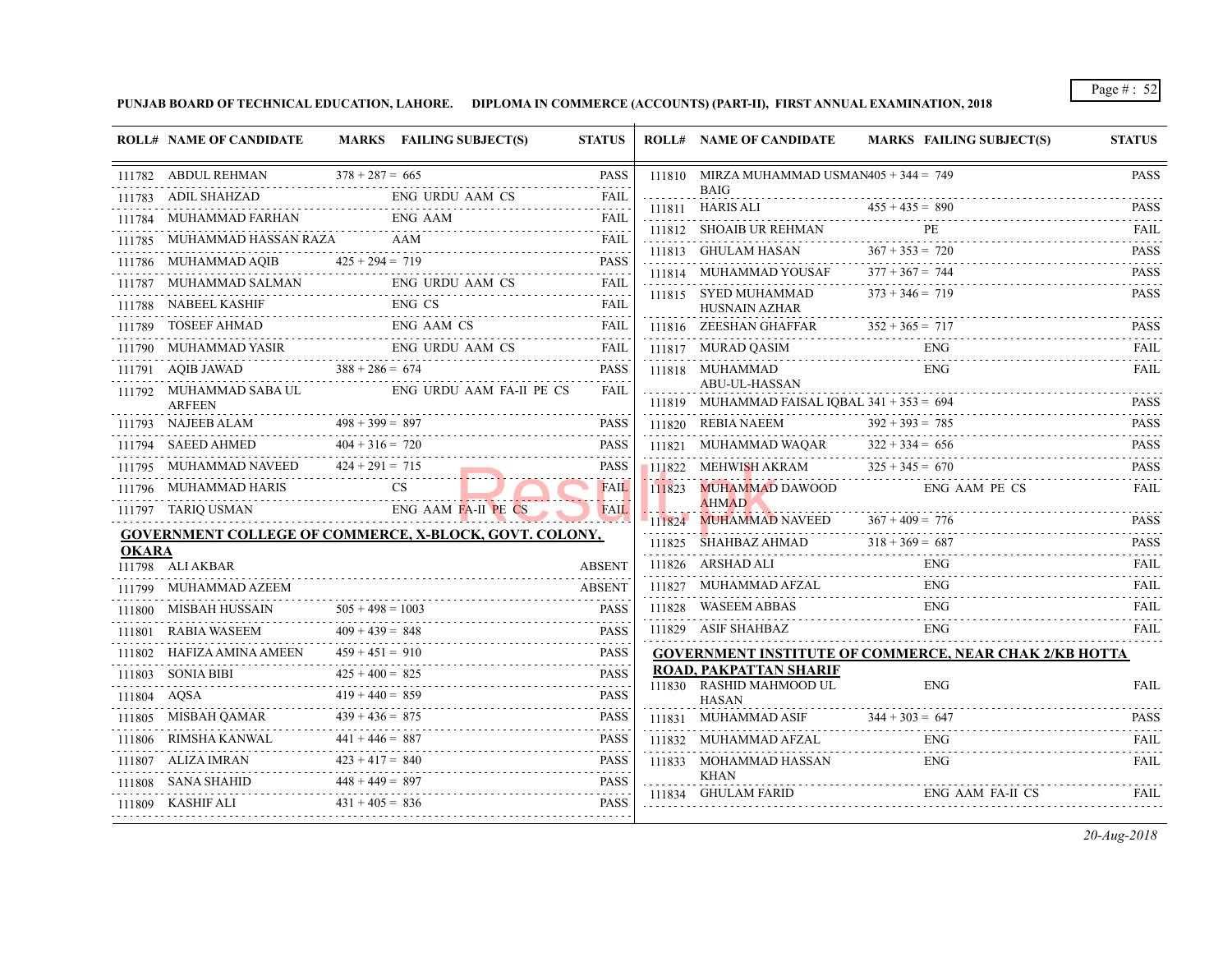|        | <b>ROLL# NAME OF CANDIDATE</b>                            |                   | MARKS FAILING SUBJECT(S) | <b>STATUS</b>                           |        | <b>ROLL# NAME OF CANDIDATE</b>                                      | <b>MARKS FAIL</b>    |
|--------|-----------------------------------------------------------|-------------------|--------------------------|-----------------------------------------|--------|---------------------------------------------------------------------|----------------------|
|        | <b>GOVERNMENT INSTITUTE OF COMMERCE, NEAR TV BOOSTER</b>  |                   |                          |                                         |        | 111863 GULFAM MASIH                                                 | ENG.                 |
|        | <b>NAROWAL ROAD, PASRUR</b>                               |                   |                          |                                         |        | 111864 FARHAN AHMED                                                 | <b>ENG</b>           |
|        | 111835 MUHAMMAD SHAMEEM                                   |                   | ENG BIT-II AAM CS        | FAIL                                    |        | 111865 MUHAMMAD JAMSHAID                                            | <b>ENG</b>           |
|        | 111836 SYED ASIM ALI                                      |                   |                          | <b>ABSENT</b>                           |        | 111866 MUHAMMAD ARIF                                                | Fail In Part-I + $2$ |
|        | ALI $418 + 414 = 832$<br>111837 SUFYAN ALI                |                   |                          | <b>PASS</b>                             |        | 111867 MUHAMMAD ARSLAN                                              | <b>ENG</b>           |
|        | $359 + 371 = 730$<br>111838 INZMAM                        |                   |                          | $359 + 371 = 730$ PASS<br><b>PASS</b>   |        | 111868 SAIFAL MEHMOOD                                               | ENG.                 |
|        | 111839 ALI JAAFAR 3                                       | $348 + 330 = 678$ |                          | $348 + 330 = 678$ PASS                  |        | <b>GOVERNMENT COLLEGE OF COMMERCE, A</b>                            |                      |
|        | 111840 UMAIR HAMZA                                        | $334 + 348 = 682$ |                          | <b>PASS</b><br>A $334 + 348 = 682$ PASS |        | SUGAR MILL, PATTOKI                                                 |                      |
| 111841 | MUHAMMAD USMAN                                            | $386 + 349 = 735$ |                          | <b>PASS</b>                             |        | 111869 SAKINA BIBI                                                  | $425 + 450 = 875$    |
|        | 111842 HAMID MEHBOOB $319 + 308 = 627$                    |                   |                          | <b>PASS</b>                             |        | 111870 ALI HAIDER                                                   | $447 + 441 = 888$    |
|        | $332 + 339 = 671$<br>111843 ARSLAN ALI                    |                   |                          | <b>PASS</b>                             |        | 111871 ANUM SHEHZADI $398 + 377 = 775$                              |                      |
|        | 111844 NOMAN ABDUL RASHID PE                              |                   |                          | FAIL                                    |        | 111872 MUNIR AHMAD $394 + 348 = 742$                                |                      |
|        | 111845 TALHA QADEER                                       |                   | <b>ENG</b><br>R ENG ENG  | FAIL                                    |        | 111873 MOZAN RASHEED                                                | $384 + 335 = 719$    |
|        | 111846 NABEEL AMJAD $409 + 422 = 831$                     |                   |                          | .<br><b>PASS</b>                        |        | 111874 ASADULLAH $381 + 316$                                        | $381 + 316 = 697$    |
|        | 111847 SHAHZAIB ALI ENG                                   |                   |                          | FAIL                                    |        | 111875 GHULAM RASOOL<br><u> 1999 - Personal American American A</u> | ENG I                |
|        | 111848 MUHAMMAD ASAD $377 + 373 = 750$                    |                   |                          | <b>PASS</b>                             |        | 111876 USMAN LATIF                                                  | ENG.                 |
|        | 111849 SYED AHSAN RAZA AHMED                              |                   | ENG                      | <b>FAIL</b>                             |        | $111877$ ANA MUQADUS $380 + 359 = 739$                              |                      |
|        | 111850 MUHAMMAD HUSNAIN                                   |                   | <b>ENG</b>               | <b>FAIL</b>                             | 111878 | <b>UBAID UL REHMAN</b>                                              | $361 + 323 = 684$    |
|        | 111851 FAIZAN KHALID $394 + 377 = 771$                    |                   |                          | <b>PASS</b>                             |        | 111879 MUHAMMAD SHOAIB                                              | $433 + 435 = 868$    |
|        |                                                           |                   |                          | FAIL                                    |        | 111880 SADI AHMAD ENC<br>111880 SADI AHMAD                          | <b>ENG</b>           |
|        | 111853 AMIR NAVEED KHALID                                 |                   | ENG CS                   |                                         |        | 111881 AKBAR ALI $327 + 336 = 663$                                  |                      |
|        | 111854 FAREED WARIS $280 + 315 = 595$                     |                   |                          | <b>PASS</b>                             |        | 111882 ABDUL RAZZAQ $401 + 373 = 774$                               |                      |
|        | 111855 MOHEEB ALI                                         |                   |                          | ENG BIT-II FAIL                         |        | 111883 JAWAD AHMAD                                                  | ENG I                |
| 111856 | MUHAMMAD USMAN                                            |                   | ENG CS                   | FAIL                                    |        | 111884 HAMZA QAYYUM                                                 | <b>ENG</b>           |
| 111857 | MUHAMMAD SHAHBAZ                                          |                   |                          | FAIL                                    |        | 111885 AWAIS JAVAID $370 + 322 = 692$                               |                      |
|        | 111858 HABIB-UR-REHMAN                                    |                   | ENG                      | <b>FAIL</b>                             |        | 111886 ALI HAMZA                                                    | <b>ENG</b>           |
|        | 3UTT ENG URDU<br>111859 QASIM BUTT                        |                   |                          | FAIL                                    |        | 111887 ASMARA ZIA $348 + 368 = 716$                                 |                      |
|        | 111860 UMAIR ABID $363 + 408 = 771$                       |                   |                          | and a state<br><b>PASS</b>              |        | 111888 TALHA JAVED                                                  | <b>ENG</b>           |
|        | 111861 AMAR-UL-ISLAM<br>111861 AMAR-UL-ISLAM ENG ENG FAIL |                   | <b>ENG</b>               | <b>FAIL</b>                             |        | 111889 AHMAD RIAZ ENG                                               | ENG I                |
|        | 111862 GHAZANFAR MEHMOOD                                  |                   | ENG CS                   | <b>FAIL</b>                             |        | 111890 SAFDAR ASLAM                                                 | ENG I                |
|        |                                                           |                   |                          |                                         |        |                                                                     |                      |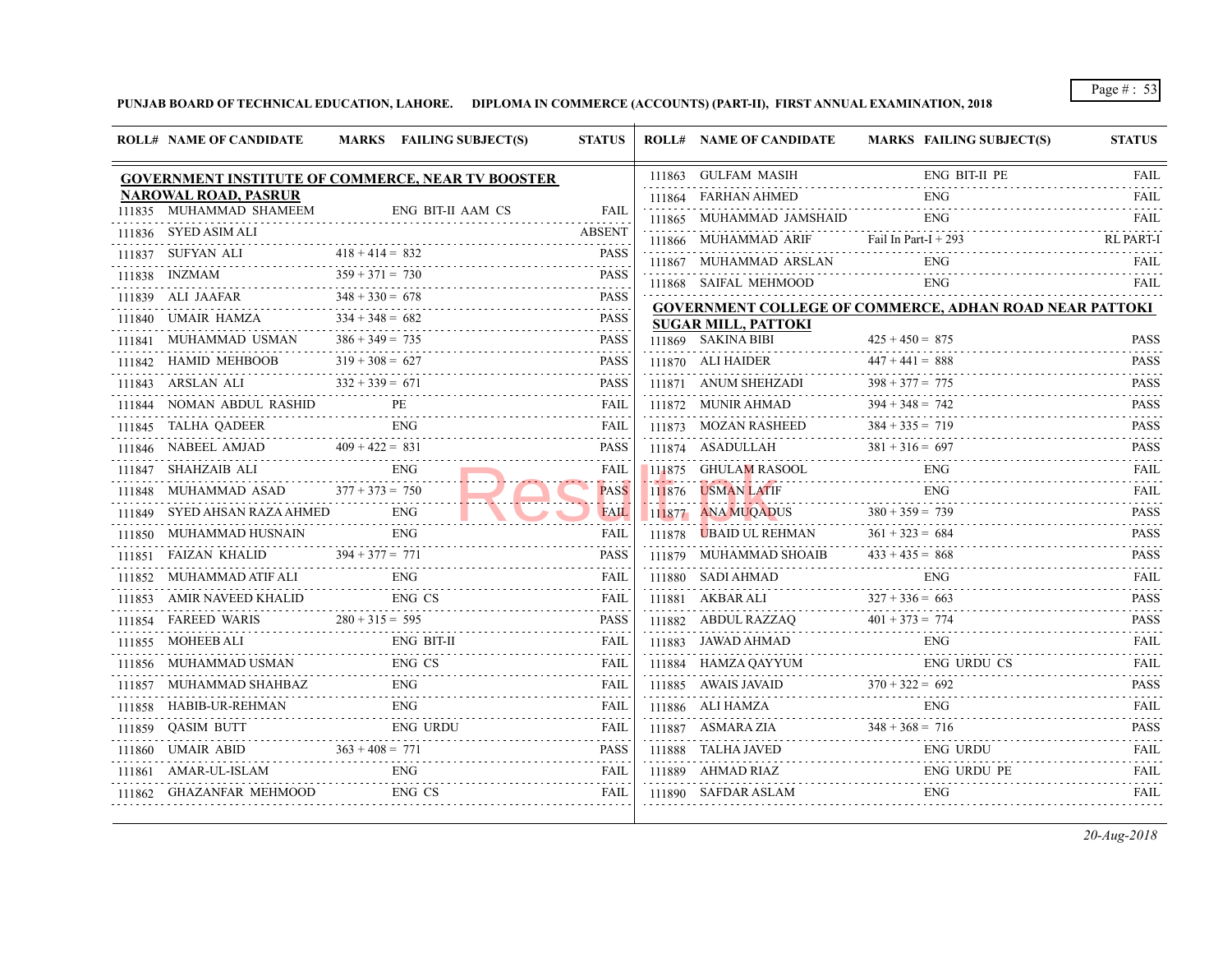| <b>ENG</b><br>111891 MUHAMMAD USMAN<br>FAIL<br><b>GOVERNMENT COLLEGE OF COMMERCE, 0</b><br><b>GHANI</b><br>T/T OFFICE, PHALIA<br>111892 ISHFAQ ALI<br>ENG.<br>FAIL<br>111918 MUHAMMAD TAYYAB<br>$455 + 488 = 943$<br><b>HASSAN</b><br>111893 ARSLAN MAHMOOD $391 + 358 = 749$ PASS<br><b>PASS</b><br>$336 + 381 = 717$<br>111919 HAMID ALI<br>111894 MUHAMMAD SAIF ENG BIT-II PE<br>FAIL<br>$399 + 450 = 849$<br>111920 KASHIF ALI<br>111895 MUHAMMAD SAAD ALI ENG BIT-II FA-II PA-11<br>FAIL<br>111921 MUHAMMAD JUNAID<br>$434 + 408 = 842$<br>$\mathcal{L}^{\mathcal{A}}\left( \mathcal{A}^{\mathcal{A}}\right) =\mathcal{L}^{\mathcal{A}}\left( \mathcal{A}^{\mathcal{A}}\right)$<br>ENG<br>111896 ZAIN MASOOD<br>ENG ENG<br>FAIL<br>$364 + 372 = 736$<br>$- - - - - -$<br>111922 KASHIF USMAN<br>$401 + 380 = 781$<br>111897 MUHAMMAD ABU ZAR<br><b>PASS</b><br>$368 + 384 = 752$<br>111923 MUHAMMAD AWAIS<br>$401 + 431 = 832$<br><b>PASS</b><br>111898 ARSLAN ALI ASLAM<br>111924 MUHAMMAD FURQAN<br>ENG.<br>111899 SAQIB ALI RAMZAN $417 + 382 = 799$<br><b>PASS</b><br>111925 KHAWAR HUSSAIN<br>$318 + 359 = 677$<br>$417 + 410 = 827$<br>111900 MUDASSAR RASHID<br><b>PASS</b><br>$335 + 331 = 666$<br>111926 MUHAMMAD HAMZA<br>$388 + 408 = 796$<br><b>PASS</b><br>SHAHRUKH HASSAN<br>111901<br><b>ABBAS</b><br>$369 + 372 = 741$<br>111902 MUHAMMAD FAHEEM<br><b>PASS</b><br>111927 ABDUL RAQEEB<br>ENG.<br><b>AKRAM</b><br>111928 NADEEM ASGHAR<br>111903 MOHSAN ALI<br>ENG.<br><b>FAIL</b><br>111929 HASSAN RAZA $369 + 382 = 751$<br>2.2.2.2.2<br><b>HASNAIN MALIK</b><br>ENG URDU AAM FA-II PE<br>FAIL<br>111904<br>.<br>$338 + 352 = 690$<br>111930 HUSNAIN RAZA<br>WAR $376 + 392 = 768$<br>111905 INZAMAM ANWAR<br><b>PASS</b><br>111931 SHARIF RIAZ<br>ENG I<br>ENG FA-II PE<br>DAIB ARSHAD ENG FA-II PE<br>111906 SHOAIB ARSHAD<br><b>FAIL</b><br>.<br>111932 MUHAMMAD IRFAN<br><b>ENG</b><br>111907 IRFAN SALAMAT<br>111933 MOHSIN ALI<br><b>ENG</b><br><b>ABSENT</b><br>111908 HAMZA ARSHAD<br>111934 ASAD ALI<br>ENG.<br><b>PASS</b><br>111909 UZAIR AHMAD<br>$20 \t 328 + 307 = 635$ PASS<br>111935 ZEESHAN ALI<br><b>ENG</b><br>$368 + 365 = 733$<br>111910 MUHAMMAD ZOHAIB<br>111936 SYED ZARYAB HASHIM<br><b>ENG</b><br>111911 MUHAMMAD UMAIR<br>Fail In Part-I $+328$<br><b>RL PART-I</b><br><b>NAOVI</b><br><b>ASGHAR</b><br>111937 ARSALAN AFZAL ENG<br>ENG.<br>$354 + 328 = 682$<br><b>PASS</b><br>$111912$ SAJID ALI<br>111938 UMAIR ALI<br><b>ENG</b><br>$328 + 376 = 704$<br>111913 MUHAMMAD WASEEM<br><b>PASS</b><br>111939 SYED UMAIR UL HASSAN<br>ENG.<br><b>SALEEM</b><br><b>SHERAZI</b><br>111914 MUHAMMAD ABDULLAH $294 + 374 = 668$<br><b>PASS</b><br>$294 + 374 = 668$ PASS<br>111940 ADNAN ALI<br><b>ENG</b><br>SOHAIL $287 + 316 = 603$ PASS<br>111915 MUHAMMAD SOHAIL<br>111941 MUHAMMAD WAQAS<br>ENG.<br>SHAD Fail In Part-I + 321 RL PART-I<br>111916 NABEEL ARSHAD<br><b>ASHRAF</b><br>$323 + 357 = 680$<br><b>PASS</b><br>111917 MUHAMMAD HABIB<br>$380 + 382 = 762$<br>111942 HASNAIN ARIF<br>111943 MUHAMMAD ABDULLAH $357 + 335 = 692$ | <b>ROLL# NAME OF CANDIDATE</b> | MARKS FAILING SUBJECT(S) | <b>STATUS</b> | <b>ROLL# NAME OF CANDIDATE</b> | <b>MARKS FAIL</b> |
|--------------------------------------------------------------------------------------------------------------------------------------------------------------------------------------------------------------------------------------------------------------------------------------------------------------------------------------------------------------------------------------------------------------------------------------------------------------------------------------------------------------------------------------------------------------------------------------------------------------------------------------------------------------------------------------------------------------------------------------------------------------------------------------------------------------------------------------------------------------------------------------------------------------------------------------------------------------------------------------------------------------------------------------------------------------------------------------------------------------------------------------------------------------------------------------------------------------------------------------------------------------------------------------------------------------------------------------------------------------------------------------------------------------------------------------------------------------------------------------------------------------------------------------------------------------------------------------------------------------------------------------------------------------------------------------------------------------------------------------------------------------------------------------------------------------------------------------------------------------------------------------------------------------------------------------------------------------------------------------------------------------------------------------------------------------------------------------------------------------------------------------------------------------------------------------------------------------------------------------------------------------------------------------------------------------------------------------------------------------------------------------------------------------------------------------------------------------------------------------------------------------------------------------------------------------------------------------------------------------------------------------------------------------------------------------------------------------------------------------------------------------------------------------------------------------------------------------------------------------------------------------------------------------------------------------------------------------------------------------------------------------------------------------------------------------------------------------------|--------------------------------|--------------------------|---------------|--------------------------------|-------------------|
|                                                                                                                                                                                                                                                                                                                                                                                                                                                                                                                                                                                                                                                                                                                                                                                                                                                                                                                                                                                                                                                                                                                                                                                                                                                                                                                                                                                                                                                                                                                                                                                                                                                                                                                                                                                                                                                                                                                                                                                                                                                                                                                                                                                                                                                                                                                                                                                                                                                                                                                                                                                                                                                                                                                                                                                                                                                                                                                                                                                                                                                                                            |                                |                          |               |                                |                   |
|                                                                                                                                                                                                                                                                                                                                                                                                                                                                                                                                                                                                                                                                                                                                                                                                                                                                                                                                                                                                                                                                                                                                                                                                                                                                                                                                                                                                                                                                                                                                                                                                                                                                                                                                                                                                                                                                                                                                                                                                                                                                                                                                                                                                                                                                                                                                                                                                                                                                                                                                                                                                                                                                                                                                                                                                                                                                                                                                                                                                                                                                                            |                                |                          |               |                                |                   |
|                                                                                                                                                                                                                                                                                                                                                                                                                                                                                                                                                                                                                                                                                                                                                                                                                                                                                                                                                                                                                                                                                                                                                                                                                                                                                                                                                                                                                                                                                                                                                                                                                                                                                                                                                                                                                                                                                                                                                                                                                                                                                                                                                                                                                                                                                                                                                                                                                                                                                                                                                                                                                                                                                                                                                                                                                                                                                                                                                                                                                                                                                            |                                |                          |               |                                |                   |
|                                                                                                                                                                                                                                                                                                                                                                                                                                                                                                                                                                                                                                                                                                                                                                                                                                                                                                                                                                                                                                                                                                                                                                                                                                                                                                                                                                                                                                                                                                                                                                                                                                                                                                                                                                                                                                                                                                                                                                                                                                                                                                                                                                                                                                                                                                                                                                                                                                                                                                                                                                                                                                                                                                                                                                                                                                                                                                                                                                                                                                                                                            |                                |                          |               |                                |                   |
|                                                                                                                                                                                                                                                                                                                                                                                                                                                                                                                                                                                                                                                                                                                                                                                                                                                                                                                                                                                                                                                                                                                                                                                                                                                                                                                                                                                                                                                                                                                                                                                                                                                                                                                                                                                                                                                                                                                                                                                                                                                                                                                                                                                                                                                                                                                                                                                                                                                                                                                                                                                                                                                                                                                                                                                                                                                                                                                                                                                                                                                                                            |                                |                          |               |                                |                   |
|                                                                                                                                                                                                                                                                                                                                                                                                                                                                                                                                                                                                                                                                                                                                                                                                                                                                                                                                                                                                                                                                                                                                                                                                                                                                                                                                                                                                                                                                                                                                                                                                                                                                                                                                                                                                                                                                                                                                                                                                                                                                                                                                                                                                                                                                                                                                                                                                                                                                                                                                                                                                                                                                                                                                                                                                                                                                                                                                                                                                                                                                                            |                                |                          |               |                                |                   |
|                                                                                                                                                                                                                                                                                                                                                                                                                                                                                                                                                                                                                                                                                                                                                                                                                                                                                                                                                                                                                                                                                                                                                                                                                                                                                                                                                                                                                                                                                                                                                                                                                                                                                                                                                                                                                                                                                                                                                                                                                                                                                                                                                                                                                                                                                                                                                                                                                                                                                                                                                                                                                                                                                                                                                                                                                                                                                                                                                                                                                                                                                            |                                |                          |               |                                |                   |
|                                                                                                                                                                                                                                                                                                                                                                                                                                                                                                                                                                                                                                                                                                                                                                                                                                                                                                                                                                                                                                                                                                                                                                                                                                                                                                                                                                                                                                                                                                                                                                                                                                                                                                                                                                                                                                                                                                                                                                                                                                                                                                                                                                                                                                                                                                                                                                                                                                                                                                                                                                                                                                                                                                                                                                                                                                                                                                                                                                                                                                                                                            |                                |                          |               |                                |                   |
|                                                                                                                                                                                                                                                                                                                                                                                                                                                                                                                                                                                                                                                                                                                                                                                                                                                                                                                                                                                                                                                                                                                                                                                                                                                                                                                                                                                                                                                                                                                                                                                                                                                                                                                                                                                                                                                                                                                                                                                                                                                                                                                                                                                                                                                                                                                                                                                                                                                                                                                                                                                                                                                                                                                                                                                                                                                                                                                                                                                                                                                                                            |                                |                          |               |                                |                   |
|                                                                                                                                                                                                                                                                                                                                                                                                                                                                                                                                                                                                                                                                                                                                                                                                                                                                                                                                                                                                                                                                                                                                                                                                                                                                                                                                                                                                                                                                                                                                                                                                                                                                                                                                                                                                                                                                                                                                                                                                                                                                                                                                                                                                                                                                                                                                                                                                                                                                                                                                                                                                                                                                                                                                                                                                                                                                                                                                                                                                                                                                                            |                                |                          |               |                                |                   |
|                                                                                                                                                                                                                                                                                                                                                                                                                                                                                                                                                                                                                                                                                                                                                                                                                                                                                                                                                                                                                                                                                                                                                                                                                                                                                                                                                                                                                                                                                                                                                                                                                                                                                                                                                                                                                                                                                                                                                                                                                                                                                                                                                                                                                                                                                                                                                                                                                                                                                                                                                                                                                                                                                                                                                                                                                                                                                                                                                                                                                                                                                            |                                |                          |               |                                |                   |
|                                                                                                                                                                                                                                                                                                                                                                                                                                                                                                                                                                                                                                                                                                                                                                                                                                                                                                                                                                                                                                                                                                                                                                                                                                                                                                                                                                                                                                                                                                                                                                                                                                                                                                                                                                                                                                                                                                                                                                                                                                                                                                                                                                                                                                                                                                                                                                                                                                                                                                                                                                                                                                                                                                                                                                                                                                                                                                                                                                                                                                                                                            |                                |                          |               |                                |                   |
|                                                                                                                                                                                                                                                                                                                                                                                                                                                                                                                                                                                                                                                                                                                                                                                                                                                                                                                                                                                                                                                                                                                                                                                                                                                                                                                                                                                                                                                                                                                                                                                                                                                                                                                                                                                                                                                                                                                                                                                                                                                                                                                                                                                                                                                                                                                                                                                                                                                                                                                                                                                                                                                                                                                                                                                                                                                                                                                                                                                                                                                                                            |                                |                          |               |                                |                   |
|                                                                                                                                                                                                                                                                                                                                                                                                                                                                                                                                                                                                                                                                                                                                                                                                                                                                                                                                                                                                                                                                                                                                                                                                                                                                                                                                                                                                                                                                                                                                                                                                                                                                                                                                                                                                                                                                                                                                                                                                                                                                                                                                                                                                                                                                                                                                                                                                                                                                                                                                                                                                                                                                                                                                                                                                                                                                                                                                                                                                                                                                                            |                                |                          |               |                                |                   |
|                                                                                                                                                                                                                                                                                                                                                                                                                                                                                                                                                                                                                                                                                                                                                                                                                                                                                                                                                                                                                                                                                                                                                                                                                                                                                                                                                                                                                                                                                                                                                                                                                                                                                                                                                                                                                                                                                                                                                                                                                                                                                                                                                                                                                                                                                                                                                                                                                                                                                                                                                                                                                                                                                                                                                                                                                                                                                                                                                                                                                                                                                            |                                |                          |               |                                |                   |
|                                                                                                                                                                                                                                                                                                                                                                                                                                                                                                                                                                                                                                                                                                                                                                                                                                                                                                                                                                                                                                                                                                                                                                                                                                                                                                                                                                                                                                                                                                                                                                                                                                                                                                                                                                                                                                                                                                                                                                                                                                                                                                                                                                                                                                                                                                                                                                                                                                                                                                                                                                                                                                                                                                                                                                                                                                                                                                                                                                                                                                                                                            |                                |                          |               |                                |                   |
|                                                                                                                                                                                                                                                                                                                                                                                                                                                                                                                                                                                                                                                                                                                                                                                                                                                                                                                                                                                                                                                                                                                                                                                                                                                                                                                                                                                                                                                                                                                                                                                                                                                                                                                                                                                                                                                                                                                                                                                                                                                                                                                                                                                                                                                                                                                                                                                                                                                                                                                                                                                                                                                                                                                                                                                                                                                                                                                                                                                                                                                                                            |                                |                          |               |                                |                   |
|                                                                                                                                                                                                                                                                                                                                                                                                                                                                                                                                                                                                                                                                                                                                                                                                                                                                                                                                                                                                                                                                                                                                                                                                                                                                                                                                                                                                                                                                                                                                                                                                                                                                                                                                                                                                                                                                                                                                                                                                                                                                                                                                                                                                                                                                                                                                                                                                                                                                                                                                                                                                                                                                                                                                                                                                                                                                                                                                                                                                                                                                                            |                                |                          |               |                                |                   |
|                                                                                                                                                                                                                                                                                                                                                                                                                                                                                                                                                                                                                                                                                                                                                                                                                                                                                                                                                                                                                                                                                                                                                                                                                                                                                                                                                                                                                                                                                                                                                                                                                                                                                                                                                                                                                                                                                                                                                                                                                                                                                                                                                                                                                                                                                                                                                                                                                                                                                                                                                                                                                                                                                                                                                                                                                                                                                                                                                                                                                                                                                            |                                |                          |               |                                |                   |
|                                                                                                                                                                                                                                                                                                                                                                                                                                                                                                                                                                                                                                                                                                                                                                                                                                                                                                                                                                                                                                                                                                                                                                                                                                                                                                                                                                                                                                                                                                                                                                                                                                                                                                                                                                                                                                                                                                                                                                                                                                                                                                                                                                                                                                                                                                                                                                                                                                                                                                                                                                                                                                                                                                                                                                                                                                                                                                                                                                                                                                                                                            |                                |                          |               |                                |                   |
|                                                                                                                                                                                                                                                                                                                                                                                                                                                                                                                                                                                                                                                                                                                                                                                                                                                                                                                                                                                                                                                                                                                                                                                                                                                                                                                                                                                                                                                                                                                                                                                                                                                                                                                                                                                                                                                                                                                                                                                                                                                                                                                                                                                                                                                                                                                                                                                                                                                                                                                                                                                                                                                                                                                                                                                                                                                                                                                                                                                                                                                                                            |                                |                          |               |                                |                   |
|                                                                                                                                                                                                                                                                                                                                                                                                                                                                                                                                                                                                                                                                                                                                                                                                                                                                                                                                                                                                                                                                                                                                                                                                                                                                                                                                                                                                                                                                                                                                                                                                                                                                                                                                                                                                                                                                                                                                                                                                                                                                                                                                                                                                                                                                                                                                                                                                                                                                                                                                                                                                                                                                                                                                                                                                                                                                                                                                                                                                                                                                                            |                                |                          |               |                                |                   |
|                                                                                                                                                                                                                                                                                                                                                                                                                                                                                                                                                                                                                                                                                                                                                                                                                                                                                                                                                                                                                                                                                                                                                                                                                                                                                                                                                                                                                                                                                                                                                                                                                                                                                                                                                                                                                                                                                                                                                                                                                                                                                                                                                                                                                                                                                                                                                                                                                                                                                                                                                                                                                                                                                                                                                                                                                                                                                                                                                                                                                                                                                            |                                |                          |               |                                |                   |
|                                                                                                                                                                                                                                                                                                                                                                                                                                                                                                                                                                                                                                                                                                                                                                                                                                                                                                                                                                                                                                                                                                                                                                                                                                                                                                                                                                                                                                                                                                                                                                                                                                                                                                                                                                                                                                                                                                                                                                                                                                                                                                                                                                                                                                                                                                                                                                                                                                                                                                                                                                                                                                                                                                                                                                                                                                                                                                                                                                                                                                                                                            |                                |                          |               |                                |                   |
|                                                                                                                                                                                                                                                                                                                                                                                                                                                                                                                                                                                                                                                                                                                                                                                                                                                                                                                                                                                                                                                                                                                                                                                                                                                                                                                                                                                                                                                                                                                                                                                                                                                                                                                                                                                                                                                                                                                                                                                                                                                                                                                                                                                                                                                                                                                                                                                                                                                                                                                                                                                                                                                                                                                                                                                                                                                                                                                                                                                                                                                                                            |                                |                          |               |                                |                   |
|                                                                                                                                                                                                                                                                                                                                                                                                                                                                                                                                                                                                                                                                                                                                                                                                                                                                                                                                                                                                                                                                                                                                                                                                                                                                                                                                                                                                                                                                                                                                                                                                                                                                                                                                                                                                                                                                                                                                                                                                                                                                                                                                                                                                                                                                                                                                                                                                                                                                                                                                                                                                                                                                                                                                                                                                                                                                                                                                                                                                                                                                                            |                                |                          |               |                                |                   |
|                                                                                                                                                                                                                                                                                                                                                                                                                                                                                                                                                                                                                                                                                                                                                                                                                                                                                                                                                                                                                                                                                                                                                                                                                                                                                                                                                                                                                                                                                                                                                                                                                                                                                                                                                                                                                                                                                                                                                                                                                                                                                                                                                                                                                                                                                                                                                                                                                                                                                                                                                                                                                                                                                                                                                                                                                                                                                                                                                                                                                                                                                            |                                |                          |               |                                |                   |
|                                                                                                                                                                                                                                                                                                                                                                                                                                                                                                                                                                                                                                                                                                                                                                                                                                                                                                                                                                                                                                                                                                                                                                                                                                                                                                                                                                                                                                                                                                                                                                                                                                                                                                                                                                                                                                                                                                                                                                                                                                                                                                                                                                                                                                                                                                                                                                                                                                                                                                                                                                                                                                                                                                                                                                                                                                                                                                                                                                                                                                                                                            |                                |                          |               |                                |                   |
|                                                                                                                                                                                                                                                                                                                                                                                                                                                                                                                                                                                                                                                                                                                                                                                                                                                                                                                                                                                                                                                                                                                                                                                                                                                                                                                                                                                                                                                                                                                                                                                                                                                                                                                                                                                                                                                                                                                                                                                                                                                                                                                                                                                                                                                                                                                                                                                                                                                                                                                                                                                                                                                                                                                                                                                                                                                                                                                                                                                                                                                                                            |                                |                          |               |                                |                   |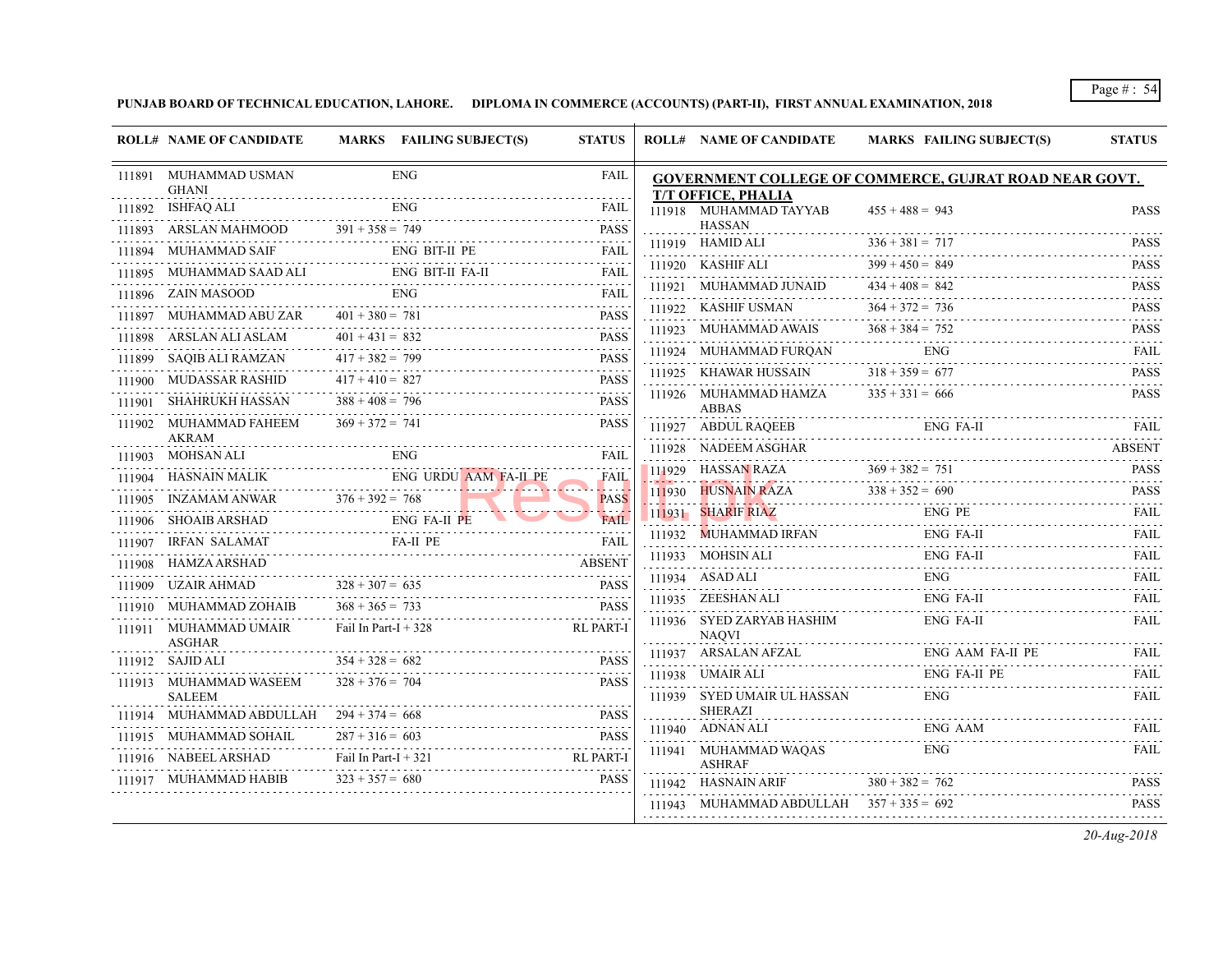| <b>ROLL# NAME OF CANDIDATE</b>                                                        |                   | MARKS FAILING SUBJECT(S)            | <b>STATUS</b>                   | <b>ROLL# NAME OF CANDIDATE</b>                                               | <b>MARKS FAIL</b>   |
|---------------------------------------------------------------------------------------|-------------------|-------------------------------------|---------------------------------|------------------------------------------------------------------------------|---------------------|
| 111944 LUQMAN HASSAN                                                                  |                   | N FA-II FAIL                        | FAIL                            | 111972 ABDUL RAZIQ                                                           | $406 + 421 = 827$   |
| 111945 SYED ALI HUSSNAIN RAZA                                                         |                   | ENG BIT-II AAM FA-II CS             | FAIL                            | 111973 MUHAMMAD RAMZAN $342 + 356 = 698$                                     |                     |
| QAS BHATTI ENG FAIL(No Chance)<br>111947 WAQAS BHATTI                                 |                   |                                     |                                 | 111974 TANVEER ALI                                                           | <b>ENG</b>          |
| 111948 ZAIN ENG FAIL                                                                  |                   |                                     |                                 | 111975 MUHAMMAD IRFAN                                                        | <b>ENG</b>          |
| 11949 ADEEL ALI ENG FAIL<br>111949 ADEEL ALI                                          |                   |                                     | FAIL                            | 111976 MUHAMMAD SHAHZAIB $336 + 377 = 713$                                   |                     |
| 111950 MUHAMMAD SHAHBAZ $350 + 290 = 640$                                             |                   | PASS PASS 750 + 290 = 640 PASS 2011 |                                 | <b>OAMMAR</b><br>111977 WASEEM SHAHZAD $376 + 378 = 754$                     |                     |
| 111951 SHAHID IMRAN $344 + 361 = 705$ PASS PASS                                       |                   |                                     |                                 | 111978 MUHAMMAD HASEEB                                                       | <b>ENG</b>          |
| 111952 REHMAN AHMAD ENG FAIL                                                          |                   |                                     | FAIL                            |                                                                              |                     |
| 111953 ABU BAKAR RASHID                                                               |                   | ENG                                 | FAIL                            | 111979 ROHA HAFIZ $357 + 435 = 792$                                          |                     |
| <b>GOVERNMENT INSTITUTE OF COMMERCE, AT GOVT. AL-BURINI</b>                           |                   |                                     |                                 | $111980$ ASIM MEHMOOD                                                        | FA-II<br><b>ENG</b> |
| <b>COLLEGE, KHEWORA ROAD, PIND DADAN KHAN</b>                                         |                   |                                     |                                 | 111981 ABDUL WAHAB EN                                                        | <b>ENG</b>          |
| 111954 BUSHRA AYUB                                                                    |                   | $478 + 479 = 957$                   | <b>PASS</b>                     | 111982 MUHAMMAD FAIQ ALI ENG                                                 |                     |
| 111955 NADIA KALSOOM $367 + 312 = 679$ PASS                                           |                   |                                     | <b>PASS</b>                     | 111983 MUHAMMAD ISMAIL                                                       | FA-II               |
| 111956 NAZIA BATOOL ENG PE                                                            |                   |                                     | FAIL                            | <b>GOVERNMENT INSTITUTE OF COMMERCE,</b>                                     |                     |
| 111957 NIDA KANWAL ENG FA-II PE CS                                                    |                   |                                     | FAIL                            | 111984 HASNAIN ANWAR<br>NAIN ANWAR ENGEL                                     | <b>ENG</b>          |
| 111958 MARRIAM BI ENG AAM FA-II PE CS                                                 |                   | ENG AAM FA-II PE CS                 | <b>FAIL</b>                     | 111985 BASHIR ALI<br>ASHIR ALI EN                                            | <b>ENG</b>          |
|                                                                                       |                   |                                     | FAIL                            | 111986 ATTA-UR-REHMAN                                                        | <b>ENG</b>          |
| 111959 KALEEM ULLAH ENG $331 + 331 = 662$<br>111960 TAYYAB KHURSHID $331 + 331 = 662$ |                   |                                     | <b>PASS</b><br>and the state of | <b>GOVERNMENT INSTITUTE OF COMMERCE</b>                                      |                     |
| 111961 MUSHAHID HUSSAIN ENG FAIL                                                      |                   |                                     |                                 | <b>ROAD, RAHIM YAR KHAN</b>                                                  |                     |
| 111962 MOHSAN SHAHZAD ENG                                                             |                   |                                     | <b>FAIL</b>                     | 111987 SADAF NOUREEN                                                         | <b>ENG</b>          |
| 111963 MUHAMMAD ADNAN $350 + 335 = 685$ PASS                                          |                   |                                     | <b>PASS</b>                     | 111988 SHAKEELA KHAN EN                                                      | <b>ENG</b>          |
| $407 + 355 = 762$<br>111964 AQIB JAVED                                                |                   | $407 + 355 = 762$ PASS              |                                 | 111989 RIFFAT NAZAR ENG                                                      | <b>ENG</b>          |
| 111965 RAJA ASAD HUSSAIN $315 + 332 = 647$                                            |                   |                                     | <b>PASS</b>                     | 111990 ARMEEN SHOUKAT EN                                                     | <b>ENG</b>          |
| 111966 RAJA AHSAN HUSSAIN                                                             | $358 + 351 = 709$ |                                     | <b>PASS</b>                     | 111991 FARAH FAZAL $327 + 339 = 666$                                         |                     |
| 111967 MUHAMMAD HASEEB<br><b>SHAHID</b>                                               | $348 + 349 = 697$ |                                     | <b>PASS</b>                     | 111992 SOBIA KOUSAR $303 + 320 = 623$<br>111993 KHALIDA SATTAR               | <b>ENG</b>          |
| 111968 ASAD ABBAS                                                                     |                   | <b>ENG PE</b>                       | FAIL                            | 111994 TEHMINA RAMZAN                                                        | <b>ENG</b>          |
| 111969 MUHAMMAD TOUSEEQ                                                               |                   | ENG URDU AAM PE                     | FAIL                            | 111995 SOFIA AMEEN $324 + 312 = 636$                                         |                     |
| <b>HAIDER</b>                                                                         |                   |                                     |                                 |                                                                              |                     |
| 111970 MUDASSAR EJAZ                                                                  |                   |                                     | FAIL                            | <b>GOVERNMENT POST GRADUATE COLLEGE</b><br>COCA COLA FACTORY, RAHIM YAR KHAN |                     |
| 111971 ASAD ALI                                                                       |                   | ENG BIT-II                          | FAIL                            | 111996 ZEESHAN ALI                                                           | $306 + 338 = 644$   |
|                                                                                       |                   |                                     |                                 |                                                                              |                     |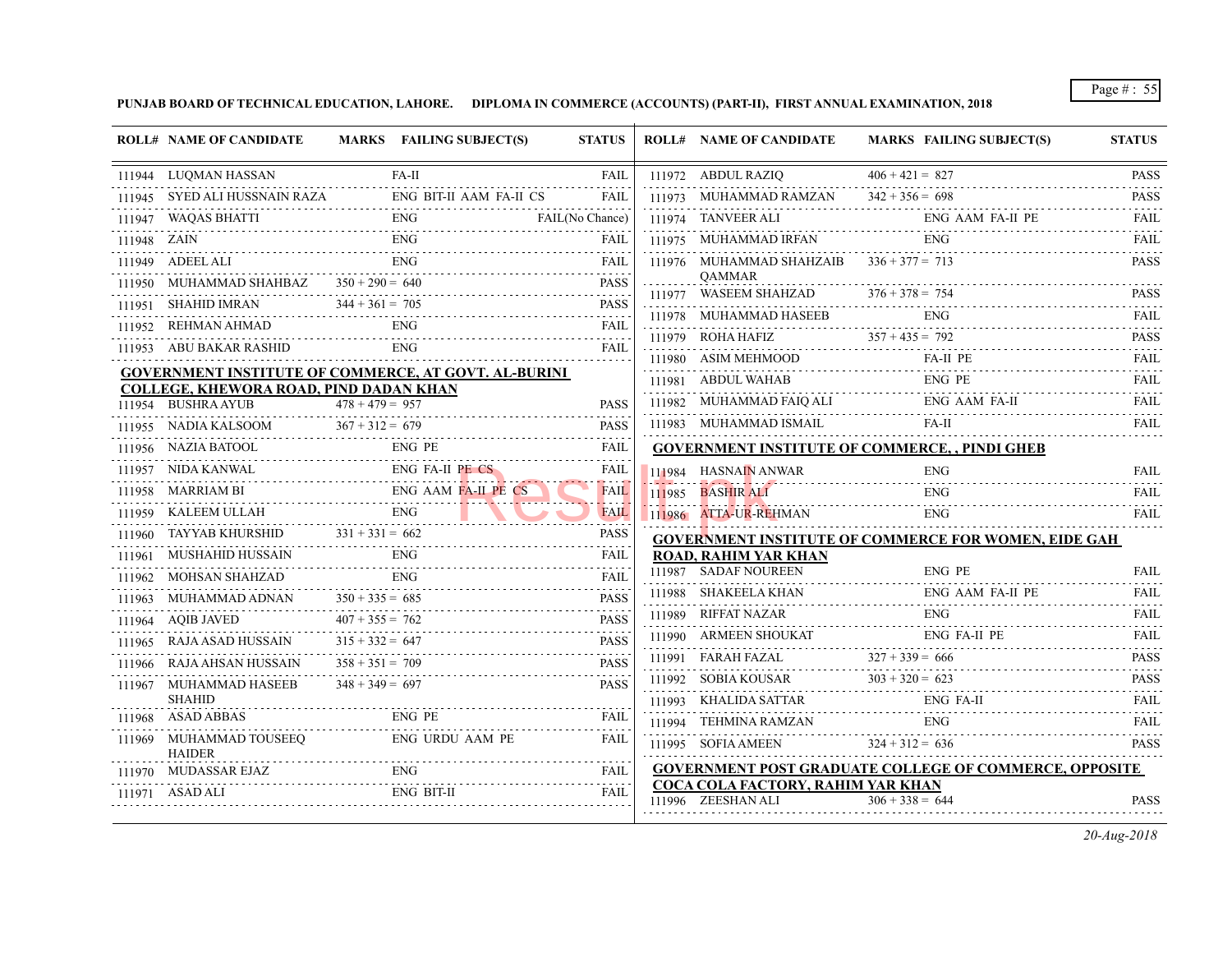|        | <b>ROLL# NAME OF CANDIDATE</b>                                                                                                                                 |                        | <b>MARKS FAILING SUBJECT(S)</b> | <b>STATUS</b>    |        | <b>ROLL# NAME OF CANDIDATE</b>                                 | <b>MARKS FAIL</b> |
|--------|----------------------------------------------------------------------------------------------------------------------------------------------------------------|------------------------|---------------------------------|------------------|--------|----------------------------------------------------------------|-------------------|
|        | 111997 AWAIS HAMEED                                                                                                                                            | $341 + 396 = 737$      |                                 | <b>PASS</b>      |        | 112025 SHAHID HUSSAIN                                          | $285 + 336 = 621$ |
|        | 111998 AREEB AFZAL                                                                                                                                             | $311 + 347 = 658$      |                                 | <b>PASS</b>      |        | 112026 MOHAMMAD BILAL                                          | $476 + 454 = 930$ |
|        | 111999 ASAD HABIB                                                                                                                                              | $327 + 373 = 700$      |                                 | <b>PASS</b>      |        | <b>ASGHAR</b><br>112027 SYED ARSALAN RAZA                      | <b>ENG</b>        |
|        | $\textbf{112000} \quad \textbf{HAMZA SIDDIQUE} \qquad \qquad \textbf{ENG} \\ \textbf{112000} \quad \textbf{HAMZA SIDDIQUE} \qquad \qquad \textbf{ENG} \\$      |                        |                                 | <b>FAIL</b><br>. |        | 112028 TANVEER HUSSAIN $346 + 346 = 692$                       |                   |
|        | 112001 ASAD MEHMOOD $301 + 315 = 616$                                                                                                                          |                        |                                 | <b>PASS</b>      |        |                                                                | <b>ENG</b>        |
|        | 112002 ALI RAZA                                                                                                                                                |                        |                                 | FAIL             |        | 112029 MOEEN AKHTAR ENC                                        |                   |
|        | 112003 NOMAN IJAZ ENG PE CS FAIL                                                                                                                               |                        |                                 |                  |        | 112030 AAMIR SATTAR 374 + 384 = 758                            |                   |
|        | 112004 SHAH NAWAZ ARSHAD ENG FA-II PE<br>112004 SHAH NAWAZ ARSHAD ENG FA-II PE FAIL PRIME                                                                      |                        |                                 |                  |        | 112031 SAMMAR ABBAS<br>112032 MUHAMMAD JAVED $340 + 366 = 706$ | <b>ENG</b>        |
|        | 112005 MOHAMMAD SHAHBAZ $304 + 363 = 667$                                                                                                                      |                        |                                 | <b>PASS</b>      |        |                                                                |                   |
|        | 112006 MUHAMMAD NASIR $305 + 341 = 646$                                                                                                                        |                        |                                 | <b>PASS</b>      |        | 112033 MUHAMMAD WAQAS                                          | $414 + 443 = 857$ |
|        | 112007 MUHAMMAD UMAR                                                                                                                                           | $339 + 357 = 696$      |                                 | <b>PASS</b>      |        | 112034 ZAIN UL ABIDEEN                                         | $451 + 441 = 892$ |
|        | <b>AKHTAR</b>                                                                                                                                                  |                        |                                 |                  |        | 112035 MAZHAR HUSSAIN                                          |                   |
|        | 112008 HAMZA HAMEED $326 + 360 = 686$                                                                                                                          |                        |                                 | <b>PASS</b>      |        | 112036 MOHAMMAD AZEEM $353 + 340 = 693$                        |                   |
|        | 112009 ASIF SHAHEZAD                                                                                                                                           |                        | IAHEZAD ENG AAM FA-II PE        | FAIL             |        | 112037 SAJID HUSSAIN                                           | <b>ENG</b>        |
|        | 112010 MUHAMMAD FARHAN<br><b>OADIR</b>                                                                                                                         |                        | ENG                             | FAIL             |        | 112038 MUHAMMAD SADIQUE EN                                     | ENG               |
| 112011 | MUHAMMAD KAMRAN $372 + 374 = 746$                                                                                                                              |                        |                                 | <b>PASS</b>      | 112039 | ANSAR HAMEED EN                                                | <b>ENG</b>        |
|        | 112012 ZAHID ABBAS $310 + 366 = 676$                                                                                                                           |                        |                                 | .<br><b>PASS</b> |        | 112040 SHAFQAT ALI $335 + 329 = 664$                           |                   |
|        | 112013 IHTESHAM YASEEN ENG FAIL                                                                                                                                |                        |                                 |                  |        | 112041 MUHAMMAD ARSALAN                                        | <b>ENG</b>        |
|        |                                                                                                                                                                |                        |                                 |                  |        | 112042 MOHAMMAD AOUN RAZA $379 + 336 = 715$                    |                   |
|        | $112014 \quad \text{ABDUL QADEER} \qquad \text{ABSENT}$ $112015 \quad \text{WAQAS MEHBOB} \qquad \text{333 + 321 = 654} \qquad \text{PASS} \qquad \text{PASS}$ |                        |                                 |                  |        | 112043 SHAHZAIB                                                | <b>ENG</b>        |
|        | 112016 IMRAN HAZOOR                                                                                                                                            |                        |                                 | <b>FULL FAIL</b> |        | 112044 MUHAMMAD NASRULLAH $356 + 335 = 691$                    |                   |
|        | 112017 FARAZ AHMAD                                                                                                                                             |                        | BIT-II                          | <b>FAIL</b>      |        | 112045 MUHAMMAD JUNAID                                         | <b>ENG</b>        |
|        | <b>GOVERNMENT INSTITUTE OF COMMERCE, AQILPUR ROAD, RAJANPUR</b>                                                                                                |                        |                                 |                  |        | 112046 MOHAMMAD SHAHZAD ALI                                    | <b>ENG</b>        |
|        | 112018 AAMIR HUSSAIN                                                                                                                                           | $385 + 366 = 751$      |                                 | PASS             |        | 112047 MUHAMMAD SHAHBAZ                                        | <b>ENG</b>        |
|        | 112019 GHULAM MUHAMMAD                                                                                                                                         | .<br>$368 + 335 = 703$ |                                 | <b>PASS</b>      |        | 112048 AQIB FAREED                                             | <b>ENG</b>        |
|        | 112020 MUHAMMAD SOHAIL                                                                                                                                         | $372 + 352 = 724$      |                                 | <b>PASS</b>      |        | 112049 ABD-UR-RAHMAN                                           | <b>ENG</b>        |
|        |                                                                                                                                                                |                        |                                 |                  |        | $112050$ RASHID HUSSAIN                                        | <b>ENG</b>        |
|        | 112021 ABDUL LATIF $359 + 370 = 729$ PASS                                                                                                                      |                        |                                 | PASS             |        | and the company of the company<br>112051 SANA ULLAH            | <b>ENG</b>        |
|        | 112022 KHWAR ABBAS $318 + 384 = 702$                                                                                                                           |                        |                                 | <b>PASS</b>      |        | 112052 ISHAFAQ AHMAD ENC                                       | <b>ENG</b>        |
|        | 112023 HAROON ALI                                                                                                                                              | $331 + 354 = 685$      |                                 | <b>PASS</b>      |        | 112053 SHAIR HASSAN $357 + 367 = 724$                          |                   |
|        | 112024 KASHIF HUSSAIN $354 + 349 = 703$                                                                                                                        |                        |                                 | PASS             |        |                                                                |                   |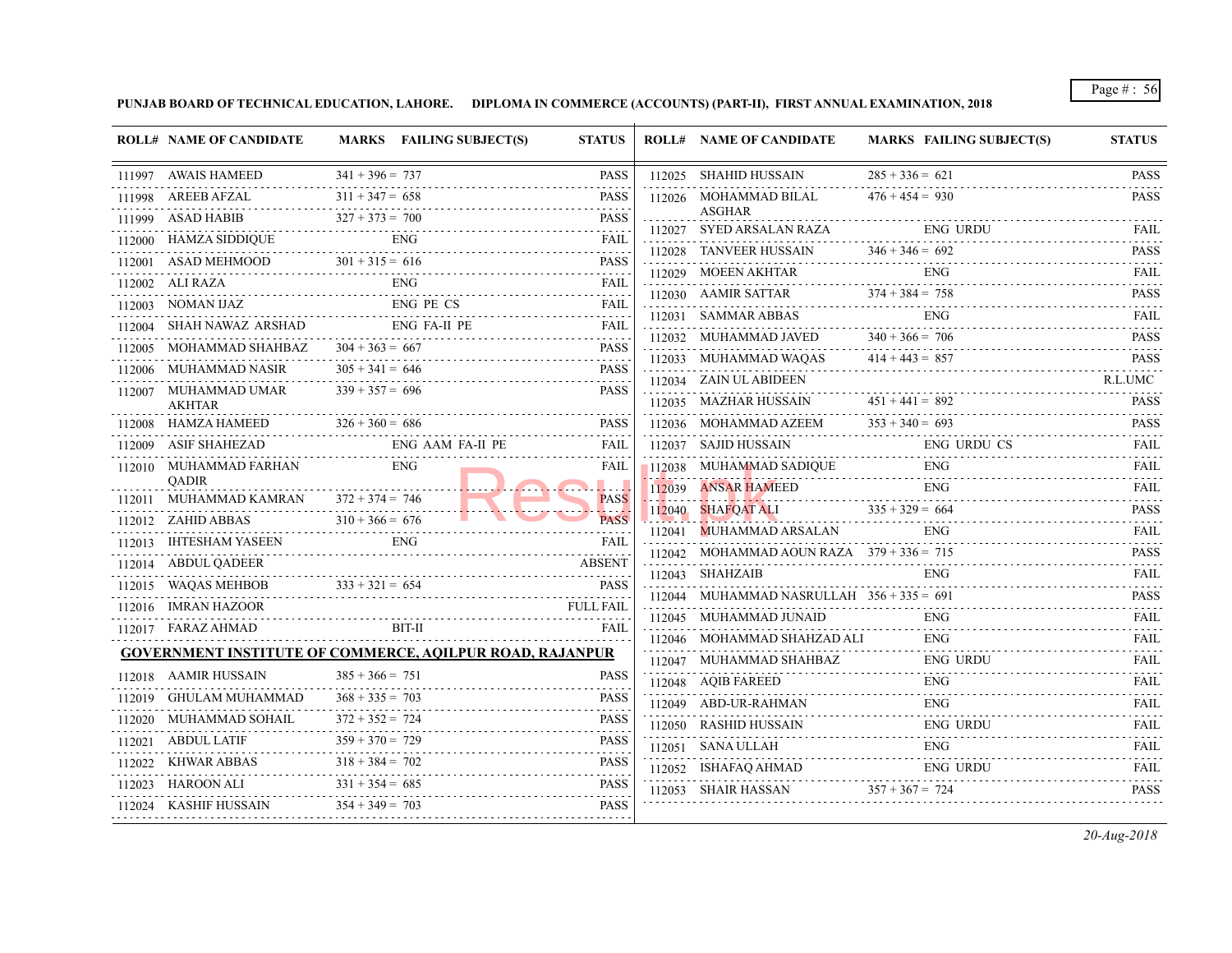| <b>ROLL# NAME OF CANDIDATE</b>                            |                        | MARKS FAILING SUBJECT(S)         | <b>STATUS</b> | <b>ROLL# NAME OF CANDIDATE</b>                                                                                                                                                                                                                                              | <b>MARKS FAIL</b>         |
|-----------------------------------------------------------|------------------------|----------------------------------|---------------|-----------------------------------------------------------------------------------------------------------------------------------------------------------------------------------------------------------------------------------------------------------------------------|---------------------------|
| 112054 SHER JAN                                           | $406 + 383 = 789$      |                                  | PASS          | 112083 ABU BAKAR                                                                                                                                                                                                                                                            | $375 + 409 = 784$         |
| 112055 JAVED QASIM<br>.                                   |                        | <b>ENG URDU</b>                  | FAIL          | 112084 SYED ZARYAB KHALID                                                                                                                                                                                                                                                   | $408 + 365 = 773$         |
| 112056 MUHAMMAD ASIF                                      |                        | ENG.                             | FAIL          | 112085 MAZHAR HUSSAIN                                                                                                                                                                                                                                                       | $380 + 370 = 750$         |
| 112057 MUHAMMAD YASIR                                     |                        |                                  | FAIL          | 112086 ADNAN NAZEER                                                                                                                                                                                                                                                         | ENG.                      |
| 112058 AMIR HUSSAIN                                       | .                      | <b>ENG</b>                       | FAIL          | 112087 WAJID ALI                                                                                                                                                                                                                                                            | <b>ENG</b>                |
| 112059 MUHAMMAD FAROOQ                                    |                        | 00 ENG ENG                       | FAIL          | 112088 MUHAMMAD SHAHBAZ                                                                                                                                                                                                                                                     | <b>ENG</b>                |
| 112060 FAIZ MUHAMMAD                                      |                        | ENG URDU FAIL                    |               | AALAM                                                                                                                                                                                                                                                                       |                           |
| 112061 ATTA MUHAMMAD                                      | .                      | <b>ENG URDU</b><br>ENG URDU FAIL |               | 112089 AMJAD ALI $374 + 326 = 700$                                                                                                                                                                                                                                          |                           |
| 112062 TANVEER AHMAD ENG URDU FAIL                        |                        |                                  | FAIL          | 112090 ARIF USMAN<br>112091 SYED SHAKEEL RAZA SHAH $333 + 409 = 742$                                                                                                                                                                                                        | <b>ENG</b>                |
| 112063 IMRAN AHMAD                                        |                        | ENG FA-II                        | FAIL          |                                                                                                                                                                                                                                                                             |                           |
| 112064 AHMAD BASHIR                                       |                        | <b>ENG</b><br>.                  | FAIL<br>.     | 112092 EJAZ AHMED<br>112093 MUHAMMAD AFZAL                                                                                                                                                                                                                                  | ENG.<br>$314 + 299 = 613$ |
| 112065 IMRAN FIDA<br>.                                    |                        | DA ENG URDU FAIL                 |               |                                                                                                                                                                                                                                                                             |                           |
| 112066 AADAM KHAN                                         |                        | ENG URDU CS                      | <b>FAIL</b>   | <b>GOVERNMENT COLLEGE OF COMMERCE, S</b><br>SATTELITE TOWN, RAWALPINDI                                                                                                                                                                                                      |                           |
| 112067 KALEEM ULLAH                                       |                        | <b>ENG URDU</b>                  | FAIL          | 112094 SAIRA BATOOL                                                                                                                                                                                                                                                         | $476 + 448 = 924$         |
| 112068 FAIZAN KAREEM                                      | $350 + 357 = 707$<br>. |                                  | <b>PASS</b>   | 112095 HUMAIL GHORI                                                                                                                                                                                                                                                         | FA-II                     |
| 112069 HABIB ULLAH                                        |                        | ENG                              | <b>FAIL</b>   | 112096 MARIA NISA                                                                                                                                                                                                                                                           | <b>ENG</b>                |
| \KHTAR<br><br>112070 MAQSOOD AKHTAR                       |                        | ENG URDU                         | FAIL          | <u>. In the contract of the contract of the contract of the contract of the contract of the contract of the contract of the contract of the contract of the contract of the contract of the contract of the contract of the cont</u><br>112097 SABA SAHER<br>SABA SAHER ENC | <b>ENG</b>                |
| 112071 SHAHBAZ AHMAD                                      |                        | <b>ENG</b>                       | FAIL          | $433 + 383 = 816$<br>112098 SIDRA                                                                                                                                                                                                                                           |                           |
| 112072 IJAZ HUSSAIN                                       |                        | ENG FA-II CS                     | FAIL          | 112099 SHANZA BASHIR                                                                                                                                                                                                                                                        | FA-II                     |
| 112073 FAYYAZ HUSSAIN                                     |                        | <b>ENG</b>                       | FAIL          | 112100 SOMA SARWAR $437 + 406 = 843$                                                                                                                                                                                                                                        |                           |
| 112074 ZESHAN MUHAMMAD<br>AUHAMMAD ENG                    |                        |                                  | <b>FAIL</b>   | 112101 TABASSUM HABIB                                                                                                                                                                                                                                                       | FA-II                     |
| 112075 MUHAMMAD FAHAD<br>$1120/5$ MUHAMMAD FAHAD ENG URDU |                        | ENG URDU                         | FAIL          | 112102 IQRA BUTT                                                                                                                                                                                                                                                            | BIT-I                     |
| 112076 NOOR UL HASSAN $428 + 355 = 783$                   |                        |                                  | PASS          | 112103 SAMMAN FAROOQ                                                                                                                                                                                                                                                        | <b>ENG</b>                |
| 112077 UMAIR KHALID ENG URDU                              |                        |                                  | FAIL          | 112104 KALSOOM KHALID                                                                                                                                                                                                                                                       | <b>ENG</b>                |
| 112078 FARHAN TAHIR                                       | $419 + 392 = 811$      |                                  | <b>PASS</b>   | 112105 RUBAB LOAN                                                                                                                                                                                                                                                           | <b>ENG</b>                |
| 112079 FAISAL NASRULLAH                                   |                        |                                  | <b>FAIL</b>   | 112106 AMBER SHEHZADI                                                                                                                                                                                                                                                       | <b>ENG</b>                |
| 112080 MOHAMMAD AKRAM                                     | .                      | ENG-                             | FAIL          | 112107 KAINAT USMAN                                                                                                                                                                                                                                                         | BIT-I                     |
| 112081 GHULAM MURTAZA                                     | $322 + 407 = 729$      |                                  | <b>PASS</b>   | 112108 EMAN NASEER                                                                                                                                                                                                                                                          | <b>ENG</b>                |
| 112082 MUHAMMAD ZAKAULLAH $475 + 448 = 923$<br>KHALIL     |                        |                                  | <b>PASS</b>   | 112109 ARBAL FIRDOUS                                                                                                                                                                                                                                                        | <b>ENG</b>                |
|                                                           |                        |                                  |               | 112110 SUMAN PARVEZ $417 + 370 = 787$                                                                                                                                                                                                                                       |                           |
|                                                           |                        |                                  |               |                                                                                                                                                                                                                                                                             |                           |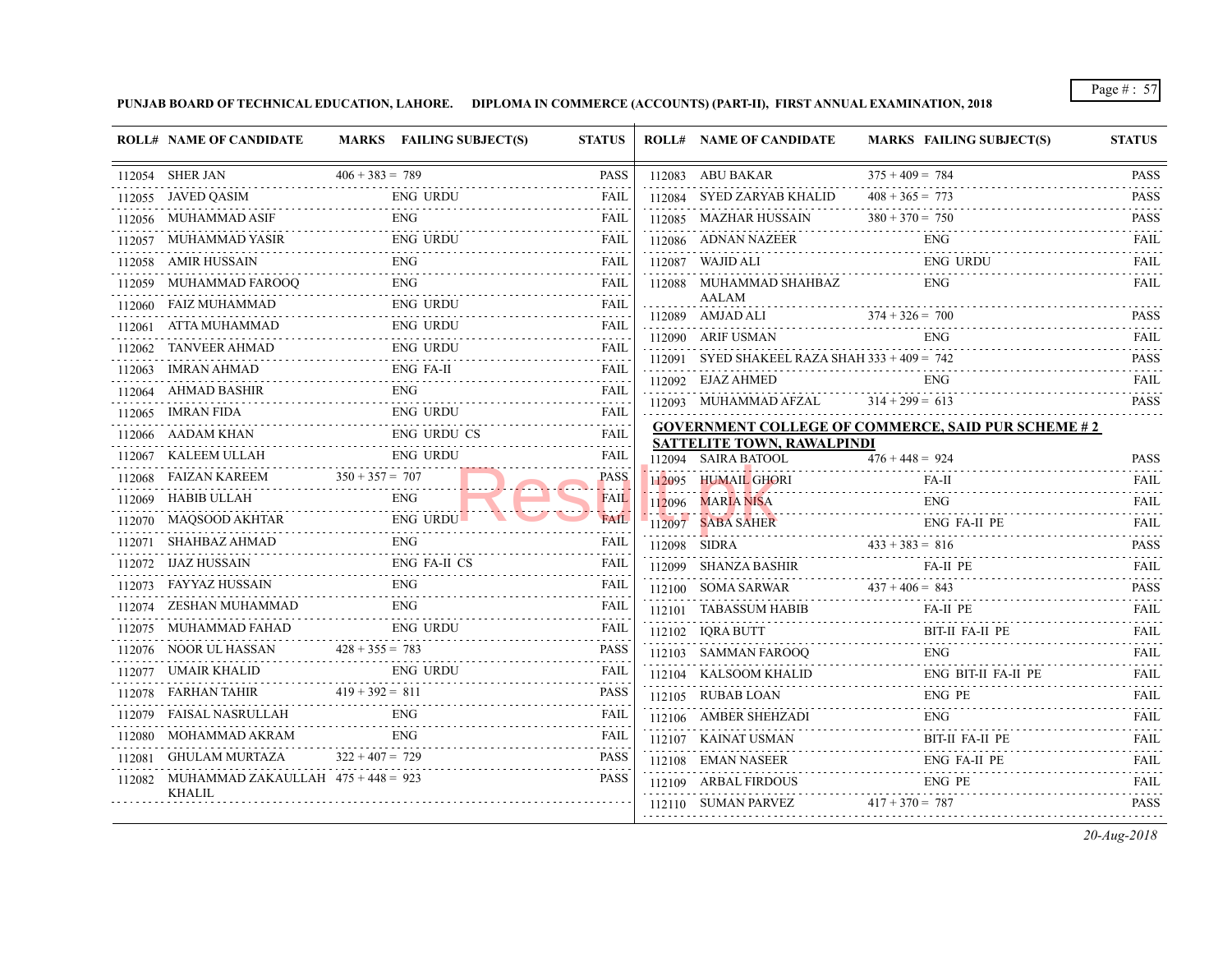| <b>ROLL# NAME OF CANDIDATE</b>                                  |                   | MARKS FAILING SUBJECT(S)                                                                                                                                                                                                                                                                                   | <b>STATUS</b>    | <b>ROLL# NAME OF CANDIDATE</b>                                                                                                                             | <b>MARKS FAIL</b> |
|-----------------------------------------------------------------|-------------------|------------------------------------------------------------------------------------------------------------------------------------------------------------------------------------------------------------------------------------------------------------------------------------------------------------|------------------|------------------------------------------------------------------------------------------------------------------------------------------------------------|-------------------|
|                                                                 |                   | 112111 HIRA SARFARAZ $401 + 375 = 776$ PASS                                                                                                                                                                                                                                                                | <b>PASS</b>      | 112135 IMTIAZ AHMAD                                                                                                                                        | $457 + 341 = 798$ |
|                                                                 |                   | $\begin{tabular}{lllllllll} \bf 112112 & \bf AMNA SALEEM & \bf ENG FA-II PE & \bf FAIL \\ \bf \end{tabular}$                                                                                                                                                                                               | FAIL             | 112136 MUHAMMAD ARSLAN                                                                                                                                     | ENG.              |
|                                                                 |                   | 112113 NIMRA SOHAIL ENG PE FAIL FAIL                                                                                                                                                                                                                                                                       | FAIL             | 112137 MUHAMMAD TAUFEEQ $394 + 335 = 729$                                                                                                                  |                   |
| 112114 ALIYA SHAKOOR $441 + 373 = 814$                          |                   |                                                                                                                                                                                                                                                                                                            | <b>PASS</b>      | 112138 MUHAMMAD SHAHEEN                                                                                                                                    | ENG               |
|                                                                 |                   | 112115 ABDULLAH BUTT ENG BIT-II AAM FA-II PE CS FAIL                                                                                                                                                                                                                                                       | FAIL             | 112139 MUHAMMAD KASHIF $378 + 339 = 717$                                                                                                                   |                   |
| 112116 HAROON NAFEES                                            |                   | ENG PE                                                                                                                                                                                                                                                                                                     | FAIL             | 112140 WASEEM ABBAS $383 + 319 = 702$                                                                                                                      |                   |
| 112117 KHAWAJA SARMAD                                           |                   | ENG URDU BIT-II AAM FA-II<br>PE                                                                                                                                                                                                                                                                            | FAIL             | $112141$ MUHAMMAD IBRAHIM ENG                                                                                                                              | ENG.              |
|                                                                 |                   | $\begin{tabular}{lllllllllll} \bf 112118 & \tt ATF HUSSAN & \tt ENG & \tt FAIL \\ \hline \end{tabular}$                                                                                                                                                                                                    | FAIL             | 112142 MUMTAZ AHMAD                                                                                                                                        | <b>ENG</b>        |
|                                                                 |                   | $\begin{tabular}{ll} 112119 & \textbf{ABDUL RAHMAN} & \textbf{ENG} & \textbf{FAIL} \\ \hline \end{tabular}$                                                                                                                                                                                                |                  | 112143 MUHAMMAD SAJID $473 + 395 = 868$                                                                                                                    |                   |
|                                                                 |                   | $\begin{tabular}{llllll} \bf 112120 & \bf MUHAMMAD HASNAT & \bf ENG & \bf FAIL \\ \bf \end{tabular}$                                                                                                                                                                                                       |                  | 112144 MUHAMMAD MEHRAN $457 + 356 = 813$                                                                                                                   |                   |
| 112121 ALI ZAIB                                                 |                   | URDU FA-II FAIL                                                                                                                                                                                                                                                                                            |                  | 112145 KHAZAIR ABBAS EN                                                                                                                                    | <b>ENG</b>        |
|                                                                 |                   | <b>GOVERNMENT INSTITUTE OF COMMERCE, HOUSE #995/14, SHABBIR</b>                                                                                                                                                                                                                                            |                  | 112146 SEBGHAT ULLAH ENG                                                                                                                                   | <b>ENG</b>        |
| <b>LANE PESHAWAR ROAD, CANTT, RAWALPINDI</b>                    |                   |                                                                                                                                                                                                                                                                                                            |                  | 112147 SANA ULLAH                                                                                                                                          | <b>ENG</b>        |
| 112122 ATIF REHMAN                                              |                   |                                                                                                                                                                                                                                                                                                            | <b>FULL FAIL</b> | 112148 MUHAMMAD IMRAN $407 + 352 = 759$                                                                                                                    |                   |
| 112123 MUHAMMAD SHOAIB                                          |                   | ENG URDU PAK.ST BIT-II<br>FA-II PE                                                                                                                                                                                                                                                                         | <b>FAIL</b>      | 112149 KHIZIR ABBAS<br>$112150$ MUHAMMAD RASHID $394 + 301 = 695$                                                                                          | <b>ENG</b>        |
|                                                                 |                   | <b>GOVERNMENT INSTITUTE OF COMMERCE FOR WOMEN, 400/3 LANE 7.</b>                                                                                                                                                                                                                                           |                  |                                                                                                                                                            |                   |
| NEAR OADIR MOTORS PESHAWAR ROAD, RAWALPINDI                     |                   |                                                                                                                                                                                                                                                                                                            |                  | $112151$ MUHAMMAD ARFAN $415 + 318 = 733$                                                                                                                  |                   |
| 112124 SABIHA BIBI                                              |                   | ENG BIT-II PE                                                                                                                                                                                                                                                                                              | <b>FAIL</b>      | 112152 PARWAZ HUSSAIN $420 + 334 = 754$                                                                                                                    |                   |
|                                                                 |                   | EVER BRIGHT COLLEGE OF COMMERCE & COMPUTER, TEHSIL TAUNSA                                                                                                                                                                                                                                                  |                  | 112153 MUMTAZ HUSSAIN $435 + 375 = 810$                                                                                                                    |                   |
| <b>SHARIF, RETRA</b><br>112125 MUHAMMAD BILAL $509 + 321 = 830$ |                   |                                                                                                                                                                                                                                                                                                            | <b>PASS</b>      | 112154 NAZISH KAREEM FA-I<br>112155 ALSA BIBI                                                                                                              | FA-II<br>BIT-I    |
| 112126 ABDUL GHAFAR $476 + 378 = 854$                           |                   |                                                                                                                                                                                                                                                                                                            |                  | BIBI BIT-                                                                                                                                                  | BIT-I             |
| 112127 MUHAMMAD ASIF $476 + 334 = 810$                          |                   | AR $476 + 378 = 854$ PASS<br>$476 + 334 = 810$ PASS                                                                                                                                                                                                                                                        | PASS             | $\begin{minipage}{0.9\linewidth} \begin{tabular}{l} \bf 112156 & \bf HIFSA SAJJAD & \bf BIT-I \\ \bf \end{tabular} \end{minipage}$<br>112157 ASMA KHAN FA- | FA-II             |
| 112128 MUHAMMAD SOHAIL $465 + 346 = 811$                        |                   | AIL $465 + 346 = 811$ PASS                                                                                                                                                                                                                                                                                 | PASS             |                                                                                                                                                            | -URDI             |
| 112129 MUHAMMAD SHEERAZ                                         | $420 + 347 = 767$ |                                                                                                                                                                                                                                                                                                            |                  | 112158 SURIA NAZ URD<br>112159 UZMA BIBI                                                                                                                   | AAM               |
| 112130 MUMTAZ AHMAD $411 + 327 = 738$                           |                   | $411 + 327 = 738$ PASS                                                                                                                                                                                                                                                                                     | PASS             | 112160 MUHAMMAD ISMAEEL $374 + 344 = 718$                                                                                                                  |                   |
| 112131 MUHAMMAD YOUNIS $385 + 293 = 678$                        |                   | TOUNIS $385 + 293 = 678$ PASS                                                                                                                                                                                                                                                                              |                  | 112161 MOHSIN HIYAT $403 + 380 = 783$                                                                                                                      |                   |
|                                                                 |                   | $\begin{tabular}{llllll} \bf 112132 & \bf 112132 & \bf 112132 & \bf 112132 & \bf 112132 & \bf 112132 & \bf 112132 & \bf 112132 & \bf 112132 & \bf 112132 & \bf 112132 & \bf 112132 & \bf 112132 & \bf 112132 & \bf 112132 & \bf 112132 & \bf 112132 & \bf 112132 & \bf 112132 & \bf 112132 & \bf 112132 &$ | FAIL             | 112162 RABIA PARVEEN                                                                                                                                       | FA-II             |
|                                                                 |                   | $\begin{tabular}{lllllllll} \bf 112133 & \bf MUHAMMAD ASIF & \bf ENG BIT-II FA-II & \bf FAIL \\ \bf \end{tabular}$                                                                                                                                                                                         | FAIL             | 112163 MUHAMMAD AMIR $415 + 331 = 746$                                                                                                                     |                   |
|                                                                 |                   |                                                                                                                                                                                                                                                                                                            |                  | 112164 AIMAN ASGHAR                                                                                                                                        | FA-II             |
|                                                                 |                   |                                                                                                                                                                                                                                                                                                            |                  |                                                                                                                                                            |                   |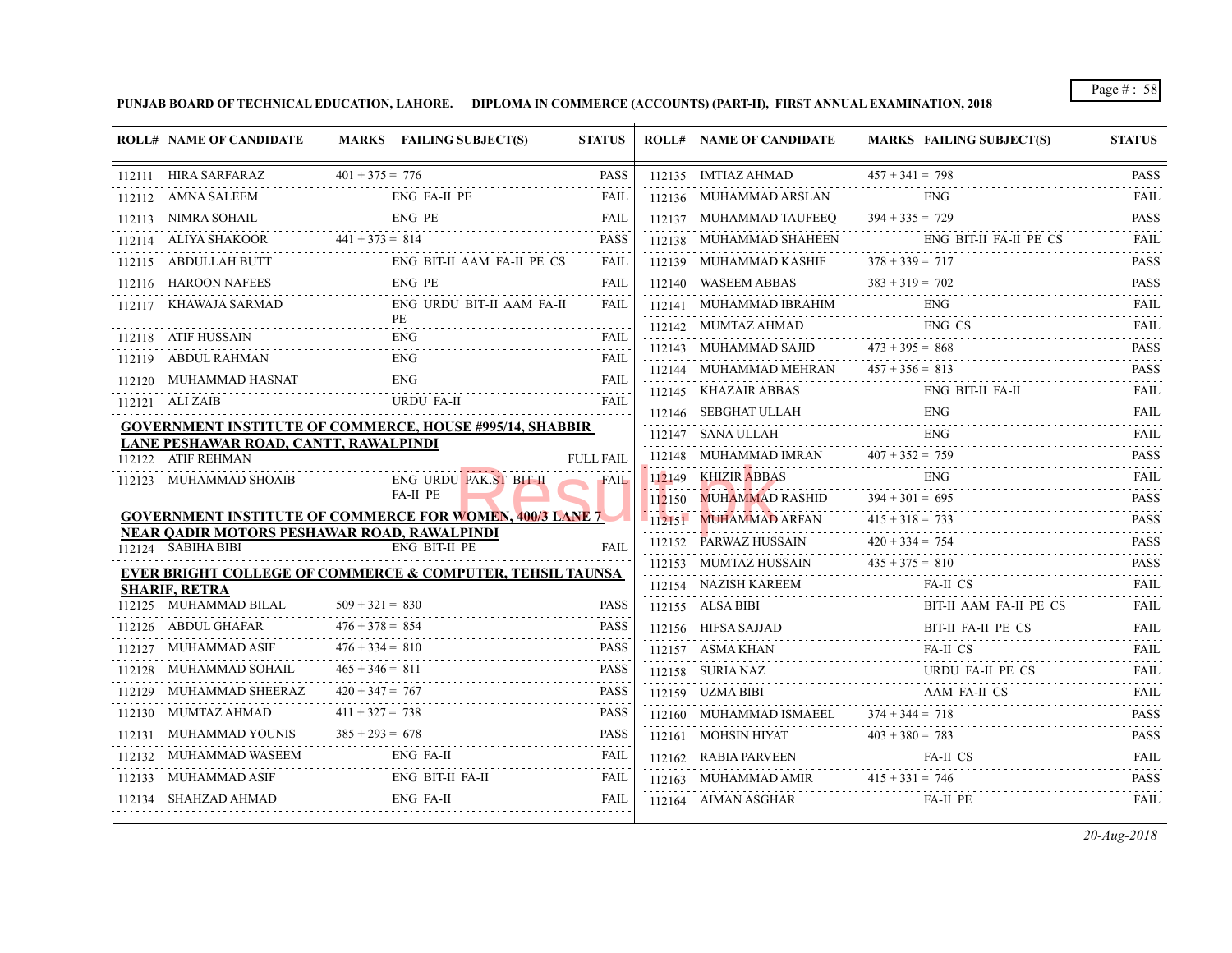| <b>ROLL# NAME OF CANDIDATE</b>                                                                         |                   | MARKS FAILING SUBJECT(S)   | <b>STATUS</b> | <b>ROLL# NAME OF CANDIDATE</b>                                                | <b>MARKS FAIL</b> |
|--------------------------------------------------------------------------------------------------------|-------------------|----------------------------|---------------|-------------------------------------------------------------------------------|-------------------|
| 112165 MUHAMMAD ADNAN                                                                                  |                   | ENG URDU PE<br>ENG URDU PE | FAIL          | 112192 MUHAMMAD HUSSAIN                                                       | <b>ENG</b>        |
| 112166 MUHAMMAD SOHAIL                                                                                 | $362 + 381 = 743$ |                            | <b>PASS</b>   | 112193 MOHAMMAD HARIS KHAN $305 + 338 = 643$                                  |                   |
| <b>HAIDER</b>                                                                                          |                   |                            |               | 112194 RASHID HUSSAIN $304 + 355 = 659$                                       |                   |
| <b>GOVERNMENT INSTITUTE OF COMMERCE, MOHALLAH SIAL, WARD NO.</b><br>5 TOWN COMMITTEE, ROJHAN           |                   |                            |               | 112195 ARSHAD BILAL $317 + 369 = 686$                                         |                   |
| 112167 MUHAMMAD FAIZ                                                                                   | $397 + 328 = 725$ |                            | <b>PASS</b>   | 112196 ANAR DIN $336 + 372 = 708$                                             |                   |
| 112168 MUHAMMAD UMAIR<br><b>SIDDIOUE</b>                                                               |                   | BIT-II                     | FAIL          | 112197 MUHAMMAD ASIF $315 + 344 = 659$                                        |                   |
| $\begin{tabular}{lllllllllll} \bf 112169 & SALEEM JAN & \bf BIT-II & \bf FAIL \\ \hline \end{tabular}$ |                   | $\overline{\mathbf{r}}$    |               | <b>GOVERNMENT COLLEGE OF COMMERCE, I</b>                                      |                   |
| 112170 MUHAMMAD SHARIF BIT-II BIT-II                                                                   |                   |                            | <b>FAIL</b>   | 112198 MUHAMMAD SHAHBAZ                                                       | ENG I             |
|                                                                                                        |                   |                            |               | 112199 ASAD ALI $269 + 308 = 577$                                             |                   |
|                                                                                                        |                   |                            |               | <b>GOVERNMENT INSTITUTE OF COMMERCE</b>                                       |                   |
| 112173 MEHTAB FATIMA URDU BIT-II PE                                                                    |                   |                            | FAIL          | ZIAD COLONY OPPOSITE FARID PARK, SAH                                          | $441 + 426 = 867$ |
| 112174 AMIR MURTAZA URDU BIT-II PE FAIL                                                                |                   |                            |               | 112200 AQSA SHOUKAT                                                           |                   |
| 112175 SHAISTA KANWAL URDU BIT-II PE FAIL                                                              |                   |                            |               | 112201 RIDA TAHIR $437 + 429 = 866$<br>112202 RIMSHA SHAFIQ $412 + 436 = 848$ |                   |
| 112176 ATIF ALI MAZARI BIT-II                                                                          |                   |                            | FAIL          | 112203 BASEERAT SHAN $399 + 418 = 817$                                        |                   |
| 112177 MUHAMMAD KALEEM URDU                                                                            |                   |                            | <b>FAIL</b>   | 112204 FATIMA $393 + 395 = 788$                                               |                   |
| 112178 ABDUL RASHEED $394 + 393 = 787$                                                                 |                   | <b>INVI</b>                | <b>PASS</b>   | 112205 HIRA RAZZAQ 370 + 377 = 747                                            |                   |
|                                                                                                        |                   |                            | FAIL          | 112206 SHUMAILA KAUSAR $360 + 386 = 746$                                      |                   |
| $\underbrace{112180}\quad \text{MOHABAT ALL}\qquad \qquad \text{ENG} \qquad \qquad \text{FAIL}$        |                   |                            |               | 112207 RASHIAL IRSHAD ENC                                                     | ENG I             |
| 112181 MUHAMMAD AYAZ URDU FAIL                                                                         |                   |                            |               | 112208 MARYAM RASHEED ENG                                                     | <b>ENG</b>        |
| $\begin{tabular}{ll} 112182 & \text{MUHAMMAD IBRAHIM} & \text{URDU BIT-II} \\ \hline \end{tabular}$    |                   |                            | FAIL          | 112209 AMNA SAGHEER $291 + 298 = 589$                                         |                   |
| 112183 ALI RAZA $342 + 302 = 644$ PASS                                                                 |                   |                            |               | 112210 MUQADDAS ANWAR ENG                                                     | ENG I             |
| 112184 ALI NAWAZ $335 + 340 = 675$ PASS                                                                |                   |                            |               | 112211 ASMA YOUNAS                                                            | ENG I             |
| 112185 SHAIR ZAMAN $364 + 359 = 723$                                                                   |                   |                            | <b>PASS</b>   | 112212 IFRA TUL AIN IKRAM $393 + 379 = 772$                                   |                   |
| 112186 MAAZ AHMED KHAN ENG URDU FAIL                                                                   |                   |                            |               | 112213 ANIQA ENC                                                              | ENG               |
| 112187 SHAFQAT IQBAL ENG FAIL                                                                          |                   | ENG                        |               | 112214 KOMAL JAVED $300 + 317 = 617$                                          |                   |
|                                                                                                        |                   |                            | FAIL          | 112215 IMTIAZ KHADIM                                                          | ENG               |
| 112189 TAIMOOR HASHIM ENG URDU FAIL                                                                    |                   |                            |               | <b>GOVERNMENT INSTITUTE OF COMMERCE,</b>                                      |                   |
| 112190 ALI GUL $287 + 338 = 625$ PASS<br>112190 ALI GUL                                                |                   |                            |               | FACTORY, SAHIWAL SARGODHA                                                     |                   |
| 112191 IQRA ALI                                                                                        |                   |                            | ABSENT        | 112216 MUHAMMAD FAROOQ UR $485 + 485 = 970$<br><b>RAHMAN</b>                  |                   |
|                                                                                                        |                   |                            |               |                                                                               |                   |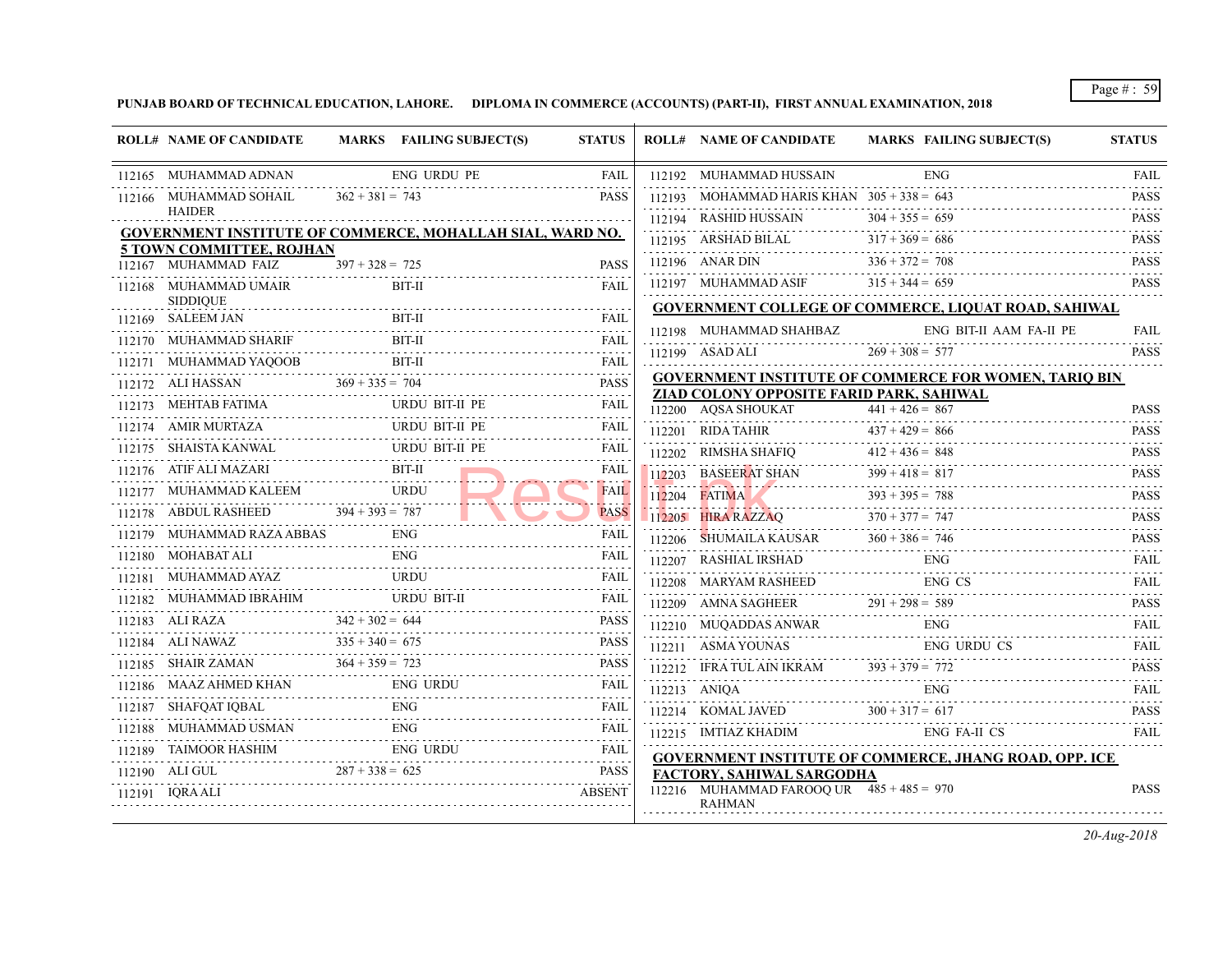|        | <b>ROLL# NAME OF CANDIDATE</b>               |                   | MARKS FAILING SUBJECT(S)                  | <b>STATUS</b> |        | <b>ROLL# NAME OF CANDIDATE</b>                                  | <b>MARKS FAIL</b> |
|--------|----------------------------------------------|-------------------|-------------------------------------------|---------------|--------|-----------------------------------------------------------------|-------------------|
|        | 112217 MUHAMMAD KAMRAN                       | $427 + 466 = 893$ |                                           | <b>PASS</b>   |        | 112244 MUHAMMAD USMAN                                           | $369 + 424 = 793$ |
|        | 112218 MUHAMMAD FARHAN                       | $387 + 429 = 816$ |                                           | <b>PASS</b>   |        | 112245 HASSAN RAZA                                              | $336 + 393 = 729$ |
|        | <b>KHAN</b><br>112219 SAJJAD HUSSAIN         | $438 + 391 = 829$ |                                           | <b>PASS</b>   |        | 112246 JUNAID GULZAR                                            | $392 + 406 = 798$ |
|        | 112220 ZEESHAN                               |                   |                                           | <b>PASS</b>   |        | 112247 MUHAMMAD BILAL                                           | $380 + 437 = 817$ |
|        | $434 + 424 = 858$                            |                   | 112220 ZEESHAN $434 + 424 = 858$ PASS     |               |        | 112248 NOOR HASSAN                                              | $381 + 454 = 835$ |
|        | $348 + 348 = 696$<br>112221 TAHIR EHSAN      |                   | $N$ and $348 + 348 = 696$ PASS            | <b>PASS</b>   |        | 112249 KAMRAN ABDULLAH                                          | $481 + 457 = 938$ |
| 112222 | MUHAMMAD WASEEM                              | $426 + 372 = 798$ |                                           | <b>PASS</b>   |        | 112250 ABRAR HUSSAIN                                            | $398 + 428 = 826$ |
|        | 112223 MUHAMMAD ADNAN                        | $423 + 437 = 860$ |                                           | <b>PASS</b>   |        | 112251 ABDUL RAOUF                                              | ENG.              |
|        | 112224 MUHAMMAD ABDUS<br><b>SALAM</b>        | $374 + 340 = 714$ |                                           | <b>PASS</b>   |        | 112252 MUHAMMAD UMAR $365 + 383 = 748$                          |                   |
|        | 112225 MUHAMMAD AHSAN                        |                   | ENG CS                                    | FAIL          |        | 112253 MUHAMMAD SHOAIB                                          | $410 + 372 = 782$ |
|        | 112226 ZOHAIR HUSSAIN $388 + 419 = 807$      |                   | AIN $388 + 419 = 807$ PASS                | <b>PASS</b>   |        | ZAFAR                                                           | $388 + 371 = 759$ |
| 112227 | WAQAR FAROOQ                                 | $357 + 410 = 767$ | $PQ$ $357 + 410 = 767$ PASS               |               |        | 112254 RANA LIAQAT ALI 388 + 3                                  |                   |
|        | 112228 MUHAMMAD ARSLAN $352 + 391 = 743$     |                   |                                           | <b>PASS</b>   |        | 112255 TARIQ ABBAS $304 + 332 = 636$<br>112256 KHIZAR HAYAT     |                   |
|        | 112229 ZOHAIB HASSAN $343 + 328 = 671$       |                   |                                           | <b>PASS</b>   |        |                                                                 | ENG.              |
|        | 112230 USAMA YOUSUF                          | $439 + 458 = 897$ |                                           | <b>PASS</b>   | 112257 | SAYYED GHULAM MUJTABA                                           | ENG.              |
|        | 112231 MUHAMMAD HASEEB<br><b>HAIDAR</b>      | $325 + 345 = 670$ |                                           | <b>PASS</b>   | 112258 | <b>SAFEER ABBAS</b> $352 + 382 = 734$<br>112259 HAMID-UL-HASSAN | ENG I             |
|        | 112232 MUHAMMAD ZEESHAN<br><b>HASNAIN</b>    | $395 + 467 = 862$ |                                           | <b>PASS</b>   |        | 112260 RANA MUHAMMAD RIZWAN<br>ANWAR                            | ENG.              |
|        | 112233 KASHIF NADEEM ANJAM $331 + 352 = 683$ |                   |                                           | <b>PASS</b>   |        | 112261 AMIR SOHAIL                                              | $328 + 311 = 639$ |
|        | 112234 NOOR MUHAMMAD                         | $400 + 431 = 831$ |                                           | <b>PASS</b>   |        | 112262 MUHAMMAD ADNAN IOBAL 348 + 407 = 755                     |                   |
|        | 112235 AAMIR RASHEED                         | $400 + 408 = 808$ |                                           | <b>PASS</b>   |        | 112263 ADEEL ABBAS                                              | ENG I             |
|        | 112236 MUHAMMAD KAMRAN                       | $344 + 336 = 680$ |                                           | <b>PASS</b>   |        | 112264 KHURRAM SHEHZAD                                          | $398 + 363 = 761$ |
|        | <b>GHAZI</b><br>112237 MUJAHID HUSSAIN       | $388 + 421 = 809$ |                                           | .<br>PASS     |        | 112265 MUHAMMAD NAEEM KHAN $352 + 344 = 696$                    |                   |
|        | 112238 MUHAMMAD ABBAS                        | $362 + 369 = 731$ |                                           | <b>PASS</b>   |        | 112266 UMAR FAROOQ                                              | $373 + 400 = 773$ |
|        | .<br>$409 + 441 = 850$<br>112239 ALI RAZA    |                   | $362 + 369 = 731$ PASS                    |               |        | 112267 EHSAN ULLAH                                              | $335 + 346 = 681$ |
|        | 112240 MUHAMMAD BILAL $399 + 450 = 849$      |                   | $112239$ ALI RAZA $409 + 441 = 850$ PASS  | <b>PASS</b>   |        | 112268 AAMIR SOHAIL $374 + 360 = 734$                           |                   |
|        | 112241 ZEESHAN HAIDER                        | $340 + 394 = 734$ | 12240 MUHAMMAD BILAL 399 + 450 = 849 PASS | <b>PASS</b>   |        | 112269 IMRAN HAIDER                                             | ENG I<br>.        |
|        | 112242 MUHAMMAD MUDASSAR $348 + 393 = 741$   |                   |                                           | <b>PASS</b>   |        | 112270 GHULAM ABBAS                                             | <b>CS</b>         |
|        | <b>RAZA</b>                                  |                   |                                           |               |        | 112271 MUHAMMAD AMAN ULLAH Fail In Part-I $+3$                  |                   |
|        | 112243 HAMZA ALI                             | $350 + 412 = 762$ |                                           | <b>PASS</b>   |        | 112272 MOHSIN ALI                                               | $323 + 323 = 646$ |
|        |                                              |                   |                                           |               |        |                                                                 |                   |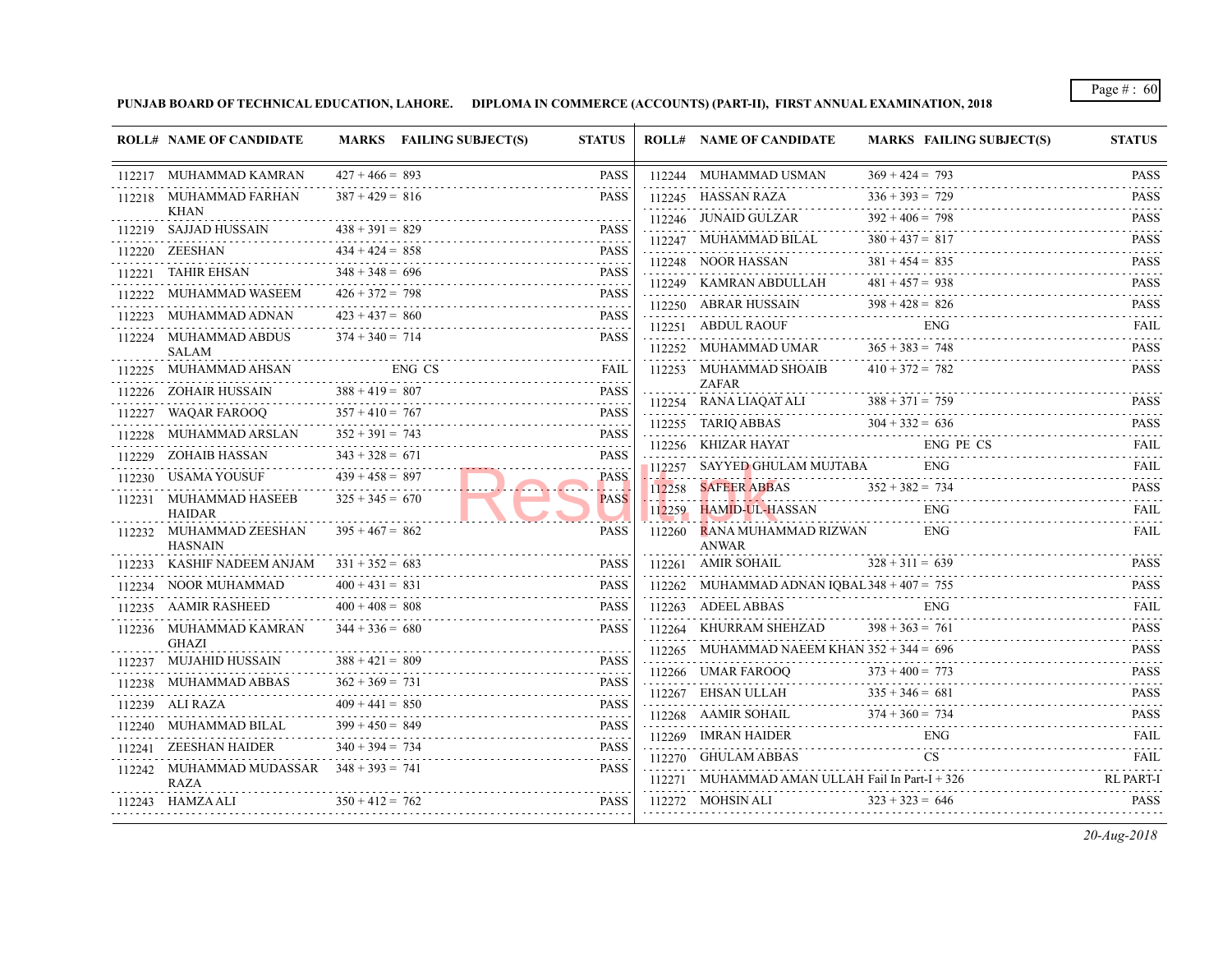| <b>ROLL# NAME OF CANDIDATE</b>                                                                                                          |                   | MARKS FAILING SUBJECT(S)                   | <b>STATUS</b> | <b>ROLL# NAME OF CANDIDATE</b>                      | <b>MARKS FAIL</b> |
|-----------------------------------------------------------------------------------------------------------------------------------------|-------------------|--------------------------------------------|---------------|-----------------------------------------------------|-------------------|
| 112273 IMDAD HUSSAIN $438 + 442 = 880$                                                                                                  |                   | N $438 + 442 = 880$ PAS                    | <b>PASS</b>   | 112299 KASHIF ALI                                   | <b>CS</b>         |
| 112274 MUHAMMAD INTEZAR                                                                                                                 |                   | <b>ENG</b>                                 | FAIL          | 112300 ASAD AMEER                                   | <b>CS</b>         |
| 112275 AWAIS MEHBOOB $392 + 329 = 721$                                                                                                  |                   |                                            | <b>PASS</b>   | 112301 MUHAMMAD HUSAIN $381 + 419 = 800$            |                   |
| $\begin{tabular}{lllllllll} \bf 112276 & MOHSIN~RAZA & \textmd{ENG} & \textmd{FAIL} \end{tabular}$                                      |                   |                                            |               | $112302$ MUHAMMAD SOHAIB CS                         | CS.               |
| $\begin{tabular}{ll} 112277 & BABAR ALI & \hspace{0.2cm} \textbf{ENG} & \hspace{0.2cm} \textbf{FAIL} \end{tabular}$<br>112277 BABAR ALI |                   | <b>ENG</b>                                 |               | 112303 AQIB $367 + 371 = 738$                       |                   |
| 112278 HAIDER ALI NOOR ENG PAK.ST                                                                                                       |                   |                                            | FAIL          | 112304 SYED HASSAN RAZA SHAH                        | <b>ENG</b>        |
| $\begin{tabular}{ll} 112279 & AMEER HAMZA & ENG & FAIL \\ \hline \end{tabular}$                                                         |                   |                                            |               | 112305 ASIF SULTAN                                  | <b>ENG</b>        |
| 112280 MOHSIN KHAN $333 + 380 = 713$ PASS                                                                                               |                   |                                            |               | 112306 AHSAN JAVAID<br>112306 AHSAN JAVAID ENC      | <b>ENG</b>        |
| 112281 ALI HASSAN                                                                                                                       |                   | PAK.ST AAM FA-II                           | FAIL          | 112307 SAQIB ALI                                    | <b>ENG</b>        |
| <b>GOVERNMENT INSTITUTE OF COMMERCE, NEAR CHAK NO.465, G.B.</b>                                                                         |                   |                                            |               | 112308 ABDULLAH MUEEN                               | <b>ENG</b>        |
| <b>FAISALABAD ROAD, SAMMUNDRI</b><br>112282 RASHID MEHMOOD 399 + 379                                                                    | $399 + 379 = 778$ |                                            | <b>PASS</b>   | 112309 MUHAMMAD LUQMAN $384 + 341 = 725$<br>MUNAWAR |                   |
| Fail In Part-I + $345$<br>112283 ALI HAMZA                                                                                              |                   | A Fail In Part-I + 345 RL PART-I           |               | 112310 SHOAIB ASIF                                  | <b>ENG</b>        |
| 112284 SHAHWAD HUSSAIN ALVI $319 + 319 = 638$                                                                                           |                   |                                            | <b>PASS</b>   | 112311 SHEHZAD HUSSAIN $427 + 404 = 831$            |                   |
| 112285 MUHAMMAD UMAR BASHIR                                                                                                             |                   | ENG                                        | FAIL          | 112312 UMAIR MASIH $378 + 426 = 804$                |                   |
| <b>GOVERNMENT COLLEGE OF COMMERCE, FAISALABAD ROAD,</b>                                                                                 |                   |                                            |               | 112313 ASGHAR ALI KHAN ENG                          | <b>ENG</b>        |
| <b>SARGODHA</b>                                                                                                                         |                   |                                            |               | 112314 AMEER HAMZA<br>112314 AMEER HAMZA ENG        | ENG.              |
| $112286$ SANA ULLAH KHAN $474 + 457 = 931$                                                                                              |                   |                                            | <b>PASS</b>   | 112315 BABAR ALI                                    | ENG I             |
| 112287 MUHAMMAD USAMA                                                                                                                   | $427 + 424 = 851$ |                                            | <b>PASS</b>   | 112316 ADILALI $407 + 418 = 825$                    |                   |
| 112288 MUHAMMAD USMAN<br><b>ASGHAR</b>                                                                                                  | $440 + 443 = 883$ |                                            | <b>PASS</b>   | $112317$ IMRAN ALI ENC                              | ENG I             |
| 112289 DANISH MUNIR $425 + 441 = 866$                                                                                                   |                   | PASS<br>---------------------------------- | <b>PASS</b>   | $112318$ AQIB JAVED ENG                             | ENG I             |
| 112290 ALI QATAL $462 + 449 = 911$ PASS                                                                                                 |                   |                                            |               | 112319 KHALID SOHAIL EN                             | <b>ENG</b>        |
| 112291 ANEES RAZA $484 + 468 = 952$<br>112291 ANEES RAZA $484 + 468 = 952$ PASS                                                         |                   |                                            | <b>PASS</b>   | 112320 MUHAMMAD ASIM $491 + 445 = 936$              |                   |
| 112292 ASAD ULLAH KAMRAN $427 + 391 = 818$<br>112292 ASAD ULLAH KAMRAN $427 + 391 = 818$ PASS                                           |                   |                                            | PASS          | 112321 ABDUL REHMAN $486 + 452 = 938$               |                   |
| 112293 WASIF NOOR                                                                                                                       |                   | SIF NOOR $426 + 435 = 861$ PASS            |               | 112322 SHAKEEL AHMAD $493 + 473 = 966$              |                   |
| 112294 KHURRAM ABBAS $400 + 408 = 808$ PASS                                                                                             |                   |                                            | <b>PASS</b>   | 112323 MUHAMMAD TANZEEL<br><b>KASHIF</b>            | $463 + 452 = 915$ |
| 112295 SUFFYAN ALI $388 + 427 = 815$ PASS                                                                                               |                   |                                            |               | 112324 IFTIKHAR AHMAD                               | $415 + 440 = 855$ |
| 112296 ALI HASSAN $407 + 379 = 786$ PASS                                                                                                |                   |                                            |               | 112325 MUHAMMAD ARSLAN                              | $397 + 335 = 732$ |
| 112297 MUHAMMAD FAISAL $427 + 424 = 851$ PAS:                                                                                           |                   |                                            | PASS          | <b>HAIDER</b>                                       |                   |
| 112298 NABEEL $440 + 429 = 869$ PASS<br>112298 NABEEL                                                                                   |                   |                                            |               | 112326 MUHAMMAD SHAKEEL<br><b>HAIDER</b>            | $442 + 414 = 856$ |
|                                                                                                                                         |                   |                                            |               |                                                     |                   |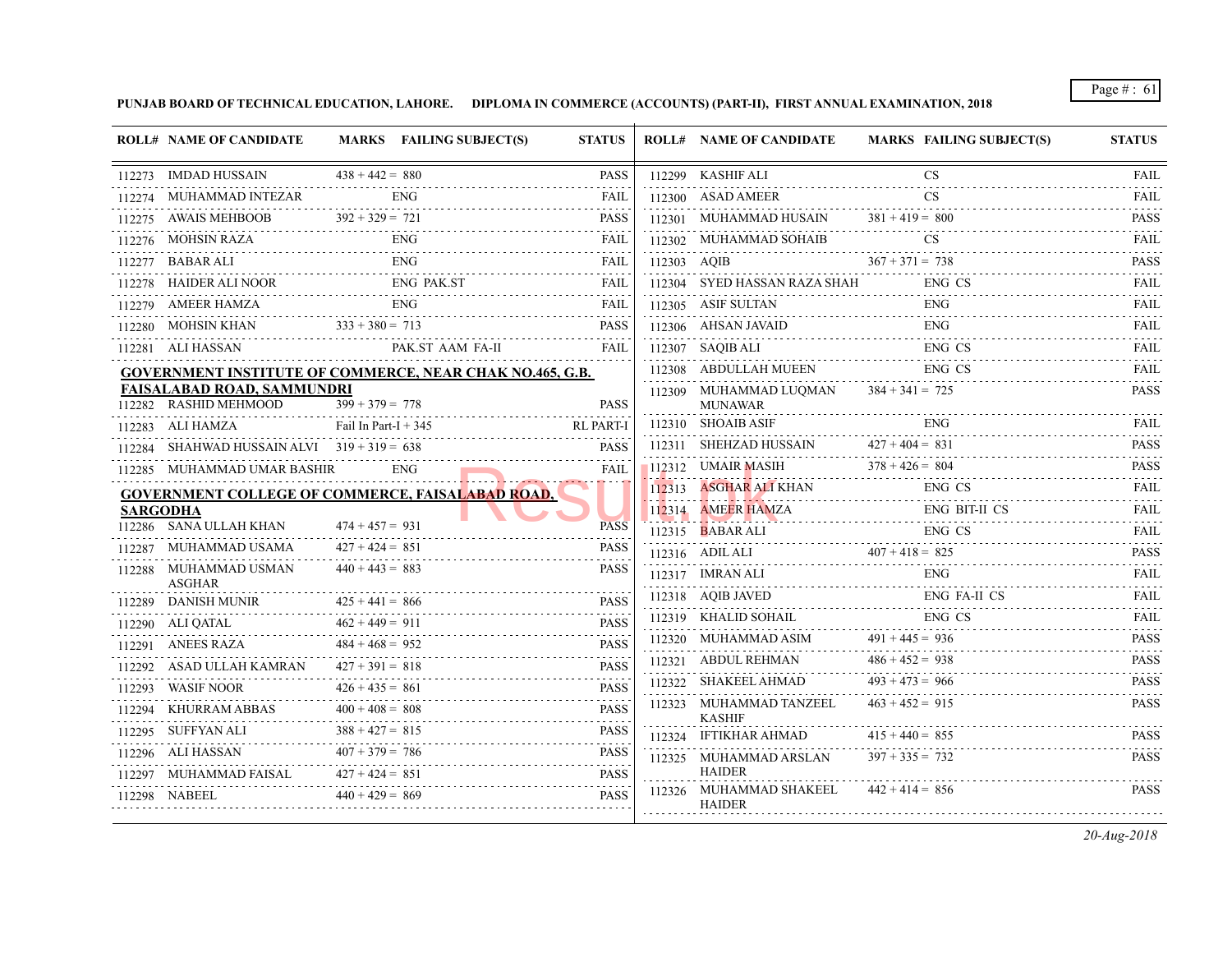|        | <b>ROLL# NAME OF CANDIDATE</b>                           |                   | MARKS FAILING SUBJECT(S)                     | <b>STATUS</b>                                                                                                         |        | <b>ROLL# NAME OF CANDIDATE</b>                                                       | <b>MARKS FAIL</b> |
|--------|----------------------------------------------------------|-------------------|----------------------------------------------|-----------------------------------------------------------------------------------------------------------------------|--------|--------------------------------------------------------------------------------------|-------------------|
|        | 112327 AFAQ MASEEH                                       | $447 + 460 = 907$ |                                              | <b>PASS</b>                                                                                                           |        | 112356 SAQIB REHMAN                                                                  | ENG.              |
| 112328 | GHULAM DASTAGEER                                         | $389 + 384 = 773$ |                                              | <b>PASS</b>                                                                                                           |        | 112357 MUHAMMAD SARFRAZ                                                              | $358 + 318 = 676$ |
| 112329 | MUHAMMAD ATIQUE                                          | $448 + 406 = 854$ |                                              | PASS                                                                                                                  |        | 112358 MUHAMMAD ISRAR                                                                | ENG.              |
|        | <b>MUMTAZ</b><br>112330 SAMI ULLAH<br>$451 + 420 = 871$  |                   |                                              | $\mathcal{L}^{\mathcal{A}}(\mathcal{A})=\mathcal{L}^{\mathcal{A}}(\mathcal{A})\mathcal{A}^{\mathcal{A}}(\mathcal{A})$ |        | 112359 FURQAN RASHEED                                                                | <b>URD</b>        |
|        |                                                          |                   | PASS                                         | <b>PASS</b>                                                                                                           |        | 112360 ASAD IQBAL                                                                    | CS.               |
|        | 112331 SHAHZAIB SHAHID $419 + 450 = 869$ PASS            |                   |                                              |                                                                                                                       |        | 112361 ABDUL NAVEED $333 + 334 = 667$                                                |                   |
|        | 112332 ATIQ UR REHMAN $445 + 472 = 917$                  | $400 + 420 = 820$ | AN $445 + 472 = 917$ PASS                    |                                                                                                                       |        | 112362 MUHAMMAD IQTIDAR $368 + 344 = 712$                                            |                   |
|        | 112333 ADNAN LIAQAT                                      |                   | T $400 + 420 = 820$ PASS                     |                                                                                                                       |        | 112363 BABAR ALI                                                                     | ENG.              |
|        | 112334 MUHAMMAD ZOHAIB KHAN439 + $460 = 899$             |                   |                                              | <b>PASS</b>                                                                                                           |        | 112364 SABIR ABBAS $331 + 336 = 667$                                                 |                   |
|        | 112335 SAQLAIN HAIDER $433 + 449 = 882$ PASS             |                   |                                              |                                                                                                                       |        | 112365 SHAHZAIB $345 + 323 = 668$                                                    |                   |
|        | 112336 HAMZA SAJJAD $383 + 361 = 744$                    |                   | $JAD$ $383 + 361 = 744$ PASS                 |                                                                                                                       |        | 112366 KHIZAR HASSAN RAZA $303 + 328 = 631$                                          |                   |
|        | 112337 RIAZ AHMAD                                        |                   | ENG CS                                       | FAIL                                                                                                                  |        | 112367 RIZWAN JABBAR                                                                 | $359 + 341 = 700$ |
|        | 112338 MUHAMMAD SHOAIB $378 + 359 = 737$                 |                   |                                              | <b>PASS</b>                                                                                                           |        | 112368 ZEESHAN AMJAD                                                                 | $362 + 310 = 672$ |
|        | 112339 MUHAMMAD HAMZA<br><b>ASHRAF</b>                   | $368 + 373 = 741$ |                                              | <b>PASS</b>                                                                                                           |        | 112369 MUHAMMAD BILAL ASLAM                                                          | CS.               |
|        | IZAD FA-II CS<br>112340 FAISAL SHAHZAD                   |                   |                                              | <b>FAIL</b>                                                                                                           |        | 112370 WAQAS ALI                                                                     | FA-II             |
|        | IMAN SARWAR ENG CS TARI DENGLISH<br>112341 NOUMAN SARWAR |                   | ENG CS<br>and the second state of the second | .<br><b>FAIL</b>                                                                                                      | 112371 | USMAN ARSHAD                                                                         | <b>ENG</b>        |
|        | 112342 ATIF MEHMOOD ENG CS<br>112342 ATIF MEHMOOD        |                   |                                              | <b>FAIL</b>                                                                                                           |        | 112372 MUHAMMAD REHMAN                                                               | ENG I             |
|        | 112343 MUDASSER ALI ENG FA-II CS                         |                   |                                              | FAIL                                                                                                                  | 112373 | MUHAMMAD AMIR RAZA                                                                   | ENG               |
|        | 112344 TALHA SARFRAZ                                     | .                 |                                              | FAIL                                                                                                                  |        | 112374 SHAHZAIB JAMAL $368 + 337 = 705$                                              |                   |
|        | 112345 MUBEEN UR REHMAN $372 + 323 = 695$                |                   |                                              | <b>PASS</b>                                                                                                           |        | 112375 ALI HADIR $320 + 295 = 615$                                                   |                   |
|        | 112346 UMAR SHAHZAD $446 + 420 = 866$                    |                   | R SHAHZAD 446 + 420 = 866 PASS               |                                                                                                                       |        | 112376 MUHAMMAD SHAHZAIB $311 + 283 = 594$                                           |                   |
|        | $366 + 350 = 716$<br>112347 ASAD HAYAT                   |                   |                                              | <b>PASS</b>                                                                                                           |        | RAHEEL SETHI<br>112377 MUHAMMAD ZEESHAN                                              |                   |
|        | 112348 MUHAMMAD RIZWAN $440 + 428 = 868$                 |                   | $ZWAN$ $440 + 428 = 868$ PASS                |                                                                                                                       |        | 112378 SAJID ALI                                                                     | CS                |
|        | 112349 MUHAMMAD BILAL                                    |                   | <b>CS</b>                                    | FAIL                                                                                                                  |        | 112379 ALI SHAHZAD                                                                   | <b>CS</b>         |
|        | $367 + 362 = 729$<br>112350 ISHFAQ ALI                   |                   |                                              | <b>PASS</b>                                                                                                           |        | 112380 ADIL NAWAZ                                                                    | <b>ENG</b>        |
|        | 112351 MUHAMMAD ANAS $382 + 390 = 772$                   |                   | D ANAS 382 + 390 = 772 PASS                  |                                                                                                                       |        |                                                                                      | CS                |
|        | 112352 ZEESHAN HAIDER $415 + 388 = 803$ PASS             |                   |                                              |                                                                                                                       |        | 112381 MUZAMMAL ABBAS<br>112382 AAMIR SHAHZAD                                        | <b>ENG</b>        |
|        | $433 + 411 = 844$<br>112353 BABER ALI                    |                   | PASS                                         | <b>PASS</b>                                                                                                           |        | 112383 ADEEL UR REHMAN                                                               | $317 + 300 = 617$ |
|        | 112354 KASHIF REHMAN $379 + 365 = 744$ PASS              |                   |                                              |                                                                                                                       |        |                                                                                      |                   |
|        | 112355 USMAN GHANI $447 + 429 = 876$                     |                   |                                              | <b>PASS</b>                                                                                                           |        | <b>GOVERNMENT INSTITUTE OF COMMERCE</b><br><b>STAFF COLONY GCC SARGODHA, SARGODI</b> |                   |
|        |                                                          |                   |                                              |                                                                                                                       |        |                                                                                      |                   |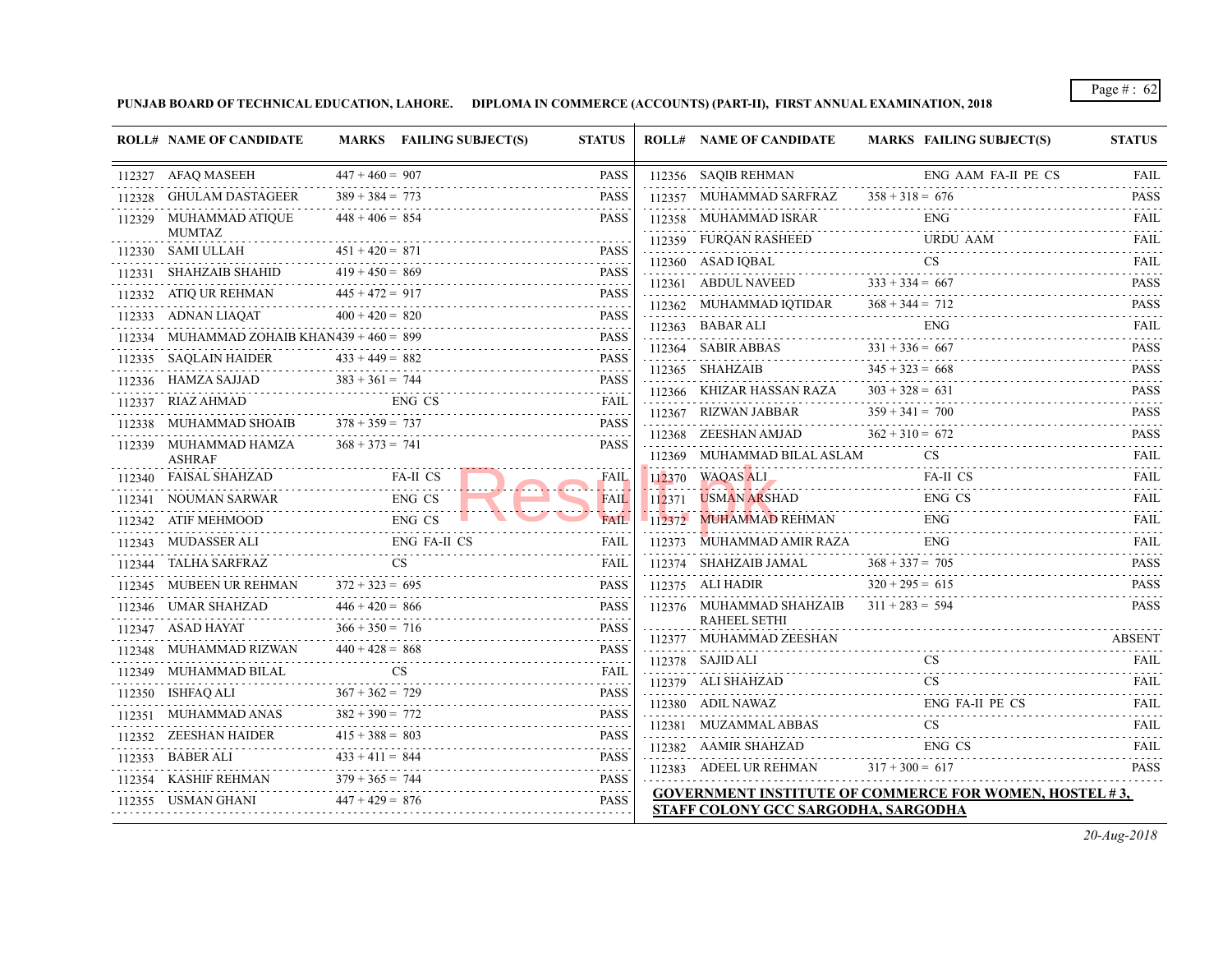|        | <b>ROLL# NAME OF CANDIDATE</b>                               |                        | MARKS FAILING SUBJECT(S)                                                                                                                                                                                                            | <b>STATUS</b> |        | <b>ROLL# NAME OF CANDIDATE</b>              | <b>MARKS FAIL</b>    |
|--------|--------------------------------------------------------------|------------------------|-------------------------------------------------------------------------------------------------------------------------------------------------------------------------------------------------------------------------------------|---------------|--------|---------------------------------------------|----------------------|
|        | 112384 HASINA NAZ                                            | $391 + 360 = 751$      |                                                                                                                                                                                                                                     | <b>PASS</b>   |        | 112412 MUHAMMAD USMAN                       | $404 + 426 = 830$    |
|        | 112385 SHAZMA FAHIM                                          | $397 + 346 = 743$      |                                                                                                                                                                                                                                     | <b>PASS</b>   |        | <b>HALEEM</b>                               |                      |
|        | 112386 SYEDA NIDA BATOOL                                     | $385 + 341 = 726$      |                                                                                                                                                                                                                                     | <b>PASS</b>   |        | 112413 MUHAMMAD WAQAS<br>HUSSAIN            | $437 + 444 = 881$    |
|        | 112387 SARA RUBAB                                            | $456 + 382 = 838$<br>. |                                                                                                                                                                                                                                     | <b>PASS</b>   |        | 112414 ABRAR HASSAN                         | $367 + 406 = 773$    |
|        | 112388 TASKEEN ZAHRA $377 + 408 = 785$                       |                        |                                                                                                                                                                                                                                     | <b>PASS</b>   |        | 112415 MUHAMMAD RAMZAN                      | $382 + 378 = 760$    |
|        | 112389 RAMSHA KINAT $410 + 376 = 786$                        |                        |                                                                                                                                                                                                                                     | <b>PASS</b>   |        | 112416 ARSLAN YOUNAS                        | ENG.                 |
|        | 112390 SADAF NASIR $427 + 427 = 854$                         |                        |                                                                                                                                                                                                                                     | <b>PASS</b>   |        | 112417 MUHAMMAD RIZWAN                      | <b>ENG</b>           |
|        | 112391 TANZEELA AKHTAR $392 + 402 = 794$                     |                        |                                                                                                                                                                                                                                     | <b>PASS</b>   |        | 112418 AAMIR ALI                            | $412 + 404 = 816$    |
|        | 112392 RUBEENA ABID CS                                       |                        |                                                                                                                                                                                                                                     | FAIL          |        | 112419 TANVEER HUSSAIN                      | $330 + 343 = 673$    |
|        | 112393 NIMRA ISHFAQ $389 + 416 = 805$                        |                        |                                                                                                                                                                                                                                     | PASS          |        | 112420 MATTI UR REHMAN                      | $352 + 325 = 677$    |
|        | 112394 NAFEESA MARYAM $343 + 368 = 711$                      |                        |                                                                                                                                                                                                                                     | <b>PASS</b>   |        | 112421 TALHA SHAHID                         | $382 + 348 = 730$    |
|        | 112395 SUMMAYA AYAZ                                          |                        | ENG AAM CS<br>ENG AAM CS                                                                                                                                                                                                            | FAIL          |        | 112422 MUHAMMAD ADEEL $422 + 397 = 819$     |                      |
|        | 112396 AQSA NAWAZ $385 + 429 = 814$                          |                        |                                                                                                                                                                                                                                     | <b>PASS</b>   |        | 112423 MIAN FAISAL SARDAR                   | FA-II                |
|        | 112397 SADIA AHMED                                           | $394 + 420 = 814$      |                                                                                                                                                                                                                                     | <b>PASS</b>   |        | 112424 HAMAD HASSAN                         | $375 + 401 = 776$    |
|        | 112398 AZKA TARIQ                                            | $384 + 441 = 825$      |                                                                                                                                                                                                                                     | <b>PASS</b>   |        | 112425 QAISAR MUKHTAR                       | $353 + 345 = 698$    |
|        | 112399 SUMAIRA PARVEEN PE                                    |                        |                                                                                                                                                                                                                                     | <b>FAIL</b>   | 112426 | YASIR IOBAL                                 | $374 + 359 = 733$    |
|        | IMTIAZ CS<br>112400 RUBAB IMTIAZ                             |                        |                                                                                                                                                                                                                                     | <b>FAIL</b>   |        | 112427 MUHAMMAD ATIF EJAZ                   | ENG                  |
|        | 112401 SIDRA TUL MUNTHA ENG CS                               |                        |                                                                                                                                                                                                                                     | FAIL          |        | 112428 WAQAS AHMAD                          | ENG                  |
|        | 112402 IQRA KHAWAJA $333 + 359 = 692$                        |                        |                                                                                                                                                                                                                                     | <b>PASS</b>   |        | 112429 MUHAMMAD HAMZA JAMIL 390 + 369 = 759 |                      |
|        | HWISH ASLAM $344 + 349 = 693$<br>112403 MEHWISH ASLAM        |                        |                                                                                                                                                                                                                                     | <b>PASS</b>   |        | 112430 QASIM ALI $414 + 363 = 777$          |                      |
| 112404 | SAMAN BASHIR $378 + 401 = 779$                               |                        |                                                                                                                                                                                                                                     | <b>PASS</b>   |        | 112431 JAFAR HUSSAIN                        | $405 + 398 = 803$    |
|        | 112405 SABA BATOOL                                           |                        | <u>U</u> CS extensive extensive extensive extensive extensive extensive extensive extensive extensive extensive extensive extensive extensive extensive extensive extensive extensive extensive extensive extensive extensive exten | FAIL          |        | 112432 SHOAIB AKHTAR                        | $425 + 418 = 843$    |
|        | 112406 IMRANA SHAHEEN                                        |                        | ENG CS                                                                                                                                                                                                                              | FAIL          |        | 112433 AMIR SHAHZAD                         | $323 + 312 = 635$    |
|        | 112407 SABA PARVEEN                                          | $301 + 295 = 596$      |                                                                                                                                                                                                                                     | <b>PASS</b>   |        | 112434 ZARYAB ZAFAR                         | Fail In Part-I + $3$ |
|        | <b>GOVERNMENT COLLEGE OF COMMERCE, RIAZ-UL-KHATIB COLONY</b> |                        |                                                                                                                                                                                                                                     |               |        | 112435 BASHARAT HUSSAIN $352 + 328 = 680$   |                      |
|        | <b>ROAD, SHAHPUR SADAR</b>                                   |                        |                                                                                                                                                                                                                                     |               |        | 112436 MUHAMMAD TAHIR AMEER382 + 375 = 757  |                      |
|        | 112408 MUHAMMAD NASIR                                        |                        | ENG                                                                                                                                                                                                                                 | FAIL          |        | 112437 QAMAR ABBAS                          | <b>ENG</b>           |
|        | 112409 MUHAMMAD IRFAN                                        | $400 + 425 = 825$      |                                                                                                                                                                                                                                     | <b>PASS</b>   |        | 112438 SAAD ABBAS                           | <b>ENG</b>           |
|        | 112410 FIDA HUSSAIN                                          | $351 + 406 = 757$      |                                                                                                                                                                                                                                     | <b>PASS</b>   |        | 112439 AQEEL HUSSAIN                        | <b>ENG</b>           |
|        | 112411 MUHAMMAD TANVIR                                       | $439 + 461 = 900$      |                                                                                                                                                                                                                                     | <b>PASS</b>   |        |                                             |                      |
|        |                                                              |                        |                                                                                                                                                                                                                                     |               |        |                                             |                      |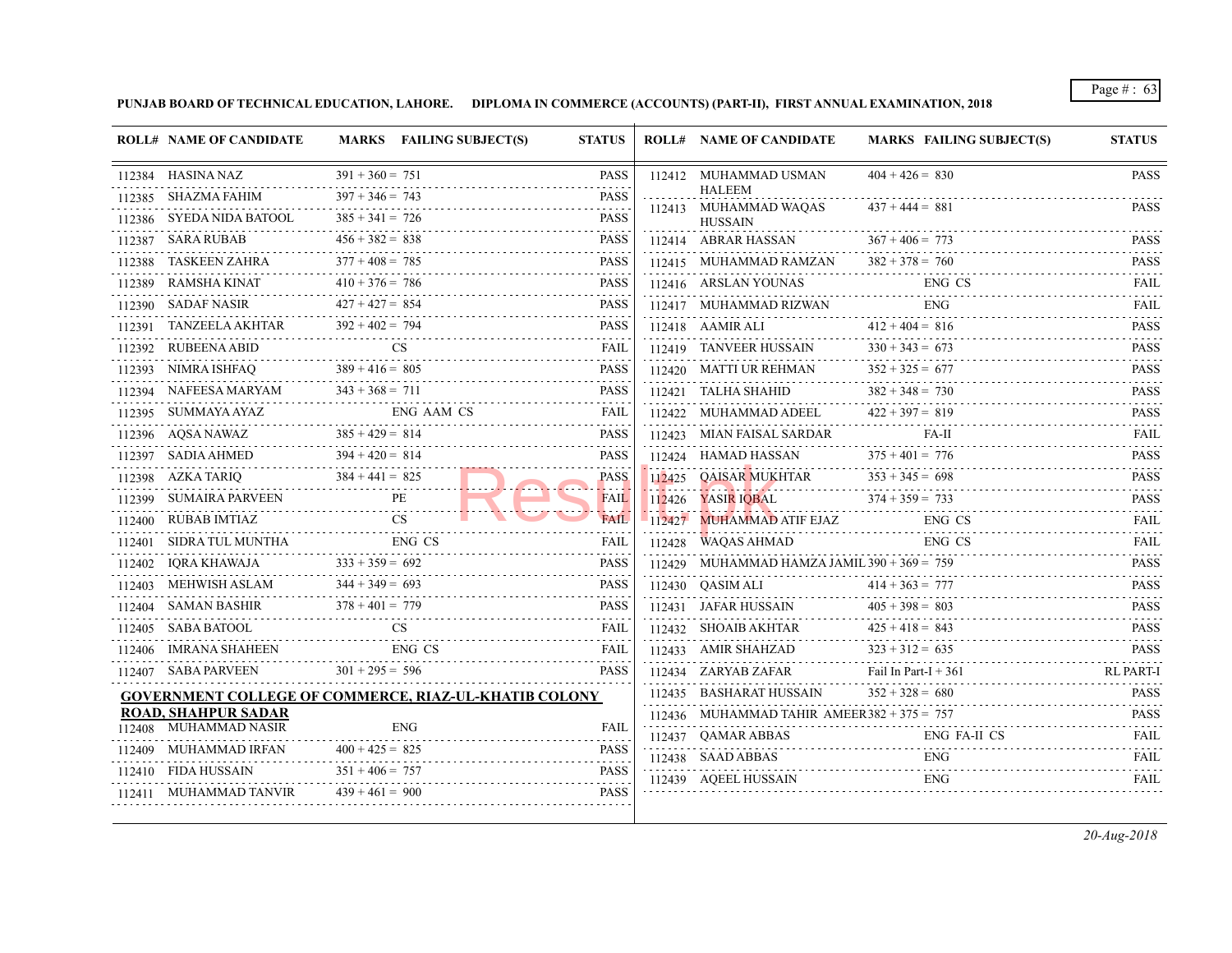|        | <b>ROLL# NAME OF CANDIDATE</b>                                                                   |                   | MARKS FAILING SUBJECT(S)                   | <b>STATUS</b>                | <b>ROLL# NAME OF CANDIDATE</b>                                 | <b>MARKS FAIL</b> |
|--------|--------------------------------------------------------------------------------------------------|-------------------|--------------------------------------------|------------------------------|----------------------------------------------------------------|-------------------|
|        | 112440 MUHAMMAD QAMAR UD<br><b>DIN</b>                                                           |                   | <b>ENG</b>                                 | FAIL                         | <b>GOVERNMENT COLLEGE OF COMMERCE, I</b><br><b>SHEIKHUPURA</b> |                   |
| 112441 | ZEESHAN ABBAS HAIDER                                                                             |                   | ENG CS                                     | FAIL                         | 112465 QASIM ALI                                               | $387 + 383 = 770$ |
|        | 112442 MUHAMMAD KASHIF ENG FAIL                                                                  |                   |                                            |                              | 112466 USMAN FAREED                                            | <b>ENG</b>        |
|        | 112443 WASEEM AKRAM $388 + 370 = 758$ PASS                                                       |                   |                                            | <b>PASS</b>                  | 112467 MUHAMMAD USMAN $423 + 410 = 833$                        |                   |
|        | ARBAZ DANISH ENG FAIL<br>112444 ARBAZ DANISH                                                     |                   |                                            |                              | <b>SHAFAQAT</b>                                                |                   |
|        | 112445 SHEIKH NASEER AHMED ENG FA-II                                                             |                   | ENG FA-II FAIL                             |                              | 112468 JAVAID ALI EN                                           | <b>ENG</b>        |
|        | 112446 SEH RUL FIZA $365 + 378 = 743$ PASS                                                       |                   |                                            | <b>PASS</b>                  | 112469 MUHAMMAD HASSAN RAUF435 + 383 = 818                     |                   |
|        | 112447 MUHAMMAD RIZWAN                                                                           |                   |                                            | FAIL                         | 112470 WAHAJ SIDDIQUI $418 + 352 = 770$                        |                   |
|        | MUHAMMAD SAFEER IJAZ $345 + 386 = 731$                                                           |                   | $345 + 386 = 731$ PASS                     | <b>PASS</b>                  | 112471 ZAIN GONDAL $448 + 361 = 809$                           |                   |
|        | 112449 MUHAMMAD RASHID                                                                           | $361 + 391 = 752$ | $\text{ASHID} \qquad 361 + 391 = 752$ PASS |                              | 112472 HANZALA SIDDIQUI $432 + 392 = 824$                      |                   |
| 112450 | HAFIZ GHULAM MURTAZA                                                                             |                   | ENG.                                       | FAIL                         | $112473$ ALI RAZA ENC                                          | <b>ENG</b>        |
| 112451 | MUHAMMAD KAMRAN $372 + 373 = 745$                                                                |                   |                                            | <b>PASS</b>                  | 112474 NAWAZ MUNAWAR $426 + 364 = 790$                         |                   |
|        | 112452 MUHAMMAD WAJAHAT                                                                          | $470 + 437 = 907$ |                                            | <b>PASS</b>                  | 112475 ABUBAKAR FAREED FA                                      | FA-II             |
|        | ULLAH                                                                                            |                   |                                            |                              | 112476 SAOOD OBAIDULLAH                                        | <b>ENG</b>        |
|        | 112453 MUHAMMAD JUNAID                                                                           |                   | ENG                                        | <b>FAIL</b><br>and the state | 112477 AHMED BU TRABI FA-1                                     | FA-II             |
|        | 112454 MUHAMMAD ZEESHAN ENG FA-II CS                                                             |                   |                                            | <b>FAIL</b><br>.             | 112478 AHSAN ASHRAF $464 + 336 = 800$                          |                   |
|        | 112455 ALI IMRAN SHERAZI $383 + 341 = 724$                                                       |                   |                                            | <b>PASS</b>                  | 112479 TALHA KHAN ENC                                          | <b>ENG</b>        |
|        | 112456 SYED UMAIR HUSSAIN<br><b>SHAH</b>                                                         |                   | ENG-                                       | FAIL                         | 112480 AZEEEM ALI ENG                                          | <b>ENG</b>        |
|        | 112457 FAISAL SHAHZAD                                                                            |                   |                                            |                              | 112481 MUHAMMAD TAHIR EN                                       | <b>ENG</b>        |
|        | 112458 MUHAMMAD ILYAS $351 + 342 = 693$                                                          |                   |                                            | <b>PASS</b>                  | 112482 MUHAMMAD NAVEED                                         | <b>ENG</b>        |
|        | <b>GOVERNMENT INSTITUTE OF COMMERCE, MOHALLAH RIAZ PURA,</b>                                     |                   |                                            |                              | 112483 MUHAMMAD RAMZAN<br><b>ASLAM</b>                         | <b>ENG</b><br>.   |
|        | <b>SHAKARGARH</b><br>112459 ALEEM AKBAR                                                          |                   |                                            | FAIL                         | 112484 MUHAMMAD WAHEED ENG                                     | <b>ENG</b>        |
|        | 112460 SADAQAT ALI                                                                               |                   | R ENG FAIL                                 |                              | $112485$ ZULQARNAIN ENG                                        | <b>ENG</b>        |
|        | 112461 ASAD ULLAH FAROOQ                                                                         |                   | $I$ ENG FAIL                               |                              | 112486 ZOHAIR AYYUB ENC                                        | <b>ENG</b>        |
|        | 112461 ASAD ULLAH FAROOQ ABSENT<br>112462 JUNAID RAZZAQ $315 + 314 = 629$ PASS                   |                   |                                            |                              | 112487 SADAQATALI ENG                                          | <b>ENG</b>        |
|        |                                                                                                  |                   |                                            |                              | 112488 ZAIN ALI ENG                                            | <b>ENG</b>        |
|        | <b>GOVERNMENT INSTITUTE OF COMMERCE, JARANWALA ROAD NEAR</b><br><b>MAIN BUS STAND, SHARAQPUR</b> |                   |                                            |                              | 112489 MUHAMMAD AZEEM $432 + 369 = 801$                        |                   |
|        | 112463 ARSLAN HABIB                                                                              |                   | ENG AAM FA-II CS                           | FAIL                         | 112490 RAFAQAT ALI                                             | <b>ENG</b>        |
|        | 112464 BABAR MUSHTAQ $324 + 287 = 611$                                                           |                   |                                            | <b>PASS</b>                  | 112491 MUHAMMAD REHMAN                                         | <b>ENG</b>        |
|        |                                                                                                  |                   |                                            |                              |                                                                |                   |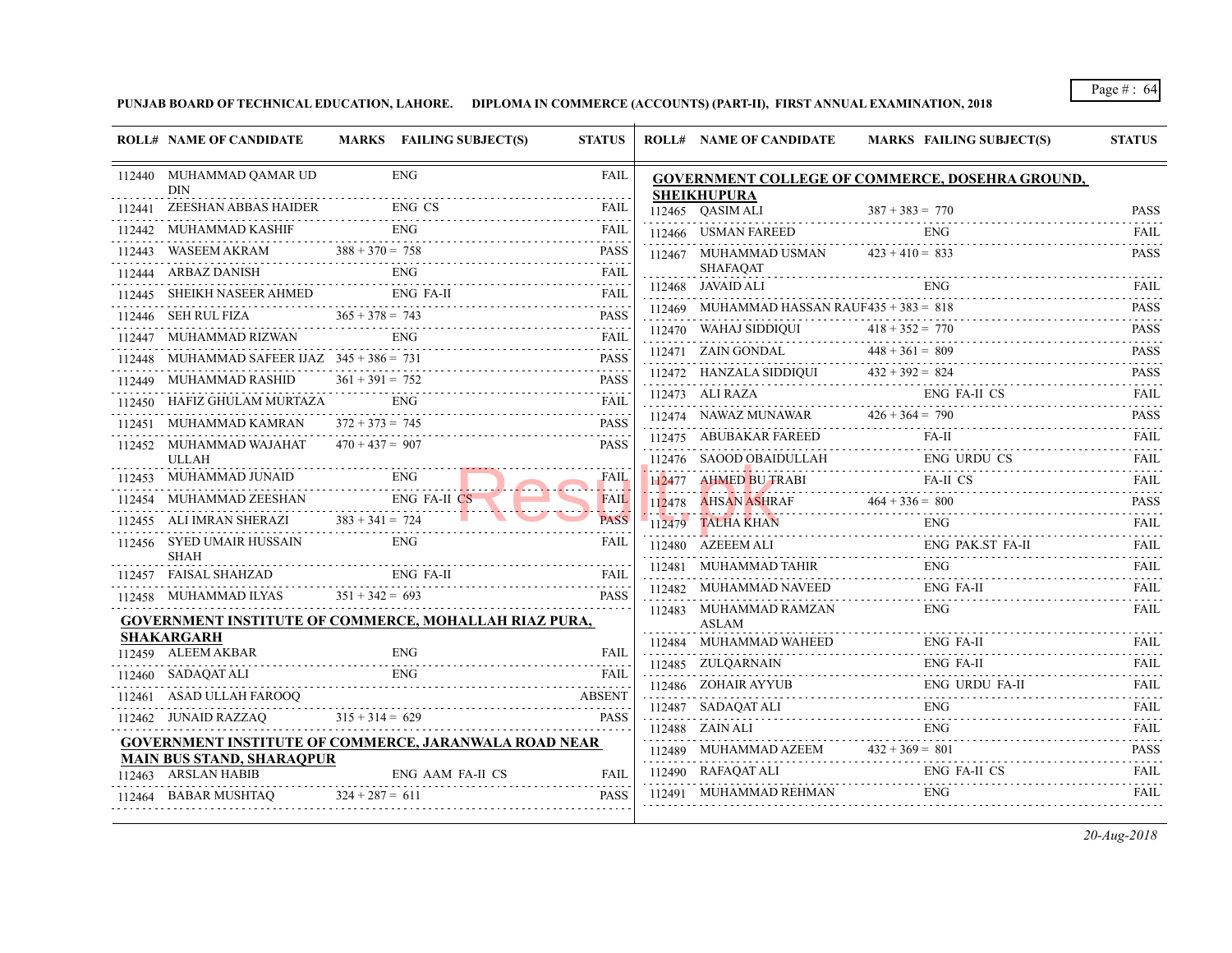| <b>ROLL# NAME OF CANDIDATE</b>                                                                                                                                                                                                                                                                                                                                                                                                           |                   | MARKS FAILING SUBJECT(S)    | <b>STATUS</b> |          | <b>ROLL# NAME OF CANDIDATE</b>            | <b>MARKS FAIL</b>   |
|------------------------------------------------------------------------------------------------------------------------------------------------------------------------------------------------------------------------------------------------------------------------------------------------------------------------------------------------------------------------------------------------------------------------------------------|-------------------|-----------------------------|---------------|----------|-------------------------------------------|---------------------|
| 112492 UMAIR ALI                                                                                                                                                                                                                                                                                                                                                                                                                         |                   | ENG FA-II                   | FAIL          |          | 112520 MUHAMMAD ISRAR                     | ENG.                |
|                                                                                                                                                                                                                                                                                                                                                                                                                                          |                   |                             | FAIL          |          | 112521 SHEHERYAR JAVED                    | FA-II               |
| 112494 JAHANGEER AHMAD                                                                                                                                                                                                                                                                                                                                                                                                                   |                   | AHMAD ENG URDU PE FAIL      |               |          | 112522 TALHA RIASAT $394 + 360 = 754$     |                     |
| 112495 WAQAR NAEEM                                                                                                                                                                                                                                                                                                                                                                                                                       |                   | QAR NAEEM ENG FAIL          |               |          | 112523 BABAR SHER $369 + 331 = 700$       |                     |
| 112496 SAJJAD KHALID URDU FA-II                                                                                                                                                                                                                                                                                                                                                                                                          |                   | URDU FA-II                  | FAIL          |          | 112524 MUHAMMAD HUZAIFA $322 + 333 = 655$ |                     |
| 112497 SHEHROZ KHAN $318 + 292 = 610$                                                                                                                                                                                                                                                                                                                                                                                                    |                   |                             | PASS          |          | 112525 MUHAMMAD NADEEM                    | ENG I               |
| <b>GOVERNMENT INSTITUTE OF COMMERCE, CANTT ROAD,, SHORKOT</b>                                                                                                                                                                                                                                                                                                                                                                            |                   |                             |               |          | <b>IOBAL</b><br>112526 RASHID ABBAS       | ENG I               |
| 112498 MUHAMMAD WAQAS                                                                                                                                                                                                                                                                                                                                                                                                                    | $466 + 437 = 903$ |                             | <b>PASS</b>   |          | 112527 MUHAMMAD AUN ALI $390 + 352 = 742$ |                     |
| 112499 IMRAN ALI                                                                                                                                                                                                                                                                                                                                                                                                                         | $447 + 401 = 848$ |                             | <b>PASS</b>   |          | 112528 ALI RAZA                           | $446 + 409 = 855$   |
| 112500 MUHAMMAD IRFAN $431 + 356 = 787$<br>112500 MUHAMMAD IRFAN $431 + 356 = 787$ PASS                                                                                                                                                                                                                                                                                                                                                  |                   |                             | <b>PASS</b>   |          | 112529 ABBAS HAIDER GHAZI                 | $466 + 383 = 849$   |
| $399 + 316 = 715$<br>112501 UMER SHARIF                                                                                                                                                                                                                                                                                                                                                                                                  |                   | F $399 + 316 = 715$         | <b>PASS</b>   |          | 112530 USAMA RASHEED                      | $439 + 370 = 809$   |
| 112502 NAVEED ASHIQ HUSSAIN $419 + 373 = 792$                                                                                                                                                                                                                                                                                                                                                                                            |                   | IN $419 + 373 = 792$ PASS   |               |          | 112531 MOHAMMAD SOHAIB                    | $364 + 337 = 701$   |
| 112503 MUHAMMAD IRSHAD $392 + 343 = 735$                                                                                                                                                                                                                                                                                                                                                                                                 |                   |                             | <b>PASS</b>   |          | <b>USMAN</b>                              |                     |
| 112504 ADEEL AHMAD                                                                                                                                                                                                                                                                                                                                                                                                                       |                   | EEL AHMAD $308 + 326 = 634$ | <b>PASS</b>   |          | 112532 MUHAMMAD IRFAN                     | <b>ENG</b>          |
| $\begin{minipage}{0.9\linewidth} \textbf{112505} \quad \textbf{SHAKEEL AHMAD} \quad \textbf{ENG} \quad \textbf{112505} \quad \textbf{2130} \quad \textbf{220} \quad \textbf{230} \quad \textbf{240} \quad \textbf{250} \quad \textbf{260} \quad \textbf{270} \quad \textbf{280} \quad \textbf{290} \quad \textbf{201} \quad \textbf{211} \quad \textbf{221} \quad \textbf{230} \quad \textbf{260} \quad \textbf{270} \quad \textbf{280}$ |                   |                             | <b>FAIL</b>   |          | 112533 MUHAMMAD ZUBAIR                    | $353 + 320 = 673$   |
|                                                                                                                                                                                                                                                                                                                                                                                                                                          |                   |                             | <b>FAIL</b>   | 112534   | MUHAMMAD ARIF                             | Fail In Part-I $+3$ |
| 112507 SHAHID ISLAM                                                                                                                                                                                                                                                                                                                                                                                                                      |                   | ENG URDU                    | <b>FAIL</b>   |          | 112535 MUHAMMAD KALEEM<br><b>HAYAT</b>    | $414 + 394 = 808$   |
| 112508 MUHAMMAD BILAL $356 + 341 = 697$ PASS                                                                                                                                                                                                                                                                                                                                                                                             |                   |                             | PASS          |          | 112536 BILAL HUSSAIN                      | $420 + 411 = 831$   |
| 112509 WASEEM AKRAM $398 + 353 = 751$                                                                                                                                                                                                                                                                                                                                                                                                    |                   |                             | <b>PASS</b>   |          | 112537 SHAHBAZ HAIDER                     | $402 + 373 = 775$   |
| 112510 ABRAR HUSSAIN $387 + 339 = 726$                                                                                                                                                                                                                                                                                                                                                                                                   |                   |                             | PASS          |          | 112538 HASSNAIN YOUSAF                    | $353 + 381 = 734$   |
| 112511 MUHAMMAD WASEEM<br><b>SAJJAD</b>                                                                                                                                                                                                                                                                                                                                                                                                  |                   | <b>ENG</b>                  | FAIL          |          | 112539 MUHAMMAD AFZAL                     | $442 + 397 = 839$   |
| 112512 FAKHAR ABBAS<br>112512 FAKHAR ABBAS URDU FA-II FAIL FAIL                                                                                                                                                                                                                                                                                                                                                                          |                   | <b>URDU FA-II</b>           | <b>FAIL</b>   |          | 112540 MUHAMMAD KHALID $353 + 348 = 701$  |                     |
| 112513 MUDASIR NAWAZ $383 + 362 = 745$                                                                                                                                                                                                                                                                                                                                                                                                   |                   |                             | <b>PASS</b>   |          | 112541 SALEEM ABBAS                       | ENG.                |
| 112514 MUBBASHAR ALI $394 + 378 = 772$ PASS                                                                                                                                                                                                                                                                                                                                                                                              |                   |                             |               |          | 112542 IRFAN-U-LLAH $395 + 342 = 737$     |                     |
|                                                                                                                                                                                                                                                                                                                                                                                                                                          |                   |                             |               |          | <b>GOVERNMENT COLLEGE OF COMMERCE, 0</b>  |                     |
| 112516 ALLAH DITTA $340 + 315 = 655$ PASS                                                                                                                                                                                                                                                                                                                                                                                                |                   |                             | <b>PASS</b>   | SHUJABAD | 112543 MUHAMMAD KALEEM                    | URDI                |
| 112517 UBAID UR REHMAN TALHA $419 + 363 = 782$                                                                                                                                                                                                                                                                                                                                                                                           |                   |                             |               |          | 112544 HASSAN MEHMOOD                     | $410 + 462 = 872$   |
| 112518 MUHAMMAD IMRAN $333 + 324 = 657$ PASS                                                                                                                                                                                                                                                                                                                                                                                             |                   |                             |               |          | 112545 MUHAMMAD ASIF                      | $452 + 483 = 935$   |
| 12519 NAOMAN NAZEER ENG PE<br>112519 NAOMAN NAZEER                                                                                                                                                                                                                                                                                                                                                                                       |                   |                             | FAIL          |          | 112546 MUHAMMAD SHAHZEB $379 + 414 = 793$ |                     |
|                                                                                                                                                                                                                                                                                                                                                                                                                                          |                   |                             |               |          |                                           |                     |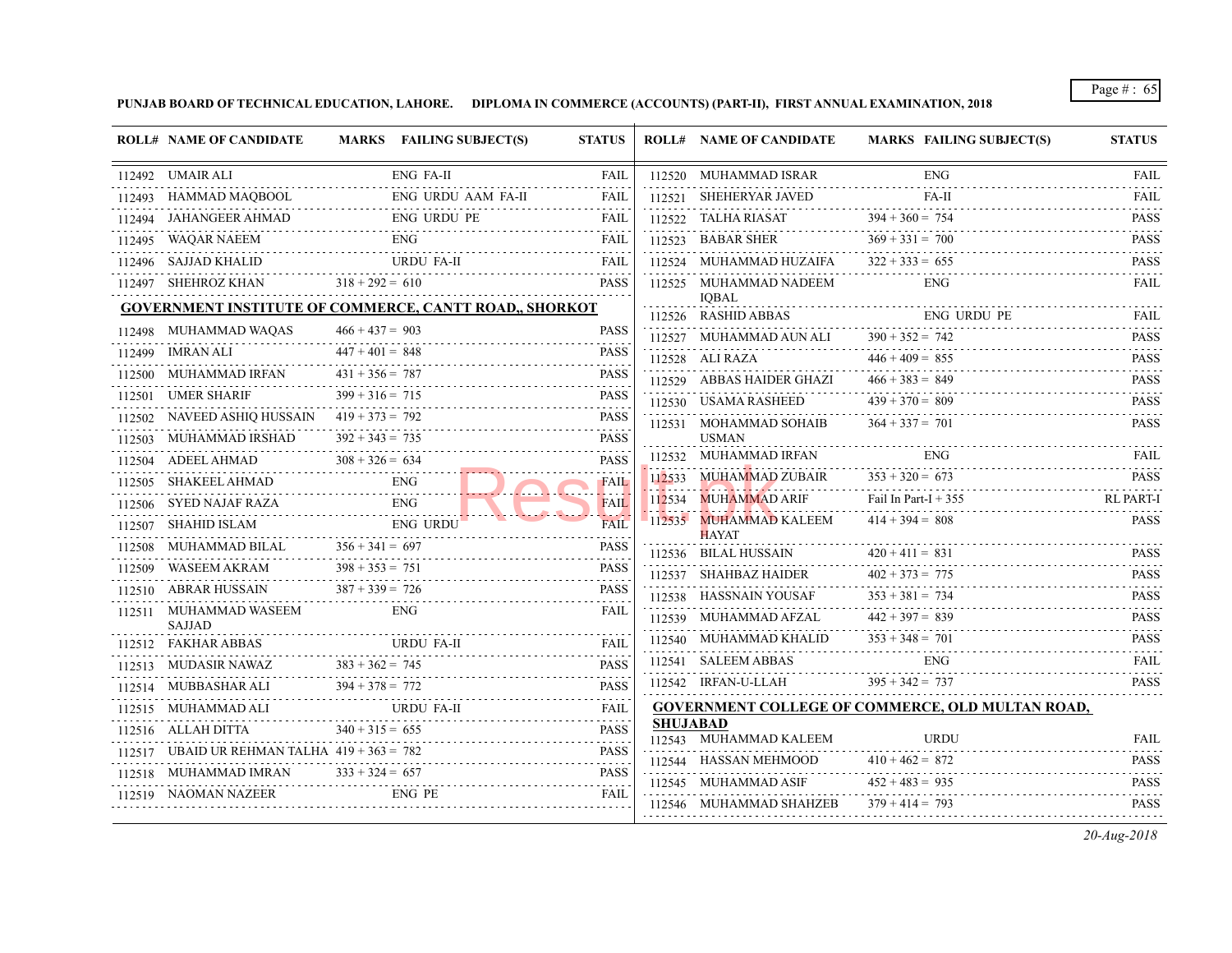|        | <b>ROLL# NAME OF CANDIDATE</b>                                  |                   | MARKS FAILING SUBJECT(S)       | <b>STATUS</b>                                                                                                                                       | <b>ROLL# NAME OF CANDIDATE</b>                                    | <b>MARKS FAIL</b> |
|--------|-----------------------------------------------------------------|-------------------|--------------------------------|-----------------------------------------------------------------------------------------------------------------------------------------------------|-------------------------------------------------------------------|-------------------|
|        | 112547 MUHAMMAD MUSSA RAZA $405 + 429 = 834$                    |                   |                                | <b>PASS</b>                                                                                                                                         | 112576 ANSAR RASHEED                                              | <b>ENG</b>        |
|        | 112548 MUHAMMAD SANWAL                                          | $408 + 463 = 871$ |                                | <b>PASS</b>                                                                                                                                         | 112577 MUHAMMAD SULAIMAN                                          | <b>ENG</b>        |
|        | 112549 MUHAMMAD AFZAL                                           | $424 + 467 = 891$ |                                | <b>PASS</b><br>$\mathcal{L}^{\mathcal{A}}\left( \mathcal{A}^{\mathcal{A}}\right) =\mathcal{L}^{\mathcal{A}}\left( \mathcal{A}^{\mathcal{A}}\right)$ | RIAZ<br>112578 MUHAMMAD ARSHAD                                    | <b>ENG</b>        |
|        | 112550 ZEESHAN ALI                                              | $383 + 442 = 825$ | $383 + 442 = 825$ PASS         | <b>PASS</b>                                                                                                                                         |                                                                   | <b>ENG</b>        |
|        | 112551 MUHAMMAD AJMAL $402 + 421 = 823$                         |                   |                                | <b>PASS</b>                                                                                                                                         | 112579 HASAN ALI<br>112580 MUBASHIR MAHBOOB $395 + 403 = 798$     |                   |
|        | 112552 MUHAMMAD SHAHID                                          | $403 + 441 = 844$ | ID $403 + 441 = 844$ PASS      | <b>PASS</b>                                                                                                                                         |                                                                   | ENG.              |
|        | 112553 MUHAMMAD ADNAN                                           |                   | $1430N$ $434 + 466 = 900$ PASS |                                                                                                                                                     | 112581 HASSAN ABBAS<br>112582 MUHAMMAD SABIR AHMAD415 + 421 = 836 |                   |
|        | 112554 RAO IMRAN HAMEED                                         | $407 + 399 = 806$ |                                | <b>PASS</b>                                                                                                                                         |                                                                   | $408 + 414 = 822$ |
|        | 112555 FAHEEM AKHTAR                                            | $398 + 440 = 838$ |                                | PASS                                                                                                                                                | 112583 MUHAMMAD TARIQ                                             |                   |
|        | 112556 MUHAMMAD QASIM                                           | $363 + 400 = 763$ | 763 PASS                       |                                                                                                                                                     | 112584 MUHAMMAD NASIR                                             | $370 + 372 = 742$ |
|        | 112557 MUHAMMAD SOHAIB TARIQ396 + 437 = $833$                   |                   |                                | <b>PASS</b>                                                                                                                                         | 112585 AMANULLAH                                                  | <b>ENG</b>        |
|        | 112558 AMIR SAJJAD                                              | $404 + 467 = 871$ | D $404 + 467 = 871$ PASS       | PASS                                                                                                                                                | 112586 SHERAZ AHMAD                                               | <b>URD</b>        |
| 112559 | MUHAMMAD HAMZA $367 + 416 = 783$                                |                   | AMZA $367 + 416 = 783$ PASS    |                                                                                                                                                     | AD AQIB<br>---------------------------<br>112587 MUHAMMAD AQIB    | ENG               |
|        | 112560 ZEESHAN SALEEM $414 + 480 = 894$                         |                   |                                | <b>PASS</b>                                                                                                                                         | 112588 ZOHAIB ALTAF                                               | <b>URD</b>        |
| 112561 | RAO GHULAM RASOOL                                               | $446 + 436 = 882$ |                                | <b>PASS</b>                                                                                                                                         | $112589$ ZAIN ALI                                                 | <b>ENG</b>        |
|        | 112562 MUHAMMAD NOMAN                                           | $394 + 431 = 825$ | .                              | <b>PASS</b>                                                                                                                                         | 112590 MUHAMMAD HAMZA                                             | <b>ENG</b>        |
|        | <b>HASHIM</b>                                                   |                   |                                |                                                                                                                                                     | 112591 MUHAMMAD RASHID $329 + 343 = 672$                          |                   |
|        | 112563 MUHAMMAD MUJAHID                                         | $362 + 405 = 767$ |                                | <b>PASS</b>                                                                                                                                         | 112592 MUHAMMAD SANWAL                                            | <b>ENG</b>        |
|        | 112564 HASNAIN MURTAZA                                          | $410 + 418 = 828$ |                                | <b>PASS</b>                                                                                                                                         | 112593 MUHAMMAD SHAN                                              | $367 + 350 = 717$ |
|        | 112565 SAGHEER AHMAD                                            | $391 + 427 = 818$ |                                | <b>PASS</b>                                                                                                                                         | 112594 MUHAMMAD NASIR IQBAL                                       | <b>URD</b>        |
|        | 112566 AQIB RAHEEM $386 + 446 = 832$                            |                   |                                | <b>PASS</b>                                                                                                                                         | 112595 MUHAMMAD SHEHZAD                                           | <b>URD</b>        |
|        | 112567 WALEED QAYYUM $432 + 465 = 897$                          |                   |                                | <b>PASS</b>                                                                                                                                         | 112596 MUHSIN MAQBOOL                                             | $333 + 348 = 681$ |
|        | 112568 WAQAR AHMAD                                              | $371 + 397 = 768$ | D $371 + 397 = 768$ PASS       | PASS                                                                                                                                                | 112597 WAQAS ASLAM                                                | <b>ENG</b>        |
|        | 112569 MUHAMMAD SHARJEEL $390 + 410 = 800$                      |                   |                                | PASS                                                                                                                                                | 112598 MUHAMMAD NADEEM                                            | $394 + 380 = 774$ |
|        | 112570 NAEEM ABBAS                                              |                   | <b>ENG</b>                     | FAIL                                                                                                                                                | 112599 AMEER HAMZA                                                | $386 + 390 = 776$ |
| 112571 | GHULAM ABBAS                                                    | $352 + 394 = 746$ | S $352 + 394 = 746$ PASS       |                                                                                                                                                     | 112600 MUHAMMAD ARSHAD                                            | $400 + 433 = 833$ |
|        | 112572 MUHAMMAD IMRAN                                           |                   | ENG                            | FAIL                                                                                                                                                | 112601 MUHAMMAD NOUMAN                                            | $303 + 342 = 645$ |
|        | 112573 MUHAMMAD HARIS<br><b>GHAFOOR</b>                         |                   | ENG.                           | FAIL                                                                                                                                                | 112602 MUHAMMAD SHAFIQ                                            | $382 + 408 = 790$ |
|        | 112574 SALMAN IMDAD $409 + 452 = 861$                           |                   | 861 PASS                       | <b>PASS</b>                                                                                                                                         | 112603 MUHAMMAD JAVED                                             | $377 + 434 = 811$ |
|        | 112575 IMRAN MALIK $350 + 399 = 749$ PASS<br>112575 IMRAN MALIK |                   |                                |                                                                                                                                                     | 112604 SHAMEER SAJJAD                                             | $396 + 421 = 817$ |
|        |                                                                 |                   |                                |                                                                                                                                                     |                                                                   |                   |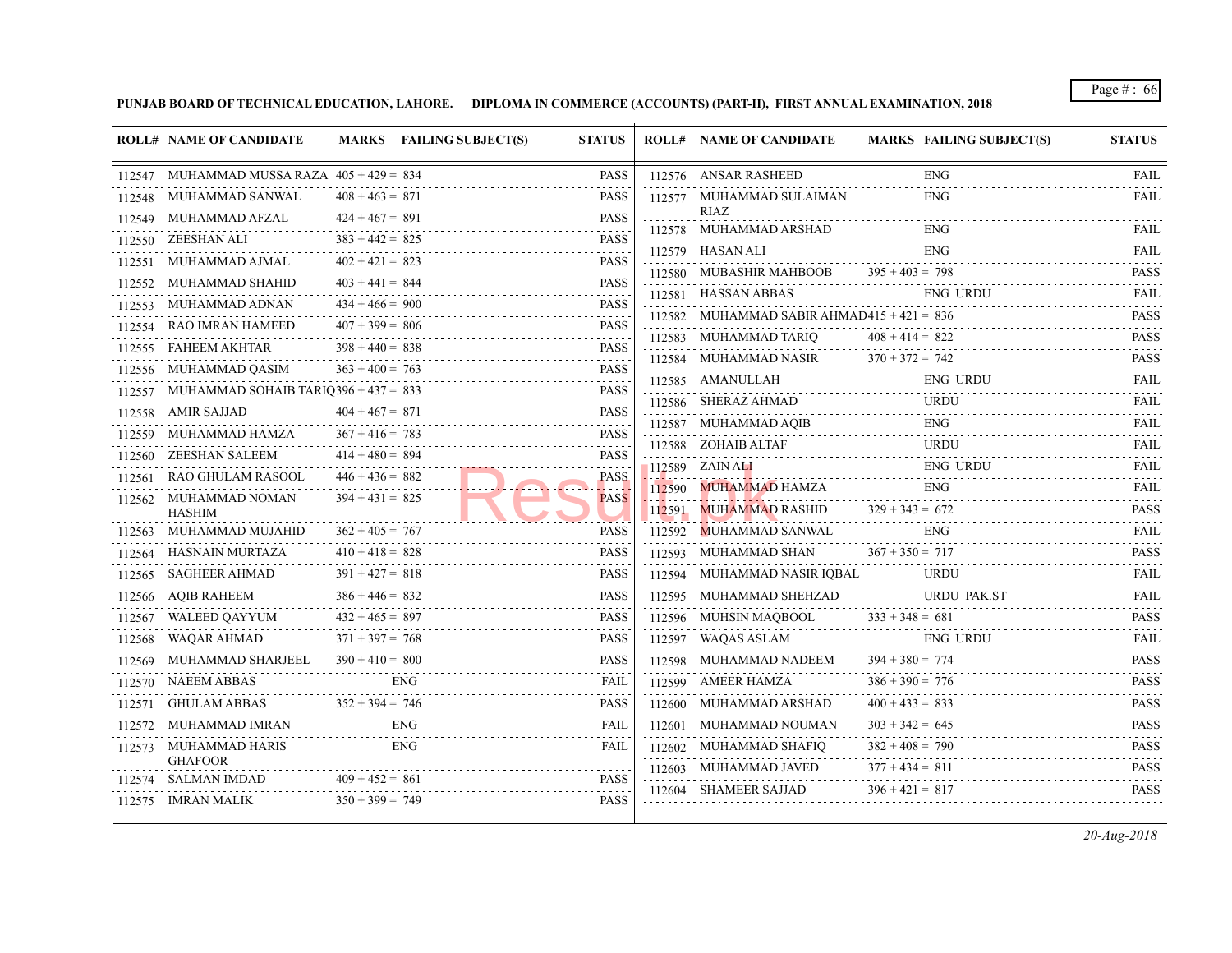|        | <b>ROLL# NAME OF CANDIDATE</b>         |                        | MARKS FAILING SUBJECT(S) | <b>STATUS</b>    | <b>ROLL# NAME OF CANDIDATE</b>                         | <b>MARKS FAIL</b>          |
|--------|----------------------------------------|------------------------|--------------------------|------------------|--------------------------------------------------------|----------------------------|
|        | 112605 MUHAMMAD ARSLAN                 | $355 + 340 = 695$      |                          | <b>PASS</b>      | 112634 ALI JAN                                         | $333 + 354 = 687$          |
|        | 112606 MUHAMMAD BABAR ALI              | $359 + 397 = 756$      |                          | <b>PASS</b>      | 112635 MUDASIR BILAL                                   | $347 + 411 = 758$          |
| 112607 | MUHAMMAD RAMZAN                        | $411 + 424 = 835$      |                          | PASS             | 112636 RASHID RIAZ                                     | $341 + 372 = 713$          |
|        | 112608 ZEESHAN AHMAD                   | .<br>$410 + 424 = 834$ |                          | PASS             | 112637 MUHAMMAD SARFRAZ                                | $337 + 394 = 731$          |
|        | 112609 ALI HASAN                       | $375 + 402 = 777$      |                          | <b>PASS</b>      | 112638 MUHAMMAD DILSHAD                                | $364 + 376 = 740$          |
|        | 112610 MUHAMMAD AZAM $351 + 391 = 742$ |                        |                          | <b>PASS</b>      | <b>KHAN</b>                                            | ENG.                       |
|        | 112611 ABDUL WAHEED                    | $334 + 372 = 706$      |                          | <b>PASS</b>      | 112639 MUHAMMAD BILAL                                  |                            |
|        | 112612 MUHAMMAD KASHIF                 | $425 + 428 = 853$<br>. |                          | <b>PASS</b>      | 112640 MUHAMMAD QAISAR SHAH<br>112641 MUHAMMAD SHAHZAD | ENG I                      |
|        | 112613 MUZZAMIL HUSSAIN                | $416 + 457 = 873$      |                          | PASS             |                                                        | ENG I<br>$345 + 304 = 649$ |
|        | 112614 MUHAMMAD ALEEM                  | $355 + 400 = 755$      |                          | <b>PASS</b>      | 112642 MUHAMMAD NAEEM                                  |                            |
|        | 112615 SHAHID HUSSAIN                  |                        | <b>ENG</b>               | FAIL             | 112643 MUHAMMAD SHAKEEL                                | $396 + 317 = 713$          |
|        | 112616 SHOAIB AHMAD                    | $373 + 397 = 770$      |                          | PASS             | 112644 SAIF UR REHMAN QURESHI $368 + 375 = 743$        |                            |
|        | 112617 MUHAMMAD IMRAN                  | $344 + 358 = 702$      |                          | <b>PASS</b>      | 112645 MIRZA ABRAR BAIG                                | ENG I                      |
| 112618 | MUHAMMAD SAFDAR                        |                        | <b>ENG</b>               | <b>FAIL</b>      | 112646 SHAHIRYAR AZAM                                  | $302 + 306 = 608$          |
| 112619 | SHOAIB ZAFAR                           | $433 + 405 = 838$      |                          | <b>PASS</b>      | 112647 MUHAMMAD WAQAS                                  | $319 + 324 = 643$          |
|        | 112620 MUHAMMAD NADEEM                 | $443 + 391 = 834$      |                          | <b>PASS</b>      | 112648 NAEEM JAFFAR                                    | $326 + 339 = 665$          |
|        | <b>SAJID</b>                           |                        |                          |                  | 112649 MUHAMMAD MOBASHIR<br><b>AYYUB</b>               | $327 + 334 = 661$          |
| 112621 | ZEESHAN SHAKOOR                        | $337 + 371 = 708$      |                          | <b>PASS</b>      | 112650 MUHAMMAD IMRAN                                  | Fail In Part-I $+3$        |
| 112622 | MUJAHID HUSSAIN                        | $381 + 434 = 815$      |                          | <b>PASS</b><br>. | 112651 MUHAMMAD SOHAIL                                 | ENG I                      |
| 112623 | MUHAMMAD WASEEM<br><b>HAYAT</b>        | $336 + 379 = 715$      |                          | <b>PASS</b>      | 112652 MUHAMMAD YASIR                                  | $319 + 375 = 694$          |
| 112624 | JAHANZAIB TARIO                        |                        | <b>ENG</b>               | FAIL             | 112653 MUBESHER SERAJ                                  | $282 + 290 = 572$          |
| 112625 | MUHAMMAD ASIF                          | $432 + 446 = 878$      |                          | PASS             | 112654 MUHAMMAD AZHAR                                  | $299 + 313 = 612$          |
|        | 112626 ARSHAD BASHIR                   |                        | <b>ENG</b>               | FAIL             | 112655 MUHAMMAD AMIR                                   | $318 + 318 = 636$          |
| 112627 | MUHAMMAD AHMAD                         | $380 + 413 = 793$      |                          | PASS             | 112656 MUHAMMAD SHAHBAZ                                | $321 + 379 = 700$          |
| 112628 | MUHAMMAD TOUQEER                       |                        | ENG                      | FAIL             | 112657 MUHAMMAD ASIF                                   | $329 + 367 = 696$          |
| 112629 | HASNAIN AKHTAR                         | $327 + 389 = 716$      |                          | <b>PASS</b>      | 112658 RAO MUHAMMAD HASSAN $308 + 352 = 660$           |                            |
| 112630 | MUHAMMAD USMAN                         | $386 + 439 = 825$      |                          | <b>PASS</b>      | AKRAM                                                  |                            |
| 112631 | MUHAMMAD ZIA RAZAQ                     | $318 + 418 = 736$      |                          | PASS             | 112659 SAIF UR REHMAN                                  | $327 + 378 = 705$          |
|        | 112632 UZNAIN ZAFAR                    | $416 + 462 = 878$      | 878 PASS                 | <b>PASS</b>      | 112660 MUHAMMAD ZAKWAN                                 | $316 + 347 = 663$          |
|        | 112633 MUHAMMAD AJMAL                  | $354 + 350 = 704$      |                          | PASS             | 112661 SHAKEEL AHMAD                                   | $304 + 311 = 615$          |
|        |                                        |                        |                          |                  |                                                        |                            |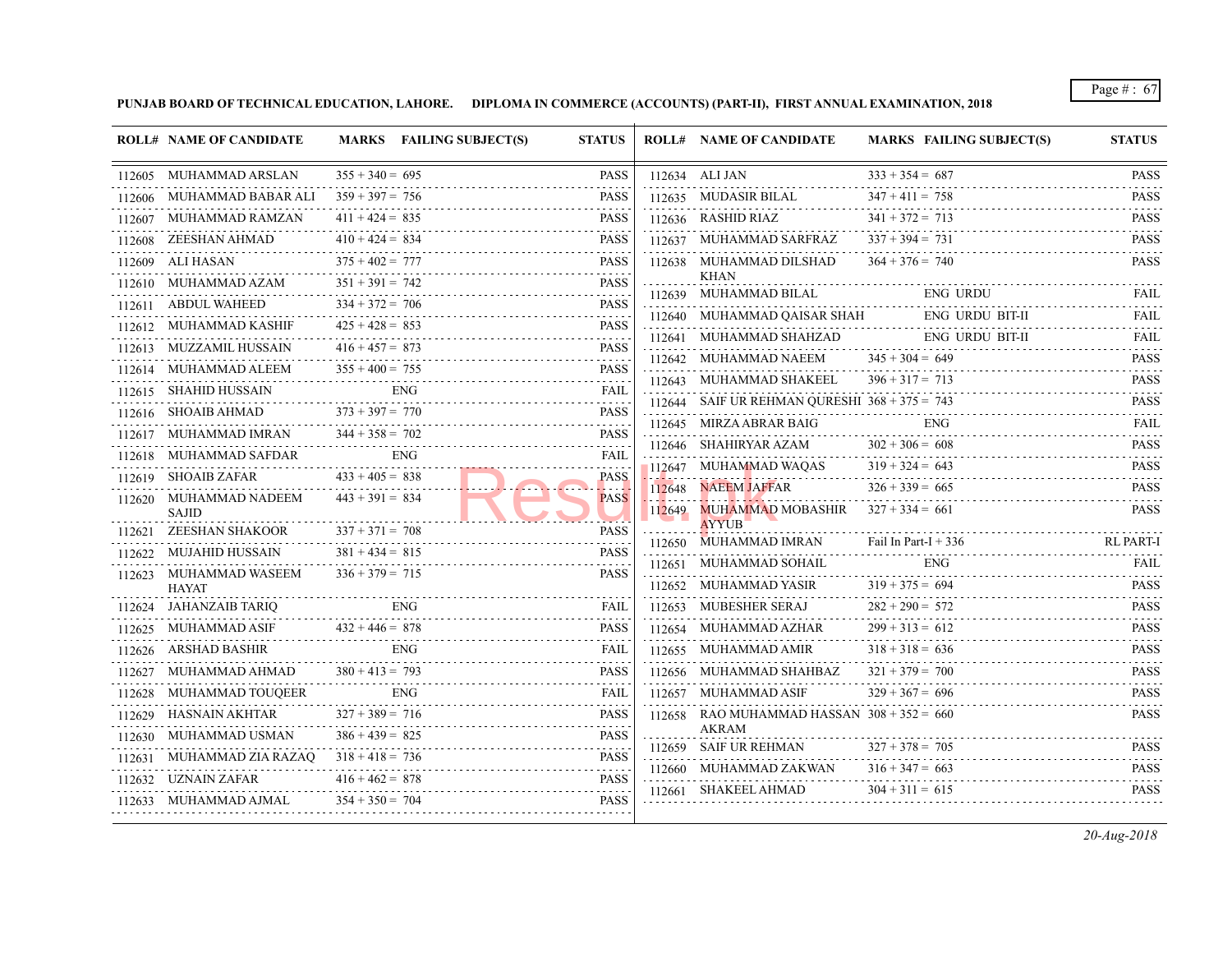| PUNJAB BOARD OF TECHNICAL EDUCATION, LAHORE. DIPLOMA IN COMMERCE (ACCOUNTS) (PART-II), FIRST ANNUAL EXAMINATIO |                          |  |                                   |            |
|----------------------------------------------------------------------------------------------------------------|--------------------------|--|-----------------------------------|------------|
| <b>ROLL# NAME OF CANDIDATE</b>                                                                                 | MARKS FAILING SUBJECT(S) |  | $STATIIS$ ROLL# NAME OF CANDIDATE | MARKS FAIL |

|                | RULL# NAME OF CANDIDATE                                      |                        | MARKS FAILING SUDJECT(S)                                     | 5 IAI US                                            |              | <b>RULL# NAME OF CANDIDATE</b>                 | MARAS FAIL        |
|----------------|--------------------------------------------------------------|------------------------|--------------------------------------------------------------|-----------------------------------------------------|--------------|------------------------------------------------|-------------------|
|                | 112662 GUL SHAIR REHMAN                                      | $330 + 363 = 693$      |                                                              | <b>PASS</b>                                         |              | 112690 SOMIA SHAHZADI                          | $422 + 373 = 795$ |
|                | 112663 MUHAMMAD FIAZ                                         | $301 + 341 = 642$      |                                                              | <b>PASS</b>                                         |              | 112691 NIMRA AKRAM                             | $452 + 418 = 870$ |
|                |                                                              |                        | <b>GOVERNMENT COLLEGE OF COMMERCE FOR WOMEN, PARIS ROAD,</b> |                                                     |              | 112692 SANIA JAVED                             | $508 + 489 = 997$ |
| <b>SIALKOT</b> |                                                              |                        |                                                              |                                                     |              | 112693 MUBEEN RAZA                             | $435 + 405 = 840$ |
|                | 112664 SHAGUFTA KHALID                                       | $496 + 466 = 962$      |                                                              | <b>PASS</b>                                         |              | 112694 MADIHA BANO 458 + 454 =                 | $458 + 454 = 912$ |
|                | 112665 MUQADAS SHAHEEN                                       | $496 + 419 = 915$      |                                                              | <b>PASS</b><br>and a state                          |              | 112695 SEHRISH FIAZ                            | $437 + 425 = 862$ |
|                | 112666 SABA JAMEEL                                           | $491 + 443 = 934$<br>. |                                                              | <b>PASS</b>                                         |              | 112696 AREEBA HAFEEZ                           | $503 + 465 = 968$ |
|                | 112667 HUMAIRA FIRDOS                                        | $456 + 418 = 874$      |                                                              | <b>PASS</b>                                         |              | 112697 ALNOOR SHAFOAT                          | $427 + 394 = 821$ |
|                | 112668 HIFZA SHAHZADI                                        | $510 + 474 = 984$      |                                                              | <b>PASS</b>                                         |              | 112698 SHANAWAR                                | $363 + 373 = 736$ |
|                | 112669 KAENAT                                                | $494 + 462 = 956$<br>. |                                                              | <b>PASS</b>                                         |              | 112699 MAH NOOR SHABBIR BUTT $398 + 363 = 761$ |                   |
|                | 112670 FAIZA MAHEEN<br>112670 FAIZA MAHEEN $428 + 401 = 829$ | $428 + 401 = 829$      |                                                              | <b>PASS</b><br>$\omega$ is a second set of $\omega$ |              | 112700 FATIMA ZAHEER                           | $412 + 366 = 778$ |
|                | 112671 AMNA<br>112671 AMNA $510 + 464 = 974$                 | $510 + 464 = 974$      |                                                              | <b>PASS</b>                                         |              | 112701 FIZA ANSAR                              | $401 + 405 = 806$ |
|                | 112672 SAIMA                                                 | $478 + 432 = 910$<br>. |                                                              | <b>PASS</b><br>2.2.2.2.2.2.3                        |              | 112702 AMINA NAEEM                             | $464 + 401 = 865$ |
|                | 112673 FAIZA JAMSHED                                         | $486 + 349 = 835$      |                                                              | <b>PASS</b>                                         |              | 112703 RIDA ANSAR                              | $FA-II$           |
|                | 112674 NAHA FATIMA                                           | $446 + 407 = 853$      |                                                              | .<br><b>PASS</b>                                    | 112704       | TAHZEEBA KHUSAR                                | $477 + 459 = 936$ |
|                | 112675 RABIA BIBI                                            | $466 + 434 = 900$      |                                                              | <b>PASS</b>                                         | 112705       | RIMSHA SHAHID                                  | $477 + 431 = 908$ |
|                | 112676 AMINA BIBI<br>112676 AMINA BIBI $491 + 413 = 904$     |                        |                                                              | <b>PASS</b>                                         | . . <b>.</b> | 112706 MUQASHFA TARIQ                          | PE C              |
|                | 112677 AMINA                                                 |                        | <b>ENG</b>                                                   | FAIL                                                |              | 112707 MUBEEN FATIMA                           | $419 + 396 = 815$ |
|                | 112678 TAYYABA<br>112678 TAYYABA $501 + 474 = 975$           | $501 + 474 = 975$      |                                                              | <b>PASS</b>                                         |              |                                                |                   |
|                | $112679$ AYESHA MAHEEN                                       | $431 + 388 = 819$      |                                                              | <b>PASS</b>                                         |              | <b>GOVERNMENT INSTITUTE OF COMMERCE.</b>       |                   |
|                | 112680 AMINA BIBI                                            | $418 + 421 = 839$      |                                                              | .<br><b>PASS</b>                                    |              | 112708 MUHAMMAD ZEMAD                          | $482 + 478 = 960$ |
|                | 112681 ALEENA SHAHZADI                                       | $382 + 379 = 761$      |                                                              | -------<br><b>PASS</b>                              |              | 112709 SAYED ALI ABBAS                         | $428 + 385 = 813$ |
|                | 112682 RAHILA BIBI<br>112682 RAHILA BIBI $438 + 438 = 876$   | .<br>$438 + 438 = 876$ |                                                              | .<br><b>PASS</b>                                    |              | 112710 RIZWAN AHMED                            | $474 + 419 = 893$ |
|                | 112683 HERA                                                  | $508 + 465 = 973$      |                                                              | .<br><b>PASS</b>                                    |              | 112711 MUHAMMAD BILAL                          | $504 + 482 = 986$ |
|                | 112684 JAVARIA                                               | $459 + 388 = 847$      |                                                              | <b>PASS</b>                                         |              | 112712 UMAIR AKHTAR                            | $408 + 379 = 787$ |
|                | 112685 MAHUM AMIR                                            | $426 + 394 = 820$      |                                                              | .<br><b>PASS</b>                                    |              | $112713$ CH ARBAZ                              | <b>ENG</b>        |
|                | 112686 SHEEZA AKHTAR                                         | $414 + 401 = 815$      |                                                              | <b>PASS</b>                                         |              | 112714 ALI HASAN                               | FA-II             |
|                | 112687 KANEEZ FATIMA                                         | $411 + 349 = 760$      |                                                              | <b>PASS</b>                                         |              | 112715 SAJJAD HUSSAIN                          | $399 + 375 = 774$ |
|                | 112688 ATTIA ZAINAB                                          |                        | FA-II                                                        | FAIL                                                |              | 112716 UMER JELANI                             | <b>ENG</b>        |
|                |                                                              | $456 + 450 = 906$      |                                                              | <b>PASS</b>                                         |              | 112717 SALMAN ALI $433 + 386 = 819$            |                   |
|                | 112689 HUSNAINA QURBAN                                       |                        |                                                              |                                                     |              | 112718 AQEEL ABBAS                             | <b>ENG</b>        |
|                |                                                              |                        |                                                              |                                                     |              |                                                |                   |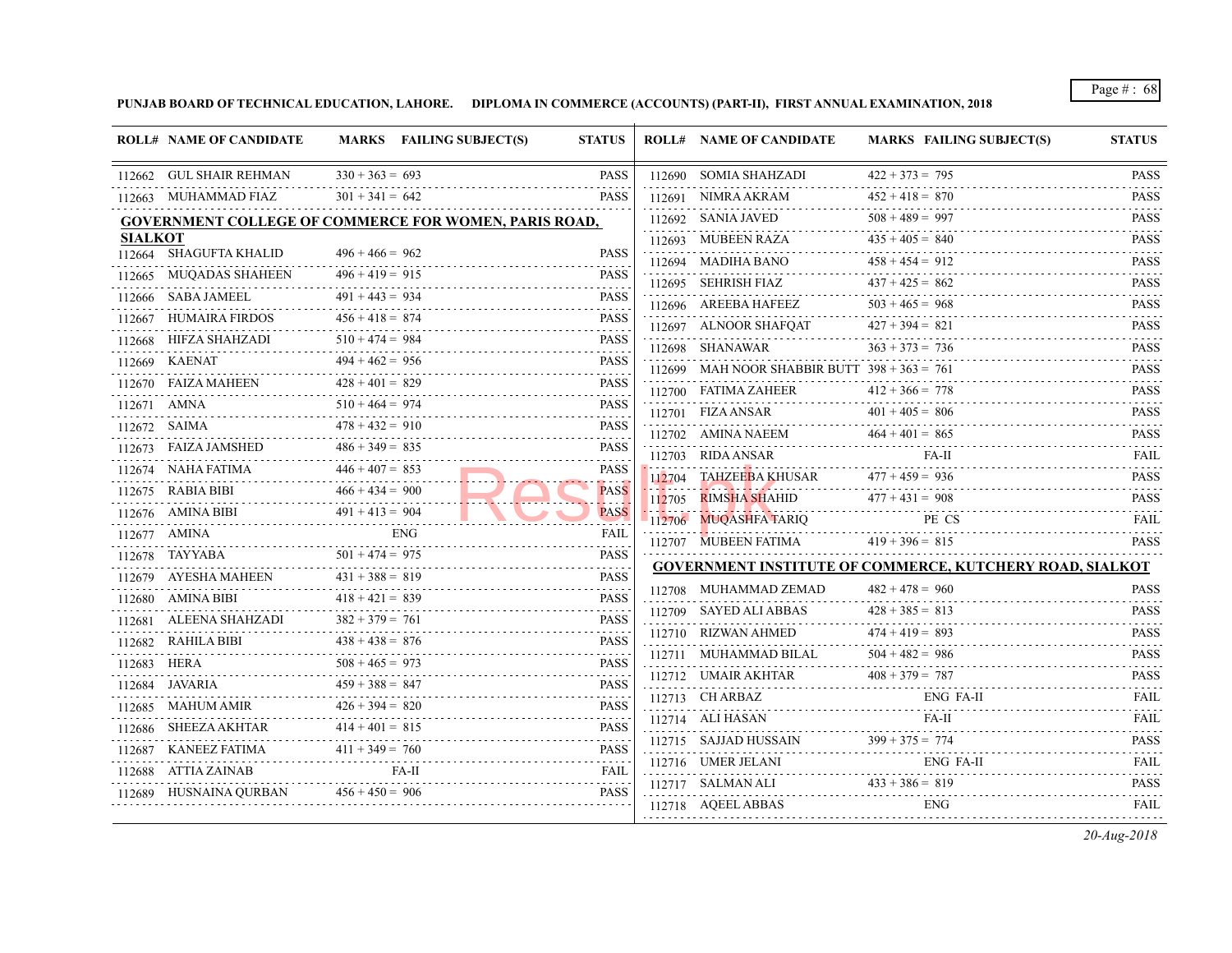| <b>ROLL# NAME OF CANDIDATE</b>                                                            |                   | MARKS FAILING SUBJECT(S)      | <b>STATUS</b>               |        | <b>ROLL# NAME OF CANDIDATE</b>                                        | <b>MARKS FAIL</b>                         |
|-------------------------------------------------------------------------------------------|-------------------|-------------------------------|-----------------------------|--------|-----------------------------------------------------------------------|-------------------------------------------|
| 112719 HAMMAD                                                                             | $440 + 453 = 893$ |                               | <b>PASS</b>                 |        | 112746 MUHAMMAD ADEEL                                                 | $326 + 365 = 691$                         |
| 112720 ASAD WASEEM BUTT                                                                   | $472 + 431 = 903$ |                               | <b>PASS</b>                 |        | <b>SHAHZAD</b><br>112747 ALI HASSAN                                   | <b>ENG</b>                                |
| 112721 ABDUL HADI                                                                         | $440 + 378 = 818$ | $440 + 378 = 818$ PASS        | <b>PASS</b>                 |        |                                                                       | FA-II                                     |
| 112722 ARSLAN ALI $435 + 410 = 845$ PASS                                                  |                   |                               | <b>PASS</b>                 |        | 112748 MUHAMMAD WAQAS FA-I                                            | ENG                                       |
| 112723 SAJAWAL $429 + 412 = 841$ PASS                                                     |                   |                               |                             |        | 112749 HASEEB BIN SAJID ENG<br>112750 MAJID ALI                       | <b>ENG</b>                                |
| 112724 HASEEB SAJJAD $437 + 428 = 865$ PASS                                               |                   |                               |                             |        | 112751 KALEEM ULLAH                                                   |                                           |
| 112725 HAROON ASHFAQ $458 + 480 = 938$<br>112725 HAROON ASHFAQ 458 + 480 = 938 PASS       |                   |                               | <b>PASS</b>                 |        |                                                                       |                                           |
| 112726 MUHAMMAD ASIM                                                                      | $415 + 357 = 772$ | $M$ $415 + 357 = 772$ PASS    | <b>PASS</b>                 |        | <b>GOVERNMENT INSTITUTE OF COMMERCE,</b><br><b>COLONY, SILLANWALI</b> |                                           |
| 112727 ABDUL WAHAB ALI $420 + 404 = 824$                                                  |                   |                               | <b>PASS</b>                 |        | 112752 ZEESHAN AASHER                                                 | $318 + 324 = 642$<br>IER $318 + 324 = 64$ |
| 112728 MUHAMMAD ZUBAIR $407 + 329 = 736$<br>112728 MUHAMMAD ZUBAIR $407 + 329 = 736$ PASS |                   |                               |                             |        | 112753 WAQAR MASAUD                                                   |                                           |
| 112729 ASAD ALI $400 + 306 = 706$                                                         |                   |                               | <b>PASS</b>                 |        | 112754 USAMA ALI RAZA $447 + 437 = 884$                               |                                           |
| 112730 ALI HASSAN $389 + 370 = 759$ PASS                                                  |                   |                               |                             |        | 112755 SHEHZADA MIAN KALEEM                                           | ENG.                                      |
| 112731 ALI RAZA URDU BIT-II FA-II CS FAIL                                                 |                   |                               |                             |        | <b>ULLAH KHAN</b>                                                     |                                           |
| 112732 SHAMAS                                                                             |                   | ENG FA-II CS                  | <b>FAIL</b>                 |        | 112756 NADEEM ABBAS                                                   | $366 + 361 = 727$                         |
| 112733 NABEEL AHMED                                                                       |                   | ENG                           | <b>FAIL</b>                 |        | 112757 ABDULLAH MUSHARAF $471 + 454 = 925$                            |                                           |
| 112734 ABRAR AHMED                                                                        |                   | ENG FA-II                     | <b>FAIL</b>                 | 112758 | TAMOUR UL HASSAN                                                      | $307 + 341 = 648$                         |
| 112735 MUHAMMAD AMJAD 391 + 378 = 769                                                     |                   | .                             | $-2 - 2 - 2$<br><b>PASS</b> |        | $112759$ MOHAMMAD ATHAR IMTIAZ533 + 510 = 104                         |                                           |
| 112736 SHAH ZAIB                                                                          | $356 + 336 = 692$ |                               | <b>PASS</b>                 |        | 112760 RIZWAN KHALID $362 + 354 = 716$                                |                                           |
| 112737 HAIDAR IJAZ<br>\Z ENG BIT-II                                                       |                   |                               | <b>FAIL</b>                 |        | 112761 ALI NAWAZ $415 + 407 = 822$                                    |                                           |
|                                                                                           |                   |                               |                             |        | 112762 ALI NAWAZ $407 + 407 = 814$                                    |                                           |
| 112739 ZEESHAN ALI<br>112739 ZEESHAN ALI $365 + 374 = 739$ PASS                           | $365 + 374 = 739$ |                               |                             |        | 112763 MUHAMMAD WAQAS                                                 | $361 + 345 = 706$                         |
| 112740 MUHAMMAD SAQIB                                                                     |                   | ENG FAIL(No Chance)           |                             |        | 112764 MUHAMMAD ASIM                                                  | $360 + 342 = 702$                         |
| <b>GOVERNMENT POSTGRADUATE COLLEGE OF COMMERCE, NEAR</b>                                  |                   |                               |                             |        | 112765 WASEEM AKRAM $413 + 383 = 796$                                 |                                           |
| MUNICIPAL CORPORATION OFFICE, SIALKOT QILLA, SIALKOT                                      |                   |                               |                             |        | 112766 MUHAMMAD AWAIS                                                 | <b>ENG</b>                                |
| 112741 HUSSNAIN YOUSAF                                                                    |                   |                               | RL Fee                      |        | 112767 ZAHID IQBAL $371 + 357 = 728$                                  |                                           |
| 112742 SAQIB MUSHTAQ                                                                      |                   | $HIAQ$ $334 + 365 = 699$ PASS | <b>PASS</b>                 |        | 112768 NOOR MUSTAFA $413 + 377 = 790$                                 |                                           |
| 112743 MUHAMMAD ADEEL                                                                     |                   | ENG.                          | FAIL                        |        | 112769 MUHAMMAD ALI HAMZA $376 + 377 = 753$                           |                                           |
| <b>RAZZAO</b><br>112744 AHMED YAR NAWAZ $300 + 350 = 650$                                 |                   |                               | <b>PASS</b>                 |        | 112770 MUHAMMAD KAMRAN                                                | $385 + 396 = 781$                         |
| 112745 ABDULLAH                                                                           |                   | <b>ENG</b>                    | <b>FAIL</b>                 |        | 112771 MUHAMMAD WALEED<br>ABDULLAH                                    | FA-II                                     |
|                                                                                           |                   |                               |                             |        | 112772 SHEERAZ GUL $338 + 324 = 662$                                  |                                           |
|                                                                                           |                   |                               |                             |        |                                                                       |                                           |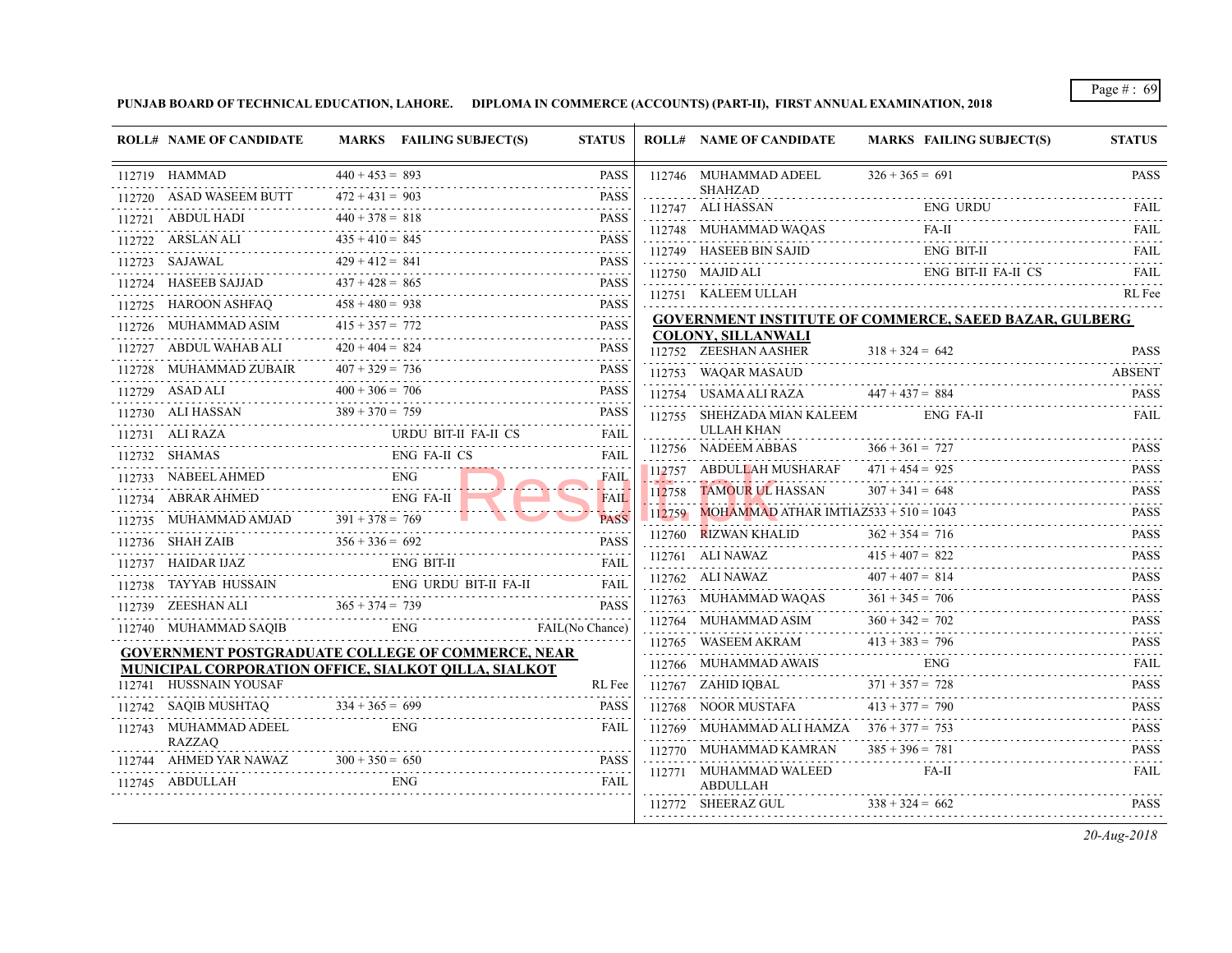| <b>ROLL# NAME OF CANDIDATE</b>                                                                                                     | MARKS FAILING SUBJECT(S) | <b>STATUS</b>                     |                 | <b>ROLL# NAME OF CANDIDATE</b>                                                                                                                           | <b>MARKS FAIL</b> |
|------------------------------------------------------------------------------------------------------------------------------------|--------------------------|-----------------------------------|-----------------|----------------------------------------------------------------------------------------------------------------------------------------------------------|-------------------|
| 112773 MUHAMMAD AQIB USMAN $376 + 401 = 777$                                                                                       |                          | <b>PASS</b>                       |                 | 112801 MUHAMMAD SHOAIB                                                                                                                                   | $325 + 317 = 642$ |
| 112774 AZIZ ULLAH                                                                                                                  | ENG FA-II                | <b>FAIL</b>                       |                 | 112802 MUHAMMAD ZIA UL HASAN                                                                                                                             | ENG I             |
| 112775 WAHEED AHMAD                                                                                                                | FA-II                    | FAIL                              |                 | <b>GOVERNMENT INSTITUTE OF COMMERCE,</b>                                                                                                                 |                   |
| 112776 MUHAMMAD WASEEM $404 + 359 = 763$<br><b>BABAR</b>                                                                           |                          | PASS                              | <b>TALAGANG</b> | 112803 FARHAT ADEEL<br>.                                                                                                                                 | ENG I             |
| 112777 MUHAMMAD QAMAR $445 + 449 = 894$<br><b>SULTAN</b>                                                                           |                          | PASS                              |                 | <b>ABUL QASIM INSTITUTE OF MANAGEMENT</b><br>TAUNSA SHARIF                                                                                               |                   |
| 112778 MUHAMMAD FARAKH<br><b>SHAKEEL</b>                                                                                           | ENG PE                   | FAIL                              |                 | 112804 IQRA FIAZ<br>$\begin{tabular}{llllll} \bf 112804 & IQRA FIAZ & \tt ENG \\ \hline 112805 & \tt HIJAB ZAHRA & \tt 478 + 379 = 857 \\ \end{tabular}$ | ENG.              |
| 112779 SANAWAR HASSAN $445 + 423 = 868$                                                                                            |                          | PASS<br>AN $445 + 423 = 868$ PASS |                 |                                                                                                                                                          |                   |
| 112780 MUHAMMAD KASHIF FA-II FAIL FAIL FAIL                                                                                        |                          |                                   |                 | 112806 UZMA ISMAIL $461 + 400 = 861$                                                                                                                     |                   |
| 112781 MUHAMMAD AFZAAL URDU FA-II FAIL FAIL                                                                                        |                          |                                   |                 | 112807 BUSHRA INNAYAT $487 + 409 = 896$                                                                                                                  |                   |
| 112782 MUHAMMAD ASAD BUTT ENG URDU FA-II PE CS FAIL                                                                                |                          |                                   |                 | $112808$ AZHAR ABBAS                                                                                                                                     | ENG I             |
| 112783 GHULAM MUSTAFA $397 + 360 = 757$                                                                                            |                          | <b>PASS</b>                       |                 | 112809 MUHAMMAD ARSLAN                                                                                                                                   | ENG I             |
| 112784 MUHAMMAD FAISAL $424 + 378 = 802$                                                                                           |                          | <b>PASS</b>                       |                 | 112810 ABDUL AZIZ                                                                                                                                        | ENG.              |
| 112785 SHEHRYAR ASIF $386 + 393 = 779$                                                                                             |                          | <b>PASS</b>                       |                 | 112811 ABDUL HASEEB $525 + 472 = 997$                                                                                                                    |                   |
| 112786 KHURAM SHEHZAD $399 + 379 = 778$                                                                                            |                          | <b>PASS</b>                       |                 | 112812 NAUMAN SHAUKAT<br><u> 1990au - 1990au - 1990au - 1990au - 1990au - 1990au - 1990au - 1990au - 1990au - 1990au - 1990au - 1990au - 19</u>          | ENG.              |
| 112787 FAISAL REHMAN $357 + 338 = 695$                                                                                             |                          | <b>PASS</b>                       |                 | 112813 SAMAR ZEESHAN $415 + 427 = 842$                                                                                                                   |                   |
| 112788 FAKHAR ABBAS $421 + 475 = 896$                                                                                              |                          | <b>PASS</b>                       |                 | $112814$ MUHAMMAD SAQLAIN<br><b>ABBAS</b>                                                                                                                | <b>ENG</b>        |
| 112789 JAHANZEB FA-II FAIL FAIL                                                                                                    |                          |                                   |                 | 112815 GULZAIB HAIDER UI                                                                                                                                 | <b>URDI</b>       |
| 112790 QAMAR ABBAS $392 + 414 = 806$ PASS                                                                                          |                          |                                   |                 | 112816 REHMAT ULLAH $363 + 339 = 702$                                                                                                                    |                   |
| 112791 SHAHID SULTAN $370 + 351 = 721$ PASS                                                                                        |                          | <b>PASS</b>                       |                 | 112817 MUHAMMAD AKRAM                                                                                                                                    | FA-II             |
| 112792 SAMI KHAN $394 + 389 = 783$                                                                                                 |                          | $394 + 389 = 783$ PASS            |                 | 112818 GHULAM ASGHAR $405 + 318 = 723$                                                                                                                   |                   |
| 112793 MUHAMMAD TARIQ AZIZ FA-II                                                                                                   |                          |                                   |                 | 112819 SHAHAB UL DIN                                                                                                                                     | FA-II             |
| 112794 BABAR SHEHZAD $377 + 438 = 815$                                                                                             |                          | <b>PASS</b>                       |                 | 112820 MUHAMMAD ASIF                                                                                                                                     | ENG               |
| 112795 MUHAMMAD NOMAN $455 + 461 = 916$<br><b>AKRAM</b>                                                                            |                          | PASS                              |                 | <b>GOVERNMENT INSTITUTE OF COMMERCE,</b>                                                                                                                 |                   |
| 112796 ASMAT ULLAH $392 + 394 = 786$                                                                                               |                          | <b>PASS</b>                       |                 | 112821 MUHAMMAD SHAHBAZ                                                                                                                                  | <b>ENG</b>        |
| $\begin{tabular}{lllllllll} \bf 112797 & MUZAMIL HAYAT & \textbf{ENG FA-II} & \textbf{FAIL} \\ \bf \textcolor{red}{\end{tabular}}$ |                          |                                   |                 | 112822 AQIB JAVED $455 + 432 = 887$                                                                                                                      |                   |
| 112798 MUHAMMAD IRFAN                                                                                                              |                          |                                   |                 | 112823 LIAQAT HUSSAIN $451 + 353 = 804$                                                                                                                  |                   |
| 112799 ABDUL RAOUF                                                                                                                 |                          | RL Fee                            |                 | 112824 ARIF HUSSAIN                                                                                                                                      | FA-II             |
| 112800 MUHAMMAD ASIF $311 + 303 = 614$                                                                                             |                          | PASS                              |                 | 112825 MUHAMMAD MOHSIN $365 + 366 = 731$                                                                                                                 |                   |
|                                                                                                                                    |                          |                                   |                 |                                                                                                                                                          |                   |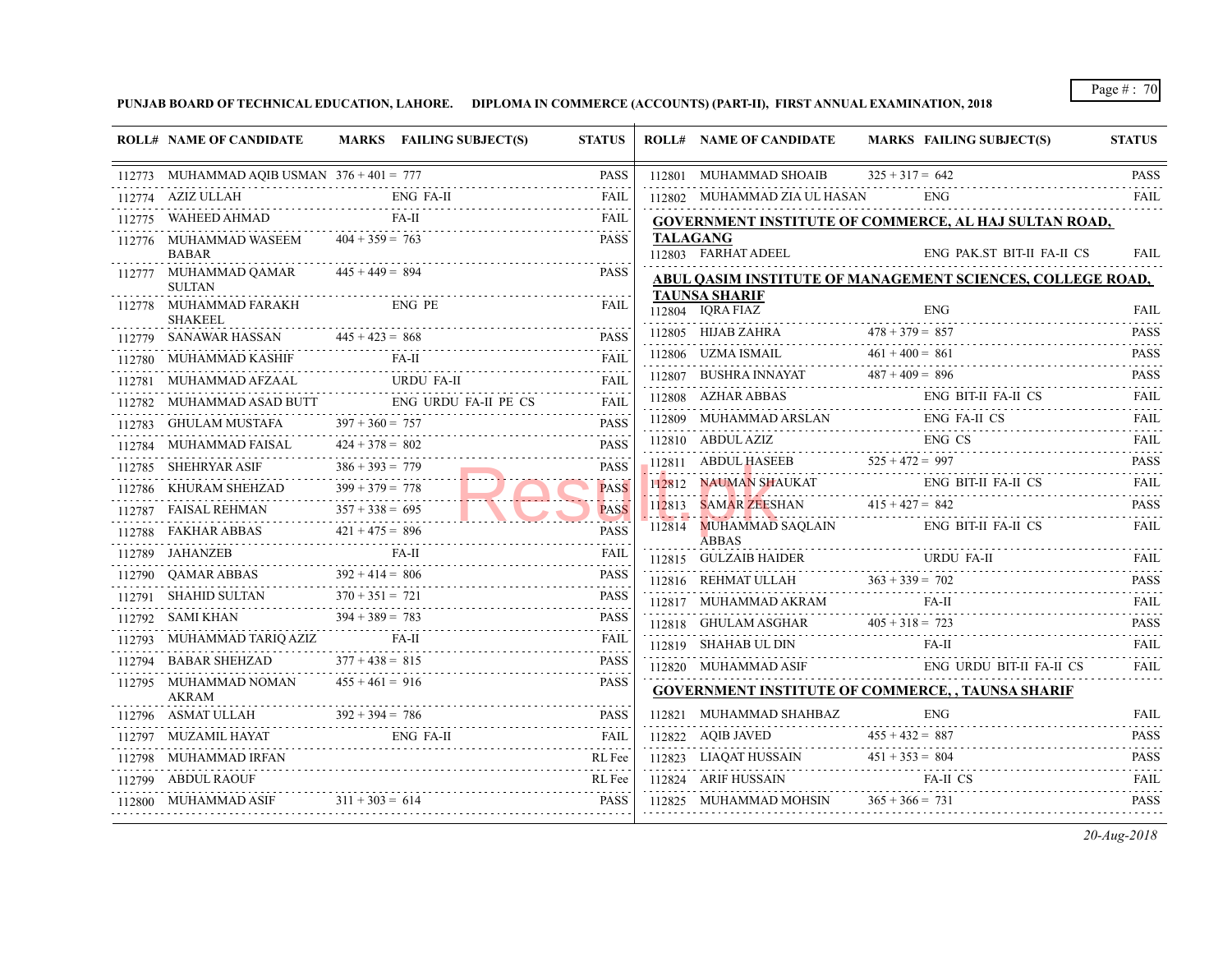| <b>ROLL# NAME OF CANDIDATE</b>              |       | MARKS FAILING SUBJECT(S)                                                                                                                                                                                                                                                                                                                                                                                                                                                             | <b>STATUS</b>                  |        | <b>ROLL# NAME OF CANDIDATE</b>                | <b>MARKS FAIL</b> |
|---------------------------------------------|-------|--------------------------------------------------------------------------------------------------------------------------------------------------------------------------------------------------------------------------------------------------------------------------------------------------------------------------------------------------------------------------------------------------------------------------------------------------------------------------------------|--------------------------------|--------|-----------------------------------------------|-------------------|
|                                             |       | $112826$ NADEEM ABBAS $406 + 364 = 770$ PASS                                                                                                                                                                                                                                                                                                                                                                                                                                         | <b>PASS</b>                    |        | <b>LEADS COLLEGE OF COMMERCE, NEAR TO</b>     |                   |
| 112827 GHULAM AKBAR                         |       | ENG URDU BIT-II FA-II CS                                                                                                                                                                                                                                                                                                                                                                                                                                                             | FAIL                           | SHARIF |                                               |                   |
|                                             |       | 112828 MUHAMMAD NOUMAN URDU FA-II FAIL FAIL                                                                                                                                                                                                                                                                                                                                                                                                                                          | FAIL                           |        | 112855 ZABEEH ULLAH                           | $399 + 332 = 731$ |
|                                             |       | 112829 SHAHJAHAN $416 + 352 = 768$ PASS                                                                                                                                                                                                                                                                                                                                                                                                                                              |                                |        | 112856 MUHAMMAD AZHAR                         | $437 + 389 = 826$ |
| 112830 ATEEQ UL REHMAN ENG URDU F           |       | ENG URDU FA-II                                                                                                                                                                                                                                                                                                                                                                                                                                                                       | FAIL                           |        | 112857 MUHAMMAD KHIZER<br><b>HAYYAT</b>       | $432 + 380 = 812$ |
| 112831 MUHAMMAD ASIF                        |       |                                                                                                                                                                                                                                                                                                                                                                                                                                                                                      |                                |        | 112858 MUHAMMAD FAWAD                         | <b>ENG</b>        |
|                                             |       | 112832 SHERAZ HUSSAIN ENG URDU FA-II FAIL FAIL                                                                                                                                                                                                                                                                                                                                                                                                                                       |                                |        | AKHTAR                                        |                   |
| V ENG URDU<br>112833 RAWAL KHAN             |       | ENG URDU BIT-II FA-II CS                                                                                                                                                                                                                                                                                                                                                                                                                                                             | FAIL                           |        | 112859 ADNAN HUSSAIN                          | - FA-III          |
|                                             |       | $\begin{tabular}{lllllllllll} \bf 112834 & \bf MUHAMMAD ASEF & \bf ENG & \bf URDU & \bf BIT-II & \bf FA-II & \bf CS \\ \bf \ldots & \bf \ldots & \bf \ldots & \bf \ldots & \bf \ldots & \bf \ldots & \bf \ldots & \bf \ldots & \bf \ldots & \bf \ldots & \bf \ldots & \bf \ldots & \bf \ldots & \bf \ldots & \bf \ldots & \bf \ldots & \bf \ldots & \bf \ldots & \bf \ldots & \bf \ldots & \bf \ldots & \bf \ldots & \bf \ldots & \bf \ldots & \bf \ldots & \bf \ldots & \bf \ldots$ | FAIL                           |        | 112860 SHAHZAD IQBAL $468 + 406 = 874$        |                   |
|                                             |       | $\begin{tabular}{lllllllll} \bf 112835 & \text{MUHAMMAD IMRAN} & \text{ENG BIT-II FA-II CS} & \text{FAIL} \\ \hline \end{tabular}$                                                                                                                                                                                                                                                                                                                                                   | $- - - - - -$                  |        | 112861 MUHAMMAD AFTAB $430 + 345 = 775$       |                   |
| 112836 RAWAL HUSSAIN                        | FA-II | 112836 RAWAL HUSSAIN FA-II FAIL FAIL                                                                                                                                                                                                                                                                                                                                                                                                                                                 |                                |        | 112862 MUHAMMAD UMAR $487 + 401 = 888$        |                   |
| 112837 MUHAMMAD SHAHBAZ $411 + 391 = 802$   |       |                                                                                                                                                                                                                                                                                                                                                                                                                                                                                      | <b>PASS</b>                    |        | 112863 MUHAMMAD KHIZAR $448 + 394 = 842$      |                   |
| 112838 MUHAMMAD ADNAN                       |       | N ENGURDU FA-II FAIL                                                                                                                                                                                                                                                                                                                                                                                                                                                                 |                                |        | 112864 GHULAM ILYAS $408 + 333 = 741$         |                   |
| 112839 MUHAMMAD ILYAS ASGHAR415 + 370 = 785 |       |                                                                                                                                                                                                                                                                                                                                                                                                                                                                                      | <b>PASS</b>                    |        | 112865 SANA ULLAH FA                          | FA-II             |
| 112840 KHIZAR ABBAS $436 + 350 = 786$       |       |                                                                                                                                                                                                                                                                                                                                                                                                                                                                                      | <b>PASS</b>                    |        | 112866 YOUSUF ALI                             | ENG.              |
| 112841 MOHSIN FIAZ                          |       | ENG<br><b>Contract Contract Contract Contract</b>                                                                                                                                                                                                                                                                                                                                                                                                                                    | .<br><b>FAIL</b>               |        | 112867 MUHAMMAD FARAZ                         | <b>ENG</b>        |
| 112842 MUHAMMAD BILAL $382 + 330 = 712$     |       |                                                                                                                                                                                                                                                                                                                                                                                                                                                                                      | <b>A. A. A.</b><br><b>PASS</b> |        | 112868 MUHAMMAD HAMDAN $427 + 404 = 831$      |                   |
|                                             |       | 112843 HASNAIN HUSSAIN $478 + 429 = 907$                                                                                                                                                                                                                                                                                                                                                                                                                                             | <b>PASS</b>                    |        | 112869 MUHAMMAD ABU BAKAR $398 + 344 = 742$   |                   |
|                                             |       |                                                                                                                                                                                                                                                                                                                                                                                                                                                                                      |                                |        | 112870 MUHAMMAD SHAH NAWAZ                    | ENG.              |
|                                             |       | 112845 MUZAMMIL SAEED FA-II FAIL FAIL                                                                                                                                                                                                                                                                                                                                                                                                                                                |                                |        | 112871 SHABAZ HAIDER                          | <b>ENG</b>        |
| 112846 MUDASSIR SAEED FA-II                 |       |                                                                                                                                                                                                                                                                                                                                                                                                                                                                                      | FAIL                           |        | 112872 NAIMAT ULLAH MAJEED $414 + 367 = 781$  |                   |
|                                             |       | 112847 MUHAMMAD SARFRAZ $476 + 435 = 911$ PASS                                                                                                                                                                                                                                                                                                                                                                                                                                       |                                |        | 112873 REHAAN RAFIQUE $426 + 388 = 814$       |                   |
|                                             |       | 112848 RAJAB ALI $401 + 362 = 763$ PASS                                                                                                                                                                                                                                                                                                                                                                                                                                              | <b>PASS</b>                    |        | 112874 IMRAN ULLAH $501 + 478 = 979$          |                   |
|                                             |       | 112849 MUHAMMAD NUSRAT ENG FA-II FAIL FAIL                                                                                                                                                                                                                                                                                                                                                                                                                                           | FAIL                           |        | 112875 MUHAMMAD RIZWAN                        | ENG I             |
|                                             |       | 112850 MEHBOOB RAZA $361 + 319 = 680$ PASS                                                                                                                                                                                                                                                                                                                                                                                                                                           | <b>PASS</b>                    |        | 112876 SHAHID IOBAL KASHMIR $418 + 378 = 796$ |                   |
| 112851 MUNAWER PARVAIZ $368 + 349 = 717$    |       | PARVAIZ $368 + 349 = 717$ PASS                                                                                                                                                                                                                                                                                                                                                                                                                                                       | <b>PASS</b>                    |        | 112877 MUHAMMAD TUFAIL EN                     | ENG I             |
| 112852 SHAHID SHAFIQUE                      |       | ENG FAIL                                                                                                                                                                                                                                                                                                                                                                                                                                                                             |                                |        | $112878$ DILSHAIR AHMAD ENC                   | <b>ENG</b>        |
|                                             |       | 112853 MUHAMMAD RAMZAN ENG CS FAIL                                                                                                                                                                                                                                                                                                                                                                                                                                                   | FAIL                           |        | 112879 REHAN UL HAQ $385 + 318 = 703$         |                   |
| 112854 GHULAM MUJTABA                       |       | ENG CS                                                                                                                                                                                                                                                                                                                                                                                                                                                                               | FAIL                           |        | 112880 MUHAMMAD RAMZAN                        | ENG I             |
|                                             |       |                                                                                                                                                                                                                                                                                                                                                                                                                                                                                      |                                |        | 112881 MUHAMMAD SHEES ATTA $390 + 316 = 706$  |                   |
|                                             |       |                                                                                                                                                                                                                                                                                                                                                                                                                                                                                      |                                |        |                                               |                   |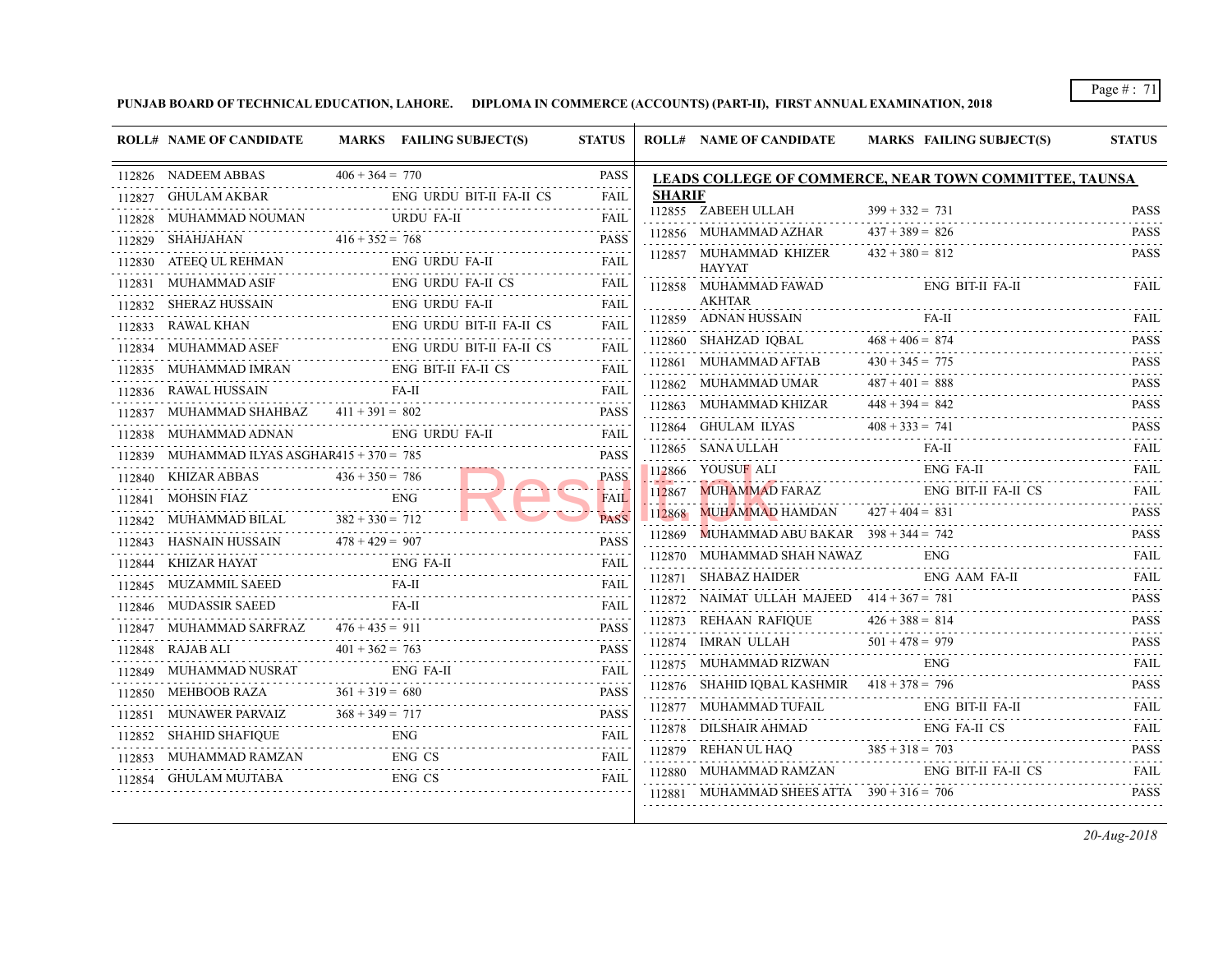| <b>ROLL# NAME OF CANDIDATE</b>                                                                              | MARKS FAILING SUBJECT(S)                                                                                                                                                                        | <b>STATUS</b>                    | <b>ROLL# NAME OF CANDIDATE</b>                              | <b>MARKS FAIL</b>        |
|-------------------------------------------------------------------------------------------------------------|-------------------------------------------------------------------------------------------------------------------------------------------------------------------------------------------------|----------------------------------|-------------------------------------------------------------|--------------------------|
| 112882 MUHAMMAD JAMSHED                                                                                     |                                                                                                                                                                                                 | ENG BIT-II FA-II CS FAIL<br>FAIL | 112907 SYED AFAQ HUSSAIN                                    | $414 + 399 = 813$        |
|                                                                                                             | $\begin{tabular}{lllllllll} \bf 112883 & MUHAMMAD KASHMIR & \multicolumn{3}{l} {\bf ENG BIT-II FA-II} & \multicolumn{3}{l} {\bf FAIL} & \multicolumn{3}{l} {\bf FAIL} \\ \hline \end{tabular}$  |                                  | <b>BUKHARI</b>                                              |                          |
|                                                                                                             | 112884 ABDUL RASHID $485 + 398 = 883$ PASS                                                                                                                                                      |                                  | 112908 IMTIAZ AHMAD                                         | $381 + 402 = 783$        |
| 112885 ALLAH BAKHSH                                                                                         | I<br>Division Not Improved                                                                                                                                                                      |                                  | 112909 MUDASAR HANIF $420 + 375 = 795$                      |                          |
|                                                                                                             | $\underbrace{\text{FAI}}_{112886} \quad \text{RAJA AHMAD BAKHSH} \qquad \qquad \text{ENG} \qquad \qquad \text{FAIL}$                                                                            |                                  | 112910 MUHAMMAD NOMAN $407 + 378 = 785$<br><b>FAROOO</b>    |                          |
|                                                                                                             | 112887 ABDUL RAZZAQ $360 + 342 = 702$ PASS                                                                                                                                                      |                                  | 112911 FARAZ ASGHAR $399 + 336 = 735$                       |                          |
|                                                                                                             | $\begin{tabular}{lllllllll} \bf 112888 & \text{MUHAMMAD TAYEB} & \text{ENG} & \text{FAIL} \\ \hline \end{tabular}$                                                                              |                                  | 112912 SYED MUHAMMAD KIBRIA                                 | <b>ENG</b>               |
|                                                                                                             | 112889 MUHAMMAD IMRAN $351 + 357 = 708$ PASS                                                                                                                                                    |                                  | <b>SHAH</b><br>112913 MUHAMMAD WASEEM                       | <b>ENG</b>               |
|                                                                                                             | 112890 MUHAMMAD SAQIB $350 + 323 = 673$ PASS                                                                                                                                                    |                                  |                                                             |                          |
|                                                                                                             | 112891 NAVEED RIAZ $345 + 330 = 675$ PASS PASS                                                                                                                                                  |                                  | 112914 MUHAMMAD KASHIF $457 + 389 = 846$                    | <b>ENG</b>               |
|                                                                                                             | $\underbrace{\text{ABSENT}}_{\text{---}} \underbrace{\text{ABHABAZ AHMAD}}_{\text{---}} \underbrace{\text{ABSENT}}_{\text{---}}$                                                                |                                  | 112915 ABDUL REHMAN ENG<br>112916 JAVED IOBAL               | <b>ENG</b>               |
|                                                                                                             | TAUNSA INSTITUTE OF MANAGEMENT AND ELEMENTARY SCIENCES,                                                                                                                                         |                                  |                                                             |                          |
| <b>COLLEGE ROAD, TAUNSA SHARIF</b>                                                                          |                                                                                                                                                                                                 |                                  | 112917 GHULAM MURTAZA ENG                                   | <b>ENG</b><br><b>ENG</b> |
| 112893 MUHAMMAD AMEEN                                                                                       | ENG URDU FA-II CS                                                                                                                                                                               | <b>FAIL</b>                      | $112918$ JAWAD AMJAD $ENG$<br>112919 MUHAMMAD MUZAMAL       | <b>ENG</b>               |
|                                                                                                             | 112894 MUHAMMAD AWAIS $421 + 358 = 779$                                                                                                                                                         | PASS                             | <b>SALEEM</b>                                               |                          |
| 112895 MAHTAB ZAFAR ENG FA-II                                                                               | ENG FA-II                                                                                                                                                                                       | <b>FAIL</b><br>.                 | 112920 MUHAMMAD SAIM 393 + 344 = 737                        |                          |
| $\begin{tabular}{ll} 112896 & MUHAMMAD TAHIR & \textbf{\textcolor{red}{EMG FA-II}} \\ \hline \end{tabular}$ |                                                                                                                                                                                                 | <b>FAIL</b>                      | $E$ 112921 FAHAD UMER                                       | <b>ENG</b>               |
| 112897 MUJEEB RIAZ                                                                                          | ENG FA-II FAIL<br>AZ ENG FA-II FAIL                                                                                                                                                             | FAIL                             | 112922 SHAHZAIB $340 + 327 = 667$                           |                          |
|                                                                                                             | 112898 MUHAMMAD HANEEF $412 + 335 = 747$ PASS                                                                                                                                                   |                                  | 112923 SYED HUSNAIN SARDAR $357 + 343 = 700$                |                          |
|                                                                                                             | $\underbrace{112899\quad \text{WASEEM ABASS}}_{112900\quad \text{ASAD IQBAL}} \underbrace{\text{ENG FA-II}}_{382+323=705} \underbrace{\text{PAS}}_{705} \underbrace{\text{PASS}}_{\text{PASS}}$ |                                  | <b>BUKHARI</b>                                              |                          |
|                                                                                                             |                                                                                                                                                                                                 |                                  | 112924 MUHAMMAD HAMID RAZA $445 + 388 = 833$<br><b>SHAH</b> |                          |
|                                                                                                             | 112901 SHAHID ALI KHAN $397 + 451 = 848$ PASS                                                                                                                                                   |                                  | $112925$ SHAHID ALI                                         | FA-II                    |
|                                                                                                             | 112902 TANVEER IQBAL ENG BIT-II FA-II CS FAIL                                                                                                                                                   |                                  | 112926 AJMAIRI ABBAS $402 + 350 = 752$                      |                          |
| 112903 MUHAMMAD ASGHAR                                                                                      | ENG                                                                                                                                                                                             | FAIL                             | $112927$ INAM-UL-HAQ ENC                                    | <b>ENG</b>               |
|                                                                                                             | <b>GOVERNMENT COLLEGE OF COMMERCE, OPP. DISTT. HEAD QUARTERS</b>                                                                                                                                | $112928$ ADNAN SAJID             | <b>ENG</b>                                                  |                          |
| HOSPITAL RAJANA ROAD, TOBA TEK SINGH<br>112904 MUHAMMAD BABAR                                               | <b>ENG URDU BIT-II</b>                                                                                                                                                                          | <b>FAIL</b>                      | 112929 BABAR HUSSAIN ENG                                    | <b>ENG</b>               |
| 112905 NADEEM THAIR                                                                                         | ENG                                                                                                                                                                                             | <b>FAIL</b>                      | 112930 MUBASHIR ALI ENG<br>112930 MUBASHIR ALI              | <b>ENG</b>               |
|                                                                                                             | <b>GOVERNMENT COLLEGE OF COMMERCE, NEAR RAILWAY STATION</b>                                                                                                                                     | $112931$ MUHAMMAD NAEEM          | <b>ENG</b>                                                  |                          |
| <b>MULTAN ROAD, VEHARI</b>                                                                                  |                                                                                                                                                                                                 |                                  | 112932 UMAR SULTAN UR                                       | <b>URD</b>               |
| 112906 FAHAD MUSHTAQ                                                                                        | FA-II                                                                                                                                                                                           | FAIL                             | $112933$ SAJJAD HUSSAIN ENG                                 | <b>ENG</b>               |
|                                                                                                             |                                                                                                                                                                                                 |                                  |                                                             |                          |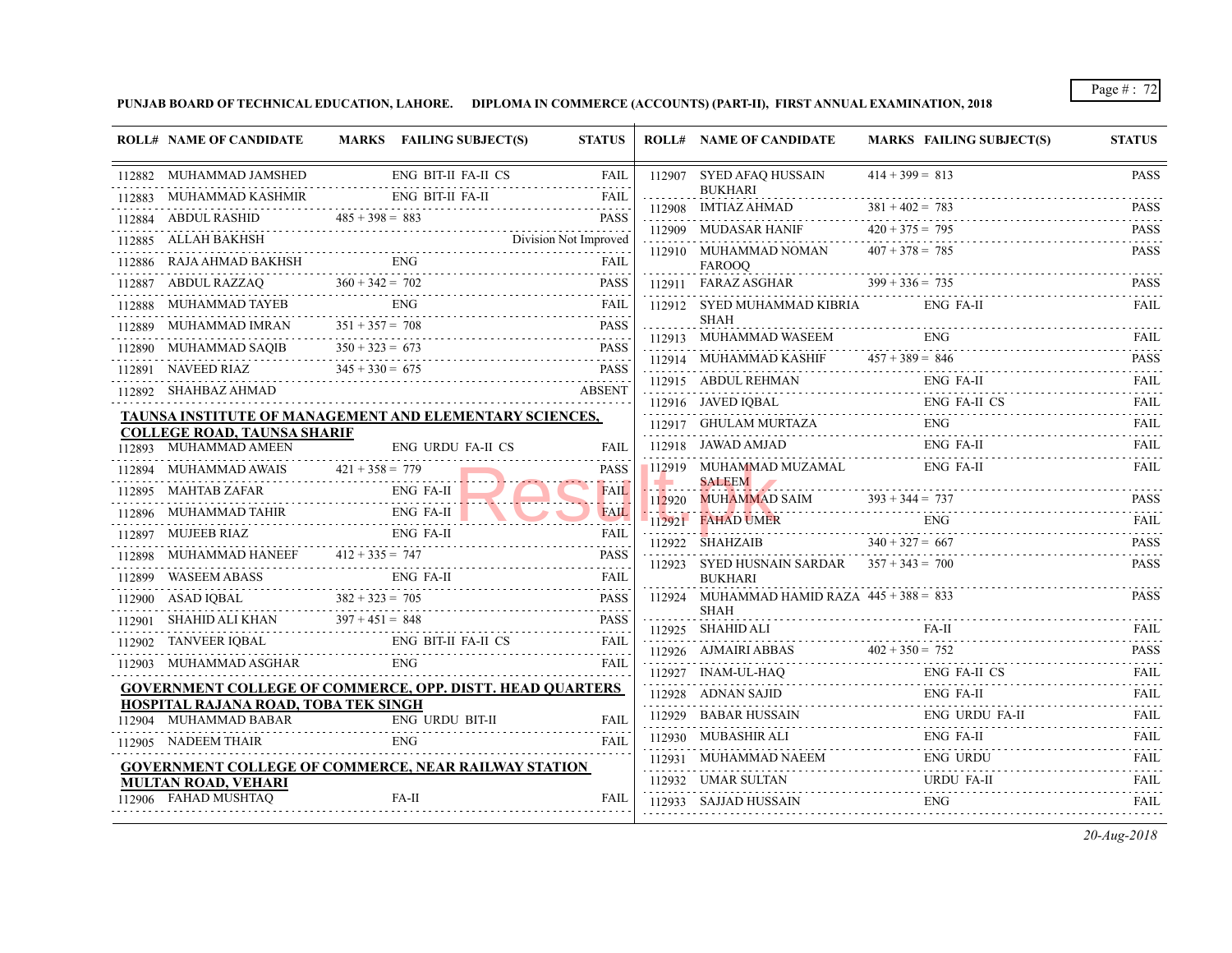| <b>ROLL# NAME OF CANDIDATE</b>                                                                                                                                                                                                                                                                                                                                                                                                                                                           | MARKS FAILING SUBJECT(S)              | <b>STATUS</b>   | <b>ROLL# NAME OF CANDIDATE</b>                                                             | <b>MARKS FAIL</b> |
|------------------------------------------------------------------------------------------------------------------------------------------------------------------------------------------------------------------------------------------------------------------------------------------------------------------------------------------------------------------------------------------------------------------------------------------------------------------------------------------|---------------------------------------|-----------------|--------------------------------------------------------------------------------------------|-------------------|
| 112934 MUHAMMAD JUNAID                                                                                                                                                                                                                                                                                                                                                                                                                                                                   | ENG URDU PAK.ST AAM                   | FAIL            | 112962 SAMI ULLAH                                                                          | $323 + 323 = 646$ |
| 112935 WASEEM AKHTAR                                                                                                                                                                                                                                                                                                                                                                                                                                                                     | FA-II PE CS<br><b>ENG URDU FA-II</b>  | <u>.</u>        | 112963 KHAWAR HUSSAIN                                                                      | ENG.              |
| 112936 MATEE-UR-REHMAN $360 + 287 = 647$                                                                                                                                                                                                                                                                                                                                                                                                                                                 |                                       | <b>PASS</b>     | 112964 KHALID MUSHTAQ                                                                      | <b>ENG</b>        |
|                                                                                                                                                                                                                                                                                                                                                                                                                                                                                          |                                       |                 | 112965 GHULAM MUHAYYUDIN                                                                   | ENG.              |
|                                                                                                                                                                                                                                                                                                                                                                                                                                                                                          |                                       | FAIL            | 112966 ABDULLAH ABID $301 + 319 = 620$                                                     |                   |
| 112938 ALI RAZA ENG AAM FA-II FAIL FAIL                                                                                                                                                                                                                                                                                                                                                                                                                                                  |                                       |                 | 112967 MUHAMMAD TANVEER                                                                    | <b>ENG</b>        |
| 112939 MUHAMMAD ZEESHAN E                                                                                                                                                                                                                                                                                                                                                                                                                                                                | ENG PE CS<br>ENG PAK.ST AAM FA-II PE  | FAIL<br>.       | 112968 MUHAMMAD ZEESHAN                                                                    | <b>ENG</b>        |
|                                                                                                                                                                                                                                                                                                                                                                                                                                                                                          |                                       | <b>FAIL</b>     | 112969 WAQAS SHOUKAT $343 + 343 = 686$                                                     |                   |
| 112941 NADIR SAMI                                                                                                                                                                                                                                                                                                                                                                                                                                                                        |                                       | FAIL            | 112970 GHULAM YASEEN ENG                                                                   | <b>ENG</b>        |
| $\begin{tabular}{lllllllll} \bf 112942 & \texttt{SARMAD MAJEED} & \texttt{ENG AAM PE} & \texttt{FAIL} \end{tabular}$                                                                                                                                                                                                                                                                                                                                                                     |                                       |                 | 112971 MUHAMMAD SAIF TASEEM                                                                | <b>ENG</b>        |
| 112943 MUHAMMAD SAEED<br>ASGHAR                                                                                                                                                                                                                                                                                                                                                                                                                                                          | ENG URDU FA-II PE CS                  | FAIL            | 112972 HAIDER ALI<br>112972 HAIDER ALI ENC                                                 | <b>ENG</b>        |
| 112944 MUHAMMAD DILAWAR $370 + 369 = 739$                                                                                                                                                                                                                                                                                                                                                                                                                                                |                                       | PASS            | <b>GOVERNMENT INSTITUTE OF COMMERCE,</b>                                                   |                   |
| 112945 ALI ASGHAR                                                                                                                                                                                                                                                                                                                                                                                                                                                                        | $345 + 354 = 699$                     | <b>PASS</b>     | <b>RAILWAY STATION, WAZIRABAD</b>                                                          |                   |
| 112946 MUHAMMAD AZHAR $327 + 340 = 667$<br>HUSSAIN                                                                                                                                                                                                                                                                                                                                                                                                                                       |                                       | <b>PASS</b>     | 112973 ADNAN KHALID<br>112974 KALEEM ULLAH $342 + 319 = 661$                               | <b>ENG</b>        |
| 112947 ARSLAN RAZZAQ $378 + 375 = 753$                                                                                                                                                                                                                                                                                                                                                                                                                                                   |                                       | <b>PASS</b>     | 112975 ARSLAN AHMAD                                                                        | $365 + 341 = 706$ |
| 112948 MUHAMMAD SARFRAZ $319 + 345 = 664$                                                                                                                                                                                                                                                                                                                                                                                                                                                |                                       | <b>PASS</b>     | 112976 ZAIN UL ABBIDAIN                                                                    | $395 + 371 = 766$ |
| 12949 ALI RAZA $346 + 380 = 726$<br>112949 ALI RAZA                                                                                                                                                                                                                                                                                                                                                                                                                                      |                                       | <b>PASS</b>     | 112977 MUHAMMAD USMAN                                                                      | $323 + 292 = 615$ |
| 112950 AHMAD RAZA $ENG$                                                                                                                                                                                                                                                                                                                                                                                                                                                                  |                                       | <b>FAIL</b>     | <b>SHAFQAT</b>                                                                             |                   |
| 112951 ABDUL REHMAN<br>112951 ABDUL REHMAN ENG FAIL                                                                                                                                                                                                                                                                                                                                                                                                                                      |                                       | $- - - - - - -$ | 112978 RAMISH                                                                              | $315 + 321 = 636$ |
|                                                                                                                                                                                                                                                                                                                                                                                                                                                                                          |                                       |                 | <b>GOVERNMENT INSTITUTE OF COMMERCE,</b>                                                   |                   |
| $112952 \quad \text{FARHAN AKBAR} \qquad \qquad \text{ENG} \qquad \qquad \text{FAIL} \qquad \qquad \text{FAIL} \qquad \qquad \text{PASS} \qquad \text{RHS} \qquad \qquad \text{PASS} \qquad \text{RHS} \qquad \qquad \text{PASS} \qquad \text{PASS} \qquad \qquad \text{PASS} \qquad \qquad \text{PASS} \qquad \qquad \text{PASS} \qquad \qquad \text{PASS} \qquad \qquad \text{PASS} \qquad \qquad \text{PASS} \qquad \qquad \text{PASS} \qquad \qquad \text{PASS} \qquad \qquad \text$ |                                       |                 | <b>SIDE TEHSIL, YAZMAN</b><br>112979 SHAHBAZ HUSSAIN<br>$2 \text{ HUSSAN}$ $316 + 350 = 6$ | $316 + 350 = 666$ |
| 112954 QAISAR HAYAT $352 + 355 = 707$ PASS                                                                                                                                                                                                                                                                                                                                                                                                                                               |                                       |                 | 112980 IFTIAZ ANWAR                                                                        | ENG.              |
|                                                                                                                                                                                                                                                                                                                                                                                                                                                                                          |                                       | FAIL            | 112981 MOHAMMAD SHAHID                                                                     | $384 + 360 = 744$ |
| 112956 AFTAB AHMAD                                                                                                                                                                                                                                                                                                                                                                                                                                                                       | D ENG FAIL                            |                 | 112982 IHSAN RAMZAN $358 + 312 = 670$                                                      |                   |
| 112957 MAQSOOD NISAR                                                                                                                                                                                                                                                                                                                                                                                                                                                                     | SOOD NISAR ENG FAIL                   |                 | 112983 MUHAMMAD SULTAN                                                                     |                   |
|                                                                                                                                                                                                                                                                                                                                                                                                                                                                                          |                                       | FAIL            | <b>MEHMOOD</b>                                                                             |                   |
| 112959 HAMZA RIAZ<br>HAMZA RIAZ ENG FAIL                                                                                                                                                                                                                                                                                                                                                                                                                                                 |                                       |                 |                                                                                            |                   |
| 112960 MUHAMMAD ATIF MUNEER                                                                                                                                                                                                                                                                                                                                                                                                                                                              | <b>ENG FA-II CS</b><br>$ENG$ FA-II CS | FAIL            |                                                                                            |                   |
| 112961 QURBAN ALI                                                                                                                                                                                                                                                                                                                                                                                                                                                                        | ENG                                   | FAIL            |                                                                                            |                   |
|                                                                                                                                                                                                                                                                                                                                                                                                                                                                                          |                                       |                 |                                                                                            |                   |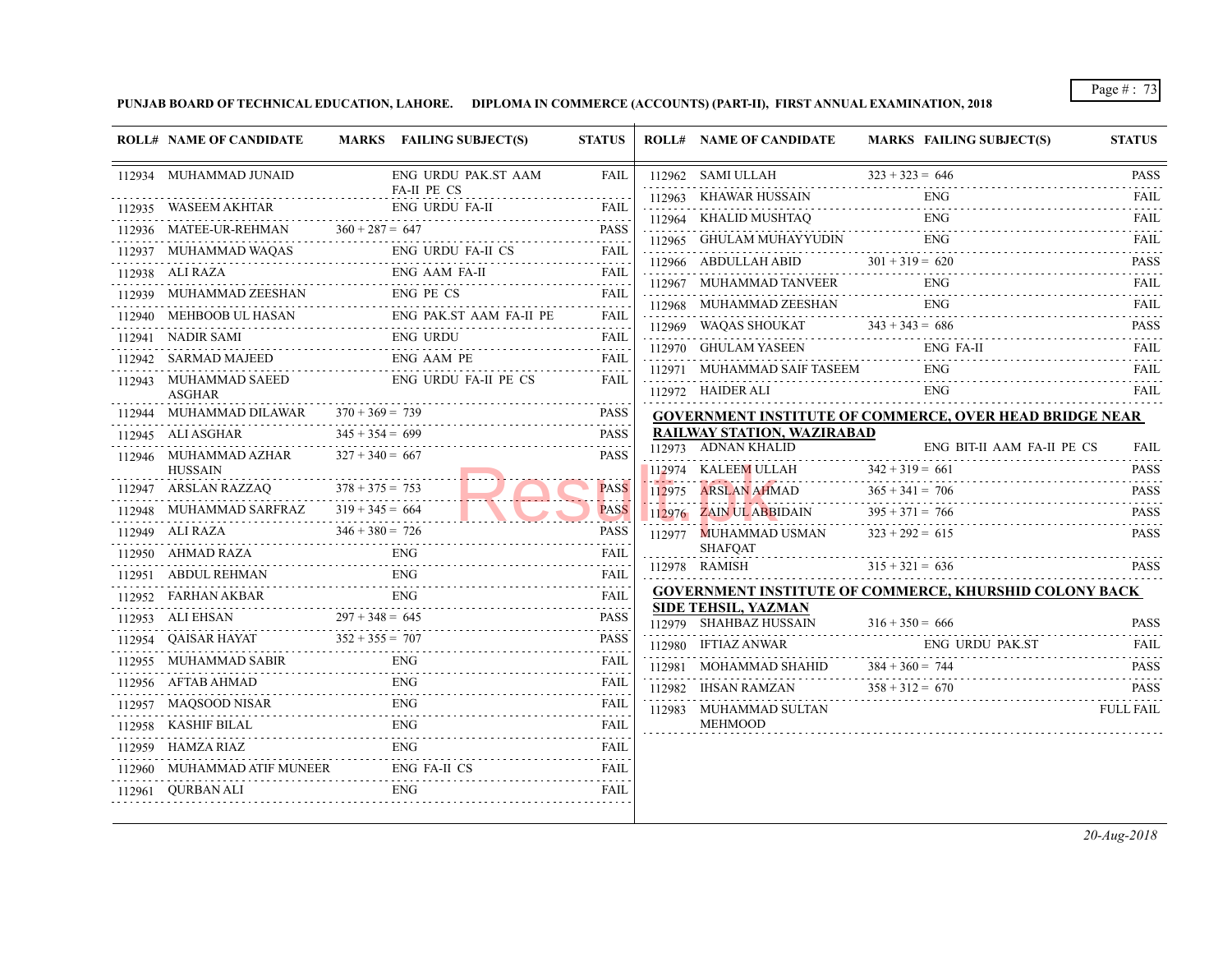|             | <b>ROLL# NAME OF CANDIDATE</b>               | MARKS FAILING SUBJECT(S)                                       | <b>STATUS</b> |               | <b>ROLL# NAME OF CANDIDATE</b>                | <b>MARKS FAIL</b> |
|-------------|----------------------------------------------|----------------------------------------------------------------|---------------|---------------|-----------------------------------------------|-------------------|
|             |                                              | <b>GOVERNMENT INSTITUTE OF COMMERCE, MAIN BHAKKAR ROAD,</b>    |               |               | <b>GOVERNMENT COLLEGE OF COMMERCE, J</b>      |                   |
|             | <b>DARYA KHAN</b>                            |                                                                |               | <b>GUJRAT</b> |                                               |                   |
|             | 112984 MAZHAR ABBAS                          | <b>ENG</b>                                                     | <b>FAIL</b>   |               | 113008 HAMZA AKBAR                            | $469 + 439 = 908$ |
|             | 112985 FARHAN HASSAN                         | <b>ENG</b>                                                     | <b>FAIL</b>   |               | 113009 HAMZA AKRAM                            | $415 + 418 = 833$ |
|             |                                              | <b>GOVERNMENT COLLEGE OF COMMERCE, BLOCK NO 38, DERA GHAZI</b> |               |               | 113010 MUHAMMAD ISHFAQ                        | $432 + 432 = 864$ |
| <b>KHAN</b> |                                              |                                                                |               |               | 113011 HASSAN RASHEED JARRAL                  | <b>ENG</b>        |
|             | 112986 MUHAMMAD BAQIR                        | <b>FA-II PE CS</b>                                             | <b>FAIL</b>   |               | 113012 HAMZA MIR ALI                          | <b>ENG</b>        |
|             | 112987 SYED MUHAMMAD ABBAS<br><b>BUKHARI</b> | ENG FA-II PE CS                                                | FAIL          |               | 113013 SHAH ZAIB KHALID $304 + 336 = 640$     |                   |
|             | 112988 MUSHTAQ AHMAD EN                      | ENG BIT-II FA-II PE CS FAIL                                    |               |               | 113014 USAMA AKHTAR                           | $312 + 327 = 639$ |
|             | 112989 ALI HASSAN                            | $381 + 313 = 694$<br>ALI HASSAN $381 + 313 = 694$ PASS         | <b>PASS</b>   |               | $113015$ MUHAMMAD SAMRAN EN                   | ENG I             |
|             | 112990 ABDUL QADIR                           | $432 + 368 = 800$                                              | <b>PASS</b>   |               | 113016 ABDUR REHMAN                           | ENG I             |
|             |                                              | ENG BIT-II FA-II PE<br>ENG BIT-II FA-II PE                     | <b>FAIL</b>   |               | 113017 SHERAZ ALI                             | ENG.              |
|             | 112992 MUHAMMAD ASIF                         | ENG FA-II                                                      | FAIL          |               | $113018$ ABDUL REHMAN                         | PE                |
|             | <b>SHAKOOR</b><br>MUHAMMAD RAMISH            | BIT-II CS                                                      | <b>FAIL</b>   |               | 113019 SAJID IQBAL $328 + 357 = 685$          |                   |
| 112993      |                                              | H<br>-----------------                                         |               |               | 113020 ALI HAMZA                              | $274 + 355 = 629$ |
|             | 112994 MUHAMMAD HASHIM                       | ENG URDU BIT-II E-BANK<br>FA-II PE CS                          | <b>FAIL</b>   |               | 113021 MUHAMMAD AHMED LATIF $323 + 320 = 643$ |                   |
|             | 112995 MUHAMMAD SHOAIB SAJID                 | URDU BIT-II FA-II                                              | <b>FAIL</b>   | 113022        | $\frac{1}{396 + 384} = 7$                     | $396 + 384 = 780$ |
|             | 112996 MUJAHID ABBAS                         | 112996 MUJAHID ABBAS ENG BIT-II FA-II CS                       | <b>FAIL</b>   | 113023        | FARKH ANSAR                                   | CS                |
|             | 112997 SAAD JAFFAR                           | ENG CS FAIL                                                    |               |               | 113024 ZOHAIB AYYAZ $316 + 359 = 675$         |                   |
|             |                                              | 112998 MOHAMMAD KASHIF ENG PE CS FAIL                          | FAIL          |               | 113025 SYED ATIF ALI $308 + 351 = 6$          | $308 + 351 = 659$ |
|             | 112999 MUHAMMAD SHAHID $411 + 405 = 816$     | $IAHID$ $411 + 405 = 816$ PASS                                 | <b>PASS</b>   |               | 113026 USAMA ZAFAR 299 + 344 = 643            |                   |
|             |                                              | 113000 UMAIR BASHEER $322 + 287 = 609$ PASS                    | <b>PASS</b>   |               | $410 + 396 = 806$<br>113027 ZAIN ALI          |                   |
|             | 113001 ABDUL RAUF                            | UF ENG BIT-II FA-II PE CS FAIL                                 |               |               | 113028 MUHAMMAD AMMAR                         | <b>ENG</b>        |
| 113002      |                                              | UMAR FAROOQ $366 + 331 = 697$ PASS                             | <b>PASS</b>   |               | 113029 SULTAN MUHAMMAD KHAN                   | <b>ENG</b>        |
|             |                                              | 113003 MUHAMMAD ALI IMRAN ENG BIT-II PE CS FAIL                |               |               | 113030 MUHAMMAD USMAN                         | $340 + 378 = 718$ |
| 113004      |                                              | TALHA SIDDIQUE BIT-II PE CS FAIL                               |               | 113031        | QADEER AHMAD                                  | $364 + 371 = 735$ |
| 113005      | ASAD RAZA                                    | PE CS                                                          | <b>FAIL</b>   |               | 113032 BABAR ZAHEER SHAH                      | $311 + 360 = 671$ |
|             | 113006 MUHAMMAD HAMAD GUL                    | ENG PAK.ST FA-II PE CS                                         | <b>FAIL</b>   |               | 113033 MUHAMMAD DANISH                        | $300 + 257 = 557$ |
|             | <b>ZAMAN</b><br>113007 ASIF KHAN             | $292 + 345 = 637$                                              | <b>PASS</b>   |               | 113034 UMAR FAROOQ                            | $318 + 336 = 654$ |
|             |                                              |                                                                |               |               | 113035 HAMZA SHAFIQUE                         | CS.               |
|             |                                              |                                                                |               |               |                                               |                   |

 $\mathbf{I}$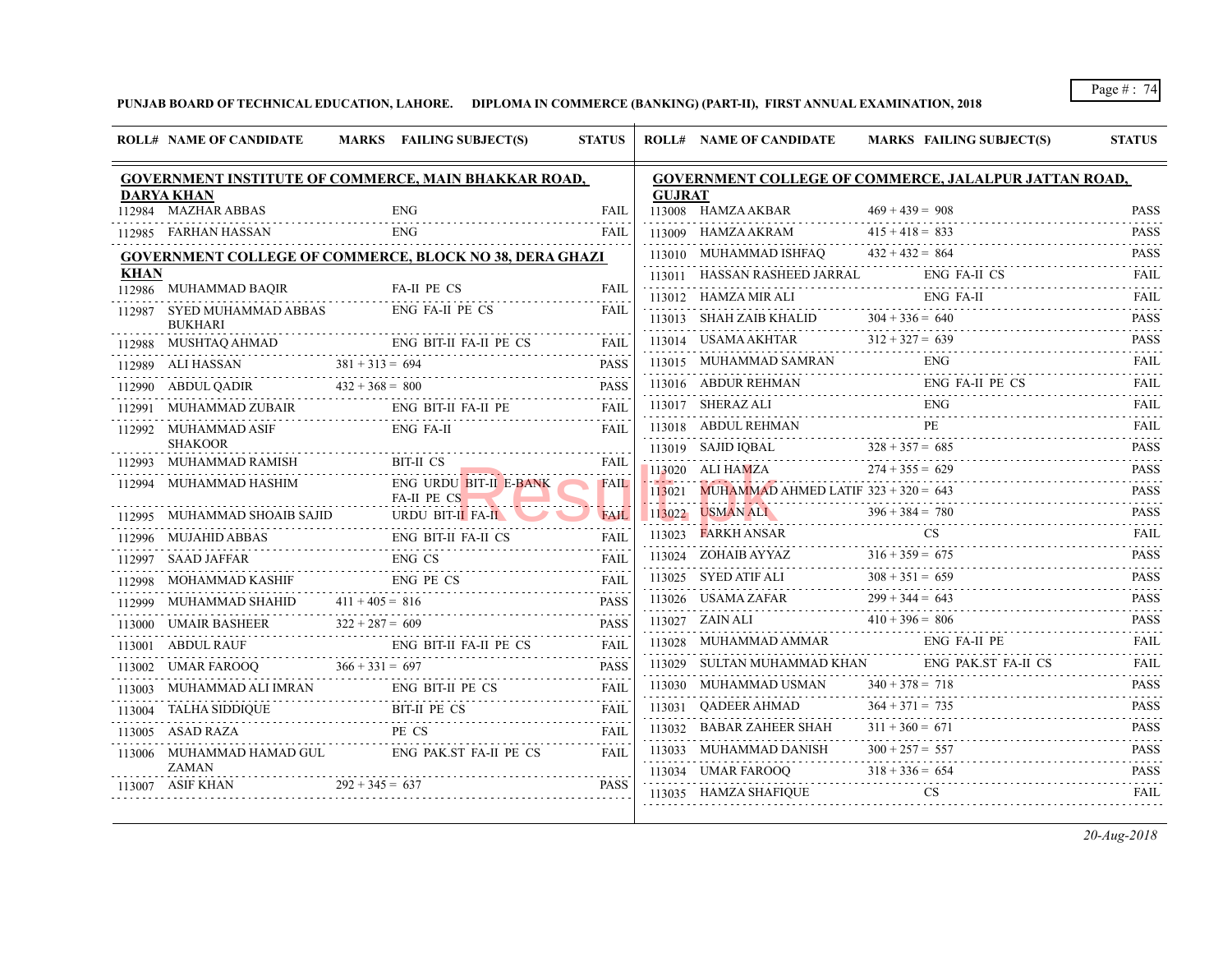|             | <b>ROLL# NAME OF CANDIDATE</b>                                        | MARKS FAILING SUBJECT(S)                                      | <b>STATUS</b>                | <b>ROLL# NAME OF CANDIDATE</b>                                                                                                                                    | <b>MARKS FAIL</b> |
|-------------|-----------------------------------------------------------------------|---------------------------------------------------------------|------------------------------|-------------------------------------------------------------------------------------------------------------------------------------------------------------------|-------------------|
|             | 113036 HUSSNAIN                                                       | <b>FA-II CS</b>                                               | FAIL                         | 113063 MEHAK                                                                                                                                                      | ENG.              |
|             | 113037 NOUMAN LIAQAT                                                  | $290 + 302 = 592$                                             | <b>PASS</b>                  | 113064 RIMSHA                                                                                                                                                     | ENG               |
|             |                                                                       | <b>GOVERNMENT INSTITUTE OF COMMERCE FOR WOMEN, NEAR CIVIL</b> |                              | 113065 SAMIA GHULAM NABI                                                                                                                                          | CS.<br>ENG.       |
|             | LINE POLICE STATION JALAL PUR JATTA, GUJRAT                           |                                                               | <b>PASS</b>                  | .M NABI<br>-------------------<br>113066 NOSHEEN FATIMA<br>NOSHEEN FATIMA<br>-----------------------------------                                                  | <b>ENG</b>        |
| 113039 SANA | 113038 SYEDA AQSA FATIMA $407 + 355 = 762$                            | $385 + 306 = 691$                                             | <b>PASS</b>                  | 113067 MARIYAM BIBI                                                                                                                                               | <b>ENG</b>        |
|             | 113040 MEHAK MALIK $376 + 336 = 712$                                  |                                                               | $- - - - -$<br><b>PASS</b>   | 113068 AROOJ FATIMA                                                                                                                                               | ENG.              |
|             | 113041 HINA IRFAN                                                     | $378 + 345 = 723$                                             |                              |                                                                                                                                                                   | FA-II             |
|             |                                                                       |                                                               |                              | 113069 FARDOUS MALIK                                                                                                                                              | <b>ENG</b>        |
|             |                                                                       | 113042 MAH NOOR FATIMA ENG FA-II PE CS FAIL                   |                              | 113070 ALEENA YASMEEN                                                                                                                                             | ENG.              |
|             | 113044 HUMA IRFAN                                                     | 113043 MUQADDAS ARSHAD ENG FAIL<br>ENG PE                     |                              | 113071 AROOJ DASTGIR                                                                                                                                              | <b>ENG</b>        |
|             |                                                                       | N ENG PE ENG COMPLEMENT PRIL                                  | <b>PASS</b>                  | 113072 ROMEEN FATIMA                                                                                                                                              | <b>ENG</b>        |
|             | 113046 FATIMA ZAINAB $441 + 407 = 848$                                | 113045 SEHAR ZAFAR $415 + 469 = 884$ PASS                     | <b>PASS</b>                  | 113073 AMINA BIBI                                                                                                                                                 | CS.               |
|             | 113047 ASMA MARYAM                                                    | ENG PE CS                                                     |                              | 113074 MEHAK MASOOD $341 + 347 = 688$                                                                                                                             |                   |
|             | 113048 ANEESA JAFFERY<br>SA JAFFERY<br>------------------------------ | [ ENG PE CS FAIL<br>ENG FA-II PE                              | FAIL                         | 113075 RIMSHA ANSAR                                                                                                                                               | FA-II             |
|             | 113049 ZAINAB NOOR                                                    |                                                               | <b>FAIL</b>                  | 113076 BEENISH FATIMA $323 + 277 = 600$<br><u> 1998 - Jan Jan Albert III, martin film et al. 1998 - 1999 - 1999 - 1999 - 1999 - 1999 - 1999 - 1999 - 1999 - 1</u> |                   |
|             | 113050 IQRA KAMAL                                                     | ENG FA-II PE CS<br>ENG FA-II PE CS                            | .<br><b>FAIL</b>             | $113077$ SANA ABBAS $334 + 320 = 654$                                                                                                                             |                   |
|             |                                                                       | 113051 RUKHSANA KOUSAR ENG PE                                 | FAIL                         | 113078 AYESHA SAJJAD                                                                                                                                              | $364 + 375 = 739$ |
|             | 113052 RIMSHA ALYAS                                                   | RIMSHA ALYAS ENG PE                                           | $- - - - -$<br><b>FAIL</b>   | <b>GOVERNMENT INSTITUTE OF COMMERCE</b>                                                                                                                           |                   |
|             | 113053 RIMSHA LATIF                                                   | <b>ENG PE CS</b>                                              | $- - - - - -$<br><b>FAIL</b> | DEGREE COLLEGE, JHELUM<br>113079 AMNA BIBI                                                                                                                        | <b>ENG</b>        |
| 113054 HUMA |                                                                       | ENG FA-II PE CS                                               | .<br><b>FAIL</b>             | 113080 SANIA SAEED                                                                                                                                                | <b>ENG</b>        |
|             | 113055 SAIRA LATIF                                                    | ENG URDU BIT-II FA-II PE                                      | <b>FAIL</b>                  | 116493 IORA NOOR                                                                                                                                                  |                   |
|             |                                                                       | $\text{CS}$                                                   |                              | <b>GOVERNMENT COLLEGE OF TECHNOLOGY</b>                                                                                                                           |                   |
|             | 113056 RABIA                                                          | 13056 RABIA FAIL ENG FAIL                                     | <b>FAIL</b>                  | <b>JAINMANDIR, LAHORE</b>                                                                                                                                         |                   |
|             | 113057 DIL AWAIZ                                                      | ENG PAK.ST PE CS<br>ENG PAK.ST PE CS                          | FAIL                         | 113081 FAZILAT MAQBOOL                                                                                                                                            | <b>ENG</b>        |
|             |                                                                       | 113058 HANSHA NOOR $367 + 354 = 721$ PASS                     | <b>PASS</b>                  | 113082 HADIQA AMJAD                                                                                                                                               | ENG.              |
|             | 113059 SABIRA NOOR                                                    | 113059 SABIRA NOOR ENG PAK.ST                                 | FAIL                         | 113083 ZUNAIRA AZEEM                                                                                                                                              | ENG.              |
|             | 113060 KANWAL SHAHZADI                                                | ENG PAK.ST FA-II PE CS                                        | FAIL                         | 113084 SAIRA                                                                                                                                                      | <b>ENG</b>        |
|             | 113061 SUMEERA SAGHEER                                                | ENG PAK ST BIT-II FA-II PE<br>CS                              | <b>FAIL</b>                  | 113085 KALSOOM<br>113085 KALSOOM ENG                                                                                                                              | <b>ENG</b>        |
|             | 113062 AMINA ANWAR                                                    | ENG FA-II PE CS                                               | FAIL                         | 113086 MAHAM SHAHID                                                                                                                                               | <b>ENG</b>        |
|             |                                                                       |                                                               |                              | 113087 AMINA ASHRAF                                                                                                                                               | $383 + 387 = 770$ |
|             |                                                                       |                                                               |                              |                                                                                                                                                                   |                   |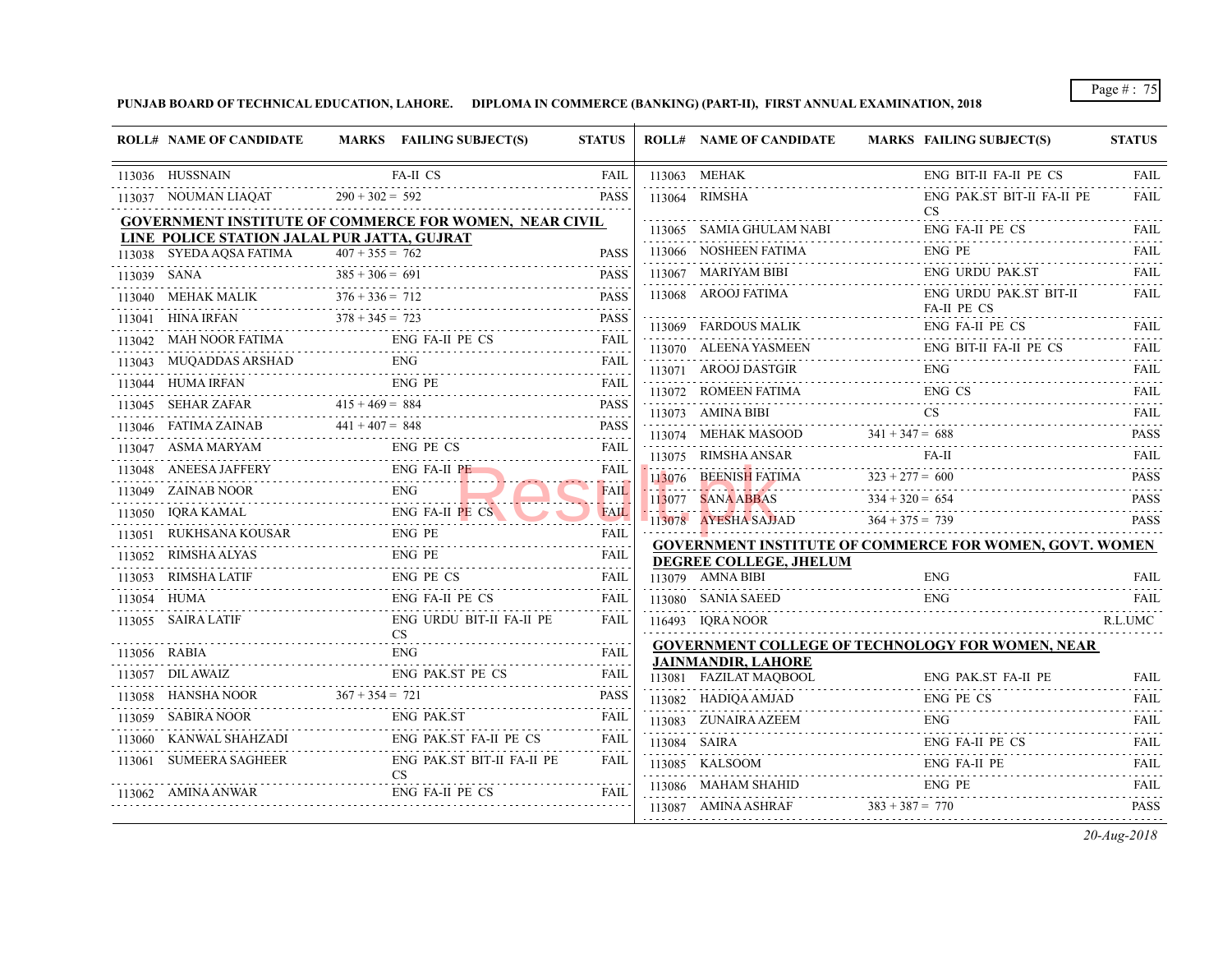| <b>ROLL# NAME OF CANDIDATE</b>                                                                                  |                   | MARKS FAILING SUBJECT(S)    | <b>STATUS</b>                                                                                                                                                                |        | <b>ROLL# NAME OF CANDIDATE</b>           | <b>MARKS FAIL</b>      |
|-----------------------------------------------------------------------------------------------------------------|-------------------|-----------------------------|------------------------------------------------------------------------------------------------------------------------------------------------------------------------------|--------|------------------------------------------|------------------------|
| 113088 HAMNA GULL                                                                                               |                   | <b>ENG</b>                  | <b>FAIL</b>                                                                                                                                                                  |        | 113114 MUHAMMAD NOMAN                    | $354 + 365 = 719$      |
| 113089 HAJIRA AMJAD                                                                                             |                   | <b>ENG</b>                  | FAIL                                                                                                                                                                         |        | <b>GOVERNMENT INSTITUTE OF COMMERCE,</b> |                        |
| 113090 FATIMA NOOR                                                                                              |                   | <b>ENG</b><br>.             | FAIL                                                                                                                                                                         |        | 113115 IRAM AHMAD                        | $490 + 460 = 950$      |
| 113091 SADIA UMAR HAYYAT<br><b>MALIK</b>                                                                        |                   | ENG                         | <b>FAIL</b>                                                                                                                                                                  |        | 113116 RIZWANA EHSAN                     | $497 + 475 = 972$      |
| <b>GOVERNMENT INSTITUTE OF COMMERCE, JHANG ROAD, MANKERA</b>                                                    |                   |                             |                                                                                                                                                                              |        | 113117 AASMA ASLAM                       | $492 + 484 = 976$      |
| 113092 WAJEEHA MOMIN                                                                                            | $498 + 492 = 990$ |                             | <b>PASS</b>                                                                                                                                                                  |        | 113118 MARYAM ASHRAF $443 + 440 = 88$    | $443 + 440 = 883$      |
| 113093 AQSA MAZHAR                                                                                              | $454 + 436 = 890$ |                             | $\mathcal{L}^{\mathcal{A}}\left( \mathcal{L}^{\mathcal{A}}\right) \mathcal{L}^{\mathcal{A}}\left( \mathcal{L}^{\mathcal{A}}\right) \mathcal{L}^{\mathcal{A}}$<br><b>PASS</b> |        | 113119 SONIA MEHAK                       | $424 + 412 = 836$      |
| 113094 BUSHRA BIBI                                                                                              | $455 + 468 = 923$ |                             |                                                                                                                                                                              |        | 113120 TEHMINA BIBI                      | $453 + 444 = 897$      |
|                                                                                                                 |                   | $8I$ $455 + 468 = 923$ PASS |                                                                                                                                                                              |        | 113121 SHAKEELA KANWAL                   | $452 + 431 = 883$      |
| 113095 SHAMSHAD AKHTAR $491 + 465 = 956$ PASS                                                                   | $431 + 408 = 839$ |                             |                                                                                                                                                                              |        | 113122 KALSOOM BIBI                      | $426 + 452 = 878$      |
| 113096 AQSA SHABIR                                                                                              |                   | $31 + 408 = 839$ PASS       |                                                                                                                                                                              |        |                                          | $401 + 427 = 828$      |
| $\begin{tabular}{lllllllll} \bf 113097 & SHUMAILA ASLAM & \textbf{ENG} & \textbf{FAIL} \\ \hline \end{tabular}$ |                   | ENG                         |                                                                                                                                                                              |        | 113124 SHAHANA JAMIL                     | $406 + 440 = 846$      |
| 113098 RABIA AMEER                                                                                              |                   |                             | <b>FAIL</b><br>.                                                                                                                                                             |        | 113125 EZA HAMID                         | .<br>$408 + 396 = 804$ |
| 113099 KIRAN SAMREEN                                                                                            |                   |                             | <b>FAIL</b><br>.                                                                                                                                                             |        | 113126 RABIA FAREED                      | $454 + 410 = 864$      |
| 113100 ROBINA AKHTAR                                                                                            |                   | AR ENG FA-II                | <b>FAIL</b><br><b>The Second Contract of the Contract</b>                                                                                                                    | 113127 | <b>BENISH JAMEEL</b>                     | $417 + 442 = 859$      |
| 113101 RIZWANA KHALID ENG                                                                                       |                   |                             | <b>FAIL</b><br>.                                                                                                                                                             |        | 113128 LARAIB ATTA $487 + 505 = 99$      | $487 + 505 = 992$      |
| 113102 GHAZALA RANI                                                                                             | ENG <b>ENG</b>    |                             | <b>FAIL</b><br>. <del>. .</del>                                                                                                                                              |        | 113129 SHAZIA IRSHAD $437 + 408 =$       | $437 + 408 = 845$      |
| 113103 FOUZIA FAIZ $412 + 388 = 800$ PASS                                                                       |                   |                             |                                                                                                                                                                              |        | 113130 TANZILA AMIR $449 + 446 = 89$     | $449 + 446 = 895$      |
| 113104 ASMAT BATOOL $419 + 415 = 834$ PASS                                                                      |                   |                             |                                                                                                                                                                              |        | 113131 REHANA KHADIM $426 + 402 = 828$   |                        |
| 113105 FIAZ AKHTAR<br>113105 FIAZ AKHTAR ENG CS FAIL                                                            |                   |                             |                                                                                                                                                                              |        | 113132 MISBAH KHALID                     | $414 + 457 = 871$      |
|                                                                                                                 |                   |                             | FAIL<br>.                                                                                                                                                                    |        | 113133 KOMAL IRSHAD $506 + 493 = 99$     | $506 + 493 = 999$      |
| $\begin{tabular}{ll} 113107 & AMNA RIAZ & \text{ENG} & \text{FAIL} \end{tabular}$                               |                   |                             |                                                                                                                                                                              |        | 113134 SHAFAQ NAZ $495 + 484 = 979$      |                        |
| 113108 FARZANA HANIF $375 + 384 = 759$                                                                          |                   |                             | <b>PASS</b>                                                                                                                                                                  |        | 113135 MAHNOOR KHALID                    | $360 + 367 = 727$      |
| <b>GOVERNMENT COLLEGE OF COMMERCE, QASIM PUR COLONY</b>                                                         |                   |                             |                                                                                                                                                                              |        | 113136 AROOBA YOUSIF                     | $394 + 407 = 801$      |
| <b>BAHAWALPUR ROAD,, MULTAN</b><br>113109 MUHAMMAD FARHAN                                                       |                   | <b>ENG</b>                  | <b>FAIL</b>                                                                                                                                                                  |        | 113137 KHADIJA ASHRAF $339 + 327 = 666$  |                        |
| <b>KHALID</b>                                                                                                   |                   |                             |                                                                                                                                                                              |        | <b>GOVERNMENT COLLEGE OF COMMERCE, S</b> |                        |
| 113110 FAIZAN SIDDIQUE                                                                                          | QUE ENG           |                             | <b>FAIL</b>                                                                                                                                                                  |        | <b>SATTELITE TOWN, RAWALPINDI</b>        |                        |
| 113111 ZAIN ASLAM                                                                                               | $358 + 366 = 724$ |                             | $-1 - 1 - 1 - 1$<br><b>PASS</b>                                                                                                                                              |        | 113138 ASAD ULLAH                        | <b>ENG</b>             |
| 113112 MUHAMMAD SHAHBAZ                                                                                         |                   | <b>ENG</b>                  | FAIL                                                                                                                                                                         |        |                                          | CS                     |
| 113113 MUNEER AHMAD                                                                                             | $355 + 327 = 682$ |                             | $\omega$ is a second order<br><b>PASS</b>                                                                                                                                    |        | 113139 BABAR FAIZ                        | <b>ENG</b><br>CS       |
|                                                                                                                 |                   |                             |                                                                                                                                                                              |        |                                          |                        |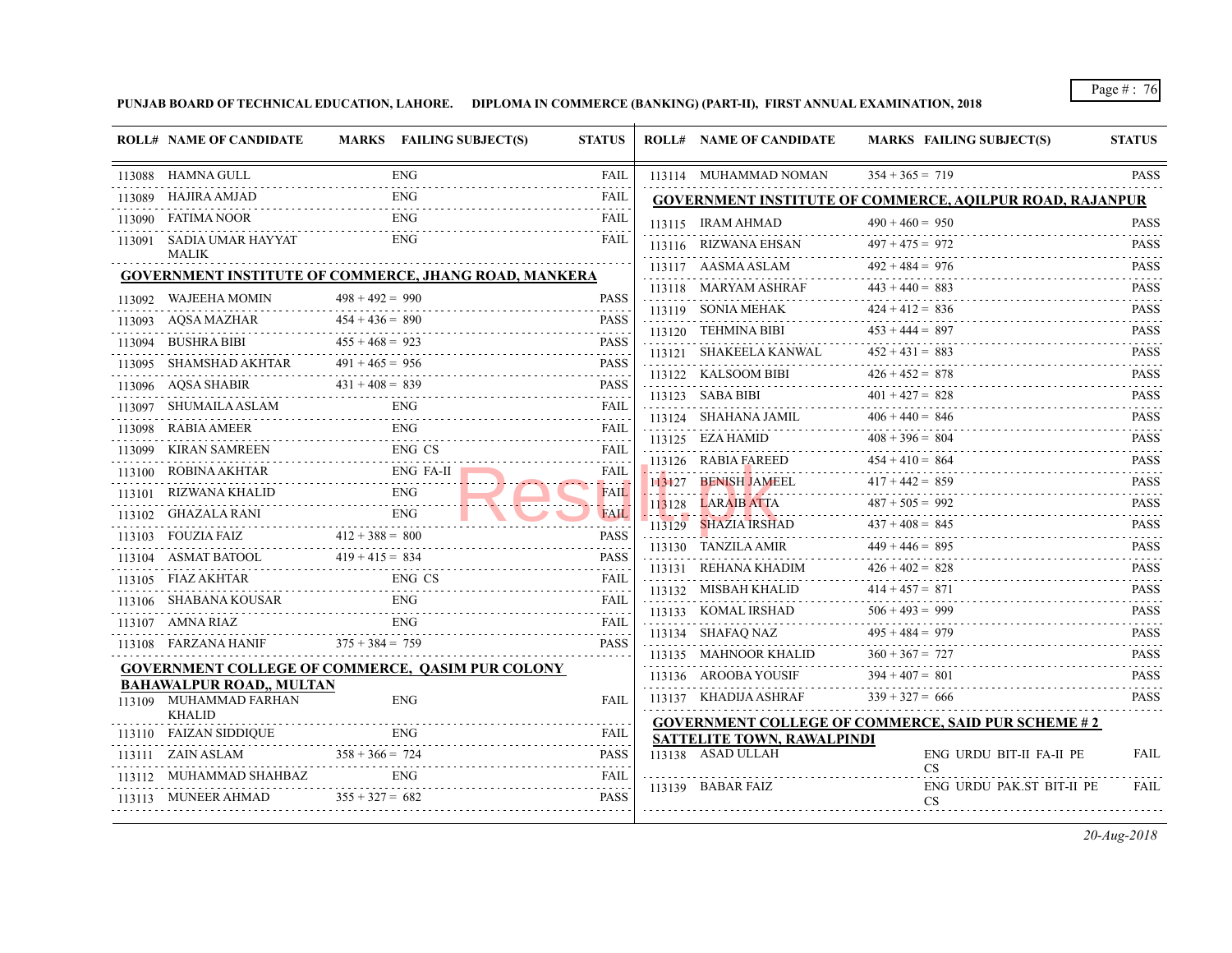| <b>ROLL# NAME OF CANDIDATE</b>                                                  |                    | MARKS FAILING SUBJECT(S) | <b>STATUS</b> | <b>ROLL# NAME OF CANDIDATE</b>                                                                                                                                  | <b>MARKS FAIL</b> |
|---------------------------------------------------------------------------------|--------------------|--------------------------|---------------|-----------------------------------------------------------------------------------------------------------------------------------------------------------------|-------------------|
|                                                                                 |                    |                          |               |                                                                                                                                                                 |                   |
| 113140 WALI UR REHMAN                                                           |                    | <b>ENG</b>               | FAIL          | 113168 RAHEELA JABEEN SABIR                                                                                                                                     | $440 + 427 = 867$ |
| 113141 MUHAMMAD AHSAAN                                                          | $311 + 306 = 617$  |                          | <b>PASS</b>   | 113169 SAMINA BIBI                                                                                                                                              | $347 + 399 = 746$ |
| <b>KHAN</b>                                                                     |                    |                          | <b>FAIL</b>   | 113170 KAINAT                                                                                                                                                   | CS.               |
| 113142 MUHAMMAD TALHA AMEER ENG                                                 |                    |                          |               | 113171 MARYAM TAHIRA $345 + 421 = 766$                                                                                                                          |                   |
| 113143 SOHAIL AZEEM ENG URDU FAIL FAIL                                          |                    |                          |               | 113172 ANUM RIAZ FA-I                                                                                                                                           | FA-II             |
| 113144 TALHA AYUB $299 + 313 = 612$<br>113144 TALHA AYUB $299 + 313 = 612$ PASS |                    |                          |               | 113173 SAMRA JILANI $348 + 363 = 711$                                                                                                                           |                   |
| 113145 BILAL PERVAIZ $325 + 311 = 636$ PASS                                     |                    |                          |               | 113174 ZUNAIRA $309 + 302 = 611$                                                                                                                                |                   |
| 113146 NOUMAN MAJEED $322 + 301 = 623$ PASS PASS                                |                    |                          |               | 113175 MARIAM IJAZ $354 + 368 = 722$                                                                                                                            |                   |
| 113147 HARIS KHALID ENG FAIL                                                    |                    |                          | FAIL          | 113176 SAJIDA PARVEEN                                                                                                                                           | <b>ENG</b>        |
| 113148 $HAMZA$ AYUB ENG                                                         |                    |                          | FAIL          |                                                                                                                                                                 | FA-II             |
| 113149 MUHAMMAD WASIQ AWAN ENG URDU                                             |                    |                          | FAIL          | 113177 RUKHSANA KOUSAR $361 + 343 = 704$                                                                                                                        |                   |
| 113150 MUZAMMIL KAREEM ENG FAIL FAIL                                            |                    |                          |               | 113178 HINA SAFIR CS                                                                                                                                            | <b>CS</b>         |
| 113151 HAMZA SHAHID ENG FAIL<br>113151 HAMZA SHAHID                             |                    |                          | FAIL          | 113179 AREEJ $364 + 371 = 735$                                                                                                                                  |                   |
| 113152 MUHAMMAD AMIR ENG FAIL                                                   |                    |                          | <b>FAIL</b>   | 113180 AQSA BIBI $348 + 320 = 668$                                                                                                                              |                   |
| 113153 IBAD UL HAQ $330 + 311 = 641$                                            |                    |                          | <b>PASS</b>   | $113181$ SUNENA $349 + 317 = 666$                                                                                                                               |                   |
| 113154 QASIM MEHMOOD $341 + 332 = 673$                                          |                    |                          | <b>PASS</b>   | 113182 AYESHA MARYAM $406 + 325 = 731$                                                                                                                          |                   |
| 113155 MUHAMMAD QASIM<br>ENG URDU                                               |                    |                          | FAIL          | 113183 MARYAM GHAFFAR $354 + 301 = 655$<br><u>  NGC 771   171   KASA 1990   1990   1990   1990   1990   1990   1990   1991   1991   1991   1991   1991   19</u> |                   |
| 113156 USMAN JAVAID $299 + 306 = 605$                                           |                    |                          | <b>PASS</b>   | 113184 <b>IQRA MUKHTAR</b>                                                                                                                                      | $389 + 395 = 784$ |
| 113157 MAZHAR MUNIR                                                             |                    | ENG                      | FAIL          | <b>GOVERNMENT COLLEGE OF COMMERCE, I</b>                                                                                                                        |                   |
| <b>GOVERNMENT INSTITUTE OF COMMERCE FOR WOMEN, TARIO BIN</b>                    |                    |                          |               | <b>MULTAN ROAD, VEHARI</b>                                                                                                                                      |                   |
| ZIAD COLONY OPPOSITE FARID PARK, SAHIWAL                                        |                    |                          |               | 113185 RASHID LATIF                                                                                                                                             | $356 + 313 = 669$ |
| 113158 AZKA ZAHID                                                               | $511 + 509 = 1020$ |                          | <b>PASS</b>   | 113186 MUJAHID HUSSAIN                                                                                                                                          | $313 + 327 = 640$ |
| 113159 AQSA HAMEED $427 + 480 = 907$                                            |                    |                          | <b>PASS</b>   |                                                                                                                                                                 |                   |
| 113160 FATIMA BIBI $342 + 332 = 674$ PASS                                       |                    |                          | <b>PASS</b>   |                                                                                                                                                                 |                   |
| 113161 SUMAIRA HANIF $367 + 354 = 721$                                          |                    |                          |               |                                                                                                                                                                 |                   |
| 113162 KAINAT ABDUL RAZZAQ ENG FAIL                                             |                    |                          | FAIL.         |                                                                                                                                                                 |                   |
| $354 + 399 = 753$<br>113163 SAMIA BIBI                                          |                    |                          | PASS          |                                                                                                                                                                 |                   |
| 113164 NIMRA AKRAM $320 + 372 = 692$                                            |                    |                          | <b>PASS</b>   |                                                                                                                                                                 |                   |
| 113165 SUMBAL SADIQ Fail In Part-I + 312 RL PART-I                              |                    |                          |               |                                                                                                                                                                 |                   |
| 113166 AZKA IQBAL $299 + 321 = 620$ PASS                                        |                    |                          | <b>PASS</b>   |                                                                                                                                                                 |                   |
| 113167 SHUGUFTA FA-II PE FAIL PE FAIL                                           |                    |                          |               |                                                                                                                                                                 |                   |
|                                                                                 |                    |                          |               |                                                                                                                                                                 |                   |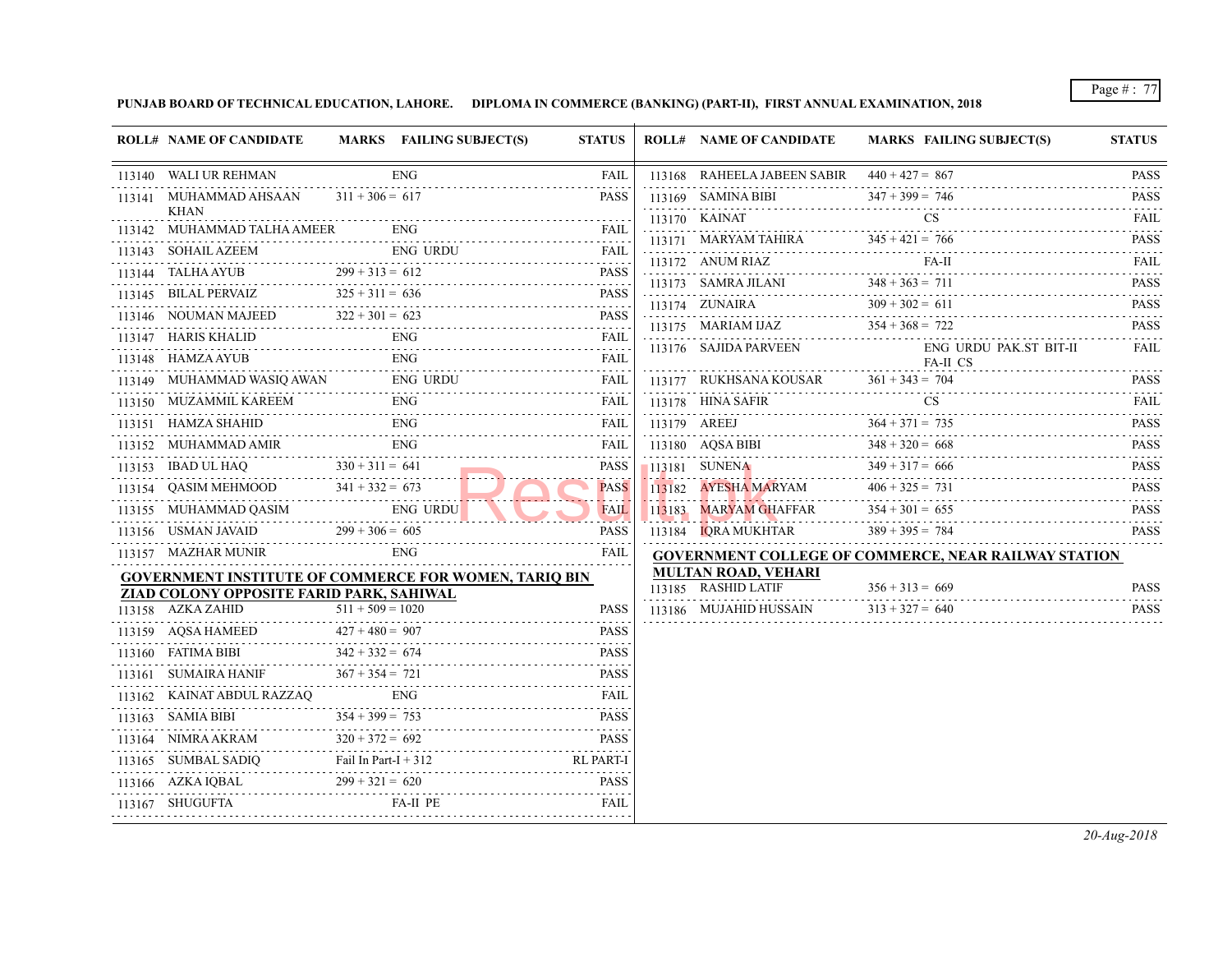|        | <b>ROLL# NAME OF CANDIDATE</b>                                    | MARKS FAILING SUBJECT(S)                                                                                                                                                                                                                                                                      | <b>STATUS</b>             |                 | <b>ROLL# NAME OF CANDIDATE</b>                                  | <b>MARKS FAIL</b> |
|--------|-------------------------------------------------------------------|-----------------------------------------------------------------------------------------------------------------------------------------------------------------------------------------------------------------------------------------------------------------------------------------------|---------------------------|-----------------|-----------------------------------------------------------------|-------------------|
|        | <b>AHMADPUR EAST</b>                                              | <b>GOVERNMENT COLLEGE OF COMMERCE, SHAHI WALA ROAD,</b>                                                                                                                                                                                                                                       |                           |                 | 113213 MUHAMMAD FAISAL<br><b>HUSSAIN</b>                        | $341 + 344 = 685$ |
|        | 113187 SHAH NAWAZ                                                 | $328 + 305 = 633$                                                                                                                                                                                                                                                                             | <b>PASS</b>               |                 | <b>GOVERNMENT INSTITUTE OF COMMERCE.</b>                        |                   |
|        | 113188 SHAHZAD KHAN                                               | $330 + 350 = 680$                                                                                                                                                                                                                                                                             | <b>PASS</b>               | <b>ARIFWALA</b> | 113214 MUHAMMAD ASHFAQ                                          | $466 + 442 = 908$ |
|        |                                                                   | <b>GOVERNMENT INSTITUTE OF COMMERCE, NEAR TELEPHONE</b>                                                                                                                                                                                                                                       |                           |                 | 113215 FAHAD AMEEN                                              | $369 + 448 = 817$ |
|        | <b>EXCHANGE, ALIPUR</b>                                           |                                                                                                                                                                                                                                                                                               |                           |                 | 113216 ASIF NAWAZ                                               | $403 + 439 = 842$ |
|        | 113189 MUHAMMAD SHAHBAZ                                           | $448 + 489 = 937$                                                                                                                                                                                                                                                                             | <b>PASS</b>               |                 | 113217 MUHAMMAD IMRAN                                           | $468 + 443 = 911$ |
|        | 113190 MUHAMMAD WASEEM                                            | $424 + 434 = 858$                                                                                                                                                                                                                                                                             | <b>PASS</b>               |                 | 113218 NOMAN ZAFAR                                              | $393 + 438 = 831$ |
|        | 113191 MUJAHID HUSSAIN<br>113192 MUHAMMAD IRFAN $456 + 472 = 928$ | $434 + 445 = 879$                                                                                                                                                                                                                                                                             | <b>PASS</b>               |                 |                                                                 |                   |
|        |                                                                   | AAD IRFAN 456 + 472 = 928 PASS<br>$418 + 381 = 799$                                                                                                                                                                                                                                           | <b>PASS</b>               |                 | 113219 SALEEM ULLAH $398 + 398 = 796$<br>113220 SHAHZAIB RASOOL | $382 + 455 = 837$ |
|        | 113193 MUHAMMAD HANEEF                                            |                                                                                                                                                                                                                                                                                               |                           |                 | 113221 AMJAD ALI                                                | $439 + 435 = 874$ |
|        | 113194 MUHAMMAD ASAD                                              | AD ENG ESH FAIL<br>ENG                                                                                                                                                                                                                                                                        |                           |                 |                                                                 | $345 + 413 = 758$ |
|        | 113196 MUHAMMAD TABISH                                            | 113195 MOHAMMAD NASIR ENG FAIL<br><b>ENG ESH</b>                                                                                                                                                                                                                                              | <b>FAIL</b>               |                 | 113222 TALHA KHAN $345 + 413 =$<br>113223 HASSAN ABBAS          | $403 + 427 = 830$ |
|        | ASLAM                                                             |                                                                                                                                                                                                                                                                                               |                           |                 | 113224 NADEEM AHMAD $425 + 460 = 885$                           |                   |
|        |                                                                   | 113197 UMAR FAROOQ ENG BIT-II PE                                                                                                                                                                                                                                                              | <b>FAII</b><br>20 July 20 |                 |                                                                 | $361 + 417 = 778$ |
|        |                                                                   | MAD JAHANGIR $438 + 423 = 861$                                                                                                                                                                                                                                                                | <b>PASS</b><br>.          |                 | 113225 UMAR ASHRAF $361 + 417 = 77$<br>113226 MUHAMMAD AMIR     | $347 + 392 = 739$ |
|        | 113199 MUHAMMAD WAQAS                                             | ESH                                                                                                                                                                                                                                                                                           | <b>FAIL</b>               |                 | 113227 MUHAMMAD AFTAB RAZA $325 + 375 = 700$                    |                   |
|        | 113200 IMRAN ABBAS $365 + 338 = 703$                              |                                                                                                                                                                                                                                                                                               | <b>PASS</b><br>.          |                 |                                                                 | $368 + 441 = 809$ |
|        |                                                                   | 113201 MUHAMMAD ASGHAR ENG BIT-II FAIL FAIL                                                                                                                                                                                                                                                   |                           |                 | 113228 SAJID ALI $368 + 441 =$<br>113229 ASAD ALI               | $336 + 346 = 682$ |
| 113202 | RAFYAN SHARIF $396 + 368 = 764$                                   | YAN SHARIF 396 + 368 = 764 PASS                                                                                                                                                                                                                                                               | PASS                      |                 | 113230 MUHAMMAD KASHIF                                          | $398 + 375 = 773$ |
|        |                                                                   | 113203 MUHAMMAD SOHAIL ENG FAIL FAIL                                                                                                                                                                                                                                                          |                           |                 | 113231 MUHAMMAD SHAHZAM $410 + 433 = 843$                       |                   |
|        |                                                                   | 113204 ATTA ULLAH $410 + 434 = 844$ PASS                                                                                                                                                                                                                                                      |                           |                 | 113232 JAMEEL UR REHMAN                                         | $348 + 364 = 712$ |
|        |                                                                   | 113205 MUHAMMAD SHAN $385 + 299 = 684$ PASS                                                                                                                                                                                                                                                   |                           |                 | 113233 MUHAMMAD AZEEM                                           | $357 + 345 = 702$ |
|        |                                                                   | $\begin{tabular}{c} 113206 & ABBAS KHALL & 481 + 497 = 978 \end{tabular} \begin{tabular}{l} \hline \text{PASS} \\ 113207 & ABDUL HAFEEZ \end{tabular} \end{tabular} \begin{tabular}{c} \hline \text{PASS} \\ 234 \end{tabular} \begin{tabular}{c} \hline \text{PASS} \\ \hline \end{tabular}$ |                           |                 | 113234 MUHAMMAD RAMZAN                                          |                   |
|        |                                                                   |                                                                                                                                                                                                                                                                                               |                           |                 | 113235 ZIA ALI                                                  |                   |
|        | 113208 MUHAMMAD TALHA $468 + 443 = 911$                           | 113208 MUHAMMAD TALHA $468 + 443 = 911$ PASS                                                                                                                                                                                                                                                  | <b>PASS</b>               |                 | .<br>113236 MAHTAB DILBAR Fail In Part-I + 3                    |                   |
|        |                                                                   | 113209 HASNAIN RAZA $405 + 374 = 779$ PASS                                                                                                                                                                                                                                                    |                           |                 | <b>GOVERNMENT COLLEGE OF COMMERCE, I</b>                        |                   |
|        |                                                                   | ENG<br>113210 FAIZAN YASEEN ENG FAIL FAIL                                                                                                                                                                                                                                                     |                           |                 | <b>FATEH JANG ROAD, ATTOCK</b>                                  |                   |
|        |                                                                   | 113211 MUHAMMAD TARIQ ENG ESH FAIL                                                                                                                                                                                                                                                            |                           |                 | 113237 MUBASHIR IQBAL                                           | $326 + 389 = 715$ |
|        | 113212 FIDA HUSSAIN $381 + 407 = 788$                             |                                                                                                                                                                                                                                                                                               | <b>PASS</b>               |                 | 113238 NIAZ AHMED                                               | $393 + 448 = 841$ |
|        |                                                                   |                                                                                                                                                                                                                                                                                               |                           |                 |                                                                 |                   |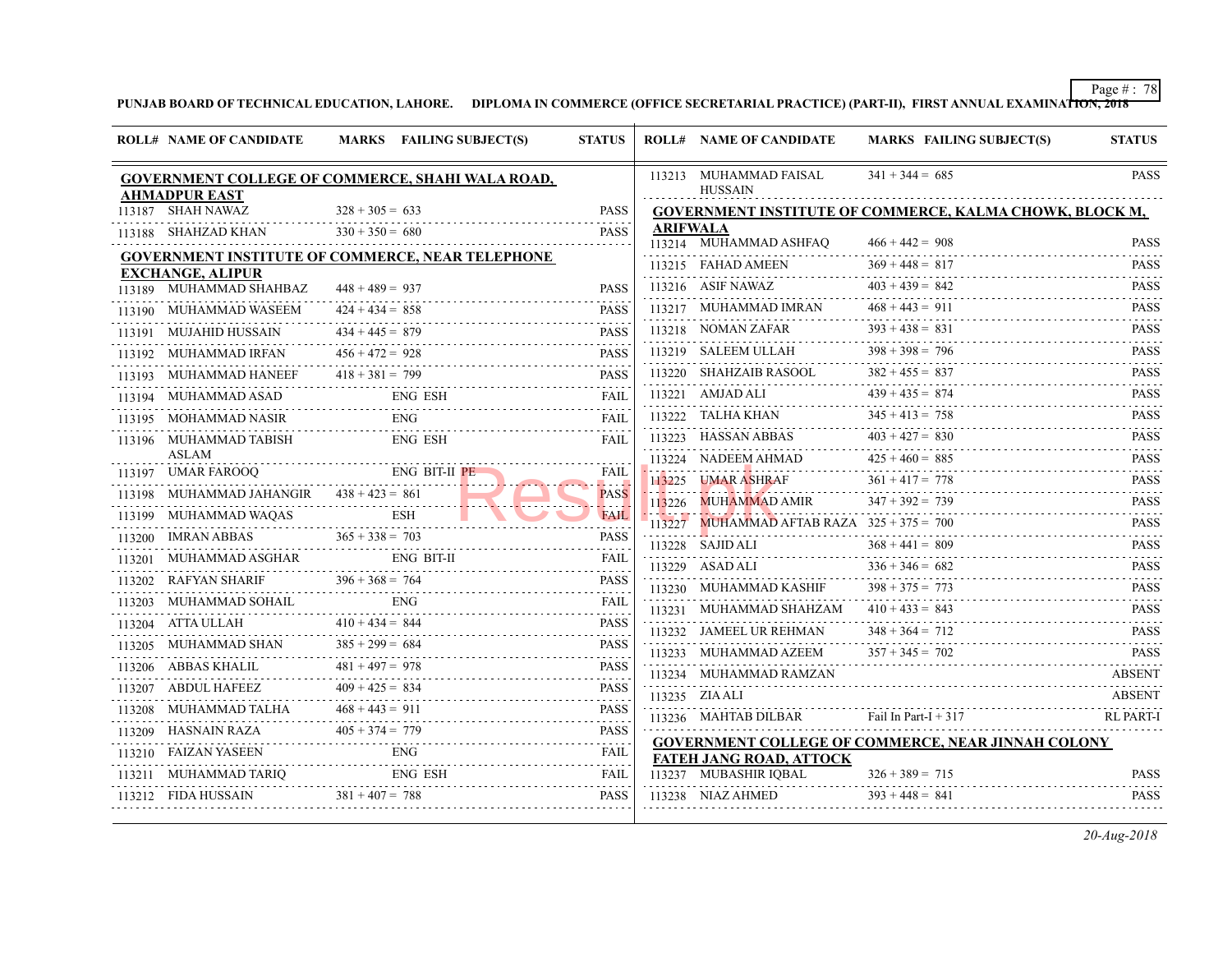|        | <b>ROLL# NAME OF CANDIDATE</b>                                |                   | MARKS FAILING SUBJECT(S)       | <b>STATUS</b> |        | <b>ROLL# NAME OF CANDIDATE</b>                             | <b>MARKS FAIL</b>        |
|--------|---------------------------------------------------------------|-------------------|--------------------------------|---------------|--------|------------------------------------------------------------|--------------------------|
|        | 113239 AMEER HAMZA                                            | $364 + 407 = 771$ |                                | <b>PASS</b>   |        | 113265 MUHAMMAD AMJAD                                      | $417 + 450 = 867$        |
|        | 113240 USMAN MUZAFFAR                                         | $377 + 443 = 820$ |                                | <b>PASS</b>   |        | 113266 MUHAMMAD SHAHID YAR                                 | ENG.                     |
|        | 113241 MUHAMMAD ZAHID                                         |                   |                                | FAIL          |        | 113267 GHULAM ALI                                          | <b>ENG</b>               |
|        | 113242 NOMAN AHMED<br>DMAN AHMED ENG ESH CS                   |                   |                                | FAIL<br>.     |        | 113268 ASGHAR AKBAR                                        | <b>ENG</b>               |
|        | 113243 NASEER AHMED ENG URDU ESH PE CS FAIL                   |                   | ENG URDU ESH PE CS             | FAIL          |        | 113269 MUHAMMAD ATEEQ                                      | $390 + 311 = 701$        |
|        | 113244 AMEER HAMZA                                            |                   |                                | FULL FAIL     |        | <b>IFTIKHAR</b><br>113270 MUHAMMAD RAMZAN                  | $392 + 381 = 773$        |
|        | 113245 ZAIN ULABIDEEN ENG ESH PE CS FAIL                      |                   |                                |               |        | <b>CHUDHARY</b>                                            |                          |
|        | 113246 ASIM MEHMOOD $310 + 296 = 606$                         |                   | MEHMOOD $310 + 296 = 606$ PASS | <b>PASS</b>   |        | 113271 MUHAMMAD NOMAN                                      | $396 + 371 = 767$        |
|        | 113247 GHULAM MUHAMMAD                                        |                   | MMAD ENG FAIL                  | <b>FAIL</b>   |        | <b>RAMZAN</b><br>113272 MUHAMMAD JAVED                     | <b>ENG</b>               |
|        | 113248 MUHAMMAD ANAS $361 + 432 = 793$                        |                   |                                | <b>PASS</b>   |        | 113273 NAEEM HUSAIN                                        | ESH                      |
|        | 113249 MUHAMMAD HAMMAD                                        |                   | ENG BIT-II ESH PE CS           | FAIL          |        | 113274 MOHAMMAD MAZHAR                                     | ENG                      |
|        | <b>AKHTER</b><br>113250 SHAH RUKH KHAN                        | $332 + 348 = 680$ |                                | <b>PASS</b>   |        | <b>RAMZAN</b>                                              |                          |
|        | 113251 MUHAMMAD AFZAN                                         | $335 + 348 = 683$ |                                | <b>PASS</b>   |        | 113275 SAEED TALIB                                         | <b>CS</b>                |
| 113252 | MUHAMMAD ARSALAN                                              | $357 + 408 = 765$ |                                | <b>PASS</b>   |        | 113276 MUDASSIR SALEEM                                     | <b>CS</b>                |
|        | 113253 ARSALAN TARIQ                                          | $401 + 436 = 837$ |                                | <b>PASS</b>   |        | 113277 MUHAMMAD MUDASSAR $397 + 412 = 809$<br><b>SAEED</b> |                          |
|        | 113254 MUHAMMAD BILAL                                         |                   | <b>ENG</b>                     | <b>FAIL</b>   |        | 113278 HARIS SHAFIQUE                                      | $416 + 431 = 847$        |
|        | 113255 MUHAMMAD FASIH                                         | $331 + 299 = 630$ |                                | <b>PASS</b>   | 113279 | IJAZ UR REHMAN NIAZI                                       | $445 + 451 = 896$        |
|        | <b>SARWAR</b>                                                 |                   | ENG-                           |               |        | 113280 TANVEER AHMAD                                       | $406 + 460 = 866$        |
|        | 113256 MUHAMMAD MUBBASSAR<br><b>JAVED</b>                     |                   |                                | FAIL          |        | 113281 MUHAMMAD ASAR                                       | $442 + 442 = 884$        |
|        | 113257 NABEEL ARSHAD                                          |                   | $\sum_{i=1}^{n}$ FAG FA        | FAIL          |        | 113282 MUHAMMAD NOMAN                                      | $421 + 404 = 825$        |
|        | 113258 MUHAMMAD HARIS                                         |                   | ENG                            | FAIL          |        | 113283 MUHAMMAD SALMAN                                     | $423 + 444 = 867$        |
|        | <b>GOVERNMENT POSTGRADUATE COLLEGE OF COMMERCE, CHISHTIAN</b> |                   |                                |               |        | <b>AKHTAR</b><br>113284 TALHA ALI KHAN                     | $408 + 420 = 828$        |
|        | <b>ROAD, BAHAWALNAGAR</b>                                     |                   |                                |               |        | 113285     SALMAN NASEER                                   | $416 + 442 = 858$        |
|        | 113259 ADNAN FAROOQ                                           | $388 + 406 = 794$ | $388 + 406 = 794$ PAS          | <b>PASS</b>   |        | 113286 UMER HAYYAT                                         | $389 + 397 = 786$        |
|        | 113260 MUHAMMAD AMMAR                                         | $415 + 454 = 869$ |                                | <b>PASS</b>   |        | 113287 AHMAD RAZA                                          | $382 + 349 = 731$        |
|        | 113261 JUNAID AKHTER                                          | $398 + 408 = 806$ |                                | <b>PASS</b>   |        | 113288 USAMA JAVED                                         |                          |
|        | 113262 MUHAMMAD ASIF                                          | $398 + 411 = 809$ |                                | <b>PASS</b>   |        | 113289 TAIMOOR RAFIQ                                       | ESH<br>$409 + 419 = 828$ |
|        | 113263 WASIF MEHMOOD                                          | $454 + 454 = 908$ |                                | <b>PASS</b>   |        |                                                            | $397 + 392 = 789$        |
|        | 113264 MUHAMMAD MEHRAN<br><b>CHODHARY</b>                     | $425 + 385 = 810$ |                                | <b>PASS</b>   |        | 113290 TABISH RAZA                                         |                          |
|        |                                                               |                   |                                |               |        | 113291 MUHAMMAD RIAZ $397 + 419 = 816$                     |                          |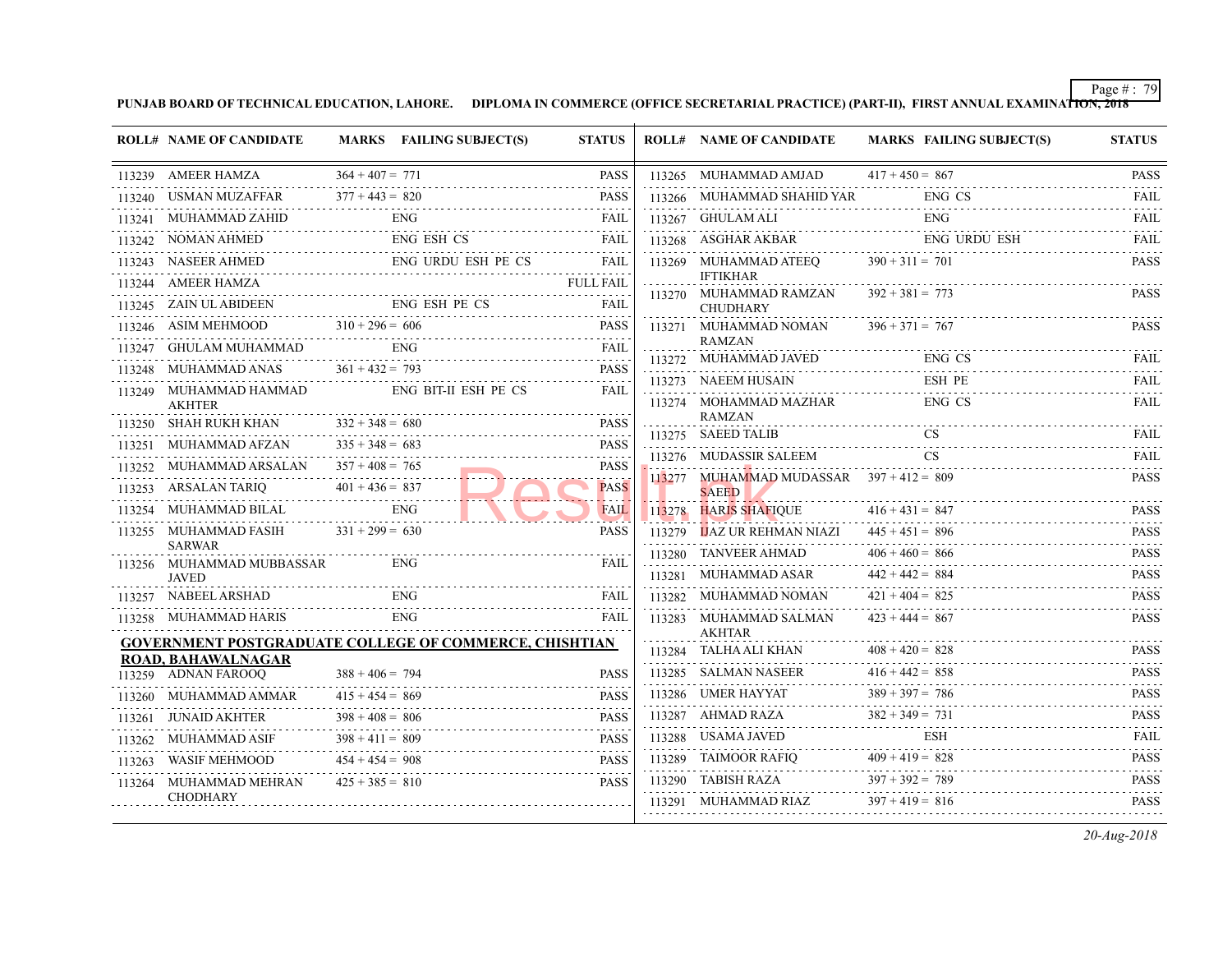| <b>ROLL# NAME OF CANDIDATE</b>                                                                          |                       | MARKS FAILING SUBJECT(S) | <b>STATUS</b>                                                                                                                                                                                                       | <b>ROLL# NAME OF CANDIDATE</b>                                   | <b>MARKS FAIL</b>     |
|---------------------------------------------------------------------------------------------------------|-----------------------|--------------------------|---------------------------------------------------------------------------------------------------------------------------------------------------------------------------------------------------------------------|------------------------------------------------------------------|-----------------------|
| 113292 MUHAMMAD UMAIR                                                                                   | $390 + 394 = 784$     |                          | <b>PASS</b>                                                                                                                                                                                                         | 113321 NADEEM AKRAM                                              | $373 + 428 = 801$     |
| 113293 ABU BAKAR SADDIQUE                                                                               | $365 + 332 = 697$     |                          | <b>PASS</b>                                                                                                                                                                                                         | 113322 KANWAR MUHAMMAD                                           | $378 + 377 = 755$     |
| 113294 MUHAMMAD NAEEM                                                                                   | $375 + 366 = 741$     |                          | <b>PASS</b><br>.                                                                                                                                                                                                    | <b>HASEEB</b><br>113323 TARIQ AZIZ                               | $391 + 423 = 814$     |
| 113295 FARIS YOUNAS<br>$354 + 323 = 677$                                                                | $354 + 323 = 677$     |                          | <b>PASS</b><br>$\mathcal{L}^{\mathcal{A}}\left( \mathcal{A}^{\mathcal{A}}\right) \mathcal{L}^{\mathcal{A}}\left( \mathcal{A}^{\mathcal{A}}\right) \mathcal{L}^{\mathcal{A}}\left( \mathcal{A}^{\mathcal{A}}\right)$ | 113324 MUHAMMAD MAAZ                                             | Fail In Part-I + $3$  |
| 113296 AKRAAM ALI ENG BIT-II                                                                            |                       |                          | FAIL                                                                                                                                                                                                                | <b>ASHRAF</b>                                                    |                       |
| 113297 ASIF ALI                                                                                         |                       |                          | FAIL                                                                                                                                                                                                                | 113325 HAFIZ ATIQ ALI                                            | $365 + 443 = 808$     |
| $\begin{tabular}{ll} 113298 & ABDUL REHMAN & \textbf{\textcolor{red}{EMG}} ESH \\ \hline \end{tabular}$ |                       |                          | FAIL                                                                                                                                                                                                                | 113326 NOMAN ALI MANSHA $344 + 444 = 788$                        |                       |
| 113299 MUHAMMAD ABDULLAH ESH                                                                            |                       |                          | FAIL                                                                                                                                                                                                                | 113327 UBAID ALI                                                 | ESH                   |
| 113300 HARIS KHALID                                                                                     | $354 + 326 = 680$     |                          | PASS<br>$-1 - 1 - 1 - 1$                                                                                                                                                                                            | 113328 MUHAMMAD USAMA $362 + 427 = 789$                          |                       |
| 113301 SHAHID NIAZ $410 + 403 = 813$                                                                    |                       |                          | <b>PASS</b>                                                                                                                                                                                                         | AKRAM<br>113329 MUHAMMAD SADDAM                                  | ESH                   |
| 113302 MUHAMMAD ISMAEEL                                                                                 | <b>ESH</b>            |                          | FAIL                                                                                                                                                                                                                |                                                                  |                       |
| 113303 MUHAMMAD ALI RAZA                                                                                | $398 + 422 = 820$     |                          | <b>PASS</b>                                                                                                                                                                                                         | 113330 AHTSHAMULHAQ Fail In Part-I + 3                           |                       |
| 113304 MUHAMMAD MOHSIN                                                                                  | $413 + 328 = 741$     |                          | <b>PASS</b>                                                                                                                                                                                                         | 113331 ZOHAIB HUSSAIN $353 + 354 = 707$<br>113332 MARGHOOB AHMAD |                       |
| 113305 MUHAMMAD ADNAN                                                                                   | $449 + 433 = 882$     |                          | <b>PASS</b>                                                                                                                                                                                                         |                                                                  | ESH                   |
| 113306 MUHAMMAD HASNAIN                                                                                 | $433 + 369 = 802$     |                          | <b>PASS</b>                                                                                                                                                                                                         | 113333 HASSAN AYOUB                                              | ENG.                  |
| 113307 JAHANZAB SHAKEEL                                                                                 | $424 + 448 = 872$     |                          | .<br><b>PASS</b>                                                                                                                                                                                                    | 113334 MUHAMMAD NAVEED<br><b>ASLAM</b>                           | BIT-I                 |
| 113308 MUHAMMAD FARRUKH                                                                                 | $407 + 433 = 840$     |                          | <b>PASS</b>                                                                                                                                                                                                         | 113335 MUHAMMAD ASIF Fail In Part-I + 3                          |                       |
| <b>NAZIR</b><br>113309 MUHAMMAD AWAIS ARIF $416 + 407 = 823$                                            |                       |                          | <b>PASS</b>                                                                                                                                                                                                         | 113336 MANSAB ALI                                                | Fail In Part- $I + 3$ |
|                                                                                                         | $382 + 431 = 813$     |                          |                                                                                                                                                                                                                     | 113337 MUHAMMAD SARFARAZ                                         | ENG I                 |
| 113310 AHMAD SHEHZAD                                                                                    |                       |                          | <b>PASS</b>                                                                                                                                                                                                         | 113338 MUHAMMAD UZAIR BHATTI                                     | ENGI                  |
| 113311 RASHID AHMAD KHAN ESH                                                                            |                       |                          | FAIL                                                                                                                                                                                                                | 113339 WAQAR YOUSAF $403 + 430 = 833$                            |                       |
| 113312 SAIF ULLAH<br>$340 + 376 = 716$                                                                  |                       | $340 + 376 = 716$ PASS   | <b>PASS</b>                                                                                                                                                                                                         | 113340 WAQAS ALI $410 + 438 = 848$                               |                       |
| 113313 MUHAMMAD ZAFAR $402 + 407 = 809$                                                                 |                       | R $402 + 407 = 809$ PASS | <b>PASS</b>                                                                                                                                                                                                         |                                                                  | ESH                   |
| 113314 MUHAMMAD AKHTAR                                                                                  | Fail In Part-I $+410$ |                          | + 410 RL PART-I<br>RL PART-I                                                                                                                                                                                        | 113342 MUHAMMAD RASHID                                           | ESH                   |
| 113315 MUHAMMAD HASSAN<br><b>NASEER</b>                                                                 | $404 + 476 = 880$     |                          | <b>PASS</b>                                                                                                                                                                                                         | 113343 MUHAMMAD ZAMAN                                            | ESH                   |
| 113316 HAMZA SAGHEER                                                                                    |                       | ESH                      | FAIL                                                                                                                                                                                                                | <b>FAREED</b><br>.                                               |                       |
| 113317 MUHAMMAD MUNIB                                                                                   | $405 + 388 = 793$     |                          | <b>PASS</b>                                                                                                                                                                                                         | 113344 SHEERAZ SALEEM<br>SHEERAZ SALEEM                          | <b>ENG</b>            |
| 113318 MUHAMMAD WASEEM                                                                                  | $355 + 379 = 734$     |                          | <b>PASS</b>                                                                                                                                                                                                         | 113345 IFTIKHAR ALI                                              | <b>ENG</b>            |
| 113319 SHAHID HASSAN $332 + 393 =$                                                                      | $332 + 393 = 725$     |                          | <b>PASS</b>                                                                                                                                                                                                         | 113346 IRFAN YASIN                                               | <b>ENG</b>            |
| 113320 ZAEEM ASIF                                                                                       | $379 + 427 = 806$     |                          | <b>PASS</b>                                                                                                                                                                                                         | 113347 MUHAMMAD FARHAN<br><b>RAFIOUE</b>                         | <b>ENG</b>            |
|                                                                                                         |                       |                          |                                                                                                                                                                                                                     |                                                                  |                       |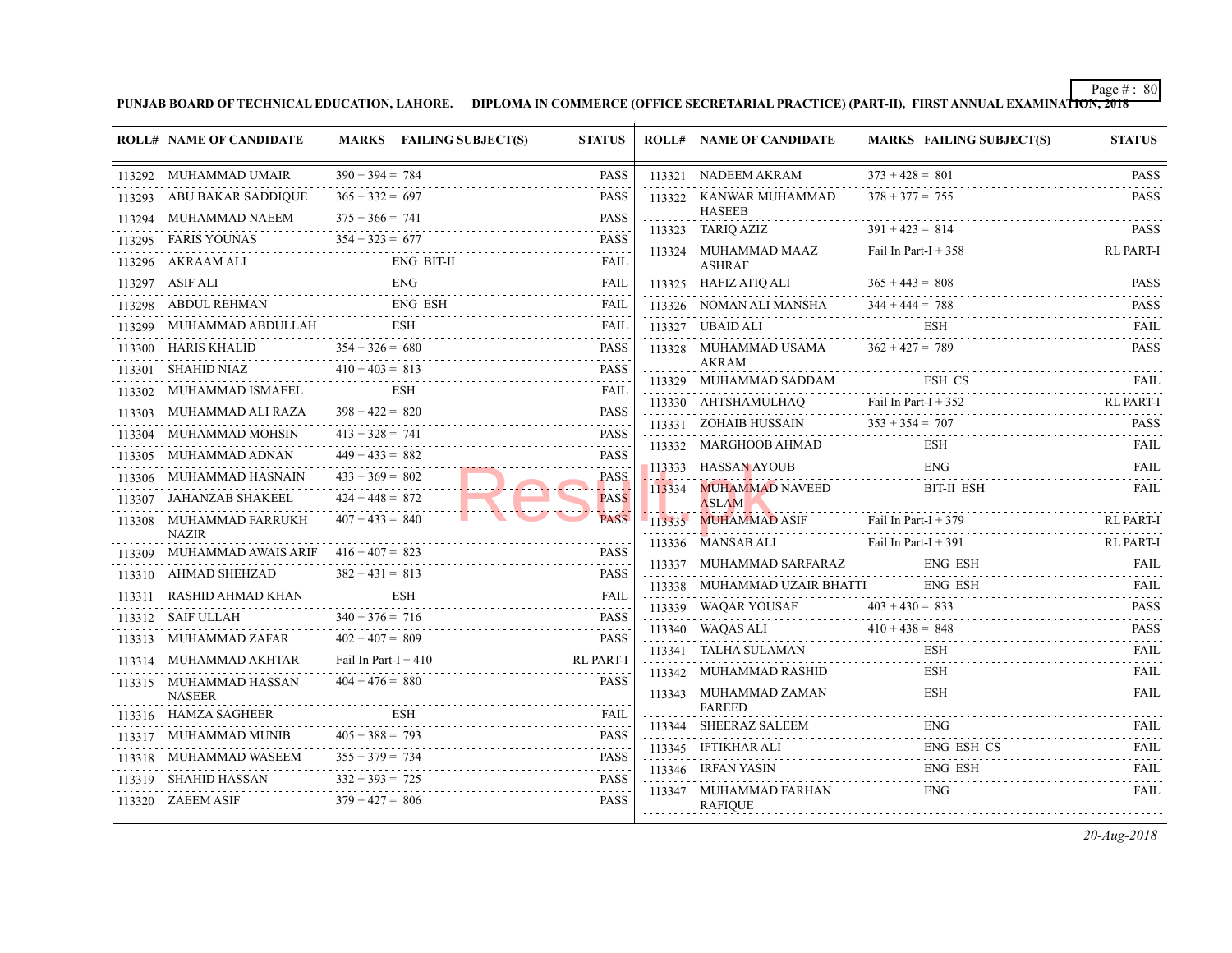| <b>ROLL# NAME OF CANDIDATE</b>                                                                                                    |                   | MARKS FAILING SUBJECT(S)     | <b>STATUS</b>    |                | <b>ROLL# NAME OF CANDIDATE</b>                                                   | <b>MARKS FAIL</b> |
|-----------------------------------------------------------------------------------------------------------------------------------|-------------------|------------------------------|------------------|----------------|----------------------------------------------------------------------------------|-------------------|
| 113348 ORANGZAIB $340 + 351 = 691$ PASS                                                                                           |                   |                              | <b>PASS</b>      |                | 113374 ABDUL HANNAN                                                              | $360 + 362 = 722$ |
| 113349 MUHAMMAD AMIR KHAN ENG CS FAIL                                                                                             |                   |                              |                  |                | 113375 MUHAMMAD SHAN                                                             | $398 + 408 = 806$ |
| 113350 MUHAMMAD AMEER                                                                                                             |                   |                              | FAIL             |                | 113376 ATTIQ UR REHMAN $436 + 405 = 841$                                         |                   |
| 113351 ABID ALI                                                                                                                   |                   | DALI ENG CS FAIL             |                  |                | 113377 SHAHZAD KHALIL 377 + 360 = 737                                            |                   |
|                                                                                                                                   |                   |                              | FAIL             |                | 113378 RIAZ HUSSAIN EN EN                                                        | <b>ENG</b>        |
| 113353 MUHAMMAD ASAD ULLAH FULL FAIL FULL FAIL                                                                                    |                   |                              |                  |                | 113379 USMAN GHANI $366 + 387 = 753$                                             |                   |
| 113354 MUHAMMAD SHAHID<br>FEROZ                                                                                                   | $404 + 374 = 778$ |                              | <b>PASS</b>      |                | 113380 UMER ALI                                                                  | <b>CS</b>         |
| 113355 DANIYAL RIAZ $379 + 412 = 791$ PASS                                                                                        |                   |                              |                  |                | 113381 HASSAN MURTAZA $407 + 469 = 876$                                          |                   |
| 113356 SAMI ULLAH $327 + 323 = 650$ PASS                                                                                          |                   |                              |                  |                | 113382 TAIMOOR ALI HAIDER $347 + 323 = 670$                                      |                   |
|                                                                                                                                   |                   | ENG                          | FAIL             |                | 113383 MUHAMMAD ZEESHAN $374 + 409 = 783$<br><b>KHAN</b>                         |                   |
| 113358 MUHAMMAD SALMAN                                                                                                            |                   | ENG                          | FAIL             |                | 113384 MUHAMMAD SHOUKAT $356 + 346 = 702$                                        |                   |
| <b>BASHIR</b><br>113359 ABDUL REHMAN                                                                                              |                   | URDU PAK.ST BIT-II           | <b>FAIL</b>      |                | 113385 IFTIKHAR AMIN                                                             |                   |
|                                                                                                                                   |                   | CBC&OPP PE                   |                  |                | 113386 KHUBAIB AHMAD                                                             | <b>ENG</b>        |
| $113360$ SHAN ALI Fail In Part-I + 336                                                                                            |                   |                              | <b>RL PART-I</b> |                | 113387 MUHAMMAD AHSAN $375 + 342 = 717$                                          |                   |
| <b>GOVERNMENT COLLEGE OF COMMERCE, CHEEMA TOWN,</b>                                                                               |                   |                              |                  |                | 113388 MUHAMMAD ABDULLAH $433 + 416 = 849$<br><b>AZMAT</b>                       |                   |
| <b>BAHAWALPUR</b><br>113361 HAFIZ MEHBOOB MUSTAFA                                                                                 |                   |                              | RL Fee           |                | 113389 SYED NAFEES UL HASSAN                                                     | <b>ENG</b>        |
| 113362 AMAD ALI<br>$413 + 426 = 839$                                                                                              |                   |                              | <b>PASS</b>      |                | 113390 DIL SHAD AHMAD                                                            | ENG I             |
| 113363 MUSTANSAR NAWAZ $387 + 425 = 812$                                                                                          |                   |                              | <b>PASS</b>      |                | 113391 SAEED AHMAD                                                               | <b>ENG</b>        |
| 113364 MUHAMMAD SOHAIL                                                                                                            | $435 + 452 = 887$ |                              | <b>PASS</b><br>. |                | 113392 MUHAMMAD FAISAL $350 + 394 = 744$<br>MURAD                                |                   |
| 113365 MUHAMMAD FAROOQ                                                                                                            | $426 + 468 = 894$ | $426 + 468 = 894$ PASS       | <b>PASS</b>      |                | 113393 ALLAH DITTA ENG                                                           | ENG.              |
| 113366 MUHAMMAD JAZIB ALI                                                                                                         |                   | $387 + 386 = 773$ PASS       | <b>PASS</b>      |                | 113394 NOUMAN EJAZ<br>AZ ENG                                                     | <b>ENG</b>        |
| 113367 MUHAMMAD SHAHZAD                                                                                                           |                   | $ZAD$ $398 + 428 = 826$ PASS |                  |                | 113395 AMMAR MUKHTAR                                                             | <b>ENG</b>        |
| 113368 MUHAMMAD AZHAR<br><b>HAMEED</b>                                                                                            |                   | ENG CS                       | FAIL             |                | 113396 MUHAMMAD DILSHAD                                                          | <b>ENG</b>        |
| 113369 ABDUL SAMMAD $425 + 460 = 885$                                                                                             |                   |                              | <b>PASS</b>      |                | <b>GOVERNMENT COLLEGE OF TECHNOLOGY</b>                                          |                   |
|                                                                                                                                   |                   |                              |                  |                | <b>GATE OPP. GPO, BAHAWALPUR</b><br>113397 YASMEEN ALLAH RAKHA $325 + 312 = 637$ |                   |
| 113371 MUHAMMAD ADNAN<br>$\begin{tabular}{llllllll} \bf 113371 & \bf MUHAMMAD ADNAN & \bf ENG & \bf FAIL \\ \hline \end{tabular}$ |                   |                              |                  |                |                                                                                  |                   |
| 113372 MUHAMMAD WARIS $439 + 429 = 868$                                                                                           |                   |                              | <b>PASS</b>      | <b>BHAKKAR</b> | <b>GOVERNMENT COLLEGE OF COMMERCE, I</b>                                         |                   |
| 113373 SHAH NAWAZ ABBASI $416 + 407 = 823$<br>H NAWAZ ABBASI 416 + 407 = 823 PASS                                                 |                   |                              |                  |                | 113398 MUHAMMAD FARKAH<br><b>TAIMOOR HASSAN</b>                                  | $453 + 467 = 920$ |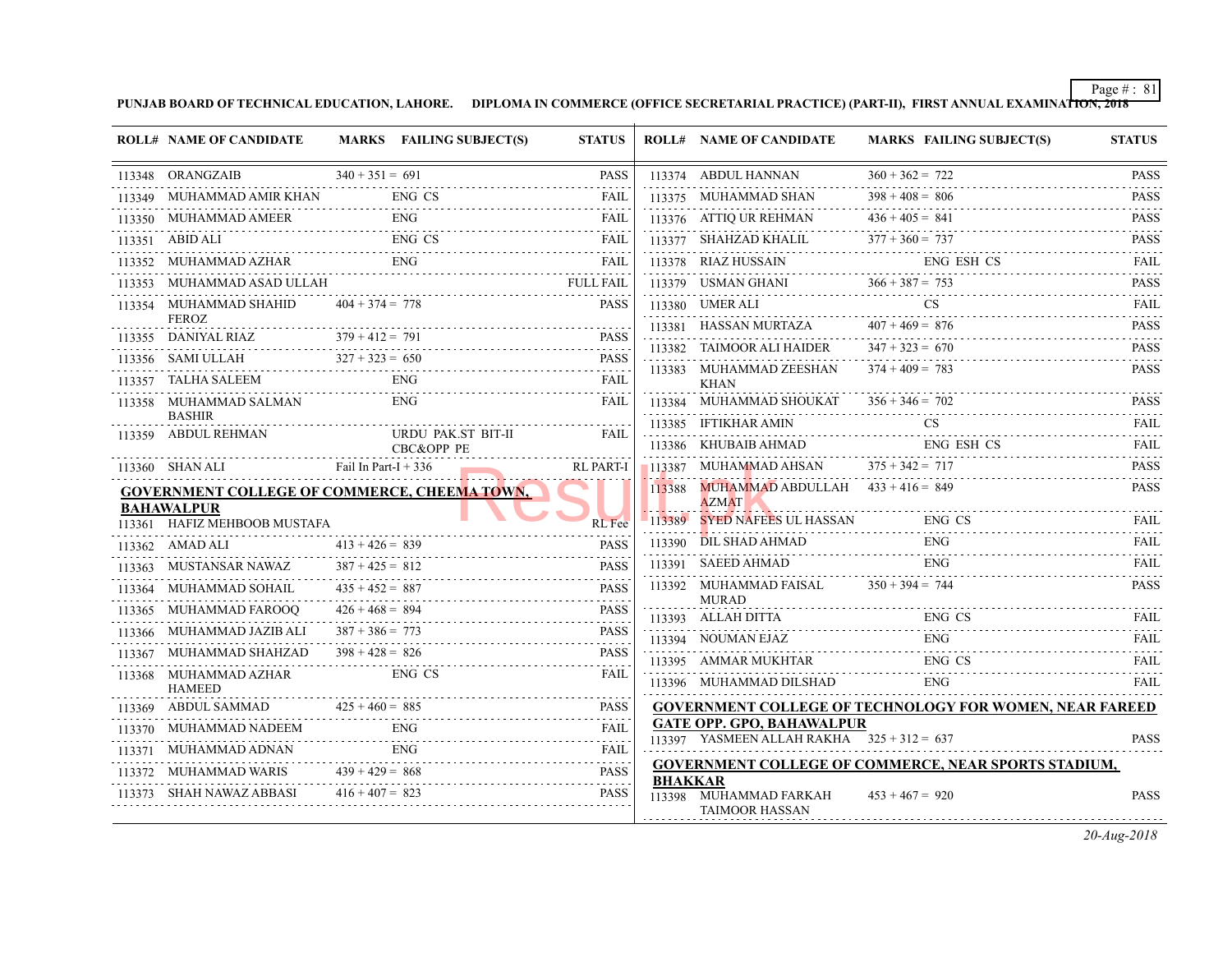| <b>ROLL# NAME OF CANDIDATE</b>                                                     |                   | MARKS FAILING SUBJECT(S)                                                                                      | <b>STATUS</b>    |                | <b>ROLL# NAME OF CANDIDATE</b>                | <b>MARKS FAIL</b>      |
|------------------------------------------------------------------------------------|-------------------|---------------------------------------------------------------------------------------------------------------|------------------|----------------|-----------------------------------------------|------------------------|
| 113399 WAQAR ALI                                                                   | $448 + 432 = 880$ |                                                                                                               | PASS             |                | <b>GOVERNMENT INSTITUTE OF COMMERCE,</b>      |                        |
| 113400 MUDDASSIR ABBAS                                                             | $472 + 501 = 973$ |                                                                                                               | <b>PASS</b>      | <b>BHALWAL</b> |                                               |                        |
| 113401 MUHAMMAD JUNAID                                                             | $339 + 344 = 683$ |                                                                                                               | <b>PASS</b>      |                | 113427 ASSAM ULLAH $491 + 504 = 995$          |                        |
| 113402 NASIR MUHAMMAD                                                              | $443 + 430 = 873$ | AD $443 + 430 = 873$ PASS                                                                                     |                  |                | 113428 MOHAMMAD NABBIL $445 + 438 = 883$      |                        |
| 113403 ARSLAN ABBAS KAZIM $448 + 445 = 893$ PASS                                   |                   |                                                                                                               |                  |                | 113429 AHMAD RAZA $374 + 354 = 728$           |                        |
| 113404 ZEESHAN HAIDER $416 + 469 = 885$ PAS                                        |                   |                                                                                                               | PASS             |                | 113430 SAEED AKBAR $415 + 352 = 767$          |                        |
| 113405 LIAQAT ALI                                                                  |                   | ENG<br>$[$ ENG FAIL                                                                                           |                  |                | 113431 ZESHAN ALI $446 + 449 = 895$           |                        |
| 113406 MUHAMMAD AQIL EJAZ $426 + 460 = 886$                                        |                   |                                                                                                               | PASS             |                | 113432 KHAN EBAAD UL HASSAN $406 + 363 = 769$ |                        |
| 113407 MUHAMMAD SHOAIB                                                             | $403 + 391 = 794$ | IB $403 + 391 = 794$ PASS                                                                                     | <b>PASS</b>      |                | 113433 MUHAMMAD SHERAZ                        | $407 + 416 = 823$      |
| 113408 SABIR HUSSAIN $475 + 463 = 938$                                             |                   | BIR HUSSAIN 475 + 463 = 938 PASS                                                                              | <b>PASS</b>      |                | 113434 UMAIR AKRAM                            | $381 + 371 = 752$      |
| 113409 MUHAMMAD ABRAR $453 + 467 = 920$                                            |                   | MMAD ABRAR 453 + 467 = 920 PASS                                                                               |                  |                | 113435 MOHAMMAD KAMRAN $456 + 439 = 895$      |                        |
| 113410 MUHAMMAD SAQIB NAWAB ENG ESH PE                                             |                   | AQIB NAWAB ENG ESH PE FAIL                                                                                    |                  |                | 113436 MUHAMMAD SALEEM<br>.                   | CS                     |
| 113411 ABDUL MUEED NISAR $437 + 473 = 910$ PASS                                    |                   |                                                                                                               | <b>PASS</b>      |                | 113437 ASAD ULLAH                             | $360 + 325 = 685$      |
| 113412 SHOAIB AKHTAR $417 + 447 = 864$                                             |                   |                                                                                                               | PASS             |                | 113438 MUHAMMAD RIZWAN $369 + 351 = 720$      |                        |
| 113413 HIRA ALI $368 + 381 = 749$                                                  |                   |                                                                                                               | <b>PASS</b>      |                | 113439 HAMID ALI $410 + 404 = 814$            |                        |
| 113414 MALIK MUHAMMAD $353 + 351 = 704$                                            |                   |                                                                                                               | .<br><b>PASS</b> |                | 113440 <b>KASHIF GULZAR</b> $359 + 394 = 753$ |                        |
| <b>SHAFOAT BILAL</b>                                                               |                   |                                                                                                               |                  |                | 113441 MUHAMMAD JUNAID<br><b>JABBAR</b>       | ENG                    |
| 113415 MUHAMMAD AMMAR YASIR                                                        |                   | ENG.                                                                                                          | FAIL             |                | 113442 JAHANGIR KHALID $396 + 376 = 772$      |                        |
| 113416 MUDASSAR HASNAIN<br><b>HASSNI</b>                                           |                   | ESH                                                                                                           | <b>FAIL</b>      |                | 113443 USAMA TAYYAB $366 + 382 = 748$         |                        |
| 113417 UMAR FAROOQ                                                                 |                   | . ENG EXECUTIVE ENG EXECUTIVE EXECUTIVE EXECUTIVE EXECUTIVE EXECUTIVE EXECUTIVE EXECUTIVE EXECUTIVE EXECUTIVE | FAIL             |                | 113444 IRFAN ALI $395 + 431 = 826$            |                        |
| 113418 KAFAIT ULLAH                                                                |                   | ESH                                                                                                           |                  |                | 113445 SHAHZAIB SHAHBAZ                       | $318 + 336 = 654$      |
| MUHAMMAD FAROOQ $319 + 325 = 644$<br>113419 MUHAMMAD FAROOQ $319 + 325 = 644$ PASS |                   |                                                                                                               |                  |                | 113446 MUHAMMAD AKHTAR                        | .<br>$474 + 427 = 901$ |
| 113420 MUHAMMAD ASAD JUNAID                                                        |                   | ENG URDU PE CS<br>NG URDU PE CS<br>                                                                           | FAIL             |                | 113447 MUHAMMAD HAMID                         | $315 + 402 = 717$      |
| 113421 MUHAMMAD SALEEM $349 + 335 = 684$                                           |                   |                                                                                                               | <b>PASS</b>      |                | <b>RASHEED</b>                                |                        |
| <b>SAIFULLAH</b>                                                                   |                   |                                                                                                               |                  |                | 113448 MUHAMMAD SHAHID                        | $295 + 365 = 660$      |
| 113422 ARSLAN IQBAL                                                                |                   | L FAIL FAIL FAIL                                                                                              |                  |                | <b>GOVERNMENT COLLEGE OF COMMERCE, I</b>      |                        |
| 113423 MAZHAR HUSSAIN ENG ESH FAIL                                                 |                   |                                                                                                               |                  |                | <b>ROAD, BUREWALA</b><br>113449 IMRAN         | <b>ESH</b>             |
| 113424 TANVEER ABBAS $344 + 324 = 668$                                             |                   |                                                                                                               | <b>PASS</b>      |                | 113450 JUNAID NAVEED $400 + 371 = 771$        |                        |
| 113425 SHAFIQ-UR-REHMAN ENG FAIL                                                   |                   |                                                                                                               |                  |                |                                               |                        |
| 113426 FAISAL SHEHZAD $315 + 323 = 638$<br>$315 + 323 = 638$ PASS<br>PASS          |                   |                                                                                                               | <b>PASS</b>      |                | 113451 UMER FAROOQ                            | ESH                    |
|                                                                                    |                   |                                                                                                               |                  |                | 113452 MUHAMMAD ATIQ                          | $428 + 427 = 855$      |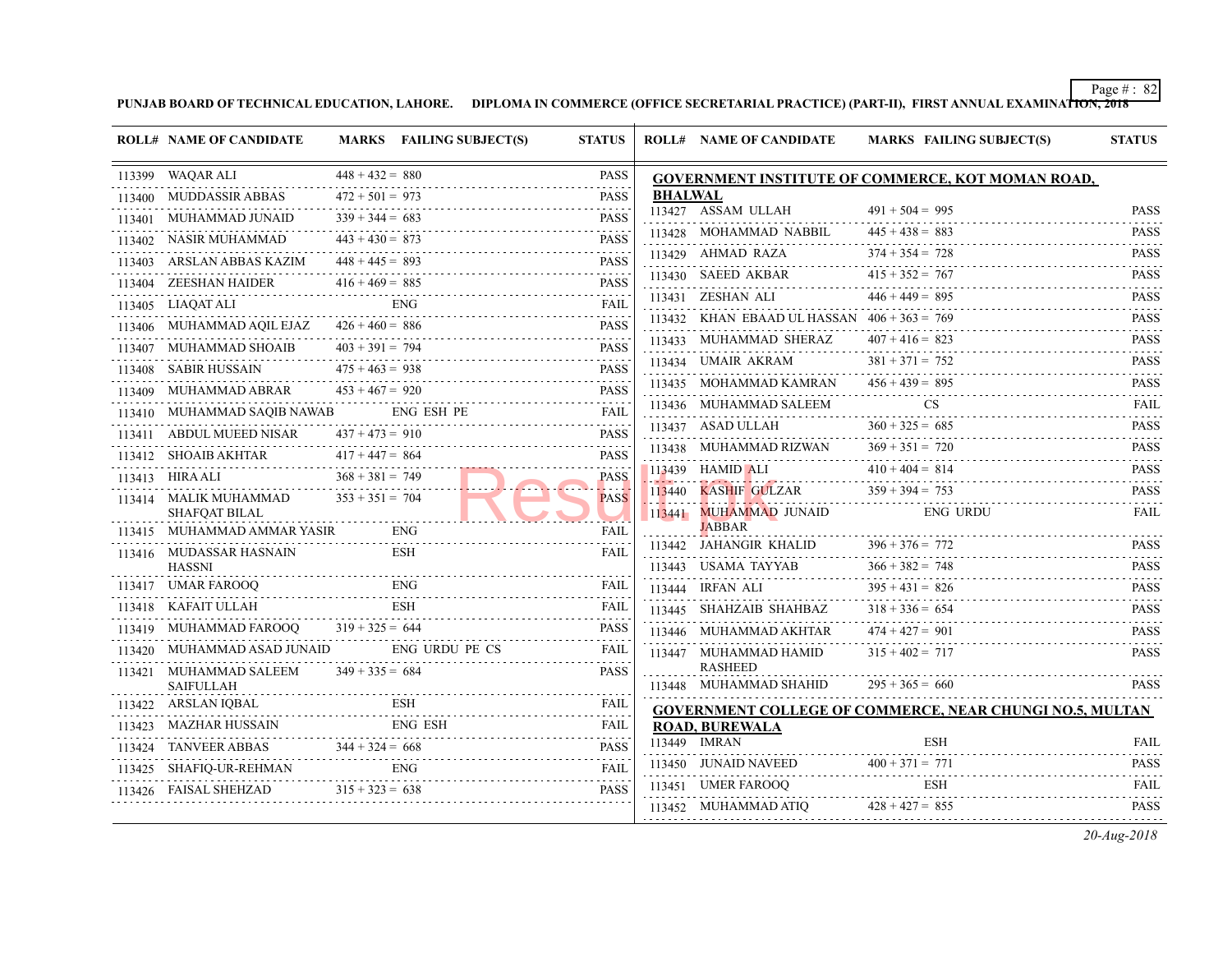| <b>ROLL# NAME OF CANDIDATE</b>                                               |   | MARKS FAILING SUBJECT(S)      | <b>STATUS</b> | <b>ROLL# NAME OF CANDIDATE</b>                                | <b>MARKS FAIL</b> |
|------------------------------------------------------------------------------|---|-------------------------------|---------------|---------------------------------------------------------------|-------------------|
| 113453 TUFIQUE ANJUM $406 + 348 = 754$                                       |   |                               | <b>PASS</b>   | 113482 MUHAMMAD NABEEL                                        | BIT-I             |
| 113454 MUDASAR HUSSAIN ESH FAIL                                              |   |                               | FAIL          | 113483 MUHAMMAD USMAN AFZAL438 + $404 = 842$                  |                   |
| 113455 SHAHZAD ALI                                                           | . | ESH                           | FAIL          | 113484 ZAFAR IOBAL                                            | <b>CBC</b>        |
| 113456 MUHAMMAD NADEEM                                                       |   | ESH                           | <b>FAIL</b>   | 113485 BAHADAR ALI                                            | <b>ESH</b>        |
| ARSHAD<br>113457 MUZAMMIL HUSSAIN                                            |   |                               | FAIL          | 113486 SHAIKH USAMA                                           | <b>ESH</b>        |
| 113458 MUHAMMAD IKRAM                                                        |   | SSAIN URDU BIT-II ESH CS FAIL | R.L.UMC       | 113487 MUBEEN KHAN                                            | ESH               |
| 113459 MUHAMMAD ZEESHAN $392 + 393 = 785$                                    |   |                               |               | 113488 IHTISHAM HASSAN $447 + 455 = 902$                      |                   |
| 113459 MUHAMMAD ZEESHAN $392 + 393 = 785$ PASS                               |   |                               |               | $113489$ MANSOOR ADEEL                                        | ESH               |
| $346 + 389 = 735$<br>113460 BILAL AHMAD                                      |   | AHMAD $346 + 389 = 735$ PASS  |               | 113490 NORAIZ ALI                                             | ENG I             |
| 113461 MUHAMMAD RAHIM TARIQ 381 + 360 = 741 PASS<br>113462 MUHAMMAD IKRAM    |   |                               |               | 113491 RASHID ALI                                             | PAK.              |
| 113462 MUHAMMAD IKRAM ESH FAIL<br>113463 AHSAN SHABEER $416 + 353 = 769$     |   |                               |               | 113492 MUHAMMAD SHAHBAZ                                       | ESH               |
| 113464 MUHAMMAD RIZWAN ESH                                                   |   | ER $416 + 353 = 769$ PASS     | <b>FAIL</b>   | <b>RAFIOUE</b><br>113493 RANA MUBASHAR AZIZ $508 + 463 = 971$ |                   |
| 113465 MUHAMMAD WASIF HABIB $398 + 375 = 773$                                |   |                               | PASS          | 113494 BADAR MUNIR $360 + 406 = 766$                          |                   |
| 113466 MUHAMMAD BILAL                                                        |   |                               | FAIL          | 113495 AHSAN RIAZ $352 + 326 = 678$                           |                   |
| 113467 MUHAMMAD HASEEB $330 + 307 = 637$                                     |   |                               | <b>PASS</b>   | 113496 MUHAMMAD ADNAN NIAZ                                    | <b>ENG</b>        |
| 113468 MUHAMMAD KASHIF                                                       |   | ESH                           | <b>FAIL</b>   | 113497 MUHAMMAD SHAHZAD                                       | ENG               |
|                                                                              |   |                               |               | <b>ASLAM</b>                                                  |                   |
| 113469 AHMAD ALI $372 + 336 = 708$ PASS                                      |   |                               | <b>PASS</b>   | 113498 MUHAMMD ABU BAKAR                                      | <b>ENG</b>        |
| 113470 AKHTAR HUSSAIN $404 + 354 = 758$                                      |   |                               | FAIL          | <b>SHAHID</b><br>113499 MOHAMMAD IMRAN                        | ESH               |
| 113471 UMAIR NAZEER CBC&OPP ESH<br>113472 MUHAMMAD ARFAT $379 + 378 = 757$   |   |                               |               | 113500 MUHAMMAD SALMAN                                        | ENG I             |
| 13472 MUHAMMAD ARFAT 379 + 378 = 757 PASS                                    |   |                               |               | <b>ARSHAD</b>                                                 |                   |
| 113473 MUHAMMAD NADEEM $379 + 380 = 759$ PASS<br>113474 AHSAN ALI            |   |                               | FAIL          | 113501 MUHAMMAD TAYYAB $426 + 387 = 813$                      |                   |
| 113475 MUHAMMAD ZAIN RAZZAQ $379 + 375 = 754$                                |   |                               | <b>PASS</b>   | IOBAL<br>113502 AMIR MEHBOOB                                  | $403 + 336 = 739$ |
|                                                                              |   |                               | FAIL          | 113503 MUBASHAR RAFIQ $379 + 353 = 732$                       |                   |
| 113476 GHULAM FAREED URDU ESH FAIL                                           |   |                               | <b>PASS</b>   | 113504 MUHAMMAD UMER                                          | ENG I             |
| 113477 MUHAMMAD SAJID $364 + 306 = 670$                                      |   |                               |               | 113505 MUHAMMAD SADDAM                                        | <b>ENG</b>        |
| 113478 MUHAMMAD AYOUB ENG ESH FAIL                                           |   |                               | FAIL          |                                                               |                   |
| 113479 WAQAR YOUNIS URDU ESH FAIL                                            |   |                               | <b>PASS</b>   | 113506 HAFIF GULZAR $382 + 340 = 722$                         | ENG.              |
| 113480 IRFAN ALI $498 + 461 = 959$<br>$512 + 480 = 992$<br>113481 ALI HAIDER |   |                               | <b>PASS</b>   | 113507 ZAIN-UL-ABIDEEN ENG<br>113508 ATHAR FARID              | <b>ENG</b>        |
|                                                                              |   |                               |               |                                                               |                   |

 $\mathbf{I}$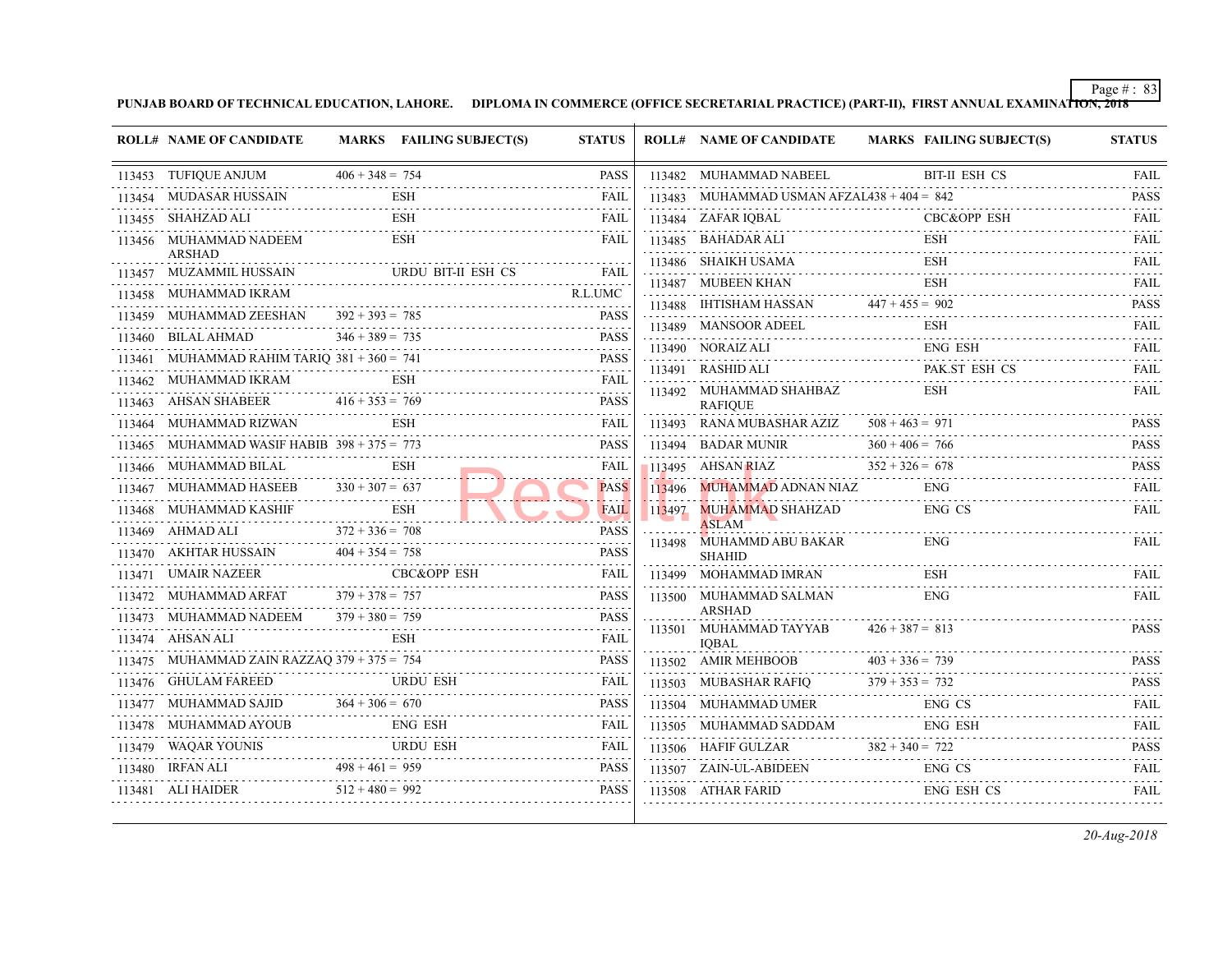| <b>ROLL# NAME OF CANDIDATE</b>                                       |                   | MARKS FAILING SUBJECT(S)         | <b>STATUS</b>           | <b>ROLL# NAME OF CANDIDATE</b>                             | <b>MARKS FAIL</b>   |
|----------------------------------------------------------------------|-------------------|----------------------------------|-------------------------|------------------------------------------------------------|---------------------|
| 113509 MUHAMMAD AHSAN                                                | $347 + 354 = 701$ |                                  | <b>PASS</b>             | 113535 JAMSHAID AHMAD                                      | $419 + 431 = 850$   |
| 113510 MUHAMMAD USMAN                                                |                   |                                  | <b>ABSENT</b>           | 113536 MUHAMMAD JABBAR                                     | $373 + 344 = 717$   |
| <b>AKRAM</b><br>113511 HAFIZ MUHAMMAD                                | $411 + 402 = 813$ |                                  | <b>PASS</b>             | 113537 HASNAIN ALI                                         | $368 + 347 = 715$   |
| <b>FARHAN</b>                                                        |                   |                                  |                         | 113538 MUHAMMAD NADEEM                                     | $386 + 379 = 765$   |
| 113512 MUHAMMAD SAEED<br>13512 MUHAMMAD SAEED ENG FAIL               |                   |                                  |                         | 113539 MUHAMMAD NADEEM                                     | $370 + 331 = 701$   |
| 113513 ZAHID ABBAS                                                   |                   | S $388 + 352 = 740$ PASS         |                         | <b>GOVERNMENT COLLEGE OF COMMERCE, 0</b>                   |                     |
| 113514 BILAL ABBAS                                                   |                   | S ENG BIT-II CS                  | FAIL<br>.               | CHICHAWATNI<br>113540 MUHAMMAD MOBUSHAR $554 + 538 = 1091$ |                     |
| 113515 MUHAMMAD KASHIF<br><b>MEHMOOD</b>                             |                   | ESH PE                           | FAIL                    | ALI                                                        |                     |
| <b>GOVERNMENT INSTITUTE OF COMMERCE, PINWAL ROAD, CHAKWAL</b>        |                   |                                  |                         | 113541 MUHAMMAD WASEEM                                     | $398 + 429 = 827$   |
| 113516 IRTZA AHMED                                                   |                   | ENG ESH                          | FAIL                    | 113542 MUHAMMAD AZEEM                                      | $473 + 475 = 948$   |
| 113517 SAMSUN PARVEZ                                                 |                   | ENG ESH PE                       | FAIL                    | 113543 MUHAMMAD EHSAAN                                     | $394 + 421 = 815$   |
|                                                                      |                   |                                  |                         | 113544 ALI ZAIN                                            | $359 + 375 = 734$   |
| <b>GOVERNMENT INSTITUTE OF COMMERCE,, CHAUBARA</b>                   |                   |                                  |                         | 113545 NASIR HUSSAIN Fail In Part-I + 3                    |                     |
| 113518 SANAULLAH                                                     | $412 + 337 = 749$ |                                  | <b>PASS</b>             | 113546 HASSAN RAZA                                         | <b>ENG</b>          |
| 113519 GHULAM HASSAN RAZA                                            | $312 + 376 = 688$ |                                  | <b>PASS</b><br><b>.</b> | 113547 MUHAMMAD ISMAEEL                                    | $423 + 403 = 826$   |
| 113520 WASEEM AKRAM                                                  | $316 + 330 = 646$ |                                  | <b>PASS</b>             | 113548 MUHAMMAD BILAL IQBAL                                | <b>ENG</b>          |
| 113521 GHULAM JAFIR $325 + 376 = 701$                                |                   |                                  | <b>PASS</b>             | 113549 MUZAMMAL GULZAR                                     | $419 + 449 = 868$   |
| 113522 MUHAMMAD ARIF $331 + 365 = 696$                               |                   |                                  | PASS                    | 113550 VAJAHAT ALI SAEEDI                                  | ENG I               |
| 113523 ZEESHAN ABBAS Fail In Part-I + 324                            |                   | NS Fail In Part-I + 324 RL PART- | RL PART-I               | 113551 TOHEED ALI                                          | $406 + 428 = 834$   |
| 113524 MUHAMMAD RAMZAN $369 + 376 = 745$                             |                   |                                  | <b>PASS</b>             | 113552 MUHAMMAD AWAIS $470 + 479 = 949$                    |                     |
| 113525 TARIQ AZIZ $444 + 430 = 874$ PASS                             |                   |                                  |                         | 113553 MUHAMMAD UMAR                                       | ENG.                |
| 113526 NAVEED IQBAL ENG<br>113526 NAVEED IQBAL ENG ENG FAIL          |                   |                                  | FAIL                    | 113554 MUHAMMAD WAQAS                                      | ENG I               |
| 113527 MUHAMMAD RAMZAN $389 + 375 = 764$                             |                   |                                  | <b>PASS</b>             | <b>ARSHAD</b>                                              | Fail In Part-I $+3$ |
| 113528 MUHAMMAD TAYAB<br>13528 MUHAMMAD TAYAB $362 + 379 = 741$ PASS | $362 + 379 = 741$ |                                  | <b>PASS</b>             | 113555 GHULAM DASTGEER                                     |                     |
| 113529 BASIT NADEEM $437 + 425 = 862$                                |                   |                                  | <b>PASS</b>             | 113556 ABDUL MUNEEB $352 + 4$                              | $352 + 415 = 767$   |
| 113530 MUHAMMAD RAZAQ $447 + 425 = 872$                              |                   | $PASS$ $447 + 425 = 872$ PASS    |                         | 113557 HASNAIN ALI                                         | $396 + 430 = 826$   |
| 113531 GHULAM YASEEN $361 + 345 = 706$                               |                   |                                  | <b>PASS</b>             | 113558 MUHAMMAD SALMAN<br><b>TAHIR</b>                     | $402 + 423 = 825$   |
| 113532 TAYYAB GHAFAR $448 + 438 = 886$                               |                   |                                  | <b>PASS</b>             | 113559 MUHAMMAD AHMAD                                      | $463 + 489 = 952$   |
| 113533 MUHAMMAD ILYAS RAZA $431 + 460 = 891$                         |                   |                                  | PASS                    | 113560 ZAWEER AHMAD                                        | $348 + 450 = 798$   |
| 113534 JAVED IQBAL                                                   | $362 + 428 = 790$ |                                  | PASS                    | 113561 RANA AHTISHAM ZAHID                                 | $449 + 442 = 891$   |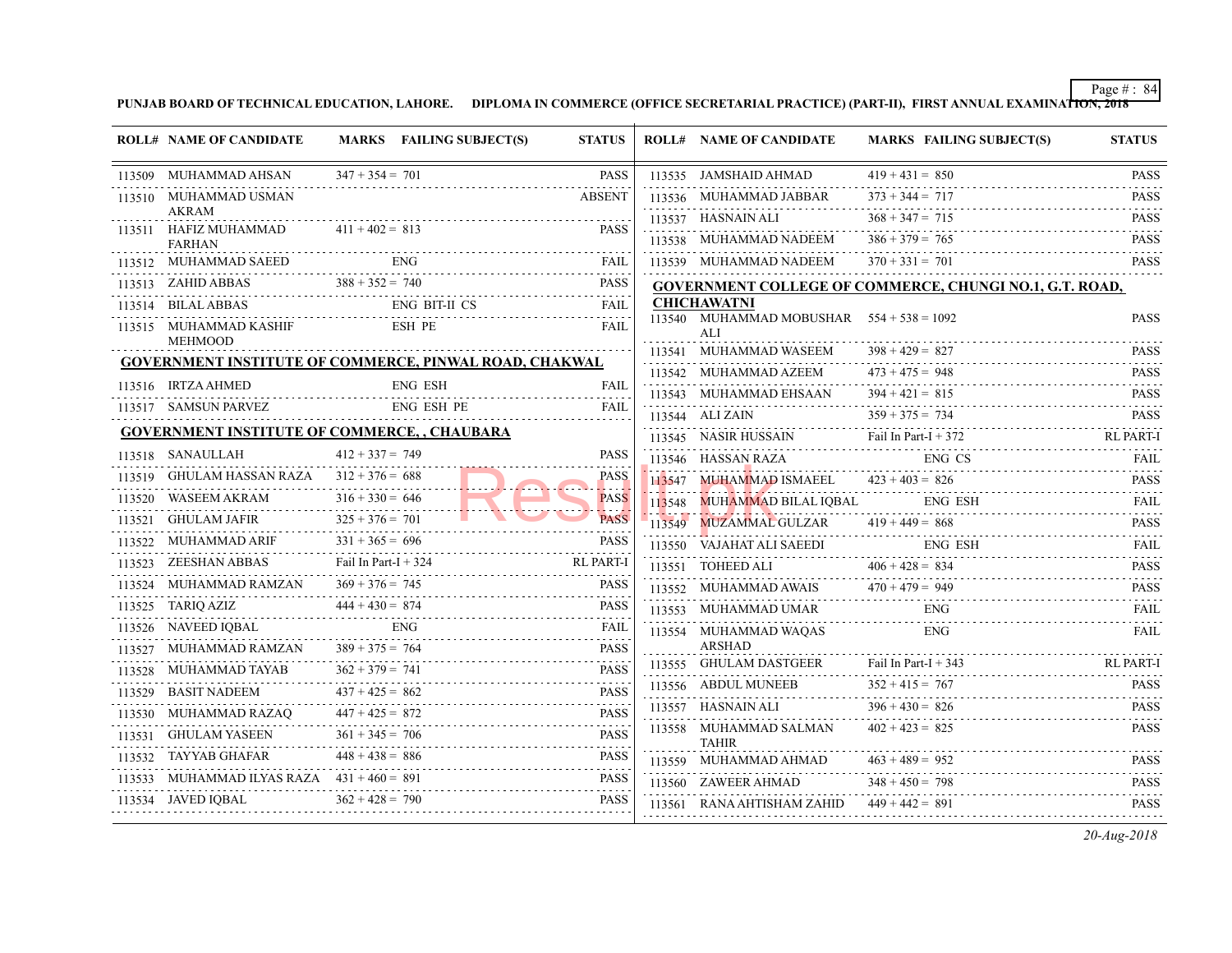| <b>ROLL# NAME OF CANDIDATE</b>                             | MARKS FAILING SUBJECT(S)                                                                                             | <b>STATUS</b>            | <b>ROLL# NAME OF CANDIDATE</b>               | <b>MARKS FAIL</b> |
|------------------------------------------------------------|----------------------------------------------------------------------------------------------------------------------|--------------------------|----------------------------------------------|-------------------|
| 113562 MUHAMAMD HAMZA BIN $439 + 405 = 844$                |                                                                                                                      | <b>PASS</b>              | 113589 UMAR DRAZ                             | <b>ENG</b>        |
| <b>TAJ</b><br>113563 QAMAR US SALAM                        |                                                                                                                      | <b>PASS</b>              | 113590 WAQAR HUSAIN                          | ENG.              |
|                                                            | AM $394 + 413 = 807$                                                                                                 | 2.2.2.2.2                | 113591 MUHAMMAD RIZWAN                       | $364 + 358 = 722$ |
| 113565 UMAIR ALI                                           | 113564 MUHAMMAD ALI ENG FAIL FAIL<br>ENG CS                                                                          |                          | 113592 MUHAMMAD ARSLAN                       | $380 + 324 = 704$ |
| 113566 ZIA UL NABI                                         | LI ENG CS FAIL                                                                                                       |                          | 113593 TAIMOOR HASSAN                        | <b>ENG</b>        |
| 113567 MUHAMMAD IRFAN $381 + 376 = 757$                    | VABI ENG CS FAIL                                                                                                     |                          | <b>GOVERNMENT INSTITUTE OF COMMERCE,</b>     |                   |
|                                                            | D IRFAN 381 + 376 = 757 PASS                                                                                         |                          | DHRANWALA ROAD, CHISHTIAN                    |                   |
| 113568 NOMAN NAWAZ                                         | $395 + 364 = 759$                                                                                                    | <b>PASS</b>              | 113594 M.OWAIS NAWAZ                         | $493 + 483 = 976$ |
| 113569 BAHZAD ARSHAD ALI                                   | CS.                                                                                                                  | <b>FAIL</b>              | 113595 SYED HAMZA ISLAM                      | $490 + 473 = 963$ |
|                                                            | <b>GOVERNMENT INSTITUTE OF COMMERCE. MOHALA KARAMABAD</b>                                                            |                          | 113596 RIZWAN ANWAR $408 + 435 = 843$        |                   |
| <b>NEAR MCB FAISALABAD ROAD, CHINIOT</b>                   |                                                                                                                      |                          | 113597 ANSAR YASEEN                          | $405 + 425 = 830$ |
| 113570 MUHAMMAD ATTIO UR<br><b>REHMAN</b>                  | $443 + 440 = 883$                                                                                                    | <b>PASS</b>              | 113598 MUHAMMAD MUDASSAR $418 + 404 = 822$   |                   |
| 113571 AMER SOHAIL<br>113571 AMER SOHAIL $478 + 474 = 952$ |                                                                                                                      | <b>PASS</b>              | 113599 MUHAMMAD JAMSHAID                     | $364 + 368 = 732$ |
| 113572 HAIDER ALI                                          | $390 + 386 = 776$                                                                                                    | <b>PASS</b>              | 113600 ABRAR HUSSAIN                         | $401 + 417 = 818$ |
| 113573 HAMAD RAZA CS                                       |                                                                                                                      | <b>FAIL</b>              | $113601$ ALI RAZA $357 + 390 = 747$          |                   |
| 113574 SALEEM BASHIR $410 + 405 = 815$                     | .                                                                                                                    | <b>PASS</b>              | 113602 MUHAMMAD KAMRAN                       | $360 + 405 = 765$ |
| 113575 AMIR SHAHZAD $405 + 370 = 775$                      |                                                                                                                      | <b>PASS</b>              | 113603 SHAMSHAD ALI                          | $401 + 425 = 826$ |
| 113576 MUHAMMAD KASHIF $456 + 447 = 903$                   |                                                                                                                      | <b>PASS</b>              | 113604 MUHAMMAD SHOAIB                       | $425 + 430 = 855$ |
| 113577 AZHAR ALI                                           | $356 + 330 = 686$                                                                                                    | <b>PASS</b>              | 113605 MUHAMMAD SOHAIB                       | $382 + 388 = 770$ |
| 113578 MUHAMMAD ZAIN $341 + 323 = 664$                     |                                                                                                                      | <b>PASS</b>              | 113606 ZUBAIR-UL-HASSAN                      | $408 + 411 = 819$ |
|                                                            | 113579 UMAR FAROOQ 393 + 372 = 765 PASS                                                                              |                          | 113607 FARHAN SAEED                          | $363 + 367 = 730$ |
| 113580 ABID ALI $319 + 286 = 605$                          |                                                                                                                      | <b>PASS</b><br>2.2.2.2.2 | 113608 SYED MUHAMMAD AWAIS $381 + 393 = 774$ |                   |
| 113581 FAISAL MANZOOR                                      | OR ENG ESH CS FAIL                                                                                                   |                          | <b>SHOUKAT</b>                               |                   |
|                                                            | $\begin{tabular}{lllllllll} \bf 113582 & \bf  MUHAMMAD ZAHRAN & \bf  ENG ESH CS & \bf  FAIL \\ \hline \end{tabular}$ |                          | 113609 MUBASHAR ABDUL<br><b>GHAFOOR</b>      | BIT-I             |
| 113583 SAJID ALI                                           | <b>ENG</b>                                                                                                           | <b>FAIL</b>              | 113610 MUHAMMAD ARFAN                        | ENG I             |
| 113584 AFTAB SARWAR ENG CS                                 | 113584 AFTAB SARWAR ENG CS FAIL                                                                                      |                          | 113611 ABDULLAH ASGHAR $386 + 373 = 759$     |                   |
| 113585 ZEESHAN ALI $331 + 319 = 650$                       |                                                                                                                      | <b>PASS</b>              | 113612 SADDAM HUSSAIN                        | <b>ENG</b>        |
|                                                            | 113586 MUHAMMAD USMAN ENG BIT-II ESH CS                                                                              | <b>FAIL</b>              | 113613 DAWOOD-UL-HASSAN                      | <b>ENG</b>        |
| 113587 ALI ABBAS                                           | $372 + 347 = 719$ PASS                                                                                               |                          | 113614 IMRAN ALI KHAN $334 + 344 = 678$      |                   |
| 113588 ALLAH DITTA                                         | ENG BIT-II                                                                                                           | FAIL                     | 113615 MUHAMMAD FAHEEM $379 + 410 = 789$     |                   |
|                                                            |                                                                                                                      |                          |                                              |                   |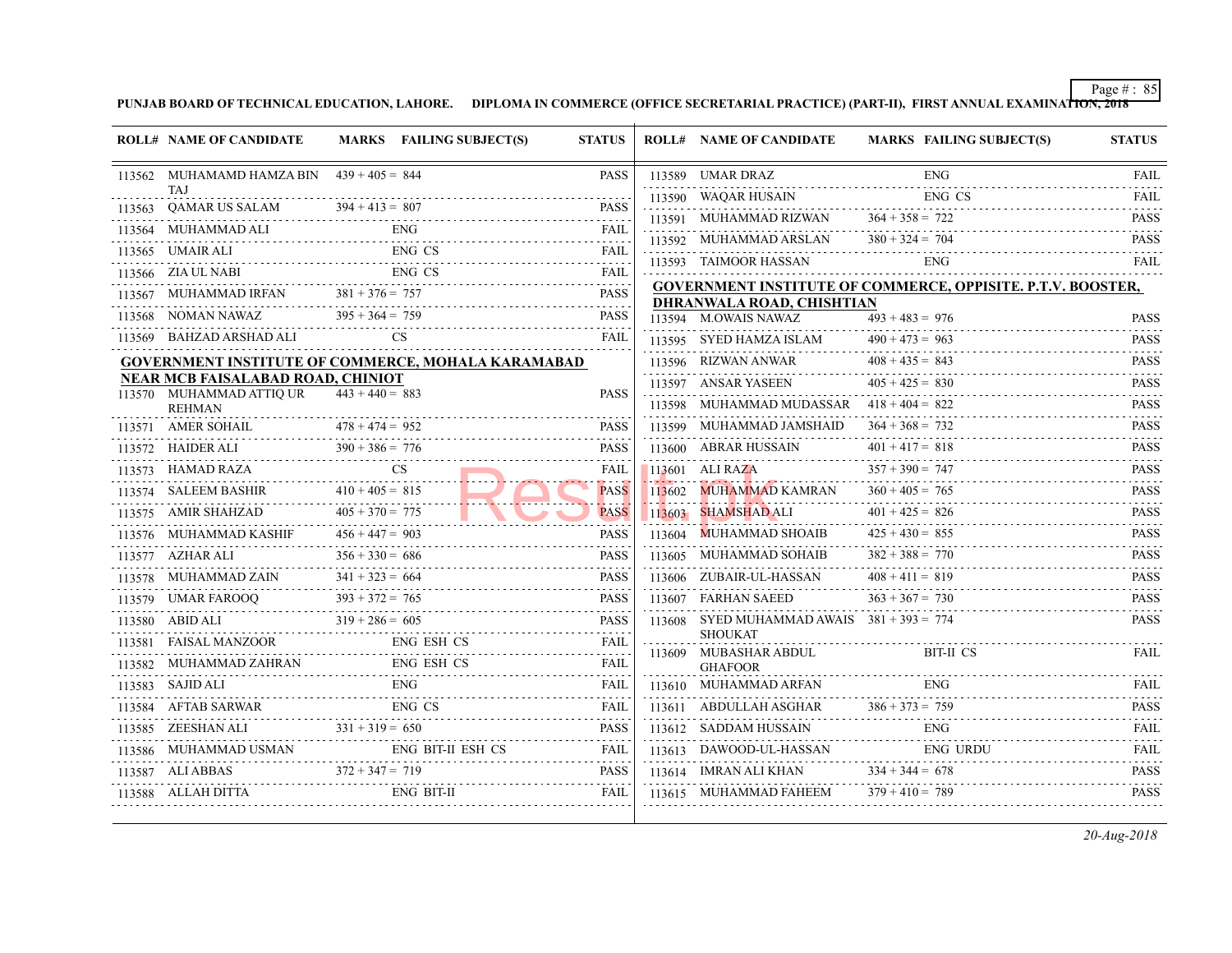|                | <b>ROLL# NAME OF CANDIDATE</b>                  |                        | MARKS FAILING SUBJECT(S)                                     | <b>STATUS</b>               | <b>ROLL# NAME OF CANDIDATE</b>                        | <b>MARKS FAIL</b>  |
|----------------|-------------------------------------------------|------------------------|--------------------------------------------------------------|-----------------------------|-------------------------------------------------------|--------------------|
|                | 113616 MUHAMMAD HAMZA                           | $429 + 444 = 873$      |                                                              | <b>PASS</b>                 | 113642 ABU BAKAR                                      | $423 + 400 = 823$  |
|                | <b>USMAN</b><br>113617 MUHAMMAD UMER            | $302 + 377 = 679$      |                                                              | <b>PASS</b>                 | 113643 ABDUL HASEEB                                   | $528 + 469 = 997$  |
|                | 113618 MUHAMMAD ARBAZ NOOR Fail In Part-I + 354 |                        | PAS<br>---------------------------------                     |                             | 113644 MUHAMMAD YASIR                                 | $422 + 427 = 849$  |
|                |                                                 |                        | BAZ NOOR Fail In Part-I + 354 RL PART-I                      |                             | 113645 MUHAMMAD YASIR                                 | $403 + 392 = 795$  |
|                | 113619 MUHAMMAD MAHBOOB                         |                        | <b>ABSENT</b>                                                |                             | 113646 WASEEM AKHTAR                                  | $475 + 411 = 886$  |
|                | 113620 AMJAD HUSSAIN                            | $338 + 353 = 691$      |                                                              | <b>PASS</b>                 | 113647 USMAN ARIF                                     | $501 + 433 = 934$  |
|                | 113621 MUZAMAL NAWAZ                            | $348 + 352 = 700$      |                                                              | <b>PASS</b>                 | 113648 MUHAMMAD NAEEM                                 | <b>ENG</b>         |
|                | 113622 ROZI KHAN                                | $344 + 384 = 728$      |                                                              | <b>PASS</b>                 | 113649 MUHAMMAD WAQAS                                 | $440 + 395 = 835$  |
|                | 113623 MUHAMMAD SHERAZ                          | $362 + 382 = 744$      |                                                              | <b>PASS</b>                 | ASLAM                                                 |                    |
|                | 113624 HANAN FAROOO                             | $372 + 415 = 787$      |                                                              | <b>PASS</b>                 | 113650 ALI HASNAIN                                    | $459 + 424 = 883$  |
|                | 113625 MUHAMMAD FAROOQ<br><b>SAEED</b>          | $360 + 399 = 759$      |                                                              | <b>PASS</b>                 | 113651 MUHAMMAD MUAZAM                                | $465 + 444 = 909$  |
|                | 113626 SHAHID ALI                               |                        | ENG-                                                         | FAIL                        | 113652 MUHAMMAD SUFYAN                                | $418 + 384 = 802$  |
|                | 113627 ZOHAIB AHMAD                             |                        | <b>ENG</b>                                                   | <b>FAIL</b>                 | 113653 MUHAMMAD SALMAN                                | $549 + 498 = 104'$ |
|                | 113628 MUHAMMAD ASHAR $386 + 369 = 755$         |                        |                                                              | <b>PASS</b>                 | 113654 MUHAMMAD MOAZ                                  | $478 + 435 = 913$  |
|                | 113629 MUHAMMAD ARSLAN                          | $343 + 374 = 717$      |                                                              | <b>PASS</b>                 | 113655 ATIF ASLAM                                     | $412 + 384 = 796$  |
|                | 113630 NOOR AHMAD                               | $297 + 353 = 650$      |                                                              | <b>PASS</b>                 | 113656 AMAR ALI $437 + 416 = 8$                       | $437 + 416 = 853$  |
|                | 113631 MUHAMMAD UMER                            | .<br>$352 + 390 = 742$ |                                                              | . <i>. .</i><br><b>PASS</b> | 113657 RIZWAN ALI $452 + 404 = 3$                     | $452 + 404 = 856$  |
|                | 113632 MUHAMMAD ZAHID                           |                        | ENG-                                                         | FAIL                        | SHAHZAD ARIF $418 + 392 = 810$<br>113658 SHAHZAD ARIF |                    |
|                | <b>FAROOO</b>                                   |                        |                                                              |                             | 113659 JUNAID IQBAL                                   | <b>ENG</b>         |
|                | 113633 ABDUL RAZZAQ $342 + 396 = 738$           |                        |                                                              | <b>PASS</b>                 | 113660 USMAN ALI $444 + 346 = 790$                    |                    |
|                | 113634 MUHAMMAD WASEEM                          | $384 + 377 = 761$      |                                                              | <b>PASS</b>                 | 113661 SAAD IQBAL                                     | $455 + 426 = 881$  |
|                | TARIO                                           |                        |                                                              |                             | 113662 AHMAD RAZA                                     | ENG.               |
| <b>CHUNIAN</b> |                                                 |                        | <b>GOVERNMENT INSTITUTE OF COMMERCE, CHUNIAN KASUR ROAD,</b> |                             | 113663 MUHAMMAD AANISH RAZA492 + 458 = 950            |                    |
|                | 113635 FAISAL ARSHAD                            | $489 + 479 = 968$      |                                                              | <b>PASS</b>                 | 113664 MUHAMMAD BILAL                                 | $486 + 445 = 931$  |
|                | 113636 IRFAN ALI                                | $495 + 448 = 943$      |                                                              | <b>PASS</b>                 | 113665 MUHAMMAD AWAIS                                 | $418 + 377 = 795$  |
|                | 113637 BINYAMEEN                                | $519 + 454 = 973$      |                                                              | <b>PASS</b>                 | 113666 MUHAMMAD ATIQUE                                | $472 + 386 = 858$  |
|                | 113638 NAZAKAT MUSHTAQ $531 + 457 = 988$        |                        |                                                              | <b>PASS</b>                 | 113667 SYED ADEEL SHAH                                | $468 + 392 = 860$  |
|                | $493 + 406 = 899$<br>113639 SHABAN ALI          |                        | $493 + 406 = 899$ PASS                                       | <b>PASS</b>                 | 113668 MUHAMMAD<br>ZAIN-UL-ABAIDEEN                   | $459 + 408 = 867$  |
|                | 113640 MUHAMMAD AWAIS $428 + 392 = 820$         |                        |                                                              | <b>PASS</b>                 | 113669 AZHAR ALI                                      | <b>ENG</b>         |
|                | 113641 AHMAD ALI                                |                        | <b>ENG</b>                                                   | FAIL                        | 113670 ABDUL HAFEEZ                                   | <b>ENG</b>         |
|                |                                                 |                        |                                                              |                             |                                                       |                    |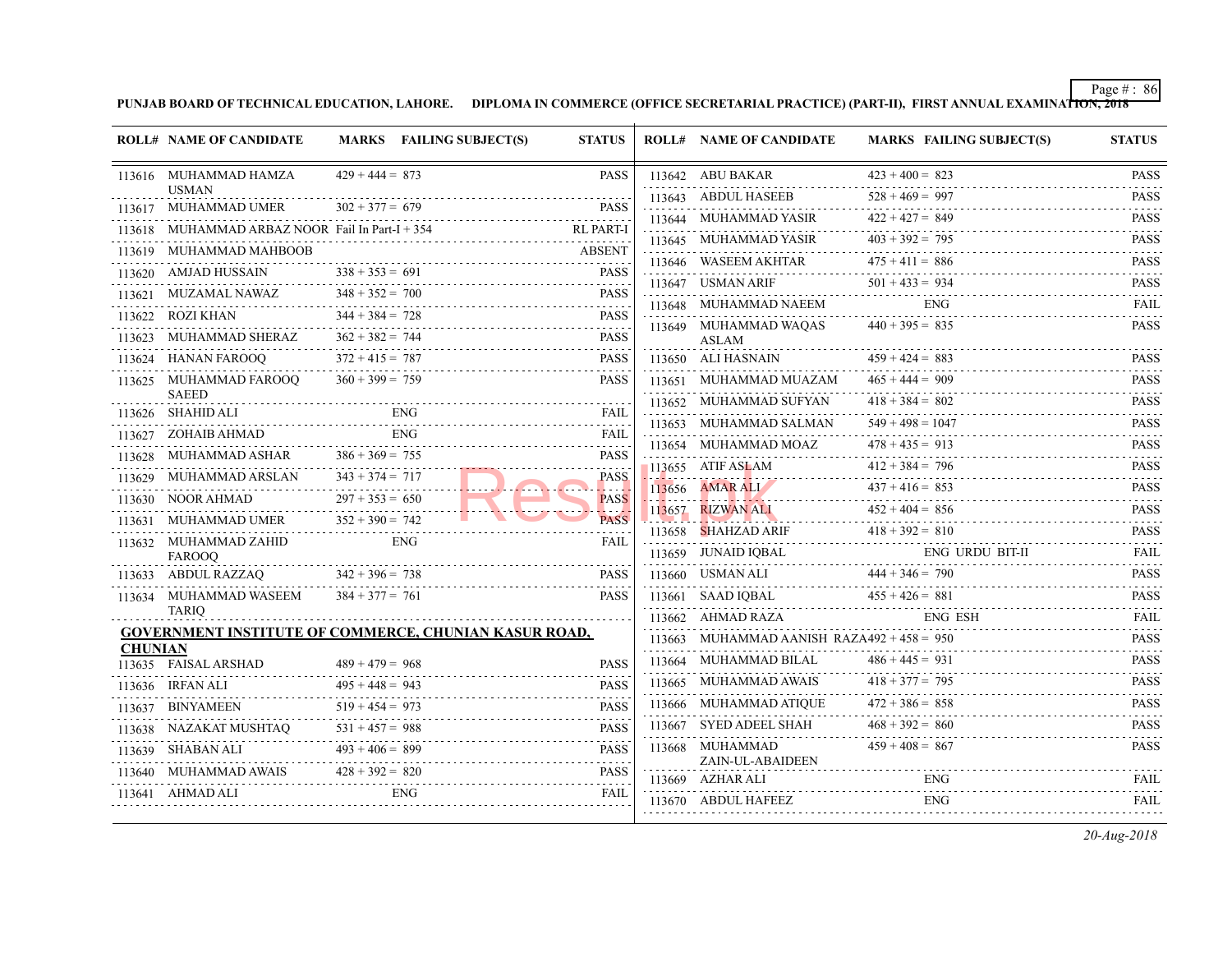| <b>ROLL# NAME OF CANDIDATE</b>                                    |                       | MARKS FAILING SUBJECT(S) | <b>STATUS</b>                         | <b>ROLL# NAME OF CANDIDATE</b>                                                        | <b>MARKS FAIL</b> |
|-------------------------------------------------------------------|-----------------------|--------------------------|---------------------------------------|---------------------------------------------------------------------------------------|-------------------|
| 113671 MUDASSAR SHARIF                                            | Fail In Part-I $+353$ |                          | RL PART-I                             | 113700 WAQAS KHALID                                                                   | $401 + 374 = 775$ |
| 113672 MUHAMMAD RIZWAN                                            | $457 + 444 = 901$     |                          | <b>PASS</b>                           | 113701 MUHAMMAD KALEEM                                                                | $408 + 374 = 782$ |
| 113673 ALI RAZA                                                   |                       |                          | FAIL                                  | 113702 IMRAN ALI                                                                      | ENG.              |
| 113674 ALI SHAN $467 + 440 = 907$ PASS                            |                       |                          | <b>PASS</b>                           | 113703 AURANG ZAIB                                                                    | <b>ENG</b>        |
| 113675 ALI RAZA ENG BIT-II FAIL                                   |                       |                          | FAIL                                  | 113704 SHAHZADA ASHFAQ AHMAD                                                          | <b>ENG</b>        |
| 113676 ISRAR AHMAD $401 + 381 = 782$                              |                       |                          | <b>PASS</b>                           | 113705 MUHAMMAD FIAZ $436 + 403 = 839$                                                |                   |
| 113677 MUHAMMAD HUZAFA                                            |                       | ENG                      | FAIL                                  | 113706 GHULAM MUSTAFA                                                                 | <b>ENG</b>        |
| $425 + 410 = 835$<br>113678 BILAL AHMAD                           |                       |                          | <b>PASS</b>                           | 113707 MUHAMMAD ANIS ISHAQ $421 + 434 = 855$                                          |                   |
| 113679 MOHSIN MEHMOOD ENG ESH                                     |                       |                          | FAIL                                  | 113708 MUHAMMAD ARSLAN RAZA389 + 390 = 779                                            |                   |
| 113680 AZAM MUKHTAR $438 + 410 = 848$                             |                       |                          | <b>PASS</b>                           | 113709 MUHAMMAD YASIR SIRAJ $364 + 412 = 776$                                         |                   |
| 113681 MUHAMMAD HASSAAN BIN 383 + 402 = 785<br><b>ZAHEER KHAN</b> |                       |                          | <b>PASS</b>                           | 113710 MUHAMMAD AZAM                                                                  | ENG I             |
| 113682 MUHAMMAD AWAIS                                             | $402 + 385 = 787$     |                          | <b>PASS</b>                           | 113711 AHMAD MANZOOR                                                                  | <b>ENG</b>        |
| 113683 ABU SUFYAN MANSHA $385 + 375 = 760$                        |                       |                          | <b>PASS</b><br>PASS                   | 113712 MUHAMMAD AHMAD ZAIN                                                            | <b>ENG</b>        |
| 113684 MUHAMMAD AMIR                                              |                       | <b>ENG</b>               | FAIL                                  | 113713 NOOR MUHAMMAD                                                                  | <b>ENG</b>        |
| 113685 ALI AHMAD ESH<br>113685 ALI AHMAD                          |                       |                          | <b>FAIL</b>                           | 113714 WARIS ALI $392 + 384 = 776$                                                    |                   |
| 113686 USMAN GHANI                                                |                       | ESH                      | .<br><b>FAIL</b>                      | $113715$ NAVEED SHAHZADA $424 + 442 = 866$                                            |                   |
| $372 + 341 = 713$<br>113687 YASIR ALI                             |                       |                          | للمستحدث<br><b>PASS</b>               | $113716$ MUHAMMAD SALEEM JOYA 383 + 384 = 767                                         |                   |
| 113688 MUHAMMAD SALEEM $446 + 429 = 875$                          |                       |                          | <b>PASS</b>                           | 113717 BASIT ALI                                                                      | CS.               |
| 113689 ALI HUSNAIN                                                | $420 + 419 = 839$     |                          | $420 + 419 = 839$ PASS                | 113718 MUHAMMAD MUSTAFA                                                               | ENG.              |
| 113690 MUHAMMAD IDREES $447 + 400 = 847$                          |                       |                          | <b>PASS</b><br>PASS                   | 113719 SAIF ULLAH $380 + 359 = 739$<br>113720 MUHAMMAD HABIB                          | $384 + 392 = 776$ |
| 113691 MUHAMMAD ATTEEQ $366 + 393 = 759$                          |                       |                          | <b>PASS</b>                           |                                                                                       |                   |
| 113692 SHAH ZAIB                                                  |                       | ENG                      | FAIL                                  | 113721 MUHAMMAD YASIR $401 + 422 = 823$<br>113722 ANEES TAHIR $343 + 382 = 725$       |                   |
| 113693 MAZHAR ABBAS $385 + 386 = 771$                             |                       |                          | <b>PASS</b><br>$385 + 386 = 771$ PASS |                                                                                       |                   |
| 113694 MUHAMMAD TAHIR $460 + 415 = 875$                           |                       |                          | PASS                                  | 113723 ARSHAD ALI<br>113724 ARSLAN HAIDER FAYYAZ Fail In Part-I + 3                   | $349 + 371 = 720$ |
| 113695 MUHAMMAD ARSLAN $482 + 422 = 904$                          |                       |                          | <b>PASS</b>                           | 113725 MUHAMMAD AZHAR                                                                 | $407 + 435 = 842$ |
| 113696 SARMAD SHOUKAT $401 + 434 = 835$ PASS                      |                       |                          | <b>PASS</b>                           |                                                                                       |                   |
| 113697 ABDUL MATEEN $403 + 369 = 772$                             |                       |                          | PASS                                  | 113726 BABIR ALI $378 + 410 = 788$                                                    |                   |
| 113698 SAMI ULLAH $415 + 414 = 829$                               |                       |                          | <b>PASS</b>                           | 113727 RAZWAN UMAR $411 + 445 = 856$<br>113728 SYED DILAWAR HUSSAIN $422 + 448 = 870$ |                   |
| 113699 ABID ALI                                                   | $440 + 449 = 889$     |                          | <b>PASS</b>                           | <b>GILLANI</b>                                                                        |                   |
|                                                                   |                       |                          |                                       |                                                                                       |                   |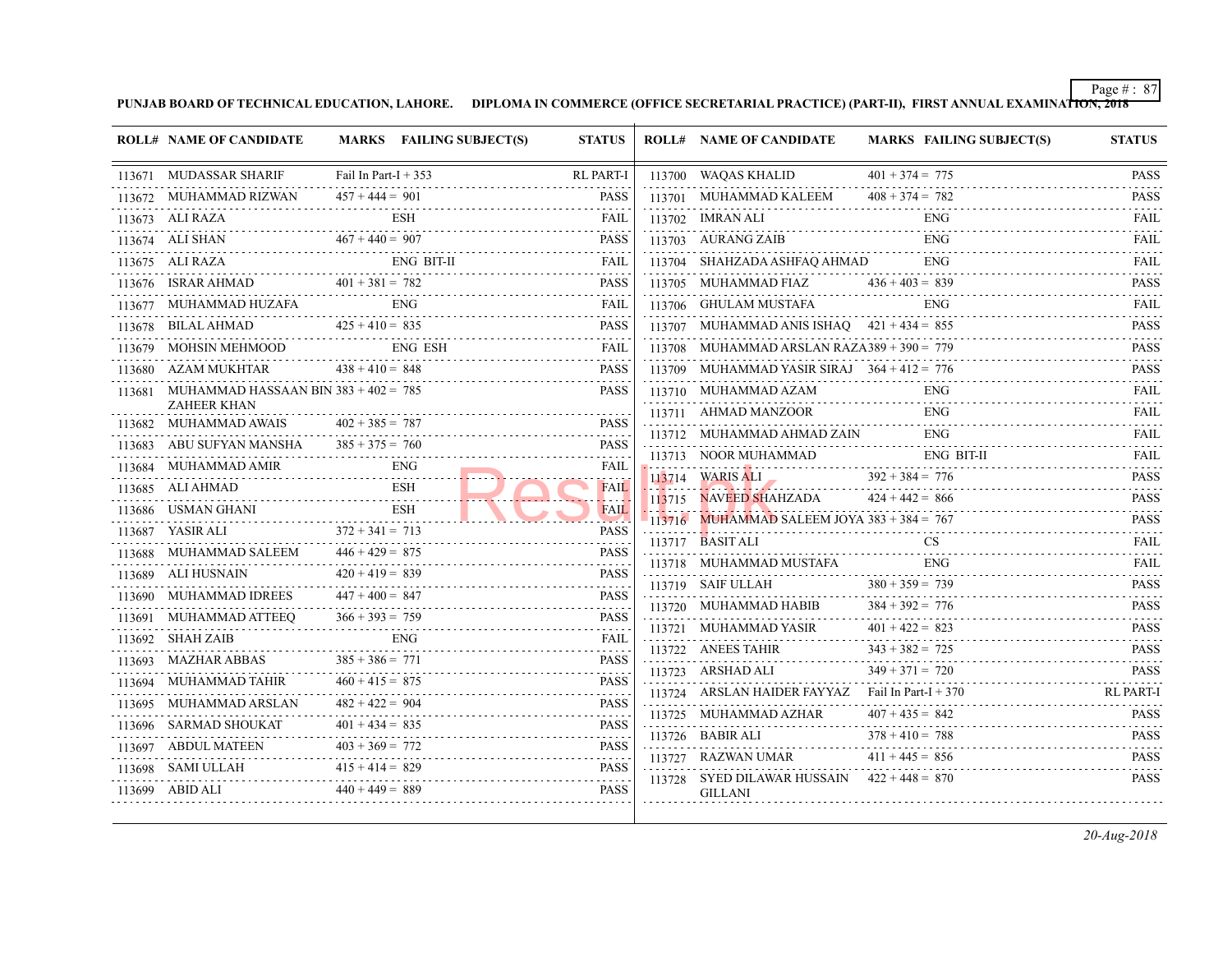|                | <b>ROLL# NAME OF CANDIDATE</b>                               |                       | MARKS FAILING SUBJECT(S)      | <b>STATUS</b>                                                                                                                                                                                                | <b>ROLL# NAME OF CANDIDATE</b>              | <b>MARKS FAIL</b> |
|----------------|--------------------------------------------------------------|-----------------------|-------------------------------|--------------------------------------------------------------------------------------------------------------------------------------------------------------------------------------------------------------|---------------------------------------------|-------------------|
|                | 113729 JAWAD RASOOL                                          | $405 + 418 = 823$     |                               | <b>PASS</b>                                                                                                                                                                                                  | 113757 MUHAMMAD SHEHZAD                     | <b>ENG</b>        |
|                | 113730 HAMZA MUSTAFA $422 + 434 = 856$                       |                       |                               | <b>PASS</b>                                                                                                                                                                                                  | 113758 RASHID IRSHAD $438 + 428 = 866$      |                   |
|                | $360 + 397 = 757$<br>113731 WAJID ALI                        |                       |                               | <b>PASS</b>                                                                                                                                                                                                  | 113759 AHMAD MATEEN                         | ENG               |
|                | 113732 UMAIR ASGHAR $407 + 408 = 815$ PASS                   |                       |                               |                                                                                                                                                                                                              | 113760 ZEESHAN ABID $427 + 376 = 803$       |                   |
|                | 113733 SEEMARIAZ $437 + 444 = 881$                           |                       |                               | <b>PASS</b>                                                                                                                                                                                                  | 113761 ZAHID ASHRAF $379 + 384 = 763$       |                   |
|                | 113734 KHADIJA NOREEN $407 + 429 = 836$ PASS                 |                       |                               | <b>PASS</b>                                                                                                                                                                                                  | 113762 SHAHID ALI $415 + 397 = 812$         |                   |
|                | 113735 ATIQA ARSHAD $404 + 428 = 832$ PASS                   |                       |                               |                                                                                                                                                                                                              | 113763 NAZAQAT ALI ENC                      | ENG.              |
|                | 113736 KAMAL IQBAL Fail In Part-I + 352 RL PART-I            |                       |                               |                                                                                                                                                                                                              | 113764 NAZIM ALI                            | CS                |
|                | 113737 ABDUL WAJID ENG                                       |                       |                               | FAIL                                                                                                                                                                                                         | 113765 MUHAMMAD UZAIR $426 + 449 = 875$     |                   |
|                | $381 + 440 = 821$<br>113738 ALI AHMAD $381 + 440 = 821$ PASS |                       |                               |                                                                                                                                                                                                              | 113766 GHULAM ALI                           | <b>ENG</b>        |
|                | 113739 MUHAMMAD HAFEEZ $395 + 383 = 778$                     |                       |                               | <b>PASS</b>                                                                                                                                                                                                  | 113767 MUHAMMAD NAEEM $398 + 347 = 745$     |                   |
|                | 113740 MOHSIN ALI                                            | $370 + 379 = 749$     | IN ALI $370 + 379 = 749$ PASS |                                                                                                                                                                                                              | ASLAM<br>113768 AMIR FAROOQ                 | ENG               |
|                | 113741 SHEHROSE ARSHAD $353 + 373 = 726$ PASS                |                       |                               |                                                                                                                                                                                                              | 113769 HAMAYOUN ARSHAD $409 + 338 = 747$    |                   |
|                | 113742 MUHAMMAD AZAM $416 + 374 = 790$                       |                       |                               | <b>PASS</b>                                                                                                                                                                                                  | 113770 NISAR IQBAL                          | $363 + 363 = 726$ |
|                | 113743 SAIF UR REHMAN $334 + 350 = 684$                      |                       |                               | <b>PASS</b>                                                                                                                                                                                                  |                                             | BIT-I             |
|                | 113744 ALI HAIDER ENG                                        |                       |                               | <b>FAIL</b><br>.                                                                                                                                                                                             | 113771 MUHAMMAD USMAN<br>113772 RAMEEZ RAJA | <b>ENG</b>        |
|                | 113745 ALI RAZA $348 + 370 = 718$                            |                       |                               | <b>PASS</b>                                                                                                                                                                                                  | RAMEEZ RAJA EN<br>113773 FARHAN ASGHAR      | <b>ENG</b>        |
|                | 113746 RIZWAN BARKAT ENG PE                                  |                       |                               | FAIL<br>$\mathcal{L}^{\mathcal{A}}\left( \mathcal{A}^{\mathcal{A}}\right) \mathcal{A}^{\mathcal{A}}\left( \mathcal{A}^{\mathcal{A}}\right) \mathcal{A}^{\mathcal{A}}\left( \mathcal{A}^{\mathcal{A}}\right)$ | 113774 MUHAMMAD IMRAN                       | <b>ENG</b>        |
|                | 113747 ZEESHAN MAQBOOL $337 + 345 = 682$ PASS                |                       |                               |                                                                                                                                                                                                              | 113775 MUHAMMAD UMAIR                       | <b>ENG</b>        |
|                | $327 + 351 = 678$<br>113748 ARSLAN                           |                       |                               | <b>PASS</b>                                                                                                                                                                                                  | AHMAD                                       |                   |
|                | 113749 MUHAMMAD FAISAL $320 + 350 = 670$                     |                       |                               | <b>PASS</b>                                                                                                                                                                                                  | 113776 SALMAN SHER KHAN                     | <b>ENG</b>        |
|                | 113750 ZEESHAN SHABIR $357 + 360 = 717$                      |                       | IR $357 + 360 = 717$          | <b>PASS</b>                                                                                                                                                                                                  | 113777 SHOAIB IQBAL $508 + 451 = 959$       |                   |
|                |                                                              |                       |                               | FAIL                                                                                                                                                                                                         | 113778 ABU SUFYAN CS                        | CS.               |
|                | 113752 MUHAMMAD AKRAM ENG                                    |                       |                               | <b>FAIL</b>                                                                                                                                                                                                  | 113779 MUSWAR ALI                           | <b>ENG</b>        |
|                | <b>I.A.S COMMERCE COLLEGE, EXCHANGE ROAD NEAR BUS STOP,</b>  |                       |                               |                                                                                                                                                                                                              | 113780 MUHSAN IQBAL 397 + 384 = 781         |                   |
| <b>CHUNIAN</b> |                                                              |                       |                               |                                                                                                                                                                                                              |                                             | <b>ENG</b>        |
|                | 113753 ALI RAZA                                              |                       | $337 + 360 = 697$ PASS        | <b>PASS</b>                                                                                                                                                                                                  | 113782 ALI SHOKAT 388 + 327 = 715           |                   |
|                | $443 + 409 = 852$<br>113754 ARIF ALI                         |                       | $443 + 409 = 852$ PASS        | <b>PASS</b>                                                                                                                                                                                                  | 113783 MOEEB TAHIR ESH                      | ESH               |
|                | 113755 MUHAMMAD AKRAM                                        | Fail In Part-I $+374$ |                               | RL PART-I                                                                                                                                                                                                    | 113784 SAJID ALI $357 + 332 = 689$          |                   |
|                | 113756 MUHAMMAD ISHFAQ                                       |                       | $399 + 377 = 776$ PAS         | <b>PASS</b>                                                                                                                                                                                                  | 113785 MUDASSAR HUSSAIN                     | <b>ENG</b>        |
|                |                                                              |                       |                               |                                                                                                                                                                                                              |                                             |                   |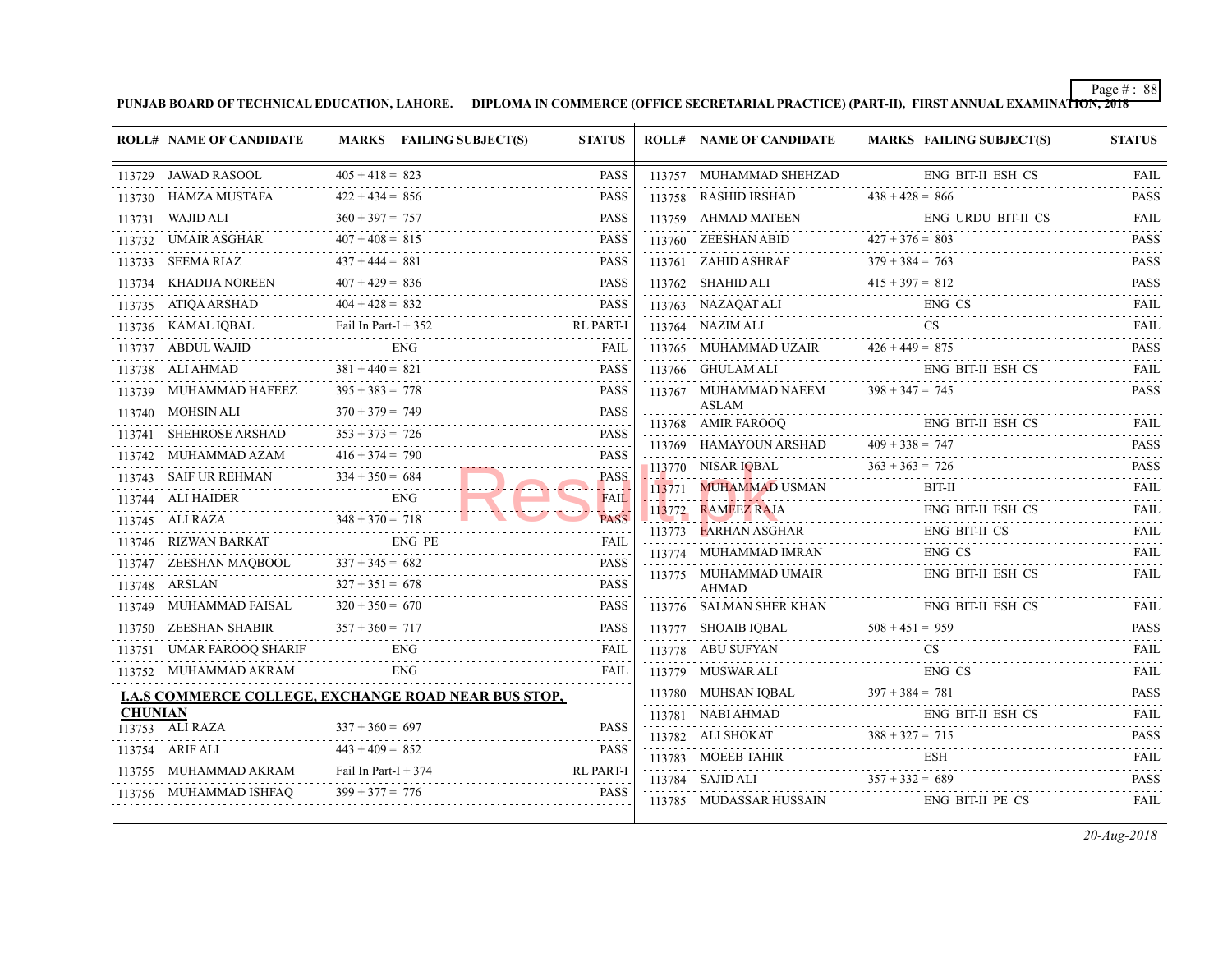| <b>ROLL# NAME OF CANDIDATE</b>                                                                                                                                                                                                                                                                                                                                         |          | MARKS FAILING SUBJECT(S)             | <b>STATUS</b>    | <b>ROLL# NAME OF CANDIDATE</b>                                                                                                    | <b>MARKS FAIL</b> |
|------------------------------------------------------------------------------------------------------------------------------------------------------------------------------------------------------------------------------------------------------------------------------------------------------------------------------------------------------------------------|----------|--------------------------------------|------------------|-----------------------------------------------------------------------------------------------------------------------------------|-------------------|
| 113786 SHABBIR AHMAD                                                                                                                                                                                                                                                                                                                                                   | $BIT-II$ |                                      | FAIL             | 113814 ABID MEHMOOD                                                                                                               | <b>CS</b>         |
|                                                                                                                                                                                                                                                                                                                                                                        |          |                                      |                  | 113815 HASEEB UMER $400 + 379 = 779$                                                                                              |                   |
| $\textbf{113788}\quad \textbf{MUHAMMAD AZAM}\qquad \qquad \textbf{ENG BIT-II ESH PE CS}$                                                                                                                                                                                                                                                                               |          |                                      | FAIL             |                                                                                                                                   | ESH               |
| 113789 ABU BAKAR SIDDIQ ENG CS FAIL                                                                                                                                                                                                                                                                                                                                    |          |                                      |                  | 113817 ABID ALI $339 + 382 = 721$                                                                                                 |                   |
| $\begin{tabular}{ll} 113790 & REHAN MUSHTAQ & \hspace{0.3cm} \textbf{ENG} \hspace{0.3cm} \textbf{FAIL} \end{tabular}$                                                                                                                                                                                                                                                  |          |                                      | FAIL             | 113818 ABU SUFYAN $409 + 445 = 854$                                                                                               |                   |
| 113791 ZAKRIA BASHIR 293 + 333 = 626 PASS                                                                                                                                                                                                                                                                                                                              |          |                                      |                  | 113819 MUHAMMAD HAMZA                                                                                                             | CS.               |
| 113792 MUHAMMAD ZESHAN $316 + 315 = 631$ PASS                                                                                                                                                                                                                                                                                                                          |          |                                      |                  | YOUSAF                                                                                                                            |                   |
| $\begin{tabular}{ll} 113793 & \text{ANS NAZEER} & \text{ENG} & \text{FAIL} \end{tabular}$<br>113793 ANS NAZEER                                                                                                                                                                                                                                                         |          |                                      | FAIL             | 113820 ADNAN MASIH $372 + 382 = 754$                                                                                              | ENG               |
| $113794 \quad \text{SHAKEEL KHALID} \qquad 356 + 403 = 759 \qquad \text{PASS} \qquad 113795 \quad \text{NASIR BILAL} \qquad 318 + 367 = 685 \qquad \text{PASS} \qquad 113795 \qquad \text{NASIR BILAL} \qquad 318 + 367 = 685 \qquad \text{PASS} \qquad 113795 \qquad \text{PASS} \qquad 113796 \qquad 113796 \qquad 113797 \qquad 113798 \qquad 113799 \qquad 113799$ |          |                                      |                  | $113821$ NAZIM ALI EN                                                                                                             | <b>ENG</b>        |
|                                                                                                                                                                                                                                                                                                                                                                        |          |                                      |                  | 113822 MUZAFAR IQBAL ENG                                                                                                          |                   |
| 113796 MUHAMMAD UWAIS $304 + 314 = 618$ PASS PASS                                                                                                                                                                                                                                                                                                                      |          |                                      |                  | $\begin{tabular}{ll} \hline 113823 & RASHID LIAQAT & ESH \\ \hline 113824 & SHEROZ ALI & 413 + 357 = 770 \\ \hline \end{tabular}$ |                   |
|                                                                                                                                                                                                                                                                                                                                                                        |          |                                      |                  |                                                                                                                                   |                   |
| 113797 SHABIR AHMAD ESH FAIL<br>113798 KHALID RASHEED 368 + 352 = 720 PASS<br>2011 - THE TRIM THE SERIES TO THE TRIM THE TRIM THE TRIM THE TRIM THE TRIM THE TRIM THE TRIM THE TRIM THE TRI                                                                                                                                                                            |          |                                      |                  | 113825 GHULAM FATIMA $376 + 340 = 716$                                                                                            | <b>ENG</b>        |
| 113799 MUHAMMAD SAIM $322 + 343 = 665$ PASS                                                                                                                                                                                                                                                                                                                            |          |                                      | PASS             | 113826 MUBARAK ALI ENG                                                                                                            | <b>ENG</b>        |
| 113800 AMEER HAMZA                                                                                                                                                                                                                                                                                                                                                     | ENG      |                                      | <b>FAIL</b>      | 113828 MUHAMMAD USAMA ILYAS $394 + 369 = 763$                                                                                     |                   |
| <b>MODEL COLLEGE, 9/A CHANGA MANGA ROAD, CHUNIAN</b>                                                                                                                                                                                                                                                                                                                   |          |                                      |                  | 113829 ASIF BOURAT                                                                                                                | ESH               |
| 113801 ATTIQ UR REHMAN                                                                                                                                                                                                                                                                                                                                                 |          |                                      | <b>FULL FAIL</b> | 113829 ASIF BOURAT ESH<br>113830 <b>KASHIF BOURAT</b> $350 + 353 = 703$                                                           |                   |
| 113802 MUHAMMAD TALHA                                                                                                                                                                                                                                                                                                                                                  |          | <b>ENG ESH</b>                       | FAIL             | 113831 AHMAD MUSTAFA                                                                                                              | ESH               |
| 113803 AHSAN SULEMAN $386 + 369 = 755$                                                                                                                                                                                                                                                                                                                                 |          |                                      | <b>PASS</b>      |                                                                                                                                   | <b>ENG</b>        |
| 113804 SIKANDAR ARSHAD $348 + 356 = 704$ PASS                                                                                                                                                                                                                                                                                                                          |          |                                      | <b>PASS</b>      | 113832 ALI RAZA ENG                                                                                                               | ENG               |
| 113805 SAJID ALI                                                                                                                                                                                                                                                                                                                                                       |          | The Real ENG PE                      |                  | 113833 MUHAMMAD AFZAL<br>113834 ISTIKHAR AHMAD ESE                                                                                | ESH               |
| 113806 MUHAMMAD SHOAIB<br>AFZAL                                                                                                                                                                                                                                                                                                                                        |          | ENG PE CS                            | FAIL             | 113835 ADNAN SHAHZAD                                                                                                              | <b>ENG</b>        |
| 113807 SANA KHALIQ SALEEM $360 + 360 = 720$                                                                                                                                                                                                                                                                                                                            |          | $\text{PASE}$ $360 + 360 = 720$ PASS | <b>PASS</b>      | 113836 MUHAMMAD RIZWAN                                                                                                            | <b>ENG</b>        |
| 113808 KHURRAM ADNAN $340 + 381 = 721$                                                                                                                                                                                                                                                                                                                                 |          | RRAM ADNAN 340 + 381 = 721 PASS      | PASS             | MUSTAFA                                                                                                                           | <b>ENG</b>        |
| 113809 MUHAMMAD WAQAS ESH PE CS FAIL                                                                                                                                                                                                                                                                                                                                   |          |                                      |                  | 113837 ABDUL QAYYUM EN<br>113838 WALEED RAZA                                                                                      | ENG               |
| 113810 RIZWAN AHMAD $372 + 407 = 779$ PASS                                                                                                                                                                                                                                                                                                                             |          |                                      | <b>PASS</b>      |                                                                                                                                   | <b>ENG</b>        |
| 113811 AMEER FAAZAL ENG CS FAIL ENGLES                                                                                                                                                                                                                                                                                                                                 |          |                                      |                  | 113839 MOHSAN RAZZAQ ENC<br>113840 MUHAMMAD IMRAN $319 + 376 = 695$                                                               |                   |
| 113812 AMEER HAMZA $446 + 443 = 889$ PASS                                                                                                                                                                                                                                                                                                                              |          |                                      |                  | 113841 ALI HASSAN $309 + 371 = 680$                                                                                               |                   |
| 113813 MAQSOOD ALAM $364 + 387 = 751$<br>3813 MAQSOOD ALAM $364 + 387 = 751$ PASS                                                                                                                                                                                                                                                                                      |          |                                      |                  | 113842 MUHAMMAD WAQAS                                                                                                             | <b>ENG</b>        |
|                                                                                                                                                                                                                                                                                                                                                                        |          |                                      |                  |                                                                                                                                   |                   |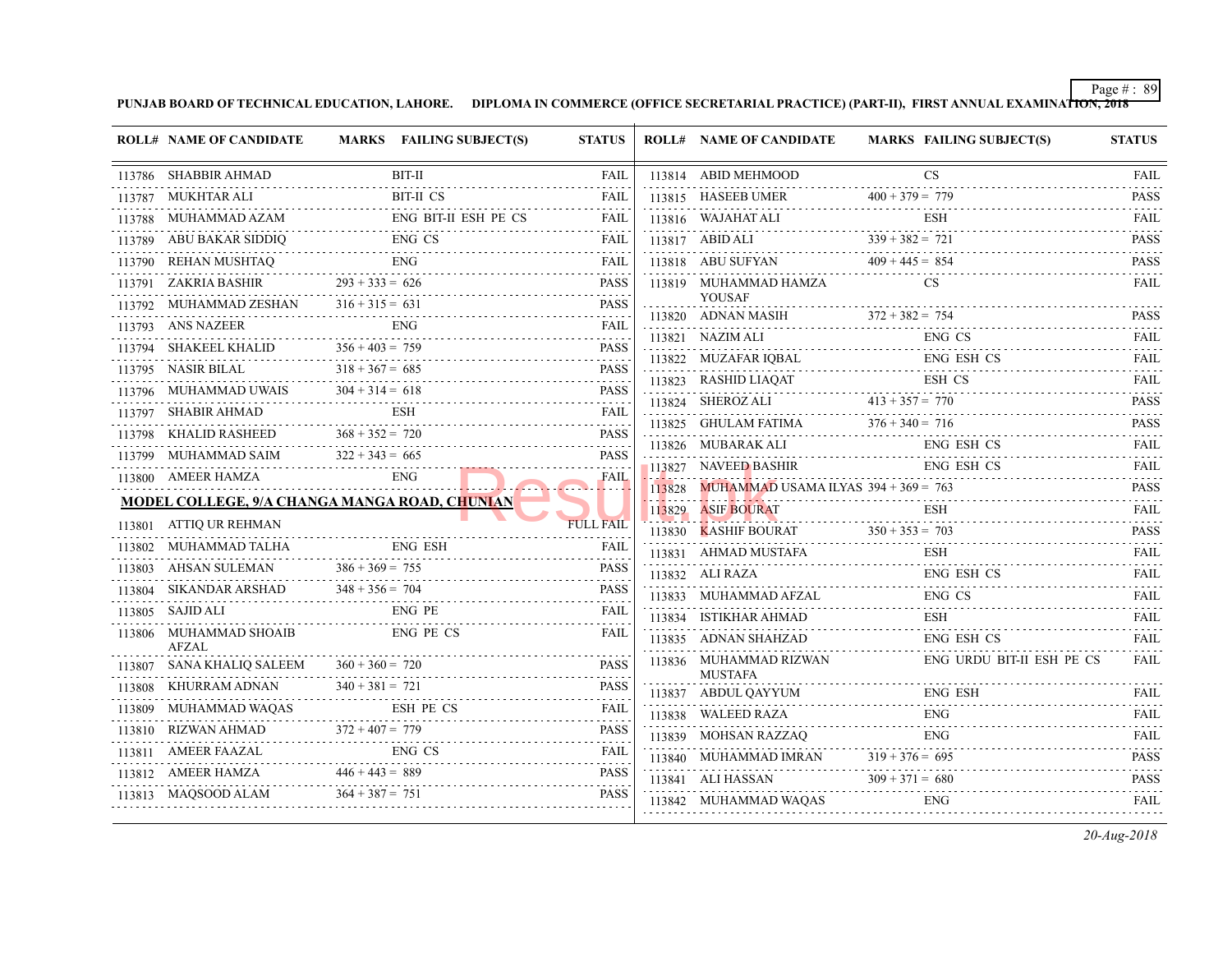|                 | <b>ROLL# NAME OF CANDIDATE</b>                             |                   | MARKS FAILING SUBJECT(S)                                                                     | <b>STATUS</b> |      | <b>ROLL# NAME OF CANDIDATE</b>                 | <b>MARKS FAIL</b> |
|-----------------|------------------------------------------------------------|-------------------|----------------------------------------------------------------------------------------------|---------------|------|------------------------------------------------|-------------------|
|                 | 113843 WASEEM MUSHTAO                                      |                   | ENG                                                                                          | <b>FAIL</b>   |      | 113869 HAROON HASHIM                           | <b>ENG</b>        |
|                 |                                                            |                   | 113844 GHULAM RASOOL ENG FAIL                                                                |               |      | 113870 AHMAD NAWAZ                             | <b>ENG</b>        |
|                 | 113845 ALI ASLAM                                           |                   | ENG-                                                                                         | FAIL          |      | 113871 NALAIN ABBAS                            | <b>ENG</b>        |
|                 |                                                            |                   | 113846 ZEESHAN ASHRAF $333 + 375 = 708$ PASS                                                 |               |      | 113872 MUHAMMAD SHAHID                         | <b>ENG</b>        |
|                 | 113847 USAMA TAHIR                                         |                   | 113847 USAMA TAHIR ENG FAIL                                                                  |               |      | <b>NAZEER</b><br>113873 MUHAMMAD USAMA         | ESH               |
|                 |                                                            |                   |                                                                                              |               |      | 113874 MUHAMMAD IJAZ $375 + 418 = 793$         |                   |
|                 |                                                            |                   | 113848 SHAHID IQBAL ENG FAIL PASS SHAHID IQBAL ENG FAIL PASS SHAHID IQBAL ENG FAIL PASS PASS |               |      |                                                |                   |
|                 | $360 + 376 = 736$<br>113850 ADIL HAFEEZ                    |                   |                                                                                              | <b>PASS</b>   |      | 113875 MUHAMMAD IMRAN $365 + 417 = 782$        | ESH               |
|                 | 113851 JUNAID ASHRAF                                       |                   | <b>ENG</b>                                                                                   | FAIL          |      | 113876 ALI AHMAD ESH                           | <b>ENG</b>        |
|                 |                                                            |                   | <b>GOVERNMENT INSTITUTE OF COMMERCE, MAIN BHAKKAR ROAD,</b>                                  |               |      | 113877 SHERAZ ARSHAD ENG<br>113878 IMRAN NAZIR | <b>ENG</b>        |
|                 | <b>DARYA KHAN</b><br>113852 MUHAMMAD AHMAR                 | $394 + 376 = 770$ |                                                                                              | <b>PASS</b>   |      | <b>GOVERNMENT COLLEGE OF COMMERCE, I</b>       |                   |
|                 | 113853 ABDUL HAKEEM $361 + 398 = 759$                      |                   |                                                                                              | <b>PASS</b>   | KHAN |                                                |                   |
|                 | 113854 DANISH ZULFIQAR                                     |                   | ESH                                                                                          | <b>FAIL</b>   |      | 113879 MUAIN AKHTAR                            | <b>URD</b>        |
|                 | 113855 MUZAMMIL HASSAN $426 + 442 = 868$                   |                   |                                                                                              | PASS          |      | 113880 MUHAMMAD SHAHZAD $480 + 461 = 941$      | CS                |
|                 | 113856 MUHAMMAD REHAN $407 + 364 = 771$                    |                   |                                                                                              | <b>PASS</b>   |      | 113881 MUHAMMAD SHABAN                         | $430 + 431 = 861$ |
|                 | <b>DANISH</b>                                              |                   |                                                                                              |               |      | $113882$ MUHAMMAD FARHAN AYUB421 + 388 = 809   |                   |
|                 | 113857 SHEHZADA AZIZ UL $431 + 457 = 888$<br><b>REHMAN</b> |                   |                                                                                              | <b>PASS</b>   |      | 113883 MUHAMMAD FAISAL                         | $434 + 463 = 897$ |
|                 | 113858 MUHAMMAD ARSALAN $428 + 443 = 871$                  |                   |                                                                                              | <b>PASS</b>   |      | 113884 USAMA AYUB $414 + 431 = 845$            |                   |
|                 | 113859 WAQAR HAIDER $398 + 420 = 818$                      |                   |                                                                                              | <b>PASS</b>   |      | 113885 JAMSHAID                                | <b>ENG</b>        |
|                 |                                                            |                   | <b>GOVERNMENT INSTITUTE OF COMMERCE, NEAR POST OFFICE,</b>                                   |               |      | 113886 MUHAMMAD BILAL $384 + 366 = 750$        |                   |
| <b>DEPALPUR</b> |                                                            |                   |                                                                                              |               |      | 113887 WAJID HUSSAIN $414 + 391 = 805$         |                   |
|                 | 113860 TANVEER TABASAM ENG ESH CS                          |                   |                                                                                              | FAIL          | .    | 113888 MUHAMMAD RAMZAN $390 + 386 = 776$       |                   |
|                 | 113861 EJAZ HUSSAIN                                        | $461 + 440 = 901$ | PASS<br>                                                                                     | <b>PASS</b>   |      | 113889 MUHAMMAD ASGHAR                         | $426 + 421 = 847$ |
|                 | 113862 MUHAMMAD ISMAEEL                                    | $372 + 400 = 772$ |                                                                                              | <b>PASS</b>   |      | 113890 MUHAMMAD ARBAB                          | $409 + 396 = 805$ |
| 113863          | YASSIR HASSAN                                              | $432 + 414 = 846$ |                                                                                              | <b>PASS</b>   |      | 113891 MUHAMMAD HUSSAIN                        | <b>CS</b>         |
|                 |                                                            |                   | 113864 MUHAMMAD AZAM $387 + 373 = 760$ PASS                                                  |               |      | 113892 MUHAMMAD JAHANGIR                       | $414 + 411 = 825$ |
| 113865          | TANVIR RAZA                                                |                   | ENG CS<br>ZA ENG CS FAIL                                                                     | FAIL          |      | 113893 MUHAMMAD KASHIF                         | $406 + 345 = 751$ |
|                 | 113866 HAFIZ ABDULLAH MIRAJ $408 + 401 = 809$              |                   |                                                                                              | <b>PASS</b>   |      | <b>NAZEER</b>                                  |                   |
|                 | 113867 AHMAD RAZA                                          |                   | ENG-                                                                                         | <b>FAIL</b>   |      | 113894 ZIA ULLAH                               | $411 + 418 = 829$ |
|                 | 113868 ARBAZ TARIQ                                         |                   | ENG                                                                                          | FAIL          |      | 113895 MUHAMMAD SHARIF                         | $393 + 386 = 779$ |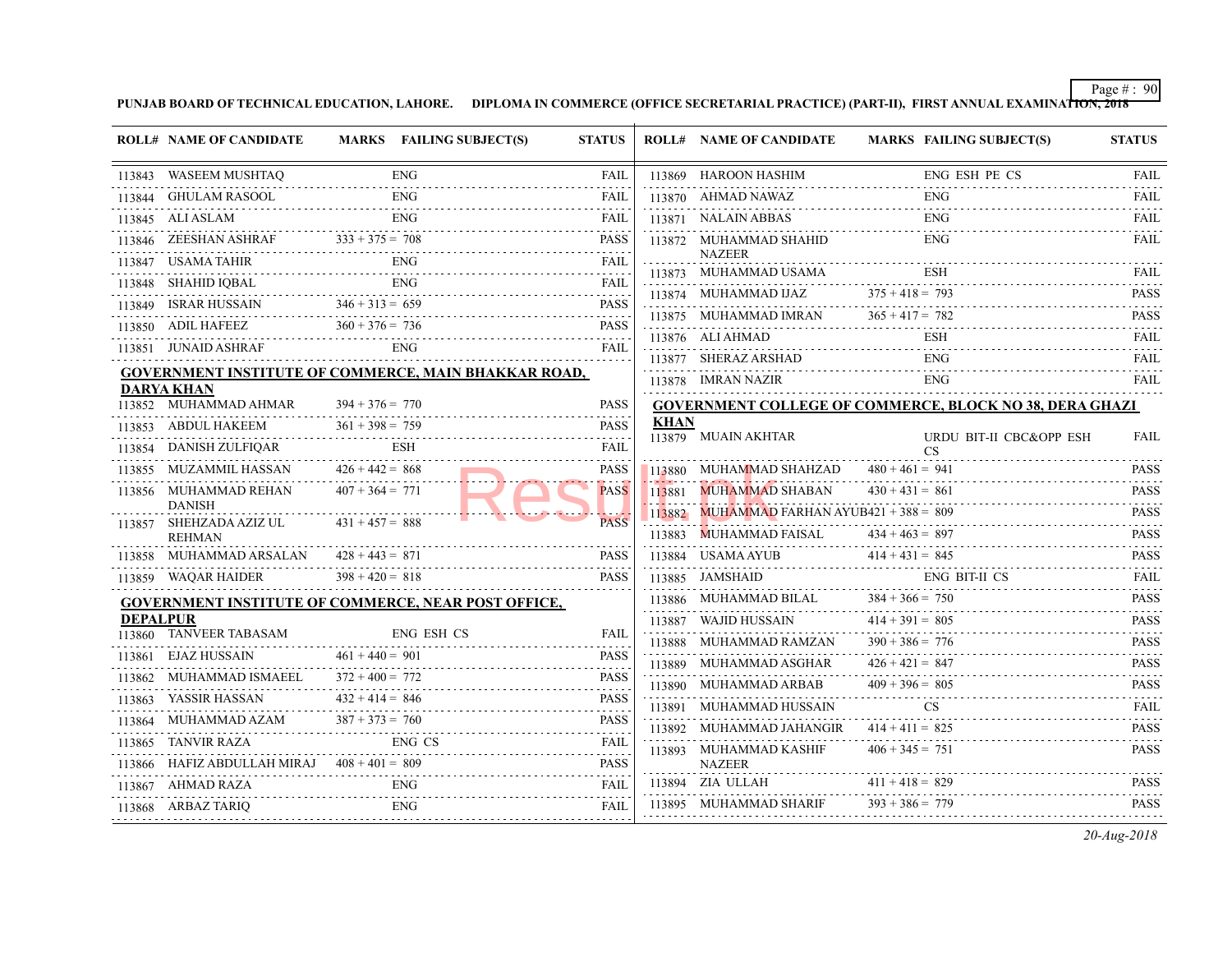| <b>ROLL# NAME OF CANDIDATE</b>                                                        |                   | MARKS FAILING SUBJECT(S)               | <b>STATUS</b>                                                                                                                                                                        | <b>ROLL# NAME OF CANDIDATE</b>                        | <b>MARKS FAIL</b> |
|---------------------------------------------------------------------------------------|-------------------|----------------------------------------|--------------------------------------------------------------------------------------------------------------------------------------------------------------------------------------|-------------------------------------------------------|-------------------|
| 113896 MUHAMMAD SARFRAZ                                                               | $428 + 394 = 822$ |                                        | <b>PASS</b>                                                                                                                                                                          | 113925 MUHAMMAD ASIF                                  | $404 + 434 = 838$ |
| 113897 MUHAMMAD MUNAWAR CS FAIL                                                       |                   |                                        | FAIL                                                                                                                                                                                 | 113926 ASIF FARID                                     | ENG.              |
| 113898 NAVEED AHMAD SAJID                                                             |                   | $\overline{S}$ SH PE CS                | FAIL                                                                                                                                                                                 | 113927 MUNIR AHMAD $403 + 344 = 747$                  |                   |
| 113899 MUHAMMAD ATIF $390 + 368 = 758$                                                |                   | $390 + 368 = 758$ PASS                 |                                                                                                                                                                                      | 113928 MUHAMMAD KALEEM                                | ENG               |
| 113900 MUHAMMAD WASEEM $368 + 369 = 737$ PASS                                         | $368 + 369 = 737$ |                                        |                                                                                                                                                                                      | 113929 MUHAMMAD KHALID                                | $469 + 477 = 946$ |
| 113901 MUHAMMAD AKHTAR                                                                |                   |                                        | FAIL                                                                                                                                                                                 | 113930 AHMAD HANIF 391 + 3                            | $391 + 378 = 769$ |
| 113902 ZAIN SAJJAD                                                                    |                   |                                        | FAIL<br>$\mathcal{L}^{\mathcal{A}}\left( \mathcal{L}^{\mathcal{A}}\left( \mathcal{L}^{\mathcal{A}}\right) \right) =\mathcal{L}^{\mathcal{A}}\left( \mathcal{L}^{\mathcal{A}}\right)$ | 113931 MUHAMMAD ATIF                                  | $428 + 433 = 861$ |
| 113903 MUHAMMAD KALEEM CS FAIL                                                        |                   |                                        | FAIL                                                                                                                                                                                 | MALGHANI<br>113932 MUHAMMAD SADIO                     | $444 + 465 = 909$ |
| 113904 MOHAMMAD HASEEB                                                                |                   | TAD HASEEB CS FAIL                     | FAIL                                                                                                                                                                                 | 113933 MUHAMMAD NADIR AZAZ $415 + 439 = 854$          |                   |
| 113905 HASEEB AHMAD ENG CS FAIL ENGLATION ENGLATION FAIL<br>113905 HASEEB AHMAD       |                   |                                        | FAIL                                                                                                                                                                                 | 113934 MUHAMMAD FARHAN                                | $398 + 449 = 847$ |
| 113906 MUHAMMAD IRFAN ENG CS FAIL                                                     |                   |                                        |                                                                                                                                                                                      | <b>SHABIR</b>                                         |                   |
| 113907 MUHAMMAD AMIR                                                                  |                   | $\sum_{i=1}^{n}$ ENG CS                | FAIL                                                                                                                                                                                 | 113935 ABDUL RASHEED                                  | ENG               |
| 113908 MUHAMMAD HASSAN                                                                |                   | ASSAN CS FAIL                          | FAIL                                                                                                                                                                                 | 113936 M.ASHRAF                                       | <b>ENG</b>        |
| 113909 MUHAMMAD ILYAS AKHTAR                                                          |                   | ENG                                    | FAIL                                                                                                                                                                                 | 113937 SHAHID HUSSAIN                                 | <b>ENG</b>        |
| 113910 KASHIF MANZOOR $365 + 347 = 712$                                               |                   |                                        | <b>PASS</b>                                                                                                                                                                          | 113938 SYED SHAHAN ABBAS $417 + 375 = 792$            |                   |
| 113911 MUHAMMAD HAMZA                                                                 |                   |                                        | <b>FAIL</b><br>1.1.1.                                                                                                                                                                | 113939 MUHAMMAD SHAKIR                                | $430 + 440 = 870$ |
| 113912 MUHAMMAD SHAHBAZ $364 + 367 = 731$                                             |                   |                                        | <b>PASS</b>                                                                                                                                                                          | 113940 MUHAMMAD HAMZA                                 | $439 + 436 = 875$ |
| 113913 HAMMAD ASLAM                                                                   |                   | CS.                                    | FAIL                                                                                                                                                                                 | <b>AKASH</b><br>113941 DANIYAL AZIZ $460 + 458 = 918$ |                   |
| 113914 MUHAMMAD SHAREEF                                                               |                   | ENG BIT-II ESH PE CS                   | FAIL                                                                                                                                                                                 | 113942 MUHAMMAD ZEESHAN                               | <b>ENG</b>        |
| <b>KHAN</b>                                                                           |                   |                                        | PASS                                                                                                                                                                                 | 113943 MEESAM ALI                                     | $351 + 380 = 731$ |
| 113915 USMA SAFDAR $409 + 416 = 825$ PASS                                             |                   | ENG ESH CS                             | FAIL                                                                                                                                                                                 |                                                       | <b>CS</b>         |
| 113916 QAYYOM SHAHBAZ<br>113917 MUHAMMAD URWAH ENG ESH PE CS FAIL                     |                   | NG ESH CS                              | <b>FAIL</b>                                                                                                                                                                          | $113944 \quad \text{MUHAMMAD ATIZAZ}$                 | ESH               |
| 113918 AMANAT ULLAH ENG CS FAIL                                                       |                   |                                        | FAIL                                                                                                                                                                                 | 113945 NOUMAN RAFIQ ESI<br>113946 ABDUL HAMEED        | ESH               |
|                                                                                       |                   |                                        | <b>PASS</b>                                                                                                                                                                          | 113947 SHAHMIER UL RAHMAN                             | ESH               |
| 113919 PERVAIZ BILAL $438 + 467 = 905$<br>113920 ABBAS RAZA $427 + 437 = 864$         |                   |                                        | <b>PASS</b>                                                                                                                                                                          | 113948 MUHAMMAD KAMRAN                                | <b>ENG</b>        |
| 113921 MUHAMMAD SHAN $446 + 493 = 939$<br>113921 MUHAMMAD SHAN $446 + 493 = 939$ PASS |                   | $427 + 437 = 864$ PASS                 | <b>PASS</b>                                                                                                                                                                          | 113949 MUHAMMAD ALI                                   | <b>ENG</b>        |
| $427 + 456 = 883$<br>113922 ABDUL LATIF                                               |                   |                                        | PASS                                                                                                                                                                                 | 113950 MUHAMMAD RAMZAN $427 + 421 = 848$              |                   |
| 113923 MUHAMMAD HASNAIN $388 + 451 = 839$                                             |                   | $[ANSNAIN \t 388 + 451 = 839 \t  PASS$ |                                                                                                                                                                                      | 113951 ABDUL HASEEB                                   | $368 + 339 = 707$ |
| 113924 MUHAMMAD JAMSHAID                                                              | $458 + 494 = 952$ |                                        | <b>PASS</b>                                                                                                                                                                          | 113952 MUHAMMAD TAUQEER<br><b>SIDDIQEE</b>            | $365 + 346 = 711$ |
|                                                                                       |                   |                                        |                                                                                                                                                                                      |                                                       |                   |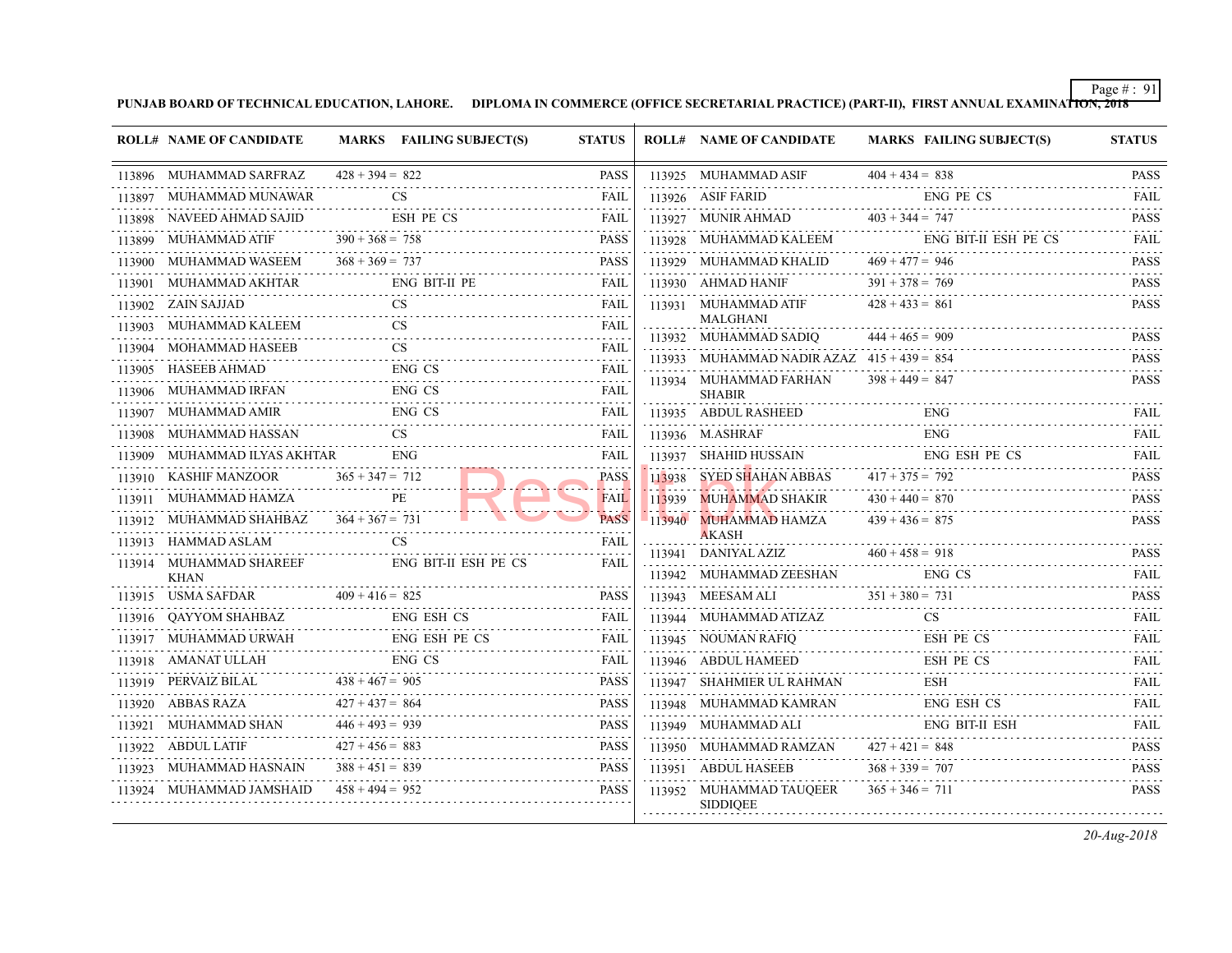|        | <b>ROLL# NAME OF CANDIDATE</b>                                        |                   | MARKS FAILING SUBJECT(S)            | <b>STATUS</b> | <b>ROLL# NAME OF CANDIDATE</b>                              | <b>MARKS FAIL</b> |
|--------|-----------------------------------------------------------------------|-------------------|-------------------------------------|---------------|-------------------------------------------------------------|-------------------|
|        | 113953 MUHAMMAD SAJID                                                 |                   | ENG ESH PE CS<br>ENG ESH PE CS FAIL | FAIL          | 113982 ATHAR FAROOQ                                         | $343 + 343 = 686$ |
|        | 113954 MUHAMMAD HUSSAIN                                               |                   | ENG CS<br>USSAIN ENG CS FAIL        | FAIL          | <b>GOVERNMENT COLLEGE OF COMMERCE, I</b>                    |                   |
|        | 113955 FAROOQ AHMAD                                                   |                   | D ENG CS EAL                        | FAIL          | FAISALABAD                                                  |                   |
|        | 113956 MUHAMMAD RIZWAN ENG BIT-II ESH PE CS FAIL                      |                   |                                     |               | 113983 MOHSIN ALI                                           | $432 + 383 = 815$ |
|        | 113957 MUHAMMAD YASIR<br>113957 MUHAMMAD YASIR ESH FAIL               |                   | ESH                                 | FAIL          | 113984 MOHSIN ALI                                           | $425 + 471 = 896$ |
|        | 113958 MUHAMMAD HANIF $400 + 391 = 791$ PASS                          |                   |                                     | <b>PASS</b>   | 113985 MUHAMMAD NOMAN TAHIR                                 | ENGI              |
|        | 113959 SAGHIR AHMAD                                                   |                   | ESH<br>AD ESH FAIL                  |               | 113986 QAMAR NAZIR                                          | $362 + 398 = 760$ |
|        | 113960 MUHAMMAD ABDULLAH $383 + 424 = 807$                            |                   | $\text{TLAH}$ 383 + 424 = 807 PASS  |               | 113987 MUHAMMD TALHA ARSHAD                                 | ENG               |
|        | 113961 ANEES-UR-REHMAN                                                |                   | MAN ABSENT                          |               | 113988 MUHAMMAD FAIZAN                                      | <b>ENG</b>        |
|        | 113962 MUHAMMAD ZUBAIR CS                                             |                   | CS FAIL                             |               | 113989 "HAFIZ MUHAMMAD AWAIS<br><b>SHAFIQUE</b>             | ESH               |
|        | 113963 MUHAMMAD NOMAN<br>113963 MUHAMMAD NOMAN $312 + 396 = 708$ PASS | $312 + 396 = 708$ |                                     |               | 113990 MUHAMMAD IMRAN $336 + 348 = 684$                     |                   |
|        | 113964 HUSSAIN AHMAD RAZA $329 + 409 = 738$                           |                   |                                     | PASS          | 113991 MUHAMMAD DANISH $373 + 406 = 779$                    |                   |
|        | 113965 SHAHZAIB RAHIM $370 + 454 = 824$                               |                   | $370 + 454 = 824$ PAS               | <b>PASS</b>   | <b>SALEEM</b>                                               |                   |
|        | 113966 MUHAMMAD SALEEM $381 + 469 = 850$                              |                   |                                     | <b>PASS</b>   | 113992 MUHAMMAD TALHA $402 + 377 = 779$                     |                   |
|        | 113967 MUHAMMAD IRFAN                                                 |                   | ESH                                 | <b>FAIL</b>   | 113993 AHMAD HASSAN RAZA                                    | ENG I             |
|        | 113968 MUHAMMAD EHTASHAM $337 + 396 = 733$                            |                   |                                     | <b>PASS</b>   | 113994 MOHSIN ALI                                           | <b>ENG</b>        |
|        | SADIQ                                                                 |                   |                                     |               | 113995 AWAIS MUSTAFA $328 + 375 = 703$                      |                   |
|        | 113969 MUHAMMAD AWAIS QAMAR321 + 443 = $764$                          |                   |                                     | <b>PASS</b>   | 113996 "MUHAMMAD HAMMAD $405 + 414 = 819$<br><b>KHALID"</b> |                   |
|        | 113970 AHMAD RAZA $334 + 369 = 703$ PASS                              |                   |                                     |               | 113997 MUHAMMAD SULEMAN                                     | ENG.              |
|        | 113971 SHAHBAZ SHARIF $324 + 381 = 705$                               |                   |                                     | <b>PASS</b>   | 113998 "MUSADAM AHMAD                                       | $384 + 336 = 720$ |
|        | 113972 JABIR HUSSAIN                                                  |                   |                                     | ABSENT        | ABDULLAH                                                    |                   |
|        | 113973 ZAHID SALEEM ENG FAIL                                          |                   |                                     |               | 113999 MUHAMMAD BILAL<br><b>SIDDIQUE</b>                    | ESH               |
|        | 113974 MUHAMMAD AJMAL $339 + 399 = 738$ PASS                          |                   |                                     | PASS          | 114000 SAIF ALI                                             | ESH               |
|        | 113975 ISRAR AHMAD $355 + 407 = 762$                                  |                   |                                     | PASS          | 114001 ABDUL WAHAB $453 + 463 = 916$                        |                   |
|        | 113976 JAVAID HASSAN $292 + 348 = 640$                                |                   | $292 + 348 = 640$ PASS              |               |                                                             |                   |
|        | 113977 MUHAMMAD MUJAHID                                               | $326 + 368 = 694$ |                                     | <b>PASS</b>   | 114002 AURANG ZAIB $382 + 387 = 769$                        |                   |
|        | 113978 BEHRAM KHAN                                                    | $349 + 308 = 657$ |                                     | <b>PASS</b>   | 114003 ASAD ALI $394 + 423 = 817$                           |                   |
| 113979 | MUHAMMAD NADEEM                                                       | $348 + 340 = 688$ |                                     | <b>PASS</b>   | 114004 ABU SUFYAN $364 + 413 = 777$                         |                   |
|        | 113980 ZAFAR HUSSAIN                                                  | $331 + 289 = 620$ |                                     | <b>PASS</b>   | 114005 RAJAB ALI $388 + 400 = 788$                          | ENG.              |
|        | 113981 MUHAMMAD WAJAHAT<br><b>HASHIM</b>                              | $373 + 351 = 724$ |                                     | <b>PASS</b>   | $114006$ RIZWAN HAIDER<br>114007 MAJID AFZAL                | <b>ENG</b>        |
|        |                                                                       |                   |                                     |               |                                                             |                   |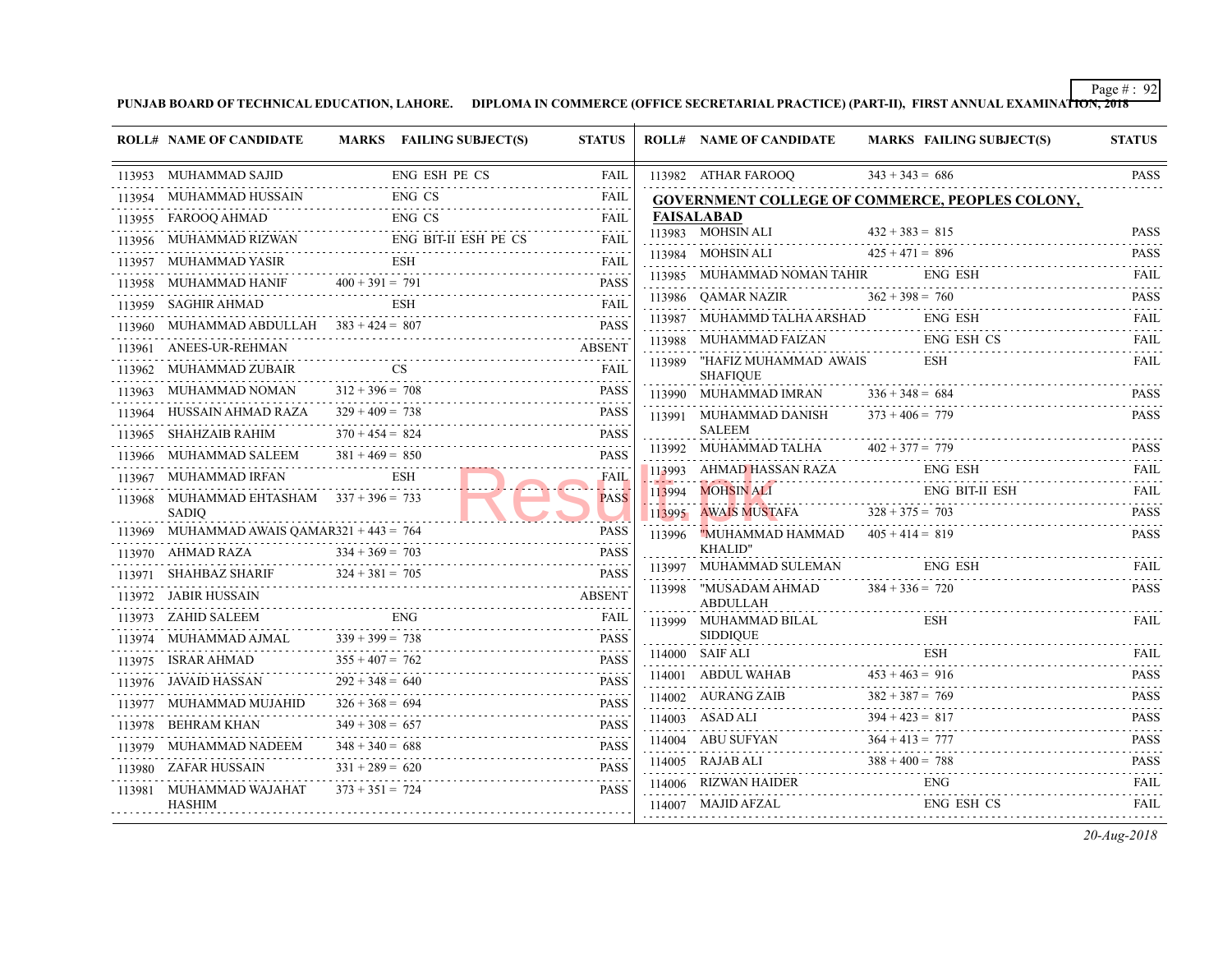|        | <b>ROLL# NAME OF CANDIDATE</b>                       |                   | MARKS FAILING SUBJECT(S)                            | <b>STATUS</b> | <b>ROLL# NAME OF CANDIDATE</b>               | <b>MARKS FAIL</b>                      |
|--------|------------------------------------------------------|-------------------|-----------------------------------------------------|---------------|----------------------------------------------|----------------------------------------|
|        | 114008 MUHAMMAD FARAZ                                |                   | <b>ENG</b>                                          | FAIL          | 114036 ABRAR ALI                             | $373 + 314 = 687$                      |
|        | <b>TANVEER</b><br>ASAD RAZA                          | $403 + 408 = 811$ |                                                     | <b>PASS</b>   | 114037 SOHAIL ASHRAF                         | $436 + 401 = 837$                      |
| 114009 | 114010 MOIN DASTGEER                                 | $402 + 436 = 838$ |                                                     | <b>PASS</b>   | 114038 UMAIR ABBAS                           | $424 + 417 = 841$                      |
|        | "MUHAMMAD ZEESHAN                                    | $411 + 432 = 843$ |                                                     | <b>PASS</b>   | 114039 RASHID RASHEED                        | $437 + 444 = 881$                      |
| 114011 | AZAM"                                                |                   |                                                     |               | 114040 GHULAM MURTAZA                        | $447 + 428 = 875$                      |
| 114012 | MUHAMMAD NOMAN<br>AMMAD NOMAN $432 + 444 = 876$ PASS | $432 + 444 = 876$ |                                                     |               | 114041 TUSEEQ SHAMAS                         | $432 + 415 = 847$                      |
|        | 114013 MOHY UD DIN                                   |                   | DIN $419 + 419 = 838$ PAS                           | <b>PASS</b>   | 114042 SUFFYAN HAIDER                        | $395 + 402 = 797$                      |
|        | 114014 USMAN SAEED                                   |                   |                                                     | FAIL          | 114043 MUHAMMAD FAISAL                       | $442 + 435 = 877$                      |
|        | 114015 ALI SHAHID                                    |                   | ENG ESH                                             | FAIL          | 114044 MUHAMMAD WAQAR                        | $382 + 374 = 756$                      |
|        | 114016 MUHAMMAD ZEESHAN                              |                   | BIT-II ESH CS<br>BIT-II ESH CS FAIL                 | <b>FAIL</b>   | 114045 NOMAN AYYUB                           | $379 + 383 = 762$                      |
|        | 114017 MUHAMMAD SHAHZAD                              | $441 + 431 = 872$ |                                                     | <b>PASS</b>   | 114046 MUHAMMAD TALHA                        | $335 + 377 = 712$                      |
|        | 114018 ATTIQ UR REHMAN                               | $436 + 459 = 895$ |                                                     | <b>PASS</b>   | 114047 MUHAMMAD SHAHZAD                      | $423 + 431 = 854$                      |
|        | 114019 MUHAMMAD SHAN                                 | $349 + 356 = 705$ |                                                     | <b>PASS</b>   | 114048 MUHAMMAD ZULFIQAR ALI 359 + 324 = 683 |                                        |
| 114020 | MUHAMMAD AQIB JAVED $411 + 409 = 820$                |                   |                                                     | <b>PASS</b>   | 114049 ALI AKBAR                             | $355 + 377 = 732$                      |
| 114021 | ADNAN NAVEED                                         |                   | BIT-II ESH                                          | <b>FAIL</b>   | 114050 HAFIZ MUHAMMAD ATIF $410 + 349 = 759$ |                                        |
| 114022 | AZEEM AHMAD                                          | $406 + 371 = 777$ |                                                     | <b>PASS</b>   | <b>YASEEN</b><br>114051 MUHAMMAD BILAL       | $328 + 381 = 709$                      |
| 114023 | "HAFIZ MUHAMMAD                                      | $409 + 393 = 802$ |                                                     | <b>PASS</b>   |                                              | $406 + 396 = 802$                      |
|        | USMAN"                                               |                   |                                                     |               | 114052 MUHAMMAD ABBAS                        |                                        |
| 114024 | MUHAMMAD TALHA                                       |                   | <b>ESH</b>                                          | FAIL          | 114053 MUHAMMAD ZUBAIR                       | $319 + 353 = 672$<br>$374 + 376 = 750$ |
|        | 114025 SAMI UR REHMAN                                | $380 + 415 = 795$ |                                                     | <b>PASS</b>   | 114054 ADNAN UMAR                            |                                        |
| 114026 | MUHAMMAD HUSSAIN                                     | $423 + 417 = 840$ |                                                     | <b>PASS</b>   | 114055 MUHAMMAD ASIM RIZWAN                  | CS                                     |
| 114027 | MUSHTAQ AHMAD $385 + 351 = 736$                      |                   |                                                     | <b>PASS</b>   | 114056 MUHAMMAD NADEEM<br><b>KHAN</b>        | $402 + 419 = 821$                      |
| 114028 | REHMAN ALI                                           |                   | ENG ESH FAIL                                        | <b>FAIL</b>   | 114057 SHAHZAIB                              | CS.                                    |
|        | 114029 MUHAMMAD HAMMAD ENG ESH FAIL                  |                   |                                                     |               | 114058 MUHAMMAD HAMZA                        | CS.                                    |
| 114030 | AHMAD RAZA                                           |                   | ESH                                                 | FAIL          | 114059 MUHAMMAD MUKKARAM $489 + 453 = 942$   |                                        |
| 114031 | KHRAM SHAHZAD                                        |                   | ENG ESH FAIL                                        |               | <b>IKRAM</b>                                 |                                        |
| 114032 | 114032 MUHAMMAD AWAIS ENG ESH FAIL                   |                   |                                                     | FAIL          | 114060 MUHAMMAD ZUBAIR                       | <b>ENG</b>                             |
|        | AD ADREES<br>114033 MUHAMMAD ADREES                  |                   | ESH<br>- 2011<br>---------------------------------- | FAIL          | 114061 NOMAN HAIDER $407 + 395 = 802$        |                                        |
|        | 114034 ATA-UL-REHMAN                                 |                   |                                                     | FAIL          | 114062 MUHAMMAD HASSAN                       | ENG I                                  |
|        | 114035 TALHA                                         |                   | ENG CS                                              | FAIL          | 114063 GHULAM NABI HAMZA                     | <b>ENG</b>                             |
|        |                                                      |                   |                                                     |               |                                              |                                        |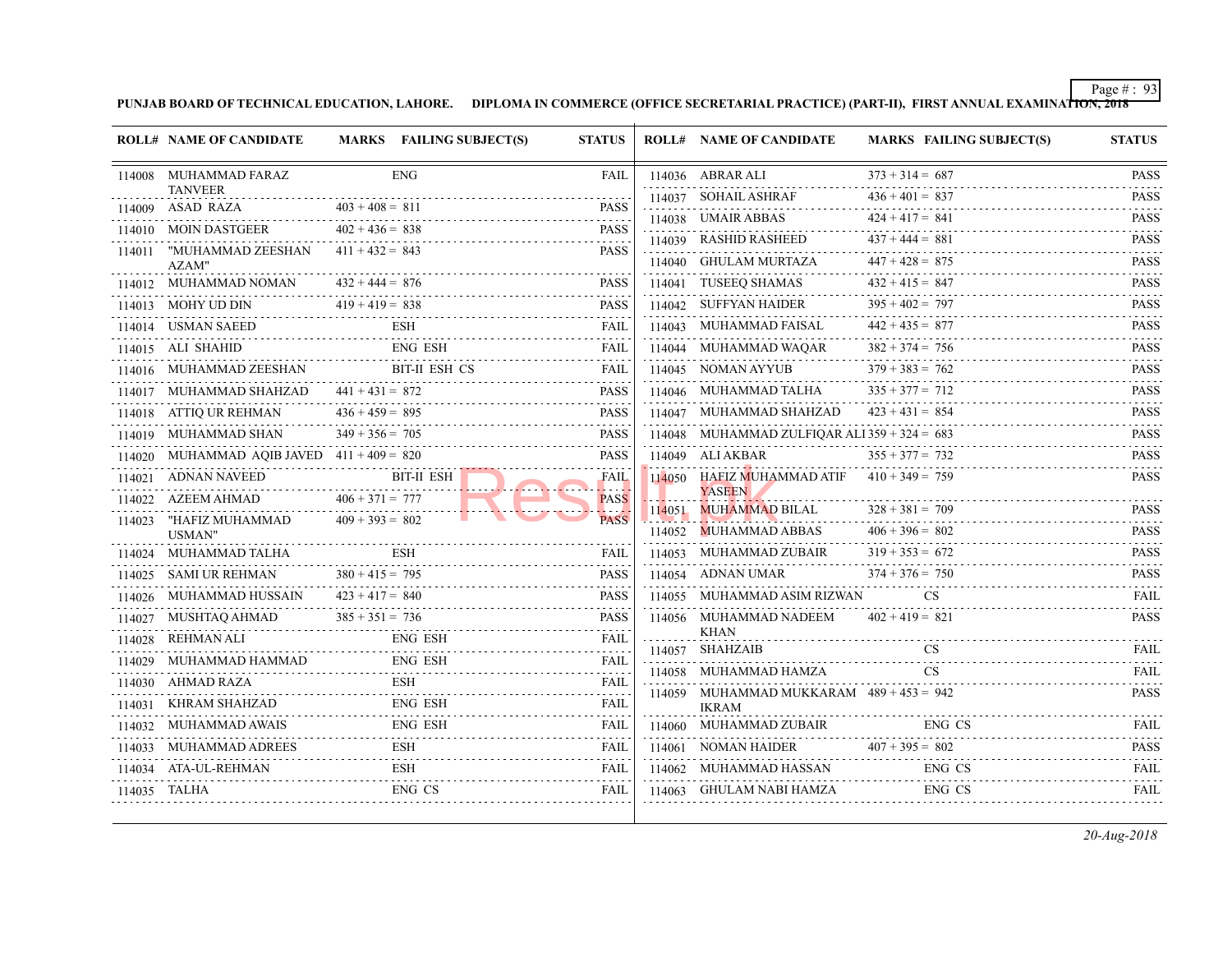| <b>ROLL# NAME OF CANDIDATE</b>                                                                |                   | MARKS FAILING SUBJECT(S)                                                                                               | <b>STATUS</b>          |              | <b>ROLL# NAME OF CANDIDATE</b>                 | <b>MARKS FAIL</b>  |
|-----------------------------------------------------------------------------------------------|-------------------|------------------------------------------------------------------------------------------------------------------------|------------------------|--------------|------------------------------------------------|--------------------|
| 114064 MUHAMMAD SHERAZ                                                                        |                   | CS                                                                                                                     | FAIL                   |              | 114092 FURQAN SAEED                            | $353 + 319 = 672$  |
| 114065 MUHAMMAD MAJID HABIB $389 + 435 = 824$                                                 |                   |                                                                                                                        | <b>PASS</b>            |              | 114093 USMAN ARIF                              | <b>ENG</b>         |
| 114066 MOHSIN ALI                                                                             |                   |                                                                                                                        | FAIL<br>2.2.2.2.2      |              | 114094 MUHAMMAD SALMAN                         | ENG                |
| 114067 MOHSIN ALI                                                                             |                   | ENG                                                                                                                    | FAIL<br>.              |              | <b>GOVERNMENT INSTITUTE OF COMMERCE,</b>       |                    |
| 114068 MUHAMMAD IHTISHAM ENG CBC&OPP PE CS<br>114068 MUHAMMAD IHTISHAM ENG CBC&OPP PE CS FAIL |                   |                                                                                                                        | FAIL                   |              | 114095 JAVED ASLAM                             | <b>ENG</b>         |
| 114069 SIKANDAR HAYAT 383 + 337 = 720                                                         |                   |                                                                                                                        | <b>PASS</b>            |              | 114096 MUHAMMAD AHMED $356 + 296 = 652$        |                    |
| 114070 HASSAN SUBHANI ENG FAIL                                                                |                   |                                                                                                                        |                        |              | <b>GOVERNMENT INSTITUTE OF COMMERCE,</b>       |                    |
| 114071 ALI RAZA $358 + 387 = 745$ PASS                                                        |                   |                                                                                                                        | <b>PASS</b>            | <b>GOJRA</b> |                                                |                    |
| 114072 SHER ALI $333 + 358 = 691$ PASS                                                        |                   |                                                                                                                        | <b>PASS</b>            |              | 114097 HUSNAIN ALI                             | $407 + 444 = 851$  |
| 114073 SHOAIB IQBAL ENG FAIL                                                                  |                   |                                                                                                                        |                        |              | 114098 MUHAMMAD RAFE $305 + 353 = 658$         |                    |
| 114074 ZUBAIR SULTAN ENG FAIL                                                                 |                   |                                                                                                                        | <b>FAIL</b>            |              | 114099 ZAIN MUSTAFA $360 + 374 = 734$          |                    |
| 114075 ALI HASAN                                                                              |                   | HASAN $393 + 393 = 786$ PASS                                                                                           | <b>PASS</b>            |              | 114100 AFTAB MEHMOOD                           | <b>ENG</b>         |
| 114076 HASEED AHMAD $348 + 333 = 681$ PASS                                                    |                   |                                                                                                                        | <b>PASS</b>            |              | 114101 SHAUN PERVEZ $432 + 427 = 859$          |                    |
| 114077 GHULAM MUSTAFA $373 + 400 = 773$                                                       |                   |                                                                                                                        | <b>PASS</b>            |              | 114102 FARYAL KOUSAR $354 + 403 = 757$         |                    |
| 114078 ABDUL JABBAR KHALID CS                                                                 |                   |                                                                                                                        | <b>FAIL</b>            |              | 114103 ABRAR ALI HAIDAR $359 + 380 = 739$      |                    |
| 114079 NADEEM ZAFAR CS                                                                        |                   | <u> a shekara ta 1999 a shekara ta 1999 a shekara ta 1999 a shekara ta 1999 a shekara ta 1999 a shekara ta 1999 a </u> | .<br><b>FAIL</b>       |              | $114104$ SHAHZADI KIRAN TEHREEM471 + 493 = 964 |                    |
| $114080$ ASIF ALI CS                                                                          |                   |                                                                                                                        | $1 - 1$<br><b>FAIL</b> |              | 114105 MUHAMMAD TAHIR AZEEM $436 + 430 = 866$  |                    |
| 114081 ALI HASSAN $314 + 324 = 638$                                                           |                   |                                                                                                                        | <b>PASS</b>            |              | 114106 RIMSHA ZAMAN $376 + 374 = 750$          |                    |
| 114082 WAQAS SHER                                                                             |                   | ENG CS                                                                                                                 | FAIL                   |              | 114107 MUHAMMAD JABRAN $367 + 378 = 745$       |                    |
| <b>GOVERNMENT INSTITUTE OF COMMERCE, NEAR GOVERNMENT</b>                                      |                   |                                                                                                                        |                        |              | 114108 HASNAT ISLAM $400 + 371 = 771$          |                    |
| <b>AGRICULTURE ENGINEERING WORKSHOP JHANG ROAD, FAISALABAD</b>                                |                   |                                                                                                                        |                        |              | 114109 TANVEER NASEER                          | <b>ENG</b>         |
| 114083 MUHAMMAD TALHA                                                                         | $377 + 371 = 748$ |                                                                                                                        | <b>PASS</b>            |              | 114110 MUHAMMAD TAHIR                          | ENGI               |
| 114084 MUHAMMAD ARSLAN                                                                        | $380 + 399 = 779$ |                                                                                                                        | <b>PASS</b>            |              | <b>GOVERNMENT COLLEGE OF COMMERCE, I</b>       |                    |
| 114085 AQIB JAVED                                                                             | $352 + 369 = 721$ |                                                                                                                        | PASS<br>.              |              | <b>GUJRANWALA</b>                              |                    |
| 114086 AHMAD AKBAR BUTT                                                                       | $494 + 500 = 994$ |                                                                                                                        | <b>PASS</b>            |              | 114111 MUHAMMAD QAISAR                         | $508 + 505 = 1011$ |
| 114087 MUHAMMAD SANAWER<br><b>RAZA</b>                                                        | $438 + 445 = 883$ |                                                                                                                        | <b>PASS</b>            |              | 114112 IHTESHAM ALI                            | $451 + 448 = 899$  |
| 114088 ASIM HUSSAIN SALEEMI $433 + 400 = 833$                                                 |                   |                                                                                                                        |                        |              | 114113 MUHAMMAD IBRAR                          | $451 + 411 = 862$  |
|                                                                                               |                   |                                                                                                                        |                        |              | 114114 MUHAMMAD UMAIR TARIQ $428 + 402 = 830$  |                    |
| 114089 HAROON MASIH $343 + 375 = 718$ PASS                                                    |                   |                                                                                                                        | <b>PASS</b>            |              | 114115 AMEER HAMZA $402 + 422 = 824$           |                    |
| 114090 HASAN ALI $383 + 369 = 752$<br>114091 UMAIR ALI $422 + 372 = 794$                      |                   |                                                                                                                        | <b>PASS</b>            |              | 114116 WALEED TAHIR MUGHAL                     | <b>ENG</b>         |
|                                                                                               |                   |                                                                                                                        |                        |              | 114117 ZAIN KHALID                             | $427 + 437 = 864$  |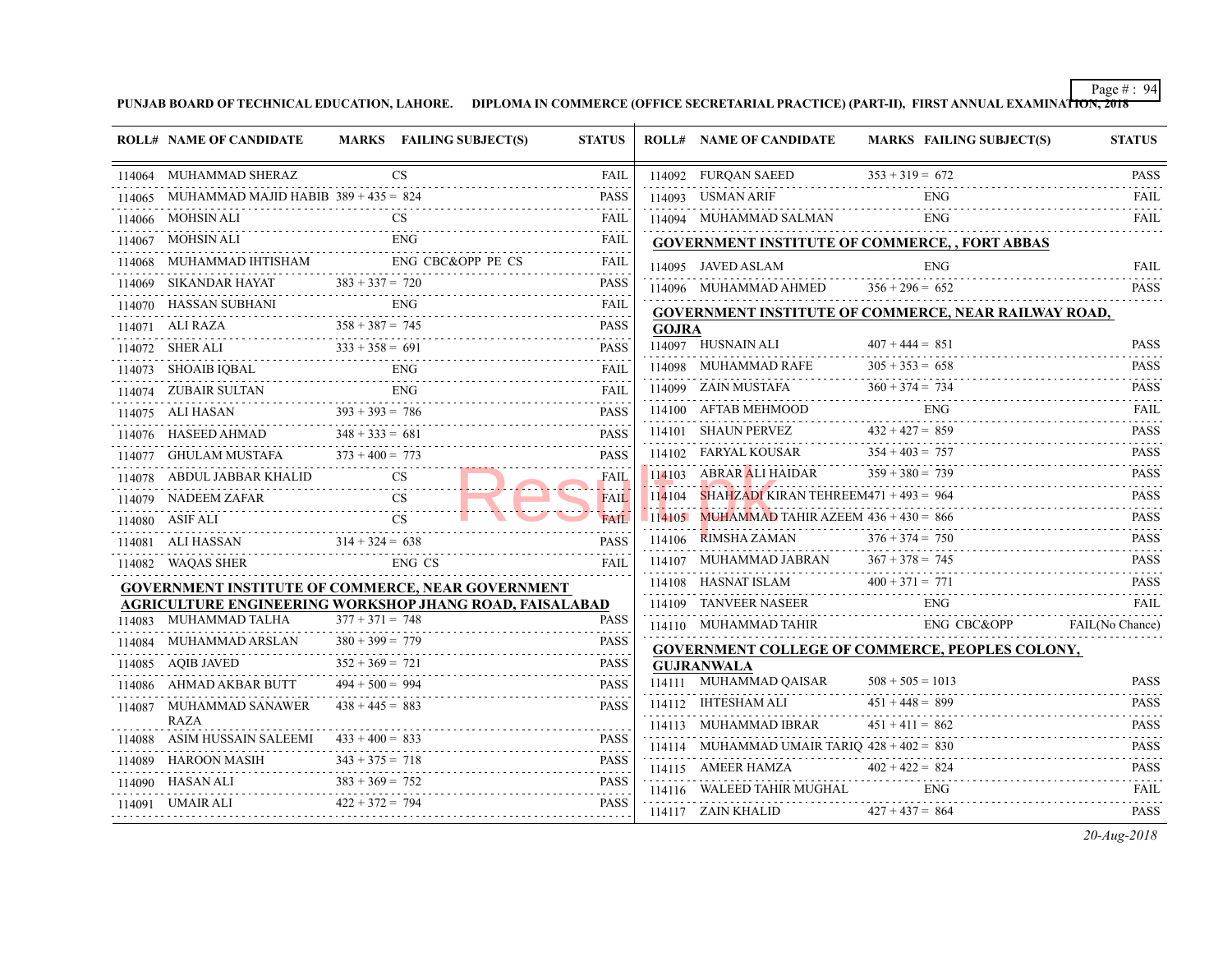|        | <b>ROLL# NAME OF CANDIDATE</b>                                      | MARKS FAILING SUBJECT(S) | <b>STATUS</b> |             | <b>ROLL# NAME OF CANDIDATE</b>                     | <b>MARKS FAIL</b>                      |
|--------|---------------------------------------------------------------------|--------------------------|---------------|-------------|----------------------------------------------------|----------------------------------------|
|        | 114118 FAHAD ALI                                                    | $429 + 397 = 826$        | <b>PASS</b>   |             | 114147 WALEED ATIQUE                               | $340 + 388 = 728$                      |
|        | 114119 AMIR YOUNIS                                                  | ENG BIT-II               | FAIL          |             | 114148 MUHAMMAD ARBAZ ASLAM379 + 397 = 776         |                                        |
|        | 114120 FAIZAN-UL-HASSAN $472 + 500 = 972$                           |                          | <b>PASS</b>   |             | 114149 SHAHZAIB                                    | $403 + 405 = 808$                      |
|        | 114121 USMAN ALI                                                    | $445 + 449 = 894$        | <b>PASS</b>   |             | 114150 AZHAR HUSSAIN                               | $345 + 328 = 673$                      |
| .      | 114122 MIRZA HASSAN BAIG $449 + 404 = 853$                          |                          | <b>PASS</b>   |             | <b>GOVERNMENT INSTITUTE OF COMMERCE,</b>           |                                        |
| 114123 | HAFIZ WAQAR YOUNAS                                                  | $471 + 440 = 911$        | <b>PASS</b>   |             | NOWSHERA ROAD., GUJRANWALA                         |                                        |
|        | 114124 USMAN SAJJID                                                 | $396 + 441 = 837$        | <b>PASS</b>   |             | 114151 SHEIKH MUHAMMAD<br><b>TALHA</b>             | $476 + 496 = 972$                      |
| 114125 | DILAWAR HUSSAIN                                                     | .<br>$391 + 404 = 795$   | <b>PASS</b>   |             | 114152 MUHAMMAD RIAZ                               | $453 + 432 = 885$                      |
|        | 114126 MUHAMMAD WAQAS                                               | $415 + 404 = 819$        | <b>PASS</b>   |             | 114153 KAMRAN                                      | $426 + 430 = 856$                      |
|        | 114127 ASRAR NAZIR                                                  | Fail In Part-I + $335$   | RL PART-I     |             | 114154 HAMMAD AHSAN $427 + 455 = 3$                | $427 + 455 = 882$                      |
|        | 114128 MUHAMMAD ADNAN                                               | $421 + 339 = 760$        | PASS          |             | 114155 ALI HAIDER                                  | $398 + 412 = 810$                      |
|        | 114129 JAHANZAIB                                                    | $332 + 350 = 682$        | PASS          |             | 114156 SHAHZAMAN $376 + 401 = 777$                 |                                        |
|        | 114130 MUHAMMAD FAHAD<br><b>MANZOOR</b>                             | $365 + 383 = 748$        | <b>PASS</b>   |             | 114157 AQIB HUSSAIN                                | $358 + 382 = 740$<br>.                 |
|        | 114131 WAQAS YOUNAS                                                 | $439 + 439 = 878$        | <b>PASS</b>   |             | 114158 MUHAMMAD SAQIB ALI                          | <b>ENG</b>                             |
|        | 114132 HAMID MEHMOOD                                                | $402 + 378 = 780$        |               | <b>PASS</b> | 114159 HAMIDALI 455 + 443 =                        | $455 + 443 = 898$                      |
|        | 114133 SHEHROON MASIH $411 + 401 = 812$                             |                          | .             | <b>PASS</b> | $114160$ USAMA<br>a di Japanese Bandal de La Banda | Fail In Part-I + $3$                   |
| 114134 | HASEEB LATIF                                                        | $334 + 336 = 670$        | <b>PASS</b>   |             | 114161 MUHAMMAD MEHRAN<br><b>ASHRAF</b>            | $306 + 307 = 613$                      |
|        | 114135 HAMZA AMAN ULLAH $341 + 354 = 695$                           |                          | <b>PASS</b>   |             | 114162 MUHAMMAD SULAIMAN                           | ENG.                                   |
|        | 114136 MUHAMMAD QASIM<br>114136 MUHAMMAD QASIM 389 + 405 = 794 PASS | $389 + 405 = 794$        | <b>PASS</b>   |             | <b>RASOOL</b>                                      |                                        |
|        | 114137 HASSAN                                                       | $395 + 438 = 833$        | PASS          |             | 114163 MUHAMMAD FIZAN $307 + 326 = 633$            |                                        |
|        | 114138 BADEE UL ZAMAN $428 + 368 = 796$ PASS                        |                          | PASS          |             | 114164 TALHA HAMID                                 | ENG                                    |
|        | 114139 NOOR UL HUDA                                                 | Fail In Part-I $+330$    | RL PART-I     |             | 114165 ABU SUFYAN $382 + 394 = 776$                |                                        |
|        | 114140 ALI HAIDER                                                   | $458 + 421 = 879$        | <b>PASS</b>   |             |                                                    |                                        |
|        | 114141 MUHAMMAD AZAD                                                | $BIT-II$                 | FAIL          |             | 114167 JUNAID AKHTAR                               | $320 + 368 = 688$<br>$376 + 400 = 776$ |
|        | <b>MANZOOR</b><br>114142 HUSNAIN ALI SHAH                           | $429 + 439 = 868$        |               | <b>PASS</b> | 114168 MUHAMMAD ZAID<br><b>MUSHTAQ</b>             |                                        |
|        | 114143 ZAGHAM ABBAS AWAN                                            | $BIT-II$                 |               | <b>FAIL</b> | 114169 MUHAMAMD ALTMASH                            | $385 + 397 = 782$                      |
|        | 114144 ABDULLAH HANIF                                               | BIT-II                   |               | FAIL        | <b>BUTT</b><br>114170 AQIB ALI                     | <b>ENG</b>                             |
|        | 114145 AHSAN IJAZ                                                   | $404 + 414 = 818$        | <b>PASS</b>   |             | 114171 ANSAR RANA                                  | <b>ENG</b>                             |
|        | 114146 MUHAMMAD ALI $373 + 410 = 783$                               |                          | PASS          |             |                                                    |                                        |
|        |                                                                     |                          |               |             |                                                    |                                        |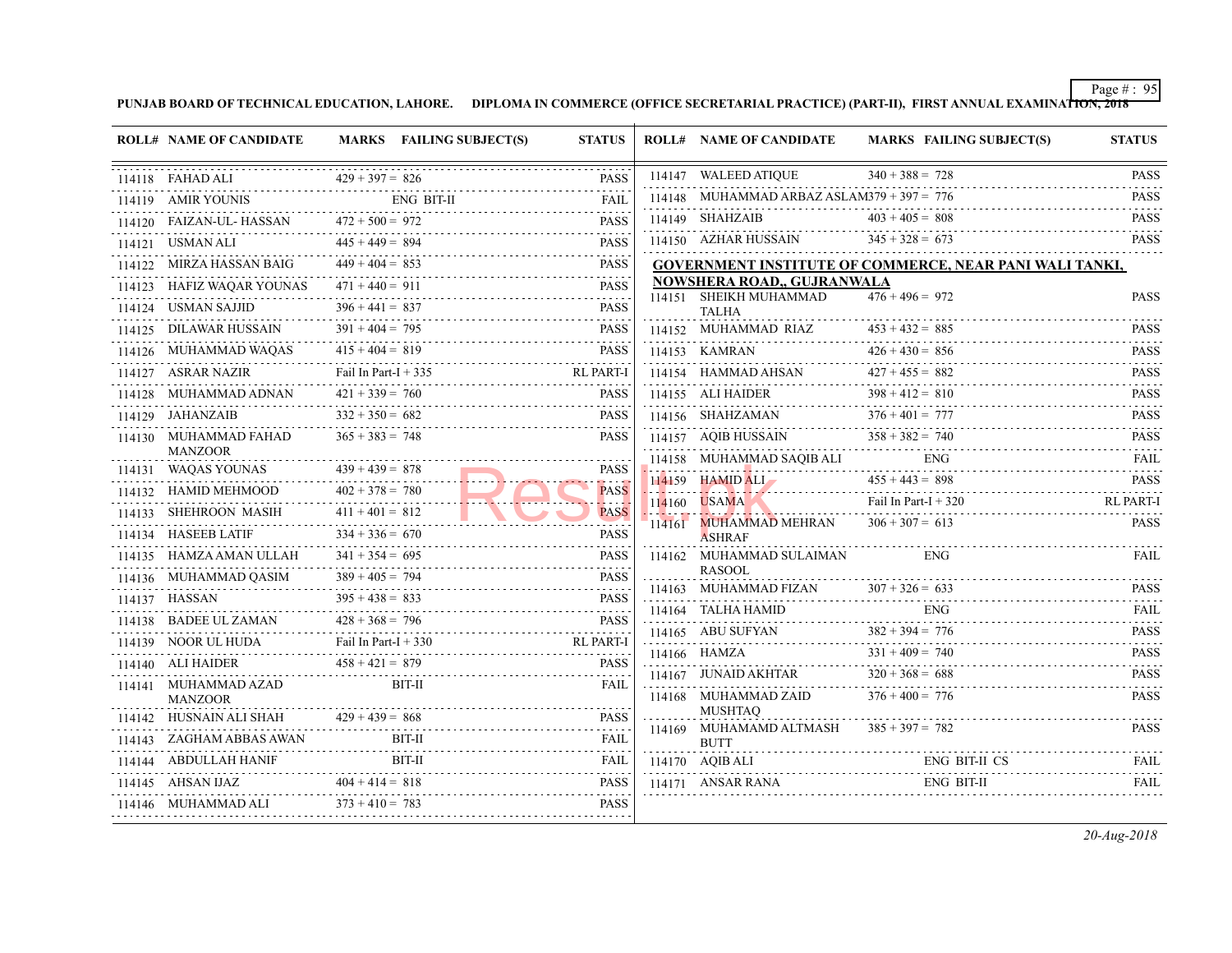|               | <b>ROLL# NAME OF CANDIDATE</b>                                                                                                                                 |                   | MARKS FAILING SUBJECT(S)         | <b>STATUS</b> | <b>ROLL# NAME OF CANDIDATE</b>                                            | <b>MARKS FAIL</b> |
|---------------|----------------------------------------------------------------------------------------------------------------------------------------------------------------|-------------------|----------------------------------|---------------|---------------------------------------------------------------------------|-------------------|
|               | 114172 MUHAMMAD ALEEB UR                                                                                                                                       | $339 + 353 = 692$ |                                  | <b>PASS</b>   | 114197 ZAMEER SHOAIB                                                      | $309 + 341 = 650$ |
|               | <b>REHMAN</b><br>114173 MUHAMMAD AFTAB                                                                                                                         | $395 + 388 = 783$ |                                  | <b>PASS</b>   | 114198 MUHAMMAD USMAN                                                     | $447 + 438 = 885$ |
|               | <b>SALAMAT</b>                                                                                                                                                 |                   |                                  |               | 114199 MUHAMMAD UMAR $406 + 386 = 792$                                    |                   |
|               | 114174 HUSSNAIN ASHRAF ENG BIT-II PE CS FAIL                                                                                                                   |                   |                                  |               | 114200 MUHAMMAD NUMAN                                                     | PE C              |
|               | $\begin{tabular}{ll} 114175 & HASSAN ALL & ENG BIT-II & FAIL \\ \hline \end{tabular} \begin{tabular}{ll} \textbf{ENG BIT-II} & \textbf{FAIL} \\ \end{tabular}$ |                   |                                  |               | 114201 ADNAN ALI<br>$114201$ ADNAN ALI CBC                                | <b>CBC</b>        |
|               | 114176 ALI RAZA                                                                                                                                                |                   | $\overline{A}$ ENG               | FAIL          | 114202 IRFAN IRSHAD $330 + 342 = 672$                                     |                   |
|               | 114177 USAMA HAMEED $345 + 343 = 688$ PASS PASS                                                                                                                |                   |                                  | PASS          | 114203 QAMAR ABBAS $358 + 331 = 689$                                      |                   |
|               | 114178 WAQAR YOUNUS ENG BIT-II FAIL                                                                                                                            |                   |                                  | FAIL          | 114204 ALI HASSAN ENC                                                     | ENG I             |
|               | 114179 HUSSNAIN MUNAWAR                                                                                                                                        |                   |                                  | FAIL          | 114205 ABDUL WAHID EN                                                     | ENG               |
|               | 114180 MUHAMMAD ABU BAKAR $316 + 347 = 663$                                                                                                                    |                   |                                  |               | 114206 HAMAYON KHALID $364 + 397 = 761$                                   |                   |
|               | 114181 RAHEEL $339 + 338 = 677$                                                                                                                                |                   |                                  | PASS          | 114207 HASNAIN HYDER $334 + 373 = 707$                                    |                   |
|               | 114182 MUHAMMAD AQSAM BUTT ENG                                                                                                                                 |                   |                                  | FAIL          | <b>GOVERNMENT INSTITUTE OF COMMERCE,</b>                                  |                   |
|               | 114183 MUHAMMAD ZESHAN                                                                                                                                         |                   |                                  |               | <b>HAROONABAD</b>                                                         |                   |
|               | 114184 MUHAMMAD JAMAL AZIZ $333 + 376 = 709$                                                                                                                   |                   | PASS                             | <b>PASS</b>   | 114208 MUHAMMAD SARAM                                                     | $388 + 462 = 850$ |
|               | 114185 BASHARAT ALI $335 + 310 = 645$                                                                                                                          |                   | $\blacksquare$                   | <b>PASS</b>   | 114209 MANSOOR HUSSAIN                                                    | $374 + 427 = 801$ |
|               | <b>GOVERNMENT COLLEGE OF COMMERCE, JALALPUR JATTAN ROAD,</b>                                                                                                   |                   |                                  |               | $114210$ TABUSAM HUSSAIN $442 + 433 = 875$                                |                   |
| <b>GUJRAT</b> |                                                                                                                                                                |                   |                                  |               | $114211$ MUHAMMAD SHEERAZ $369 + 401 = 770$                               |                   |
|               | 114186 SHAHZAD HASSAN $314 + 323 = 637$                                                                                                                        |                   |                                  | <b>PASS</b>   | 114212 MUHAMMAD ZAHID $380 + 384 = 764$                                   |                   |
|               | <b>GOVERNMENT INSTITUTE OF COMMERCE, HOSTEL BUILDING OF GOVT.</b>                                                                                              |                   |                                  |               | 114213 AHSAN SARDAR $390 + 361 = 751$                                     |                   |
|               | COLLEGE, GATE NO.2, PARK ROAD, HAFIZABAD<br>114187 ALI RAZA                                                                                                    |                   |                                  | FAIL          | 114214 WASEEM AKRAM $315 + 332 = 647$                                     |                   |
|               |                                                                                                                                                                |                   | $\lambda$ PE CS                  | .             | <b>GOVERNMENT INSTITUTE OF COMMERCE,</b>                                  |                   |
|               | 114188 HASNAIN BASHIR PE FAIL                                                                                                                                  |                   | PE                               |               | 114215 MUHAMMAD ADNAN                                                     | $350 + 388 = 738$ |
|               | 114189 MUHAMMAD AZEEM<br><b>SARWAR</b>                                                                                                                         |                   |                                  | <b>FAIL</b>   | 114216 SHAHBAZ AHMAD                                                      | $461 + 462 = 923$ |
|               | 114190 SAOLAIN ABBAS                                                                                                                                           |                   | $347 + 349 = 696$                | <b>PASS</b>   | 114217 MOHAMMAD WAQAS                                                     | $476 + 468 = 944$ |
|               | $\begin{tabular}{lllllllllll} \bf 114191 & \bf MUHAMMAD IMRAN & \bf PE & \bf FAIL \\ \hline \end{tabular}$                                                     |                   |                                  |               | <b>MATHAR</b><br>114218 ABDUL SATTAR                                      | $408 + 422 = 830$ |
| 114192        | SAOIB PERVEZ                                                                                                                                                   |                   | $\mathbb{E} \mathbf{Z}$ ENG FAIL | FAIL          |                                                                           |                   |
| 114193        | GHULAM JEELANI 341 + 369 = 710 PASS                                                                                                                            |                   |                                  |               | 114219 MUHAMMAD SAJID $359 + 391 = 750$                                   |                   |
|               | 114194 SHAHID FAROOQ 378 + 338 = 716                                                                                                                           |                   | AROOQ 378 + 338 = 716 PASS       |               | 114220 SADAM HUSSAIN $348 + 369 = 717$                                    |                   |
|               | 114195 MUHAMMAD YASEEN                                                                                                                                         |                   | ENG PE CS FAIL                   | FAIL          | 114221 ZESHAN MUHAMMAD                                                    | $352 + 372 = 724$ |
|               | 114196 MUHAMMAD ADEEL $404 + 359 = 763$                                                                                                                        |                   |                                  | <b>PASS</b>   | 114222 RASHID ALI $352 + 344 = 696$<br>114223 HAQ NAWAZ $348 + 364 = 712$ |                   |
| .             | <b>SHOAIB</b>                                                                                                                                                  |                   |                                  |               |                                                                           |                   |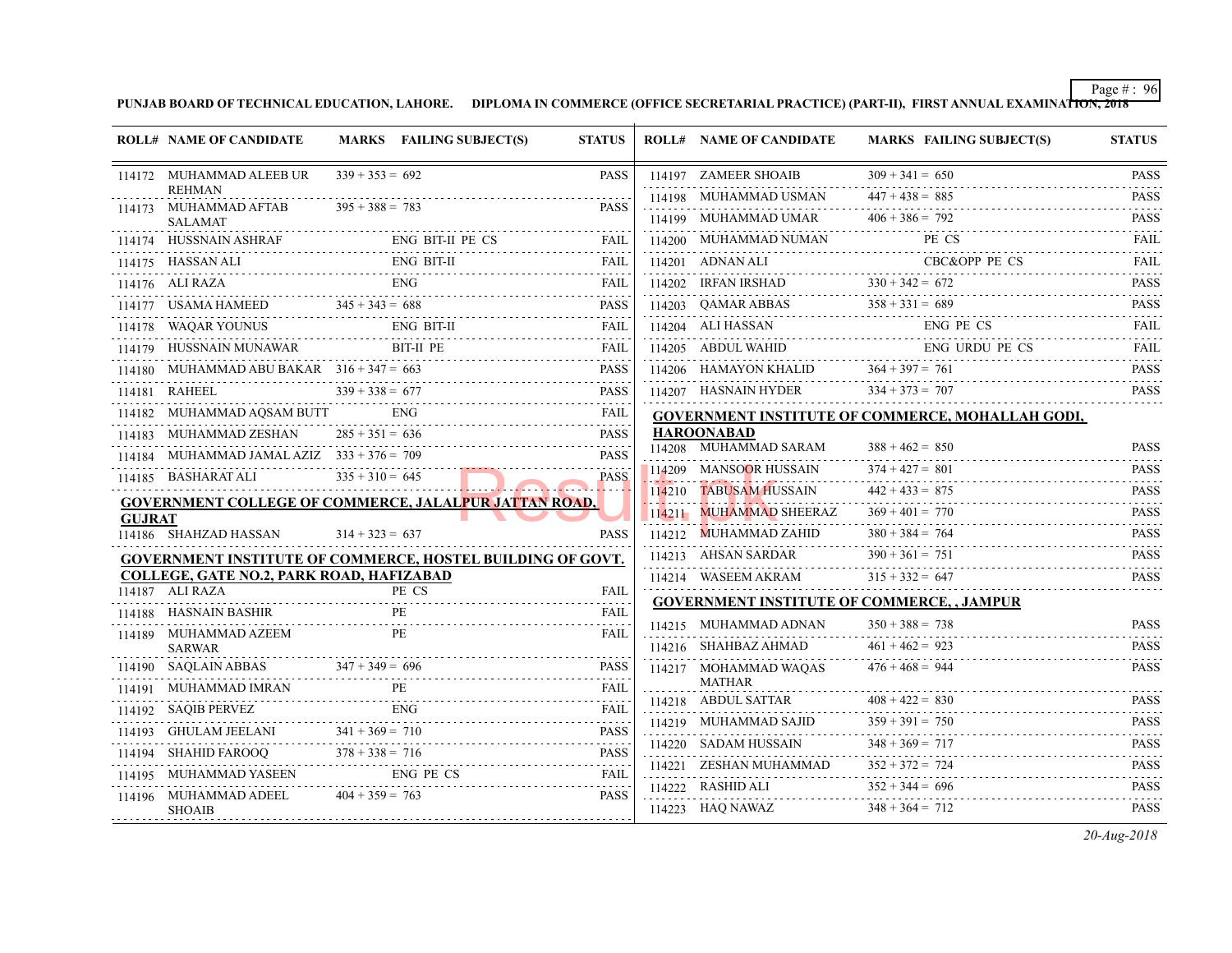|   | <b>ROLL# NAME OF CANDIDATE</b>                               |                   | MARKS FAILING SUBJECT(S) | <b>STATUS</b>            | <b>ROLL# NAME OF CANDIDATE</b>               | <b>MARKS FAIL</b> |
|---|--------------------------------------------------------------|-------------------|--------------------------|--------------------------|----------------------------------------------|-------------------|
|   | 114224 ABDUL QADEER                                          |                   | ENG CBC&OPP              | FAIL                     | <b>GOVERNMENT INSTITUTE OF COMMERCE,</b>     |                   |
|   | 114225 MUHAMMAD YOUSAF $373 + 336 = 709$                     |                   |                          | <b>PASS</b>              | 114250 HAFEEZ UR REHMAN                      | $402 + 359 = 761$ |
|   | 114226 MUHAMMAD UMAIR JAMIL $359 + 377 = 736$                |                   |                          | <b>PASS</b>              | <b>GOVERNMENT COLLEGE OF COMMERCE, 9</b>     |                   |
| . | 114227 ZAID AHMAD                                            | $398 + 420 = 818$ |                          | <b>PASS</b>              | <b>JARANWALA</b>                             |                   |
|   | 114228 MUHAMMAD YOUNIS $389 + 428 = 817$                     |                   |                          | <b>PASS</b>              | 114251 MUBARAK ALI                           | <b>ENG</b>        |
|   | 114229 MUHAMMAD ZAHID                                        |                   | ESH                      | FAIL                     | 114252 MUHAMMAD ASIF                         | <b>ENG</b>        |
|   | $406 + 428 = 834$<br>114230 SALMAN ALI                       |                   |                          | <b>PASS</b>              | 114253 ABDUL REHMAN                          | <b>ENG</b>        |
|   | $394 + 404 = 798$<br>114231 HAMZA HABIB                      |                   |                          | <b>PASS</b><br>2.2.2.2.2 | 114254 MUMTAZ HUSSAIN                        | <b>ENG</b>        |
|   | 114232 MOHAMMAD MUNTAZIR $341 + 342 = 683$                   |                   |                          | <b>PASS</b>              | 114255 MUHAMMAD ADIL MUNEER                  | <b>ENG</b>        |
|   | <b>MEHDI</b>                                                 |                   | <b>ESH</b>               |                          | 114256 ANEES U RAHMAN                        | <b>ENG</b>        |
|   | 114233 MOHAMMAD SHAHZAD<br><b>KAREEM</b>                     |                   |                          | FAIL                     | 114257 ASHFAQ AHMAD                          | ENG I             |
|   | 114234 MUHAMMAD AQIB                                         | $359 + 434 = 793$ | $359 + 434 = 793$ PASS   | <b>PASS</b>              | 114258 MUHAMMAD WAQAS $403 + 411 = 814$      |                   |
|   | 114235 MUHAMMAD MEHRAN                                       | $383 + 400 = 783$ |                          | <b>PASS</b>              | 114259 USMAN GHANI                           | <b>ENG</b>        |
|   | 114236 MUHAMMAD SIKANDAR $353 + 338 = 691$                   |                   |                          | <b>PASS</b>              | 114260 MUHAMMAD INAAM KHAN                   | <b>ENG</b>        |
|   | <b>JABBAR</b><br>114237 MUHAMMAD AZHAR                       |                   | ENG-                     | <b>FAIL</b>              | 114261 FAHAD SHAHZAD                         | <b>ENG</b>        |
|   | 114238 MEHBOOB KAREEM                                        | $287 + 300 = 587$ |                          |                          | 114262 SHAH ZAMAN RAFIQ                      | ENG               |
|   |                                                              |                   |                          | <b>PASS</b>              | 114263 USMAN FAROOQ ENG                      | ENG.              |
|   | 114239 MOHAMMAD YOUNUS                                       | $339 + 299 = 638$ |                          | PASS                     | 114264 ABDUL MANAN $411 + 401 = 812$         |                   |
|   | 114240 MUHAMMAD SHAHBAZ                                      | $340 + 372 = 712$ |                          | PASS                     | 114265 ARSLAN JAMIL $460 + 414 = 874$        |                   |
|   | 114241 MATLOOB HUSSAIN Fail In Part-I + 314 RL PART-         |                   |                          | RL PART-I                | 114266 MUZMMAL SALEEM $380 + 384 = 764$      |                   |
|   | 114242 MUHAMMAD MURSALEEN $458 + 402 = 860$                  |                   |                          | PASS                     | 114267 ALLAH DITTA                           | <b>ENG</b>        |
|   | 114243 NAVEED AKHTAR $353 + 348 = 701$ PASS                  |                   |                          |                          | 114268 MUHAMMAD AMMAR RAZA $330 + 379 = 709$ |                   |
|   | 114244 FAYYAZ AHMAD $356 + 401 = 757$<br>114244 FAYYAZ AHMAD |                   |                          | PASS                     | 114269 MUHAMMAD AZMAN $363 + 366 = 729$      |                   |
|   | 114245 SALEEM AKRAM $392 + 347 = 739$                        |                   |                          | <b>PASS</b>              | 114270 JAVED IQBAL                           | $364 + 371 = 735$ |
|   | 114246 MANSOOR ALI                                           |                   | ENG                      | FAIL                     | 114271 MUHAMMAD JUNAID                       | <b>ENG</b>        |
| . | 114247 MUHAMMAD TARIQ $340 + 397 = 737$                      |                   |                          | <b>PASS</b>              | ZEESHAN ASGHAR<br>114272 MUHAMMAD JAMSHAID   | <b>ENG</b>        |
|   | 114248 MUHAMMAD SIKANDAR ENG ESH CS                          |                   |                          | FAIL                     | ASGHAR                                       |                   |
|   | 114249 SIBTAIN RAZA                                          |                   | 1. ENG ESH FAIL          |                          | 114273 MUHAMMAD ISMAEEL                      | <b>ENG</b>        |
|   | 116481 MOHAMMAD TOUQEER URDU ESH FAIL                        |                   |                          |                          | 114274 AHSAN JAMIL                           | ENG I             |
|   | 116482 JAMIL AHMAD                                           |                   | ESH                      | FAIL                     | 114275 HAIDAR ABBAS                          | <b>ENG</b>        |
|   |                                                              |                   |                          |                          |                                              |                   |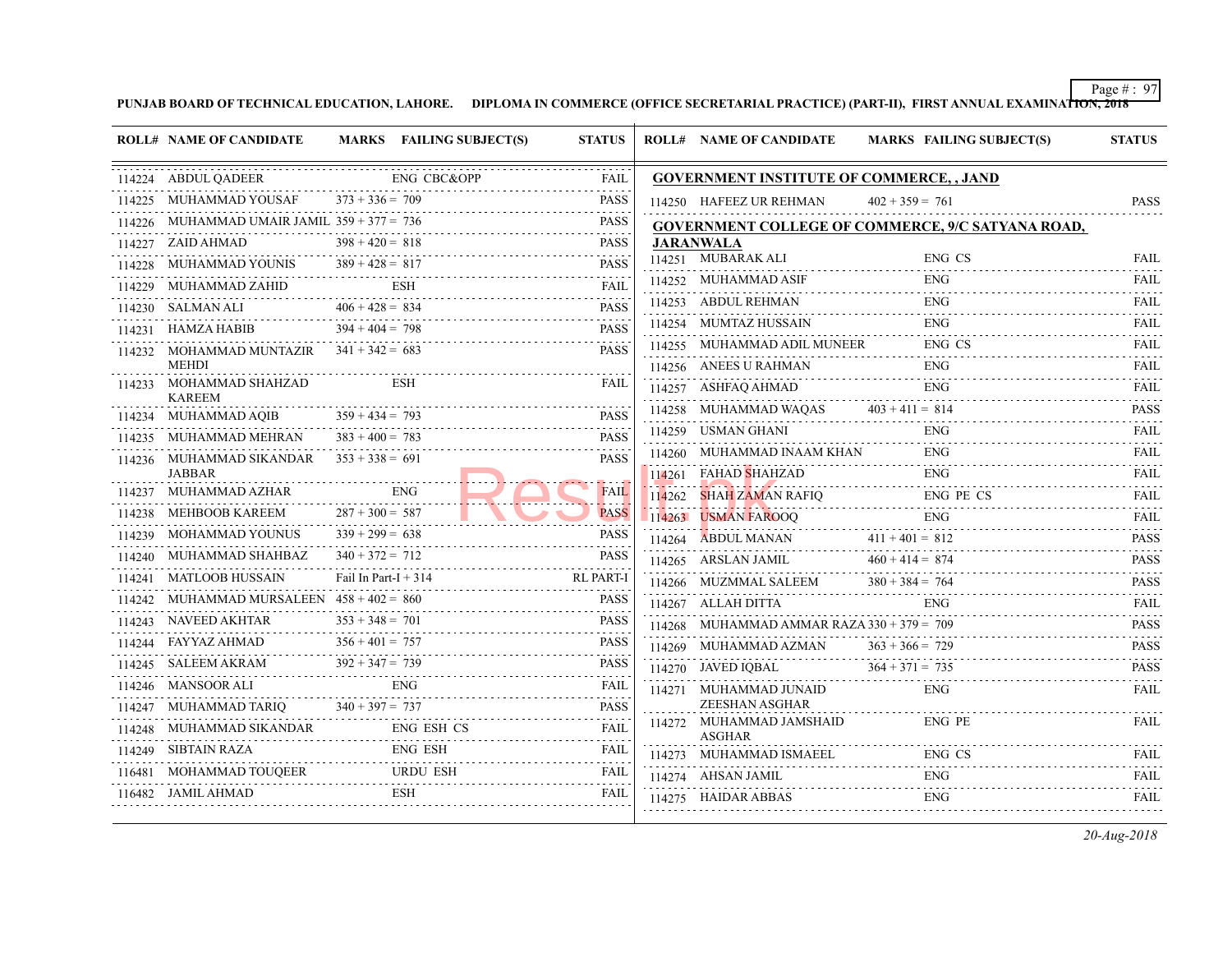| <b>ROLL# NAME OF CANDIDATE</b>                                              |                   | MARKS FAILING SUBJECT(S) | <b>STATUS</b>                                                                                                                                                                                                                                                                                                                                                                                                                                                                                         | <b>ROLL# NAME OF CANDIDATE</b>                     | <b>MARKS FAIL</b>      |
|-----------------------------------------------------------------------------|-------------------|--------------------------|-------------------------------------------------------------------------------------------------------------------------------------------------------------------------------------------------------------------------------------------------------------------------------------------------------------------------------------------------------------------------------------------------------------------------------------------------------------------------------------------------------|----------------------------------------------------|------------------------|
| 114276 MUHAMMAD NABEEL                                                      |                   | <b>ENG</b>               | FAIL                                                                                                                                                                                                                                                                                                                                                                                                                                                                                                  | 114305 QAMAR IQBAL                                 | ENG                    |
| 114277 IMTIAZ ALI                                                           | $364 + 331 = 695$ |                          | <b>PASS</b>                                                                                                                                                                                                                                                                                                                                                                                                                                                                                           | 114306 SADAM HUSSAIN                               |                        |
| 114278 MUHAMMAD WASEEM                                                      | $317 + 312 = 629$ |                          | <b>PASS</b><br>.                                                                                                                                                                                                                                                                                                                                                                                                                                                                                      | 114307 ALI RAZA                                    | <b>ENG</b>             |
| 114279 AHMAD RAZA                                                           | $322 + 288 = 610$ |                          | <b>PASS</b><br>$\mathcal{L}^{\mathcal{A}}\left( \mathcal{A}^{\mathcal{A}}\right) \mathcal{A}^{\mathcal{A}}\left( \mathcal{A}^{\mathcal{A}}\right) \mathcal{A}^{\mathcal{A}}\left( \mathcal{A}^{\mathcal{A}}\right)$                                                                                                                                                                                                                                                                                   | 114308 ISHTIAQ AHMAD KHAN                          | ENG                    |
| 114280 ZAID ROUF                                                            |                   | <b>ENG ESH</b>           | <b>FAIL</b><br>.                                                                                                                                                                                                                                                                                                                                                                                                                                                                                      | NIAZI<br>114309 FARHAN NOOR                        | ENG.                   |
| 114281 MUHAMMAD UMAIR KHAN $323 + 352 = 675$                                |                   |                          | <b>PASS</b><br>$\begin{array}{cccccccccccccc} \multicolumn{2}{c}{} & \multicolumn{2}{c}{} & \multicolumn{2}{c}{} & \multicolumn{2}{c}{} & \multicolumn{2}{c}{} & \multicolumn{2}{c}{} & \multicolumn{2}{c}{} & \multicolumn{2}{c}{} & \multicolumn{2}{c}{} & \multicolumn{2}{c}{} & \multicolumn{2}{c}{} & \multicolumn{2}{c}{} & \multicolumn{2}{c}{} & \multicolumn{2}{c}{} & \multicolumn{2}{c}{} & \multicolumn{2}{c}{} & \multicolumn{2}{c}{} & \multicolumn{2}{c}{} & \multicolumn{2}{c}{} & \$ | 114310 MUHAMMAD AHMAD                              | <b>ENG</b>             |
| 114282 IRFAN QASIM                                                          | $385 + 412 = 797$ |                          | <b>PASS</b><br>.                                                                                                                                                                                                                                                                                                                                                                                                                                                                                      | ADEEL                                              |                        |
| 114283 ANYAT ALI                                                            |                   | <b>ENG</b>               | <b>FAIL</b><br>$\omega_{\alpha}=\omega_{\alpha}=\omega_{\alpha}=\omega_{\alpha}$                                                                                                                                                                                                                                                                                                                                                                                                                      | 114311 ASAD ALI                                    | <b>ENG</b>             |
| 114284 SHEHZAD AFZAL                                                        |                   | <b>ENG</b>               | <b>FAIL</b><br>.                                                                                                                                                                                                                                                                                                                                                                                                                                                                                      | <b>GOVERNMENT COLLEGE OF COMMERCE, 9</b>           |                        |
| 114285 JABRAN ALI                                                           | $360 + 351 = 711$ |                          | <b>PASS</b><br>.                                                                                                                                                                                                                                                                                                                                                                                                                                                                                      | 114312 GULFAM ABBAS                                | $504 + 489 = 993$      |
| 114286 MUHAMMAD IRFAN                                                       | $346 + 373 = 719$ |                          | <b>PASS</b><br>$\frac{1}{2} \left( \frac{1}{2} \right) \left( \frac{1}{2} \right) \left( \frac{1}{2} \right) \left( \frac{1}{2} \right) \left( \frac{1}{2} \right) \left( \frac{1}{2} \right)$                                                                                                                                                                                                                                                                                                        | 114313 PARVAIZ RIASAT ALI                          | $469 + 418 = 887$      |
| 114287 MUHAMMAD USMAN ALI $376 + 379 = 755$                                 |                   |                          | <b>PASS</b>                                                                                                                                                                                                                                                                                                                                                                                                                                                                                           | 114314 SHEHROZ NAWAZ                               | .<br>$413 + 348 = 761$ |
| 114288 ANEES AHMAD                                                          |                   | ENG CS                   | <b>FAIL</b>                                                                                                                                                                                                                                                                                                                                                                                                                                                                                           | 114315 TAYYAB SAEED FAROOQI                        | $429 + 445 = 874$      |
| 114289 MUHAMMAD RAMZAN                                                      |                   | ENG CS                   | <b>FAIL</b>                                                                                                                                                                                                                                                                                                                                                                                                                                                                                           | 114316 MALIK NUMAN HAIDER                          | $286 + 354 = 640$      |
| 114290 HASSAN HAYAT                                                         | $356 + 396 = 752$ |                          | <b>PASS</b>                                                                                                                                                                                                                                                                                                                                                                                                                                                                                           | 114317 MUHAMMAD ISHFAQ                             | .<br>$418 + 429 = 847$ |
| 114291 SHAID IQBAL                                                          |                   |                          | <b>RL</b> Fee                                                                                                                                                                                                                                                                                                                                                                                                                                                                                         | 114318 ADEEL NASIR                                 | $348 + 380 = 728$      |
| 114292 ALEEM RAZA<br>114292 ALEEM RAZA ENG                                  |                   |                          | <b>FAIL</b>                                                                                                                                                                                                                                                                                                                                                                                                                                                                                           | 2000 - 1000 - 1000 - 1000 -<br>114319 NADEEM IMRAN | $405 + 381 = 786$      |
| 114293 ALI RAZA                                                             |                   | ENG.                     | FAIL                                                                                                                                                                                                                                                                                                                                                                                                                                                                                                  | 114320 EHTSHAM RAFIQUE                             | .<br>$357 + 374 = 731$ |
| $\begin{tabular}{ll} 114294 & MUHAMMAD IMRAN & ENG \\ \hline \end{tabular}$ |                   |                          | FAIL<br>$\mathcal{L}^{\mathcal{A}}\left( \mathcal{A}^{\mathcal{A}}\right) =\mathcal{L}^{\mathcal{A}}\left( \mathcal{A}^{\mathcal{A}}\right)$                                                                                                                                                                                                                                                                                                                                                          | 114321 ABDUL REHMAN                                | ENG                    |
| 114295 ASIF ALI                                                             |                   | <b>ENG</b>               | <b>FAIL</b>                                                                                                                                                                                                                                                                                                                                                                                                                                                                                           | 114322 ALI SHER                                    | <b>ENG</b>             |
| 114296 MAZHAR KAMAL                                                         |                   | ENG.                     | <b>FAIL</b>                                                                                                                                                                                                                                                                                                                                                                                                                                                                                           | 114323 SOHAIB HASSAN                               | $392 + 437 = 829$      |
| 114297 MUHAMMAD ASIF ALI                                                    |                   | <b>ENG</b>               | FAIL<br>.                                                                                                                                                                                                                                                                                                                                                                                                                                                                                             | 114324 HASNAIN MUSHTAQ                             | ENG.                   |
| 114298 MUHAMMAD RAMZAN                                                      |                   | <b>ENG</b>               | <b>FAIL</b>                                                                                                                                                                                                                                                                                                                                                                                                                                                                                           | 114325 AAQIB RAZA                                  | ENG.                   |
| 114299 MOHSIN ALI                                                           |                   |                          | <b>ABSENT</b>                                                                                                                                                                                                                                                                                                                                                                                                                                                                                         | 114326 ZESHAN ABBAS                                | ENG                    |
| 114300 MUDASAR HUSSAIN                                                      |                   | ENG-                     | FAIL<br>.                                                                                                                                                                                                                                                                                                                                                                                                                                                                                             | 114327 ANWAR ALI                                   | <b>ENG</b>             |
| 114301 MUHAMMAD RASHID<br><b>WALYAT</b>                                     |                   | <b>ENG</b>               | FAIL                                                                                                                                                                                                                                                                                                                                                                                                                                                                                                  | 114328 MUHAMMAD IDREES                             | ENG.                   |
| 114302 MUHAMMAD SHAHBAZ                                                     |                   | <b>ENG</b>               | .<br><b>FAIL</b>                                                                                                                                                                                                                                                                                                                                                                                                                                                                                      | 114329 NAEEM ABBAS                                 | ENG                    |
| 114303 AWAIS AKRAM                                                          |                   | <b>ENG</b>               | <b>FAIL</b>                                                                                                                                                                                                                                                                                                                                                                                                                                                                                           | 114330 BILAL HAIDER                                | <b>ENG</b>             |
| 114304 RAI ZULFIQAR ALI                                                     |                   | <b>ENG</b>               | <b>FAIL</b>                                                                                                                                                                                                                                                                                                                                                                                                                                                                                           | 114331 MUDASSAR ABBAS                              | <b>ENG</b>             |
|                                                                             |                   |                          |                                                                                                                                                                                                                                                                                                                                                                                                                                                                                                       | 114332 MUHAMMAD SARFRAZ                            | $409 + 428 = 837$      |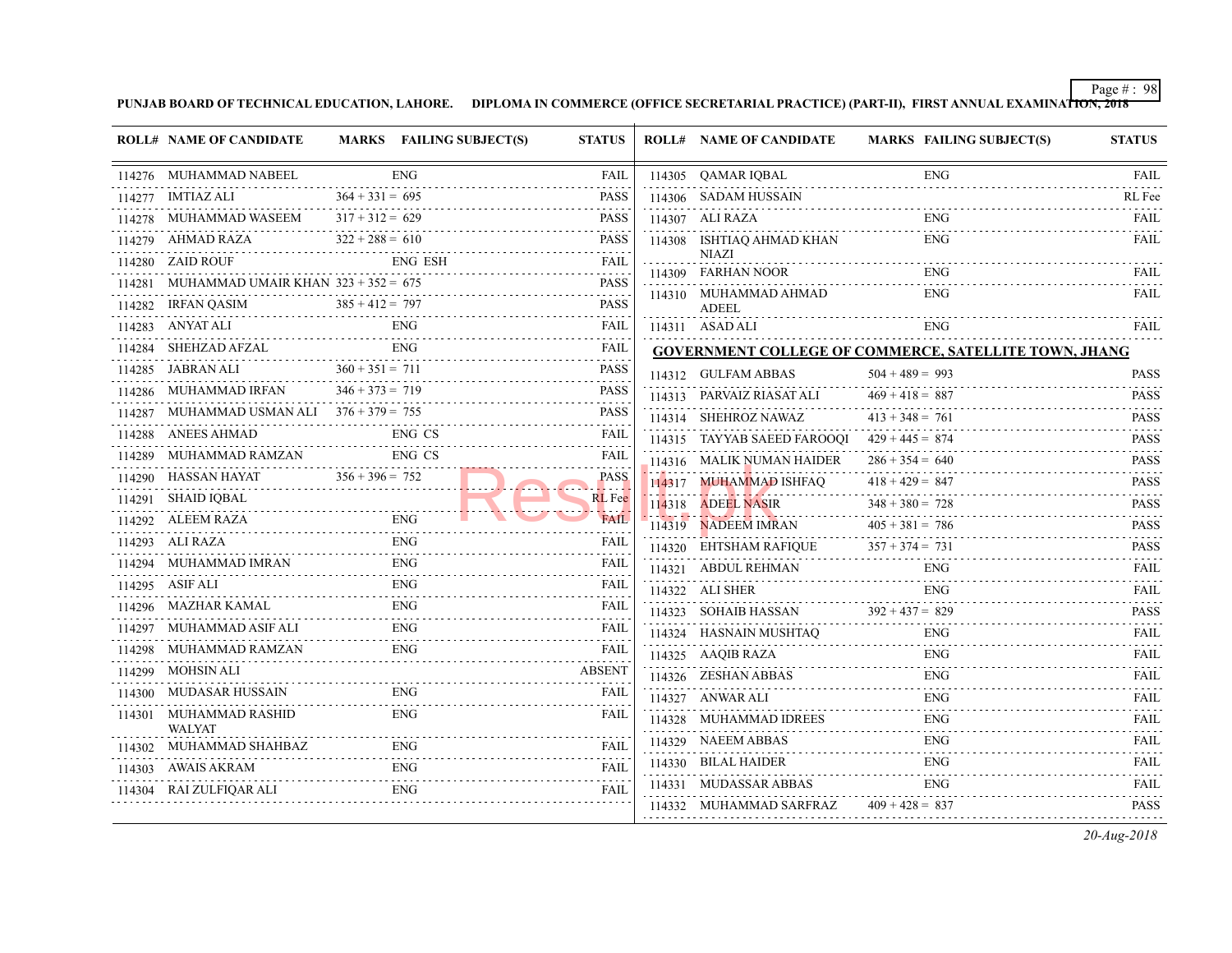|   | <b>ROLL# NAME OF CANDIDATE</b>                                        |                        | MARKS FAILING SUBJECT(S)                            | <b>STATUS</b>               |        | <b>ROLL# NAME OF CANDIDATE</b>              | <b>MARKS FAIL</b> |
|---|-----------------------------------------------------------------------|------------------------|-----------------------------------------------------|-----------------------------|--------|---------------------------------------------|-------------------|
|   | 114333 HASSNAIN KHALIL                                                |                        | <b>ENG</b>                                          | <b>FAIL</b>                 |        | 114362 ISRAR HUSSAIN                        | $369 + 370 = 739$ |
|   | 114334 SHAFQAT HUSSAIN                                                |                        | <b>ENG</b>                                          | FAIL                        |        | 114363 GHULAM ABBAS                         |                   |
|   | 114335 MUHAMMAD IKRAM ULLAH                                           |                        | <b>ENG</b>                                          | FAIL                        |        | 114364 KHUBAIB                              | $360 + 326 = 686$ |
|   | 114336 HASNAIN MURTAZA                                                |                        | <b>ENG</b>                                          | <b>FAIL</b>                 |        | 114365 IRSHAD HUSSAIN                       | $324 + 353 = 677$ |
|   | 114337 MUZZAFAR ADNAN                                                 | $316 + 434 = 750$      |                                                     | PASS                        |        | 114366 ZAHEER SULTAN                        | $408 + 407 = 815$ |
|   | 114338 AHMAD RAMZAN                                                   |                        | <b>ENG</b>                                          | FAIL                        |        | 114367 MUHAMMAD AJMAL                       | $347 + 320 = 667$ |
|   | 114339 ARSHAD USMAN $344 + 424 = 768$                                 |                        |                                                     | <b>PASS</b>                 |        | 114368 USAMA IJAZ                           | $357 + 389 = 746$ |
|   | 114340 SAQIB ASHRAF                                                   | $318 + 393 = 711$      |                                                     | PASS                        |        | 114369 WAJID ALI                            | $371 + 385 = 756$ |
|   | 114341 WALEED ABDULLAH $323 + 442 = 765$                              |                        |                                                     | <b>PASS</b>                 |        | 114370 MUHAMMAD LUQMAN                      | $316 + 353 = 669$ |
|   | 114342 MUHAMMAD ARSLAN                                                | $397 + 496 = 893$      |                                                     | <b>PASS</b>                 |        | 114371 WAJID ALI                            | $387 + 386 = 773$ |
|   | <b>TUFAIL</b><br>114343 ASIM MUMTAZ                                   | $346 + 384 = 730$      |                                                     | <b>PASS</b>                 |        | 114372 NAEEM SHAHZAD                        | $372 + 412 = 784$ |
|   | 114344 HAMAD HASSAN $410 + 419 = 829$                                 |                        | IAZ $346 + 384 = 730$                               | <b>PASS</b>                 |        | 114373 MAZAHIR HUSSAIN                      | $368 + 437 = 805$ |
|   | 114345 ALI SAFDAR                                                     |                        | <b>URDU</b>                                         | <b>FAIL</b>                 |        | <b>SHAHBAZ</b><br>114374 REHMAN ALI         | $386 + 439 = 825$ |
|   | 114346 MUHAMMAD NASIR KHAN $327 + 380 = 707$                          |                        |                                                     | <b>PASS</b>                 |        | 114375 SYED MUHAMMAD                        | $365 + 420 = 785$ |
|   | 114347 SAQLAIN IKRAM                                                  |                        | URDU PE                                             | <b>FAIL</b>                 |        | <b>MOHI-UD-DIN AURANGEB</b>                 |                   |
|   | 114348 MUHAMMAD BILAL $370 + 361 = 731$                               |                        |                                                     | .<br><b>PASS</b>            |        | 114376 FAISAL RAZA                          | ESH               |
| . | $344 + 393 = 737$<br>114349 ALI HAIDER                                |                        |                                                     | <b>PASS</b>                 |        | 114377 JUNAID AHMAD SAOI                    | $449 + 495 = 944$ |
|   | 114350 MUHAMMAD SHOAIB                                                | Fail In Part-I $+368$  |                                                     | .<br>RL PART-I              | 114378 | TAHA MUHAMMAD DANISH $415 + 456 = 871$      |                   |
|   | 114351 MUHAMMAD MUDDASAR $349 + 445 = 794$                            |                        |                                                     | <b>PASS</b>                 |        | 114379 KHUBAIB HAIDER                       | <b>ENG</b>        |
|   | 114351 MUHAMMAD MUDDASAR $349 + 445 = 794$ PASS<br>114352 HASEEB AMIR |                        |                                                     | <b>PASS</b>                 |        | 114380 IRFAN HAYDER ALI $388 + 325 = 713$   |                   |
|   | 114353 FAKHAR ABBAS                                                   | Fail In Part-I + $368$ | $396 + 453 = 849$ PASS                              |                             |        | 114381 KHAWAR HAYAT                         | ENG.              |
|   | 114354 MUHAMMAD NAWAZ $324 + 371 = 695$                               |                        | AS Fail In Part-I + 368 RL PART-I                   | <b>PASS</b>                 |        | 114382 MUHAMMAD ZUBAIR                      | <b>ENG</b>        |
|   | 114355 BILAL HASSAN                                                   | $423 + 469 = 892$      |                                                     | <b>PASS</b>                 |        | 114383 ASHAAR RAZA                          |                   |
|   | ASSAN<br>- - - - - - - - - - - - - - - -<br>114356 ABDULLAH           | $348 + 423 = 771$      | $423 + 469 = 892$                                   | $-1 - 1 - 1$<br><b>PASS</b> |        | 114384 MUDASAR ABBAS                        |                   |
|   | 114357 UMAR FAROOQ GHANI                                              |                        |                                                     | PASS                        |        | <b>RACHNA COLLEGE OF COMMERCE, YOUSA</b>    |                   |
| . | 114358 ANS REHMAT                                                     |                        | OQ GHANI 319 + 387 = 706 PASS<br><b>URDU PAK.ST</b> | FAIL                        |        | KATCHERY CHOWK, JHANG<br>114385 SANIA JAVED | $BIT-I$           |
|   | $363 + 345 = 708$<br>114359 ABDUL SAMAD                               |                        | URDU PAK.ST<br>$363 + 345 = 708$                    | PASS                        |        | 114386 MUHAMMAD HASSAN                      | ESH               |
|   | 114360 SULTAN AMANULLAH                                               | $366 + 356 = 722$      |                                                     | PASS                        |        | 114387 MUHAMMAD SAJID                       | $BIT-I$           |
|   | 114361 MUHAMMAD ABUL<br><b>RAHMAN SIAL</b>                            |                        | <b>URDU PE</b>                                      | FAIL                        |        | 114388 SNOZER ABBAS                         | $356 + 369 = 725$ |
|   |                                                                       |                        |                                                     |                             |        |                                             |                   |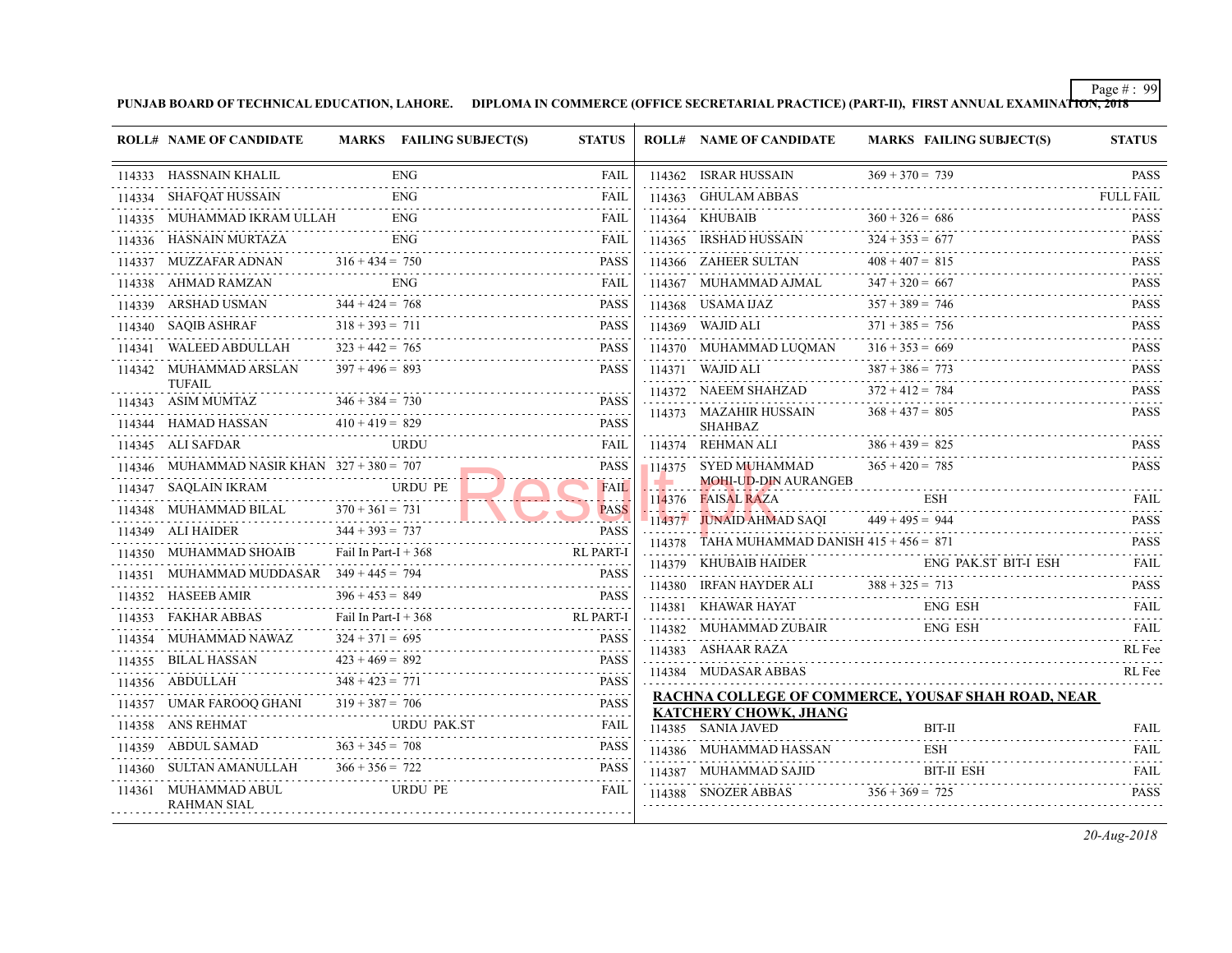| <b>ROLL# NAME OF CANDIDATE</b>                           | MARKS FAILING SUBJECT(S)                                                                                                                                 | <b>STATUS</b>    | <b>ROLL# NAME OF CANDIDATE</b>                                           | <b>MARKS FAIL</b> |
|----------------------------------------------------------|----------------------------------------------------------------------------------------------------------------------------------------------------------|------------------|--------------------------------------------------------------------------|-------------------|
|                                                          | <b>GOVERNMENT COLLEGE OF COMMERCE, NEAR DHQ HOSPITAL,</b>                                                                                                |                  | 114417 UMAIR IJAZ                                                        | $355 + 367 = 722$ |
| <b>JOHARABAD (KHUSHAB)</b>                               |                                                                                                                                                          |                  | 114418 AHMED RAZA                                                        | ENG I             |
| 114389 MUHAMMAD NOMAN                                    | $382 + 384 = 766$                                                                                                                                        | <b>PASS</b>      | 114419 MUHAMMAD ADNAN $361 + 402 = 763$                                  |                   |
| 114390 MUHAMMAD NAEEM KHAN $430 + 433 = 863$             |                                                                                                                                                          | <b>PASS</b>      | 114420 MOHAMMAD IBRAR $358 + 388 = 746$                                  |                   |
|                                                          | 114391 NAZAR HUSSAIN $390 + 409 = 799$ PASS                                                                                                              |                  | 114421 ANSAR IQBAL $361 + 336 = 697$                                     |                   |
| 114392 RIFAQAT ALI                                       | ALI 104 + 361 = 765 PASS                                                                                                                                 |                  |                                                                          |                   |
|                                                          | $\begin{tabular}{lllllllll} \bf 114393 & \text{MUHAMMAD IRFAN} & \text{ENG BIT-I} & \text{FAIL} & \text{FAIL} \end{tabular}$                             |                  | <b>GOVERNMENT COLLEGE OF COMMERCE, I</b><br>KUKAR HATTA ROAD,, KABIRWALA |                   |
| 114394 ZIA ULLAH KHAN $416 + 422 = 838$                  | N $416 + 422 = 838$ PASS                                                                                                                                 | <b>PASS</b>      | 114422 UMAR NADEEM                                                       | $448 + 477 = 925$ |
| 114395 SAFI UR REHMAN SHAH $460 + 453 = 913$             | UR REHMAN SHAH $460 + 453 = 913$ PASS                                                                                                                    | <b>PASS</b>      | 114423 MUHAMMAD SAQLAIN                                                  | $467 + 449 = 916$ |
| 114396 MUHAMMAD BASHARAT $374 + 425 = 799$               |                                                                                                                                                          | <b>PASS</b>      | NAWAZ                                                                    |                   |
|                                                          | 114397 AMEER MAVIA $429 + 422 = 851$ PASS                                                                                                                |                  | 114424 MUHAMMAD SHOAIB                                                   | $460 + 472 = 932$ |
|                                                          | 114398 MUHAMMAD AQEEL 425 + 389 = 814 PASS                                                                                                               |                  | 114425 SHEERAZ NAZAR $421 + 401 = 822$                                   |                   |
|                                                          |                                                                                                                                                          |                  | 114426 WASEEM AKRAM $396 + 342 = 738$                                    |                   |
|                                                          | BIT-I CS FAIL<br>114400 MUHAMMAD WAQAS $424 + 413 = 837$                                                                                                 |                  | 114427 QAISAR ABBAS 419 + 438 = 857                                      |                   |
| 114401 NASIR MEHMOOD $388 + 405 = 793$                   |                                                                                                                                                          | <b>PASS</b>      | 114428 IQRA BIBI 388 + 468 = 856                                         |                   |
| 114402 MUHAMMAD AFAQ $367 + 380 = 747$                   |                                                                                                                                                          | <b>PASS</b>      | 114429 MUHAMMAD UMAIR $368 + 372 = 740$                                  |                   |
|                                                          | 114403 MUHAMMAD SAJJAD $378 + 365 = 743$                                                                                                                 | .<br><b>PASS</b> | 114430 MUHAMMAD SHAUBAN                                                  | <b>ESH</b>        |
|                                                          | 114404 TAIMUR ABBAS $494 + 491 = 985$ PASS PASS                                                                                                          | a diaman         | 114431 ASIA BIBI $370 + 447 = 817$                                       |                   |
|                                                          | 114405 MUHAMMAD IJAZ $349 + 352 = 701$                                                                                                                   | <b>PASS</b>      | 114432 MUHAMMAD AMIR<br>ABDULLAH IRAM                                    | ESH               |
|                                                          | 114406 MUHAMMAD BILAL $434 + 430 = 864$ PASS                                                                                                             |                  | 114433 MUHAMMAD HAMID                                                    | ESH               |
| RANA SHAMRAIZ KHAN $390 + 407 = 797$                     | 114407 RANA SHAMRAIZ KHAN $390 + 407 = 797$ PASS                                                                                                         |                  | 114434 MUHAMMAD SOHAIL $342 + 366 = 708$                                 |                   |
|                                                          | 114408 MUHAMMAD RIAZ $345 + 374 = 719$                                                                                                                   | <b>PASS</b>      |                                                                          | <b>ENG</b>        |
|                                                          | 114409 MUHAMMAD HAMZA $372 + 379 = 751$ PASS                                                                                                             | <b>PASS</b>      | 114436 ALI RAZA $402 + 423 = 825$                                        |                   |
|                                                          | $\begin{tabular}{lllllllll} \bf 114410 & \bf MUHAMMAD WAQAS & \bf ENG & \bf FAIL \\ \hline \end{tabular}$                                                |                  | 114437 SIRAJ AHMAD $386 + 412 = 798$                                     |                   |
| 114411 ANSAR ALTAF                                       |                                                                                                                                                          |                  | 114438 ALI FIAZ $329 + 351 = 680$                                        |                   |
| 114412 TAYYAB ABBAS ENG ESH                              | ENG ESH FAIL                                                                                                                                             |                  | 114439 MUHAMMAD ABDULLAH                                                 | <b>ENG</b>        |
| 114413 MUHAMMAD MENAM SALIF437 + 384 = 821               |                                                                                                                                                          | <b>PASS</b>      | 114440 USMAN ALI $345 + 388 = 733$                                       |                   |
| 114414 MUHAMMAD IKRAM UL $367 + 365 = 732$<br><b>HAO</b> |                                                                                                                                                          | <b>PASS</b>      | 114441 ASAD JAVED $371 + 418 = 789$                                      |                   |
|                                                          | 114415 UZAIR AHMED KHAN ENG ESH CS FAIL                                                                                                                  |                  | 114442 MUHAMMAD ISHTIAQ SHAH                                             | ESH               |
|                                                          | $\begin{tabular}{ll} 114416 & WAQAS HUSSAIN & ESH & FAIL \\ \hline \end{tabular} \begin{tabular}{ll} \multicolumn{3}{l}{} & ESH & FAIL \\ \end{tabular}$ |                  | 114443 IRFAN RAFIQ Fail In Part-I + 4                                    |                   |
|                                                          |                                                                                                                                                          |                  |                                                                          |                   |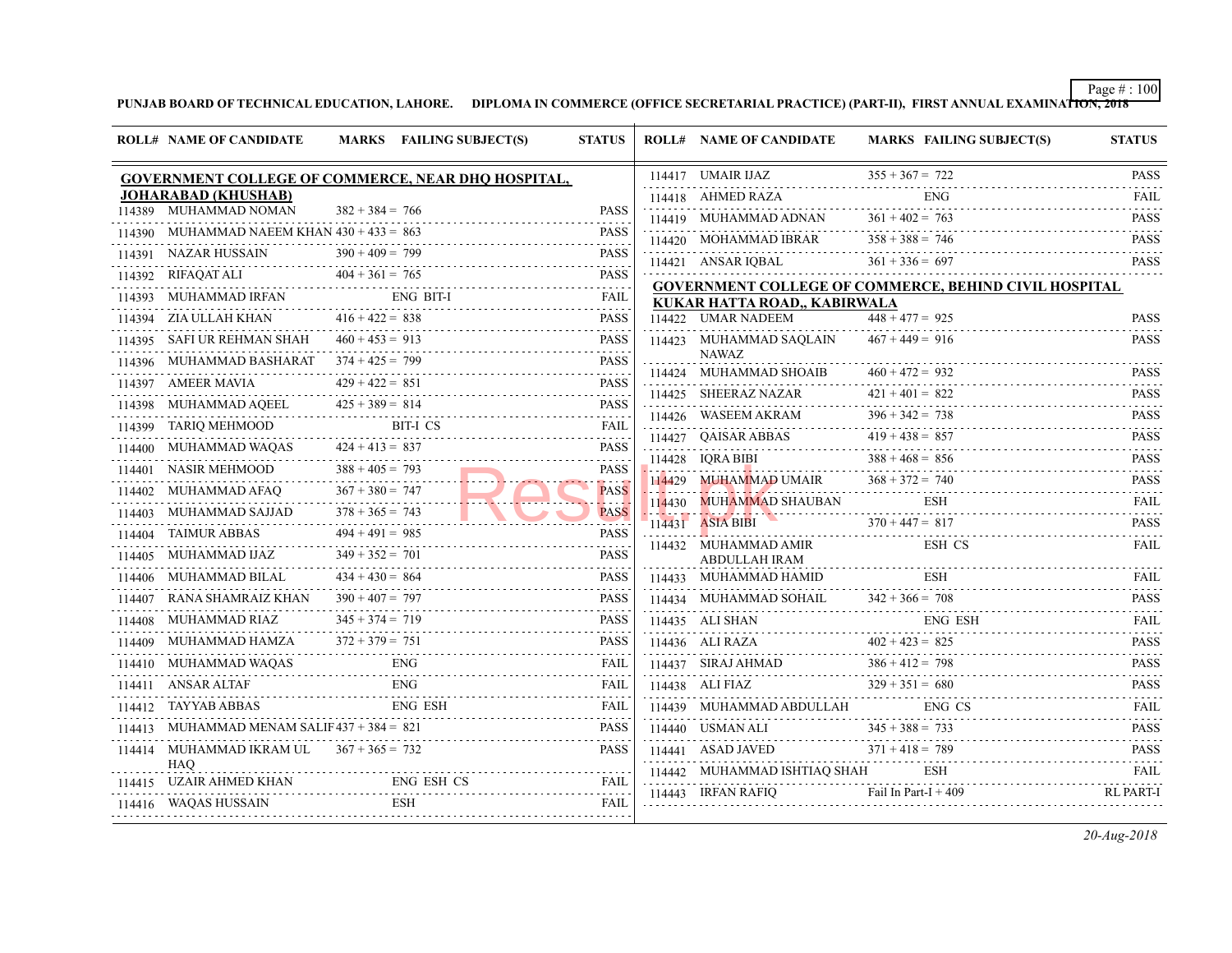|               | <b>ROLL# NAME OF CANDIDATE</b>                      |                   | MARKS FAILING SUBJECT(S)                                        | <b>STATUS</b>    |        | <b>ROLL# NAME OF CANDIDATE</b>                        | <b>MARKS FAIL</b> |
|---------------|-----------------------------------------------------|-------------------|-----------------------------------------------------------------|------------------|--------|-------------------------------------------------------|-------------------|
|               | 114444 MANZAR ABBAS                                 | $320 + 364 = 684$ |                                                                 | <b>PASS</b>      |        | 114469 HANZLAH SANA                                   | <b>ENG</b>        |
|               | AKBAR $358 + 377 = 735$<br>114445 NAVEED AKBAR      |                   |                                                                 | <b>PASS</b>      |        | 114470 AKASHA DANYAL $340 + 350 = 690$                |                   |
|               | $351 + 383 = 734$<br>114446 YASIR ABBAS             |                   |                                                                 | <b>PASS</b>      |        | 114471 MUHAMMAD SOHAIB                                | ENG.              |
|               | 114447 UMER DARAZ $350 + 315 = 665$                 |                   |                                                                 | <b>PASS</b>      |        | 114472 MUHAMMAD SULIMAN                               | ENG.              |
|               |                                                     |                   | GOVERNMENT COLLEGE OF COMMERCE, KOTLI ROAD, DHUPRI,             |                  |        | <b>ASGHAR</b><br>114473 JAMIL AHMAD ZARAR             | <b>ENG</b>        |
| <b>KAHUTA</b> |                                                     |                   |                                                                 |                  |        | 114473 JAMIL AHMAD ZARAR ENG                          | <b>ENG</b>        |
|               | 114448 HAMZA DILDAR                                 | $330 + 379 = 709$ |                                                                 | <b>PASS</b>      |        | 114474 AHSAN                                          |                   |
|               | $\frac{354 + 364 = 718}{}$<br>114449 QAMAR SHERAZ   |                   |                                                                 | <b>PASS</b>      |        | 114475 SHAN MASIH                                     | <b>ENG</b>        |
|               | 114450 ROMAN KHALID                                 | $353 + 377 = 730$ |                                                                 | <b>PASS</b>      |        | 114476 MUHAMMAD USMAN ENG                             | <b>ENG</b>        |
|               | 114451 MUHAMMAD NOUMAN<br>TARIQ                     |                   | ENG URDU BIT-II CBC&OPP<br>ESH PE CS                            | FAIL             |        | 114477 MUHAMMAD CHAND<br><br>                         | ENG.              |
| 114452        | AMMAR SHAHZAD                                       |                   |                                                                 |                  |        | USAMA AHMAD ESH<br>114478 USAMA AHMAD                 | ESH               |
|               |                                                     |                   | CAD ENG BIT-II CS FAIL<br>ENG BIT-II                            | FAII             |        | 114479 MUBASHIR                                       | <b>ESH</b>        |
|               | 114453 MUHAMMAD FURQAN<br>114454 MUHAMMAD MUSTANSAR |                   | ENG URDU BIT-II ESH PE CS                                       | <b>FAII</b>      |        | 114480 HAIDAR ALI $336 + 348 = 684$                   |                   |
|               | BILAL                                               |                   |                                                                 |                  |        | 114481 MUHAMMAD ABDULLAH                              | <b>ENG</b>        |
|               | 114455 ADEEL AHMED Fail In Part-I+323               |                   |                                                                 | <b>RL PART-I</b> |        | 114482 HAFIZ ATTIQUE UR REHMAN                        | <b>ENG</b>        |
|               | 114456 ZEESHAN ZIA                                  |                   | <b>CS</b>                                                       | <b>FAIL</b>      |        | 114483 MUHAMMAD ABUBAKAR<br><b>SHAHID</b>             | ENG.              |
|               |                                                     |                   | <b>GOVERNMENT INSTITUTE OF COMMERCE, MOZA GHANIYA G.T ROAD,</b> |                  | 114484 | MUHAMMAD NABEEL                                       | <b>ENG</b>        |
| <b>KAMOKE</b> | 114457 ALI AQIB                                     | $355 + 373 = 728$ |                                                                 | <b>PASS</b>      |        | .<br>114485 $\overline{ASAD}$ RAFIQ $382 + 344 = 726$ |                   |
|               | 114458 HAFIZ MUHAMMAD UMAR $390 + 452 = 842$        |                   |                                                                 | <b>PASS</b>      |        | 114486 UMAIR AHMAD                                    | <b>ENG</b>        |
|               | <b>FAROOO</b>                                       |                   |                                                                 |                  |        | 114487 DANIAL TARIO                                   | <b>ENG</b>        |
|               |                                                     |                   | 114459 MUHAMMAD BILAL $329 + 394 = 723$                         | <b>PASS</b>      |        | 114488 MUHAMMAD ABBAS ENC                             | <b>ENG</b>        |
|               |                                                     |                   | 114460 SHAHZAIB KHAN $374 + 364 = 738$                          | <b>PASS</b>      |        | 114489 UMAR TARIQ                                     | <b>CS</b>         |
|               | 114461 HUSNAIN LATIF                                |                   | LATIF ENG ESH CS                                                | FAIL             |        | <b>GOVERNMENT INSTITUTE OF COMMERCE,</b>              |                   |
|               |                                                     |                   | 114462 MUJEEB UR REHMAN ESH ESH                                 | FAIL<br>.        |        | <b>KAROR LAL ESAN</b>                                 |                   |
|               | 114463 ATIF ALI                                     |                   | ATIF ALI ENG CS FAIL                                            |                  |        | 114490 ZAIN ASAD                                      | ENG.              |
| 114464        |                                                     |                   | 114464 FARHAN ALI ENG ESH CS FAIL                               |                  |        | 114491 MOHAMMAD ARSLAN                                | <b>ESH</b>        |
|               |                                                     |                   | 114465 AMEER HAMZA $304 + 348 = 652$ PASS                       | <b>PASS</b>      |        | 114492 MUHAMMAD KASHIF                                | <b>ENG</b>        |
|               |                                                     |                   | 114466 MUHAMMAD ZUBAIR ESH CS FAIL                              |                  |        | 12 RAZA 344 + 354 = 698<br>114493 ALI RAZA            |                   |
|               | 114467 RIZWAN ALI                                   |                   | <b>ENG ESH</b>                                                  | <b>FAIL</b>      |        | 114494 MOHAMMAD KHALID $402 + 381 = 783$              |                   |
|               | 114468 MUHAMMAD UMER<br><b>MASOOD KHAN</b>          | $325 + 367 = 692$ |                                                                 | <b>PASS</b>      |        | 114495 MUHAMMAD UMAR                                  | CS.               |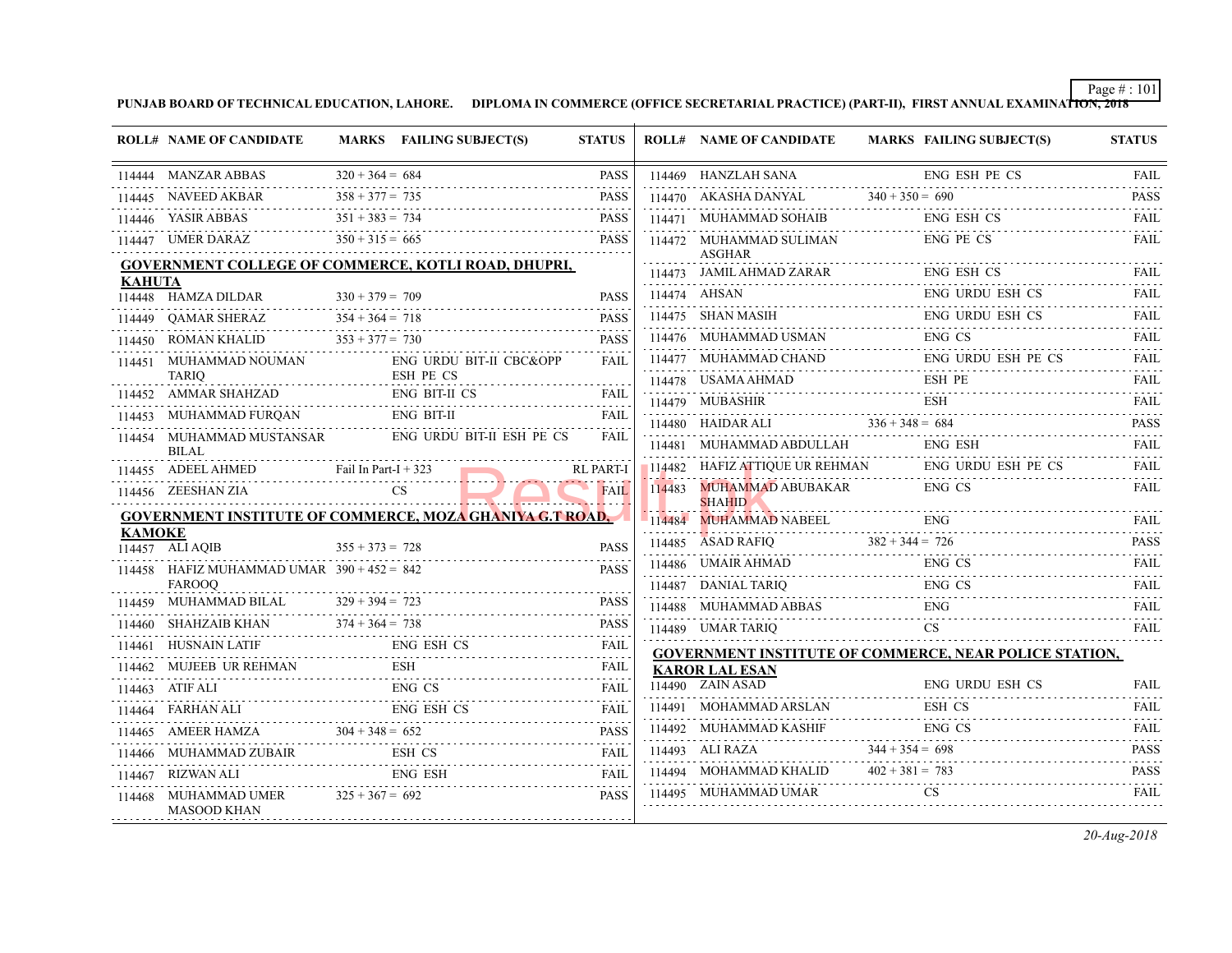| <b>ROLL# NAME OF CANDIDATE</b>               | MARKS FAILING SUBJECT(S)                                 | <b>STATUS</b>                | <b>ROLL# NAME OF CANDIDATE</b>                | <b>MARKS FAIL</b> |
|----------------------------------------------|----------------------------------------------------------|------------------------------|-----------------------------------------------|-------------------|
| 114496 AYESHA JABBAR $479 + 439 = 918$       | $3AR$ $479 + 439 = 918$ PAS                              | <b>PASS</b>                  | 114524 FAISAL ALI                             | $471 + 444 = 915$ |
| 114497 MUBASHAR ABBAS                        | ENG CS                                                   | FAIL                         | 114525 SHAMSHAD ALI                           | $460 + 488 = 948$ |
| 114498 MOHAMMAD TAHIR $461 + 455 = 916$      |                                                          | <b>PASS</b>                  | 114526 AWAIS QARNI $484 + 478 = 962$          |                   |
|                                              | 114499 MUHAMMAD SAQLAIN ENG FAIL FAIL                    |                              | 114527 MUHAMMAD IRSHAD $363 + 376 = 739$      |                   |
|                                              | 114500 ABDUL RAUF ENG CS FAIL                            | FAIL                         | 114528 SULMAN ALI $410 + 398 = 808$           |                   |
|                                              | 114501 WAQAS AHMAD $375 + 332 = 707$ PASS                |                              | 114529 SHOAIB AKRAM $401 + 410 = 811$         |                   |
| 114502 MUHAMMAD SULEMAN                      | ENG                                                      | FAIL                         | 114530 AHMAD ALI ENG                          | ENG.              |
|                                              | <b>GOVERNMENT COLLEGE OF COMMERCE, NEAR DARBAR KAMAL</b> |                              | 114531 MOHSIN ALI                             | <b>ENG</b>        |
| <b>CHISHTI, KASUR</b>                        |                                                          |                              | 114532 MUHAMMAD UMAR SHAFI $451 + 483 = 934$  |                   |
| 114503 ALI ABBAS                             | $\overline{ABBAS}$ $501 + 475 = 976$ PASS                |                              | 114533 ADNAN $449 + 426 = 875$                |                   |
| 114504 ANEES AHMAD $476 + 485 = 961$         | PASS                                                     | <b>PASS</b>                  | 114534 RIZWAN ALI $435 + 442 = 877$           |                   |
| 114505 MUHAMMAD AMIR ZAHID $346 + 364 = 710$ | $6 + 364 = 710$ PASS                                     | <b>PASS</b>                  | 114535 JESPER SHARIF $488 + 472 = 960$        |                   |
| 114506 ABDUL QADEER HASSAN $325 + 374 = 699$ | SAN $325 + 374 = 699$ PASS                               |                              | 114536 ALLAH WASAYA $396 + 417 = 813$         |                   |
| 114507 RANA MUHAMMAD RAFEY $313 + 332 = 645$ | RANA MUHAMMAD RAFEY $313 + 332 = 645$ PASS               | <b>PASS</b>                  | 114537 ASAD ALI $421 + 402 = 823$             |                   |
| $394 + 402 = 796$<br>114508 SAQIB JAVED      |                                                          | <b>PASS</b>                  | 114538 HAFIZ ASAD MEHRAN KHAN                 | ESH               |
| 114509 MUHAMMAD WAQAS $433 + 401 = 834$      |                                                          | <b>PASS</b><br>and the state | 114539 HAFIZ MUHAMMAD ABDUL $421 + 447 = 868$ |                   |
| 114510 MUHAMMAD SHAHID $443 + 436 = 879$     |                                                          | <b>PASS</b>                  | REHMAN                                        |                   |
| 114511 ANAS ZAMAN $434 + 430 = 864$          |                                                          | <b>PASS</b>                  | 114540 SHOAIB SHAFAAT                         | ENG.              |
|                                              | 114512 UMAR FAROOQ ENG ESH FAIL                          |                              | 114541 JAHANZAIB MUSHTAQ $431 + 465 = 896$    |                   |
|                                              | 114513 AHMAD SAMRAN $348 + 396 = 744$ PASS               | PASS                         | 114542 GHULAM ABBAS                           | <b>ENG</b>        |
|                                              | 114514 FALAK SHER $387 + 411 = 798$ PASS                 |                              | 114543 MUHAMMAD NOUMAN $378 + 394 = 772$      |                   |
|                                              | ENG<br>114515 RAHMAN AHMAD ENG FAIL                      | FAIL                         | 114544 DILAWAR HUSSAIN $406 + 398 = 804$      |                   |
| 114516 MUHAMMAD RAMZAN $412 + 392 = 804$     | AD RAMZAN $412 + 392 = 804$ PASS                         | <b>PASS</b>                  | 114545 ADNAN IBRAHIM ENC                      | <b>ENG</b>        |
| 114517 SAJID HUSSAIN ENG CS                  |                                                          | <b>FAII</b>                  | 114546 FAISAL MEHMOOD $402 + 404 = 806$       |                   |
|                                              | 114518 MUHAMMAD FAISAL $412 + 430 = 842$ PASS            |                              | 114547 WARIS MASIH $340 + 392 = 732$          |                   |
|                                              | 114519 WAQAS SAFDAR $427 + 427 = 854$ PASS               | PASS                         | 114548 ASHFAQ USMAN $368 + 387 = 755$         |                   |
|                                              | 114520 JUNAID RASOOL $422 + 436 = 858$ PASS              |                              | 114549 ALI RAZA $426 + 438 = 864$             |                   |
| 114521 ALI RAZA                              | 114521 ALI RAZA ENG ESH FAIL                             |                              | 114550 HAMID ALI                              | ENG I             |
| 114522 MUHAMMAD IQBAL $356 + 373 = 729$      | 114522 MUHAMMAD IQBAL $356 + 373 = 729$ PASS             | <b>PASS</b>                  | 114551 MUHAMMAD NAVEED ALI $387 + 381 = 768$  |                   |
| 114523 HAFIZ HABIB ULLAH                     | <b>CS</b>                                                | FAIL                         | 114552 BABAR IQBAL                            | ENG.              |
|                                              |                                                          |                              |                                               |                   |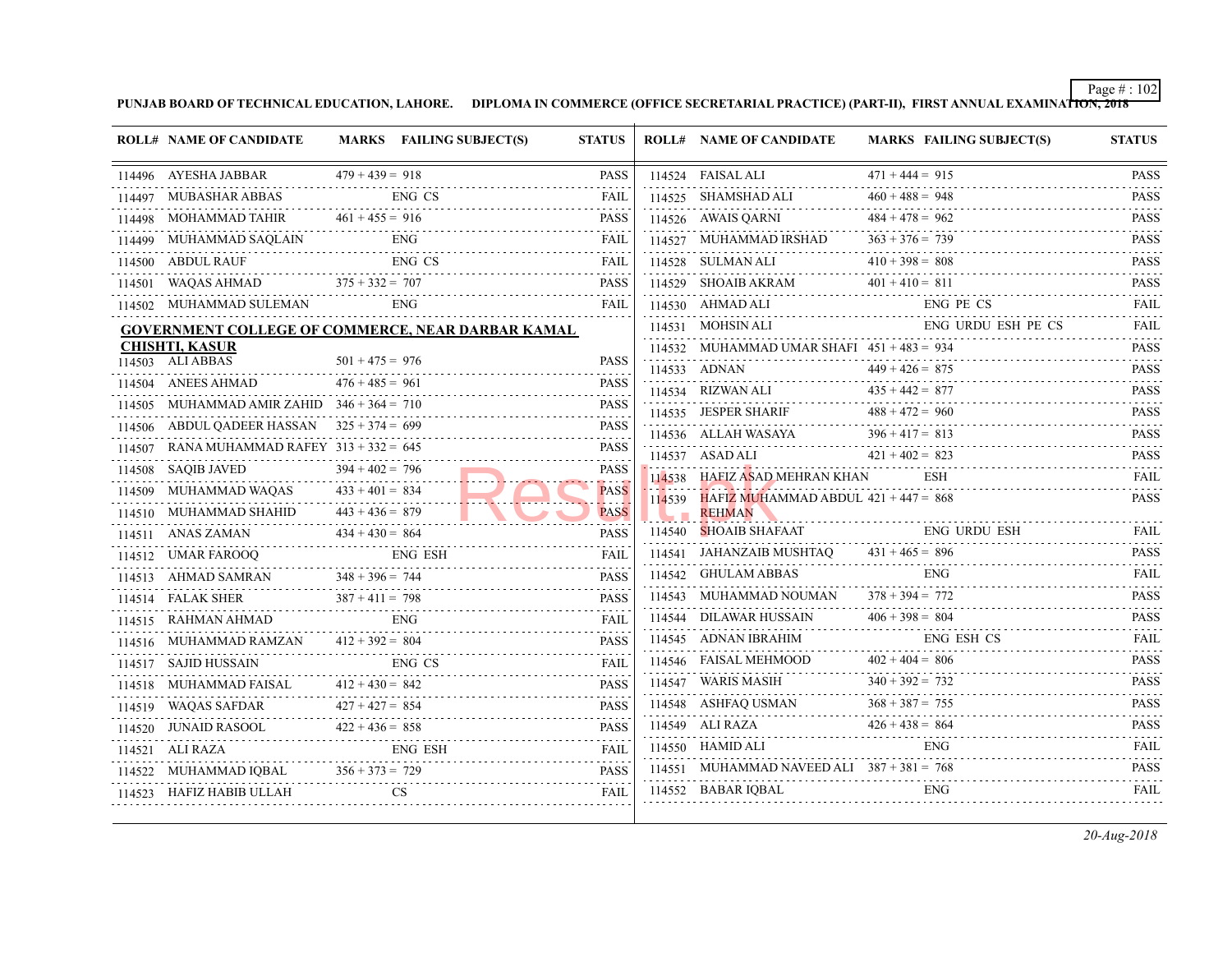|        | <b>ROLL# NAME OF CANDIDATE</b>                                          | MARKS FAILING SUBJECT(S)                          | <b>STATUS</b>                                                                                                                                                                                                                                                                 | <b>ROLL# NAME OF CANDIDATE</b>                                                                                                                  | <b>MARKS FAIL</b>                      |
|--------|-------------------------------------------------------------------------|---------------------------------------------------|-------------------------------------------------------------------------------------------------------------------------------------------------------------------------------------------------------------------------------------------------------------------------------|-------------------------------------------------------------------------------------------------------------------------------------------------|----------------------------------------|
|        | 114553 MUHAMMAD ASHRAF                                                  | $379 + 354 = 733$<br>.                            | <b>PASS</b>                                                                                                                                                                                                                                                                   | 114580 ABDULLAH                                                                                                                                 | <b>ENG</b>                             |
|        | 114554 FAISAL                                                           | $388 + 425 = 813$                                 | <b>PASS</b>                                                                                                                                                                                                                                                                   | 114581 ABDUL WAQAR                                                                                                                              | <b>ENG</b>                             |
|        | 114555 MUHAMMAD SHAFIQUE                                                | .<br>$402 + 429 = 831$                            | <b>PASS</b>                                                                                                                                                                                                                                                                   | 114582 MUHAMMAD IMRAN                                                                                                                           | <b>ENG</b>                             |
|        | 114556 MUHAMMAD AHMAD                                                   | $353 + 385 = 738$ PASS                            | <b>PASS</b>                                                                                                                                                                                                                                                                   | <b>ASHRAF</b>                                                                                                                                   |                                        |
|        | 114557 MUHAMMAD SHAKEEL                                                 | EEL $358 + 374 = 732$ PASS                        | PASS                                                                                                                                                                                                                                                                          | 114583 SHAHID ABBAS                                                                                                                             | $409 + 359 = 768$                      |
|        | 114558 MUHAMMAD FAHAD                                                   | <b>URDU</b>                                       | FAIL                                                                                                                                                                                                                                                                          | 114584 RANA HAMZA ALI                                                                                                                           | $366 + 351 = 717$                      |
|        | 114559 HAQ NAWAZ                                                        | ENG.                                              | $\mathcal{L}^{\mathcal{A}}\left( \mathcal{L}^{\mathcal{A}}\right) \mathcal{L}^{\mathcal{A}}\left( \mathcal{L}^{\mathcal{A}}\right) \mathcal{L}^{\mathcal{A}}\left( \mathcal{L}^{\mathcal{A}}\right) \mathcal{L}^{\mathcal{A}}\left( \mathcal{L}^{\mathcal{A}}\right)$<br>FAIL | 114585 MUHAMMAD LATIF                                                                                                                           | ENG.                                   |
|        | 114560 MOHSIN ALI                                                       | ENG                                               | FAIL                                                                                                                                                                                                                                                                          | 114586 MUHAMMAD ASIF                                                                                                                            | <b>ENG</b>                             |
| 114561 | WASEEM AHMAD                                                            | $385 + 392 = 777$                                 | <b>PASS</b>                                                                                                                                                                                                                                                                   | 114587 QAISAR ABBAS $390 + 360 = 750$                                                                                                           |                                        |
| 114562 | MUHAMMAD NAWAZ                                                          | ENG ESH                                           | FAIL                                                                                                                                                                                                                                                                          | 114588 AHMAD MAJEED                                                                                                                             | <b>ENG</b>                             |
|        | 114563 ISTIKHAR YOUSAF                                                  | <b>ENG</b>                                        | <b>FAIL</b>                                                                                                                                                                                                                                                                   | <b>GOVERNMENT COLLEGE OF COMMERCE</b>                                                                                                           |                                        |
|        | 114564 MUHAMMAD SAGHEER<br><b>SARWAR</b>                                | <b>ENG ESH</b>                                    | .<br>FAIL                                                                                                                                                                                                                                                                     | 114589 MUHAMMAD RAHEEL<br>KHAN                                                                                                                  | $488 + 477 = 965$                      |
|        | 114565 ADNAN YOUNAS                                                     | $379 + 329 = 708$                                 | <b>PASS</b>                                                                                                                                                                                                                                                                   | 114590 MUHAMMAD AHMAD                                                                                                                           | $494 + 492 = 986$                      |
|        | 114566 MUHAMMAD UMAR<br>SHAHZAD KHAN                                    | $367 + 369 = 736$                                 | <b>PASS</b>                                                                                                                                                                                                                                                                   | 114591 MUHAMMAD ASHFAQ<br>114592 MOEEN KHAN                                                                                                     | $389 + 413 = 802$<br>$422 + 429 = 851$ |
|        | 114567 AWAIS AHMAD                                                      | D<br>------------------------------               | <b>ABSENT</b>                                                                                                                                                                                                                                                                 | 114593 MUHAMMAD AFZAL                                                                                                                           | $439 + 443 = 882$                      |
|        | 114568 SAJJAD AHMAD                                                     |                                                   | FAIL                                                                                                                                                                                                                                                                          | <b>The Mac Island and American construction of the Community of the Community of the Community of the Community of </b><br>114594 ZARYAB MAJEED | <b>URD</b>                             |
|        |                                                                         | <b>GOVERNMENT COLLEGE OF COMMERCE,, KHANEWAL</b>  |                                                                                                                                                                                                                                                                               | 114595 MUSHRAF IQBAL $398 + 338 = 736$                                                                                                          |                                        |
|        | 114569 LIAQAT ALI                                                       | <b>ENG</b>                                        | FAIL                                                                                                                                                                                                                                                                          | 114596 GUL HASSAN                                                                                                                               | ESH                                    |
|        | 114570 KASHIF ZEA                                                       | <b>ENG</b>                                        | FAIL                                                                                                                                                                                                                                                                          | 114597 MUHAMMAD NAVEED                                                                                                                          | <b>ESH</b>                             |
|        | 114571 MUHAMMAD WAQAR<br><b>NADEEM</b>                                  | ENG URDU ESH                                      | FAIL                                                                                                                                                                                                                                                                          | <b>GOVERNMENT COLLEGE OF COMMERCE, I</b><br><b>ROAD, KOT ADDU</b>                                                                               |                                        |
|        | 114572 SAMI-UR-REHMAN                                                   | <b>ENG URDU</b>                                   | <b>FAIL</b>                                                                                                                                                                                                                                                                   | 114598 GHAZANFAR NAZEER                                                                                                                         | $451 + 475 = 926$                      |
| 114573 | MUHAMMAD WASEEM                                                         | $399 + 424 = 823$                                 | <b>PASS</b>                                                                                                                                                                                                                                                                   | 114599 MUHAMMAD ABDUL MAJID $492 + 503 = 995$                                                                                                   |                                        |
|        | 114574 MUHAMMAD NADEEM                                                  | MUHAMMAD NADEEM ENG URDU PE                       | FAIL                                                                                                                                                                                                                                                                          | ZIA                                                                                                                                             |                                        |
|        | 114575 HAIDER ALI                                                       | $398 + 352 = 750$                                 | <b>PASS</b>                                                                                                                                                                                                                                                                   | 114600 TANZEEL ABBAS                                                                                                                            | $483 + 481 = 964$                      |
|        | 114576 MUHAMMAD HAMMAD<br><b>SAEED</b>                                  | .<br>$369 + 392 = 761$                            | <b>PASS</b>                                                                                                                                                                                                                                                                   | 114601 MUHAMMAD TAYYAB<br>114602 KASHIF SHAHZAD                                                                                                 | $422 + 376 = 798$<br>$402 + 436 = 838$ |
|        | 114577 MUHAMMAD RASHID<br><u>\D RASHID</u><br>------------------------- | ENG.                                              | FAIL                                                                                                                                                                                                                                                                          | 114603 MUHAMMAD IRFAN                                                                                                                           | $332 + 402 = 734$                      |
|        | 114578 ABDUL WAJID                                                      | 3NG<br>------------------------------<br>ENG URDU | FAIL                                                                                                                                                                                                                                                                          | 114604 MUHAMMAD SHUJAT AZIZ                                                                                                                     | <b>ESH</b>                             |
|        | 114579 GHULAM FAREED                                                    | ENG PE CS                                         | FAIL                                                                                                                                                                                                                                                                          | 114605 FAISAL REHMAN                                                                                                                            | <b>CS</b>                              |
|        |                                                                         |                                                   |                                                                                                                                                                                                                                                                               |                                                                                                                                                 |                                        |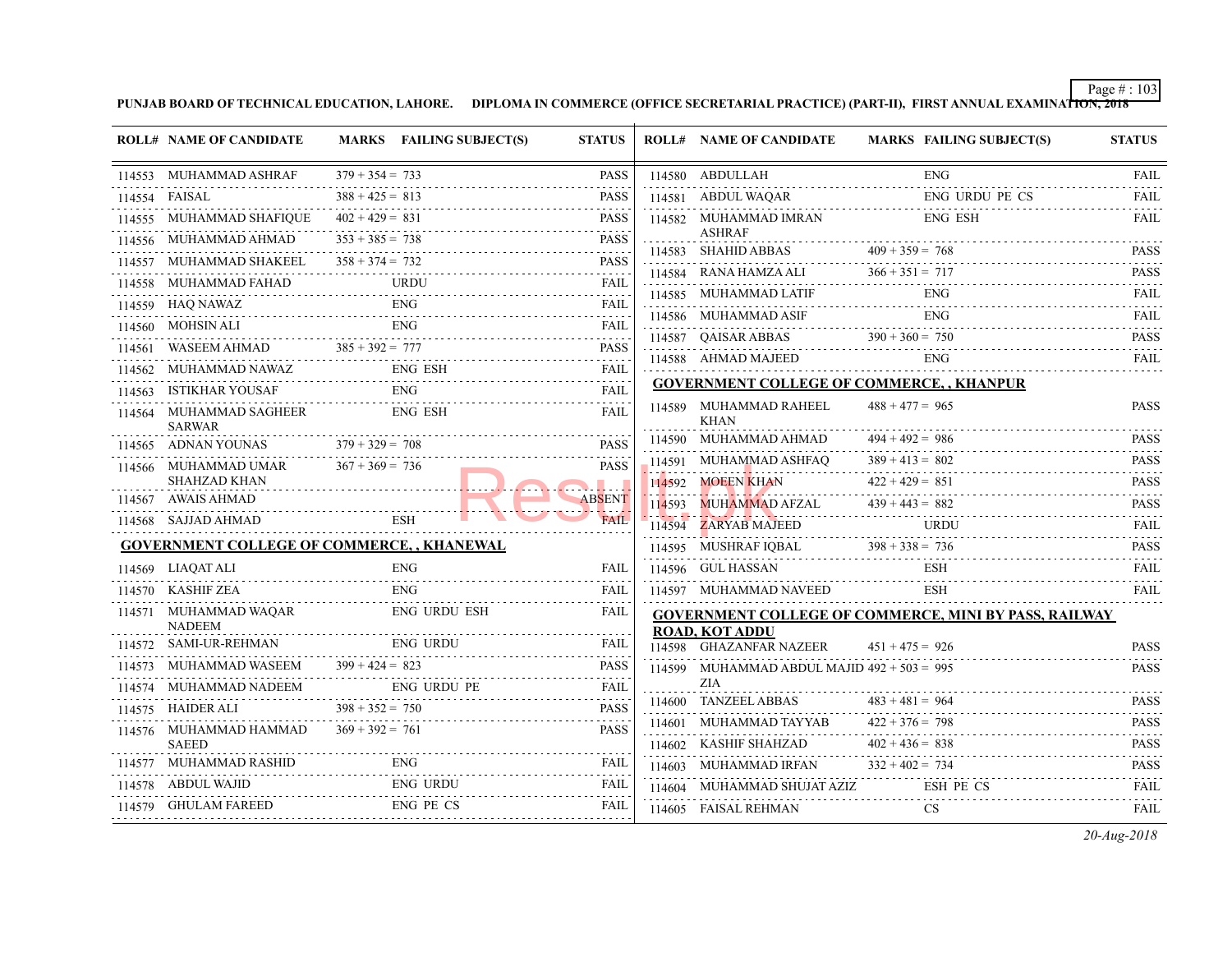|               | <b>ROLL# NAME OF CANDIDATE</b>                            |                        | MARKS FAILING SUBJECT(S) | <b>STATUS</b> | <b>ROLL# NAME OF CANDIDATE</b>                 | <b>MARKS FAIL</b>   |
|---------------|-----------------------------------------------------------|------------------------|--------------------------|---------------|------------------------------------------------|---------------------|
|               | 114606 MUHAMMAD ASGHAR                                    | $349 + 440 = 789$      |                          | <b>PASS</b>   | 114632 MUHAMMAD SHEROOZ<br><b>SHAHID</b>       | $283 + 377 = 660$   |
| 114607        | MUHAMMAD MUZAMMIL $383 + 364 = 747$<br><b>SHARIF</b>      |                        |                          | <b>PASS</b>   | 114633 ANFAAL ALI                              | $313 + 435 = 748$   |
|               | 114608 AMMAR HADI                                         | $333 + 365 = 698$      |                          | <b>PASS</b>   | 114634 BILALALI                                | $319 + 403 = 722$   |
|               | 114609 ABID HUSSAIN                                       |                        | PE CS                    | FAIL          | 114635 ZIA MUHAYYUDIN                          | $327 + 412 = 739$   |
|               | 114610 MUNEER AHMAD                                       | $357 + 343 = 700$      |                          | <b>PASS</b>   | 114636 MUHAMMAD HAMZA                          | $425 + 469 = 894$   |
|               | 114611 ASIF YASEEN                                        | $300 + 328 = 628$      |                          | <b>PASS</b>   | <b>RASOOL</b><br>114637 REHMAN MEHMOOD         | $439 + 456 = 895$   |
|               | 114612 MUHAMMAD TARIQ                                     |                        | ENG ESH                  | FAIL          | 114638 MUHAMMAD SHAHERYAR $388 + 433 = 821$    |                     |
|               | 114613 MUHAMMAD KHALIL                                    | $360 + 346 = 706$      |                          | <b>PASS</b>   |                                                | $369 + 447 = 816$   |
|               | 114614 SHAH RUKH                                          | $347 + 382 = 729$      |                          | <b>PASS</b>   | 114639 DABEER-UL-HASSAN<br><b>SUBHANI</b>      |                     |
|               | 114615 IRFAN SARWAR                                       | .<br>$311 + 322 = 633$ |                          | <b>PASS</b>   | 114640 MIAN HABIB UR REHMAN $348 + 428 = 776$  |                     |
|               | 114616 FALIK SHEER                                        |                        |                          | RL Fee        | 114641 ROSHAAN RAZA                            | $372 + 432 = 804$   |
|               | <b>GOVERNMENT COLLEGE OF COMMERCE, ALLAMA IOBAL TOWN,</b> |                        |                          |               | 114642 MAJID ALI                               | $336 + 434 = 770$   |
| <b>LAHORE</b> |                                                           |                        |                          |               | 114643 FARHAN ASHRAF                           | $451 + 458 = 909$   |
|               | 114617 HAIDER ALI                                         | $440 + 467 = 907$      |                          | <b>PASS</b>   | $114644$ WASIQ ALI                             | $455 + 460 = 915$   |
|               | 114618 MUHAMMAD BILAL                                     | $452 + 464 = 916$      |                          | <b>PASS</b>   | $114645$ MUHAMMAD ANEES RAZA $387 + 448 = 835$ |                     |
|               | 114619 MUHAMMAD USAMA<br><b>SIDDIOUE</b>                  | $445 + 458 = 903$      |                          | <b>PASS</b>   | <b>OADRI</b><br>114646 MUHAMMAD SALMAN         | $398 + 464 = 862$   |
|               | 114620 NABEEL IQBAL                                       |                        | <b>BIT-II</b>            | <b>FAIL</b>   | <b>ANJUM</b>                                   |                     |
|               | 114621 ZAHID MUHAMMAD                                     | $360 + 416 = 776$      |                          | <b>PASS</b>   | 114647 MUHAMMAD AHMAD                          | Fail In Part-I $+3$ |
|               | <b>ARSHAD</b>                                             |                        |                          |               | 114648 MUHAMMAD UZAIR                          | $391 + 434 = 825$   |
| 114622        | MUHAMMAD SHEHROZ                                          | $398 + 387 = 785$<br>. |                          | <b>PASS</b>   | 114649 MUHAMMAD ABDULLAH                       | $340 + 430 = 770$   |
| .             | 114623 AFAAQ-UR-REHMAN                                    | $386 + 429 = 815$      |                          | <b>PASS</b>   | 114650 HASSAN MAOBOOL                          | $345 + 435 = 780$   |
|               | 114624 ASAD ALI                                           | $443 + 456 = 899$      |                          | <b>PASS</b>   | 114651 ADEEL AHMAD                             | $389 + 429 = 818$   |
| 114625        | MUHAMMAD BILAL HAIDERFail In Part-I + 377                 |                        |                          | RL PART-I     | 114652 MUHAMMAD ZEESHAN                        | $371 + 427 = 798$   |
|               | 114626 MUHAMMAD NAVEED                                    | $379 + 410 = 789$      |                          | <b>PASS</b>   | 114653 TALHA SALEEM                            | $303 + 330 = 633$   |
|               | 114627 UMAIR RAZA                                         | $313 + 383 = 696$      |                          | <b>PASS</b>   | 114654 MUHAMMAD ARQUM                          | $347 + 408 = 755$   |
|               | 114628 MUHAMMAD ARSLAN                                    | $355 + 408 = 763$      |                          | <b>PASS</b>   | <b>ZAFAR</b>                                   |                     |
|               | 114629 MUHAMMAD USMAN                                     | $391 + 449 = 840$      |                          | <b>PASS</b>   | 114655 MUHAMMAD AMEER<br><b>HAMZA</b>          | $394 + 441 = 835$   |
|               | 114630 AWAIS AKRAM                                        | $361 + 437 = 798$      |                          | <b>PASS</b>   | 114656 ZEESHAN KHAN                            | $305 + 367 = 672$   |
|               | 114631 ABDUL WAHAB                                        | $395 + 450 = 845$      |                          | <b>PASS</b>   | 114657 ABDULLAH                                | <b>URD</b>          |
|               |                                                           |                        |                          |               |                                                |                     |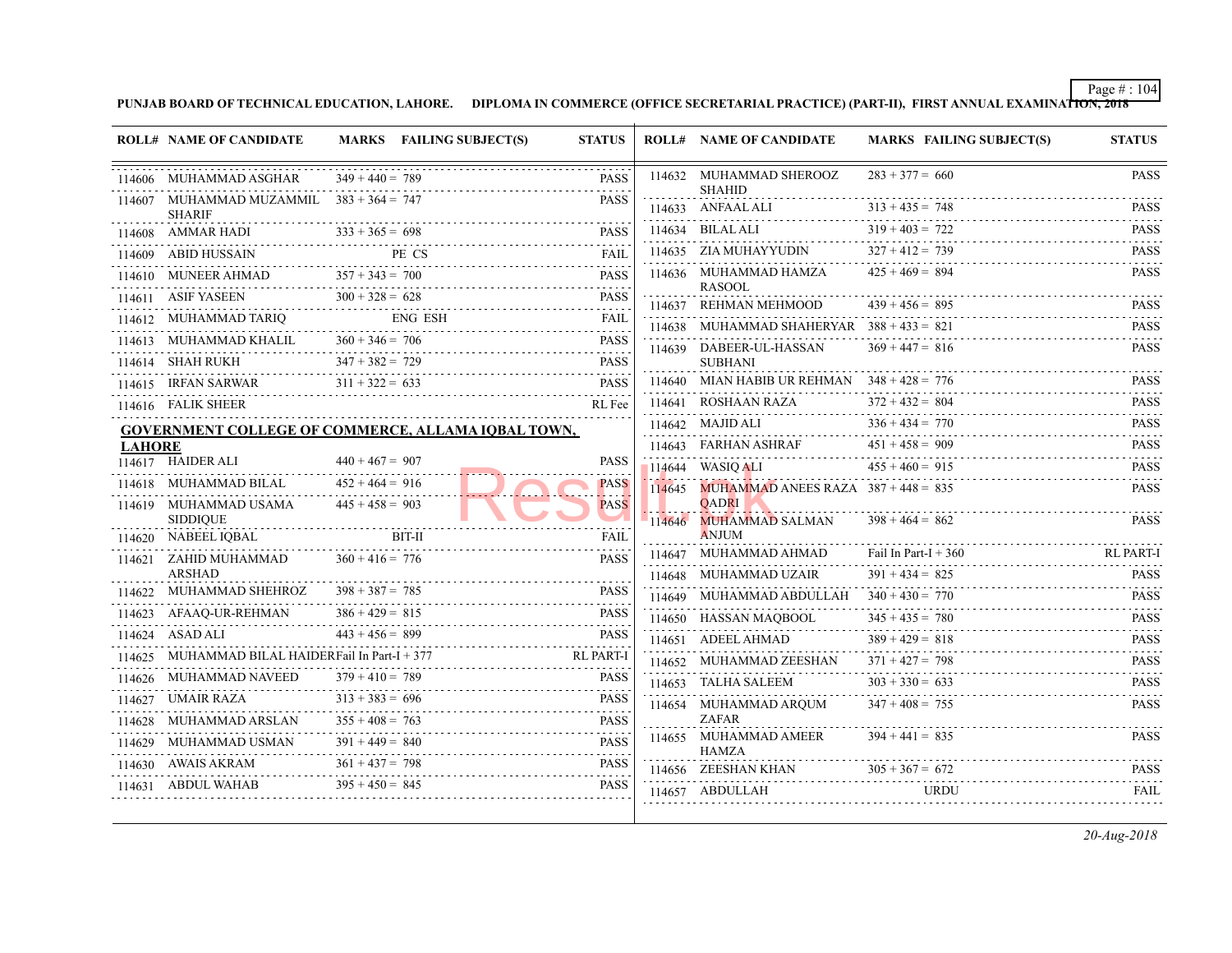| <b>ROLL# NAME OF CANDIDATE</b>                                   |                       | MARKS FAILING SUBJECT(S) | <b>STATUS</b>                   | <b>ROLL# NAME OF CANDIDATE</b>                                                      | <b>MARKS FAIL</b>    |
|------------------------------------------------------------------|-----------------------|--------------------------|---------------------------------|-------------------------------------------------------------------------------------|----------------------|
| 114658 AWAIS RAHMAN                                              |                       | URDU                     | FAIL                            | 114685 SHAHZAD YASEEN                                                               | $321 + 349 = 670$    |
| 114659 SAAD BIN MAOSOOD                                          |                       | BIT-II                   | <b>FAIL</b>                     | 114686 HAFIZ NOUMAN ASHRAF                                                          | <b>ENG</b>           |
| 114660 HAMZA ASLAM                                               | $331 + 419 = 750$     |                          | <b>PASS</b>                     | 114687 GHULAM MUSTAFA                                                               | <b>URD</b>           |
| 114661 SAQIB ALI                                                 |                       |                          | PASS<br>$373 + 419 = 792$ PASS  | 114688 AHMAD RAZA                                                                   | ESH                  |
| 114662 HAFIZ TAYYAB MAHMOOD $396 + 447 = 843$                    |                       |                          | <b>PASS</b>                     | 114689 ABDUL REHMAN $459 + 458 = 917$                                               |                      |
| 114663 SABOOR ANWAR $464 + 490 = 954$                            |                       |                          | <b>PASS</b>                     | 114690 AKTHAR MURAD UR                                                              | <b>URDI</b>          |
| 114664 MUHAMMAD SUBHAN                                           | $362 + 428 = 790$     |                          | PASS                            | 114691 ZOYA SOHAIL URL                                                              | <b>URD</b>           |
| 114665 MUHAMMAD ZEESHAN                                          | $468 + 505 = 973$     |                          | <b>PASS</b>                     | 114692 AMINA BIBI $305 + 344 = 649$                                                 |                      |
| <b>AKHTAR</b><br>114666 RANA MUHAMMAD                            | $382 + 454 = 836$     |                          | <b>PASS</b>                     | 114693 SYEDA SAFIA ASHFAQ 3<br><b>NAQVI</b>                                         | $357 + 346 = 703$    |
| <b>WASEEM</b><br>114667 SYED ALI AHSAN SHAH                      | $358 + 420 = 778$     |                          | <b>PASS</b>                     | 114694 ALEENA MAQSOOD                                                               | $364 + 406 = 770$    |
| <b>KIRMANI</b>                                                   |                       |                          |                                 | 114695 WAJAHAT ALI                                                                  | $420 + 383 = 803$    |
| 114668 GHULAM MUSTAFA AWAN $352 + 324 = 676$                     |                       |                          | <b>PASS</b>                     | 114696 MUHAMMAD USMAN $354 + 399 = 753$                                             |                      |
| 114669 MUHAMMAD ASIF                                             | $379 + 418 = 797$     |                          | <b>PASS</b>                     | 114697 BILAL MUMTAZ                                                                 | BIT-I                |
| 114670 ATTIQ-UR-REHMAN $431 + 468 = 899$                         |                       |                          | <b>PASS</b>                     | $114698$ MUHAMMAD SARFRAZ $327 + 387 = 714$                                         |                      |
| 114671 MUHAMMAD SHAHBAZ                                          | $388 + 456 = 844$     |                          | <b>PASS</b>                     | 114699 HARIS RIAZ                                                                   | $373 + 412 = 785$    |
| 114672 MUHAMMAD ABDULLAH $352 + 372 = 724$<br><b>KHAN</b>        |                       |                          | <b>PASS</b>                     | 114700 RIZWAN RAZZAQ 433 + 432 =                                                    | $433 + 432 = 865$    |
| 114673 HAFIZ SOHAIL AHMAD                                        | $326 + 395 = 721$     |                          | <b>PASS</b>                     | 114701 NAMRA KAMRAN $405 + 411 = 816$                                               |                      |
| 114674 FAIZAN KHALIL<br>FAIZAN KHALIL $382 + 423 = 805$ PASS     |                       |                          |                                 | 114702 HAMDAN RIAZ                                                                  | URDI                 |
| 114675 M ASAD                                                    | Fail In Part-I $+344$ |                          | <b>RL PART-I</b>                | 114703 ABDUL HANNAN                                                                 | <b>ENG</b><br>ESH    |
| 114676 MUHAMMAD FARASAT $339 + 404 = 743$<br>AFANDI              |                       |                          | <b>PASS</b>                     | 114704 H SYED M ISRAR HUSSAIN $318 + 312 = 630$<br>HASHMI                           |                      |
| 114677 UBAIDULLAH                                                |                       | ESH                      | FAIL                            | $114705$ HAFIZ ABDULLAH                                                             | Fail In Part-I + $3$ |
| 114678 MUHAMMAD FAHAD $316 + 310 = 626$                          |                       |                          | <b>PASS</b>                     | 114706 DAUD ALI                                                                     | $335 + 351 = 686$    |
| 114679 NOUMAN SAEED $371 + 407 = 778$                            |                       |                          | PASS                            | 114707 RASHID ALI $348 + 334 = 682$                                                 |                      |
| 114680 MUHAMMAD IKRAM $307 + 338 = 645$                          |                       |                          | AD IKRAM $307 + 338 = 645$ PASS | 114708 MUHAMMAD NABEEL                                                              | $366 + 331 = 697$    |
| 114681 MUHAMMAD MUBEEN<br>MUHAMMAD MUBEEN $337 + 371 = 708$ PASS | $337 + 371 = 708$     |                          |                                 | <b>ASHRAF</b><br>114709 MUHAMMAD USMAN                                              | $318 + 275 = 593$    |
| 114682 RIZWAN TALIB                                              |                       | ESH                      | FAIL                            |                                                                                     |                      |
| 114683 SAAD AHMAD BUTT $323 + 306 = 629$ PASS                    |                       |                          |                                 | 114710 ADNAN AZAM                                                                   |                      |
| 114684 SHOAIB NAZIR                                              | $331 + 333 = 664$     |                          | PASS                            | 114711 ZEESHAN HAIDER $336 + 327 = 663$<br>114712 MATEE UL REHMAN $313 + 269 = 582$ |                      |
|                                                                  |                       |                          |                                 |                                                                                     |                      |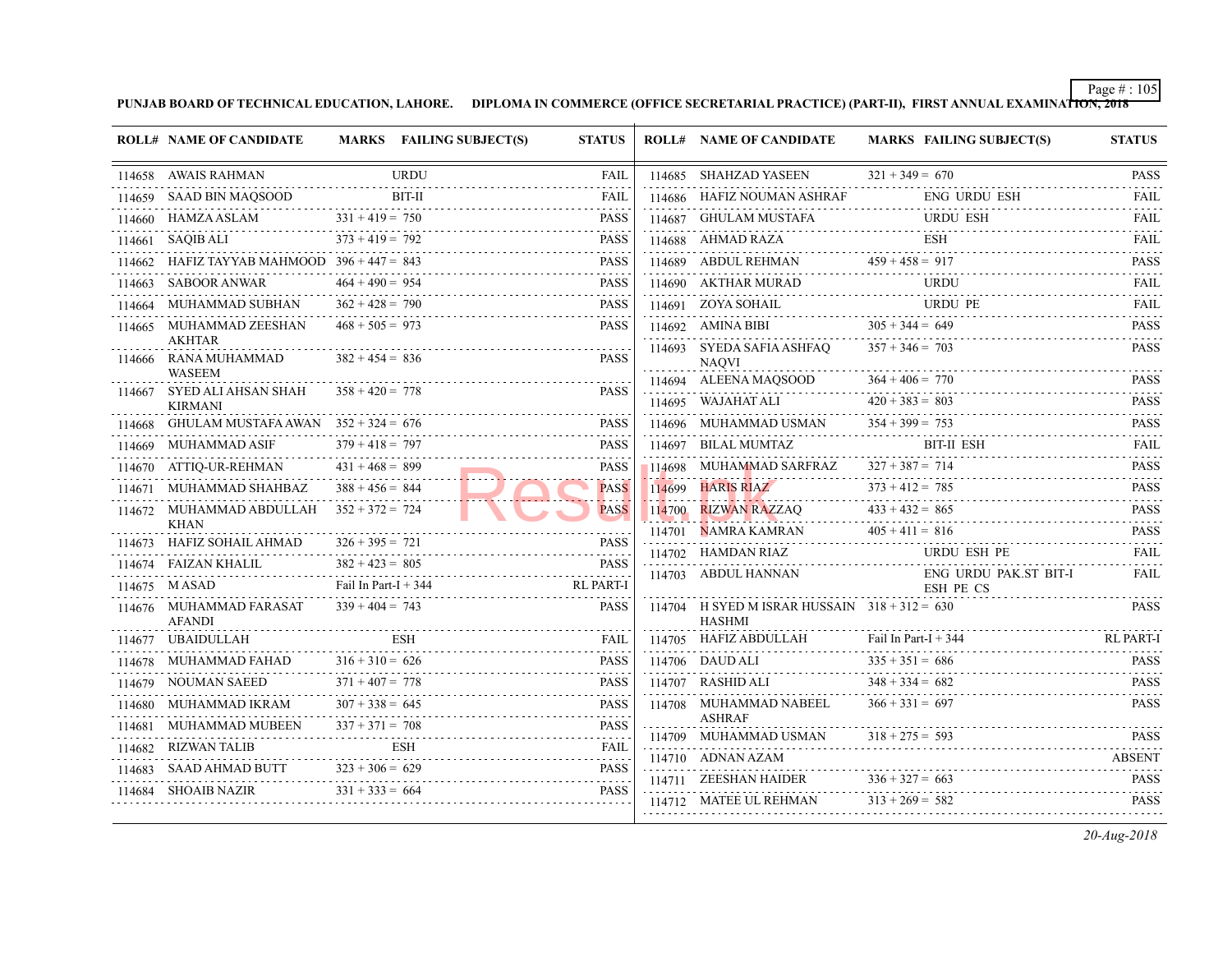|        | <b>ROLL# NAME OF CANDIDATE</b>                                                |                   | MARKS FAILING SUBJECT(S) | <b>STATUS</b>                                     | <b>ROLL# NAME OF CANDIDATE</b>                                          | <b>MARKS FAIL</b> |
|--------|-------------------------------------------------------------------------------|-------------------|--------------------------|---------------------------------------------------|-------------------------------------------------------------------------|-------------------|
|        | 114713 MALIK MUHAMMAD                                                         |                   | <b>ENG</b>               | <b>FAIL</b>                                       | 114739 ABU BAKAR ASLAM                                                  | $409 + 404 = 813$ |
|        | <b>GHULAM ABBAS</b><br>114714 MUHAMMAD ASLAM BUTT                             |                   | ENG.                     | <b>FAIL</b>                                       | 114740 MUHAMMAD ANEES                                                   | ESH               |
|        | 114715 SALMAN IJAZ $324 + 302 = 626$                                          |                   |                          |                                                   | 114741 AHMAD ASIF                                                       | ESH               |
|        | 114715 SALMAN IJAZ $324 + 302 = 626$ PASS                                     |                   |                          | <b>PASS</b>                                       | 114742 HASNAIN MUSTAFA                                                  | <b>ESH</b>        |
|        | 114716 AMEER HAMZA $371 + 274 = 645$                                          |                   |                          |                                                   | 114743 SHEHROZ KHAN                                                     | BIT-I             |
|        | 114717 ZEESHAN ISRAR KHAN<br>114718 MUHAMMAD TANVEER                          |                   | 4N URDU FAIL             |                                                   | <b>GOVERNMENT INSTITUTE OF COMMERCE,</b>                                |                   |
|        | 114719 MUHAMMAD NAEEM                                                         |                   |                          | <b>ABSENT</b>                                     | 114744 HARISS ALI                                                       | ESH               |
|        | 114720 RIZWAN MUMTAZ $360 + 327 = 687$                                        |                   |                          | <b>PASS</b>                                       | 114745 SHAIS UL EMAN $335 + 394 = 729$                                  |                   |
|        |                                                                               |                   |                          |                                                   | 114746 MUHAMMAD USMAN                                                   | $320 + 367 = 687$ |
|        | <b>GOVERNMENT COLLEGE OF TECHNOLOGY FOR WOMEN, NEAR</b><br>JAINMANDIR, LAHORE |                   |                          |                                                   | 114747 HAFSA ALEEM                                                      | $415 + 451 = 866$ |
|        | 114721 FARZEEN HUSSAIN                                                        | $332 + 362 = 694$ |                          | <b>PASS</b>                                       | 114748 MUHAMMAD ARSLAN                                                  | $408 + 380 = 788$ |
|        | 114722 MARYAM NASEER                                                          | $440 + 423 = 863$ |                          | <b>PASS</b>                                       | ALEEM                                                                   |                   |
|        | 114723 TAYYABA ISHAQ $405 + 353 = 758$                                        |                   |                          | <b>PASS</b>                                       | 114749 WAJID ALI $418 + 467 = 885$                                      |                   |
|        | 114724 MISHAL JAMEEL                                                          |                   | ESH                      | FAIL                                              | 114750 KASHIR AHMED                                                     | $371 + 404 = 775$ |
|        | 114725 AISHA SANA $359 + 324 = 683$                                           |                   |                          | <b>PASS</b>                                       | 114751 MUHAMMAD MOIZ FAROOQ437 + 472 = 909                              |                   |
|        | 114726 SANA BIBI $329 + 302 = 631$                                            |                   |                          | .<br><b>PASS</b>                                  | 114752 NOOR-E-MURTAZA                                                   | $296 + 357 = 653$ |
|        | 114727 MISBAH JAVAID $395 + 447 = 842$                                        |                   |                          | <b>PASS</b>                                       | $114753$ USAMA TAHIR $370 + 432 = 802$                                  |                   |
|        | 114728 SAJAL TOQEER $379 + 368 = 747$                                         |                   |                          | $\sim$ $\sim$ $\sim$ $\sim$ $\sim$<br><b>PASS</b> | 114754 SYED QASIM RAZA $367 + 418 = 785$                                |                   |
|        | $357 + 343 = 700$<br>114729 ANA ASLAM                                         |                   |                          | .<br><b>PASS</b>                                  | 114755 MUHAMMAD ALI $380 + 423 =$                                       | $380 + 423 = 803$ |
|        | <b>GOVERNMENT INSTITUTE OF COMMERCE, KOT LAKHPAT, LAHORE</b>                  |                   |                          |                                                   | 114756 HAMZA ALI $389 + 430 = 819$                                      |                   |
|        | 114730 TANVEER AHMAD                                                          | $480 + 471 = 951$ |                          | <b>PASS</b>                                       | 114757 UMAIR ALI $324 + 377 = 701$                                      |                   |
|        | 114731 UMMUL BANEEN                                                           | $470 + 430 = 900$ |                          | <b>PASS</b>                                       | 114758 AMIR SHABEER                                                     | $450 + 456 = 906$ |
|        | 114732 CH. ZUNAIR NASEEM $371 + 338 = 709$                                    |                   |                          | <b>PASS</b>                                       | 114759 SAJAWAL HUSSAIN $333 + 387 = 720$                                |                   |
|        | $457 + 440 = 897$<br>114733 QASIM ALI                                         |                   |                          | <b>PASS</b>                                       | 114760 ALI BAQAR $381 + 443 = 824$                                      |                   |
| 114734 | HAMMAD RAZA $410 + 455 = 865$                                                 |                   |                          | <b>PASS</b>                                       | 114761 MUHAMMAD ANEES AMIN $364 + 404 = 768$                            |                   |
| 114735 | MUHAMMAD SHAHID $428 + 397 = 825$                                             |                   |                          | <b>PASS</b>                                       | 114762 NUMAN JAVAID                                                     | $345 + 376 = 721$ |
|        | 114736 USMAN JABBAR                                                           |                   |                          | .                                                 | 114763 MUHAMMAD SHAHZAIB $336 + 413 = 749$<br>AWAN                      |                   |
|        | 114737 AIHWAZ HASSAN YOUSAF $309 + 362 = 671$                                 |                   | $361 + 365 = 726$ PASS   | <b>PASS</b>                                       | 114764 ALI HAMZA                                                        | $404 + 458 = 862$ |
|        | 114738 MUHAMMAD MOHSIN                                                        | $337 + 374 = 711$ |                          | <b>PASS</b>                                       |                                                                         |                   |
|        | IOBAL                                                                         |                   |                          |                                                   | 114765 SHAH HAIDER $400 + 432 = 832$<br>114766 ALISHA $390 + 419 = 809$ |                   |
|        |                                                                               |                   |                          |                                                   |                                                                         |                   |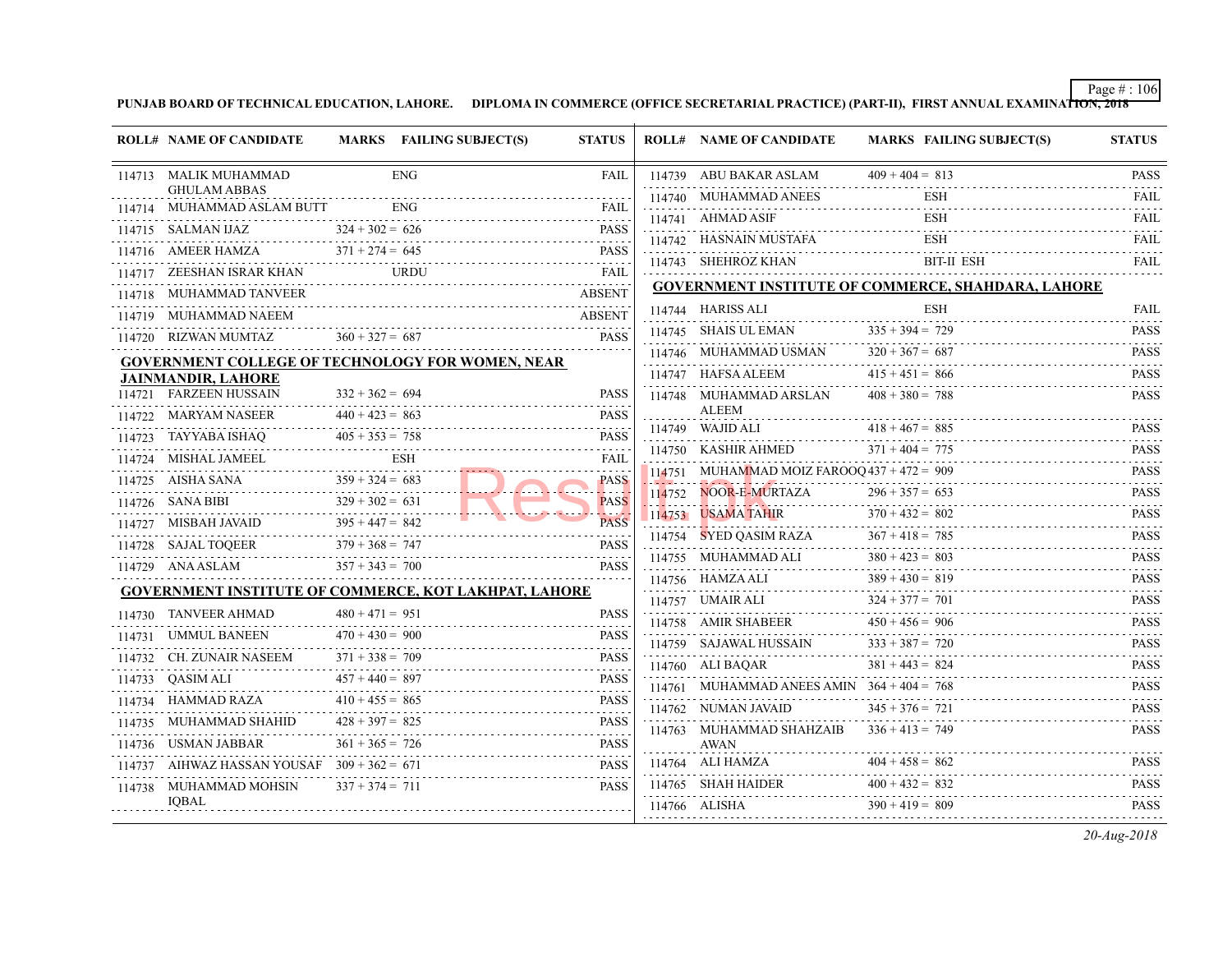|        | <b>ROLL# NAME OF CANDIDATE</b>                                 |                   | MARKS FAILING SUBJECT(S) | <b>STATUS</b>    |        | <b>ROLL# NAME OF CANDIDATE</b>             | <b>MARKS FAIL</b> |
|--------|----------------------------------------------------------------|-------------------|--------------------------|------------------|--------|--------------------------------------------|-------------------|
|        | 114767 AHAD MUKHTAR                                            | $432 + 449 = 881$ |                          | <b>PASS</b><br>. |        | 114795 MUHAMMAD MUBASHAR $435 + 454 = 889$ |                   |
|        | 114768 MUHAMMAD SAIF ALI                                       | $395 + 406 = 801$ |                          | <b>PASS</b>      |        | <b>SHAHID</b>                              | $370 + 345 = 715$ |
|        | 114769 ABID ALI                                                | $465 + 457 = 922$ |                          | <b>PASS</b>      |        | 114796 ALI HUSSAN                          |                   |
|        | 114770 MIRZA MUHAMMAD $342 + 451 = 793$                        |                   |                          | <b>PASS</b>      |        | 114797 ABU BAKAR                           | ESH               |
|        | ARSALAN                                                        |                   |                          |                  |        | 114798 ADNAN LATIF                         | ESH               |
|        | 114771 HASHIM SHABBIR                                          |                   | <b>ESH</b>               | FAIL             |        | 114799 SUFIYAN AHMAD                       | <b>ENG</b>        |
|        | 114772 MUHAMMAD FRAZ FIAZ $384 + 408 = 792$                    |                   |                          | <b>PASS</b>      |        | 114800 MUHAMMAD ADNAN $418 + 411 = 829$    |                   |
|        | 114773 HAFIZ MUZAFAR HASSAN                                    |                   |                          |                  |        | 114801 MUHAMMAD AZHAR $392 + 333 = 725$    |                   |
|        | 114774 DAIM ALI                                                |                   | <b>ENG</b>               | FAIL             |        | 114802 AHSAN ASLAM                         | ESH               |
|        | 114775 HUMAIRA ZAHRA $349 + 416 = 765$ PASS                    |                   |                          |                  |        | 114803 MAHWISH SAEED                       | ESH               |
|        | 114776 AHSAN ALI $430 + 438 = 868$                             |                   |                          | <b>PASS</b>      |        | 114804 ASAD ALI                            | ESH               |
|        | 114777 SHEHZAD $387 + 351 = 738$                               |                   |                          | <b>PASS</b>      |        | 114805 HAFIZ MUHAMMAD                      | <b>ENG</b>        |
| 114778 | SIDRA ZAHRA $380 + 408 = 788$                                  |                   |                          | PASS             |        | ATTIQUE-UR-REHMAN<br>ASLAM                 |                   |
|        | 114779 FATIMA NAVEED $382 + 398 = 780$                         |                   |                          | PASS             |        | 114806 MUHAMMAD ASHHAR $348 + 348 = 696$   |                   |
|        | 114780 MUDASSAR HUSSAIN $366 + 385 = 751$                      |                   |                          | <b>PASS</b>      |        | 114807 ASAD AHMAD                          | ENG I             |
|        | 114781 DILAWER ALI                                             | $400 + 433 = 833$ |                          | <b>PASS</b>      | 114808 | HAFIZ MUHAMMAD UMAR                        | ENG               |
|        | 114782 MALIK EHSAN ALI $428 + 440 = 868$                       |                   |                          | <b>PASS</b>      |        | 114809 MUSWAR RAZA                         | <b>ENG</b>        |
|        | 114783 ALI RAZA $322 + 338 = 660$                              |                   |                          | PASS             |        | 114810 SHAHZAIB AHMAD                      |                   |
|        | 114784 ALI HASSAN Fail In Part-I + 366                         |                   |                          | RL PART-I        |        | 114811 USAMA                               | ENG.              |
|        | 114785 MUHAMMAD SALMAN $390 + 420 = 810$                       |                   |                          | <b>PASS</b>      |        | 114812 MUHAMMAD NAVEED $420 + 414 = 834$   |                   |
|        | 114786 UMAIR ISHTIAQ                                           | $335 + 333 = 668$ |                          | <b>PASS</b>      |        | 114813 MOHSIN ALI                          | ENG I             |
|        | 114787 MUHAMMAD NAVEED                                         |                   | ENG                      | FAIL             |        | 114814 MUHAMMAD ALI                        | <b>ENG</b>        |
|        | 114788 UMAIR SALAMAT                                           |                   | <b>ENG</b>               | FAIL             |        | 114815 MUHAMMAD USAMA $404 + 457 = 861$    |                   |
|        | 114789 HASSAN RAZA $343 + 311 = 654$                           |                   |                          | PASS             |        | 114816 HAFIZ HASSAN IQBAL                  | $325 + 366 = 691$ |
|        | 114790 HAMZA JAHANGIR $344 + 348 = 692$                        |                   |                          | <b>PASS</b>      |        | 114817 MOMNA AHMAD                         | $428 + 447 = 875$ |
| .      | 114791 ZUNAIRA USMANI                                          | $322 + 322 = 644$ |                          | <b>PASS</b>      |        | 114818 AHMAD RAZA $367 + 404 = 771$        |                   |
|        | $351 + 368 = 719$<br>114792 NOMAN ALI                          |                   |                          | <b>PASS</b>      |        | 114819     RANA MUHAMMAD  USMAN            | PE                |
|        | <b>GOVERNMENT INSTITUTE OF COMMERCE, 03-SAEED BLOCK, CANAL</b> |                   |                          |                  |        | <b>HAMEED</b>                              |                   |
|        | <b>BANK HOUSING COLONY, POST OFFICE HERBANSE PURA, LAHORE</b>  |                   |                          |                  |        | 114820 RANA UMAR ZIA                       | $375 + 435 = 810$ |
|        | 114793 USAMA SHAHID                                            | $445 + 445 = 890$ |                          | <b>PASS</b>      |        | 114821 AMNA ABBASI                         | $430 + 448 = 878$ |
|        | 114794 MUHAMMAD IRFAN                                          | $444 + 445 = 889$ |                          | <b>PASS</b>      |        | 114822 SAMRA MUSHTAQ                       | <b>ENG</b>        |
|        |                                                                |                   |                          |                  |        |                                            |                   |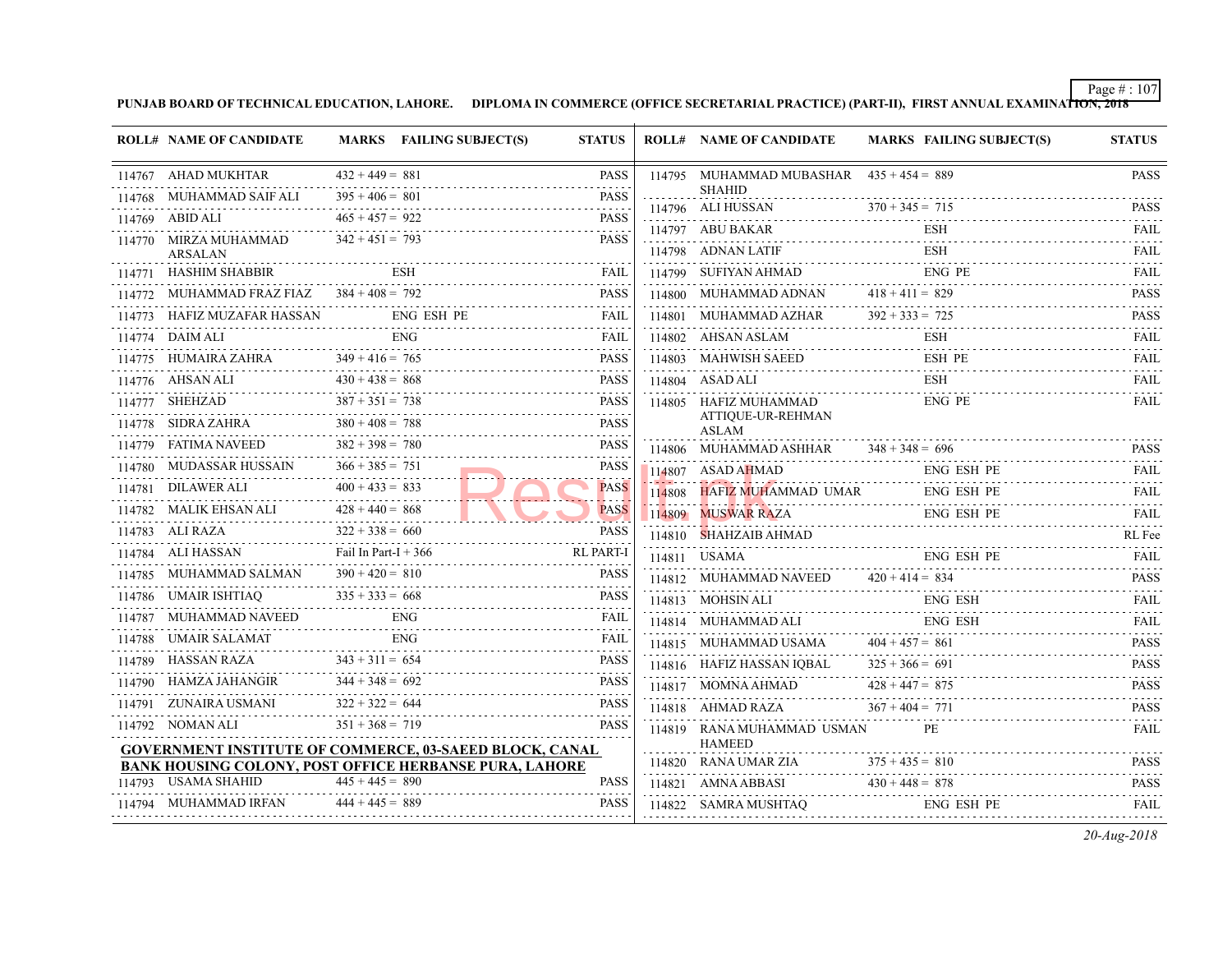|               | <b>ROLL# NAME OF CANDIDATE</b>                                       |                        | MARKS FAILING SUBJECT(S)           | <b>STATUS</b> |        | <b>ROLL# NAME OF CANDIDATE</b>                | <b>MARKS FAIL</b> |
|---------------|----------------------------------------------------------------------|------------------------|------------------------------------|---------------|--------|-----------------------------------------------|-------------------|
|               | 114823 MINAHIL RIAZ                                                  |                        |                                    | <b>PASS</b>   |        | 114849 MUHAMMAD MOAZZAM ALI362 + 359 = 721    |                   |
|               | 114824 MUNIBA KHAN                                                   | Fail In Part-I + $375$ | Fail In Part-I + 375 RL PART       | RL PART-I     |        | 114850 MUHAMMAD USMAN                         | $365 + 405 = 770$ |
|               | 114825 MUHAMMAD SAIF                                                 |                        | ENG ESH                            | FAIL          |        | <b>SHABIR</b>                                 | $394 + 397 = 791$ |
|               | 114826 MUHAMMAD HUMMAM                                               |                        | ESH                                | FAIL          |        | 114851 GHULAM MURTAZA                         |                   |
|               | <b>NISAR</b>                                                         |                        |                                    |               |        | 114852 MUHAMMAD SUFYAN                        | $337 + 388 = 725$ |
|               | 114827 WAQAR REHMAN                                                  |                        | <b>ENG ESH</b><br>AAN ENG ESH FAIL | FAIL          |        | 114853 GULWAIZ AHMAD                          | $384 + 408 = 792$ |
| 114828        | MUHAMMAD USAMA                                                       | $388 + 388 = 776$      | $388 + 388 = 776$                  | <b>PASS</b>   |        | 114854 MUHAMMAD HAMID<br><b>ISHTIAQ</b>       | $377 + 404 = 781$ |
|               | 114829 MUHAMMAD KHAZEY<br><b>ABDULLAH BHATTI</b>                     |                        | ESH                                | FAIL          |        | 114855 MUHAMMAD ANAS                          | $322 + 387 = 709$ |
|               | <b>GOVERNMENT INSTITUTE OF COMMERCE, 354-55 N SAMAN ABAD,</b>        |                        |                                    |               |        | 114856 ABDUL HASEEB                           | $346 + 345 = 691$ |
| <b>LAHORE</b> |                                                                      |                        |                                    |               |        | 114857 MUNEEB NASEEB $329 + 380 = 709$        |                   |
|               | 114830 HAMID NADEEM                                                  | $429 + 481 = 910$      |                                    | <b>PASS</b>   |        | 114858 ALI NADEEM                             | $340 + 405 = 745$ |
| 114831        | TOHEED ISHAQ                                                         | $448 + 491 = 939$      |                                    | <b>PASS</b>   |        | 114859 MUHAMMAD ZAMAN VIRK $384 + 402 = 786$  |                   |
|               | 114832 HAFIZ MUHAMMAD<br>SHERAZ AHMAD                                | $418 + 475 = 893$      |                                    | <b>PASS</b>   |        | 114860 MOHAMMAD WASEEM                        | $412 + 422 = 834$ |
| 114833        | FAIZAN YOUNAS                                                        | $410 + 462 = 872$      |                                    | <b>PASS</b>   |        | 114861 AHMAD YOUNAS BUTT                      | BIT-I             |
| 114834        | HAFIZ MUHAMMAD                                                       | $392 + 420 = 812$      |                                    | <b>PASS</b>   |        | 114862 MUHAMMAD UZAIR                         | ENG I             |
|               | <b>ABDULLAH ASIF</b><br>114835 ABDUL HANNAN WASEEM $374 + 443 = 817$ |                        |                                    | <b>PASS</b>   | 114863 | MUHAMMAD NAVEED                               | <b>ENG</b>        |
|               |                                                                      |                        |                                    |               |        | 114864 MUHAMMAD SALEEM                        | <b>ENG</b>        |
|               | $406 + 476 = 882$<br>114836 ABDULLAH                                 |                        |                                    | <b>PASS</b>   |        | <b>AKHTAR</b><br>114865 MUHAMMAD HAMZAH       | <b>ENG</b>        |
|               | 114837 WALEED IFTIKHAR $448 + 473 = 921$                             |                        |                                    | <b>PASS</b>   |        | 114866 HAFIZ M.OWAIS ATTARI $355 + 406 = 761$ |                   |
|               | 114838 MUHAMMAD FAIZAN ALI $364 + 427 = 791$                         |                        |                                    | <b>PASS</b>   |        | 114867 ABDULLAH SHAHID BUTT                   |                   |
|               | 114839 HAIDER IFTIKHAR                                               | $465 + 446 = 911$      |                                    | <b>PASS</b>   |        | . <del>.</del> <b>.</b>                       | BIT-I             |
|               | 114840 USMAN FAQIR                                                   | $413 + 419 = 832$      |                                    | <b>PASS</b>   |        | 114868 SULEMAN AHMAD                          | <b>ENG</b>        |
|               | 114841 CHAUDARY IHTISHAM $452 + 474 = 926$<br>RAFIQ                  |                        |                                    | <b>PASS</b>   |        | 114869 MUHAMMAD AHMAD EI                      | ENG               |
|               | $425 + 403 = 828$<br>114842 WAJID NIAZ                               |                        |                                    | PASS          |        | 114870 UMAR MAQSOOD                           | <b>ENG</b>        |
|               | 114843 HAFIZ MUHAMMAD UMAR $339 + 368 = 707$                         |                        | $25 + 403 = 828$ PASS              | <b>PASS</b>   |        | 114871 MIRZA MUHAMMAD USAMA<br><b>BAIG</b>    | <b>ENG</b>        |
|               | 114844 RAMZAN ALI                                                    |                        | <b>ENG</b>                         | FAIL          |        | 114872 WAQAR ALI                              | <b>ENG</b>        |
| 114845        | HAFIZ DANISH NAVEED $344 + 386 = 730$                                |                        |                                    | PASS          |        | 114873 SHEIKH HAMMAD BIN                      | $431 + 457 = 888$ |
|               | 114846 ABDULLAH                                                      | $362 + 406 = 768$      | 768 PASS                           |               |        | <b>YOUSAF</b>                                 |                   |
|               | 114847 MUHAMMAD BILAL KHALID386 + 391 = $777$                        |                        |                                    | <b>PASS</b>   |        | 114874 MUHAMMAD USMAN<br><b>NAWAZ</b>         | ENG.              |
|               | 114848 MUHAMMAD WASIF KHAN                                           |                        |                                    |               |        | 114875 MUHAMMAD ZEESHAN                       | <b>ENG</b>        |
|               |                                                                      |                        |                                    |               |        |                                               |                   |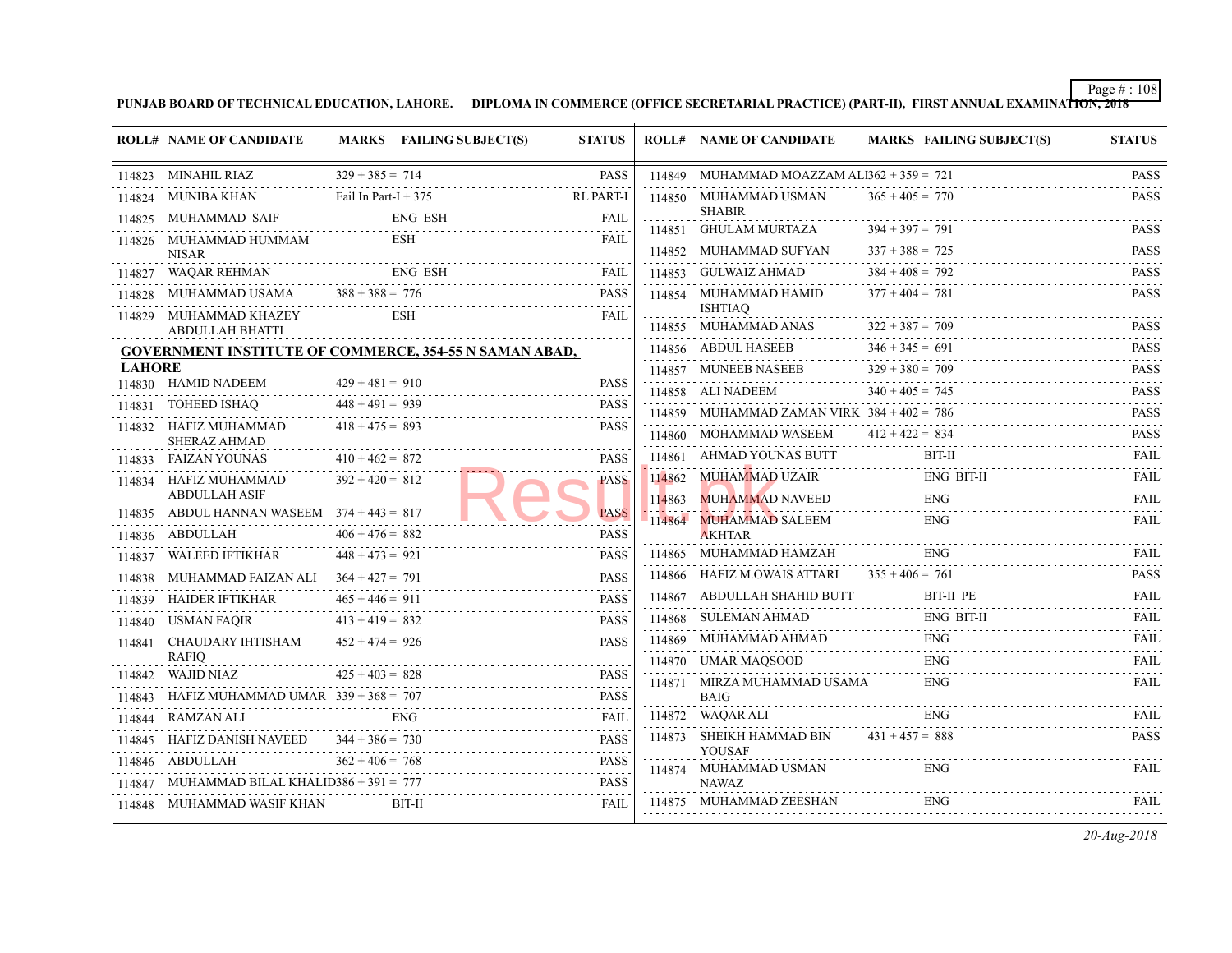|        | <b>ROLL# NAME OF CANDIDATE</b>                                                           |                   | MARKS FAILING SUBJECT(S)         | <b>STATUS</b> | <b>ROLL# NAME OF CANDIDATE</b>              | <b>MARKS FAIL</b> |
|--------|------------------------------------------------------------------------------------------|-------------------|----------------------------------|---------------|---------------------------------------------|-------------------|
|        | 114876 RIZWAN ALI                                                                        |                   | ENG-                             | FAIL          | 114903 TANVEER HUSSAIN                      | ESH               |
|        | 114877 MUHAMMAD FAHAD MALIK                                                              |                   | <b>ENG</b>                       | <b>FAIL</b>   | 114904 SHEHRYAR IOBAL                       | <b>URD</b>        |
|        | 114878 MUHAMMAD USMAN                                                                    |                   | <b>ENG</b>                       | FAIL          | 114905 AMIR HUSSAIN $382 + 343 = 725$       |                   |
|        | ANSARI<br>$377 + 359 = 736$<br>114879 HAMZA ALI                                          |                   |                                  | <b>PASS</b>   | 114906 HAMZA KHALID                         | <b>URD</b>        |
|        |                                                                                          |                   |                                  |               | 114907 MUHAMMAD EJAZ HUSSAIN371 + 353 = 724 |                   |
|        | GOVERNMENT COLLEGE OF COMMERCE, COLLEGE ROAD, LAYYAH                                     |                   |                                  |               | 114908 GHULAM YASEEN $350 + 328 = 678$      |                   |
|        | 114880 MUNIR AHMAD                                                                       |                   |                                  | <b>ABSENT</b> | 114909 MUJEEB ULLAH                         | PAK.              |
|        | 114881 MUHAMMAD ARHAM HANIF437 + 416 = 853                                               |                   |                                  | <b>PASS</b>   | 114910 MUHAMMAD FAISAL ASLAM                | <b>URD</b>        |
|        | 114882 GHULAM MUSTAFA                                                                    | $451 + 442 = 893$ |                                  | <b>PASS</b>   | 114911 MOHSIN SAEED                         | ESH               |
|        | 114883 MUHAMMAD KASHIF<br><b>BHATTI</b>                                                  |                   | <b>ENG</b>                       | FAIL          | 114912 AAMIR HUSSAIN                        | <b>URD</b>        |
|        | 114884 SAEED AHMAD                                                                       |                   |                                  |               | 114913 USMAN KHALID                         | <b>URD</b>        |
|        | $114885 \quad \text{MUHAMMAD NAVEED} \qquad \qquad \text{ENG} \qquad \qquad \text{FAII}$ |                   |                                  | FAIL          | 114914 MUHAMMAD ZEESHAN $380 + 312 = 692$   |                   |
|        | 114886 ASHIR RASHEED                                                                     |                   | ED ENG FAIL                      | FAIL          | 114915 ABDUL WAHEED                         | BIT-I             |
| 114887 | OASIM UMAR                                                                               |                   | ENG ESH PE                       |               | 114916 MUHAMMAD ASIF                        | ESH               |
|        | NASADALI ENG<br>114888 MIAN ASAD ALI                                                     |                   |                                  | <b>FAIL</b>   | 114917 MUHAMMAD ARIF $345 + 363 = 708$      |                   |
| 114889 | MUHAMMAD AAMAR                                                                           |                   | R ENG CS                         | <b>FAIL</b>   | 114918 SAEED AHMAD $405 + 397 = 802$        |                   |
|        | 114890 MUHAMMAD DANISH                                                                   | .                 | ENG ESH                          | <b>FAIL</b>   | 114919 MUHAMMAD ADNAN<br><b>AMEER</b>       | <b>URD</b>        |
|        | 114891 MUHAMMAD MUZAMIL<br><b>HUSSAIN</b>                                                |                   | <b>ENG</b>                       | FAIL          | 114920 MUHAMMAD YOUNAS                      | ENG I             |
|        | 114892 KHURSHEED AHMAD                                                                   |                   | $AD$ $386 + 388 = 774$           | <b>PASS</b>   | 114921 MUHAMMAD HAFEEZ                      | $382 + 383 = 765$ |
|        | 114893 MUNAWAR HUSSAIN                                                                   |                   | ENG                              | FAIL          | 114922 MUHAMMAD IKRAM<br>MANZOOR            | ENG.              |
|        | 114894 HAMAD MEHMOOD                                                                     |                   | <b>ESH</b><br>)OD ESH FAIL       | FAIL          | 114923 MUDASIR NAZEER                       | $384 + 395 = 779$ |
|        | 114895 HASNAIN LIAQAT $423 + 406 = 829$ PASS                                             |                   |                                  | <b>PASS</b>   | 114924 MUHAMMAD RIZWAN                      | $397 + 393 = 790$ |
|        | 114896 MUHAMMAD SAQIB $441 + 418 = 859$                                                  |                   |                                  | PASS          | 114925 MUHAMMAD HUSNAIN                     | $357 + 380 = 737$ |
|        | 114897 MUHAMMAD AHMAD                                                                    |                   | URDU BIT-I                       | <b>FAIL</b>   | 114926 SHAKEEL AHMAD                        | <b>ENG</b>        |
|        | 114898 MUHAMMAD ARSLAN                                                                   |                   | $PASSLAN$ $349 + 336 = 685$ PASS | <b>PASS</b>   | 114927 AHMAD BILAL $460 + 472 = 932$        | .                 |
|        | 114899 ZAIN ALI NOOR $390 + 377 = 767$                                                   |                   | R $390 + 377 = 767$ PASS         | PASS          | 114928 MUHAMMAD YASIR ALI $387 + 369 = 756$ |                   |
|        | 114900 MUHAMMAD BILAL $444 + 416 = 860$                                                  |                   | PASS                             | PASS          | 114929 IMRAN ALI $411 + 444 = 8$            | $411 + 444 = 855$ |
|        | 114901 SHAHID IQBAL                                                                      |                   | L $364 + 349 = 713$              | <b>PASS</b>   | 114930 SHERAZ AHMED $334 + 363 = 697$       |                   |
|        | 114902 MUHAMMAD IMRAN                                                                    |                   | <b>URDU PAK.ST</b>               | FAIL          | 114931 MUNIR AHMAD $352 + 418 = 770$        |                   |
|        |                                                                                          |                   |                                  |               |                                             |                   |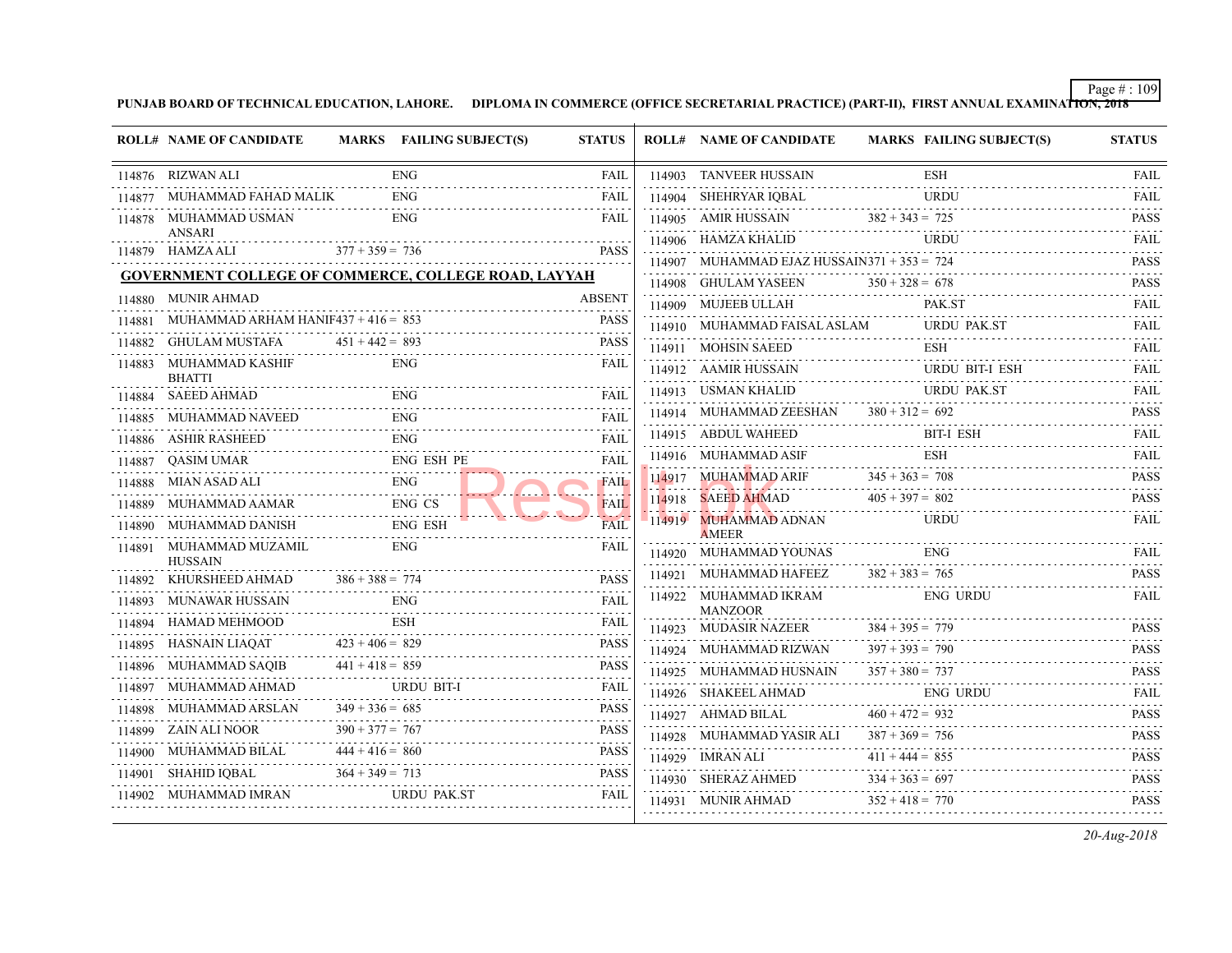|        | <b>ROLL# NAME OF CANDIDATE</b>                                                              |                   | MARKS FAILING SUBJECT(S)                                                                                                                                                                                                        | <b>STATUS</b>         | <b>ROLL# NAME OF CANDIDATE</b>                      | <b>MARKS FAIL</b> |
|--------|---------------------------------------------------------------------------------------------|-------------------|---------------------------------------------------------------------------------------------------------------------------------------------------------------------------------------------------------------------------------|-----------------------|-----------------------------------------------------|-------------------|
|        | 114932 MUHAMMAD KIFAYAT                                                                     | $358 + 415 = 773$ |                                                                                                                                                                                                                                 | <b>PASS</b>           | 114961 MUHAMMAD FIAZ                                | $366 + 396 = 762$ |
|        | ULLAH<br>114933 MUHAMMAD AZEEM                                                              | $428 + 464 = 892$ |                                                                                                                                                                                                                                 | <b>PASS</b>           | 114962 AWAIS ALI KHAN                               | <b>ENG</b>        |
|        | 114934 MUHAMMAD ADNAN                                                                       |                   | $28 + 464 = 892$ PASS                                                                                                                                                                                                           | <b>PASS</b>           | 114963 MUHAMMAD RASHID ENG                          | <b>ENG</b>        |
|        |                                                                                             |                   | HAMMAD ADNAN $360 + 452 = 812$ PASS                                                                                                                                                                                             |                       | 114964 FAROOQ IQBAL<br>1964    FAROOQ    IQBAL    E | ENG               |
|        | 114935 MUHAMMAD ADNAN Fail In Part-I + 326 RL PART-I                                        |                   |                                                                                                                                                                                                                                 |                       | 114965 SHAHRAM KHAN UF                              | <b>URD</b>        |
|        | 114936 MUHAMMAD IRFAN ENG FAIL FAIL                                                         |                   |                                                                                                                                                                                                                                 |                       | 114966 MUHAMMAD IRFAN                               | <b>ENG</b>        |
|        | 114937 ABRAR AHMAD $394 + 421 = 815$ PASS PASS                                              |                   |                                                                                                                                                                                                                                 |                       | 114967 REHMAN AKHTAR SAEED $332 + 407 = 739$        |                   |
|        | 114938 MANZAR ABBAS $408 + 432 = 840$ PASS                                                  |                   |                                                                                                                                                                                                                                 | PASS                  | 114968 TARIQ MEHMOOD                                | ENG I             |
|        | 114939 DANISH RASOOL ENG CS                                                                 |                   | OL ENG CS FAIL                                                                                                                                                                                                                  |                       | 114969 ATIF BILAL ENG                               | <b>ENG</b>        |
|        | 114940 MUHAMMAD SULAMAN $425 + 459 = 884$                                                   |                   | ULAMAN 425 + 459 = 884 PASS                                                                                                                                                                                                     | <b>PASS</b>           | 114970 SAJID ALI $354 + 397 = 751$                  |                   |
|        | 114941 MUHAMMAD HAMAD KHAN319 + 344 = $663$                                                 |                   |                                                                                                                                                                                                                                 | PASS                  | 114971 AZKAR HAIDER KHAN $348 + 359 = 707$          |                   |
|        | 114942 MUHAMMAD WASEEM $358 + 396 = 754$                                                    |                   |                                                                                                                                                                                                                                 | <b>PASS</b>           | 114972 MUHAMMAD KHALID                              | <b>ENG</b>        |
|        | 114943 HASNAIN ABBAS $415 + 453 = 868$ PASS                                                 |                   |                                                                                                                                                                                                                                 | <b>PASS</b>           | 114973 BILAL MAQBOOL $388 + 355 = 743$              |                   |
| 114944 | $395 + 451 = 846$<br>AMIR SOHAIL                                                            |                   |                                                                                                                                                                                                                                 | PASS                  | 114974 MUHAMMAD FAROOQ $371 + 332 = 703$            |                   |
|        | 114945 MUHAMMAD SARMAD SAIF ESH                                                             |                   |                                                                                                                                                                                                                                 | FAIL<br>.             | 114975 EJAZ HUSSAIN                                 | <b>ENG</b>        |
|        | 114946 MUHAMMAD SHAHID ENG                                                                  |                   |                                                                                                                                                                                                                                 | <b>FAIL</b><br>.      | 114976 ALTAF HUSSAIN $452 + 354 = 806$              |                   |
|        | 114947 RIAZ HUSSAIN $391 + 413 = 804$                                                       |                   |                                                                                                                                                                                                                                 | <b>PASS</b><br>33. LA | 114977 IJAZ HUSSAIN                                 | <b>ENG</b>        |
|        | 114948 RIAZ HUSSAIN                                                                         |                   | ESH                                                                                                                                                                                                                             | FAIL                  | <b>The Common</b>                                   | CS                |
|        | 114949 MUHAMMAD ZULQARNAIN $410 + 410 = 820$                                                |                   |                                                                                                                                                                                                                                 | <b>PASS</b>           | 114978 QUDRATULLAH                                  | <b>ENG</b>        |
|        | 114950 NADEEM SHEHZAD $351 + 404 = 755$                                                     |                   |                                                                                                                                                                                                                                 | <b>PASS</b>           | 114979 MUHAMMAD HASHIM                              | <b>ENG</b>        |
|        | 114951 MUHAMMAD AZAM $399 + 431 = 830$                                                      |                   |                                                                                                                                                                                                                                 | <b>PASS</b>           | 114980 SABBI ULLAH KHAN $377 + 413 = 790$           |                   |
|        | 114952 MANSOOR KHALID ENG                                                                   |                   | للله المستخدم المستخدم المستخدم المستخدم المستخدم المستخدم المستخدم المستخدم المستخدم المستخدم المستخدم المستخ<br>المستخدمات المستخدمات المستخدمات المستخدمات المستخدمات المستخدمات المستخدمات المستخدمات المستخدمات المستخدمات | FAIL                  | 114981 MUHAMMAD SULMAN                              | $396 + 423 = 819$ |
|        | 114953 MUHAMMAD WASEEM $319 + 323 = 642$                                                    |                   |                                                                                                                                                                                                                                 | <b>PASS</b>           | 114982 MUHAMMAD MUMRAIZ $333 + 366 = 699$           |                   |
|        | 114954 QAMAR UL ZAMAN $345 + 329 = 674$                                                     |                   |                                                                                                                                                                                                                                 | <b>PASS</b>           | 114983 FARHAN GUL                                   | $389 + 414 = 803$ |
|        | 114955 SHAFQAT ULLAH $297 + 337 = 634$                                                      |                   | .H $297 + 337 = 634$                                                                                                                                                                                                            | <b>PASS</b>           | 114984 HASSAN RAZA                                  | $383 + 384 = 767$ |
|        | 114956 MUHAMMAD SHAFIQ ENG                                                                  |                   |                                                                                                                                                                                                                                 | FAIL                  | 114985 MUHAMMAD JUNAID                              | ESH               |
|        | 114957 MUHAMMAD ATIF                                                                        | $373 + 404 = 777$ |                                                                                                                                                                                                                                 | <b>PASS</b>           | 114986 MUHAMMAD SALEEM $397 + 383 = 780$            |                   |
|        | <b>KHURSHEED</b>                                                                            |                   |                                                                                                                                                                                                                                 |                       | 114987 ABDULLAH KHALID $389 + 422 = 811$            |                   |
|        | 114958 MUHAMMAD SHAHBAZ $324 + 337 = 661$<br>114958 MUHAMMAD SHAHBAZ $324 + 337 = 661$ PASS |                   |                                                                                                                                                                                                                                 | <b>PASS</b>           | 114988 HASSAN RAZA $316 + 409 = 725$                |                   |
|        | 114959 ZAFAR IQBAL                                                                          |                   | <b>URDU ESH</b><br>URDU ESH FAIL                                                                                                                                                                                                | FAIL                  | 114989 MUHAMMAD SIKANDER $324 + 419 = 743$          |                   |
|        | 114960 ATIQ UR RAHMAN $354 + 391 = 745$                                                     |                   |                                                                                                                                                                                                                                 | <b>PASS</b>           |                                                     |                   |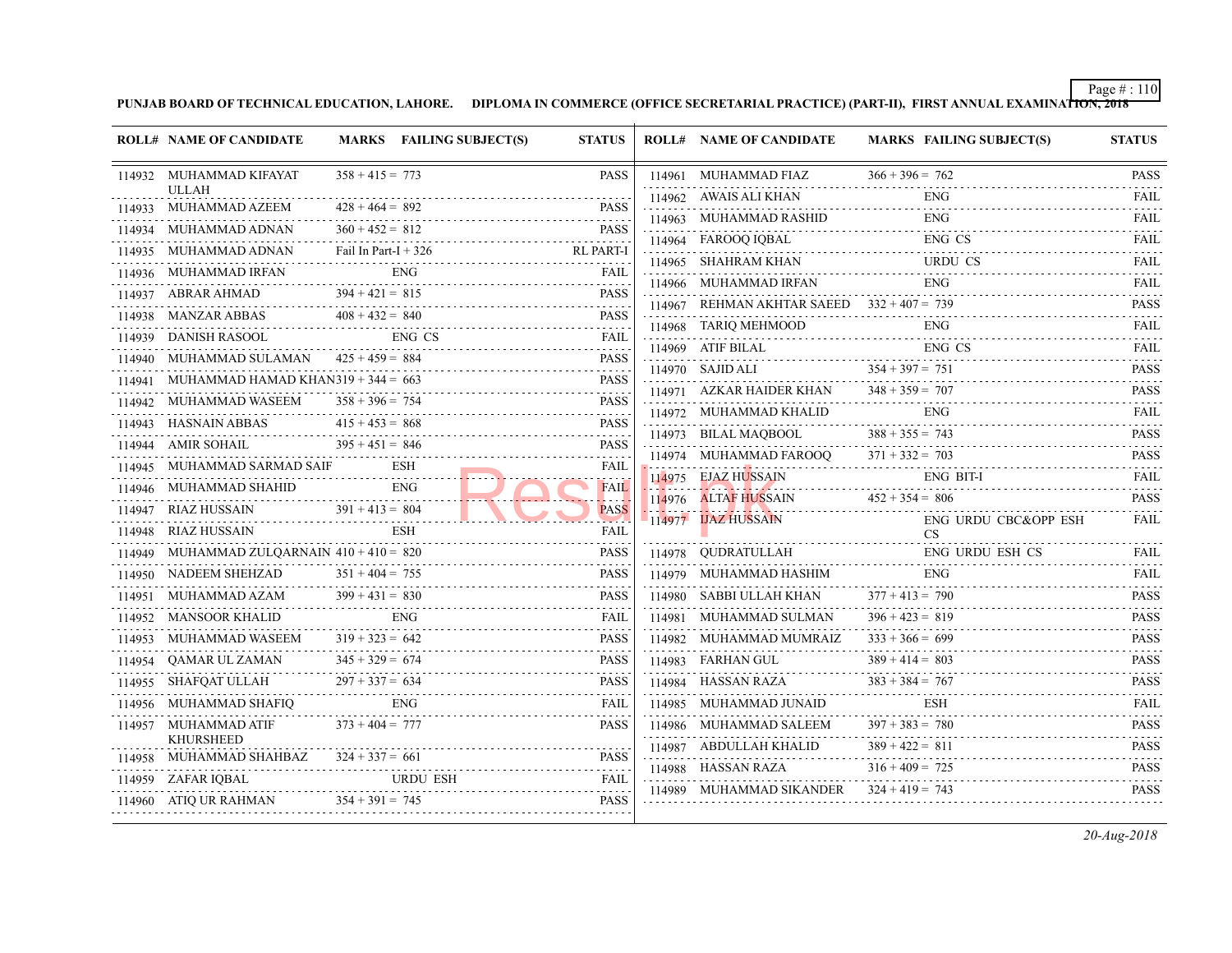| PUNJAB BOARD OF TECHNICAL EDUCATION, LAHORE. |                          |  | DIPLOMA IN COMMERCE (OFFICE SECRETARIAL PRACTICE) (PART-II), FIRST |                   |
|----------------------------------------------|--------------------------|--|--------------------------------------------------------------------|-------------------|
| <b>ROLL# NAME OF CANDIDATE</b>               | MARKS FAILING SUBJECT(S) |  | STATUS   ROLL# NAME OF CANDIDATE                                   | <b>MARKS FAIL</b> |

| 114990 | MUHAMMAD AMIR                                         | $316 + 455 = 771$                                             | <b>PASS</b>                                                                                                                                                         |        | 115015 GHULAM MUSTAFA                             |                   |
|--------|-------------------------------------------------------|---------------------------------------------------------------|---------------------------------------------------------------------------------------------------------------------------------------------------------------------|--------|---------------------------------------------------|-------------------|
|        | 114991 MUHAMMAD AAMIR                                 |                                                               | <b>ABSENT</b>                                                                                                                                                       |        | 115016 ANEES UR RAHMAN                            | $331 + 432 = 763$ |
|        |                                                       | <b>GOVERNMENT COLLEGE OF COMMERCE, NEAR JINNAH ABADI CHAK</b> |                                                                                                                                                                     |        | 115017 MUHAMMAD RAMZAN                            | ENG I             |
|        | <b>NO.20/A, LIAOATPUR</b>                             |                                                               |                                                                                                                                                                     |        | 115018 AAMIR SHAHZAD                              | $331 + 367 = 698$ |
|        | 114992 MUHAMMAD YOUSIF                                | $343 + 353 = 696$                                             | PASS<br>and a state                                                                                                                                                 |        | 115019 MUHAMMAD SHAHBAZ                           | <b>ENG</b>        |
|        | 114993 LUQMAN NASIR                                   | $382 + 390 = 772$                                             | <b>PASS</b><br>$-1 - 1 - 1 - 1$                                                                                                                                     |        | 115020 GHULAM MURTAZA                             | $399 + 394 = 793$ |
| 114994 | MUHAMMAD IRFAN SHAH $330 + 377 = 707$                 |                                                               | <b>PASS</b>                                                                                                                                                         |        | 115021 MUHAMMAD NADIR                             | ENG I             |
|        |                                                       | <b>GOVERNMENT COLLEGE OF COMMERCE, NEAR SUPER CHOWK</b>       |                                                                                                                                                                     |        | 115022 MUHAMMAD ABBAS                             | $306 + 363 = 669$ |
|        | <b>MULTAN ROAD, LODHRAN</b><br>114995 MUHAMMAD KAMRAN | $511 + 506 = 1017$                                            | <b>PASS</b>                                                                                                                                                         |        | 115023 SAJJAD ALI                                 | $376 + 421 = 797$ |
|        | 114996 HAMZA ARSHAD                                   | $431 + 491 = 922$                                             | <b>PASS</b>                                                                                                                                                         |        | <b>GOVERNMENT INSTITUTE OF COMMERCE,</b>          |                   |
| 114997 | MUHAMMAD ASIF YASIN                                   | <b>ESH</b>                                                    | الداعات عامان<br>FAIL<br>$- - - - - -$                                                                                                                              |        | PAKKA MINOR ROAD, MAILSI<br>115024 MUHAMMAD IKRAM | <b>ENG</b>        |
|        | 114998 MUHAMMAD TARIO                                 | ESH                                                           | FAIL                                                                                                                                                                |        | 115025 WASEEM YAMIN                               | <b>ENG</b>        |
| 114999 | MUHAMMAD SALEEM                                       | <b>URDU ESH</b>                                               | $\frac{1}{2} \left( \frac{1}{2} \right) \left( \frac{1}{2} \right) \left( \frac{1}{2} \right) \left( \frac{1}{2} \right) \left( \frac{1}{2} \right)$<br><b>FAIL</b> |        | 115026 MUHAMMAD ARIF ALI                          | ENG I             |
|        | 115000 JAHANZAIB HASSAN                               | $345 + 437 = 782$                                             | <b>PASS</b>                                                                                                                                                         |        | 115027 ARIF MEHMOOD                               | <b>ENG</b>        |
| 115001 | MUHAMMAD ARBAZ                                        | ESH                                                           | <b>FAIL</b><br><b>Service</b>                                                                                                                                       |        | 115028 MUHAMMAD ATIF                              | ENG.              |
| 115002 | MUHAMMAD ZAWAR<br><b>HUSSAIN SHAH</b>                 | <b>ENG ESH</b>                                                | FAIL                                                                                                                                                                | 115029 | <b>MEHMOOD</b><br><b>MUHAMMAD YASIR</b>           | <b>ENG</b>        |
| 115003 | SYED MUNTAZIR MAHDI $404 + 449 = 853$                 |                                                               | <b>PASS</b>                                                                                                                                                         |        | 115030 SHAHWAIZ AHMED                             | ENG.              |
|        | 115004 MUHAMMAD KASHIF                                | <b>URDU ESH</b>                                               | <b>FAIL</b><br>.                                                                                                                                                    | 115031 | MUHAMMAD FAISAL                                   | ENG I             |
|        | 115005 ALLAH RAKHA                                    | $475 + 505 = 980$                                             | <b>PASS</b>                                                                                                                                                         |        | <b>SIDDIQUE</b>                                   |                   |
|        | 115006 ALI MUHAMMAD                                   | ESH                                                           | FAIL<br>.                                                                                                                                                           |        | 115032 MUHAMMAD ARSALAN<br><b>SAEED</b>           | ENG I             |
|        | 115007 MUHAMMAD RAMEEZ<br>ZAFAR                       | $369 + 399 = 768$                                             | <b>PASS</b>                                                                                                                                                         |        | 115033 SHAFIQUE UL RAHMAN                         | ENG I             |
| 115008 | MUHAMMAD JUNAID<br>KHALID                             | <b>ESH</b>                                                    | <b>FAII</b>                                                                                                                                                         |        | 115034 MUHAMMAD SHAHBAZ                           | $433 + 373 = 806$ |
| 115009 | ALI AHMAD                                             | <b>URDU ESH</b>                                               | <b>FAIL</b>                                                                                                                                                         |        | <b>GOVERNMENT INSTITUTE OF COMMERCE.</b>          |                   |
| 115010 | MUHAMMAD TABISH                                       | <b>ESH</b>                                                    | FAIL                                                                                                                                                                |        | 115035 HAMAYOON WAHEED                            | <b>ENG</b>        |
| 115011 | MUHAMMAD SHAFIQ                                       | $403 + 481 = 884$                                             | .<br><b>PASS</b>                                                                                                                                                    |        | 115036 FAIZAN MUNAWAR KHAN                        | <b>ENG</b>        |
| 115012 | MUHAMMAD ASIF                                         | ENG ESH                                                       | .<br>FAIL                                                                                                                                                           |        | 115037 UMAIR ALI ZAFAR                            | <b>ENG</b>        |
| 115013 | MUHAMMAD MUJAHID                                      | <b>ESH</b>                                                    | FAIL                                                                                                                                                                |        | 115038 MUHAMMAD NAJUM US<br><b>SAOIB</b>          | <b>ENG</b>        |
|        | 115014 AHMAD FARAZ                                    | <b>ESH</b>                                                    | .<br>FAIL                                                                                                                                                           |        | 115039 TAHIR MAHMOOD                              | <b>ENG</b>        |
|        |                                                       |                                                               |                                                                                                                                                                     |        |                                                   |                   |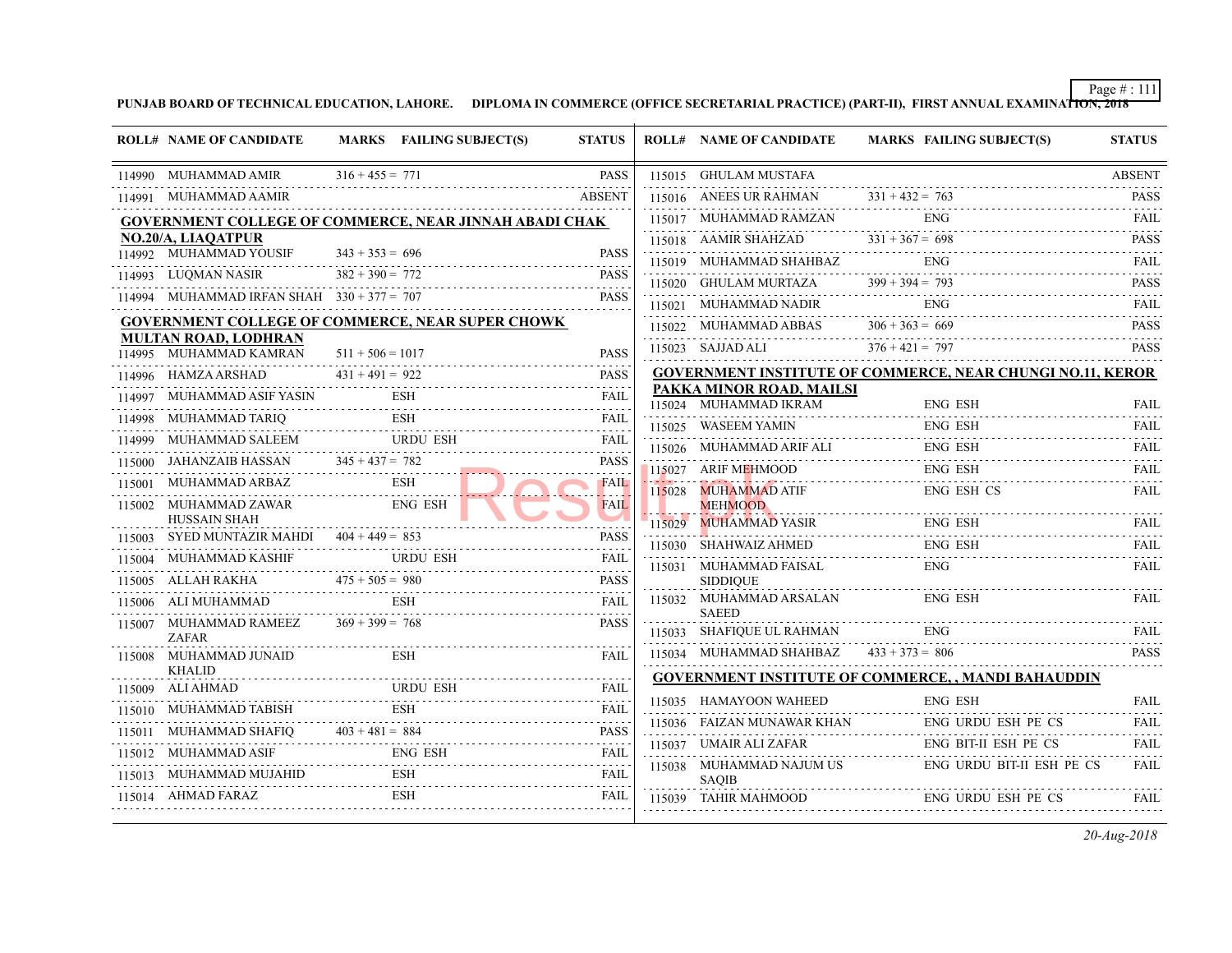| <b>ROLL# NAME OF CANDIDATE</b>                                                                                          | MARKS FAILING SUBJECT(S)        | <b>STATUS</b> |                 | <b>ROLL# NAME OF CANDIDATE</b>                                    | <b>MARKS FAIL</b> |
|-------------------------------------------------------------------------------------------------------------------------|---------------------------------|---------------|-----------------|-------------------------------------------------------------------|-------------------|
| 115040 SARIB HUSSAIN                                                                                                    | <b>ENG URDU ESH</b>             | FAIL          |                 | 115067 ABDUR REHMAN $340 + 380 = 720$                             |                   |
| GOVERNMENT INSTITUTE OF COMMERCE. JHANG ROAD. MANKERA                                                                   |                                 |               |                 | 115068 ALI RAZA $295 + 341 = 636$                                 |                   |
| 115041 MOHAMMAD EHTISHAM $436 + 431 = 867$                                                                              |                                 | PASS          |                 | 115069 ALI RAZA Fail In Part-I + 3                                |                   |
| <b>AFZAL</b><br>115042 MUHAMMAD FAROOQ $476 + 498 = 974$<br>115042 MUHAMMAD FAROOQ 476 + 498 = 974 PASS                 |                                 |               |                 | <b>GOVERNMENT COLLEGE OF COMMERCE, N</b>                          |                   |
| 115043 TASAWAR ABBAS $450 + 432 = 882$                                                                                  |                                 | <b>PASS</b>   | <b>MIANWALI</b> | 115070 JALEEL AHMAD                                               | $386 + 378 = 764$ |
| 115044 MUHAMMAD KAMRAN $441 + 454 = 895$                                                                                |                                 |               |                 | 115071 MUHAMMAD SOHAIL KHAN $405 + 422 = 827$                     |                   |
| 115045 MUHAMMAD AZHAR $443 + 451 = 894$<br>115045 MUHAMMAD AZHAR 443 + 451 = 894 PASS                                   |                                 | PASS          |                 | 115072 HUMAYUN SAEED $384 + 399 = 783$                            |                   |
| 115046 GHAZANFAR ABBAS $481 + 487 = 968$                                                                                | BBAS $481 + 487 = 968$ PASS     | <b>PASS</b>   |                 | 115073 AHMED IBRAHIM $377 + 372 = 749$                            |                   |
| 115047 ZEESHAN MUBARAK $411 + 403 = 814$                                                                                | N MUBARAK 411 + 403 = 814 PASS  | PASS          |                 | 115074 MUHAMMAD FAHEEM $415 + 400 = 815$                          |                   |
| 115048 MUHAMMAD USAMA IQBAL $477 + 508 = 985$                                                                           | SAMA IQBAL 477 + 508 = 985 PASS |               |                 | <b>AKRAM</b>                                                      | ENG I             |
| 115049 AAMIR HUSSAIN $374 + 376 = 750$ PASS                                                                             |                                 |               |                 | 115075 MUHAMMAD SAEED ENG<br>115076 NAEEM USMAN $411 + 408 = 819$ |                   |
| $\begin{tabular}{ll} 115050 & SHAHD JAVED & ENG & FAIL & T. \end{tabular}$                                              |                                 | <b>FAIL</b>   |                 | 115077 AHMED HASSAN KHAN ENG                                      |                   |
| 115051 MAZHAR ABBAS ENG FAIL                                                                                            |                                 |               |                 | $115078$ SADAQAT ULLAH KHAN $384 + 355 = 739$                     |                   |
| 115052 MUHAMMAD WARIS ENG URDU CS FAIL                                                                                  |                                 |               |                 | 115079 AHSAN HAMEED $412 + 381 = 793$                             |                   |
| <b>GOVERNMENT COLLEGE OF COMMERCE, MUSA VIRK, MIAN CHANNU</b>                                                           |                                 |               |                 | 115080 SHEERAZ AHMAD                                              | ENG.              |
| 115053 MAZHAR IQBAL $392 + 397 = 789$ PASS                                                                              |                                 | <b>PASS</b>   |                 | $11508$ <sup>T</sup> ZEESHAN HAIDER KHAN $416 + 362 = 778$        |                   |
| 115054 KASHIF $404 + 423 = 827$ PASS                                                                                    |                                 | <b>PASS</b>   |                 | 115082 MUHAMMAD ZEESHAN ES                                        | ESH               |
| 115055 USAMA AKRAM $455 + 463 = 918$ PASS                                                                               |                                 |               |                 | 115083 KAMRAN KHAN                                                | ENG I             |
| 115056 MUHAMMAD AHSAAN Fail In Part-I + 326 RL PART-I                                                                   |                                 |               |                 | 115084 MUHAMMAD ASHRAF                                            | ENG I             |
| $\begin{tabular}{lllllllll} \bf 115057 & AHMAD RAZA & \hspace*{2.5mm}ENG & \hspace*{2.5mm}FAIL \\ \hline \end{tabular}$ |                                 |               |                 | 115085 SAJAWAL KHAN $345 + 355 = 700$                             |                   |
| 115058 YASIR ALI                                                                                                        |                                 |               |                 | 115086 IRFAN AHMED ENC                                            | <b>ENG</b>        |
| 115059 SULTAN AHMAD BIT-II                                                                                              | PEIT-II FAIL                    | FAIL          |                 | 115087 MUHAMMAD AWAIS $381 + 344 = 725$                           |                   |
| 115060 MUHAMMAD ZEESHAN $326 + 356 = 682$<br><b>SIKANDAR</b>                                                            |                                 | <b>PASS</b>   |                 | 115088 MUHAMMAD SIBGHAT                                           | ENG.              |
| 115061 MUHAMMAD SHAHZAD ESH CS FAIL                                                                                     |                                 |               |                 | ULLAH KHAN<br>115089 SAQIB WAHEED $413 + 389 = 802$               |                   |
| 115062 SAQLAIN SAJID $407 + 369 = 776$ PASS                                                                             |                                 | <b>PASS</b>   |                 | 115090 MUHAMMAD AKRAM KHAN                                        | ENG I             |
| 115063 ASIF $382 + 393 = 775$ PASS                                                                                      |                                 |               |                 | 115091 ADNAN                                                      | ENG I             |
| 115064 SHAHID AFTAB $359 + 410 = 769$ PASS                                                                              |                                 |               |                 | 115091 ADNAN EN<br>115092 MEHRAN KHAN                             | ENG.              |
| 115065 MUHAMMAD AWAIS                                                                                                   | ESH CS                          | FAIL          |                 | 115093 ABDUL ZEESHAN KHAN $383 + 349 = 732$                       |                   |
| $420 + 431 = 851$<br>115066 AQEEL                                                                                       |                                 | <b>PASS</b>   |                 |                                                                   |                   |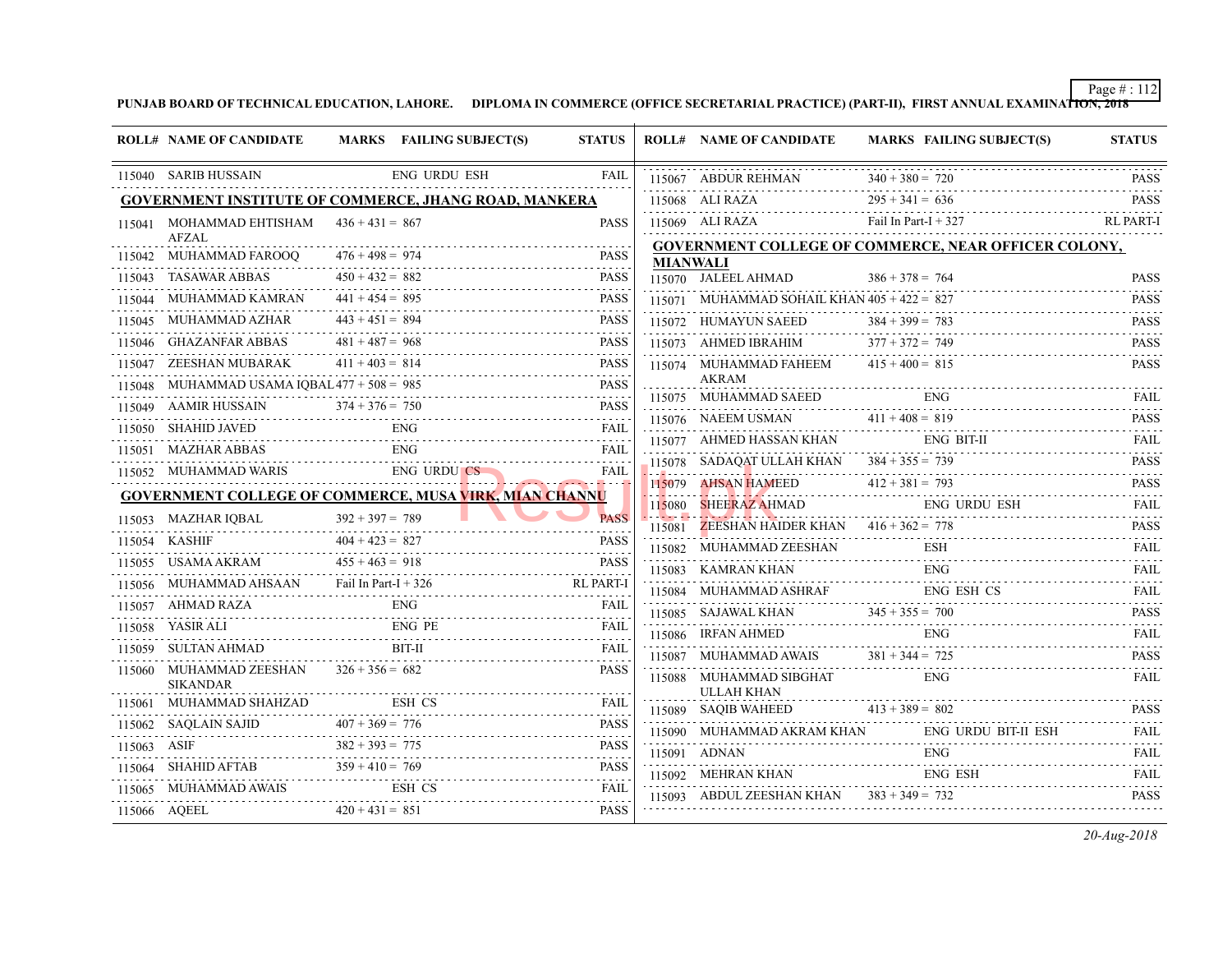| <b>ROLL# NAME OF CANDIDATE</b>                           | MARKS FAILING SUBJECT(S) | <b>STATUS</b>    | <b>ROLL# NAME OF CANDIDATE</b>                         | <b>MARKS FAIL</b>  |
|----------------------------------------------------------|--------------------------|------------------|--------------------------------------------------------|--------------------|
| 115094 MUHAMMAD NOMAN RAZA $389 + 353 = 742$             |                          | PASS             | 115122 ASIF NAVEED KHAN                                | $368 + 402 = 770$  |
| <b>ANJUM</b><br>115095 ATEEQ AHMED                       |                          |                  | 115123 MUHAMMAD BILAL                                  | <b>ENG</b>         |
|                                                          | $343 + 407 = 750$ PASS   |                  | 115124 MUHAMMAD FARHAN                                 | <b>ENG</b>         |
| 115096 MUHAMMAD TANVEER                                  |                          |                  | <b>KHAN</b>                                            |                    |
| 115097 GHULAM ZAIN ULABADEEN ENG ESH FAIL                |                          | FAIL             | 115125 FAISAL KHAN                                     | ENG.               |
| 115098 KASHIF IQBAL                                      | L ENG ESH FAIL           |                  | $115126 \quad \text{TABLEH ALI SHAH} \quad \text{ENW}$ | <b>ENG</b>         |
| 115099 ROHAIL NAJAM<br>115099 ROHAIL NAJAM ENG URDU FAIL |                          |                  | 115127 BABAR ALI                                       | <b>ENG</b>         |
| 115100 SAEED KAMRAN $354 + 312 = 666$                    | $354 + 312 = 666$ PASS   | <b>PASS</b>      | 115128 MUHAMMAD FARHAN<br><b>KHAN</b>                  | <b>ENG</b>         |
| 115101 MUHAMMAD NAVEED<br><b>IOBAL</b>                   |                          | <b>FULL FAIL</b> | 115129 MUHAMMAD FARHAN                                 | <b>ENG</b>         |
| 115102 MEHRAN KHAN                                       | ENG URDU BIT-II ESH CS   | <b>FAIL</b>      | 115130 SAJAWAL KHAN                                    | $312 + 350 = 662$  |
| 115103 KAMRAN KHAN                                       | HAN ENG BIT-II ESH CS    | FAIL             | <b>GOVERNMENT INSTITUTE OF COMMERCE</b>                |                    |
| 115104 MUHAMMAD ISMAIL                                   | <b>ESH</b>               | FAIL             | MIANAARTHA MUSLIM BAZAAR, MIANWAL                      |                    |
| <b>HUSSAIN</b>                                           |                          |                  | 115131 TEHREEM FATIMA                                  | $409 + 363 = 772$  |
| 115105 ZEESHAN RAZA                                      | A ENG ESH FAIL           | FAIL             | 115132 ROZEENA AFZAL $427 + 394 =$                     | $427 + 394 = 821$  |
| H<br>----------------------<br>115106 NAIMAT ULLAH       | <b>ENG BIT-II ESH CS</b> | FAIL             | 115133 SHAZMA GUL $405 + 388 = 79$                     | $405 + 388 = 793$  |
| 115107 MUHAMMAD IKRAM ULLAH ENG ESH                      |                          | <b>FAIL</b>      | 115134 IRAM REHMAN $398 + 358 = 756$                   |                    |
| 115108 MALIK RASHID                                      | ENG URDU BIT-II          | <b>FAIL</b>      | 115135 HALA FRAZ 445 + 379 = 824                       |                    |
| 115109 SHAHID RAFIQUE KHAN $369 + 331 = 700$             |                          | <b>PASS</b>      | 115136 ATTIYA KIRAN $371 + 373 = 744$                  |                    |
| 115110 SANWAL SHAHZAD KHAN                               | ENG URDU BIT-II ESH CS   | FAIL             | 115137 HUMAIRA PARVEEN                                 | <b>ENG</b>         |
| 115111 SAMEER ARSHAD<br>$370 + 335 = 705$                |                          | <b>PASS</b>      | 115138 AQSA KAINAT $468 + 413 = 881$                   |                    |
| 115112 MUHAMMAD ATIF SALEEM ENG URDU BIT-II ESH PE       |                          | <b>FAIL</b>      | 115139 NAZISH MEHREEN ENG                              | <b>ENG</b>         |
|                                                          |                          | FAIL             | 115140 NAIMA NOSHEEN                                   | <b>ENG</b>         |
| 115114 SHAFQAT ULLAH KHAN                                | ENG BIT-II ESH           | FAIL             | 115141 RABIA BIBI $368 + 352 = 720$                    |                    |
| 115115 ABD UL WAHID KHAN                                 | ENG BIT-II ESH           | <b>FAIL</b>      | 115142 AYESHA FATIMA                                   | <b>ENG</b>         |
| 115116 MUHAMMAD BILAL KHAN<br>.                          | ENG URDU BIT-II ESH      | <b>FAIL</b>      | <b>GOVERNMENT INSTITUTE OF COMMERCE,</b>               |                    |
| 115117 SHAHID HUSSAIN SHAH                               | IN SHAH ENG FAIL         | FAIL             | <b>NEAR BUS STAND, MINCHINABAD</b>                     |                    |
| 115118 AQSAM ULLAH                                       | $ENG$ URDU               | <b>FAIL</b>      | 115143 MUHAMMAD AHMAD                                  | $525 + 488 = 1011$ |
| 115119 MUHAMMAD SHAKEEL ENG FAIL FAIL                    |                          |                  | 115144 GHULAM MUSTAFA                                  | $430 + 421 = 851$  |
| 115120 SHAFQAT ULLAH KHAN ENG ESH FAIL                   |                          | <b>FAIL</b>      | 115145 ABDUL AHAD                                      | $410 + 463 = 873$  |
| 115121 INAM ULLAH KHAN                                   | ENG-                     | <b>FAIL</b>      | 115146 MUHAMMAD ASIF                                   | $405 + 427 = 832$  |
|                                                          |                          |                  | 115147 MUHAMMAD RASHID                                 | $478 + 437 = 915$  |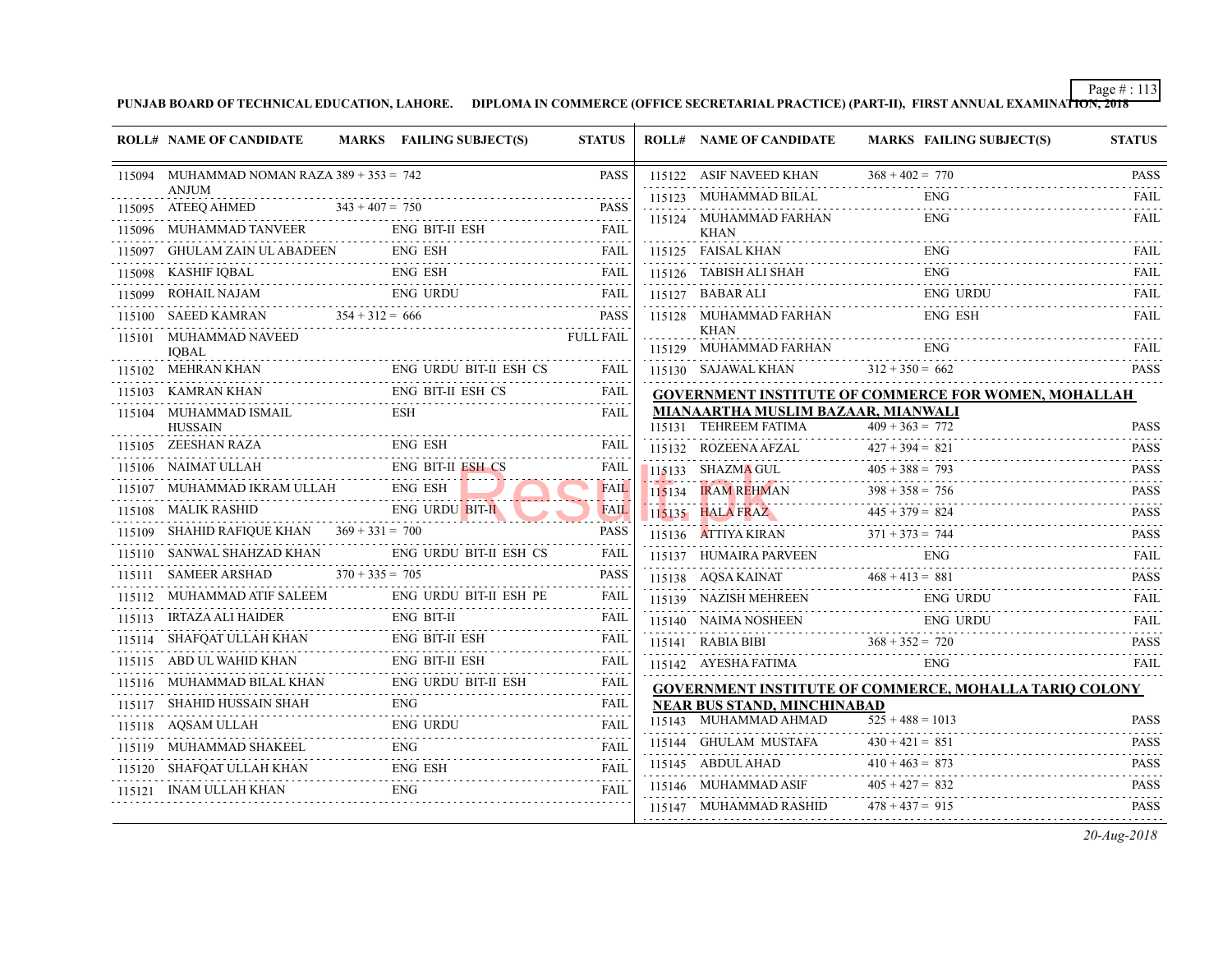| <b>ROLL# NAME OF CANDIDATE</b>                                                                                                                           |                   | MARKS FAILING SUBJECT(S)            | <b>STATUS</b>    | <b>ROLL# NAME OF CANDIDATE</b>                                  | <b>MARKS FAIL</b> |
|----------------------------------------------------------------------------------------------------------------------------------------------------------|-------------------|-------------------------------------|------------------|-----------------------------------------------------------------|-------------------|
| 115148 MIRZA ASADULLAH NOOR $457 + 431 = 888$                                                                                                            |                   |                                     | <b>PASS</b>      | 115175 MUHAMMAD BILAL                                           | <b>ENG</b>        |
| 115149 MUHAMMAD BAR BROOSA $347 + 362 = 709$                                                                                                             |                   |                                     | <b>PASS</b>      | 115176 RAMZAN LATIF $344 + 319 = 663$                           |                   |
| <b>UMAR</b><br>115150 MUHAMMAD AWAIS ESH                                                                                                                 |                   |                                     |                  |                                                                 | <b>ENG</b>        |
| 115151 MUHAMMAD MUDASSAR $404 + 433 = 837$                                                                                                               |                   |                                     | <b>PASS</b>      |                                                                 | <b>ENG</b>        |
| 115151 MUHAMMAD MUDASSAR $404 + 433 = 837$ PASS                                                                                                          |                   |                                     |                  | 115179 GUL ZAMAN $442 + 401 = 843$                              |                   |
| 115152 MUDASAR SAEED Fail In Part-I + 379 RL PART-I                                                                                                      |                   |                                     |                  | 115180 MUHAMMAD RASHID                                          | ENG I             |
| 115154 MUSHTAQ AHMAD $393 + 406 = 799$                                                                                                                   |                   |                                     | <b>PASS</b>      | 115181 MUHAMMAD ASIF                                            | <b>ENG</b>        |
| 115155 TALIB HUSSAIN $400 + 361 = 761$                                                                                                                   |                   | $\text{MAD}$ $393 + 406 = 799$ PASS |                  | 115182 RASHID MAHFOOZ $374 + 368 = 742$                         |                   |
| 115156 MUHAMMAD TAYYAB $403 + 341 = 744$                                                                                                                 |                   | HUSSAIN $400 + 361 = 761$ PASS      | <b>PASS</b>      | 115183 MUHAMMAD WASEEM<br>SHAH                                  | <b>ENG</b>        |
| <b>GOVERNMENT COLLEGE OF COMMERCE, OASIM PUR COLONY</b>                                                                                                  |                   |                                     |                  |                                                                 | <b>ENG</b>        |
| <b>BAHAWALPUR ROAD,, MULTAN</b>                                                                                                                          |                   |                                     |                  | 115185 ZAHID MEHBOOB                                            | ENG               |
| 115157 AZHAR ALI                                                                                                                                         | $429 + 437 = 866$ | $429 + 437 = 866$ PASS              | <b>PASS</b>      | 115186 SYED GHULAM AMIL                                         | ENG I             |
| 115158 MUHAMMAD TARIQ $450 + 341 = 791$                                                                                                                  |                   |                                     | <b>PASS</b>      | HUSSAIN SHAH                                                    |                   |
| 115159 MUHAMMAD ALI $374 + 316 = 690$                                                                                                                    |                   |                                     | <b>PASS</b>      | 115187 MUHAMMAD FIAZ ALI                                        | ESH               |
| 115160 SHAHZAD RAMZAN ENG                                                                                                                                |                   |                                     | <b>FAIL</b><br>. | $115188$ SADAM PARVAIZ $443 + 434 = 877$                        |                   |
| 115161 MUHAMMAD SALIK ESH CS<br>115162 MAJID SAJJAD 399 + 324 = 723<br>115162 MAJID SAJJAD 399 + 324 = 723                                               |                   | <u>and the se</u>                   | <b>FAIL</b>      | 115189 WAQAR RAZAQ 372 + 379 = 751                              |                   |
|                                                                                                                                                          |                   |                                     | <b>PASS</b>      | 115190 AZHAR ABBAS $366 + 350 = 716$                            |                   |
| 115163 MUHAMMAD SIKANDAR URDU ESH<br><b>YOUSAF</b>                                                                                                       |                   |                                     | FAIL             | 115191 NAEEM $360 + 346 = 706$                                  |                   |
| 115164 ARSALAN AKRAM $426 + 379 = 805$                                                                                                                   |                   | M $426 + 379 = 805$ PASS            | <b>PASS</b>      | 115192 SABIR ALI $367 + 339 = 706$                              |                   |
| 115165 MUHAMMAD QASIM $428 + 335 = 763$ PASS                                                                                                             |                   |                                     |                  | 115193 MUHAMMAD SOHAIL ENG                                      | ENG               |
| 115166 AHMAD NAWAZ $430 + 369 = 799$ PASS                                                                                                                |                   |                                     | <b>PASS</b>      | 115194 ADEEL GAFFAR ENC                                         | <b>ENG</b>        |
| $\begin{tabular}{ll} 115167 & KASHIF AMANAT & ESH & FAIL \\ \hline \end{tabular} \begin{tabular}{ll} \multicolumn{3}{l}{} & ESH & FAIL \\ \end{tabular}$ |                   |                                     | FAIL             | 115195 TAYYAB ALI $362 + 363 = 725$                             |                   |
| 115168 HAIDER ALI                                                                                                                                        |                   | ERALI ENG ESH CS FAIL               |                  | 115196 HAFIZ FAIZ UR REHMAN $392 + 408 = 800$                   |                   |
| 115169 RANA UMAIR ENG FAIL                                                                                                                               |                   |                                     |                  | 115197 MUHAMMAD ABU BAKAR $386 + 445 = 831$                     |                   |
| $\begin{tabular}{lllllllll} \bf 115170 & AHMAD SHAHZAD & \textbf{ENG ESH CS} & \textbf{FAIL} \\ \hline \end{tabular}$                                    |                   |                                     |                  | 115198 HAFIZ HAMID SAEED                                        | $343 + 365 = 708$ |
| 115171 RAHEEL KHAN ENG ESH FAIL                                                                                                                          |                   |                                     | FAIL             | 115199 MUHAMMAD SAIF $364 + 300 = 664$                          |                   |
| 115172 AZHAR SAEED ENG FAIL                                                                                                                              |                   |                                     |                  | 115200 TALHA MUSHTAQ $378 + 349 = 727$                          |                   |
| 115173 HAFIZ MUHAMMAD AQIF $422 + 351 = 773$ PASS                                                                                                        |                   |                                     | <b>PASS</b>      | 115201 ABID ALI $372 + 395 = 767$                               |                   |
| 115174 GHULAM KHALIQ ENG URDU ESH FAIL                                                                                                                   |                   |                                     | FAIL             | 115202 SUFYAN ASHRAF EN<br>115203 ZEESHAN ALI $349 + 313 = 662$ | <b>ENG</b>        |
|                                                                                                                                                          |                   |                                     |                  |                                                                 |                   |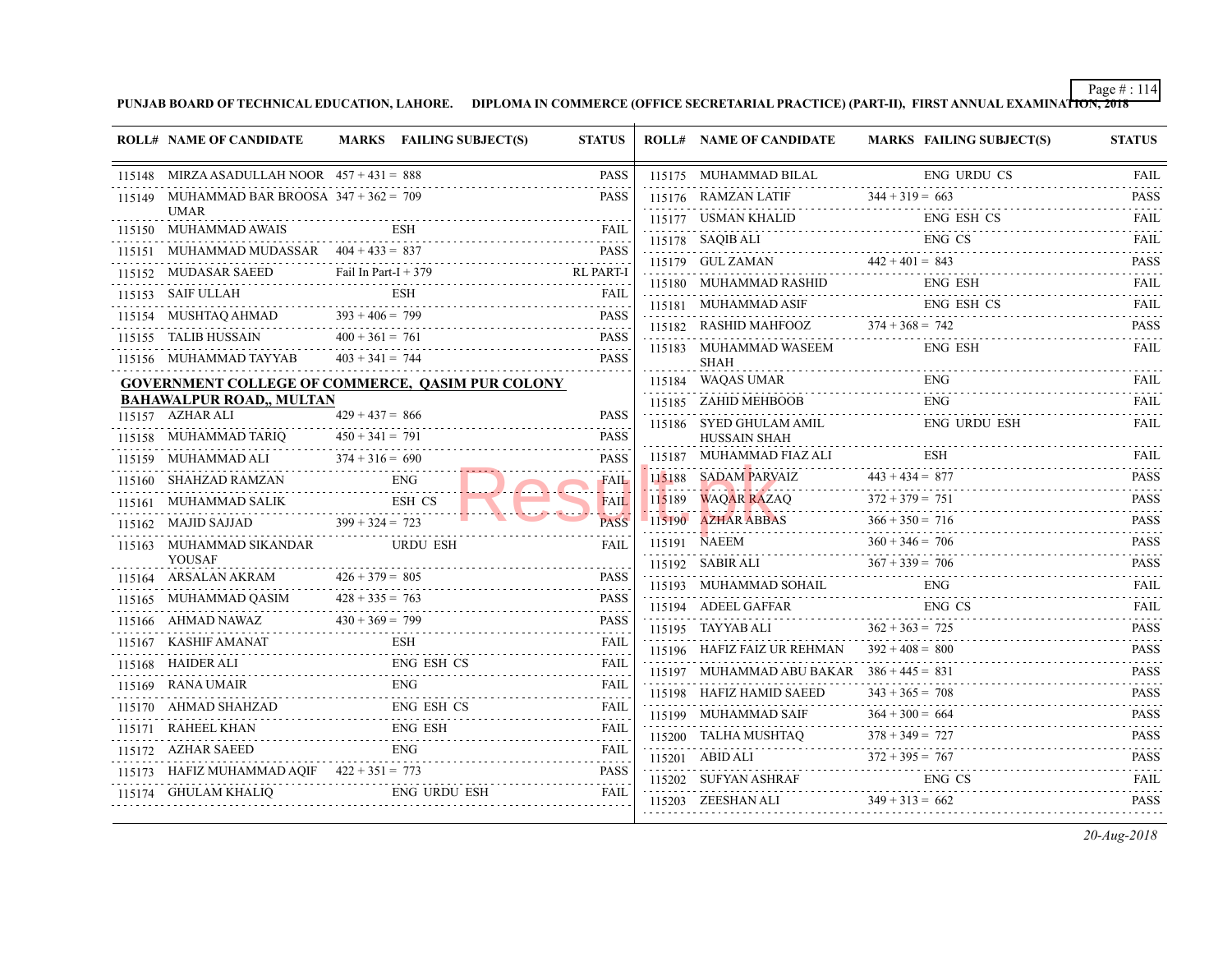|        | <b>ROLL# NAME OF CANDIDATE</b>                                                                                                                  |                   | MARKS FAILING SUBJECT(S)        | <b>STATUS</b>    | <b>ROLL# NAME OF CANDIDATE</b>                                                   | <b>MARKS FAIL</b>    |
|--------|-------------------------------------------------------------------------------------------------------------------------------------------------|-------------------|---------------------------------|------------------|----------------------------------------------------------------------------------|----------------------|
|        | 115204 MUHAMMAD NASIR                                                                                                                           | $360 + 358 = 718$ |                                 | <b>PASS</b>      | <b>GOVERNMENT COLLEGE OF COMMERCE, 0</b>                                         |                      |
|        | 115205 MUHAMMAD KAMRAN<br>ASLAM                                                                                                                 | $361 + 330 = 691$ |                                 | <b>PASS</b>      | OF PAKISTAN, MULTAN<br>115231 HAFIZ SHARAFAT RIASAT $375 + 412 = 787$            |                      |
|        | 115206 MUHAMMAD ATIF MUMTAZ $368 + 381 = 749$                                                                                                   |                   |                                 | <b>PASS</b>      | ALI                                                                              |                      |
|        | 115207 MUHAMMAD ARSLAN<br><b>JAVAID</b>                                                                                                         |                   | ENG.                            | FAIL             | 115232 AHMAD SHAHZAD<br>115233 BISHARAT MURTAZA $394 + 403 = 797$                | $371 + 409 = 780$    |
|        | 115208 MOEEN KHAN                                                                                                                               |                   | N ESH PE                        | FAIL             | 115234 ZEESHAN SATTAR $415 + 433 = 848$                                          |                      |
|        | 115209 AHSAN ALTAF                                                                                                                              |                   | <b>ESH</b>                      |                  | 115235 ABDUL BASIT 413 + 437 = 850                                               |                      |
|        | 115210 MUHAMMAD IRFAN SATTAR 375 + 378 = 753                                                                                                    |                   |                                 | PASS             | 115236 MUHAMMAD FARAZ ASLAM388 + 429 = $817$                                     |                      |
|        | 115211 ABDDUL MANAN BADER $350 + 341 = 691$                                                                                                     |                   |                                 | <b>PASS</b>      | 115237 HAFIZ MUHAMMAD                                                            | Fail In Part-I + $3$ |
|        | 115212 AMEER HAMZA NARANG $384 + 388 = 772$                                                                                                     |                   |                                 | <b>PASS</b>      | <b>SAFDAR</b>                                                                    |                      |
|        | 115213 RANA SHAHZAIB                                                                                                                            |                   | AHZAIB CS FAIL                  |                  | 115238 USAMA FAROOQ                                                              | $366 + 398 = 764$    |
|        | 115214 SHEHROZ ASGHAR ENG PE CS FAIL                                                                                                            |                   |                                 |                  | 115239 MUHAMMAD SALMAN<br><b>RAFIOUE</b>                                         | $394 + 384 = 778$    |
|        | 115215 MUHAMMAD NADEEM $326 + 310 = 636$                                                                                                        |                   | MAD NADEEM 326 + 310 = 636 PASS | <b>PASS</b>      | 115240 MUHAMMAD AHMAR                                                            | $417 + 461 = 878$    |
|        | 115216 MUHAMMAD JUNAID JAFAR $372 + 372 = 744$                                                                                                  |                   |                                 | PASS             | NAZEER                                                                           |                      |
|        | 115217 ASHFAQ REHMAN $395 + 436 = 831$                                                                                                          |                   |                                 | <b>PASS</b>      | $115241$ TALHA MUSHTAQ $364 + 435 = 799$                                         |                      |
|        | $\begin{minipage}{0.9\linewidth} \begin{tabular}{l} \hline 115218 & \text{WAJID ALL} \end{tabular} & \text{URDU} \end{minipage} \end{minipage}$ |                   | $\sim$ and $\sim$               | .<br><b>FAIL</b> | 115242 MUHAMMAD MAJID ALI                                                        | ENG I                |
|        | 115219 MUHAMMAD YASEEN                                                                                                                          |                   | ENG CS                          | <b>FAIL</b>      | 115243 HAFIZ MUHAMMAD UMAR $349 + 387 = 736$<br><b>KHAN</b>                      |                      |
|        | 115220 MUHAMMAD SHERAZ $368 + 388 = 756$ PASS                                                                                                   |                   |                                 |                  | 115244 QAISAR WAKEEL $359 + 410 = 769$                                           |                      |
|        | 115221 KASHIF IJAZ                                                                                                                              |                   | ENG CS<br>AZ ENG CS             | FAIL             | 115245 SHAJJAR ABBAS $373 + 367 = 740$                                           |                      |
|        | 115222 MUHAMMAD SHOAIB<br><b>RASHID</b>                                                                                                         | .                 | <b>ENG URDU</b>                 | FAIL             | 115246 MUHAMMAD ANAS                                                             | ESH                  |
|        | 115223 MUHAMMAD BILAL URDU PE CS FAIL                                                                                                           |                   |                                 |                  | 115247 MUHAMMAD JAHANGIR                                                         |                      |
|        | 115224 JUNAID ALI ENG PE CS FAIL<br>115224 JUNAID ALI                                                                                           |                   | ENG PE CS                       |                  | 115248 MUHAMMAD ZESHAN $389 + 431 = 820$                                         |                      |
|        | 115225 ABDUL WAHID ENG BIT-I ESH                                                                                                                |                   |                                 | FAIL             | 115249 MUSWIR ABBAS                                                              | ESH                  |
|        | 115226 MUNIR ALI                                                                                                                                |                   | <b>ESH</b>                      |                  | 115250 MUHAMMAD MUDASSIR Fail In Part-I + 3                                      |                      |
|        | 115227 MUHAMMAD RIZWAN $338 + 380 = 718$<br><b>ILIYAS</b>                                                                                       |                   |                                 | <b>PASS</b>      | 115251 FARHAN UMER $438 + 419 = 857$<br>115252 MUHAMMAD HASNIN $377 + 354 = 731$ |                      |
| 115228 | MUKARRAM SATTAR $292 + 339 = 631$                                                                                                               |                   | SATTAR $292 + 339 = 631$ PASS   |                  | <b>ZAFAR</b>                                                                     |                      |
|        | 115229 SHAHBAZ AKRAM $343 + 324 = 667$<br>115229 SHAHBAZ AKRAM $343 + 324 = 667$ PASS                                                           |                   |                                 | <b>PASS</b>      | 115253 SOHAIL AHMAD BILAL                                                        | ENG                  |
|        | 115230 RAO TAHIR AZEEM                                                                                                                          | $350 + 310 = 660$ |                                 | <b>PASS</b>      | 115254 GHULAM MOHY-U-DIN                                                         | CS.                  |
|        |                                                                                                                                                 |                   |                                 |                  | 115255 ABDUL MANNAN $411 + 370 = 781$                                            |                      |
|        |                                                                                                                                                 |                   |                                 |                  |                                                                                  |                      |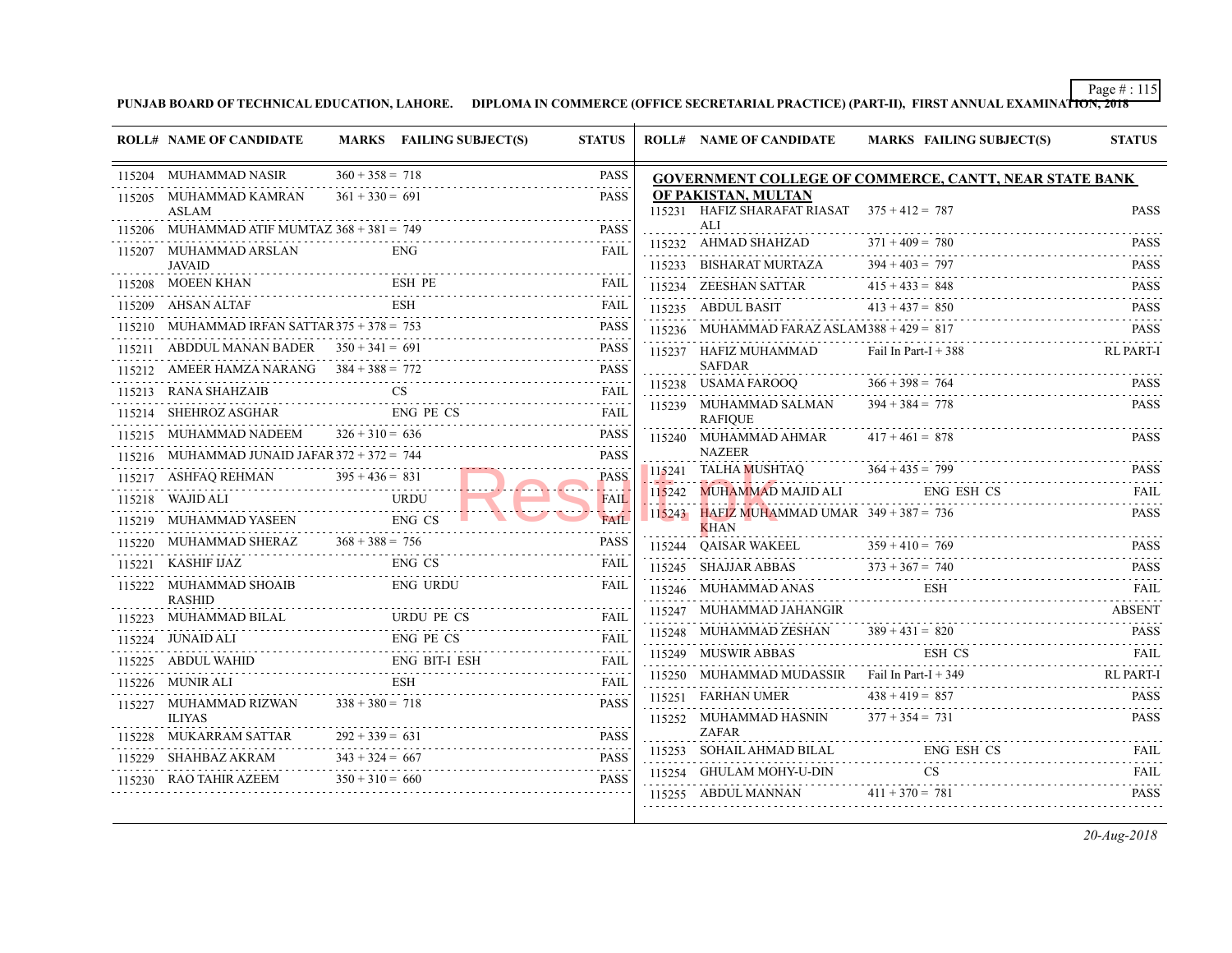| <b>ROLL# NAME OF CANDIDATE</b>                                                                 |                   | MARKS FAILING SUBJECT(S)                                                                       | <b>STATUS</b>    | <b>ROLL# NAME OF CANDIDATE</b>                               | <b>MARKS FAIL</b>      |
|------------------------------------------------------------------------------------------------|-------------------|------------------------------------------------------------------------------------------------|------------------|--------------------------------------------------------------|------------------------|
| 115256 MUHAMMAD UMER                                                                           | $445 + 425 = 870$ |                                                                                                | <b>PASS</b>      | 115280 TASAWAR ABBAS                                         | $453 + 461 = 914$<br>. |
| <b>FAROOQ</b><br>115257 GULRAIZ WAZEER                                                         |                   | ENG PAK ST BIT-II ESH PE                                                                       | FAIL             | 115281 MUHAMMAD USAMA                                        | $491 + 507 = 998$      |
|                                                                                                |                   | CS                                                                                             |                  | 115282 MUHAMMAD AWAIS $449 + 392 = 841$                      |                        |
|                                                                                                |                   | 115258 MUHAMMAD JAFIR $356 + 400 = 756$ PASS                                                   |                  | 115283 MUHAMMAD AMJAD                                        | ENG.                   |
|                                                                                                |                   | 115259 JAWAD SIDDIQ 393 + 374 = 767 PASS                                                       | <b>PASS</b>      | 115284 TAYYAB TARIQ                                          | <b>ENG</b>             |
|                                                                                                |                   | 115260 MUHAMMAD ALI ENG FAIL                                                                   |                  | 115285 MUHAMMAD AMEER                                        | ENG I                  |
|                                                                                                |                   | SIR SYED COLLEGE OF COMMERCE, NEAR OARI HANIF MOSOUE OLD                                       |                  | <b>MOAVYA</b>                                                | ESH                    |
| <b>BAHAWALPUR ROAD, MULTAN</b>                                                                 |                   |                                                                                                |                  | 115286 MUHAMMAD SOHAIL ESF<br>115287 ASAD ALI                | ESH                    |
| 115261 ADEEL SHAHID                                                                            | $364 + 355 = 719$ |                                                                                                | <b>PASS</b>      | 115287 ASAD ALI ESH                                          | ENG I                  |
| <b>SUNNY BANK, MURREE</b>                                                                      |                   | <b>GOVERNMENT COLLEGE OF COMMERCE, WOOD BERRI ROAD NEAR</b>                                    |                  | $115288$ SAQLAIN ABBAS                                       | <b>ENG</b>             |
| 115262 BILAL AHMED                                                                             | $386 + 382 = 768$ |                                                                                                | <b>PASS</b>      | 115290 MUHAMMAD USMAN                                        | ESH                    |
| 115263 RAJA IMRAN ABBASI $436 + 393 = 829$                                                     |                   |                                                                                                | <b>PASS</b>      |                                                              | ESH                    |
| 115264 RAJA SHAHZAD AHMED $487 + 462 = 949$                                                    |                   |                                                                                                | <b>PASS</b>      | $115291$ ABDUL MANAN<br>115292 ABDUL WASAY $396 + 338 = 734$ |                        |
| $\underbrace{\text{115265}\quad \text{ZAIN ULABDEEN}\qquad \qquad \text{ESH}}_{\text{115265}}$ |                   |                                                                                                | FAIL             | 115293 ZULFIQAR                                              | <b>ENG</b>             |
| 115266 TALHA ZAHID $408 + 382 = 790$                                                           |                   |                                                                                                | <b>PASS</b>      | 115294 MUHAMMAD IMRAN $425 + 349 = 774$                      |                        |
|                                                                                                |                   | 115267 HAMMAD HUSSAIN $354 + 398 = 752$                                                        | <b>PASS</b>      | 115295 SHAKIR HUSSAIN                                        | <b>ESH</b>             |
|                                                                                                |                   | 115268 MUNAQIB SAJJAD $410 + 398 = 808$                                                        | <b>PASS</b>      | 115296 MUHAMMAD HASSAN $420 + 400 = 820$                     |                        |
| 115269 RIDA FATIMA $453 + 427 = 880$                                                           |                   |                                                                                                | <b>PASS</b>      | 115297 MUHAMMAD IRFAN                                        | ESH                    |
| 115270 AHSAN ALI $403 + 385 = 788$                                                             |                   |                                                                                                | PASS             | 115298 HABIB NAWAZ $479 + 492 = 971$                         |                        |
| 115271 SHOAIB HASSAN $366 + 402 = 768$                                                         |                   |                                                                                                | PASS<br>.        | 115299 MOHAMMAD WASEEM                                       | ESH                    |
| 115272 SAIM ASGHAR ABBASI $313 + 366 = 679$                                                    |                   |                                                                                                | <b>PASS</b>      | <b>ASHRAF</b>                                                |                        |
| 115273 SARMAD ABBASI                                                                           |                   |                                                                                                | <b>FAIL</b>      | 115300 SHAN HAMEED                                           | ESH                    |
|                                                                                                |                   | 115274 HAMZA BIN SIKANDAR ESH FAIL                                                             |                  | 115301 MUBSHIR SHABBIR                                       | <b>ENG</b>             |
| 115275 NOMAN NADEEM                                                                            |                   |                                                                                                |                  | 115302 SAJID HUSSAIN $440 + 376 = 816$                       |                        |
|                                                                                                |                   | $\begin{tabular}{lllllllll} \bf 115276 & CH.AAMIR SALEEM & ESH & FAIL \\ \hline \end{tabular}$ | <b>FAIL</b>      | 115303 MANSOOR ELAHI                                         | ENG I                  |
| 115277 USAMA $437 + 434 = 871$                                                                 |                   |                                                                                                | <b>PASS</b>      | 115304 MUHAMMAD SHOAIB                                       | <b>ENG</b>             |
| 115278 HASNAIN NAWAZ $437 + 441 = 878$                                                         |                   |                                                                                                | .<br><b>PASS</b> | 115305 MUHAMMAD NOMAN                                        | ESH                    |
| <b>GOVERNMENT COLLEGE OF COMMERCE, FAISAL STADIUM,</b>                                         |                   |                                                                                                |                  | 115306 MUHAMMAD SHERAZ                                       | <b>ENG</b>             |
| <b>MUZAFFARGARH</b>                                                                            |                   |                                                                                                |                  | 115307 MUHAMMAD SHAFIO                                       | <b>ENG</b>             |
| 115279 MUHAMMAD ISMAIL                                                                         | $475 + 443 = 918$ |                                                                                                | <b>PASS</b>      | 115308 MUHAMMAD SAMIULLAH                                    | <b>ENG</b>             |
|                                                                                                |                   |                                                                                                |                  |                                                              |                        |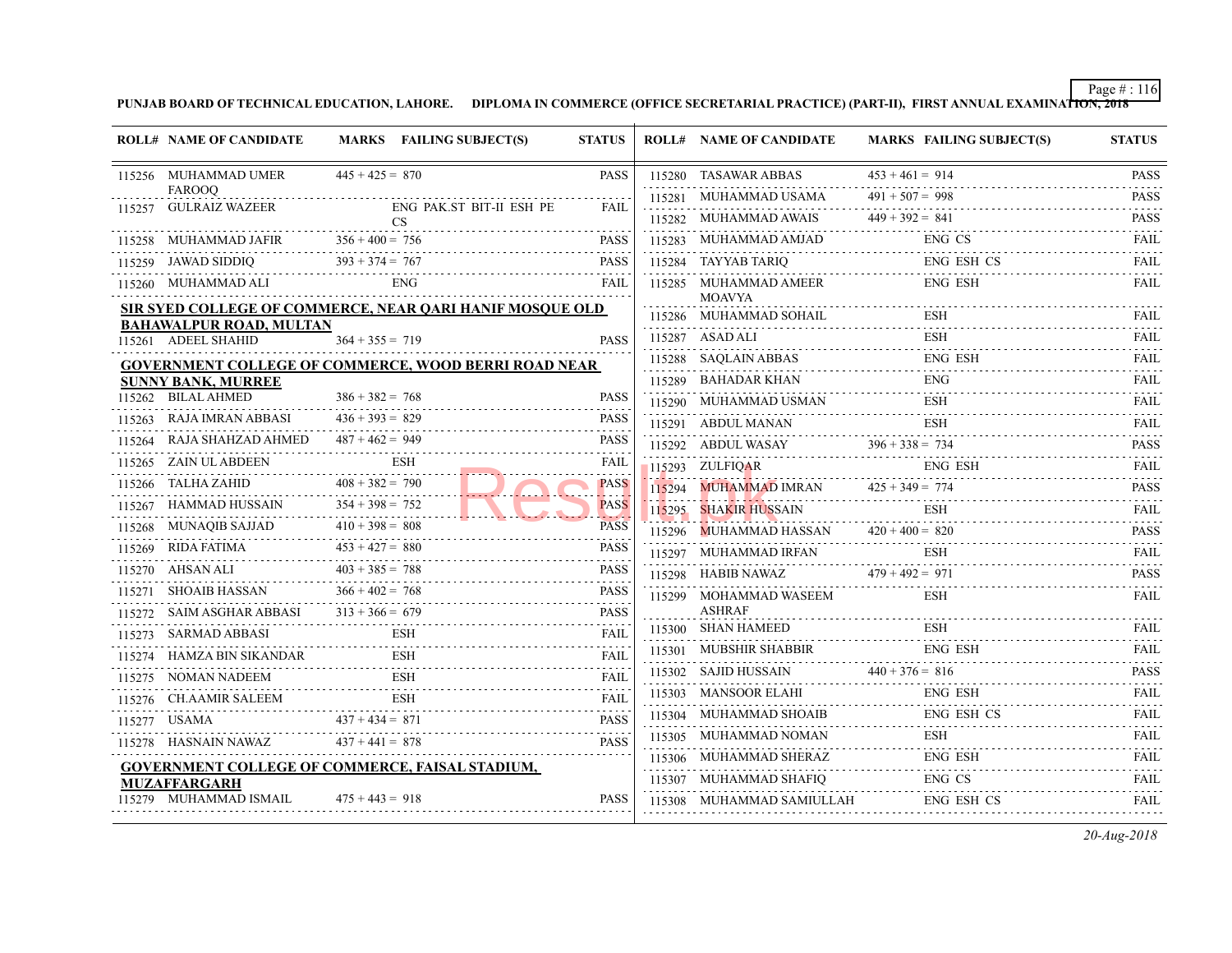|        | <b>ROLL# NAME OF CANDIDATE</b>                                                                                                              | MARKS FAILING SUBJECT(S)                                            | <b>STATUS</b>                 |                  | <b>ROLL# NAME OF CANDIDATE</b>             | <b>MARKS FAIL</b>                       |
|--------|---------------------------------------------------------------------------------------------------------------------------------------------|---------------------------------------------------------------------|-------------------------------|------------------|--------------------------------------------|-----------------------------------------|
|        | 115309 MUHAMMAD ALEEM                                                                                                                       | ENG ESH CS<br>LEEM ENG ESH CS                                       |                               | FAIL             | 115335 GHULAM MURTAZA                      | ESH                                     |
|        | 115310 MUHAMMAD ALI                                                                                                                         | ESH                                                                 |                               | FAIL             | 115336 ALI AHMAD                           | AD $426 + 397 = 823$                    |
|        | 115311 MOHAMMAD MUDASSER                                                                                                                    | ESH                                                                 |                               | <b>FAIL</b>      | 115337 ALI HAMZA ENC                       | <b>ENG</b>                              |
|        | <b>SADIO</b><br>115312 MUHAMMAD AMEER                                                                                                       | ENG ESH CS                                                          |                               | FAIL             | 115338 EHSAN ALI                           | <b>ENG</b><br>.                         |
|        | <b>HAMZA</b>                                                                                                                                |                                                                     |                               |                  | 115339 USMAN GHANI $359 + 340 = 699$       |                                         |
|        | 115313 MUHAMMAD RIZWAN                                                                                                                      |                                                                     |                               | FAII.            | 115340 MUHAMMAD RAMZAN                     | ENG I                                   |
|        | 115314 MUHAMMAD ASIF                                                                                                                        |                                                                     |                               |                  | 115341 MUHAMMAD ZEESHAN $429 + 428 = 857$  |                                         |
|        | 115315 SHOAIB AKHTAR                                                                                                                        | R EN<br>ENG ESH CS                                                  |                               | FAIL             | 115342 USMAN HAIDER $483 + 474 = 957$      |                                         |
|        | 115316 MUHAMMAD AAMIR                                                                                                                       | ENG ESH CS                                                          |                               | FAIL             | 115343 ARSLAN ASHRAF                       | ESH                                     |
|        | <b>MUSHTAO</b>                                                                                                                              |                                                                     |                               |                  | 115344 IJAZ AHMAD                          | ESH                                     |
|        | 115318 SHAHID HANIF                                                                                                                         |                                                                     |                               | <b>PASS</b>      | 115345 MUHAMMAD UMAIR                      | <b>ENG</b>                              |
|        | 115318 SHAHID HANIF $377 + 320 = 697$ PASS<br>$115319$ AYAZ ASHIQ                                                                           | ENG                                                                 |                               | FAIL             | 115346 WAQAR AHMAD                         | $\mathbb{R}^{\mathsf{N}}$<br><b>ENG</b> |
|        | 115320 GHULAM YASEEN                                                                                                                        | ESH                                                                 |                               |                  | 115347 ADNAN YASIN ENC                     | <b>ENG</b>                              |
|        |                                                                                                                                             |                                                                     | ESH FAIL                      | <b>PASS</b>      | 115348 ABDULAZIZ $427 + 401 = 828$         |                                         |
|        | 115321 SAQLAIN ABBASS $335 + 339 = 674$<br>115322 ABDUL AZIZ                                                                                | <b>ENG</b>                                                          |                               | <b>FAIL</b>      | 115349 AMMAR SHOUKAT                       | <b>ENG</b>                              |
|        |                                                                                                                                             |                                                                     |                               | .<br><b>FAIL</b> | 115350 ATIF RAMZAN                         | ENG.                                    |
|        | 115323 MUHAMMAD KAMRAN ENG ESH CS<br>115324 ZAHID HUSSAIN                                                                                   |                                                                     |                               |                  | 115351 TARIQ HUSSAIN                       | <b>ENG</b>                              |
|        | $\begin{tabular}{lllllllll} \bf 115324 & ZAHID HUSSAIN & \textbf{ENG} & \textbf{FAIL} \\ \hline \bf \end{tabular}$<br>115325 MUHAMMAD UZAIR | ENG                                                                 |                               | FAIL             | 115352 ASAD ZAMAN                          | <b>ENG</b>                              |
|        |                                                                                                                                             | 2<br>------------------                                             |                               |                  |                                            | ENG I                                   |
| 115327 | 115326 MUHAMMAD SHAHZAD ENG ESH FAIL<br>MUHAMMAD JALAL                                                                                      | <b>ENG</b>                                                          |                               |                  | 115354 GULZAR ALI<br>115354 GULZAR ALI ENG | <b>ENG</b>                              |
| 115328 | MUHAMMAD NADEEM $350 + 358 = 708$                                                                                                           |                                                                     | L ENG FAIL                    | <b>PASS</b>      | 115355 MUHAMMAD IRFAN                      | <b>ENG</b>                              |
|        | 115329 MUHAMMAD ASIF                                                                                                                        |                                                                     | NADEEM 350+358 = 708 PASS     | FAIL             | 115356 ADNAN ALI $328 + 344 = 672$         |                                         |
|        | 115330 MUHAMMAD NADEEM $355 + 387 = 742$                                                                                                    |                                                                     | D NADEEM 355 + 387 = 742 PASS |                  | 115357 WASEEM SARWAR                       | <b>ENG</b>                              |
|        | 115331 JUNAID RIAZ                                                                                                                          |                                                                     |                               | FAII.            | $115358$ ALI RAZA ENC                      | <b>ENG</b>                              |
|        | 115332 MUHAMMAD ASGHAR                                                                                                                      | $\overline{A}Z$ CS continuous contract $\overline{C}$<br>ENG ESH CS | a a a a al                    | FAIL             | $115359$ SHAHID AKBAR                      | <b>ENG</b>                              |
|        | <b>GOVERNMENT INSTITUTE OF COMMERCE, NEAR RAILWAY ROAD,</b>                                                                                 |                                                                     |                               |                  | 115360 MUDASSAR SARFARAZ EN                | <b>ENG</b>                              |
|        | <b>NANKANA SAHIB</b>                                                                                                                        |                                                                     |                               |                  | 115361 IRFAN AHMAD                         | <b>ENG</b>                              |
|        | 115333 MUHAMMAD HUSNAIN                                                                                                                     | $423 + 336 = 759$                                                   |                               | <b>PASS</b>      | 115362 AHSAN NADEEM                        |                                         |
|        | 115334 MUHAMMAD HAROON                                                                                                                      | $423 + 373 = 796$                                                   |                               | <b>PASS</b>      | 115363 MUHAMMAD IHSAN ANJUM                | <b>ENG</b>                              |
|        | <b>ASHRAF</b>                                                                                                                               |                                                                     |                               |                  | 115364 MUHAMMAD IKRAM                      | <b>ENG</b>                              |
|        |                                                                                                                                             |                                                                     |                               |                  |                                            |                                         |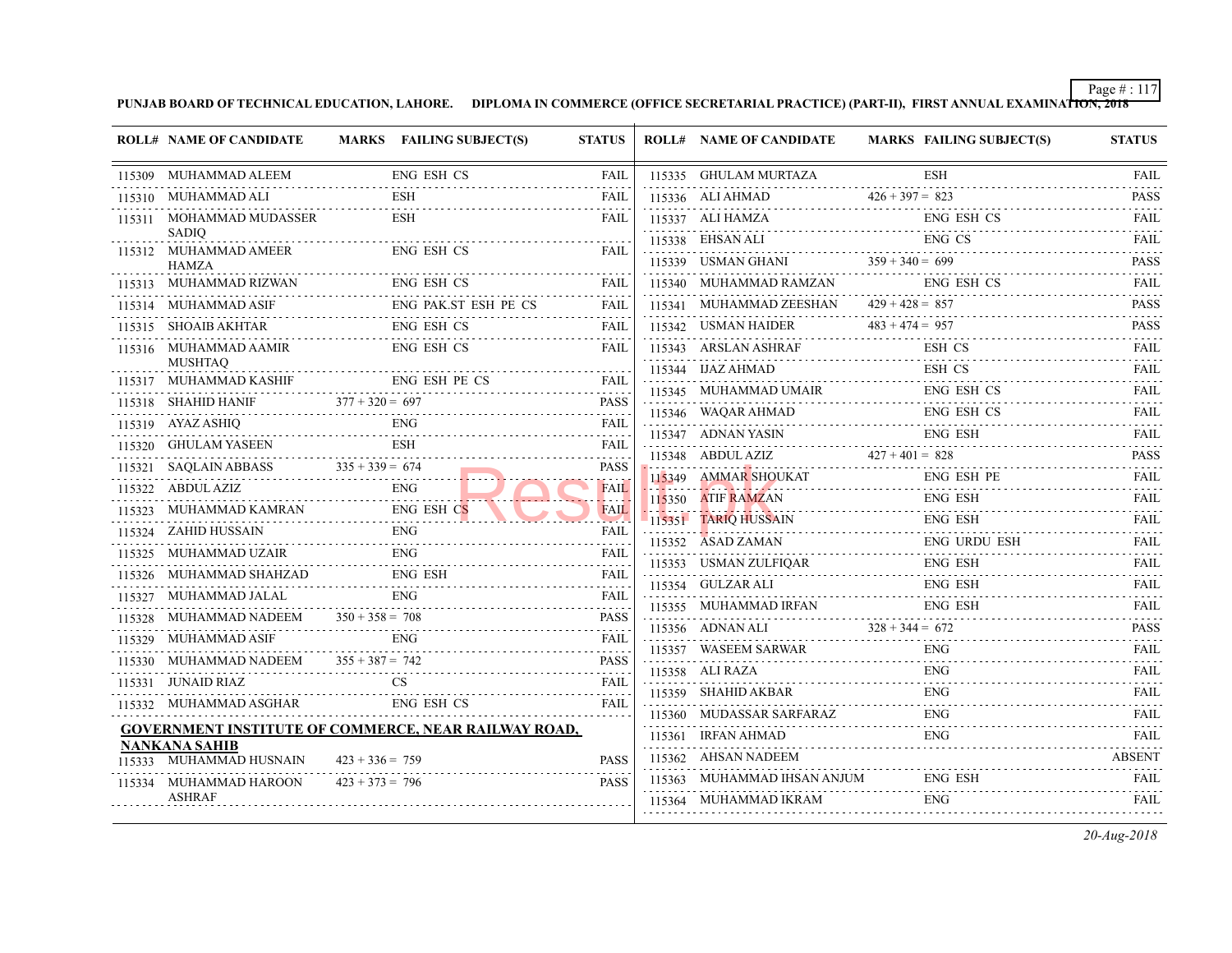|  | <b>ROLL# NAME OF CANDIDATE</b>                             | MARKS FAILING SUBJECT(S)                                                                                                                                                          | <b>STATUS</b>    |               | <b>ROLL# NAME OF CANDIDATE</b>                                                     | <b>MARKS FAIL</b> |
|--|------------------------------------------------------------|-----------------------------------------------------------------------------------------------------------------------------------------------------------------------------------|------------------|---------------|------------------------------------------------------------------------------------|-------------------|
|  |                                                            | <b>GOVERNMENT INSTITUTE OF COMMERCE, MOHALLAH RAFIQABAD,</b>                                                                                                                      |                  |               | 115392 UMAR ALAHI                                                                  | <b>ESH</b>        |
|  | <b>NARANG MANDI</b>                                        |                                                                                                                                                                                   |                  |               | 115393 UMAIR AHMAD $383 + 325 = 708$                                               |                   |
|  | 115365 MUHAMMAD SALMAN<br><b>BUTT</b>                      | $467 + 414 = 881$                                                                                                                                                                 | <b>PASS</b>      |               | 115394 AZMAT ALMAS                                                                 | <b>URD</b>        |
|  | 115366 GHULAM GOUS                                         | OUS ESH FAIL                                                                                                                                                                      |                  |               | 115395 MUHAMMAD SHEROZ<br>ALEEM                                                    | <b>ESH</b>        |
|  | 115367 NOMAN ALI                                           | $\underbrace{\text{FSH}} \qquad \qquad \text{FAIL} \qquad \qquad \text{FAIL} \qquad \qquad \text{FAIL}$                                                                           |                  |               |                                                                                    |                   |
|  |                                                            |                                                                                                                                                                                   |                  |               | 115396 WAJID ALI $394 + 357 = 751$                                                 | PAK.              |
|  |                                                            | 115368 MUHAMMAD ABU HURAIRA ESH<br>115369 MUQARRAB ALI 434 + 401 = 835 PASS<br>115369 MUQARRAB ALI 434 + 401 = 835                                                                |                  |               | 115397 SYEDA MASHAL RIZVI PAK                                                      |                   |
|  |                                                            | 115370 MUHAMMAD ASHIR ESH FAIL                                                                                                                                                    | FAIL             |               | 115398 FAIZA MAJEED $384 + 370 = 754$                                              | ESH               |
|  | 115371 ZEESHAN AFZAL                                       | L ESH FAIL                                                                                                                                                                        |                  |               | 115399 QURBAN ALI SHAH ESH                                                         | ESH               |
|  | 115372 MUHAMMAD SAQIB                                      | ESH FAIL                                                                                                                                                                          | FAIL             |               | 115400 RIZWAN BOOTA ES                                                             | ESH               |
|  |                                                            | 115373 MUHAMMAD QASIM RIAZ URDU ESH FAIL                                                                                                                                          |                  |               | $115401$ MUHAMMAD IJAZ<br>115402 MUHAMMAD ARSLAN                                   | <b>URD</b>        |
|  | 115374 ZEESHAN TARIQ                                       | 115374 ZEESHAN TARIQ ESH FAIL                                                                                                                                                     |                  |               | SALAH                                                                              |                   |
|  | 115375 SOHAIB ATTA ULLAH                                   | <b>ESH</b>                                                                                                                                                                        | FAIL             |               | 115403 FIAZ AHMED $341 + 331 = 672$                                                |                   |
|  | 115376 AMOON ZESHAN MASIH                                  | ESH                                                                                                                                                                               | <b>FAIL</b>      |               | 115404 AQIB ALI                                                                    | ESH               |
|  | <b>BHATTI</b>                                              |                                                                                                                                                                                   |                  |               | 115405 MUHAMMAD HUSNAIN ESH                                                        | ESH               |
|  | 115377 QASIM ALI<br>115378 MUHAMMAD SUFIAN 373 + 380 = 753 |                                                                                                                                                                                   | <b>PASS</b><br>. |               | 115406 MUHAMMAD AHMAR                                                              | ESH               |
|  |                                                            |                                                                                                                                                                                   | <b>PASS</b>      | $\sim$ $\sim$ | <b>HAFEEZ</b>                                                                      |                   |
|  |                                                            | 115379 AWAIS QADRI BIT-II ESH FAIL                                                                                                                                                |                  |               | 115407 NASSAR ALI                                                                  | ESH               |
|  |                                                            | 115380 TAMUR RAZA $407 + 345 = 752$ PASS                                                                                                                                          | <b>PASS</b>      |               | <b>ASIAN COLLEGE OF COMMERCE, JAMAN C</b>                                          |                   |
|  |                                                            |                                                                                                                                                                                   |                  |               | NAROWAL PUBLIC SCHOOL, NAROWAL<br>115408 MARIA ARSHAD $\overline{427 + 384} = 811$ |                   |
|  |                                                            | 115382 DIL NAWAZ $423 + 375 = 798$ PASS PASS                                                                                                                                      |                  |               |                                                                                    |                   |
|  |                                                            | $\begin{tabular}{ll} 115383 & ATTIQ UR REHMAN & ESH & FAIL \\ \hline \end{tabular} \begin{tabular}{ll} \multicolumn{3}{l}{} & ESH & FAIL \\ \end{tabular}$                        |                  |               | 115409 UMMA KHADIJA $441 + 406 = 847$<br>115410 ATIQA KHALIQ                       | ESH               |
|  |                                                            | 115384 MUHAMMAD ANEES URDU ESH FAIL                                                                                                                                               |                  |               |                                                                                    |                   |
|  | 115385 MUNAWAR AHMAD                                       | $\begin{minipage}{0.9\linewidth} \begin{tabular}{l} \bf ESH & \bf FAIL \\ \bf \end{tabular} \end{minipage}$                                                                       |                  |               | 115411 NADIA SHAHZADI $486 + 448 = 934$                                            |                   |
|  | 115386 MUHAMMAD JAWAID ARIF $371 + 348 = 719$              | 115386 MUHAMMAD JAWAID ARIF $371 + 348 = 719$ PASS                                                                                                                                |                  |               | 115412 IQRA $419 + 392 = 811$                                                      |                   |
|  | 115387 QASIM ALI SHAH                                      | [ ESH FAIL                                                                                                                                                                        |                  |               | 115413 KIRAN RIAZ $402 + 403 = 805$                                                |                   |
|  |                                                            | $\begin{tabular}{ll} 115388 & MUHAMMAD FAZAL & ESH & FAIL \\ \hline \end{tabular} \begin{tabular}{ll} \bf 115388 & MUHAMMAD FAZAL & \bf 12512 & \bf 13538 & TAL \\ \end{tabular}$ |                  |               | 115414 KOMAL ASLAM $421 + 414 = 835$                                               | ESH               |
|  | 115389 MUHAMMAD MANSAB<br>NAWAZ                            | <b>ESH</b>                                                                                                                                                                        | FAIL             |               | 115415 ZAHID ALI ESH<br>115416 KAFEEL AKHTER UR                                    | URDI              |
|  | 115390 MUHAMMAD QASIM                                      |                                                                                                                                                                                   | FAIL             |               | 115417 ABDUL RAHMAN $474 + 384 = 858$                                              |                   |
|  | 115391 MUHAMMAD AWAIS                                      | ESH                                                                                                                                                                               | FAIL             |               | 115418 AHMAD MUSTAFA                                                               | $439 + 424 = 863$ |
|  |                                                            |                                                                                                                                                                                   |                  |               |                                                                                    |                   |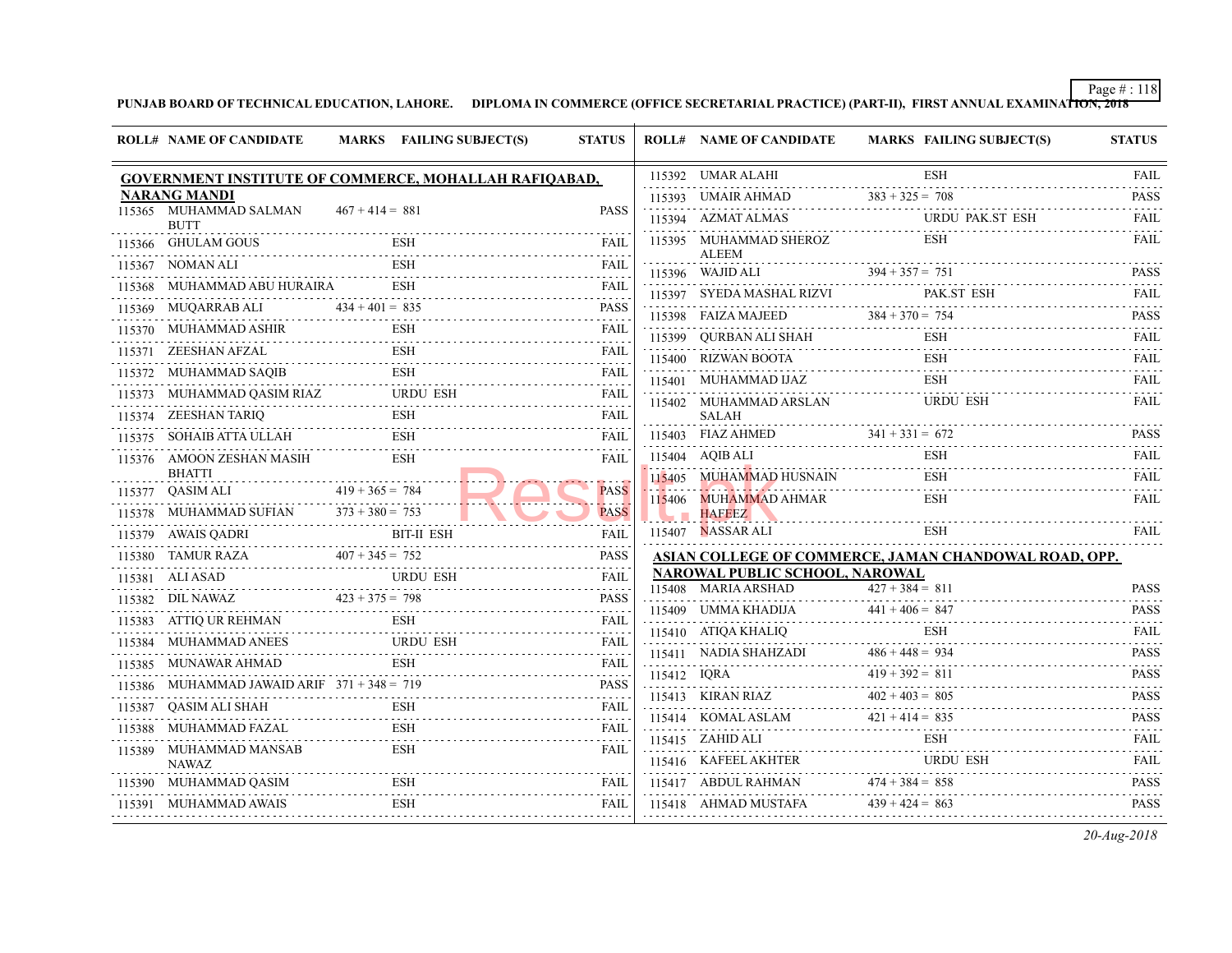|        | <b>ROLL# NAME OF CANDIDATE</b>                                                                                 |                   | MARKS FAILING SUBJECT(S) | <b>STATUS</b>            | <b>ROLL# NAME OF CANDIDATE</b>                             | <b>MARKS FAIL</b>    |
|--------|----------------------------------------------------------------------------------------------------------------|-------------------|--------------------------|--------------------------|------------------------------------------------------------|----------------------|
|        | 115419 HASSAN JAVED IQBAL                                                                                      |                   | <b>URDU ESH</b>          | <b>FAIL</b>              | 115446 MUHAMMAD YASIR                                      | $440 + 456 = 896$    |
| 115420 | ATA UR REHMAN                                                                                                  |                   | <b>ESH</b>               | <b>FAIL</b><br>.         | 115447 RAHAT SHAHBAZ                                       | $383 + 416 = 799$    |
|        | 115421 NABEEL AHMAD                                                                                            | $391 + 381 = 772$ |                          | PASS                     | 115448 SIKANDAR HAYAT                                      | ESH                  |
|        | 115422 SYED ZAIGHAM ABBAS $399 + 395 = 794$                                                                    |                   |                          |                          | 115449 IHSAN ABBAS                                         | <b>ESH</b>           |
|        | 115423 MUHAMMAD TAYYAB $460 + 426 = 886$ PASS                                                                  |                   |                          |                          | 115450 MUZAMMIL HUSSAIN $407 + 385 = 792$                  |                      |
|        | 115424 ALI YAR                                                                                                 |                   | R $395 + 356 = 751$      | <b>PASS</b>              | 115451 MUNEEB ASLAM $383 + 435 = 818$                      |                      |
|        | 115425 MUHAMMAD SHAHZAIB URDU ESH URDU ATALIAN MENERI ATASI ANG PARAMETER ANG PARAMETER ANG PARAMETER ANG PARA |                   |                          | <b>FAIL</b><br>2.2.2.2.2 | 115452 ABDUR REHMAN                                        | <b>ESH</b>           |
|        | 115426 MUHAMMAD ISLAM ESH FAIL                                                                                 |                   |                          |                          | 115453 MUHAMMAD AJMAIR                                     | <b>ESH</b>           |
|        | 115427 ZAIN JAMEEL                                                                                             |                   |                          | FAIL                     | 115454 MUHAMMAD HAROON                                     | $399 + 351 = 750$    |
|        | 115428 USMAN ALI                                                                                               |                   | VRDU ESH PE FAIL         | $\omega$ in the same     | <b>NAWAZ</b>                                               |                      |
|        | 115429 MUHAMMAD UMAR $420 + 333 = 753$ PASS                                                                    |                   |                          |                          | 115455 MUHAMMAD AFZAL                                      | $390 + 348 = 738$    |
|        | 115430 ZAIN ALI                                                                                                |                   | VRDU ESH FAIL            |                          | 115456 ANEEL AHMAD                                         | $377 + 359 = 736$    |
|        | 115431 TALHA KHALID URDU URDU                                                                                  |                   |                          | <b>FAIL</b>              | 115457 MUHAMMAD ADNAN                                      | <b>ESH</b>           |
|        | 115432 ADEEL RAZA                                                                                              |                   | URDU PAK.ST ESH          | .<br><b>FAIL</b>         | 115458 MUHAMMAD BABAR                                      | $337 + 350 = 687$    |
|        | 115433 ZUBAIR ALI                                                                                              |                   | URDU BIT-II ESH          | FAIL                     | 115459 MUHAMMAD AZEEM                                      | <b>ESH</b>           |
|        | 115434 SYED MUHAMMAD IRTAZA                                                                                    |                   | <b>URDU ESH</b>          | .<br><b>FAIL</b>         | 115460 MUHAMMAD ZEESHAN<br><b>ARSHAD</b>                   | $358 + 369 = 727$    |
|        | <b>FAKHAR</b><br>115435 MUHAMMAD SHEHARYAR                                                                     |                   |                          | <b>ABSENT</b>            | 115461 ADEEL AHMAD                                         | $397 + 390 = 787$    |
|        |                                                                                                                |                   |                          | FAIL                     | 115462 AMEER AFZAN AFZAL                                   | ESH                  |
|        | 115436 SYED ALI IMRAN ENG URDU CBC&OPP ESH<br>115437 NADEEM IQBAL $321 + 373 = 694$                            |                   |                          | <b>PASS</b>              | 115463 ASAD ALI $408 + 418 = 826$                          |                      |
|        |                                                                                                                |                   |                          |                          | 115464 ALLAH REHAM $347 + 359 = 706$                       |                      |
|        | <b>GOVERNMENT POST GRADUATE COLLEGE OF COMMERCE,</b><br>AL-RAHEEM GARDEN BLOCK-B, NEW LAHORE ROAD, NAROWAL     |                   |                          |                          | 115465 FAHAD ALI $354 + 339 = 693$                         |                      |
|        | 115438 MUHAMMAD SHAHBAZ                                                                                        | $415 + 440 = 855$ |                          | <b>PASS</b>              | 115466 USAMA MAJEED                                        | ENG I                |
|        | 115439 AMAN ULLAH                                                                                              | $443 + 398 = 841$ |                          | <b>PASS</b>              | 115467 MUHAMMAD EJAZ                                       | <b>ENG</b>           |
|        | 115440 UMAR FAROOO                                                                                             | $441 + 448 = 889$ |                          | <b>PASS</b>              | 115468 MUHAMMAD KHALIL                                     | ESH                  |
| 115441 | MUHAMMAD WAQAR                                                                                                 | $418 + 430 = 848$ |                          | <b>PASS</b>              | 115469 MUHAMMAD UMAR $331 + 374 = 705$                     |                      |
|        | 115442 ABDUL QADEER                                                                                            | $456 + 483 = 939$ |                          | 2.2.2.2.2<br><b>PASS</b> | 115470 AHSAN SHAHZAD Fail In Part-I + 1                    | Fail In Part-I + $3$ |
|        | 115443 SAYYED SHAHZEB UL                                                                                       |                   | <b>ESH</b>               | <b>FAIL</b>              | 115471 ALI HASSAN                                          | <b>ESH</b>           |
|        | HASAN SHAH<br>115444 ABDUL MANAN                                                                               |                   | ESH                      | <b>FAIL</b>              | 115472 MUHAMMAD MANSOOR $318 + 340 = 658$<br>ABUZAR HASHMI |                      |
|        | $426 + 446 = 872$<br>115445 ABAD ALI                                                                           |                   |                          | <b>PASS</b>              | 115473 BASHARAT ALI                                        | <b>ENG</b>           |
|        |                                                                                                                |                   |                          |                          |                                                            |                      |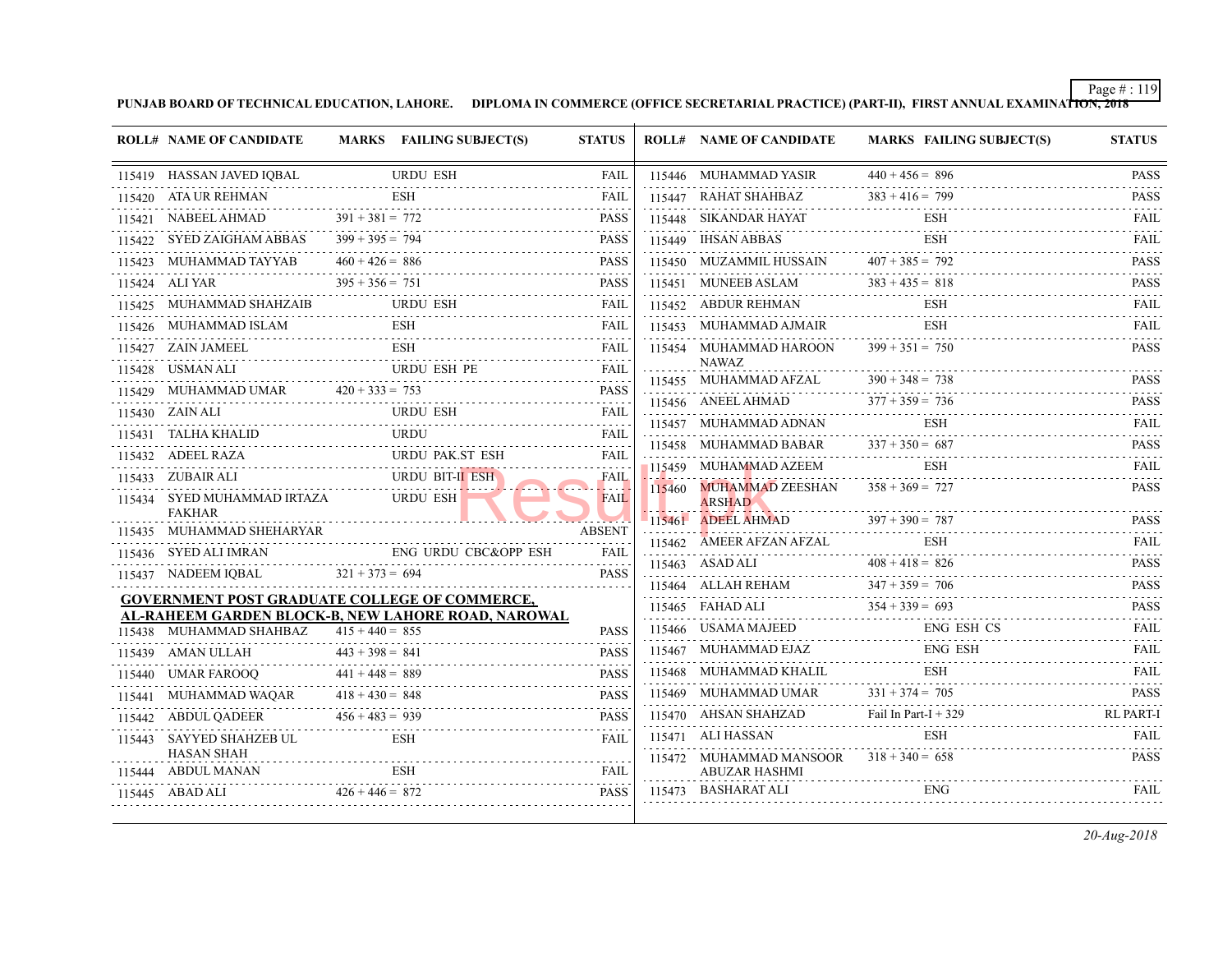| <b>ROLL# NAME OF CANDIDATE</b>                                                                                                                      |                   | MARKS FAILING SUBJECT(S)          | <b>STATUS</b>            | <b>ROLL# NAME OF CANDIDATE</b>                              | <b>MARKS FAIL</b>  |
|-----------------------------------------------------------------------------------------------------------------------------------------------------|-------------------|-----------------------------------|--------------------------|-------------------------------------------------------------|--------------------|
| 115474 SHEHNAM                                                                                                                                      |                   | <b>ESH</b>                        | FAIL                     | 115503 MUNEEB AHMAD                                         | $328 + 327 = 655$  |
| 115475 MUHAMMAD BILAL $351 + 356 = 707$                                                                                                             |                   |                                   | <b>PASS</b>              | 115504 MUHAMMAD AZIZ UR                                     | ENG.               |
| 115476 AZHAR MEHMOOD $377 + 383 = 760$                                                                                                              |                   |                                   | <b>PASS</b><br>2.2.2.2.2 | <b>REHMAN</b><br>115505 MUHAMMAD MUZAMMIL $308 + 312 = 620$ |                    |
| 115477 MUDASSAR ALI                                                                                                                                 |                   | ESH                               | FAIL                     | AFZAL                                                       |                    |
| 115478 MUHAMMAD RAHAT $345 + 358 = 703$<br>HAMZA                                                                                                    |                   |                                   | <b>PASS</b>              | 115506 HASNAT NABI                                          | $315 + 339 = 654$  |
| 115479 MUHAMMAD AZIZ REHMAN                                                                                                                         |                   |                                   | FAIL                     | 115507 SOHAIB LIAQAT                                        | $-368 + 408 = 776$ |
| 115480 AMEER HAMZA $333 + 341 = 674$                                                                                                                |                   | $333 + 341 = 674$ PASS            |                          | 115508 MUHAMMAD BASHARAT $343 + 338 = 681$                  |                    |
| 115481 MUHAMMAD AMIR $352 + 351 = 703$<br>115481 MUHAMMAD AMIR $352 + 351 = 703$ PASS                                                               |                   |                                   |                          | 115509 REHMAN RAZA                                          | <b>ENG</b>         |
| $\begin{tabular}{ll} 115482 & MUHAMMAD USMAN & \textbf{\textcolor{red}{EMG}} ESH \\ \hline \end{tabular}$                                           |                   |                                   | FAIL                     | 115510 FAISAL MUNIR $345 + 346 = 691$                       |                    |
| $\begin{tabular}{ll} 115483 & FAHAD MAJEED & ESH \\ \hline \end{tabular} \begin{tabular}{ll} \textbf{115483} & FAHAD MAJEED & ESH \\ \end{tabular}$ |                   |                                   | FAIL                     | 115511 MUHAMMAD JAMSHAID<br>KANWAL                          | ENG I              |
| $375 + 402 = 777$<br>115484 SAQIB ALI                                                                                                               |                   |                                   | <b>PASS</b>              | 115512 AMEER HAMZA                                          | $328 + 352 = 680$  |
| 115485 MUHAMMAD SHAHID $299 + 356 = 655$                                                                                                            |                   |                                   | <b>PASS</b>              | 115513 ABDUL WAHEED $309 + 301 = 610$                       |                    |
| JAVEED<br>115486 MUHAMMAD ARSLAN $349 + 352 = 701$                                                                                                  |                   |                                   | <b>PASS</b>              | 115514 IMRAN MAQBOOL $311 + 316 = 627$                      |                    |
| 115487 MUHAMMAD USMAN                                                                                                                               |                   | URDU ESH                          | FAIL                     | 115515 MUHAMMAD ZUBAIR                                      | <b>ENG</b>         |
| 115488 MUHAMMAD NOUMAN                                                                                                                              |                   | ESH                               | <b>FAIL</b>              | 115516 MUHAMMAD AQEEL $334 + 333 = 667$                     |                    |
|                                                                                                                                                     |                   |                                   | الدامات<br><b>FAIL</b>   | 115517 ABU SUFYAN                                           | $316 + 326 = 642$  |
| 115489 MALIK MUHAMMAD UMAR URDU ESH PE CS                                                                                                           |                   |                                   | <u>.</u>                 | 115518 MUHAMMAD ZAHID $301 + 335 = 636$                     |                    |
| 115490 HANZALA MUNEER ENG URDU ESH CS FAIL<br>115491 ALLAH DITTA                                                                                    |                   | ENG ESH CS                        | FAIL                     | 115519 ALI HASSAN                                           | $281 + 328 = 609$  |
| TTA<br>----------------------------                                                                                                                 |                   | $ENG$ ESH CS                      |                          | 115520 MUHAMMAD USMAN                                       | $312 + 315 = 627$  |
| 115492 JAMEEL AHMAD ENG ESH PE CS FAIL                                                                                                              |                   |                                   |                          | <b>LAHORE COLLEGE OF COMMERCE, NEAR 0</b>                   |                    |
| 115493 MUHAMMAD USMAN ENG ESH CS FAIL                                                                                                               |                   |                                   | FAIL                     | <b>KETCHERY,, NAROWAL</b>                                   |                    |
| 115494 SHOAIB SAFDAR                                                                                                                                |                   | \[\]<br>\]                        | FAIL                     | 115521 SOBAN HASSAN                                         | $425 + 411 = 836$  |
| 115495 AZRAR HUSSAIN ENG ESH CS                                                                                                                     |                   |                                   | FAIL                     | 115522 SHAHID RASOOL                                        | $417 + 392 = 809$  |
| 115496 SHAHID ALI                                                                                                                                   |                   | ENG ESH CS ENGLASH COMPARENT PAIL |                          | 115523 AMEER HASSAN $432 + 399 =$                           | $432 + 399 = 831$  |
|                                                                                                                                                     |                   |                                   | FAIL                     | 115524 AMIR MASIH                                           | $418 + 376 = 794$  |
| 115498 MUHAMMAD SULEMAN ENG CS                                                                                                                      |                   |                                   | FAIL                     | 115525 ALI HASAN $345 + 336 = 681$                          |                    |
| 115499 MUHAMMAD HAMZA ESH                                                                                                                           |                   | ESH                               | FAIL                     | 115526 MATA UL KAREEM $373 + 388 = 761$                     |                    |
| 115500 SAMAR SAFDAR                                                                                                                                 |                   | ENG                               | FAIL                     | 115527 YASIR AHMAD $399 + 344 = 743$                        |                    |
| 115501 ZABI ULLAH $369 + 380 = 749$                                                                                                                 |                   |                                   | PASS                     | 115528 ABU BAKAR $364 + 368 = 732$                          |                    |
| 115502 FATEEN AHMAD                                                                                                                                 | $322 + 347 = 669$ |                                   | PASS                     | 115529 MUHAMMAD NOMAN                                       | $407 + 353 = 760$  |
|                                                                                                                                                     |                   |                                   |                          |                                                             |                    |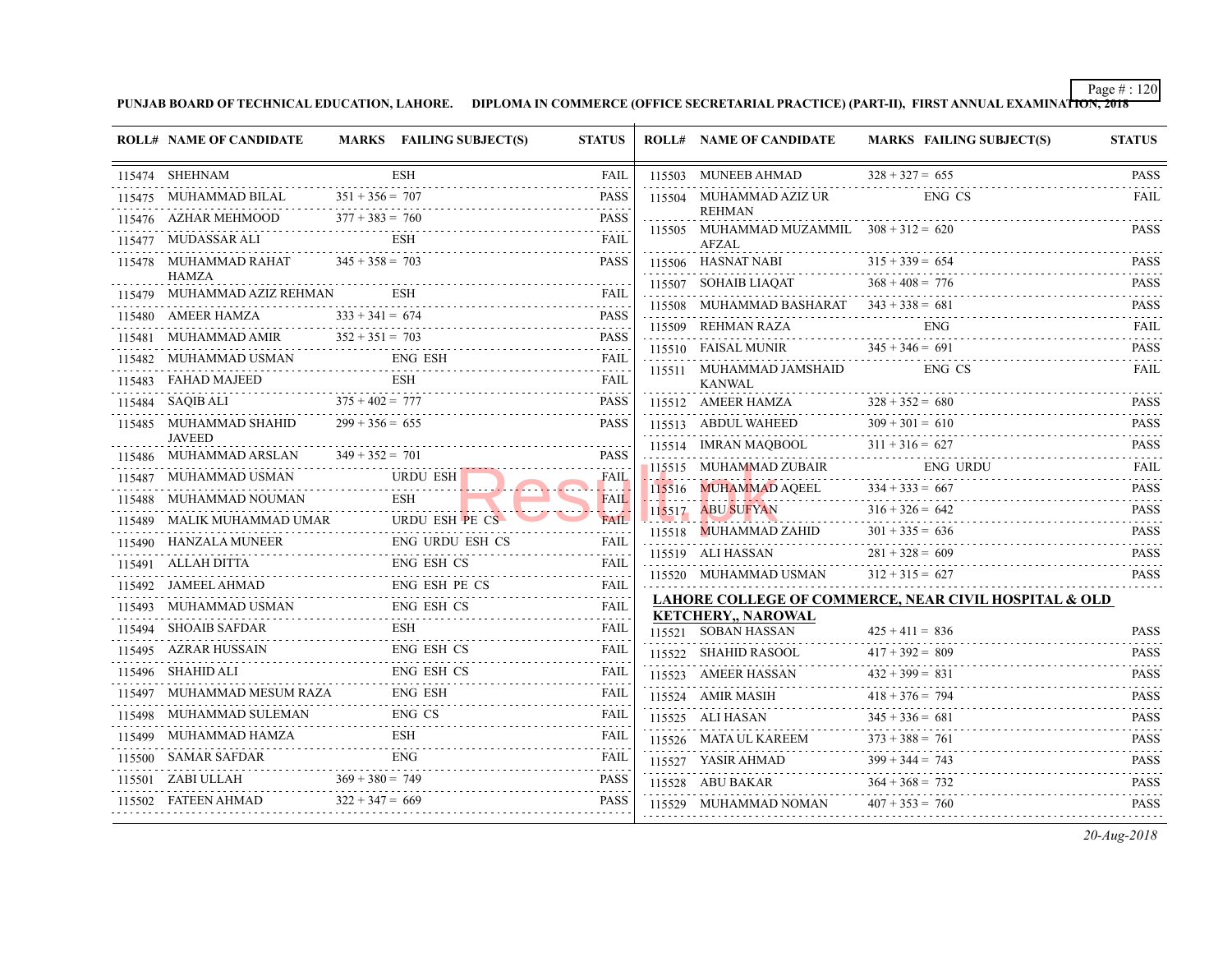| <b>ROLL# NAME OF CANDIDATE</b>                                 |                        | <b>MARKS FAILING SUBJECT(S)</b> | <b>STATUS</b>                                                                                                                                                                               | <b>ROLL# NAME OF CANDIDATE</b>          | <b>MARKS FAIL</b> |
|----------------------------------------------------------------|------------------------|---------------------------------|---------------------------------------------------------------------------------------------------------------------------------------------------------------------------------------------|-----------------------------------------|-------------------|
| 115530 ASAD MEHMOOD                                            | $412 + 361 = 773$      |                                 | <b>PASS</b>                                                                                                                                                                                 | 115559 ANEESA                           | $423 + 354 = 777$ |
| 115531 AQIB HAFEEZ                                             | $407 + 332 = 739$      |                                 | <b>PASS</b>                                                                                                                                                                                 | 115560 KIRAN SHEHZADI                   | $441 + 398 = 839$ |
| 115532 MOON ALI                                                | $410 + 334 = 744$      |                                 | <b>PASS</b>                                                                                                                                                                                 | 115561 ANILA SHEHZADI                   | $465 + 426 = 891$ |
| 115533 AFZAL MAHMOOD                                           | $362 + 327 = 689$      |                                 | <b>PASS</b>                                                                                                                                                                                 | 115562 FAIZA SHAHZADI                   | $423 + 364 = 787$ |
| 115534 SOUL MASIH $394 + 325 = 719$                            |                        |                                 | <b>PASS</b>                                                                                                                                                                                 | 115563 AFSA SHAHEEN                     | $463 + 431 = 894$ |
| 15535 HAIDER ALI $402 + 359 = 761$<br>115535 HAIDER ALI        |                        |                                 | <b>PASS</b>                                                                                                                                                                                 | 115564 RAFIA AKHTAR 454 + 404 =         | $454 + 404 = 858$ |
| $419 + 347 = 766$<br>115536 ZEESHAN ALI                        |                        |                                 | <b>PASS</b>                                                                                                                                                                                 | 115565 ALIA<br>.                        | $391 + 327 = 718$ |
| 115537 IRTIZA HASSAN                                           | $397 + 377 = 774$      |                                 | $\mathcal{L}^{\mathcal{A}}\left( \mathcal{L}^{\mathcal{A}}\left( \mathcal{L}^{\mathcal{A}}\right) \right) =\mathcal{L}^{\mathcal{A}}\left( \mathcal{L}^{\mathcal{A}}\right)$<br><b>PASS</b> | 115566 RUKHSANA KOUSAR                  | $434 + 409 = 843$ |
| 115538 ISRAR KHAN                                              |                        |                                 | <b>PASS</b>                                                                                                                                                                                 | 115567 MEHREEN $438 + 402 =$            | $438 + 402 = 840$ |
| $429 + 403 = 832$<br>115539 HANZALA                            |                        |                                 | $- - - - - -$<br><b>PASS</b>                                                                                                                                                                | 115568 SHEZA                            | $437 + 374 = 811$ |
| 115540 ALI HAIDER                                              | $408 + 354 = 762$      |                                 | PASS                                                                                                                                                                                        | 115569 KANWAL ASHRAF URI                | <b>URD</b>        |
| 115541 MUHAMMAD AWAIS $402 + 379 = 781$                        |                        |                                 | <b>PASS</b>                                                                                                                                                                                 | 115570 IQRA                             | $418 + 375 = 793$ |
| RAZZAQ<br>115542 YASIR KHAN                                    | $371 + 349 = 720$      |                                 | <b>PASS</b>                                                                                                                                                                                 | 115571 MUHAMMAD ZEESHAN                 | URD               |
| 115543 MUHAMMAD WAQAR                                          | $336 + 333 = 669$      |                                 | <b>PASS</b>                                                                                                                                                                                 | 115572 HADIA SAFDAR                     | $430 + 375 = 805$ |
| 115544 MUHAMMAD RAMZAN                                         |                        |                                 | <b>FULL FAIL</b>                                                                                                                                                                            | 115573 MUHAMMAD ADEEL                   | $380 + 327 = 707$ |
| 115545 FARHAN ASGHAR                                           | $329 + 333 = 662$      |                                 | .<br><b>PASS</b>                                                                                                                                                                            | 115574 MUHAMMAD KHALIL                  | РE                |
| 115546 ABDUL REHMAN                                            | $373 + 308 = 681$      |                                 | a San A<br>PASS                                                                                                                                                                             | 115575 AMARIA                           | $410 + 357 = 767$ |
| 115547 ALI AHMAD                                               | $352 + 321 = 673$      |                                 | <b>PASS</b>                                                                                                                                                                                 | 115576 FREAHA SHOIB $418 + 386 = 804$   |                   |
| 115548 MUHAMMAD AWAIS ALI                                      |                        |                                 | .                                                                                                                                                                                           | 115577 TAYYABA KOUSAR $417 + 373 = 790$ |                   |
| 115549 ARSLAN YOUNAS                                           | Fail In Part-I + $327$ |                                 | RL PART-I                                                                                                                                                                                   | 115578 NAYAB SHAFAQAT                   | $479 + 423 = 902$ |
| ARSLAN YOUNAS Fail In Part-I + 327<br>115550 ZUBAIR GHAZI      | $400 + 347 = 747$      |                                 | RL PART-<br><b>PASS</b>                                                                                                                                                                     | 115579 MUHAMMAD AFZAL                   | $347 + 358 = 705$ |
| 115551 UZAIR GHAZI                                             | $405 + 371 = 776$      |                                 | PASS                                                                                                                                                                                        | 115580 ALI RAZA $405 + 362$             | $405 + 362 = 767$ |
|                                                                | $393 + 339 = 732$      |                                 | .<br><b>PASS</b>                                                                                                                                                                            | 115581 LARAIB                           | $400 + 332 = 732$ |
| 115552 UMAR FAROOQ<br>115553 MOHSIN RIAZ                       |                        |                                 |                                                                                                                                                                                             | 115582 NABEEL ABBAS                     |                   |
| 115553 MOHSIN RIAZ $333 + 340 = 673$ PASS                      |                        |                                 |                                                                                                                                                                                             | 115583 MUHAMMAD BILAL                   | $397 + 378 = 775$ |
| 115554 ASHFAQ AHMAD                                            |                        | AD $383 + 339 = 722$            | PASS<br>.<br>RL PART-I                                                                                                                                                                      | 115584 FURQAN UMEED KHAN                | $366 + 324 = 690$ |
| 115555 RASHID MEHMOOD Fail In Part-I + 373<br>115556 BABAR ALI |                        | <b>URDU</b>                     | FAIL                                                                                                                                                                                        | 115585 MUHAMMAD WAQAS                   | $368 + 370 = 738$ |
| 115557 ABDUL REHAMN $412 + 386 = 798$                          |                        |                                 | <b>PASS</b>                                                                                                                                                                                 | 115586 JUNAID ZULFIQAR                  | $356 + 347 = 703$ |
|                                                                |                        |                                 |                                                                                                                                                                                             | 115587 SHERAZ HUSSAIN                   | <b>URD</b>        |
| 115558 GULRAIZ KHAN                                            |                        | BIT-II                          | FAIL                                                                                                                                                                                        | 115588 HAIDER ALI                       | $346 + 363 = 709$ |
|                                                                |                        |                                 |                                                                                                                                                                                             |                                         |                   |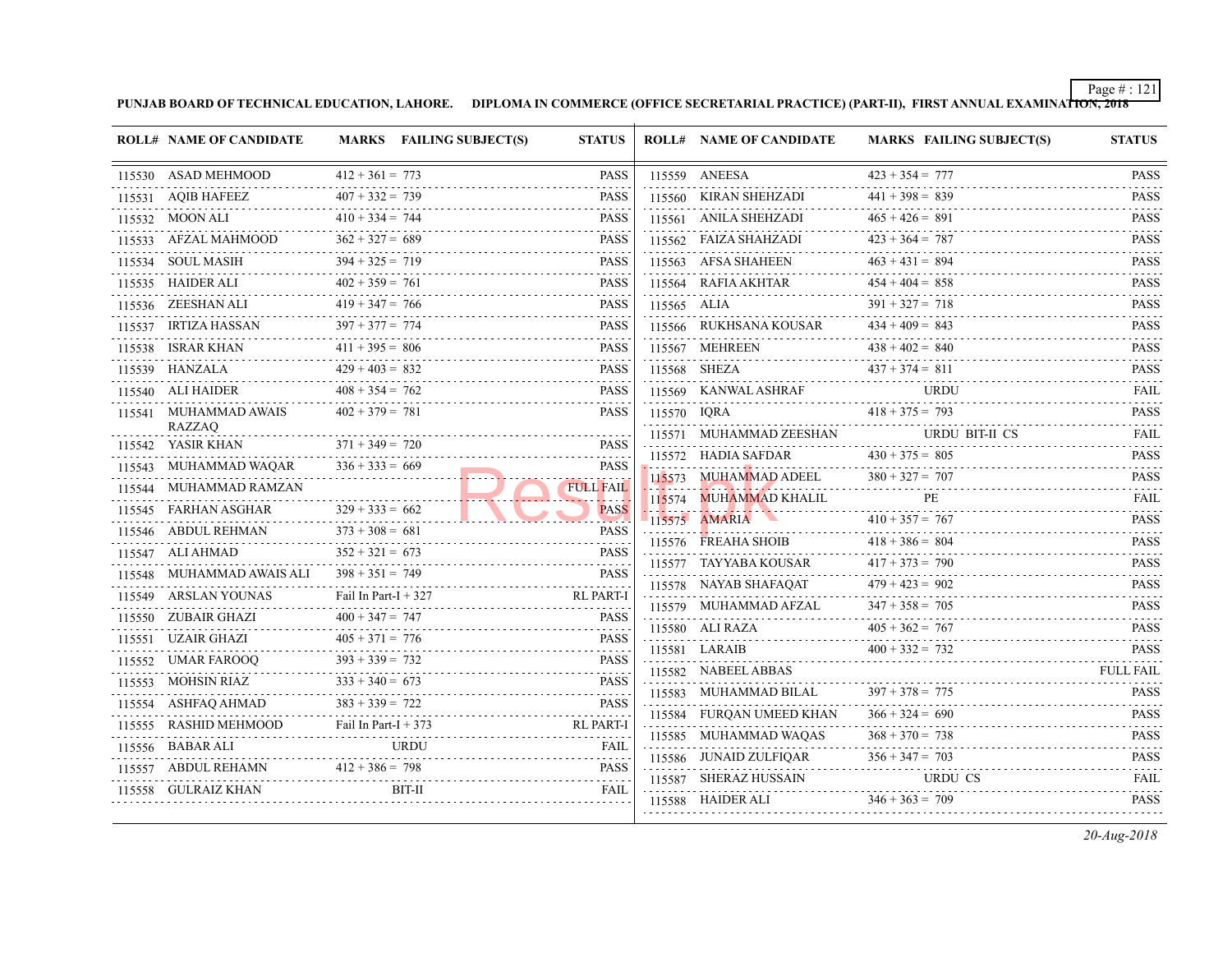|   | <b>ROLL# NAME OF CANDIDATE</b>                                                   |                   | MARKS FAILING SUBJECT(S) | <b>STATUS</b>                                                                                                                                       |              | <b>ROLL# NAME OF CANDIDATE</b>                                | <b>MARKS FAIL</b>               |
|---|----------------------------------------------------------------------------------|-------------------|--------------------------|-----------------------------------------------------------------------------------------------------------------------------------------------------|--------------|---------------------------------------------------------------|---------------------------------|
|   | 115589 SHAHID ALI                                                                | $366 + 355 = 721$ |                          | <b>PASS</b>                                                                                                                                         |              | 115614 SHOAIB UR REHMAN                                       | $419 + 349 = 768$               |
|   | 115590 SAFIA AKHTAR $417 + 395 = 812$                                            |                   |                          | <b>PASS</b>                                                                                                                                         |              | 115615 RANA KASHIF SAJJAAD                                    | <b>ENG</b>                      |
|   | 115591 MUZAFFAR SALEEM URDU                                                      |                   |                          | <b>FAIL</b>                                                                                                                                         |              | 115616 AQEEL AHMED $416 + 378 = ?$                            | $416 + 378 = 794$               |
|   | 115592 MUHAMMAD WALEED BUTT359 + 329 = $688$                                     |                   |                          | $\mathcal{L}^{\mathcal{A}}\left( \mathcal{A}^{\mathcal{A}}\right) =\mathcal{L}^{\mathcal{A}}\left( \mathcal{A}^{\mathcal{A}}\right)$<br><b>PASS</b> |              | 115617 MUHAMMAD USAMA $406 + 361 = 767$                       |                                 |
|   | 115593 MUHAMMAD HASSAN $373 + 374 = 747$                                         |                   |                          | <b>PASS</b>                                                                                                                                         |              | 115618 MUHAMMAD BANARAS                                       | ENG.                            |
|   | 115594 MUHAMMAD FAISAL $388 + 399 = 787$                                         |                   |                          | <b>PASS</b>                                                                                                                                         |              | 115619 MALIK ARBAB ARSHAD                                     | <b>ENG</b>                      |
|   | 115595 MUHAMMAD AMIR $309 + 292 = 601$ PASS                                      |                   |                          | <b>PASS</b>                                                                                                                                         |              | 115620 JABIR ALI                                              | <b>ENG</b>                      |
|   | 115596 SAIRA SAFEER<br>115596 SAIRA SAFEER FULL FAIL                             |                   |                          |                                                                                                                                                     |              | 115621 GHULAM MUSTAFA                                         | ENG                             |
|   | 115597 TOSEEF $373 + 325 = 698$ PASS                                             |                   |                          | <b>PASS</b>                                                                                                                                         |              | 115622 REHMAN AHMED $426 + 378 = 804$                         |                                 |
|   |                                                                                  |                   |                          |                                                                                                                                                     |              | <b>GOVERNMENT COLLEGE OF COMMERCE, 2</b>                      |                                 |
|   | 115599 USMAN ALI $389 + 390 = 779$                                               |                   |                          | <b>PASS</b>                                                                                                                                         | <b>OKARA</b> |                                                               |                                 |
|   | 115600 MUHAMMAD BAKAR ALI $330 + 384 = 714$                                      |                   |                          | <b>PASS</b>                                                                                                                                         |              | 115623 FATIMA CHAUDHARY                                       | $413 + 371 = 784$               |
|   | 115601 AHMED IRSHAD $369 + 381 = 750$                                            |                   |                          | .<br><b>PASS</b><br>.                                                                                                                               |              | 115624 AMNA $435 + 404 =$                                     | $435 + 404 = 839$               |
| . | 115602 MUHAMMAD FARMAN ENG                                                       |                   |                          | FAIL                                                                                                                                                |              | 115625 AZKA                                                   | $471 + 424 = 895$               |
|   | 115603 ALI HAMZA $319 + 347 = 666$                                               |                   |                          | <b>PASS</b><br>.                                                                                                                                    |              | 115626 MUHAMMAD YAQOOB<br>KHAN                                | $452 + 467 = 919$               |
|   | 115604 MUHAMMAD BILAL $404 + 386 = 790$                                          |                   |                          | <b>PASS</b>                                                                                                                                         |              | 115627 MUHAMMAD MOEEN UD $422 + 416 = 838$                    |                                 |
|   | 115605 FAHEEM SADA $344 + 332 = 676$                                             |                   |                          | <b>PASS</b>                                                                                                                                         | <b>START</b> | DIN N                                                         |                                 |
|   | <b>GOVERNMENT INSTITUTE OF COMMERCE, UPPER PORTON OF GOVT.</b>                   |                   |                          |                                                                                                                                                     |              | 115628 ALI RAZA<br>115629 MIRZA ALI HAMZA                     | $460 + 466 = 926$<br><b>ENG</b> |
|   | DEGREE COLLEGE, MADINA TOWN, NOORPURTHAL<br>115606 AFTAB HUSSAIN                 | $288 + 324 = 612$ |                          | <b>PASS</b>                                                                                                                                         |              | 115630 ARSLAN AYOUB $458 + 461 = 919$                         |                                 |
|   |                                                                                  |                   |                          |                                                                                                                                                     |              |                                                               | <b>ENG</b>                      |
|   | GOVERNMENT INSTITUTE OF COMMERCE, NEAR POST OFFICE,<br><b>NOSHEHRA (KHUSHAB)</b> |                   |                          |                                                                                                                                                     |              | 115631 MUHAMMAD IBRAR EN                                      | <b>ENG</b>                      |
|   | 115607 MALIK MUHAMMAD                                                            | $408 + 333 = 741$ |                          | <b>PASS</b>                                                                                                                                         |              | 115632 MUHAMMAD ALI<br>115633 MUHAMMAD AMER SHAHID ENG        |                                 |
|   | JAHANZAIB                                                                        |                   |                          |                                                                                                                                                     |              | 115634 SHAKEEL AHMAD $397 + 400 = 797$                        |                                 |
|   | 115608 MUHAMMAD USAMA                                                            | $438 + 433 = 871$ |                          | <b>PASS</b>                                                                                                                                         |              | 115635 FIDA HUSSAIN $386 + 405 = 791$                         |                                 |
|   | 115609 MUHAMMAD HAMAD<br><b>SHAFEEO</b>                                          | $433 + 417 = 850$ |                          | <b>PASS</b>                                                                                                                                         |              |                                                               | ENG                             |
|   | 115610 MUHAMMAD ABU BAKER $422 + 383 = 805$                                      |                   |                          | <b>PASS</b>                                                                                                                                         |              | 115636 AMEER HAMZA<br>115637 MUHAMMAD USAMA $450 + 447 = 897$ |                                 |
|   | 115611 MUHAMMAD SOHAIB                                                           | $435 + 394 = 829$ |                          | <b>PASS</b>                                                                                                                                         |              | MUDASSAR                                                      |                                 |
|   | <b>AASHIR</b>                                                                    |                   |                          |                                                                                                                                                     |              | 115638 SHAKEEL ABBASS $393 + 336 = 729$                       |                                 |
|   | 115612 MUHAMMAD IRFAN                                                            |                   | <b>ENG</b>               | FAIL                                                                                                                                                |              | 115639 HANAN SHABIR                                           | PE                              |
|   | 115613 AZHAR HUSSAIN                                                             |                   | CS                       | FAII.                                                                                                                                               |              | 115640 BILAL IFTEKHAR                                         | <b>ENG</b>                      |
|   |                                                                                  |                   |                          |                                                                                                                                                     |              |                                                               |                                 |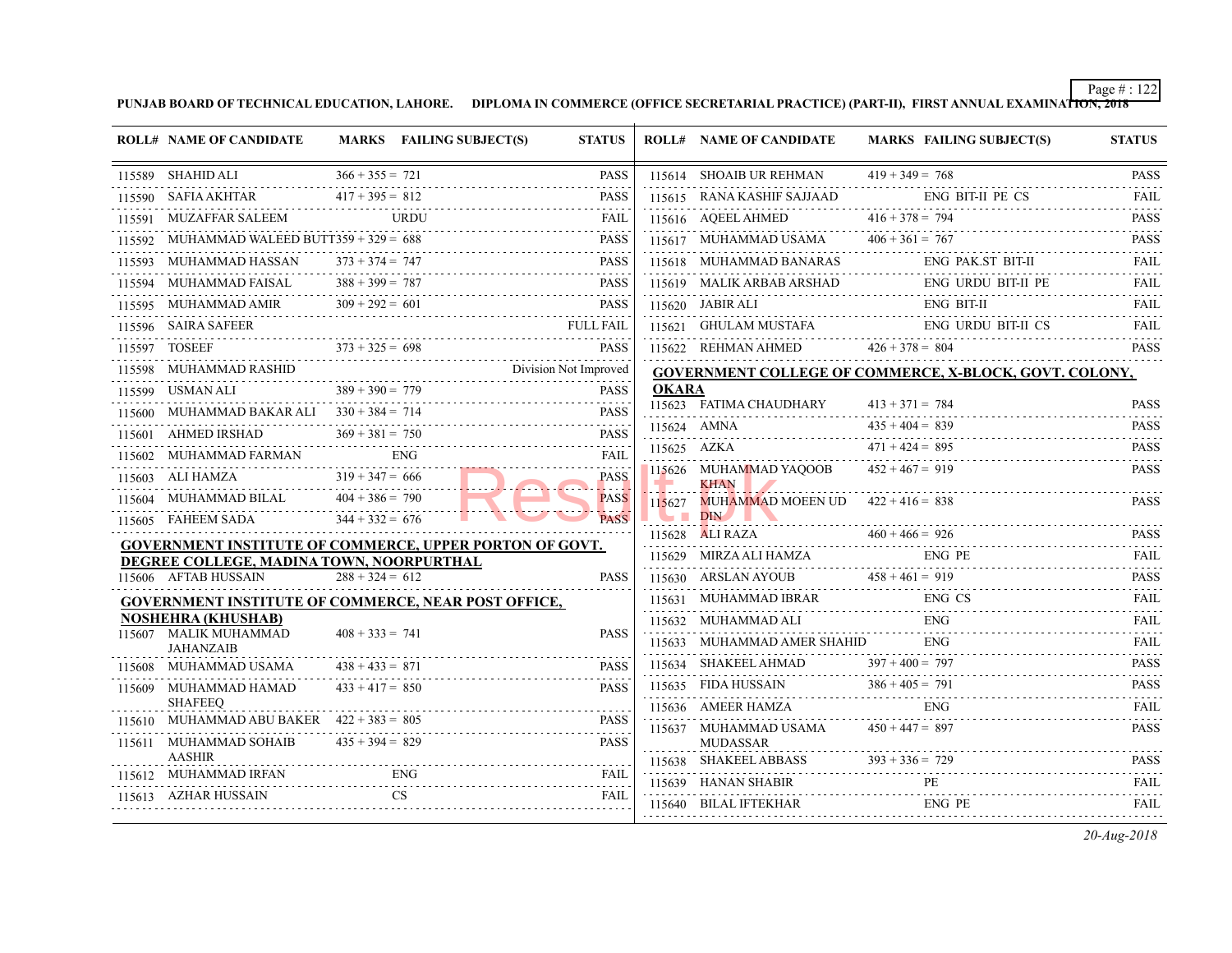| <b>ROLL# NAME OF CANDIDATE</b>                                                           |                   | MARKS FAILING SUBJECT(S)       | <b>STATUS</b>          | <b>ROLL# NAME OF CANDIDATE</b>                         | <b>MARKS FAIL</b>        |
|------------------------------------------------------------------------------------------|-------------------|--------------------------------|------------------------|--------------------------------------------------------|--------------------------|
| 115641 AHSAN UL HAQ                                                                      |                   | ENG                            | FAIL                   | <b>GOVERNMENT INSTITUTE OF COMMERCE,</b>               |                          |
| L $416 + 399 = 815$<br>115642 KASHIF IQBAL                                               |                   |                                | <b>PASS</b>            | <b>ROAD, PAKPATTAN SHARIF</b>                          |                          |
| 115643 ABDUL AZEEM<br>115643 ABDULAZEEM $444 + 428 = 872$                                | $444 + 428 = 872$ |                                | <b>PASS</b>            | 115669 GHULAM SHABIR                                   | <b>ENG</b>               |
| 115644 ZAIN UL HASSAN $454 + 437 = 891$ PASS                                             |                   |                                | 1.1.1.1<br><b>PASS</b> | 115670 MOHAMMAD SALEEM                                 | $415 + 407 = 822$        |
| 115645 UMAIS BILAL<br>115645 UMAIS BILAL ENG FAIL FAIL                                   |                   |                                |                        | 115671 MUHAMMAD AHMAD                                  | $481 + 444 = 925$        |
| 115646 ZEESHAN FAREED $419 + 364 = 783$                                                  |                   |                                | <b>PASS</b>            | 115672 AHMAD RAZA $452 +$                              | $452 + 390 = 842$        |
| 115647 ALI IJAZ ENG PE CS FAIL                                                           |                   |                                |                        | 115673 QAMAR ZAMAN $427 + 385 = 812$                   |                          |
| 115648 MANSAB ALI ENG PE CS FAIL                                                         |                   |                                |                        | 115674 MOHSIN RAFI                                     | ENG                      |
| 115649 ZAIN AZHAR $398 + 314 = 712$ PASS<br>115649 ZAIN AZHAR                            |                   |                                | <b>PASS</b>            | 115675 ABDUL RAHMAN AHMAD $393 + 389 = 782$            |                          |
| 115650 SAQLAIN ALI TAHIR ENG BIT-II PE CS FAIL                                           |                   |                                |                        | 115676 AZHAR HUSSAIN                                   | $410 + 374 = 784$        |
| 115651 SOHAIL JABBAR<br>115651 SOHAIL JABBAR ENG BIT-II PE CS FAIL                       |                   | ENG BIT-II PE CS               |                        | 115677 SAYYED ALMDAR HUSSAIN $422 + 378 = 800$<br>SHAH |                          |
| 115652 SHAHBAZ JAVED                                                                     |                   | ENG PE                         | FAIL                   | 115678 METHAB ALI $417 + 360 = 777$                    |                          |
| 115653 NABEEL AHMAD                                                                      |                   | ENG                            | FAIL                   | 115679 NOMAN IRSHAD                                    | <b>ENG</b>               |
| 115654 ALI AZAZ                                                                          |                   | ENG PE FAIL                    | FAIL                   | 115680 MUHAMMAD KASHIF                                 | <b>ENG</b>               |
| 115655 ABDUL MANNAN                                                                      |                   | ENG BIT-II PE                  | <b>FAIL</b><br>.       | 115681 MUHAMMAD ABDULLAH $354 + 351 = 705$             |                          |
| 115656 MUHAMMAD KHIZAR SHAH                                                              |                   | ENG BIT-II PE                  | <b>FAIL</b>            | 115682 MUHAMMAD ASHRAF                                 | <b>ENG</b>               |
| 115657 MUHAMMAD ASAD<br><b>MAOSOOD</b>                                                   | $376 + 368 = 744$ |                                | <b>PASS</b>            | $115683$ MUHAMMAD SHARAFAT ALI                         | ENG I                    |
| .<br>115658 ZAHID ALI                                                                    |                   | ENG CS<br>I ENG CS FAIL        |                        | 115684 MUHAMMAD AFTAB                                  | <b>ENG</b>               |
| 115659 GHULAM RAZA                                                                       |                   |                                | <b>FAIL</b>            | 115685 MUHAMMAD ABID<br><b>MAOBOOL</b>                 | <b>ENG</b>               |
| 115660 KHIZER HAYAT                                                                      |                   | $\text{C}$ ENG $\text{C}$      | FAIL                   | $443 + 406 = 849$<br>115686 ALI DAD                    |                          |
| 115661 UMER FAROOQ                                                                       |                   | ENG CS FAIL<br>ENG CS          |                        | 115687 MUHAMMAD UMAR $422 + 394 = 816$                 |                          |
| $\begin{tabular}{ll} 115662 & MUHAMMAD KAMRAN & \textit{ENG CS} \\ \hline \end{tabular}$ |                   |                                | FAIL                   | <b>FAROOO</b>                                          |                          |
| 115663 RAFAQAT ALI                                                                       |                   | [                         FAIL |                        | 115688 MUHAMMAD TAHIR SABIR $388 + 343 = 731$          |                          |
| 115664 MUHAMMAD RAMZAN $370 + 340 = 710$                                                 |                   | D RAMZAN 370 + 340 = 710 PASS  |                        | 115689 MUHAMMAD MUBASHIR                               | <b>ENG</b>               |
| 115665 ZESHAN MUDASAR<br>\SAR<br>                                                        |                   | ENG                            | FAIL                   | 115690 SHERAZ AHMAD ENC                                | <b>ENG</b>               |
| 115666 SALMAN KHADIM                                                                     |                   | ENG<br>M ENG ENG               | <b>FAIL</b>            | 115691 ABID FARID                                      | ENG I                    |
| 115667 MUHAMMAD NAEEM<br><b>LIAQAT</b>                                                   |                   | ENG CS                         | FAIL                   | 115692 ABDUL SATTAR EN                                 | <b>ENG</b><br><b>ENG</b> |
| 115668 ABDUR REHMAN KHAN                                                                 |                   |                                | RL Fee                 | 115693 BABAR ALI ENC<br>115694 NABEEL AHMAD            | <b>ENG</b>               |
|                                                                                          |                   |                                |                        |                                                        |                          |
|                                                                                          |                   |                                |                        | 115695 MUHAMMAD IRFAN                                  | <b>ENG</b>               |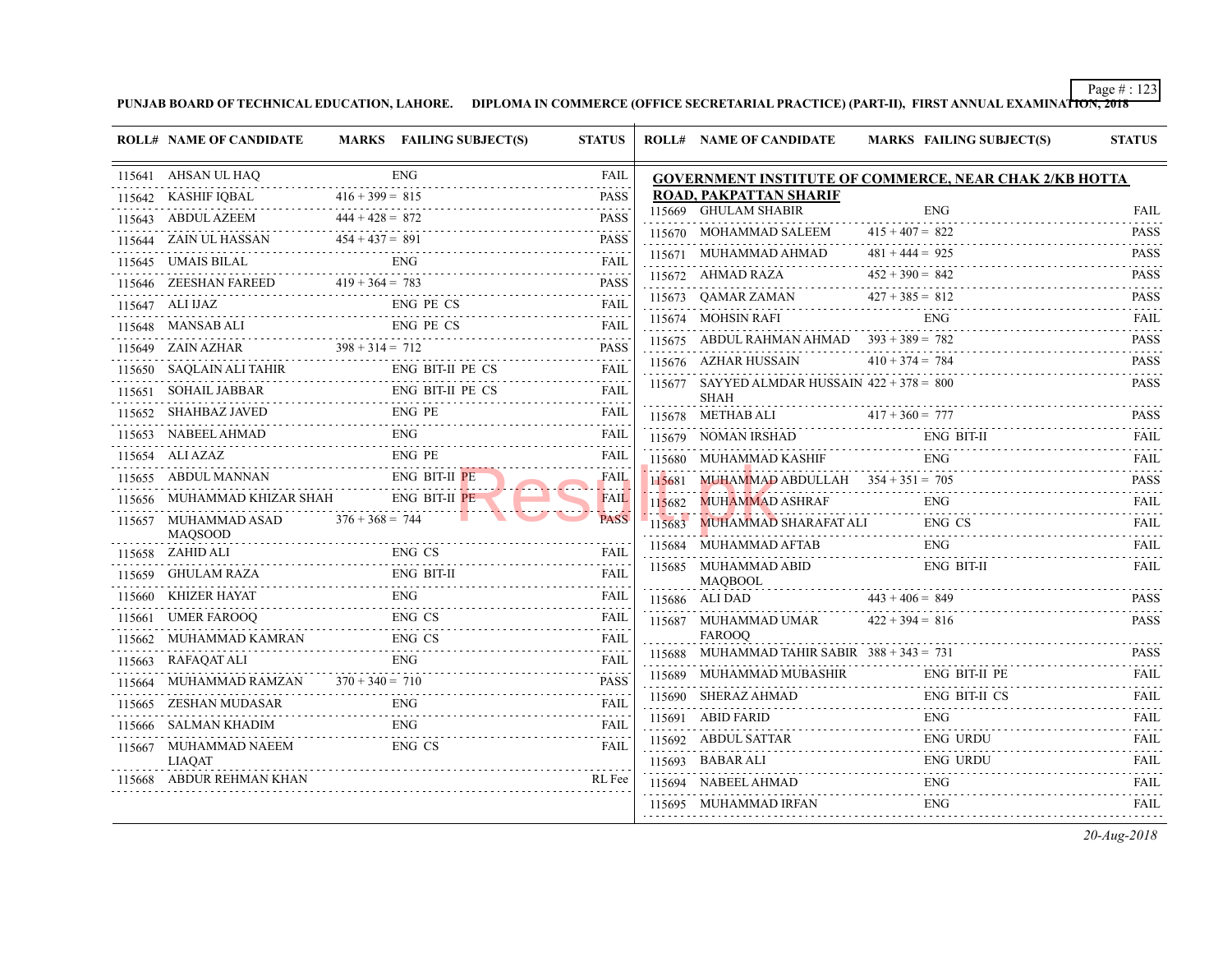| <b>ROLL# NAME OF CANDIDATE</b>                                                                                                       |                   | MARKS FAILING SUBJECT(S)          | <b>STATUS</b>                  | <b>ROLL# NAME OF CANDIDATE</b>                | <b>MARKS FAIL</b> |
|--------------------------------------------------------------------------------------------------------------------------------------|-------------------|-----------------------------------|--------------------------------|-----------------------------------------------|-------------------|
| 115696 AASHIR HUSSAIN                                                                                                                | $405 + 399 = 804$ |                                   | <b>PASS</b>                    | 115722 MUHAMMAD USMAN                         | <b>ENG</b>        |
| 115697 MUFAKHAR FARID $369 + 340 = 709$ PASS                                                                                         |                   |                                   |                                | 115723 MUHAMMAD AMIR $433 + 413 = 846$        |                   |
| 115698 ALLAH RAKHA                                                                                                                   |                   |                                   | FAIL                           | 115724 MUHAMMAD AMIN                          | ENG.              |
| $\underbrace{\text{FAI}}_{\text{}} \underbrace{\text{FAIL}}_{\text{}} \underbrace{\text{FAIL}}_{\text{}}$                            |                   |                                   |                                | 115725 MUHAMMAD NADEEM                        | <b>URD</b>        |
| $\begin{tabular}{lllllllll} \bf 115700 & RAO FAISAL MUKHTAR & \hspace*{2.5mm}ENG & \hspace*{2.5mm} FAIL \\ \hline \end{tabular}$     |                   | ${\rm ENG}$                       |                                | 115726 ATEEQ ULLAH AKBAR $420 + 346 = 766$    |                   |
| 115701 WAJID ALI                                                                                                                     |                   | ENG FAIL                          |                                | 115727 HANAN $421 + 390 = 811$                |                   |
|                                                                                                                                      |                   |                                   |                                | $115728$ QURBAN ALI EN                        | <b>ENG</b>        |
| 115703 SALMAN KHAN ABSENT                                                                                                            |                   |                                   |                                | 115729 SHAHID HASSAN                          | <b>ENG</b>        |
| 115704 ISRAR AHMAD                                                                                                                   |                   | FAL                               |                                | 115730 KALIM ULLAH                            | ENG               |
| 115705 MUHAMMAD TAYYAB                                                                                                               |                   | ENG                               | FAIL                           | $115731$ ABDUL REHMAN                         | <b>ENG</b>        |
| <b>GOVERNMENT INSTITUTE OF COMMERCE, NEAR TV BOOSTER</b>                                                                             |                   |                                   |                                | $115732 \quad \text{GULEAM ALL}$              | <b>ENG</b>        |
| <b>NAROWAL ROAD, PASRUR</b>                                                                                                          |                   |                                   |                                | 115733 ABID ALI                               | <b>ENG</b>        |
| 115706 WASEEM ABBAS                                                                                                                  |                   | <b>ENG URDU ESH</b>               | FAII.                          | 115734 SHABBIR HUSSAIN EN                     | <b>ENG</b>        |
| <b>GOVERNMENT COLLEGE OF COMMERCE, ADHAN ROAD NEAR PATTOKI</b>                                                                       |                   |                                   |                                | 115735 NADEEM AHMAD ENG                       | <b>ENG</b>        |
| <b>SUGAR MILL, PATTOKI</b><br>115707 WASEEM ABBAS $-$ 452 + 425 = 877                                                                |                   |                                   | <b>PASS</b>                    | 115736 ABU BAKAR                              | <b>ENG</b>        |
| 115708 RASHID ALI $430 + 378 = 808$                                                                                                  |                   |                                   | .<br><b>PASS</b>               | 115737 MUHAMMAD IRFAN Fail In Part-I + 3      |                   |
| 115709 MUHAMMAD ADNAN $406 + 346 = 752$                                                                                              |                   |                                   | <b>Contract</b><br><b>PASS</b> | 115738 MUHAMMAD NAVEED Fail In Part-I + 3     |                   |
| $412 + 344 = 756$<br>115710 USMAN ALI                                                                                                |                   |                                   | <b>PASS</b>                    | <b>GOVERNMENT COLLEGE OF COMMERCE, 0</b>      |                   |
| 115711 MUHAMMAD MAAZ AHMAD420 + 358 = 778                                                                                            |                   |                                   |                                | <b>T/T OFFICE, PHALIA</b>                     |                   |
| 115712 ABU HURAIRA                                                                                                                   |                   | <b>ENG</b>                        |                                | 115739 AWAIS ALI                              | <b>ENG</b><br>CBC |
| 115712 ABU HURAIRA ENG FAIL<br>115713 SAJID ALI                                                                                      |                   | BIT-II                            | FAIL                           | 115740 UMAIR ANWAR $373 + 366 = 739$          |                   |
| 115714 MUHAMMAD HAMZA                                                                                                                |                   | ENG BIT-II                        | <b>FAIL</b>                    | <b>GOVERNMENT POST GRADUATE COLLEGE</b>       |                   |
| <b>KHALID</b>                                                                                                                        |                   |                                   |                                | COCA COLA FACTORY, RAHIM YAR KHAN             |                   |
| $\begin{tabular}{lllllllllll} \bf 115715 & \bf MUHAMMAD ADNAN & \bf ENG BIT-II PE \\ \hline \end{tabular}$                           |                   |                                   | FAIL                           | 115741 MUHAMMAD DILSHAD                       | $395 + 462 = 857$ |
| $\begin{tabular}{lllllllll} \bf 115716 & FARAZ SHARIF & \hspace*{2.5cm} \textbf{FAIL} & \hspace*{2.5cm} \textbf{FAIL} \end{tabular}$ |                   |                                   |                                | 115742 HAFIZ MUHAMMAD WAQAS $376 + 359 = 735$ |                   |
| $443 + 428 = 871$<br>115717 FARMAN ALI<br>115717 FARMAN ALI $443 + 428 = 871$ PASS                                                   |                   |                                   |                                | <b>SHAUKAT</b><br>115743 HAFIZ MOHAMMAD AWAIS | <b>ENG</b>        |
| 115718 ABDUL MAKHDOOM Fail In Part-I + 360 RL PART-I                                                                                 |                   |                                   |                                | <b>SHAUKAT</b>                                |                   |
| 115719 WASEEM HAIDER $404 + 352 = 756$                                                                                               |                   | EEM HAIDER $404 + 352 = 756$ PASS |                                | 115744 MUHAMMAD AMMAR YAR                     |                   |
| 115720 ALI ATHAR BHATEE                                                                                                              |                   | BHATEE $403 + 342 = 745$ PASS     | PASS                           | 115745 ABDUL QADEER F                         | ENG I             |
| 115721 MUHAMMAD HABIB ULLAH ENG BIT-II                                                                                               |                   |                                   | FAIL                           | 115746 YOUSAF SAEED $353 + 356 = 709$         |                   |
|                                                                                                                                      |                   |                                   |                                |                                               |                   |

 $\mathbf{I}$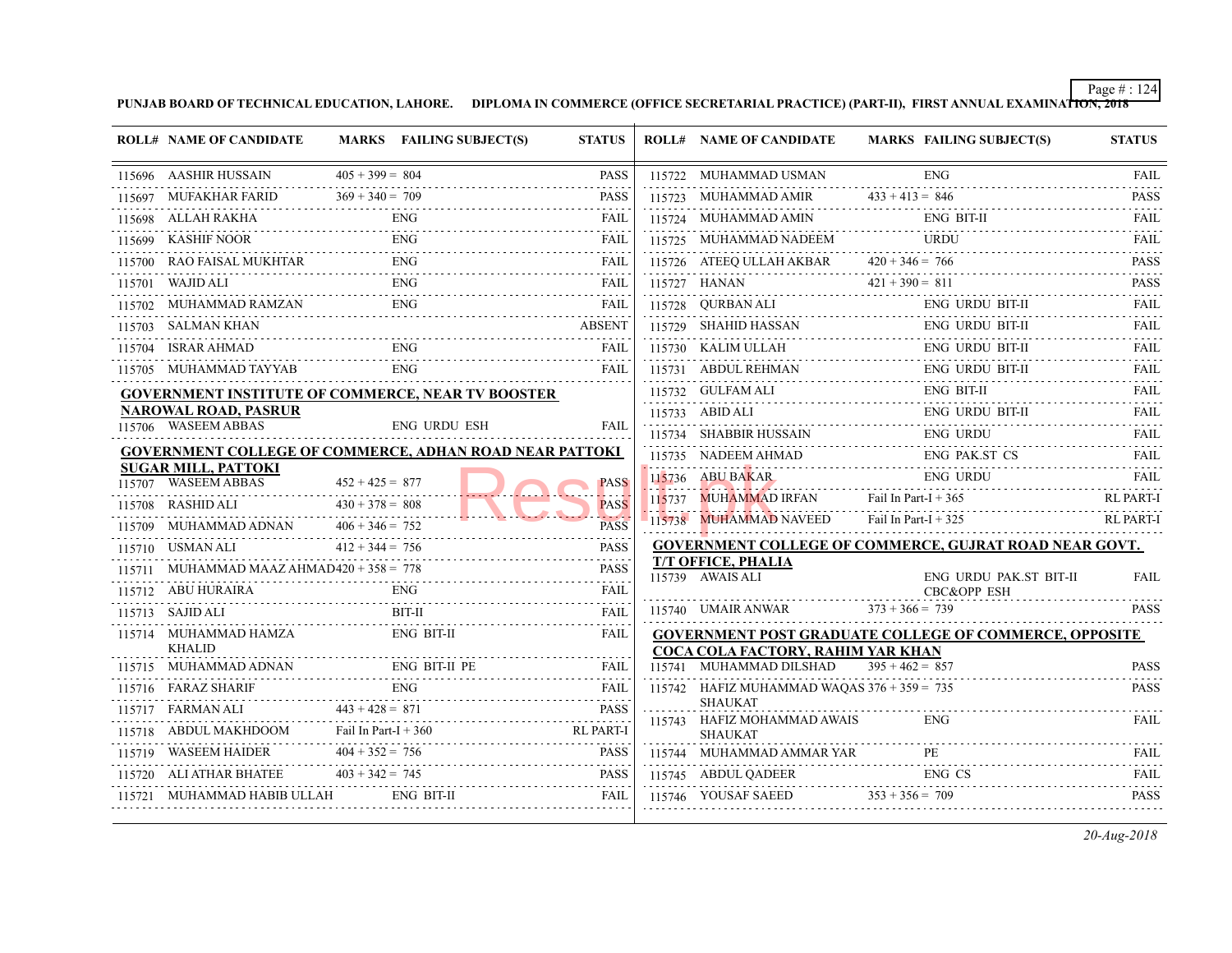|        | <b>ROLL# NAME OF CANDIDATE</b>                                                                  |                   | MARKS FAILING SUBJECT(S) |                        | <b>STATUS</b>               | <b>ROLL# NAME OF CANDIDATE</b>                   | <b>MARKS FAIL</b>               |
|--------|-------------------------------------------------------------------------------------------------|-------------------|--------------------------|------------------------|-----------------------------|--------------------------------------------------|---------------------------------|
|        | 115747 WAQAR MUSHTAQ                                                                            | $389 + 415 = 804$ |                          |                        | <b>PASS</b>                 | 115775 HASSAN ALI                                | <b>ENG</b>                      |
| 115748 | MUHAMMAD IRFAN ALI                                                                              | $388 + 378 = 766$ |                          |                        | <b>PASS</b>                 | 115776 ALLAH NAWAZ MAZARI                        | <b>ENG</b>                      |
| 115749 | MUHAMMAD IMRAN                                                                                  | $453 + 489 = 942$ |                          |                        | <b>PASS</b>                 | 115777 MUHAMMAD SAJAWAL                          | <b>ENG</b>                      |
|        | 115750 MUHAMMAD UMER TAHIR                                                                      |                   | ENG.                     |                        | FAIL                        | 115778 NOMAN SAJJAD $427 + 418 = 845$            |                                 |
|        | 115751 HASSAN YASEEN                                                                            | $385 + 365 = 750$ |                          |                        | PASS                        | 115779 INTAZAR MAHDI $364 + 380 = 744$           |                                 |
| 115752 | MUHAMMAD UMAR $372 + 396 = 768$<br>D UMAR $372 + 396 = 768$ PASS                                |                   |                          |                        |                             | 115780 FARHAN ABID $461 + 431 = 892$             |                                 |
|        | 115753 MUHAMMAD NAIK ABBAS $417 + 437 = 854$                                                    |                   |                          |                        | <b>PASS</b>                 | 115781 MUHAMMAD ADNAN                            | <b>ENG</b>                      |
|        | 115754 FIAZ AHMED<br>ED $368 + 360 = 728$ PASS                                                  | $368 + 360 = 728$ |                          |                        | PASS                        | 115782 MUHAMMAD ASLAM                            | ENG                             |
|        | 115755 AZHAR MAHMOOD Fail In Part-I + 370<br>15755 AZHAR MAHMOOD Fail In Part-I + 370 RL PART-I |                   |                          |                        |                             | 115783 AMIR ALI                                  | $406 + 398 = 804$               |
|        | 115756 NAVEED AHMED $479 + 481 = 960$                                                           |                   |                          |                        | <b>PASS</b>                 | 115784 MUHAMMAD SUFYAN                           | <b>ENG</b>                      |
|        | 115757 MUHAMMAD FAIZAN ALI                                                                      |                   |                          |                        |                             | 115785 MUHAMMAD SAJID KHAN $421 + 366 = 787$     |                                 |
|        | $377 + 419 = 796$<br>115758 IMRAN ASLAM                                                         |                   |                          | $377 + 419 = 796$ PASS |                             | 115786 AQIB HUSSAIN                              | $366 + 393 = 759$               |
|        | 115759 MUHAMMAD AMIR $386 + 404 = 790$                                                          |                   |                          |                        | <b>PASS</b>                 | 115787 AASHIR AZEEM                              | $349 + 330 = 679$               |
|        | 115760 AHMAD SHABBIR Fail In Part-I + 323                                                       |                   |                          |                        | RL PART-I                   | <b>GOVERNMENT COLLEGE OF COMMERCE, S</b>         |                                 |
| 115761 | AASHIQ HUSSAIN                                                                                  |                   | ENG PE                   |                        | <b>FAIL</b><br>.            | <b>SATTELITE TOWN, RAWALPINDI</b>                |                                 |
|        | 115762 AHMAD MEHMOOD $404 + 439 = 843$                                                          |                   |                          | $\sim$                 | <b>PASS</b>                 | 115788 MUHAMMAD ARSHAD                           | <b>ENG</b>                      |
|        | 115763 SYED FARHAN - UL-HASSAN383 + 446 = 829<br><b>SHAH</b>                                    |                   |                          |                        | <b>PASS</b>                 | 115789 SATIFNAS MASIH<br>115790 SYED IMRAN NAQVI | <b>ENG</b><br>$415 + 393 = 808$ |
|        | 115764 AHSAN RAFIQ                                                                              | $360 + 426 = 786$ |                          |                        | <b>PASS</b>                 | 115791 AHTISHAM ULLAH MUMTAZ                     | ENG.                            |
|        | 115765 JAFER SHAMEER                                                                            | $310 + 357 = 667$ |                          |                        | PASS                        | 115792 SHAHZAD ALI KHAN                          | <b>ENG</b>                      |
|        | 115766 MUHAMMAD QASIM Fail In Part-I + 334 RL PART-I                                            |                   |                          | RL PART-I              |                             | 115793 RAFI ULLAH $459 + 453 = 912$              |                                 |
|        | 115767 ABDUL GHAFAR ENG FAIL                                                                    |                   |                          |                        | FAIL                        | 115794 HASHMAT YAR KHAN $413 + 401 = 814$        |                                 |
|        | 115768 MUNIR AHMED $452 + 474 = 926$                                                            |                   |                          |                        | <b>PASS</b>                 | MEHMAND                                          |                                 |
| 115769 | RASHID FAROOQ                                                                                   | $378 + 382 = 760$ |                          |                        | $QQ$ $378 + 382 = 760$ PASS | 115795 TAHIR RIAZ                                | <b>ENG</b>                      |
|        | 115770 SARFRAZ AHMAD KHAN $392 + 440 = 832$<br>AHMAD KHAN 392 + 440 = 832 PASS                  |                   |                          |                        | <b>PASS</b>                 | 115796 MUNEEB AHMED                              | <b>ENG</b>                      |
|        | 115771 FARHAD SALEEM                                                                            |                   |                          |                        | ABSENT                      | 115797 SHER ALI KHAN                             | <b>ENG</b>                      |
|        | 115772 JAWAD ALI                                                                                |                   |                          |                        | <b>ABSENT</b>               | 115798 ARSLAN HASSAN $320 + 306 = 626$           |                                 |
|        | <b>GOVERNMENT INSTITUTE OF COMMERCE, AQILPUR ROAD, RAJANPUR</b>                                 |                   |                          |                        |                             | 115799 MUHAMMAD NAQASH                           | $368 + 365 = 733$               |
|        | 115773 MUHAMMAD BILAL                                                                           |                   | <b>ENG</b>               |                        | FAIL                        | 115800 MUHAMMAD UMER<br>FAROOQ BIN MUAZ          | <b>ENG</b>                      |
|        | 115774 ABDUR REHMAN HAIDER $455 + 430 = 885$                                                    |                   |                          |                        | <b>PASS</b>                 | 115801 ISMAIL KHAN                               | <b>ENG</b>                      |
|        |                                                                                                 |                   |                          |                        |                             |                                                  |                                 |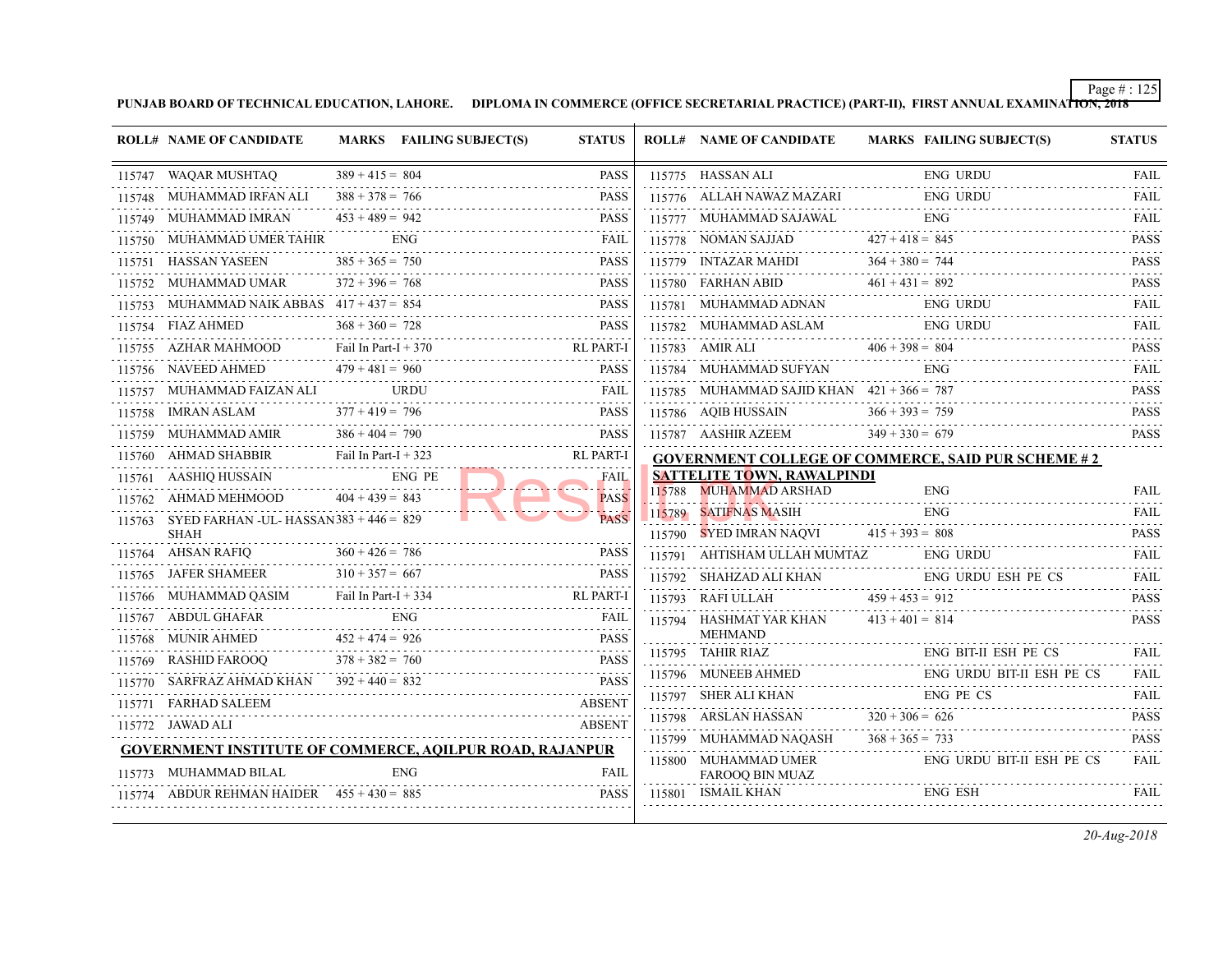| <b>ROLL# NAME OF CANDIDATE</b>                                                                                                                                                                                                                                                                                                                                                                                                                                                                            |                                   | MARKS FAILING SUBJECT(S)                                                                                             | <b>STATUS</b>    | <b>ROLL# NAME OF CANDIDATE</b>                               | <b>MARKS FAIL</b> |
|-----------------------------------------------------------------------------------------------------------------------------------------------------------------------------------------------------------------------------------------------------------------------------------------------------------------------------------------------------------------------------------------------------------------------------------------------------------------------------------------------------------|-----------------------------------|----------------------------------------------------------------------------------------------------------------------|------------------|--------------------------------------------------------------|-------------------|
| 115802 WALEED NASEER $368 + 410 = 778$ PASS                                                                                                                                                                                                                                                                                                                                                                                                                                                               |                                   |                                                                                                                      | <b>PASS</b>      | 115826 MUHAMMAD UMAR ADNAN                                   |                   |
| 115803 ZAHID KHAN $335 + 367 = 702$ PASS                                                                                                                                                                                                                                                                                                                                                                                                                                                                  |                                   |                                                                                                                      | <b>PASS</b>      | <b>AKRAM</b><br>115827 ARSLAN SHOUKAT                        | <b>ENG</b>        |
| 115804 MUHAMMAD AQEEL URDU BIT-II ESH FAIL                                                                                                                                                                                                                                                                                                                                                                                                                                                                |                                   |                                                                                                                      |                  |                                                              | CS.               |
| 115805 HASNAIN ALI MUGHAL $353 + 331 = 684$                                                                                                                                                                                                                                                                                                                                                                                                                                                               |                                   |                                                                                                                      | <b>PASS</b>      | 115828 MUHAMMAD IKRAM                                        |                   |
| $\begin{tabular}{lllllllllll} \bf 115806 & SHEROZ ASLAM & \bf \textcolor{red}{EMG} & \bf \textcolor{red}{EMG} & \bf \textcolor{red}{BIT-II} & \bf \textcolor{red}{ES} & \bf \textcolor{red}{PSF} & \bf \textcolor{red}{PSF} & \bf \textcolor{red}{PSF} & \bf \textcolor{red}{PSF} & \bf \textcolor{red}{PSF} & \bf \textcolor{red}{PSF} & \bf \textcolor{red}{PSF} & \bf \textcolor{red}{PSF} & \bf \textcolor{red}{PSF} & \bf \textcolor{red}{PSF} & \bf \textcolor{red}{PSF} & \bf \textcolor{red}{PSF$ |                                   |                                                                                                                      | FAIL             | 115829 MUDASSAR REHMAN                                       | ENG I             |
| 115807 MUHAMMAD GULAM MOHI $329 + 335 = 664$<br><b>UD DIN</b>                                                                                                                                                                                                                                                                                                                                                                                                                                             |                                   |                                                                                                                      | <b>PASS</b>      | 115830 MUHAMMAD TABISH EN                                    | <b>ENG</b>        |
| 115808 MUHAMMAD HASSAM                                                                                                                                                                                                                                                                                                                                                                                                                                                                                    |                                   | ENG URDU PAK.ST BIT-II PE                                                                                            | <b>FAIL</b>      | 115831 ZAHOOR HUSSAIN ENG                                    | <b>ENG</b>        |
| <b>TASEER</b>                                                                                                                                                                                                                                                                                                                                                                                                                                                                                             | CS                                |                                                                                                                      |                  | 115832 MUHAMMAD IMRAN $389 + 421 = 810$                      |                   |
| 115809 MUHAMMAD AHSAN ENG URDU BIT-II PE CS                                                                                                                                                                                                                                                                                                                                                                                                                                                               |                                   |                                                                                                                      | FAIL             | 115833 MUHAMMAD HUSSAIN $390 + 425 = 815$                    |                   |
| <b>TASEER</b>                                                                                                                                                                                                                                                                                                                                                                                                                                                                                             |                                   |                                                                                                                      |                  | 115834 MUHAMMAD AFZAAL $347 + 350 = 697$                     |                   |
| $\begin{tabular}{lllllllllll} \bf 115810 & \bf  MUHAMMAD ZEESHAN & \bf  ENG URDU & \bf  FAIL \\ \hline \end{tabular}$<br>115811 MUHAMMAD FAHAD                                                                                                                                                                                                                                                                                                                                                            |                                   | ENG URDU BIT-II                                                                                                      | FAIL             | 115835 MUHAMMAD BILAL                                        | $379 + 409 = 788$ |
| 115812 RAJA ISMAIL                                                                                                                                                                                                                                                                                                                                                                                                                                                                                        |                                   | ENG URDU PAK.ST BIT-II PE                                                                                            | FAIL             | HASSAN<br>115836 MUHAMMAD IJAZ $375 + 393 = 768$             |                   |
| CS 2000 CS 2000 CS 2000 CS 2000 CS 2000 CS 2000 CS 2000 CS 2000 CS 2000 CS 2000 CS 2000 CS 2000 CS 2000 CS 200                                                                                                                                                                                                                                                                                                                                                                                            | CS                                |                                                                                                                      |                  | 115837 MUHAMMAD MUBEEN $379 + 359 = 738$                     |                   |
| ENG URDU BIT-II PE CS FAIL                                                                                                                                                                                                                                                                                                                                                                                                                                                                                |                                   |                                                                                                                      | FAIL             |                                                              | BIT-I             |
| 115814 AKHTAR ALI                                                                                                                                                                                                                                                                                                                                                                                                                                                                                         |                                   | URDU <b>DE CALCADE DE CALCADE DE CALCADE DE CALCADE DE CALCADE DE CALCADE DE CALCADE DE CALCADE DE CALCADE DE CA</b> | <b>FAIL</b><br>. | 115838 MUHAMMAD ISLAM B                                      |                   |
| 115815 MUHAMMAD SHERAZ ENG URDU PAK ST BIT-II                                                                                                                                                                                                                                                                                                                                                                                                                                                             |                                   |                                                                                                                      | <b>FAIL</b>      | 115839 WAHID HASSAN $336 + 331 = 667$<br>115840 AMIR NIAZ EN | ENG               |
| 115816 MUHAMMAD HASSAN RAZA485 + 466 = 951                                                                                                                                                                                                                                                                                                                                                                                                                                                                |                                   |                                                                                                                      | <b>PASS</b>      | 115841 MUHAMMAD RAMZAN EN                                    | <b>ENG</b>        |
| 115817 MUHAMMAD SHOAIB $505 + 467 = 972$                                                                                                                                                                                                                                                                                                                                                                                                                                                                  |                                   |                                                                                                                      | <b>PASS</b>      | 115842 MUHAMMAD AWAIS $401 + 397 = 798$                      |                   |
| 115818 FARAZ AHMED DAR ENG URDU BIT-II ESH FAIL                                                                                                                                                                                                                                                                                                                                                                                                                                                           |                                   |                                                                                                                      | FAIL             | 115843 UMAR BILAL $370 + 379 = 749$                          |                   |
| 115819 WASIM SHAH                                                                                                                                                                                                                                                                                                                                                                                                                                                                                         |                                   | H ENG URDU FAIL                                                                                                      | FAIL             | 115844 ZULKAIF UI                                            | <b>URD</b>        |
| 115820 SHAHZEB KHAN ENG BIT-II ESH PE CS FAIL                                                                                                                                                                                                                                                                                                                                                                                                                                                             |                                   |                                                                                                                      |                  | 115845 ALI RAZA $388 + 403 = 791$                            |                   |
| 116495 SYED HAMAYAT HUSSAIN ENG BIT-II ESH CS                                                                                                                                                                                                                                                                                                                                                                                                                                                             |                                   |                                                                                                                      | <b>FAIL</b>      | 115846 AHMAD HASAN ASIF $364 + 388 = 752$                    |                   |
| SHAH                                                                                                                                                                                                                                                                                                                                                                                                                                                                                                      |                                   |                                                                                                                      |                  |                                                              |                   |
| <b>GOVERNMENT COLLEGE OF COMMERCE, LIQUAT ROAD, SAHIWAL</b>                                                                                                                                                                                                                                                                                                                                                                                                                                               |                                   |                                                                                                                      |                  |                                                              | <b>ENG</b>        |
| 115821 MUHAMMAD HANAN                                                                                                                                                                                                                                                                                                                                                                                                                                                                                     | ENG BIT-II ESH                    |                                                                                                                      | <b>FAIL</b>      | 115849 AHMAD ALI $389 + 398 = 787$                           |                   |
| 115822 ZAHID BAKHSH                                                                                                                                                                                                                                                                                                                                                                                                                                                                                       | ENG URDU PAK.ST<br>CBC&OPP ESH PE |                                                                                                                      | FAIL             | 115850 MUHAMMAD NASIR PE                                     |                   |
| 115823 ZAHEER ABBAS ENG URDU PE CS FAIL                                                                                                                                                                                                                                                                                                                                                                                                                                                                   |                                   |                                                                                                                      | FAIL             | 115851 MUHAMMAD ARIF $336 + 345 = 681$                       |                   |
| $\begin{tabular}{lllllllllll} \bf 115824 & MASOOD ASIF & \bf BIT-II PE CS & \bf FAIL \\ \hline \end{tabular}$                                                                                                                                                                                                                                                                                                                                                                                             |                                   |                                                                                                                      | <b>FAIL</b>      | 115852 MUBASHAR HUSSAIN PE C                                 |                   |
| 115825 IRFAN ANJUM ESH CS FAIL<br>115825 IRFAN ANJUM                                                                                                                                                                                                                                                                                                                                                                                                                                                      |                                   |                                                                                                                      | FAIL             | 115853 ALI HAIDER $386 + 387 = 773$                          |                   |
|                                                                                                                                                                                                                                                                                                                                                                                                                                                                                                           |                                   |                                                                                                                      |                  |                                                              |                   |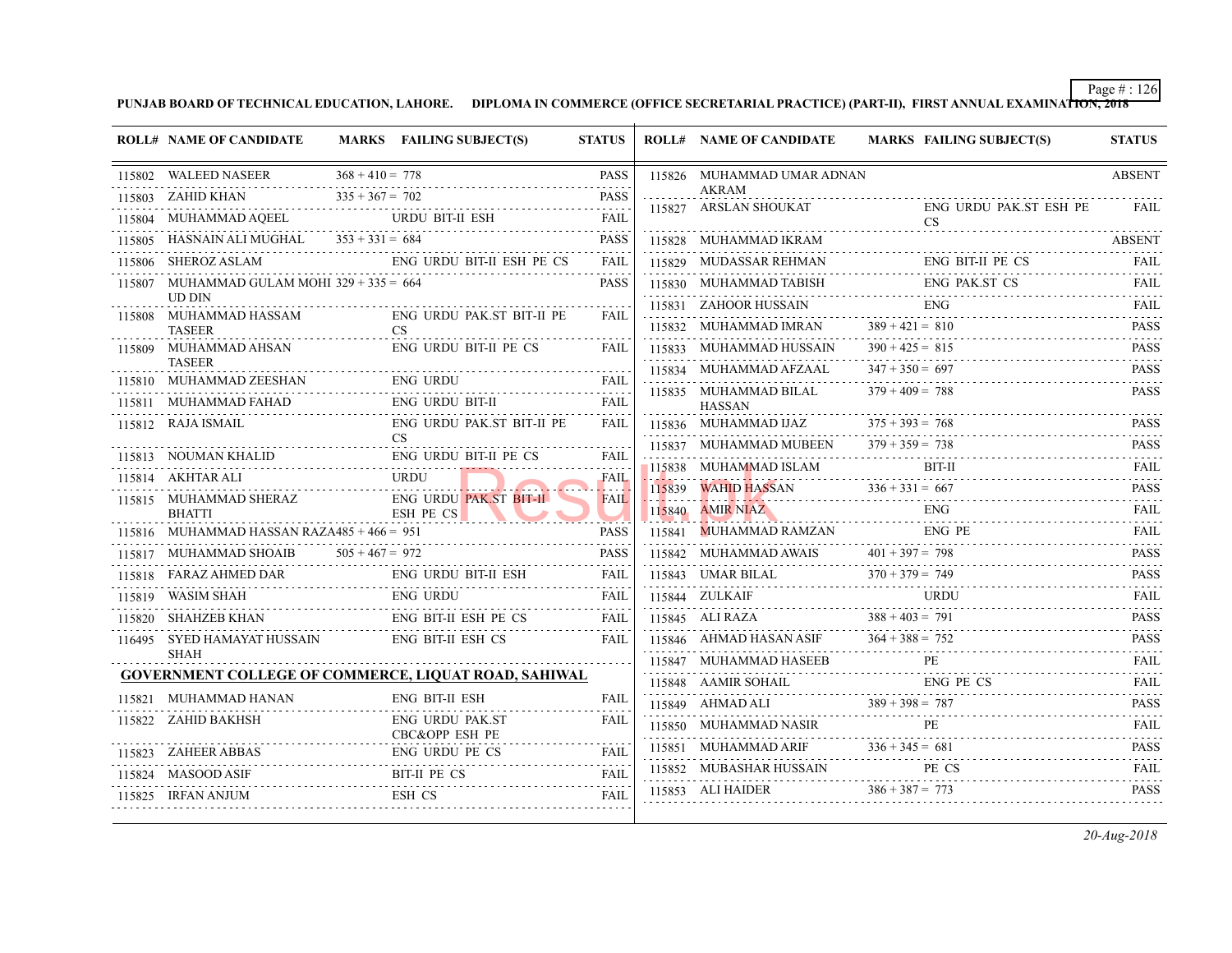|        | <b>ROLL# NAME OF CANDIDATE</b>                                                                 |                   | MARKS FAILING SUBJECT(S)                                                                                                                               | <b>STATUS</b>                   | <b>ROLL# NAME OF CANDIDATE</b>                                                  | <b>MARKS FAIL</b>        |
|--------|------------------------------------------------------------------------------------------------|-------------------|--------------------------------------------------------------------------------------------------------------------------------------------------------|---------------------------------|---------------------------------------------------------------------------------|--------------------------|
|        | 115854 ZAEEM ASGHAR                                                                            |                   | <b>ENG</b>                                                                                                                                             | <b>FAIL</b>                     | 115882 ABDUL WAHAB AHMED                                                        | $450 + 423 = 873$        |
| 115855 | KISHWAR FARID                                                                                  | $379 + 394 = 773$ |                                                                                                                                                        | <b>PASS</b><br>and a state      | KHAN<br>115883 GHULAM MOHI-UD-DIN                                               | $354 + 408 = 762$        |
|        | 115856 MUHAMMAD QAMAR                                                                          | $352 + 389 = 741$ |                                                                                                                                                        | <b>PASS</b>                     | 115884 ZEESHAN ALI                                                              |                          |
|        | <b>SHEHZAD</b><br>115857 MUHAMMAD AWAIS                                                        |                   | ENG-                                                                                                                                                   | <b>FAIL</b>                     | 115885 MUHAMMAD USAMA FARAZ                                                     | $395 + 421 = 816$<br>CS. |
|        |                                                                                                | $354 + 363 = 717$ |                                                                                                                                                        |                                 |                                                                                 |                          |
|        | 115858 TAJAMMAL ABBAS                                                                          |                   |                                                                                                                                                        | <b>PASS</b>                     | 115886 GHULAM MOHI UD DIN                                                       | $415 + 455 = 870$        |
|        | 115859 MUSHTAQ AHMAD                                                                           |                   | TAQ AHMAD ENG PE CS FAIL                                                                                                                               |                                 | 115887 MUHAMMAD ADNAN                                                           | $381 + 448 = 829$        |
|        | 115860 MUHAMMAD RIZWAN ENG URDU PE FAIL                                                        |                   |                                                                                                                                                        | <b>FAIL</b>                     | 115888 RANA SHOAIB AHMAD                                                        | $345 + 398 = 743$        |
|        | 115861 AHMAD RAZA $357 + 359 = 716$ PASS                                                       |                   |                                                                                                                                                        | <b>PASS</b>                     | 115889 HASAN MUHAMMAD                                                           | ESH                      |
|        | 115862 ATHAR FAREED PE CS FAIL                                                                 |                   | PE CS                                                                                                                                                  |                                 | 115890 MUHAMMAD AWAIS                                                           | $405 + 449 = 854$        |
|        | 115863 ZAHEER ABBAS                                                                            |                   | ENG BIT-II PE CS<br>ENG BIT-II PE CS<br>https://www.com/communications/communications/communications/communications/communications/communications/comm | <b>FAIL</b>                     | 115891 GHULAM QADAR $394 + 424 = 818$                                           |                          |
|        | 115864 MUHAMMAD AWAIS $332 + 418 = 750$                                                        |                   | $\text{HS} \quad 332 + 418 = 750 \quad \text{PASS}$                                                                                                    | PASS                            | 115892 MUHAMMAD IMRAN $379 + 451 = 830$                                         |                          |
|        | 115865 MUHAMMAD YASIN                                                                          |                   | PE CS                                                                                                                                                  | FAIL                            | 115893 MUHAMMAD KASHIF                                                          | $339 + 413 = 752$        |
|        | 115866 UMER ABDUL AZIZ $398 + 403 = 801$                                                       |                   |                                                                                                                                                        | <b>PASS</b>                     | 115894 MUHAMMAD ZAIN                                                            | ENG                      |
|        | 115867 MUHAMMAD NADEEM $330 + 365 = 695$                                                       |                   |                                                                                                                                                        | <b>PASS</b>                     | 115895 ABID HUSSAIN                                                             | ENG                      |
|        | 115868 MUHAMMAD AWAIS HABIB $313 + 409 = 722$                                                  |                   |                                                                                                                                                        | <b>PASS</b>                     | $115896$ MUHAMMAD ADNAN $411 + 439 = 850$                                       |                          |
|        | 115869 USMAN RASOOL                                                                            |                   | PE                                                                                                                                                     | <b>FAIL</b>                     | $115897$ MUHAMMAD ZARGHAM $388 + 438 = 826$                                     |                          |
|        | 115870 AAMIR SHAHZAD $357 + 427 = 784$                                                         |                   |                                                                                                                                                        | <b>PASS</b><br>$-1 - 1 - 1 - 1$ | <b>MIRZA</b><br>115898 MAZHAR ABBAS                                             | $353 + 372 = 725$        |
|        | $115871 \quad$ MUHAMMAD JAVID SHAH $\qquad \qquad$ ENG PE CS                                   |                   |                                                                                                                                                        | <b>FAIL</b>                     | 115899 WAHEED ABBAS $353 + 387 = 740$                                           |                          |
|        | 115872 MUHAMMAD SHAHID IOBAL356 + 371 = 727<br>15872 MUHAMMAD SHAHID IQBAL356 + 371 = 727 PASS |                   |                                                                                                                                                        | <b>PASS</b>                     |                                                                                 |                          |
|        | 115873 ABID RASOOL                                                                             |                   | OOL CS FAIL                                                                                                                                            |                                 | 115900 WALEED HAIDER $338 + 387 = 725$                                          |                          |
|        | 115874 MUHAMMAD IMRAN PE CS                                                                    |                   |                                                                                                                                                        | <b>FAIL</b>                     | 115901 ABDUL REHMAN KHALID $373 + 417 = 790$                                    |                          |
|        | 115875 MUHAMMAD MUDASSAR $516 + 515 = 1031$                                                    |                   |                                                                                                                                                        | <b>PASS</b>                     | 115902 SHEROZ HAIDER $322 + 382 = 704$                                          |                          |
|        | <b>MOHSIN</b>                                                                                  |                   |                                                                                                                                                        |                                 | 115903 ALI ZAIN                                                                 | ENG I                    |
|        | 115876 NASIR ALI                                                                               | $440 + 423 = 863$ | $240 + 423 = 863$ PASS                                                                                                                                 | PASS                            | 115904 SYED MUHAMMAD $369 + 383 = 752$<br><b>HUZAIFA</b>                        |                          |
|        | 115877 MUHAMMAD ARSLAN<br>115877 MUHAMMAD ARSLAN $431 + 423 = 854$ PASS                        | $431 + 423 = 854$ |                                                                                                                                                        |                                 |                                                                                 | ENG.                     |
|        | 115878 AHSAN ALI                                                                               | $442 + 478 = 920$ | $442 + 478 = 920$ PASS                                                                                                                                 | <b>PASS</b>                     | 115905 MUHAMMAD YASIN EN                                                        | <b>ENG</b>               |
|        | 115879 FAISAL FAROOQ 477 + 460 = 937                                                           |                   | $ISAL FAROOQ$ $477 + 460 = 937$ PASS                                                                                                                   |                                 | 115907 MOHSAN ALI                                                               | <b>ENG</b>               |
|        | 115880 NAVEED SALAMAT $419 + 408 = 827$ PASS                                                   | $419 + 408 = 827$ |                                                                                                                                                        | <b>PASS</b>                     |                                                                                 |                          |
|        | 115881 MUDASSAR WAQAS                                                                          | $478 + 456 = 934$ |                                                                                                                                                        | <b>PASS</b>                     | 115908 MUHAMMAD NUMAN $326 + 381 = 707$<br>115909 UZAIR NISAR $396 + 403 = 799$ |                          |
|        |                                                                                                |                   |                                                                                                                                                        |                                 |                                                                                 |                          |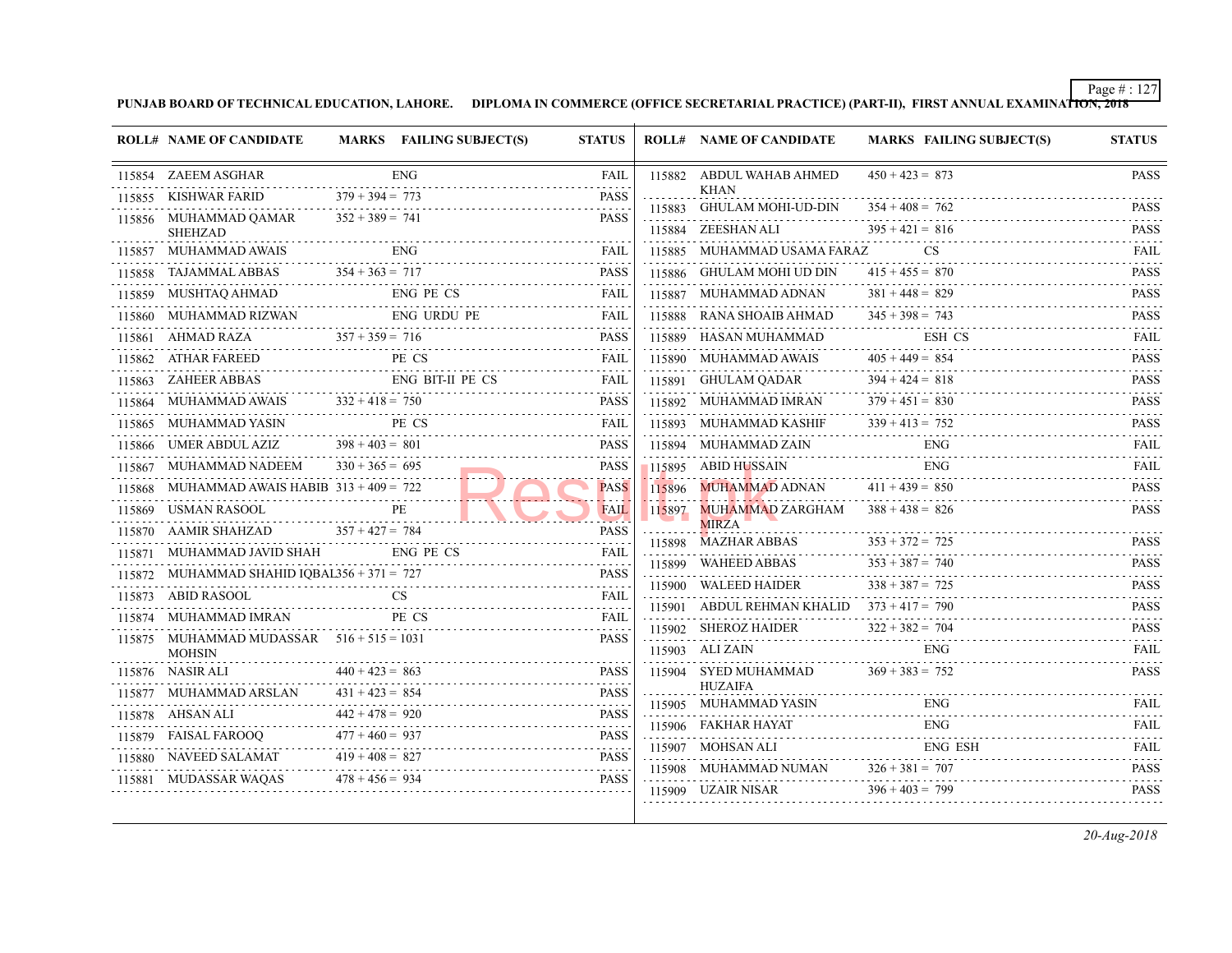|            | <b>ROLL# NAME OF CANDIDATE</b>                                                          |                   | MARKS FAILING SUBJECT(S)   | <b>STATUS</b> | <b>ROLL# NAME OF CANDIDATE</b>                                  | <b>MARKS FAIL</b>    |
|------------|-----------------------------------------------------------------------------------------|-------------------|----------------------------|---------------|-----------------------------------------------------------------|----------------------|
|            | 115910 MUHAMMAD WAQAS                                                                   | $435 + 448 = 883$ |                            | <b>PASS</b>   | 115938 MUHAMMAD AHMAD                                           | Fail In Part-I + $3$ |
|            | 115911 MUHAMMAD NAJAM                                                                   | $491 + 490 = 981$ |                            | <b>PASS</b>   | 115939 MUHAMMAD NAEEM                                           | $426 + 375 = 801$    |
|            | 115912 MUHAMMAD TARIQ                                                                   | $433 + 475 = 908$ |                            | <b>PASS</b>   | 115940 MUHAMMAD RAMZAN                                          | <b>ENG</b>           |
|            | 115913 SHAHREYAR BABAR                                                                  | $431 + 471 = 902$ | $431 + 471 = 902$ PASS     | <b>PASS</b>   | 115941 GHULAM RASOOL                                            | $367 + 399 = 766$    |
|            | 115914 SYED OALAB-E-ABBAS                                                               | $416 + 429 = 845$ |                            | <b>PASS</b>   | 115942 MUBBASHAR HUSSAIN                                        | $388 + 369 = 757$    |
|            | 115915 WAQAR UL HASSAN                                                                  | $382 + 410 = 792$ |                            | <b>PASS</b>   | 115943 MUHAMMAD SAMI ABBAS $444 + 426 = 870$                    |                      |
|            | 115916 ABU UMAIR                                                                        |                   |                            | FAIL          | 115944 KASHIF HANIF                                             | $464 + 442 = 906$    |
|            | 115917 RIASAT ALI $388 + 402 = 790$ PASS                                                |                   |                            | <b>PASS</b>   | 115945 AMIR SHAHZAD                                             | <b>ENG</b>           |
|            | 115918 MUDASSAR ALI $438 + 428 = 866$                                                   |                   |                            | <b>PASS</b>   | 115946 MUHAMMAD KHALID                                          | $412 + 388 = 800$    |
|            | 115919 MUHAMMAD HUSSNAIN<br>AKRAM                                                       | $484 + 463 = 947$ |                            | <b>PASS</b>   | <b>PERVAIZ</b><br>115947 SHAFQAT RASOOL                         | $443 + 439 = 882$    |
|            | 115920 QURBAN SHEHZAD $421 + 402 = 823$                                                 |                   | HEHZAD 421 + 402 = 823 PAS | <b>PASS</b>   | 115948 MUHAMMAD ISRAR                                           | $383 + 383 = 766$    |
|            | 115921 QASIM IQBAL                                                                      | $408 + 406 = 814$ | L $408 + 406 = 814$        | <b>PASS</b>   | 115949 MUHAMMAD WASEEM                                          | $391 + 402 = 793$    |
|            | 115922 HAFIZ SHAHID ALI                                                                 |                   | ENG CS                     | FAIL          | 115950 MUHAMMAD IRFAN                                           | $430 + 432 = 862$    |
|            | 115923 MUHAMMAD WAQAS                                                                   | $458 + 420 = 878$ |                            | <b>PASS</b>   | 115951 IRFAN ALI                                                | $422 + 419 = 841$    |
|            | <b>AHMAD</b>                                                                            |                   |                            |               | 115952 MUZAMMAL FARHAN                                          | $388 + 373 = 761$    |
|            | 115924 MUHAMMAD ASIF                                                                    | $461 + 424 = 885$ |                            | <b>PASS</b>   | 115953 KASHIF ALI                                               | $392 + 403 = 795$    |
|            | 115925 SYED MUHAMMAD IMRAN $390 + 408 = 798$<br><b>JAFFAR</b>                           |                   |                            | <b>PASS</b>   | 115954 MUHAMMAD IJAZ $418 + 416 = 834$                          |                      |
|            | 115926 ASIF ALI                                                                         | $411 + 408 = 819$ |                            | <b>PASS</b>   | 115955 MUHAMMAD SAQIB                                           | <b>ENG</b>           |
|            | 115927 ALI RIZWAN $369 + 386 = 755$                                                     |                   |                            | <b>PASS</b>   | <b>EHTISHAM</b><br>115956 MUHAMMAD SHEHZAD                      |                      |
|            | 115928 MUHAMMAD REHMAN<br>115928 MUHAMMAD REHMAN $442 + 410 = 852$ PASS                 | $442 + 410 = 852$ |                            | <b>PASS</b>   | 115957 MOAZZAM YASIN $429 + 416 = 845$                          | <b>ENG</b>           |
|            | 115929 AMIR BABAR                                                                       |                   | BABAR $417 + 409 = 826$    | <b>PASS</b>   | .                                                               |                      |
|            | 115930 AMIR WAHEED ENG FAIL                                                             |                   |                            | FAIL          | 115958 ABRAR HUSSAIN $372 + 361 = 733$<br>115959 MUHAMMAD IBRAR |                      |
|            | 115931 AMJAD ALI                                                                        |                   | $1$ $394 + 387 = 781$ PASS |               | MMAD IBRAR $421 + 379 = 800$                                    |                      |
| . <u>.</u> | 115932 ALI HASSAN                                                                       |                   |                            | FAIL          | 115960 MUHAMMAD UMAIR<br>ARSHAD                                 | <b>ENG</b>           |
|            | 115933 MUDASSAR                                                                         |                   | ENG                        | FAIL          | 115961 ALI HASSAN $400 + 376 = 776$                             |                      |
|            | 115934 MUHAMMAD WAQAS ENG URDU                                                          |                   |                            | FAIL          | 115962 ASHAN TAJ $392 + 360 = 752$                              |                      |
|            | 115935 VIKRAM SOHAIL $425 + 380 = 805$                                                  |                   |                            | <b>PASS</b>   | 115963 MUHAMMAD YAR $412 + 367 = 779$                           |                      |
|            | 115936 MUJAHID HUSSAIN $388 + 358 = 746$<br>5936 MUJAHID HUSSAIN $388 + 358 = 746$ PASS |                   |                            | <b>PASS</b>   | 115964 TAJAMMAL ABBAS ENG                                       | <b>ENG</b>           |
|            | 115937 MUHAMMAD ANSAR                                                                   |                   | <b>ENG</b>                 | FAIL          | $422 + 424 = 846$<br>115965 HAMMAD                              |                      |
|            |                                                                                         |                   |                            |               |                                                                 |                      |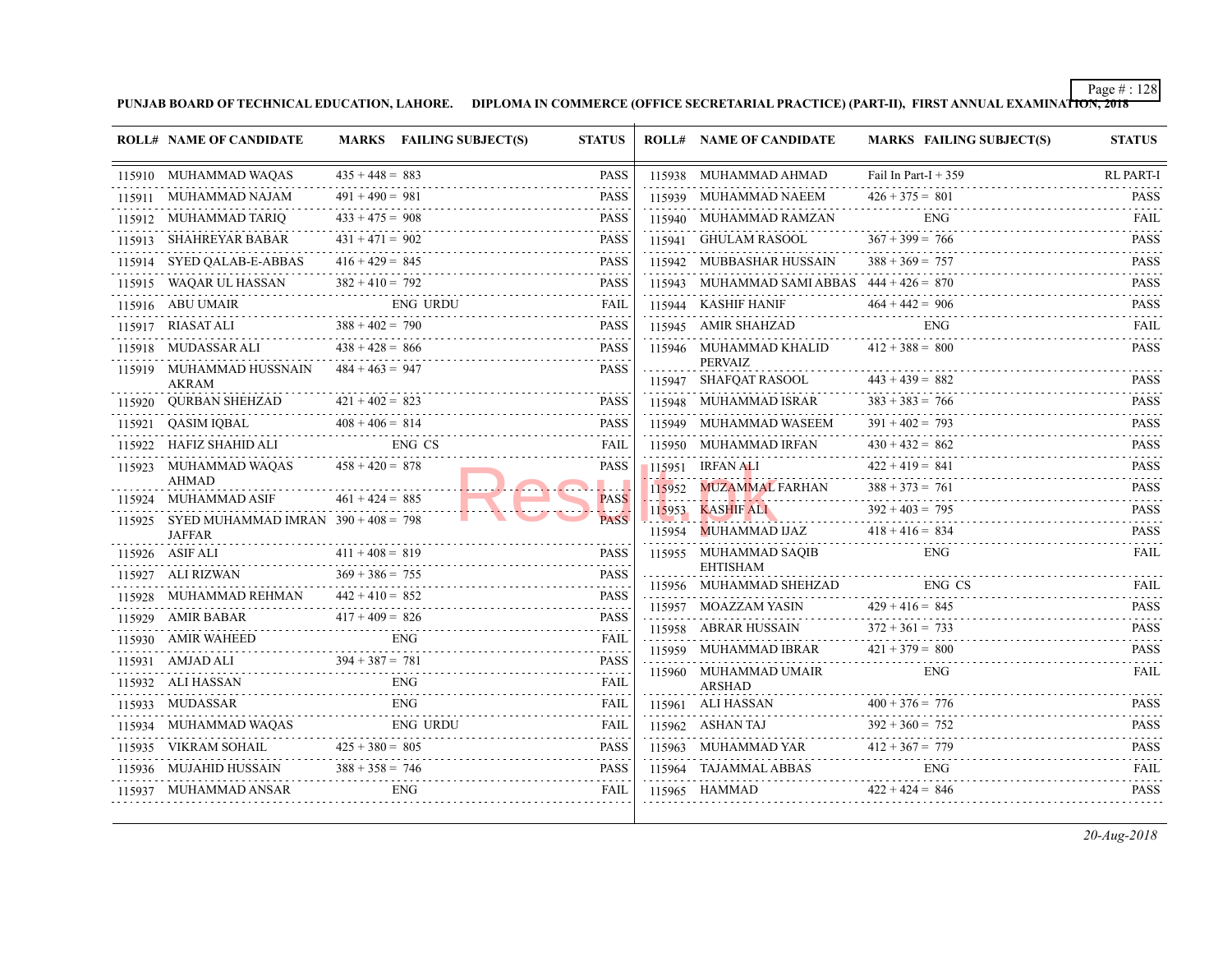|        | <b>ROLL# NAME OF CANDIDATE</b>               | MARKS FAILING SUBJECT(S) | <b>STATUS</b>          | <b>ROLL# NAME OF CANDIDATE</b>                                       | <b>MARKS FAIL</b> |
|--------|----------------------------------------------|--------------------------|------------------------|----------------------------------------------------------------------|-------------------|
|        | 115966 ALI RAZA                              | $367 + 362 = 729$<br>.   | <b>PASS</b>            | 115996 ABID HUSSAIN                                                  | <b>ENG</b>        |
|        | 115967 USMAN SIDDIQUE                        | $390 + 403 = 793$        | <b>PASS</b>            | 115997 SALMAN HUSSAIN                                                | $298 + 308 = 606$ |
|        | 115968 TALHA TARIQ                           | $409 + 448 = 857$        | PASS                   | 115998 AHSAN WAQAR                                                   | $340 + 387 = 727$ |
|        | 115969 SYED ZAIN ALI NAQVI $356 + 345 = 701$ |                          | <b>PASS</b>            | 115999 MUHAMMAD SHAHBAZ                                              | <b>ENG</b>        |
|        | 115970 TAYYAB BAKHSH $360 + 401 = 761$       |                          | <b>PASS</b>            | <b>AMEEN</b><br>116000 JAVAID IOBAL                                  | $319 + 347 = 666$ |
|        | 115971 ALI AHMAD ENG<br>115971 ALI AHMAD     |                          | FAIL<br>.              |                                                                      |                   |
|        | 115972 GULFAM                                | ENG.                     | FAIL                   | 116001 MUHAMMAD FAHEEM<br>116002 MUHAMMAD JAHANZEB $303 + 312 = 615$ | $372 + 367 = 739$ |
|        | 115973 SHOAIB AMJAD $383 + 367 = 750$        |                          | <b>PASS</b>            |                                                                      |                   |
|        | 115974 KALEEM ULLAH $373 + 394 = 767$        |                          | <b>PASS</b>            | 116003 NASRULLAHA AMEER                                              | ENG I             |
|        | 115975 GHAFOOR AHMAD                         |                          |                        | 116004 ASIM RIAZ                                                     | $309 + 336 = 645$ |
|        | 115976 SHAHZAIB                              |                          | FAIL                   | 116005 MUHAMMAD NAZIM                                                | $285 + 317 = 602$ |
|        | 115977 MUHAMMAD ALTAF                        | ESH                      | <b>FAIL(No Chance)</b> | 116006 SHAHBAZ ALI                                                   | $334 + 318 = 652$ |
|        | 115978 GHULAM ALI                            | <b>ENG</b>               | FAIL                   | 116007 MUHAMMAD REHMAN<br><b>SHAHID</b>                              | $299 + 347 = 646$ |
|        | 115979 NAEEM ULLAH                           | ENG                      | FAIL                   | 116008 GHULAM QADIR                                                  | $399 + 407 = 806$ |
| 115980 | SYED NASEEM ABBAS                            | .<br>$355 + 373 = 728$   | <b>PASS</b>            | 116009 MUHAMMAD ATHAR                                                | $333 + 357 = 690$ |
|        | 115981 ABDUL AZIZ SAJID                      | $319 + 323 = 642$        | <b>PASS</b>            | <b>FAREED</b>                                                        |                   |
|        | 115982 MUHAMMAD BILAL $350 + 323 = 673$      |                          | <b>PASS</b>            | 116010 BILAL TARIQ<br>l Nord Harry State                             | $351 + 354 = 705$ |
|        | 115983 QAMAR ABBAS                           | <b>ESH</b>               | FAIL                   | 116011 NABEEL ANJUM                                                  | $357 + 354 = 711$ |
|        | 115984 MUHAMMAD ZOHAIB                       |                          | <b>ABSENT</b>          | 116012 GULAB ALI                                                     | <b>ENG</b>        |
|        | 115985 MUHAMMAD HUSSAIN                      | $331 + 372 = 703$        | <b>PASS</b>            | 116013 ABDUL MUBEEN $352 + 381 = 733$                                |                   |
|        | 115986 SHAHID MEHMOOD                        | <b>ENG CS</b>            | FAIL                   | 116014 KASHIF GHULAM MURTAZA $322 + 339 = 661$                       |                   |
|        | 115987 ABDUL WAHEED $358 + 319 = 677$        |                          | .<br><b>PASS</b>       | 116015 ALI RAZA                                                      | $333 + 362 = 695$ |
|        | 115988 SHAH ZAIB AKRAM                       | ENG                      | .<br>FAIL              | 116016 MUHAMMAD BABAR<br><b>SALEEM</b>                               | $350 + 356 = 706$ |
|        | 115989 MUHAMMAD ILYAS                        | ENG CS                   | FAIL                   | $116017$ SAJID AMIN                                                  | $384 + 370 = 754$ |
|        | 115990 SALMAN AHMAD $349 + 359 = 708$        |                          | <b>PASS</b>            | 116018 HASSAN RAZA                                                   |                   |
|        | 115991 MUDDASAR BASHIR                       | ENG.                     | FAIL                   | 116019 MUHAMMAD ZEESHAN                                              | ESH               |
|        | 115992 MUDASSAR IMDAD $313 + 314 = 627$      | .                        | .<br><b>PASS</b>       | AFZAL                                                                |                   |
|        | 115993 ALI NAWAZ                             | .<br>$343 + 333 = 676$   | PASS<br>PASS           | 116020 KAMARAN KHAN                                                  | <b>ENG</b>        |
|        | 115994 ZEESHAN IQBAL 331 + 345 = 676         |                          | <b>PASS</b>            | 116021 ALI RAZA                                                      | <b>ENG</b>        |
|        | 115995 WAJID ALI                             | $335 + 348 = 683$        | <b>PASS</b>            | 116022 RANA HASNAIN ALI                                              | <b>ENG</b>        |
|        |                                              |                          |                        |                                                                      |                   |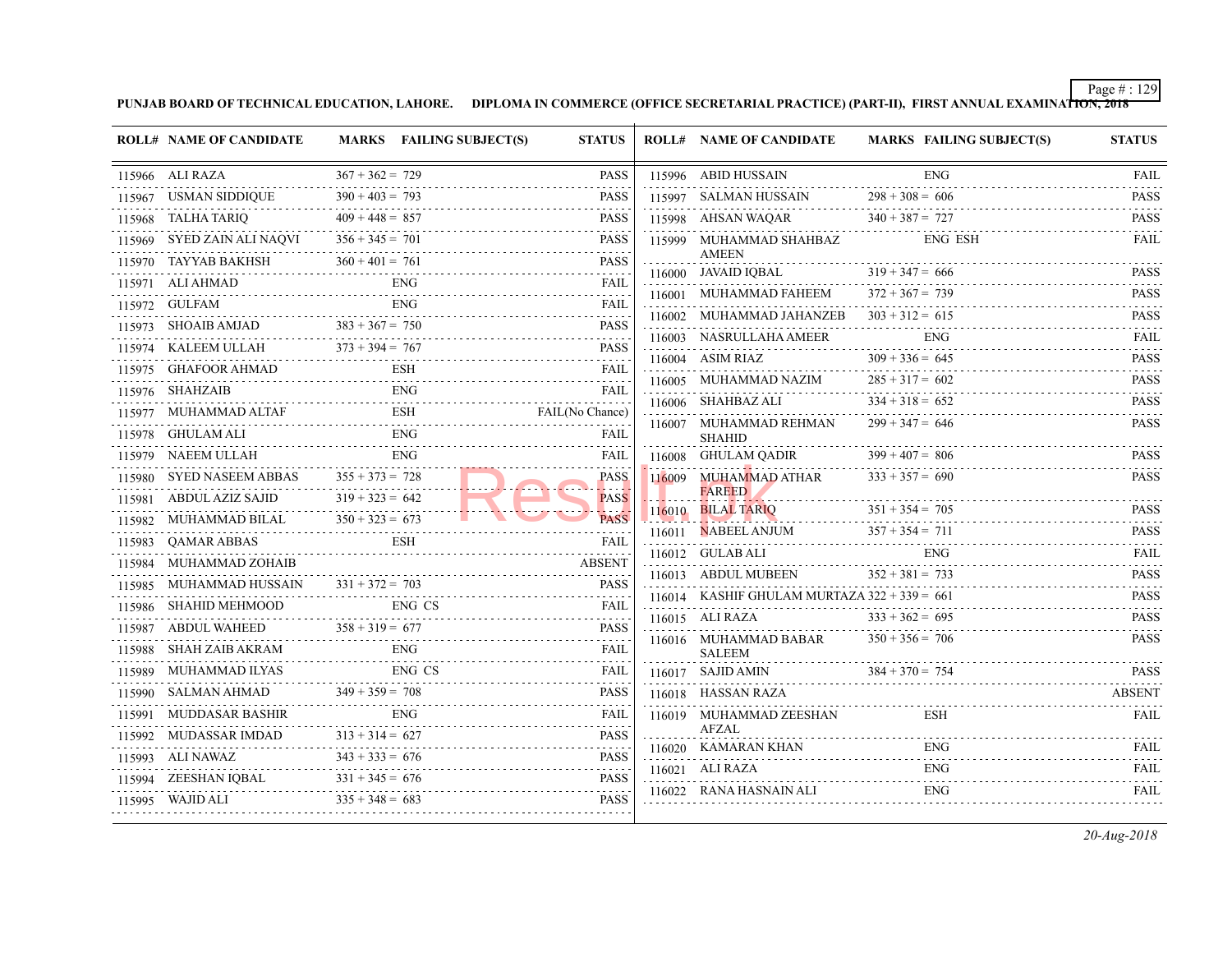|              | <b>ROLL# NAME OF CANDIDATE</b>                               |                   | MARKS FAILING SUBJECT(S)                            | <b>STATUS</b>                 |                 | <b>ROLL# NAME OF CANDIDATE</b>                                                | <b>MARKS FAIL</b> |
|--------------|--------------------------------------------------------------|-------------------|-----------------------------------------------------|-------------------------------|-----------------|-------------------------------------------------------------------------------|-------------------|
|              | 116023 MUHAMMAD MUDASSAR<br><b>NAZIR</b>                     |                   | <b>ENG</b>                                          | <b>FAIL</b>                   |                 | <b>GOVERNMENT INSTITUTE OF COMMERCE,</b><br><b>FAISALABAD ROAD, SAMMUNDRI</b> |                   |
|              | 116024 MUHAMMAD ZOHAIB $312 + 366 = 678$                     |                   |                                                     | <b>PASS</b>                   |                 | 116051 MUHAMMAD TAHIR                                                         | $412 + 427 = 839$ |
|              | 116025 ADNAN JAVED                                           |                   | ED ENG FAIL                                         |                               |                 | 116052 MUHAMMAD MUBASHAR $423 + 421 = 844$                                    |                   |
|              | 116026 MUHAMMAD SAJID $316 + 393 = 709$ PASS                 |                   |                                                     | <b>PASS</b>                   |                 | 116053 MUHAMMAD AHMAD                                                         | $427 + 434 = 861$ |
|              | 116027 MANZOOR ALI                                           |                   | <b>ENG</b>                                          | FAIL                          |                 | 116054 MUHAMMAD SLAMAN                                                        | <b>ENG</b>        |
|              | <b>GOVERNMENT INSTITUTE OF COMMERCE FOR WOMEN, TARIQ BIN</b> |                   |                                                     |                               |                 | 116055 MUHAMMAD AHMAD $378 + 343 = 721$                                       |                   |
|              | ZIAD COLONY OPPOSITE FARID PARK, SAHIWAL                     |                   |                                                     |                               |                 | 116056 MUBASHAR SHABBIR $449 + 413 = 862$                                     |                   |
|              | 116028 KHADIJA SHOUKAT                                       | $435 + 452 = 887$ |                                                     | <b>PASS</b>                   |                 | 116057 MUHAMMAD TOUSEEF                                                       | <b>ENG</b>        |
|              | 116029 SAIRA ASLAM $444 + 472 = 916$ PASS                    |                   |                                                     |                               |                 | 116058 ARSLAN MUSHTAQ EN                                                      | <b>ENG</b>        |
|              | 116030 QURRAT-UL-AIEN $447 + 468 = 915$ PASS                 |                   |                                                     |                               |                 | 116059 MUHAMMAD MOEEZ                                                         | <b>ENG</b>        |
| 116031       | $ZUNAIRA-TUL-NISA$ $441 + 429 = 870$                         |                   |                                                     | <b>PASS</b>                   |                 | 116060 ASHIQ ALI $335 + 359 = 694$                                            |                   |
|              | 116032 MARIA LIAQAT 368 + 416 = 784 PASS                     |                   |                                                     |                               |                 | 116061 ADNAN SHOUKAT EN                                                       | <b>ENG</b>        |
|              | 116033 FAIZA NAZ $328 + 404 = 732$ PASS<br>116033 FAIZA NAZ  |                   |                                                     |                               |                 | 116062 ZAFAR IQBAL $393 + 375 = 768$                                          |                   |
|              | 116034 RABIA NAZIR $363 + 399 = 762$                         |                   |                                                     | <b>PASS</b><br>.              |                 | 116063 MUHAMMAD UMAIR 362 + 356 = 718                                         |                   |
|              | 116035 AQSA SARWAR $468 + 463 = 931$                         |                   | $D_{\Omega}$                                        | <b>PASS</b><br>11. <b>.</b> . |                 | $116064$ MUHAMMAD TALHA $384 + 418 = 802$                                     |                   |
|              | $HNA AMEEN$ $453 + 451 = 904$<br>116036 HINA AMEEN           |                   | $\sim$ and $\sim$                                   | <b>PASS</b>                   |                 | 116065 MUHAMMAD RIZWAN                                                        | $465 + 497 = 962$ |
|              | 116037 LIZA ALI                                              |                   | ENG                                                 | <b>FAIL</b><br>.              |                 | <b>GOVERNMENT COLLEGE OF COMMERCE, I</b>                                      |                   |
|              | 116038 SAIMA KALSOOM $335 + 343 = 678$                       |                   |                                                     | <b>PASS</b>                   | <b>SARGODHA</b> |                                                                               |                   |
| 116039 ASIFA |                                                              |                   |                                                     | FAIL                          |                 | 116066 KAMRAN NAZIR                                                           | $512 + 460 = 972$ |
|              | 116040 SHAGUFTA MANSHA ESH FAIL                              |                   |                                                     |                               |                 | 116067 SHEHER YAR AMJAD $489 + 466 = 955$                                     |                   |
|              | 116041 AIMAN AKRAM $399 + 420 = 819$                         |                   |                                                     | <b>PASS</b>                   |                 | 116068 AQEEL HUSSAIN $412 + 429 = 841$                                        |                   |
|              | 116042 AYESHA RASOOL $315 + 289 = 604$ PASS                  |                   |                                                     |                               |                 | 116069 EHSAN ULLAH $504 + 468 = 972$                                          |                   |
|              | 116043 SHAMA FEROZ ESH FAIL                                  |                   |                                                     |                               |                 | 116070 MUDASSAR ALI $412 + 392 = 804$                                         |                   |
|              | 116044 SANA IQBAL                                            |                   | ENG BIT-II ESH FAIL                                 |                               |                 | 116071 IHTISHAM ALI $455 + 422 = 877$                                         |                   |
|              | 116045 SHEEZA PARVEEN                                        |                   | $EN$ ENG $ENG$                                      | FAIL                          |                 | 116072 USMAN ASGHAR $510 + 453 = 963$                                         |                   |
|              | 116046 AQSA BAKHTIAR                                         |                   |                                                     |                               |                 | 116073 AQIB JAVAID ENG                                                        | <b>ENG</b>        |
|              | 116047 WARDA ZAREEN                                          |                   |                                                     |                               |                 | 116074 ARSLAN ASLAM EN                                                        | ENG I             |
|              | 116048 SANA HABIB                                            |                   | $\overline{\text{BIB}}$ ENG $\overline{\text{ENG}}$ | FAIL                          |                 | 116075 MUHAMMAD ALI SHAH 412 + 435 = 847                                      |                   |
|              | 116049 HAFIZA SAMREEN BABAR                                  |                   | <b>ENG</b>                                          | FAIL                          |                 | 116076 M. WAQAS $408 + 395 = 803$                                             |                   |
|              | 116050 SABA MEHVISH                                          |                   | <b>ENG</b>                                          | FAIL                          |                 |                                                                               |                   |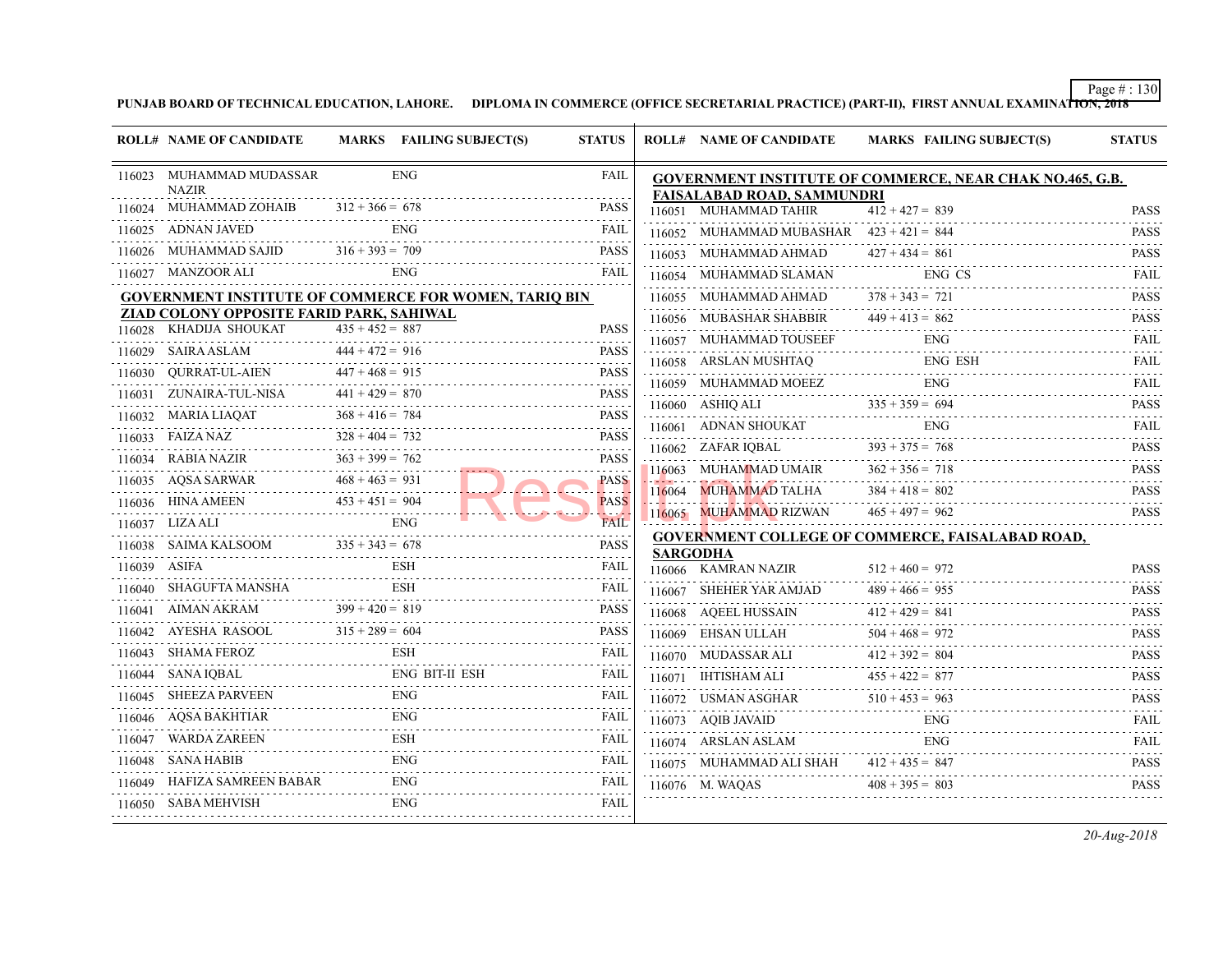|        | <b>ROLL# NAME OF CANDIDATE</b>                |                        | MARKS FAILING SUBJECT(S)                                      | <b>STATUS</b>    | <b>ROLL# NAME OF CANDIDATE</b>           | <b>MARKS FAIL</b>  |
|--------|-----------------------------------------------|------------------------|---------------------------------------------------------------|------------------|------------------------------------------|--------------------|
|        | 116077 MUHAMMAD AWAIS                         | $347 + 369 = 716$      |                                                               | <b>PASS</b>      | 116104 SONIA SADAF                       | $510 + 526 = 103$  |
|        | <b>ASGHAR</b><br>116078 MUHAMMAD ASAD         |                        | <b>ESH</b>                                                    | FAIL             | 116105 AMINA RIAZ                        | $505 + 507 = 1012$ |
|        | 116079 KASHIF MAHMOOD                         | $450 + 439 = 889$      |                                                               | <b>PASS</b>      | 116106 RIMSHA KANWAL                     | $464 + 495 = 959$  |
|        | 116080 MUHAMMAD TASEER KHAN $463 + 461 = 924$ |                        |                                                               | <b>PASS</b>      | 116107 BUSHRA JABEEN                     | $456 + 495 = 951$  |
|        | MUHAMMAD USMAN SAJID $469 + 445 = 914$        |                        |                                                               | <b>PASS</b>      | 116108 ALEESHA SHAKIR                    | $473 + 490 = 963$  |
| 116081 |                                               |                        |                                                               |                  | 116109 MISHA GHAZAL                      | $455 + 468 = 923$  |
| 116082 | ZUBAIR GHAFOOR                                | $384 + 415 = 799$      |                                                               | <b>PASS</b>      | 116110 ANAM SHAKIR $377 + 439 = 81$      | $377 + 439 = 816$  |
| 116083 | MUHAMMAD USMAN<br><b>ABBASI</b>               | $410 + 449 = 859$      |                                                               | <b>PASS</b>      | 116111 IQRA ABBAS                        | <b>URD</b>         |
| 116084 | GHULAM NABI                                   | $418 + 432 = 850$      |                                                               | PASS             | 116112 KUBRA NASEEM $327 + 359 = 686$    |                    |
| 116085 | SHOAIB FRAZ                                   | $455 + 470 = 925$      | $\frac{7}{2}$ $455 + 470 = 925$                               | <b>PASS</b>      | 116113 SADIA SAJJAD                      | $325 + 418 = 743$  |
| 116086 | $460 + 435 = 895$<br>TAHIR ABBAS              |                        |                                                               | <b>PASS</b>      | 116114 ANAM ZULFIQAR                     | $360 + 441 = 801$  |
| 116087 |                                               |                        | AMEER SULTAN $447 + 424 = 871$                                | <b>PASS</b>      | 116115 MUQADDAS RASOOL                   | $447 + 459 = 906$  |
|        | 116088 ZEESHAN ANJUM $409 + 421 = 830$        |                        |                                                               | <b>PASS</b>      | 116116 IFRA SAFDAR                       | $342 + 406 = 748$  |
|        | 116089 MOMAN KHAN                             | $441 + 412 = 853$      |                                                               | <b>PASS</b>      | 116117 NIMRA IQBAL                       | $333 + 382 = 715$  |
|        | 116090 MUHAMMAD USMAN                         | $469 + 462 = 931$      |                                                               | <b>PASS</b>      | 116118 TAMSEELA NASEEM                   | $392 + 425 = 817$  |
|        | 116091 UBAID ULLAH IMTIAZ                     | $378 + 422 = 800$      |                                                               | <b>PASS</b>      | 116119 MALIKA ZULFIQAR                   | $373 + 413 = 786$  |
|        | 116092 MUHAMMAD QASIM                         | .<br>$399 + 392 = 791$ |                                                               | <b>PASS</b>      | 116120 KALSOOM                           | $331 + 369 = 700$  |
| 116093 | HAFIZ HASSAN JAMAL                            |                        | ENG ESH                                                       | FAIL             | 116121 HUMA ASLAM                        | ENG.               |
|        | 116094 MUHAMMAD AWAIS                         | $313 + 376 = 689$      |                                                               | <b>PASS</b>      | <b>GOVERNMENT COLLEGE OF COMMERCE, I</b> |                    |
|        | 116095 TOUQEER AHMAD $362 + 388 = 750$        |                        |                                                               | <b>PASS</b>      | <b>ROAD, SHAHPUR SADAR</b>               |                    |
|        | 116096 SHARYAR ASGHAR                         | $358 + 402 = 760$      |                                                               | <b>PASS</b>      | 116122 ASGHAR HUSSAIN                    | $483 + 483 = 966$  |
|        | 116097 ANAS MALIK $343 + 375 = 718$           |                        |                                                               | .<br><b>PASS</b> | 116123 KAMRAN NASIR                      | $442 + 464 = 906$  |
|        | 116098 MUHAMMAD USMAN ENG ESH                 |                        |                                                               | FAIL             | 116124 MUHAMMAD SHOAIB                   | $408 + 456 = 864$  |
|        | 116099 ALI HAMZA ABBASI                       | $350 + 374 = 724$      |                                                               | <b>PASS</b>      | 116125 MUHAMMAD ADIL                     | $454 + 448 = 902$  |
|        | 116100 ANJUM SHEHZAD KHAN $341 + 368 = 709$   |                        |                                                               | <b>PASS</b>      | 116126 MUHAMMAD RIAZ                     | <b>ENG</b>         |
|        | 116101 KASHIF MAHMOOD                         |                        | <b>ENG</b>                                                    | <b>FAIL</b>      | 116127 ZAHID MANSOOR                     | $441 + 451 = 892$  |
| 116102 | RASHID MAHMOOD $358 + 439 = 797$              |                        |                                                               | <b>PASS</b>      | 116128 AQIB ABBAS                        | $464 + 484 = 948$  |
|        | 116103 MOEEN NAWAZ $349 + 369 = 718$          |                        |                                                               | <b>PASS</b>      | 116129 ABDUL QADEER                      | $370 + 410 = 780$  |
|        |                                               |                        | <b>GOVERNMENT INSTITUTE OF COMMERCE FOR WOMEN, HOSTEL #3,</b> |                  | 116130 MUHAMMAD JAVED                    | $377 + 408 = 785$  |
|        | STAFF COLONY GCC SARGODHA, SARGODHA           |                        |                                                               |                  | 116131 MUHAMMAD KAMRAN                   | $394 + 403 = 797$  |
|        |                                               |                        |                                                               |                  |                                          |                    |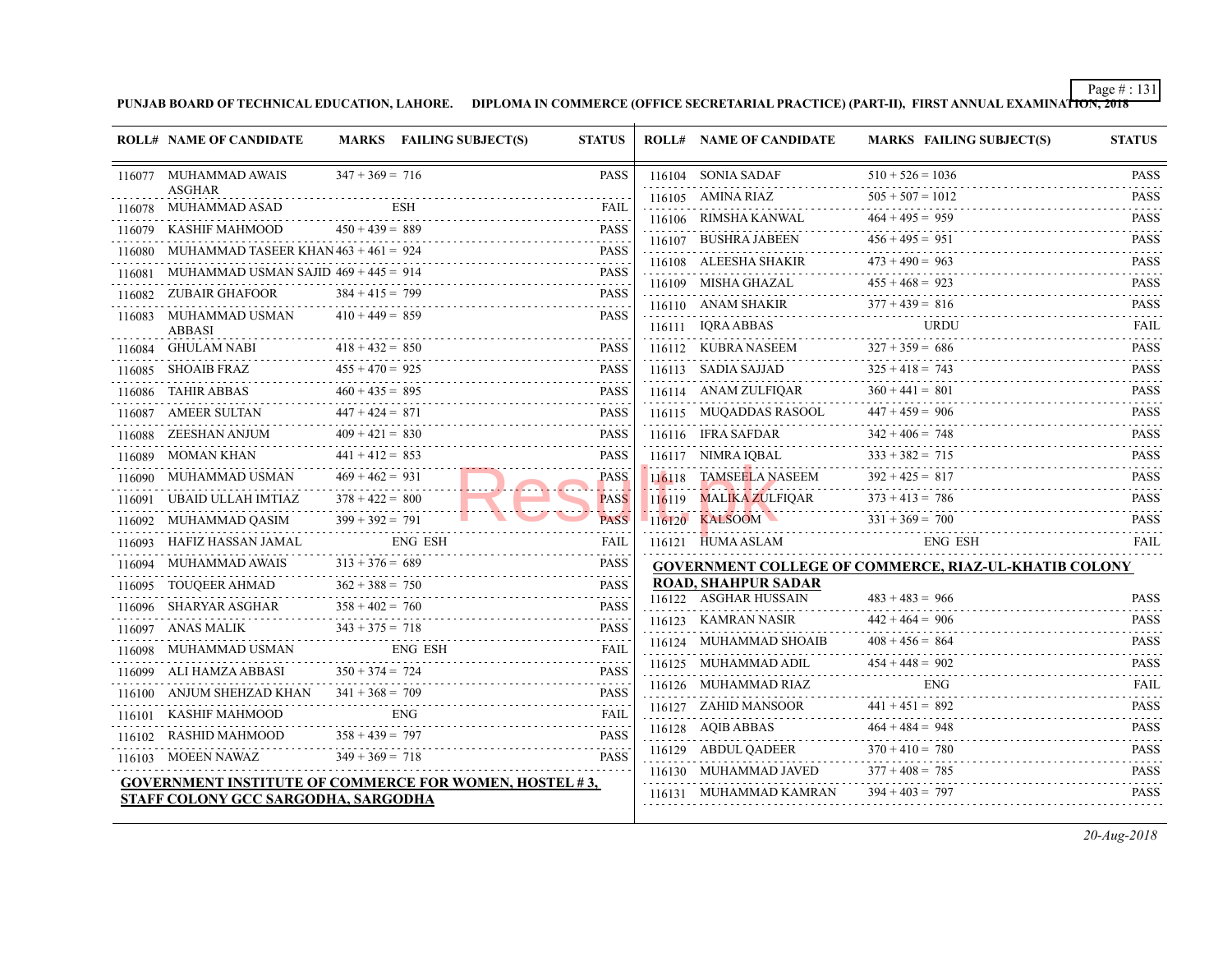| <b>ROLL# NAME OF CANDIDATE</b>                                     |                        | <b>MARKS</b> FAILING SUBJECT(S) | <b>STATUS</b>    | <b>ROLL# NAME OF CANDIDATE</b>                                                                                                                                                                                                                     | <b>MARKS FAIL</b>    |
|--------------------------------------------------------------------|------------------------|---------------------------------|------------------|----------------------------------------------------------------------------------------------------------------------------------------------------------------------------------------------------------------------------------------------------|----------------------|
| 116132 HAIDER ALI                                                  | $484 + 470 = 954$      |                                 | <b>PASS</b>      | 116160 MUHAMMAD KAMRAN                                                                                                                                                                                                                             | $415 + 414 = 829$    |
| 116133 HAMAD RAZA                                                  | $484 + 483 = 967$      |                                 | <b>PASS</b>      | 116161 MUHAMMAD SHOAIB                                                                                                                                                                                                                             |                      |
| 116134 MUHAMMAD USAMA                                              | $429 + 464 = 893$      |                                 | <b>PASS</b>      | <b>AFTAB</b><br>116162 MUHAMMAD TARIQ $371 + 326 = 697$                                                                                                                                                                                            |                      |
| <b>NASAR</b><br>116135 JUNAID JAVED                                | $465 + 449 = 914$      |                                 | <b>PASS</b>      | 116163 ALI HAIDER                                                                                                                                                                                                                                  |                      |
| 116136 USAMA KHURSHEED $443 + 440 = 883$                           |                        |                                 | <b>PASS</b>      | 116164 FAKHAR ABBAS                                                                                                                                                                                                                                |                      |
| 116137 MUHAMMAD ADNAN $489 + 476 = 965$                            |                        |                                 | <b>PASS</b>      | 116165 MUHAMMAD BILAL $385 + 314 = 699$                                                                                                                                                                                                            | AS $401 + 328 = 729$ |
| 116138 SHAQEEB HUSSAIN $445 + 487 = 932$                           |                        |                                 | <b>PASS</b>      | 116166 SAKHAWAT HUSSAIN                                                                                                                                                                                                                            | CS.                  |
| 116139 MUHAMMAD MUDASSAR $451 + 433 = 884$                         |                        |                                 | <b>PASS</b>      |                                                                                                                                                                                                                                                    |                      |
| <b>HAYAT</b>                                                       |                        |                                 |                  | <b>GOVERNMENT INSTITUTE OF COMMERCE,</b><br><b>MAIN BUS STAND, SHARAOPUR</b>                                                                                                                                                                       |                      |
| 116140 ZAMIN SHERAZI                                               | $438 + 473 = 911$      |                                 | <b>PASS</b>      | 116167 AMIR ALI                                                                                                                                                                                                                                    | $449 + 341 = 790$    |
| 116141 MUHAMMAD SADAQAT                                            | $455 + 481 = 936$      | DAQAT 455 + 481 = 936 PAS       | <b>PASS</b>      | 116168 NUMAN ALI                                                                                                                                                                                                                                   | ENG.                 |
| 116142 USAMA HAYAT                                                 | Fail In Part-I + $443$ |                                 |                  | 116169 MIRZA GHULAM HUSSAIN $468 + 397 = 865$                                                                                                                                                                                                      |                      |
| 116143 MUHAMMAD SHAN GUL $423 + 402 = 825$                         |                        |                                 | <b>PASS</b>      | 116170 MUHAMMAD SHAHZAD                                                                                                                                                                                                                            | <b>ENG</b>           |
| 116144 TAIMOOR SAJJAD                                              | $414 + 414 = 828$      |                                 | <b>PASS</b>      | 116171 ALI RAZA                                                                                                                                                                                                                                    | <b>ENG</b>           |
| 116145 MUHAMMAD WAQAS ENG                                          |                        | .                               | <b>FAIL</b><br>. | 116172 IHSAN BASHIR                                                                                                                                                                                                                                | <b>ENG</b>           |
| 116146 MUHAMMAD IMRAN $394 + 378 = 772$                            |                        | $\sim$                          | <b>PASS</b>      | 116173 ALI RAZA                                                                                                                                                                                                                                    | <b>ENG</b>           |
| 116147 MOHSIN RAZA $416 + 402 = 818$                               |                        |                                 | <b>PASS</b>      | and a second contract of the second second second second second second second second second second second second second second second second second second second second second second second second second second second seco<br>116174 AWAIS ALI | <b>ENG</b>           |
| 116148 MUHAMMAD ADEEL $413 + 382 = 795$<br><b>AHMAD KHAN</b>       |                        |                                 | PASS             | 116175 ADNAN SABIR ENG                                                                                                                                                                                                                             | <b>ENG</b>           |
| 116149 MUHAMMAD MUBASHAR $411 + 417 = 828$                         |                        |                                 | <b>PASS</b>      | 116176 TAYYAB ALI $441 + 375 = 816$                                                                                                                                                                                                                |                      |
| HAYAT                                                              |                        |                                 |                  | 116177 NAEEM ALI                                                                                                                                                                                                                                   | <b>ENG</b>           |
| 116150 MUHAMMAD MUJAHID                                            | $467 + 425 = 892$      |                                 | <b>PASS</b>      | 116178 USAMA                                                                                                                                                                                                                                       | <b>ENG</b>           |
| 116151 MUHAMMAD WAQAS                                              | $425 + 438 = 863$      |                                 | <b>PASS</b>      | 116179 GHULAM MURTZA $446 + 411 = 857$                                                                                                                                                                                                             |                      |
| 116152 MUHAMMAD WAQAS                                              | $390 + 409 = 799$      |                                 | PASS             | 116180 ASAD JAVED                                                                                                                                                                                                                                  | <b>ENG</b>           |
| 116153 AHSAN NAWAZ                                                 | $421 + 388 = 809$      |                                 | <b>PASS</b>      | 116181 IMRAN ALI                                                                                                                                                                                                                                   | <b>ENG</b>           |
| 116154 TAHIR MAHMOOD                                               | $406 + 397 = 803$      |                                 | PASS             | 116182 MUHAMMAD SUFYAN<br>HAMMAD SUFYAN<br>                                                                                                                                                                                                        | <b>ENG</b>           |
| 116155 MUHAMMAD AKBAR                                              | $453 + 440 = 893$      |                                 | <b>PASS</b>      | 116183 USAMA                                                                                                                                                                                                                                       | <b>ENG</b>           |
| 116156 BILAL AHMAD                                                 | $424 + 434 = 858$      |                                 | <b>PASS</b>      | 116184 MAAZ NASEEM ENC                                                                                                                                                                                                                             | <b>ENG</b>           |
| 116157 MUHAMMAD FARHAN<br>116157 MUHAMMAD FARHAN $336 + 402 = 738$ | $336 + 402 = 738$      |                                 | <b>PASS</b>      | 116185 SHAN ALI                                                                                                                                                                                                                                    | <b>ENG</b>           |
| 116158 SEHAR ASHRAF                                                | $411 + 436 = 847$      |                                 | <b>PASS</b>      | 116186 HAMAD ALI                                                                                                                                                                                                                                   | <b>ENG</b>           |
| 116159 SHAHID IMRAN                                                | $437 + 434 = 871$      |                                 | PASS             | 116187 RASHID MEHMOOD                                                                                                                                                                                                                              | <b>ENG</b>           |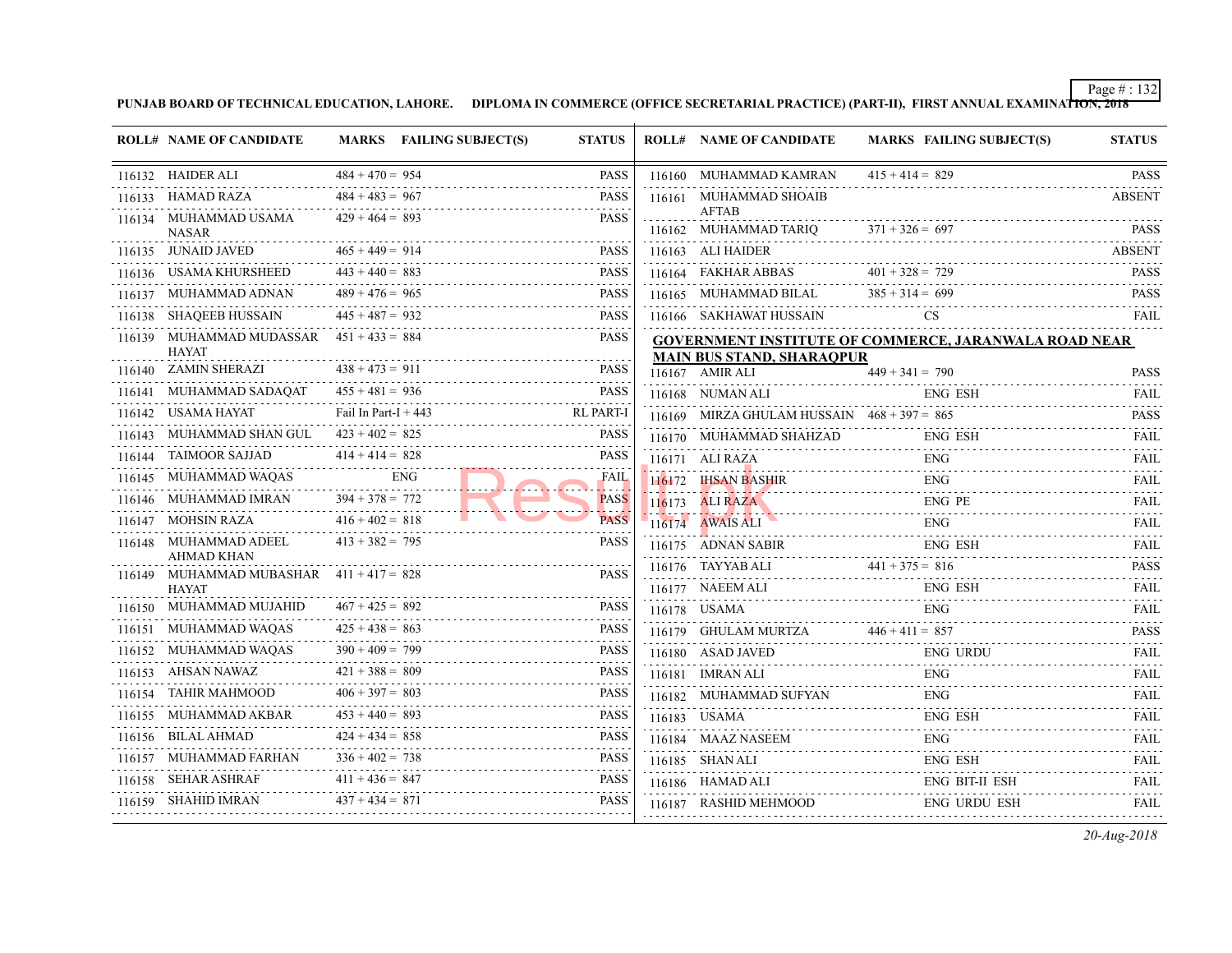|                                                        |   | <b>ROLL# NAME OF CANDIDATE</b>                            |                   | MARKS FAILING SUBJECT(S) | <b>STATUS</b>    | <b>ROLL# NAME OF CANDIDATE</b>            | <b>MARKS FAIL</b> |
|--------------------------------------------------------|---|-----------------------------------------------------------|-------------------|--------------------------|------------------|-------------------------------------------|-------------------|
|                                                        |   | 116188 BILAL RAZA MANZOOR                                 | $387 + 368 = 755$ |                          | <b>PASS</b>      | 116216 MUHAMMAD AKMAL                     | $405 + 391 = 796$ |
|                                                        |   | 116189 FAKHRAN ALI SHAH ENG ESH                           |                   |                          | FAIL             | 116217 SARAN ALI                          | <b>ENG</b>        |
|                                                        |   | 116190 EHSAN AHMAD $393 + 373 = 766$                      |                   | $393 + 373 = 766$        | <b>PASS</b>      | 116218 ABDUL HASEEB $443 + 399 = 842$     |                   |
|                                                        |   | 116191 MUHAMMAD IKRAM SHAH $390 + 335 = 725$              |                   |                          | <b>PASS</b>      | 116219 ASAD ALI $498 + 490 = 988$         |                   |
|                                                        |   | 116192 GHULAM ALI ENG URDU BIT-II ESH FAIL                |                   |                          |                  | 116220 HUSNAIN ALI $483 + 440 = 923$      |                   |
|                                                        |   | 116193 MUHAMMAD NUMAN NOOR ENG ESH                        |                   |                          | FAIL             | 116221 ADEEL AFZAL                        | ENG               |
|                                                        |   | 116194 HASSAN ALI $398 + 388 = 786$                       |                   |                          | <b>PASS</b>      | 116222 NOMAN AHMAD $393 + 426 = 819$      |                   |
|                                                        |   | 116195 SHAHBAZ ALI                                        |                   | BIT-II                   | FAIL             | 116223 MUHAMMAD RIZWAN $390 + 356 = 746$  |                   |
|                                                        |   | 116196 ARSLAN AMJAD $432 + 420 = 852$                     |                   |                          | <b>PASS</b>      | 116224 JAMSHAID ALAM $371 + 369 = 740$    |                   |
|                                                        |   | 116197 MOHSIN ALI $402 + 447 = 849$                       |                   |                          | <b>PASS</b>      | 116225 MUAWIYAH FAROOQ                    | ENG.              |
|                                                        |   | 116198 HAFIZ ZEESHAN ALI ENG ESH CS                       |                   |                          | FAIL             | 116226 MUHAMMAD HASSAN $428 + 357 = 785$  |                   |
| <b>GOVERNMENT COLLEGE OF COMMERCE, DOSEHRA GROUND,</b> |   |                                                           |                   |                          |                  | 116227 WAQAS ALI                          | ENG               |
|                                                        |   | <b>SHEIKHUPURA</b>                                        |                   |                          |                  | 116228 ADEEL HUSSAIN                      | <b>ENG</b>        |
|                                                        |   | 116199 SALMAN MEHMOOD                                     | $381 + 348 = 729$ |                          | <b>PASS</b>      | 116229 QASIM ALI                          | <b>ENG</b>        |
|                                                        |   | 116200 GULFAM SARWAR $400 + 425 = 825$                    |                   |                          | <b>PASS</b>      | $116230$ USAMA SHAFIQUE $434 + 428 = 862$ |                   |
|                                                        |   | 116201 JAHNGEER ASHFAQ $391 + 378 = 769$                  |                   |                          | <b>PASS</b><br>. | 116231 ASIF ALI 422 + 377 = 799           |                   |
|                                                        |   | 116202 MIRZA SAAD ANJUM BAIG ENG                          |                   |                          | <b>FAIL</b>      | 116232 ATIF ANAYAT                        | ESH               |
|                                                        |   | 116203 AHMED SAUD<br>$415 + 415 = 830$                    |                   |                          | <b>PASS</b>      | $116233$ $\overline{A}$ BBAS ALI          | <b>ENG</b>        |
|                                                        |   | 116204 ABDUL HASEEB AHMAD $453 + 432 = 885$               |                   |                          | <b>PASS</b>      | 116234 AHMED FARAZ $446 + 406 = 852$      |                   |
|                                                        |   | 116205 ZAHEER AHMAD $415 + 398 = 813$ PASS                |                   |                          | <b>PASS</b>      | 116235 SAEED KAMAL                        | ESH               |
|                                                        |   | 116206 ZEESHAN SAEED                                      |                   | <b>ENG</b>               | FAIL             | 116236 ALI HASSAN                         | <b>ENG</b>        |
|                                                        |   | 116207 SAQLAIN UMAR $427 + 420 = 847$                     |                   |                          | <b>PASS</b>      | 116237 AHAD HUSSAIN $349 + 362 = 711$     |                   |
|                                                        |   | 116208 MUHAMMAD ABU SUFYAN ENG URDU ESH CS                |                   |                          | FAIL             | 116238 MUHAMMAD UMAIR                     | ENG-              |
|                                                        | . | 116209 GHAYOOR JAN $415 + 403 = 818$                      |                   |                          | <b>PASS</b>      | <b>RAZZAO</b>                             |                   |
|                                                        |   | 116210 TAMOOR JAN $443 + 448 = 891$                       |                   |                          | <b>PASS</b>      | 116239 MUHAMMAD HASSAN                    | ESH               |
|                                                        |   | 116211 BILAL AHMAD $499 + 494 = 993$                      |                   |                          | <b>PASS</b>      | 116240 ABU HURAIRA $449 + 466 = 915$      |                   |
|                                                        |   | 116212 HAFIZ MUHAMMAD $410 + 415 = 825$<br><b>SHAHBAZ</b> |                   |                          | <b>PASS</b>      | 116241 UMAR HAYAT                         | ENG.              |
|                                                        |   | 116213 HAFIZ ABDULREHMAN $401 + 344 = 745$                |                   |                          | <b>PASS</b>      | 116242 MUHAMMAD RIZWAN $391 + 410 = 801$  |                   |
|                                                        |   | 116214 HAIDER ZAHID $379 + 372 = 751$                     |                   |                          | <b>PASS</b>      | 116243 FAISAL SAJJAD $421 + 478 = 899$    |                   |
|                                                        |   | 116215 INTIZAR ASGHAR $471 + 431 = 902$                   |                   |                          | <b>PASS</b>      | 116244 M SAOLIAN FIAZ                     | ENG.              |
|                                                        |   |                                                           |                   |                          |                  |                                           |                   |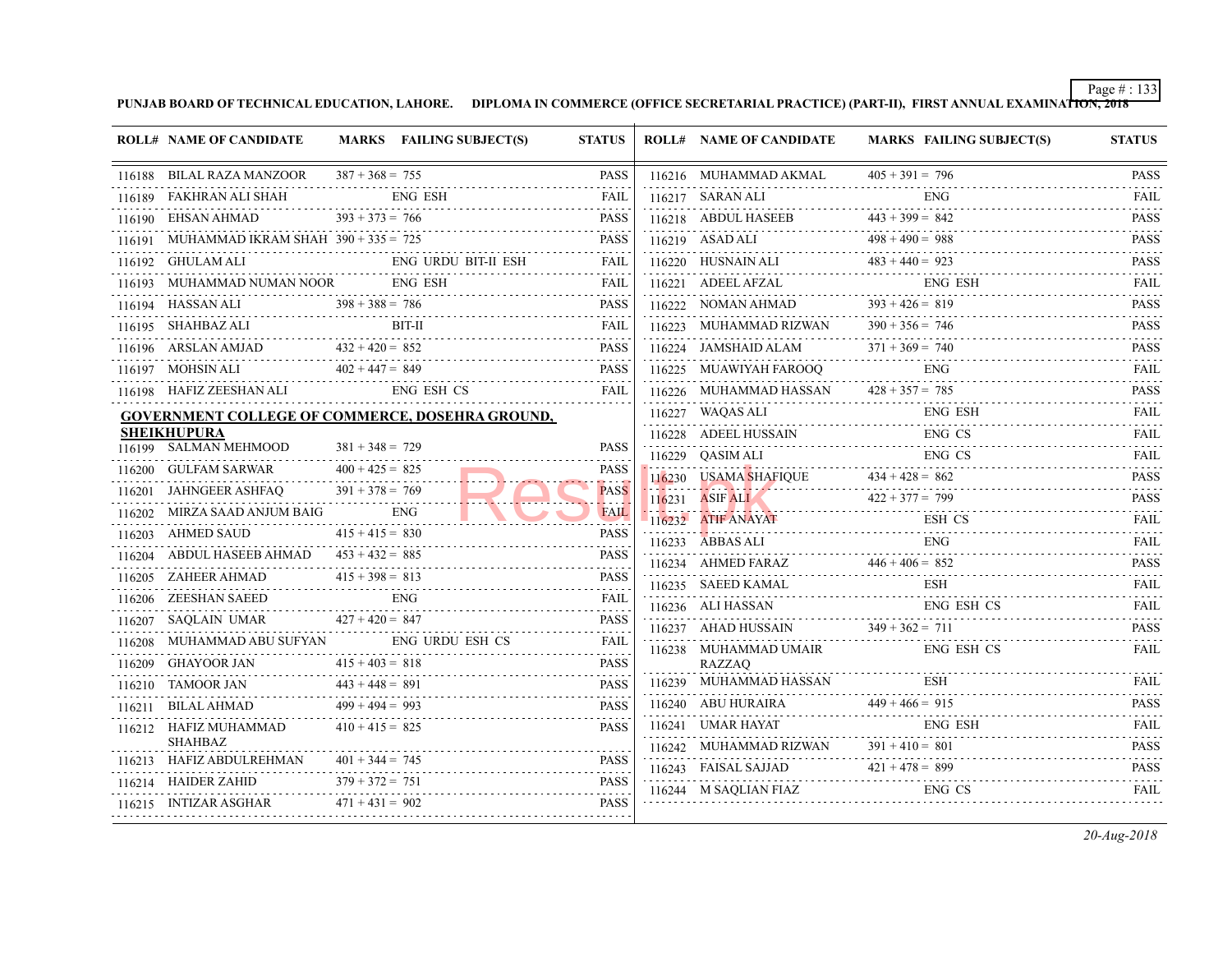|        | <b>ROLL# NAME OF CANDIDATE</b>                                                   |                   | MARKS FAILING SUBJECT(S)                    | <b>STATUS</b>       |        | <b>ROLL# NAME OF CANDIDATE</b>                      | <b>MARKS FAIL</b> |
|--------|----------------------------------------------------------------------------------|-------------------|---------------------------------------------|---------------------|--------|-----------------------------------------------------|-------------------|
|        | 116245 SHAFAQAT ALI                                                              | $431 + 410 = 841$ | LI $431 + 410 = 841$ PASS                   | <b>PASS</b>         |        | 116273 ABDUL QAYYUM                                 | <b>ESH</b>        |
|        | 116246 ABAID ULLAH                                                               |                   | AH Fail In Part-I + 372 RL PART             | RL PART-I           |        | 116274 UMAR BILAL                                   | <b>ENG</b>        |
|        | 116247 HARIS AAKASH                                                              |                   | ENG CS FAIL                                 | FAIL                |        | 116275 FAKHAR BASHIR $408 + 412 = 820$              |                   |
|        | 116248 MUHAMMAD ANEES $467 + 464 = 931$<br>MUHAMMAD ANEES $467 + 464 = 931$ PASS |                   |                                             |                     |        | 116276 RANA UMAIR RASHID                            | <b>ENG</b>        |
|        | 116249 MUHAMMAD YASEEN                                                           |                   | ENG ESH CS<br>YASEEN ENG ESH CS FAIL        | FAIL                |        | 116277 NOMAN QAYYUM $407 + 357 = 764$               |                   |
|        | .<br>116250 SHOAIB HASSAN                                                        |                   | $ENG$ ESH CS                                | FAIL                |        | 116278 SALMAN ALI $461 + 470 = 931$                 |                   |
|        | 116251 MUHAMMAD ZEESHAN<br><b>SALEEM</b>                                         |                   | ENG CS                                      | FAIL                |        | 116279 MUHAMMAD ASIF RAZA                           | ENG.              |
|        | 116252 UMAIR SAQIB MURTAZA                                                       | .                 | ENG BIT-II ESH CS<br>ENG BIT-II ESH CS FAIL |                     |        | 116280 ABDUL REHMAN<br>116280 ABDUL REHMAN ENC      | <b>ENG</b>        |
|        | 116253 MUHAMMAD ANSAR                                                            |                   |                                             |                     |        | 116281 TAYYAB BAIG                                  | <b>ENG</b>        |
|        | 116254 M.AHMAD FIAZ                                                              |                   | ENG BIT-II ESH CS                           | ESH CS FAIL<br>FAIL |        | 116282 MUHAMMAD ATIF                                | <b>ENG</b>        |
|        | 116255 SAJAWAL                                                                   |                   | $ENG$ $ESH$ $CS$ $FAIL$                     |                     |        | 116283 MUHAMMAD HASEEB ENC                          | <b>ENG</b>        |
|        | 116256 KASHIF ALI                                                                |                   | ENG URDU CS FAIL                            | FAIL                |        | 116284 AWAIS ALI                                    | ENG.              |
|        | 116257 MUHAMMAD UMAIR AFSAR                                                      |                   | <b>ENG ESH CS</b>                           | FAIL                |        | 116285 MUHAMMAD WASEEM<br><b>ABBAS</b>              | <b>ENG</b>        |
|        | 116258 MUHAMMAD AKMAL                                                            | AL<br>.           | ENG ESH CS<br>ENG ESH CS                    | FAIL                |        | 116286 NADEEM AHMED                                 | <b>ENG</b>        |
|        | 116259 ARSLAN ABDULLAH ENG ESH CS                                                |                   | ENG ESH CS                                  | <b>FAIL</b>         | 116287 | MUHAMMAD SHAHBAZ ENG                                | <b>ENG</b>        |
|        | 116260 FARHAN SANA ENG ESH CS                                                    |                   | ENG ESH CS                                  | <b>FAIL</b>         |        | 116288 JUNAID AHMAD                                 | <b>ENG</b>        |
|        | 116261 MOAZZAM RAZA                                                              |                   | ENG ESH CS                                  | FAIL                |        | 116289 SYED HAMMAD HASAN                            | <b>ENG</b>        |
|        | 116262 MUHAMMAD RAFAY<br><b>KHALID</b>                                           |                   | ENG CS                                      | FAIL                |        | <b>MADNI</b><br>116290 ZAIN AZHAR $465 + 443 = 908$ |                   |
|        | 116263 MUHAMMAD EHTISHAM                                                         |                   | ENG                                         | FAIL                |        | 116291 USMAN RASHEED $427 + 378 = 805$              |                   |
|        | <b>ARSHAD</b>                                                                    |                   |                                             |                     |        | 116292 BILAL PERVAIZ $402 + 355 = 757$              |                   |
|        | 116264 ALI RAZA                                                                  |                   | ENG BIT-II CS                               |                     |        | 116293 MUHAMMAD SHOAIB                              | ENG.              |
| 116265 | MUHAMMAD ABUBAKAR $380 + 354 = 734$                                              |                   |                                             | PASS                |        | <b>GULZAR</b>                                       |                   |
|        | 116266 MUHAMMAD FAISAL $385 + 357 = 742$                                         |                   | FAISAL 385 + 357 = 742 PASS                 | <b>PASS</b>         |        | 116294 TANZEEL UR REHMAN                            | ENG.              |
|        | 116267 HAFIZ ZAMAN ALI $393 + 373 = 766$                                         |                   | 766<br>-------------------------------      | <b>PASS</b>         |        | 116295 MUHAMMAD WAQAS                               | <b>ENG</b>        |
|        | 116268 MUHAMMAD HUSNAIN $357 + 345 = 702$                                        |                   | VAIN 357 + 345 = 702 PASS                   | PASS                |        | 116296 ANSAR ALI ENC                                | <b>ENG</b>        |
|        | 116269 MUZAMMAL HUSSAIN ENG ESH CS FAIL                                          |                   |                                             |                     |        | 116297 ZAMAN AKRAM $370 + 367 = 737$                |                   |
|        | 116270 MUHAMMAD USMAN ENG CS                                                     |                   | AAD USMAN ENG CS FAIL                       | FAIL                |        | 116298 SHAHBAZ MIRAJ                                | <b>ENG</b>        |
|        | $434 + 445 = 879$<br>116271 SAQIB ALI                                            |                   | $1$ $434 + 445 = 879$                       | PASS                |        | $116299$ USMAN ABDUL MANAN                          | <b>ENG</b>        |
|        | 116272 MUHAMMAD WASEEM                                                           | $447 + 492 = 939$ |                                             | <b>PASS</b>         |        | 116300 SAMI ULLAH                                   | ESH               |
|        |                                                                                  |                   |                                             |                     |        |                                                     |                   |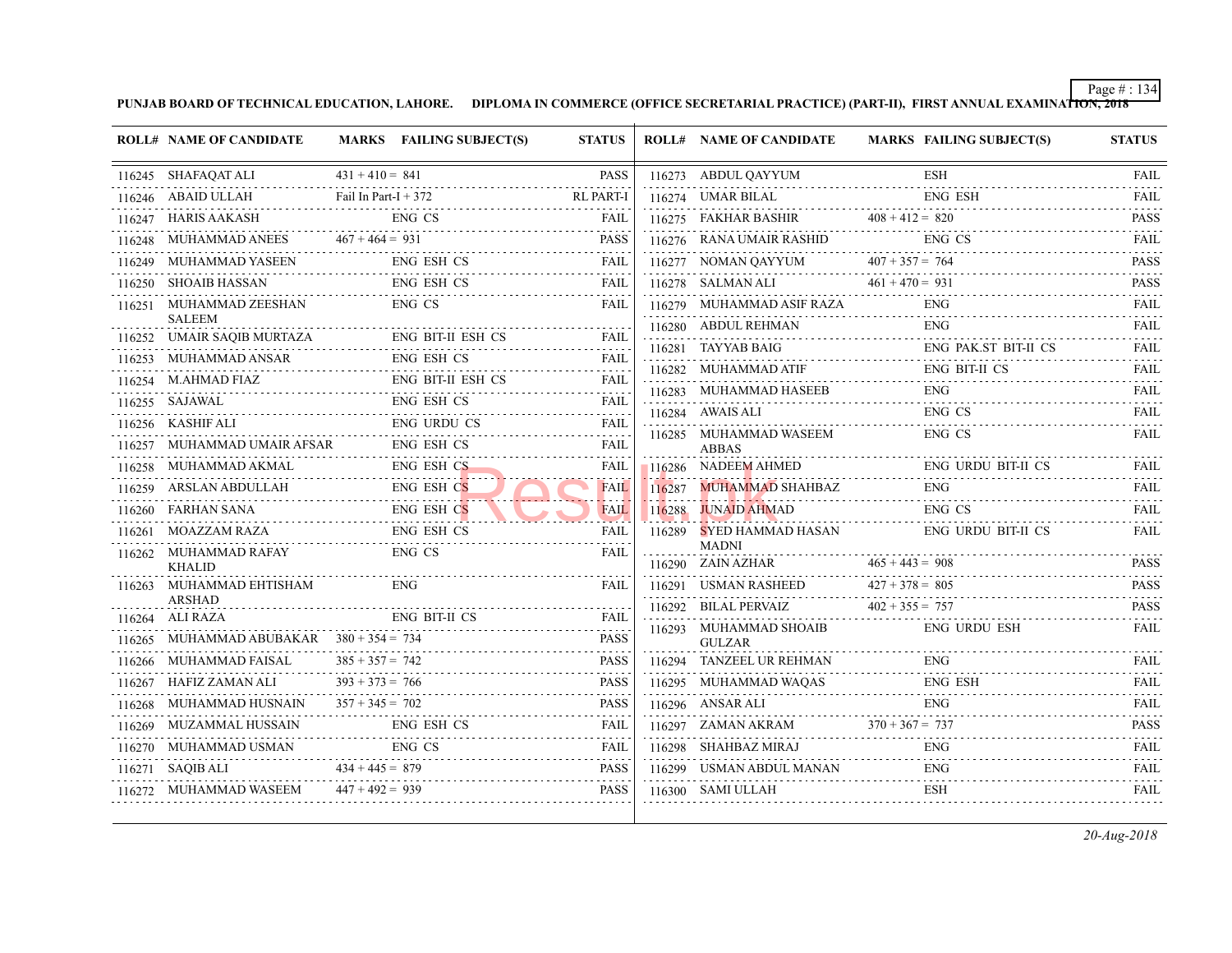|                                                          | <b>ROLL# NAME OF CANDIDATE</b>               | MARKS FAILING SUBJECT(S)                                      | <b>STATUS</b>    |  | <b>ROLL# NAME OF CANDIDATE</b>                                   | <b>MARKS FAIL</b> |
|----------------------------------------------------------|----------------------------------------------|---------------------------------------------------------------|------------------|--|------------------------------------------------------------------|-------------------|
|                                                          | 116301 MUHAMMAD AZEEM                        | <b>ENG</b>                                                    | FAIL             |  | 116329 NAEEM DILAWAR                                             | $474 + 377 = 851$ |
|                                                          | 116302 MUHAMMAD RIZWAN                       |                                                               | <b>ABSENT</b>    |  | 116330 MUHAMMAD ABDULLAH $481 + 414 = 895$                       |                   |
|                                                          | 116303 AHTESHAM SHARIF                       | ENG URDU                                                      | FAIL             |  | 116331 MUHAMMAD BILAL                                            | $438 + 374 = 812$ |
|                                                          |                                              | <b>GOVERNMENT INSTITUTE OF COMMERCE, CANTT ROAD,, SHORKOT</b> |                  |  | 116332 JAMEEL AHMED                                              | $412 + 406 = 818$ |
|                                                          | 116304 NAVEED ABBAS                          | ENG-                                                          | FAIL             |  | 116333 MUHAMMAD NOMAN $419 + 425 = 844$                          |                   |
|                                                          | 116305 SAIF-UR-REHMAN                        | ENG ESH                                                       | <b>FAIL</b>      |  | 116334 MUHAMMAD AKMAL                                            | ENG               |
|                                                          | 116306 EHSAN ULLAH FAROOQI $450 + 429 = 879$ |                                                               | <b>PASS</b>      |  | 116335 MUHAMMAD KASHIF                                           | $448 + 410 = 858$ |
|                                                          | 116307 MUHAMMAD ABDULLAH                     | ESH                                                           | FAIL             |  | 116336 MUHAMMAD ISMAIL                                           | $363 + 331 = 694$ |
|                                                          | 116308 TAHIR ABBAS KHAN                      | <b>ENG</b>                                                    | FAIL             |  | 116337 MUHAMMAD TAHIR                                            | $421 + 384 = 805$ |
|                                                          | 116309 NASIR KHAN                            | $349 + 350 = 699$                                             | <b>PASS</b>      |  | 116338 MUHAMMAD ABDULLAH                                         | ENG.              |
|                                                          | 116310 GHULAM YASIN $341 + 326 = 667$        |                                                               | <b>PASS</b>      |  | 116339 MUHAMMAD SAJID                                            | ENG.              |
| <b>GOVERNMENT INSTITUTE OF COMMERCE, , TAUNSA SHARIF</b> |                                              |                                                               |                  |  | 116340 MUHAMMAD LATIF                                            | <b>ESH</b>        |
|                                                          | 116311 MUHAMMAD ADNAN                        | $477 + 452 = 929$                                             | <b>PASS</b>      |  | 116341 SABIR HUSSAIN                                             | ENG I             |
|                                                          | 116312 MUHAMMAD SHOAIB                       | $474 + 420 = 894$                                             | <b>PASS</b>      |  | <b>GOVERNMENT COLLEGE OF COMMERCE, 0</b>                         |                   |
|                                                          | 116313 MUHAMMAD ASIF                         | $474 + 412 = 886$                                             | <b>PASS</b>      |  | <b>HOSPITAL RAJANA ROAD, TOBA TEK SINGH</b><br>116342 HAIDER ALI | $399 + 390 = 789$ |
|                                                          | 116314 FAZAL ABBAS                           | $488 + 424 = 912$                                             | .<br><b>PASS</b> |  | 116343 ARSLAN SHAHID                                             | $370 + 337 = 707$ |
|                                                          | 116315 MAZHAR ABBAS $463 + 410 = 873$        |                                                               | <b>PASS</b>      |  | 116344 IMRAN SHAHID                                              | $408 + 352 = 760$ |
|                                                          | 116316 SHAHER YAR                            | $459 + 385 = 844$                                             | <b>PASS</b>      |  | 116345 ASRAR AHMAD                                               | $445 + 439 = 884$ |
|                                                          | 116317 MUHAMMAD SHAHBAZ $467 + 393 = 860$    |                                                               | <b>PASS</b>      |  | 116346 MUHAMMAD MEHRAN                                           | $388 + 439 = 827$ |
|                                                          | 116318 WAQAS FARID                           | D ENG CS FAIL                                                 |                  |  | 116347 MUHAMMAD JAWAD                                            | $351 + 309 = 660$ |
|                                                          | 116319 MUHAMMAD HUSSAIN CS                   | LS PAIL                                                       | FAIL             |  | 116348 RANA NABEEL SHAHID                                        | $397 + 388 = 785$ |
|                                                          | 116320 FAKHAR-U-DIN                          | $386 + 404 = 790$<br>$\text{IN}$ $386 + 404 = 790$ PASS       | <b>PASS</b>      |  | 116349 FAIZAN NADEEM                                             | $393 + 387 = 780$ |
|                                                          | 116321 MUHAMMAD JAHANGER $369 + 394 = 763$   |                                                               | PASS             |  | 116350 SAEED ULLAH                                               | $416 + 395 = 811$ |
|                                                          | 116322 ZEESHAN AFZAL                         | ENG CS<br>FAIL                                                |                  |  | 116351 SYED MUHAMMAD                                             | ENG I             |
|                                                          | 116323 MUNAWER MUREED                        | $416 + 412 = 828$                                             | <b>PASS</b>      |  | ARSL;AN ABBAS                                                    |                   |
|                                                          | 116324 ABRAR UL HAQ                          | 2 ENG URDU FAIL                                               |                  |  | 116352 MUHAMMAD BILAL SATTAR                                     | <b>ENG</b><br>ESH |
|                                                          |                                              | 116325 NAJEEB ULLAH $390 + 311 = 701$ PASS                    |                  |  | <b>GOVERNMENT COLLEGE OF COMMERCE, N</b>                         |                   |
|                                                          | 116326 MUHAMMAD ASIF                         | ENG URDU FAIL                                                 | FAIL             |  | <b>MULTAN ROAD, VEHARI</b>                                       |                   |
|                                                          | 116327 HABIB ULLAH                           | $483 + 458 = 941$                                             | <b>PASS</b>      |  | 116353 MUHAMMAD HASSNAIN                                         | $486 + 480 = 966$ |
|                                                          | 116328 MUHAMMAD MUZMAL                       | $450 + 374 = 824$                                             | <b>PASS</b>      |  | <b>ABBAS</b>                                                     |                   |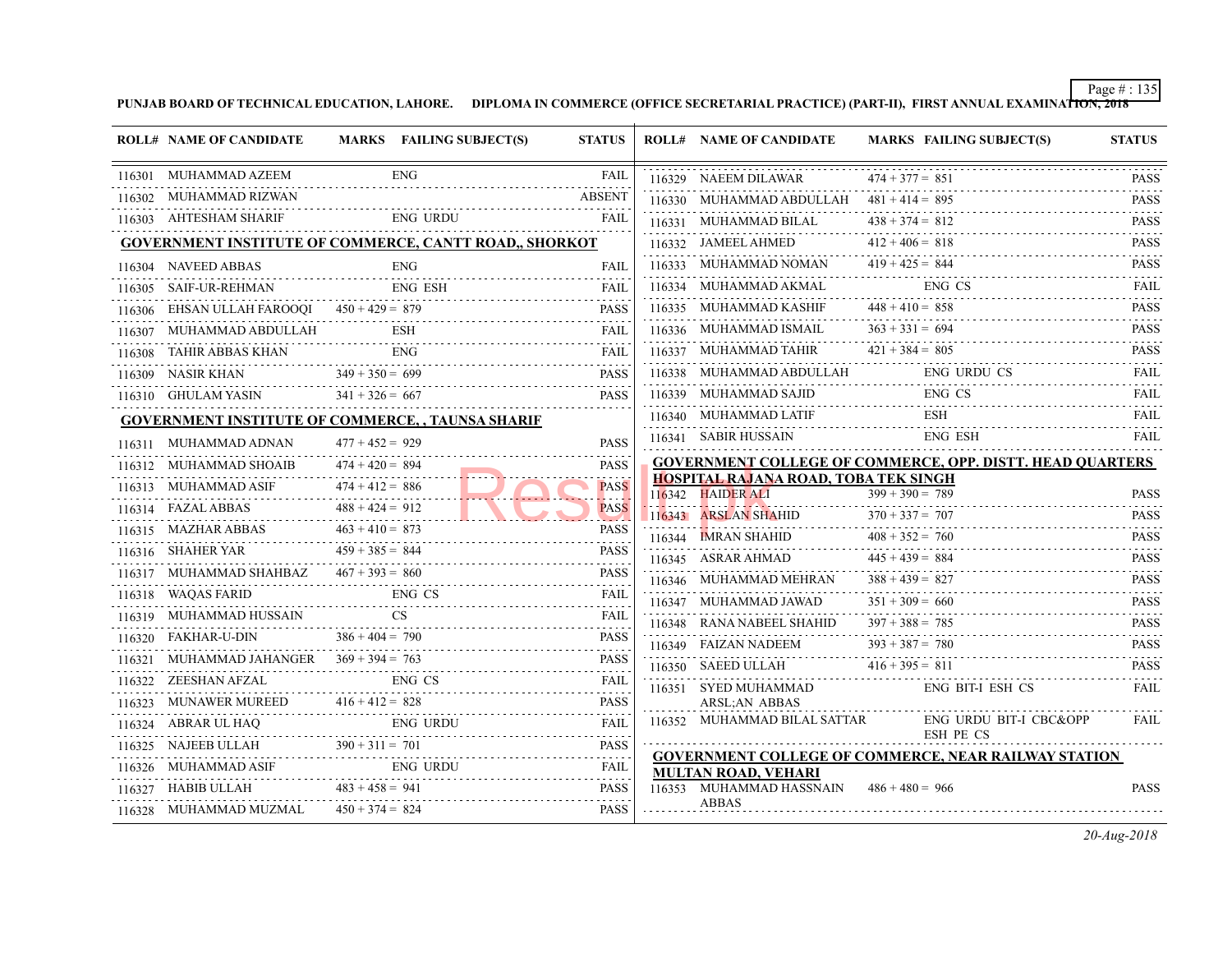|        | <b>ROLL# NAME OF CANDIDATE</b>                   |                        | MARKS FAILING SUBJECT(S)           | <b>STATUS</b>                                     |        | <b>ROLL# NAME OF CANDIDATE</b>           | <b>MARKS FAIL</b> |
|--------|--------------------------------------------------|------------------------|------------------------------------|---------------------------------------------------|--------|------------------------------------------|-------------------|
|        | 116354 HAMMAD-UR-REHMAN                          | $461 + 470 = 931$      |                                    | <b>PASS</b>                                       |        | 116383 KAMRAN RUSTAM                     | $354 + 381 = 735$ |
|        | 116355 KHIZAR HYAT                               | $377 + 369 = 746$      |                                    | <b>PASS</b>                                       |        | 116384 SANA-ULLAH MUNIR                  | $388 + 371 = 759$ |
|        | 116356 USMAN ANJUM                               | $417 + 450 = 867$      |                                    | <b>PASS</b>                                       |        | 116385 MUZAMIL NAZIR                     | <b>URD</b>        |
|        | 116357 MUHAMMAD RAFIQUE                          | $374 + 392 = 766$<br>. |                                    | <b>PASS</b>                                       |        | 116386 UMAR FAROOQ                       | $417 + 367 = 784$ |
| 116358 | SAAD MUSTAFA                                     | $473 + 465 = 938$      |                                    | <b>PASS</b>                                       |        | 116387 WASEEM AKRAM                      | ENG               |
| 116359 | MUHAMMAD ARSLAN                                  | $444 + 414 = 858$      |                                    | <b>PASS</b>                                       |        | 116388 AMEER HAMZA                       | ENG               |
|        | 116360 IRFAN ARSHAD                              | $484 + 451 = 935$      | $\text{AD}$ $484 + 451 = 935$ PASS | <b>PASS</b>                                       |        | 116389 MUHAMMAD ASIF $416 + 361 = 777$   |                   |
| 116361 | RANA BABAR KHAN                                  |                        | <b>ENG URDU</b>                    | FAIL                                              |        | 116390 ZUBAIR SALEEM $435 + 428 = 863$   |                   |
| 116362 | MUHAMMAD ZEESHAN $435 + 461 = 896$               |                        |                                    | PASS                                              |        | 116391 UZAIR AHMED                       | $448 + 452 = 900$ |
|        | 116363 SIKANDAR ALI<br>ANDAR ALI 423 + 420 = 843 | $423 + 420 = 843$      |                                    | <b>PASS</b>                                       |        | 116392 MOHSIN RAMZAN                     | ESH               |
|        | 116364 ALI HAIDER                                |                        | <b>ENG</b>                         | FAIL                                              |        | 116393 IKHLAQ AHMAD                      | <b>ENG</b>        |
| 116365 | MUHAMMAD FAISAL $439 + 434 = 873$                |                        |                                    | <b>PASS</b>                                       |        | 116394 FAAZ HASSAN                       | ENG.              |
|        | 116366 MUHAMMAD AQEEL $419 + 453 = 872$          |                        |                                    | <b>PASS</b>                                       |        | 116395 TATHEER ABBAS                     | <b>ENG</b>        |
|        | 116367 ABDUL QADOOS                              | $426 + 382 = 808$      |                                    | PASS                                              |        | 116396 NADEEM MAQBOOL                    | <b>ENG</b>        |
| 116368 | ARSLAN ZAHOOR                                    | $378 + 397 = 775$      |                                    | <b>PASS</b><br>.                                  | 116397 | MUHAMMAD TALHA AFZAL                     | <b>URD</b>        |
|        | 116369 MUHAMMAD NADEEM                           | $371 + 389 = 760$      |                                    | <b>PASS</b>                                       | 116398 | <b>HAFIZ QAMAR IQBAL</b>                 | <b>URD</b>        |
| 116370 | IMRAN KHAN                                       |                        | <b>ESH</b>                         | <b>FAIL</b>                                       | 116399 | FAIZAN ASLAM                             | <b>URD</b>        |
| 116371 | AMIR MEHMOOD                                     |                        | <b>ESH</b>                         | FAIL                                              | 116400 | MUHAMMAD AQASH                           | ESH               |
|        | 116372 WASEEM MAQSOOD $449 + 407 = 856$          |                        | AQSOOD 449 + 407 = 856 PASS        | <b>PASS</b>                                       |        | 116401 HASSAN MUKHTAR                    | $459 + 466 = 925$ |
|        | 116373 AHTASHAM UL HAQ $410 + 396 = 806$         |                        |                                    | PASS                                              |        | 116402 MUHAMMAD FARHAN                   |                   |
|        | 116374 AHMAD RAZA $411 + 405 = 816$              |                        |                                    | <b>PASS</b>                                       |        | 116403 TAYYAB MUNEER                     | $338 + 396 = 734$ |
|        | 116375 MUHAMMAD ATIF                             |                        |                                    | FAIL                                              |        | 116404 MUHAMMAD HAMAD RAFIO              | ESH               |
|        | 116376 MUHAMMAD AKMAL                            |                        | <b>ESH</b>                         | FAIL<br>$\omega$ , $\omega$ , $\omega$ , $\omega$ |        | 116405 MUHAMMAD SHEHZAD                  | ESH               |
|        | 116377 ARSLAN ZAMAN                              | $402 + 394 = 796$      |                                    | <b>PASS</b>                                       |        | <b>RAFIOUE</b><br>116406 MUHAMMAD SAFDAR | $317 + 315 = 632$ |
|        | 116378 MUHAMMAD WAQAS                            | $408 + 392 = 800$      |                                    | <b>PASS</b>                                       |        | 116407 MUHAMMAD AMIR ALI                 | ESH               |
| 116379 | MUHAMMAD WALEED<br>KHAN                          | $410 + 361 = 771$      |                                    | <b>PASS</b>                                       |        | 116408 ABU BAKR SIDDIQUE                 | ESH               |
| 116380 | MOHTASHIM JAVED                                  | .<br>$403 + 358 = 761$ |                                    | PASS                                              |        | <b>GOVERNMENT INSTITUTE OF COMMERCE,</b> |                   |
|        | 116381 MUHAMMAD NAEEM                            | $367 + 413 = 780$      |                                    | <b>PASS</b>                                       |        | <b>RAILWAY STATION, WAZIRABAD</b>        |                   |
|        | 116382 ASAD RAZA                                 | $469 + 468 = 937$      |                                    | <b>PASS</b>                                       |        | 116409 MUHAMMAD ATTIQUE                  | $410 + 462 = 872$ |
|        |                                                  |                        |                                    |                                                   |        | 116410 SHAZIB IQBAL                      | <b>ESH</b>        |